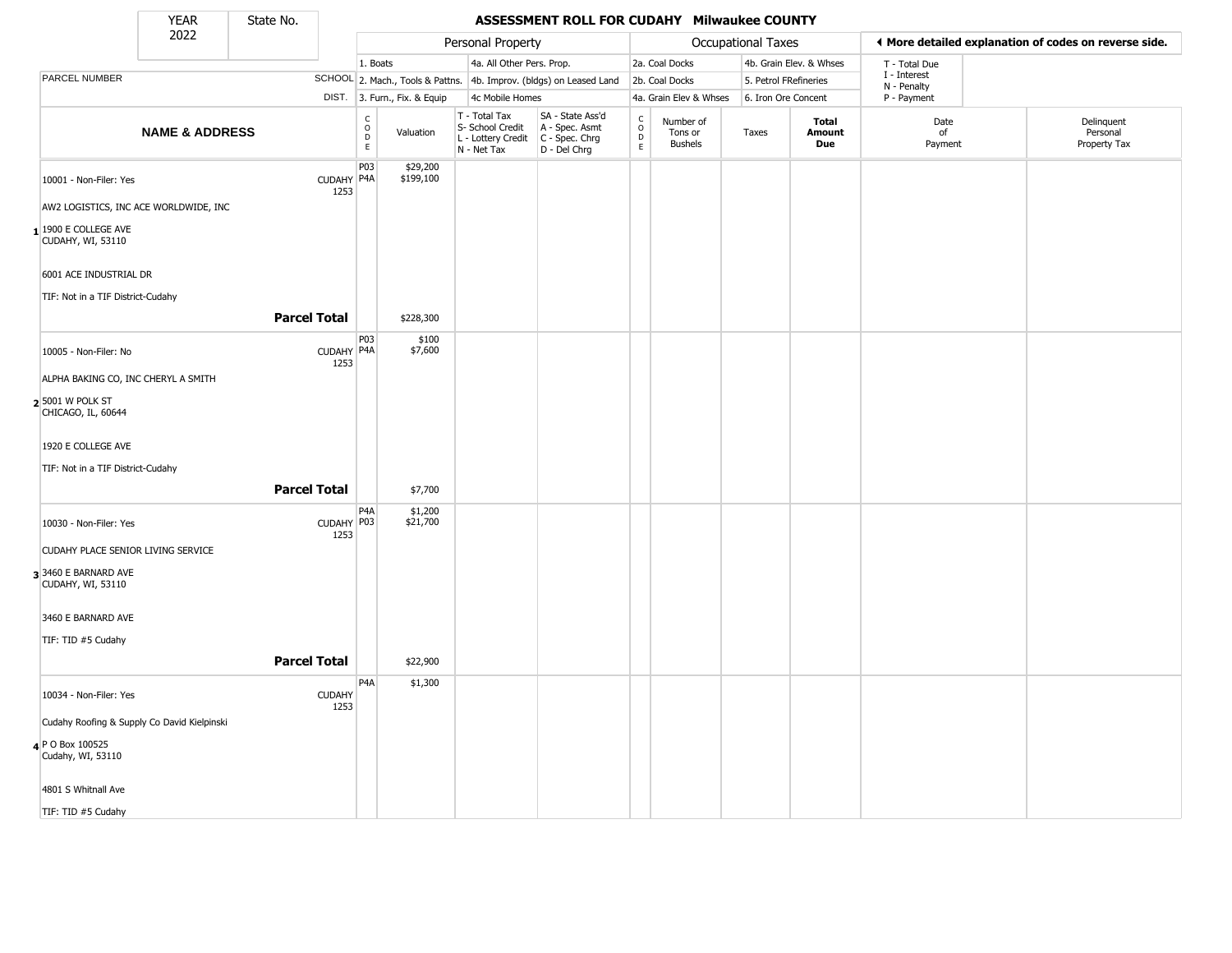|                                                      | <b>YEAR</b>               | State No.                                               |                       |                            |                              |                                                                                         | ASSESSMENT ROLL FOR CUDAHY Milwaukee COUNTY                         |                                                          |                                        |                       |                         |                             |                                                       |
|------------------------------------------------------|---------------------------|---------------------------------------------------------|-----------------------|----------------------------|------------------------------|-----------------------------------------------------------------------------------------|---------------------------------------------------------------------|----------------------------------------------------------|----------------------------------------|-----------------------|-------------------------|-----------------------------|-------------------------------------------------------|
|                                                      | 2022                      |                                                         |                       |                            |                              | Personal Property                                                                       |                                                                     |                                                          |                                        | Occupational Taxes    |                         |                             | ♦ More detailed explanation of codes on reverse side. |
|                                                      |                           |                                                         |                       | 1. Boats                   |                              | 4a. All Other Pers. Prop.                                                               |                                                                     |                                                          | 2a. Coal Docks                         |                       | 4b. Grain Elev. & Whses | T - Total Due               |                                                       |
| <b>PARCEL NUMBER</b>                                 |                           |                                                         |                       |                            |                              |                                                                                         | SCHOOL 2. Mach., Tools & Pattns. 4b. Improv. (bldgs) on Leased Land |                                                          | 2b. Coal Docks                         | 5. Petrol FRefineries |                         | I - Interest<br>N - Penalty |                                                       |
|                                                      |                           |                                                         |                       |                            | DIST. 3. Furn., Fix. & Equip | 4c Mobile Homes                                                                         |                                                                     |                                                          | 4a. Grain Elev & Whses                 | 6. Iron Ore Concent   |                         | P - Payment                 |                                                       |
|                                                      | <b>NAME &amp; ADDRESS</b> |                                                         |                       | C<br>$\mathsf O$<br>D<br>E | Valuation                    | T - Total Tax<br>S- School Credit<br>L - Lottery Credit   C - Spec. Chrg<br>N - Net Tax | SA - State Ass'd<br>A - Spec. Asmt<br>D - Del Chrg                  | $\begin{smallmatrix} C \\ 0 \\ D \end{smallmatrix}$<br>E | Number of<br>Tons or<br><b>Bushels</b> | Taxes                 | Total<br>Amount<br>Due  | Date<br>of<br>Payment       | Delinquent<br>Personal<br>Property Tax                |
| 10040 - Non-Filer: Yes                               |                           |                                                         | <b>CUDAHY</b><br>1253 | P03                        | \$8,000                      |                                                                                         |                                                                     |                                                          |                                        |                       |                         |                             |                                                       |
| WATCO MECHANICAL SERVICES, LLC                       |                           |                                                         |                       |                            |                              |                                                                                         |                                                                     |                                                          |                                        |                       |                         |                             |                                                       |
| 58000 W 110TH ST STE 200<br>OVERLAND PARK, KS, 66210 |                           |                                                         |                       |                            |                              |                                                                                         |                                                                     |                                                          |                                        |                       |                         |                             |                                                       |
| 5000 S WHITHALL AVE                                  |                           |                                                         |                       |                            |                              |                                                                                         |                                                                     |                                                          |                                        |                       |                         |                             |                                                       |
| TIF: TIF District Nbr 1 (Term 2021)-Cudahy           |                           |                                                         |                       |                            |                              |                                                                                         |                                                                     |                                                          |                                        |                       |                         |                             |                                                       |
| 10054 - Non-Filer: No                                |                           |                                                         | CUDAHY P03<br>1253    | P4A                        | \$21,700<br>\$38,500         |                                                                                         |                                                                     |                                                          |                                        |                       |                         |                             |                                                       |
| JO-ANN STORES, LLC 862 TAX DEPT                      |                           |                                                         |                       |                            |                              |                                                                                         |                                                                     |                                                          |                                        |                       |                         |                             |                                                       |
| 6 5555 DARROW RD<br>HUDSON, OH, 44236                |                           |                                                         |                       |                            |                              |                                                                                         |                                                                     |                                                          |                                        |                       |                         |                             |                                                       |
| 5656 S PACKARD AVE                                   |                           |                                                         |                       |                            |                              |                                                                                         |                                                                     |                                                          |                                        |                       |                         |                             |                                                       |
| TIF: Not in a TIF District-Cudahy                    |                           |                                                         |                       |                            |                              |                                                                                         |                                                                     |                                                          |                                        |                       |                         |                             |                                                       |
|                                                      |                           | <b>Parcel Total</b>                                     |                       |                            | \$60,200                     |                                                                                         |                                                                     |                                                          |                                        |                       |                         |                             |                                                       |
| 10064 - Non-Filer: No                                |                           |                                                         | <b>CUDAHY</b><br>1253 | P03                        | \$215,000                    |                                                                                         |                                                                     |                                                          |                                        |                       |                         |                             |                                                       |
| MANAGEMENT                                           |                           | LST LIMITED PARTNERSHIP, LAKESHORE TOWER APTS C/O BIECK |                       |                            |                              |                                                                                         |                                                                     |                                                          |                                        |                       |                         |                             |                                                       |
| 7 4080 N Port Washington Rd<br>Milwaukee, WI, 53212  |                           |                                                         |                       |                            |                              |                                                                                         |                                                                     |                                                          |                                        |                       |                         |                             |                                                       |
| 6260 SOUTH LAKE DRIVE                                |                           |                                                         |                       |                            |                              |                                                                                         |                                                                     |                                                          |                                        |                       |                         |                             |                                                       |
| TIF: Not in a TIF District-Cudahy                    |                           |                                                         |                       |                            |                              |                                                                                         |                                                                     |                                                          |                                        |                       |                         |                             |                                                       |
| 10108 - Non-Filer: No                                |                           |                                                         | <b>CUDAHY</b><br>1253 |                            | \$0                          |                                                                                         |                                                                     |                                                          |                                        |                       |                         |                             |                                                       |
| AIRPORT GLASS & PLASTIC LTD DAMIAN DOMINSKI          |                           |                                                         |                       |                            |                              |                                                                                         |                                                                     |                                                          |                                        |                       |                         |                             |                                                       |
| 83555 E LAYTON AVE<br>CUDAHY, WI, 53110              |                           |                                                         |                       |                            |                              |                                                                                         |                                                                     |                                                          |                                        |                       |                         |                             |                                                       |
| 3555 E LAYTON AVE                                    |                           |                                                         |                       |                            |                              |                                                                                         |                                                                     |                                                          |                                        |                       |                         |                             |                                                       |
| TIF: TIF District Nbr 1 (Term 2021)-Cudahy           |                           |                                                         |                       |                            |                              |                                                                                         |                                                                     |                                                          |                                        |                       |                         |                             |                                                       |
| 10112 - Non-Filer: Yes                               |                           |                                                         | CUDAHY P03            | P4A                        | \$100<br>\$1,300             |                                                                                         |                                                                     |                                                          |                                        |                       |                         |                             |                                                       |
| LIVE TO SERVE DANIELLE MOREY                         |                           |                                                         | 1253                  |                            |                              |                                                                                         |                                                                     |                                                          |                                        |                       |                         |                             |                                                       |
| $9$ 6168 S SWIFT AVE<br>CUDAHY, WI, 53110            |                           |                                                         |                       |                            |                              |                                                                                         |                                                                     |                                                          |                                        |                       |                         |                             |                                                       |
| 6168 S SWIFT AVE                                     |                           |                                                         |                       |                            |                              |                                                                                         |                                                                     |                                                          |                                        |                       |                         |                             |                                                       |
| TIF: Not in a TIF District-Cudahy                    |                           |                                                         |                       |                            |                              |                                                                                         |                                                                     |                                                          |                                        |                       |                         |                             |                                                       |
|                                                      |                           | <b>Parcel Total</b>                                     |                       |                            | \$1,400                      |                                                                                         |                                                                     |                                                          |                                        |                       |                         |                             |                                                       |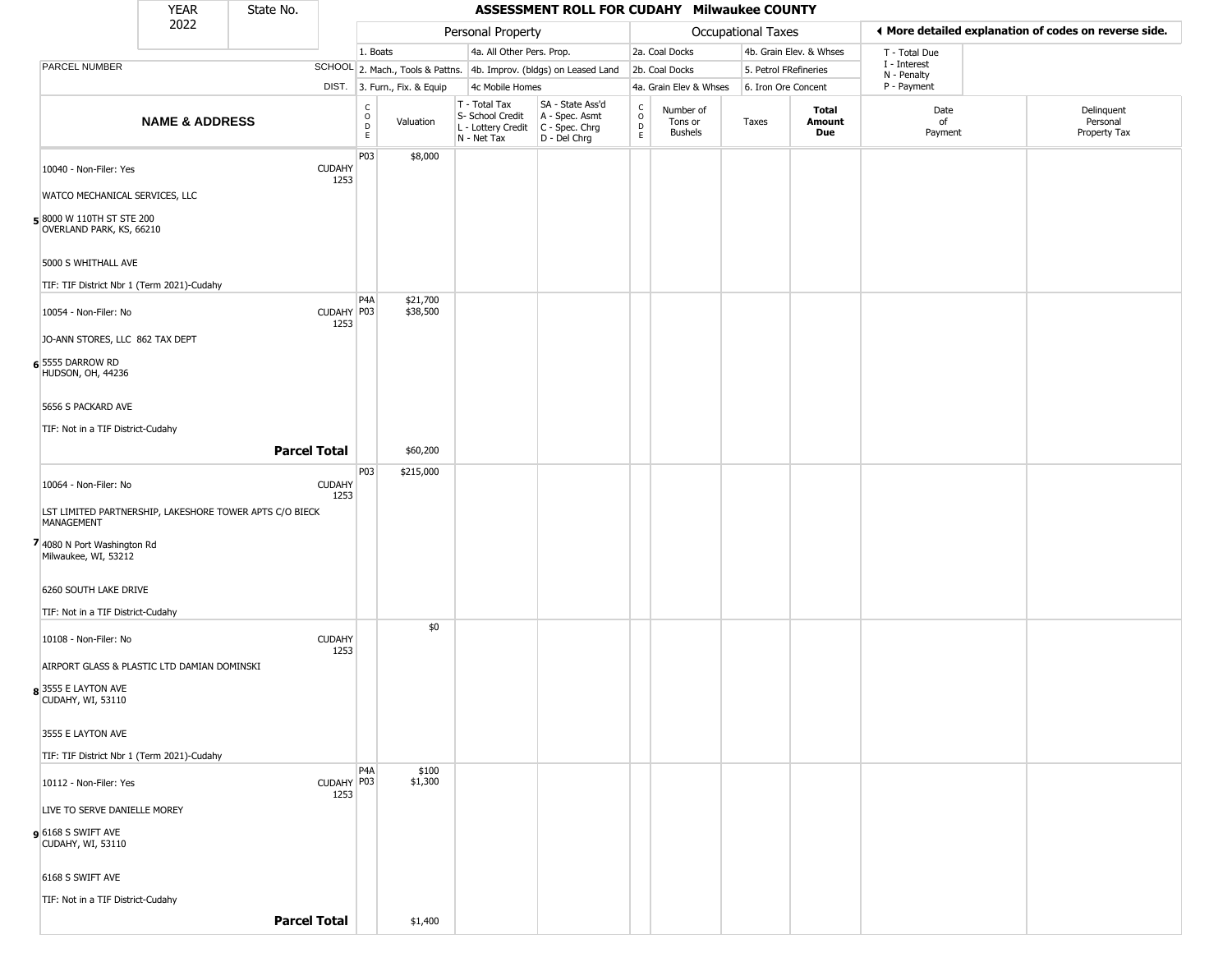|                                                       | <b>YEAR</b>                                   | State No. |                       |                            |                              |                                                                        | ASSESSMENT ROLL FOR CUDAHY Milwaukee COUNTY                          |                                   |                                        |                           |                         |                             |                                                       |
|-------------------------------------------------------|-----------------------------------------------|-----------|-----------------------|----------------------------|------------------------------|------------------------------------------------------------------------|----------------------------------------------------------------------|-----------------------------------|----------------------------------------|---------------------------|-------------------------|-----------------------------|-------------------------------------------------------|
|                                                       | 2022                                          |           |                       |                            |                              | Personal Property                                                      |                                                                      |                                   |                                        | <b>Occupational Taxes</b> |                         |                             | I More detailed explanation of codes on reverse side. |
|                                                       |                                               |           |                       | 1. Boats                   |                              | 4a. All Other Pers. Prop.                                              |                                                                      |                                   | 2a. Coal Docks                         |                           | 4b. Grain Elev. & Whses | T - Total Due               |                                                       |
| PARCEL NUMBER                                         |                                               |           |                       |                            |                              |                                                                        | SCHOOL 2. Mach., Tools & Pattns. 4b. Improv. (bldgs) on Leased Land  |                                   | 2b. Coal Docks                         | 5. Petrol FRefineries     |                         | I - Interest<br>N - Penalty |                                                       |
|                                                       |                                               |           |                       |                            | DIST. 3. Furn., Fix. & Equip | 4c Mobile Homes                                                        |                                                                      |                                   | 4a. Grain Elev & Whses                 | 6. Iron Ore Concent       |                         | P - Payment                 |                                                       |
|                                                       | <b>NAME &amp; ADDRESS</b>                     |           |                       | C<br>$\mathsf O$<br>D<br>E | Valuation                    | T - Total Tax<br>S- School Credit<br>L - Lottery Credit<br>N - Net Tax | SA - State Ass'd<br>A - Spec. Asmt<br>C - Spec. Chrg<br>D - Del Chrg | C<br>$\circ$<br>$\mathsf{D}$<br>E | Number of<br>Tons or<br><b>Bushels</b> | Taxes                     | Total<br>Amount<br>Due  | Date<br>of<br>Payment       | Delinquent<br>Personal<br>Property Tax                |
| 10113 - Non-Filer: No                                 |                                               |           | <b>CUDAHY</b><br>1253 | P03                        | \$700                        |                                                                        |                                                                      |                                   |                                        |                           |                         |                             |                                                       |
| ALLIED INDUSTRIES, INC                                |                                               |           |                       |                            |                              |                                                                        |                                                                      |                                   |                                        |                           |                         |                             |                                                       |
| 10 5231 S PENNSYLVANIA AVE<br>CUDAHY, WI, 53110       |                                               |           |                       |                            |                              |                                                                        |                                                                      |                                   |                                        |                           |                         |                             |                                                       |
| 5231 S PENNSYLVANIA AVE                               |                                               |           |                       |                            |                              |                                                                        |                                                                      |                                   |                                        |                           |                         |                             |                                                       |
|                                                       | TIF: TIF District Nbr 1 (Term 2021)-Cudahy    |           |                       | P <sub>4</sub> A           | \$3,500                      |                                                                        |                                                                      |                                   |                                        |                           |                         |                             |                                                       |
| 10114 - Non-Filer: No                                 | EDWARD D JONES & CO, LP DBA: BRANCH TAX 02133 |           | CUDAHY P03<br>1253    |                            | \$6,800                      |                                                                        |                                                                      |                                   |                                        |                           |                         |                             |                                                       |
| 11 PO BOX 66528<br>ST LOUIS, MO, 63166-6528           |                                               |           |                       |                            |                              |                                                                        |                                                                      |                                   |                                        |                           |                         |                             |                                                       |
| 4602 S PACKARD AVE                                    |                                               |           |                       |                            |                              |                                                                        |                                                                      |                                   |                                        |                           |                         |                             |                                                       |
| TIF: Not in a TIF District-Cudahy                     |                                               |           |                       |                            |                              |                                                                        |                                                                      |                                   |                                        |                           |                         |                             |                                                       |
|                                                       |                                               |           | <b>Parcel Total</b>   |                            | \$10,300                     |                                                                        |                                                                      |                                   |                                        |                           |                         |                             |                                                       |
| 10120 - Non-Filer: No                                 |                                               |           | <b>CUDAHY</b><br>1253 |                            | \$0                          |                                                                        |                                                                      |                                   |                                        |                           |                         |                             |                                                       |
| ANHEUSER BUSCH, INC                                   |                                               |           |                       |                            |                              |                                                                        |                                                                      |                                   |                                        |                           |                         |                             |                                                       |
| 12 <sup>1</sup> BUSCH PLACE<br>SAINT LOUIS, MO, 63118 |                                               |           |                       |                            |                              |                                                                        |                                                                      |                                   |                                        |                           |                         |                             |                                                       |
| VARIOUS                                               |                                               |           |                       |                            |                              |                                                                        |                                                                      |                                   |                                        |                           |                         |                             |                                                       |
| TIF: Not in a TIF District-Cudahy                     |                                               |           |                       |                            |                              |                                                                        |                                                                      |                                   |                                        |                           |                         |                             |                                                       |
| 10137 - Non-Filer: No                                 |                                               |           | <b>CUDAHY</b><br>1253 | P03                        | \$7,900                      |                                                                        |                                                                      |                                   |                                        |                           |                         |                             |                                                       |
| AFFORDABLE HEATING & A/C, INC                         |                                               |           |                       |                            |                              |                                                                        |                                                                      |                                   |                                        |                           |                         |                             |                                                       |
| 13 4630 S KINNICKINNIC AVE<br>CUDAHY, WI, 53110       |                                               |           |                       |                            |                              |                                                                        |                                                                      |                                   |                                        |                           |                         |                             |                                                       |
| 4630 S KINNICKINNIC AVE                               |                                               |           |                       |                            |                              |                                                                        |                                                                      |                                   |                                        |                           |                         |                             |                                                       |
|                                                       | TIF: TIF District Nbr 1 (Term 2021)-Cudahy    |           |                       |                            |                              |                                                                        |                                                                      |                                   |                                        |                           |                         |                             |                                                       |
| 10147 - Non-Filer: No                                 |                                               |           | CUDAHY P03<br>1253    | P <sub>4</sub> A           | \$300<br>\$500               |                                                                        |                                                                      |                                   |                                        |                           |                         |                             |                                                       |
| INCOME TAX SERVICE WARREN VIRCKS                      |                                               |           |                       |                            |                              |                                                                        |                                                                      |                                   |                                        |                           |                         |                             |                                                       |
| 14 3877 E LAYTON AVE<br>CUDAHY, WI, 53110             |                                               |           |                       |                            |                              |                                                                        |                                                                      |                                   |                                        |                           |                         |                             |                                                       |
| 3877 E LAYTON AVE                                     |                                               |           |                       |                            |                              |                                                                        |                                                                      |                                   |                                        |                           |                         |                             |                                                       |
| TIF: Not in a TIF District-Cudahy                     |                                               |           |                       |                            |                              |                                                                        |                                                                      |                                   |                                        |                           |                         |                             |                                                       |
|                                                       |                                               |           | <b>Parcel Total</b>   |                            | \$800                        |                                                                        |                                                                      |                                   |                                        |                           |                         |                             |                                                       |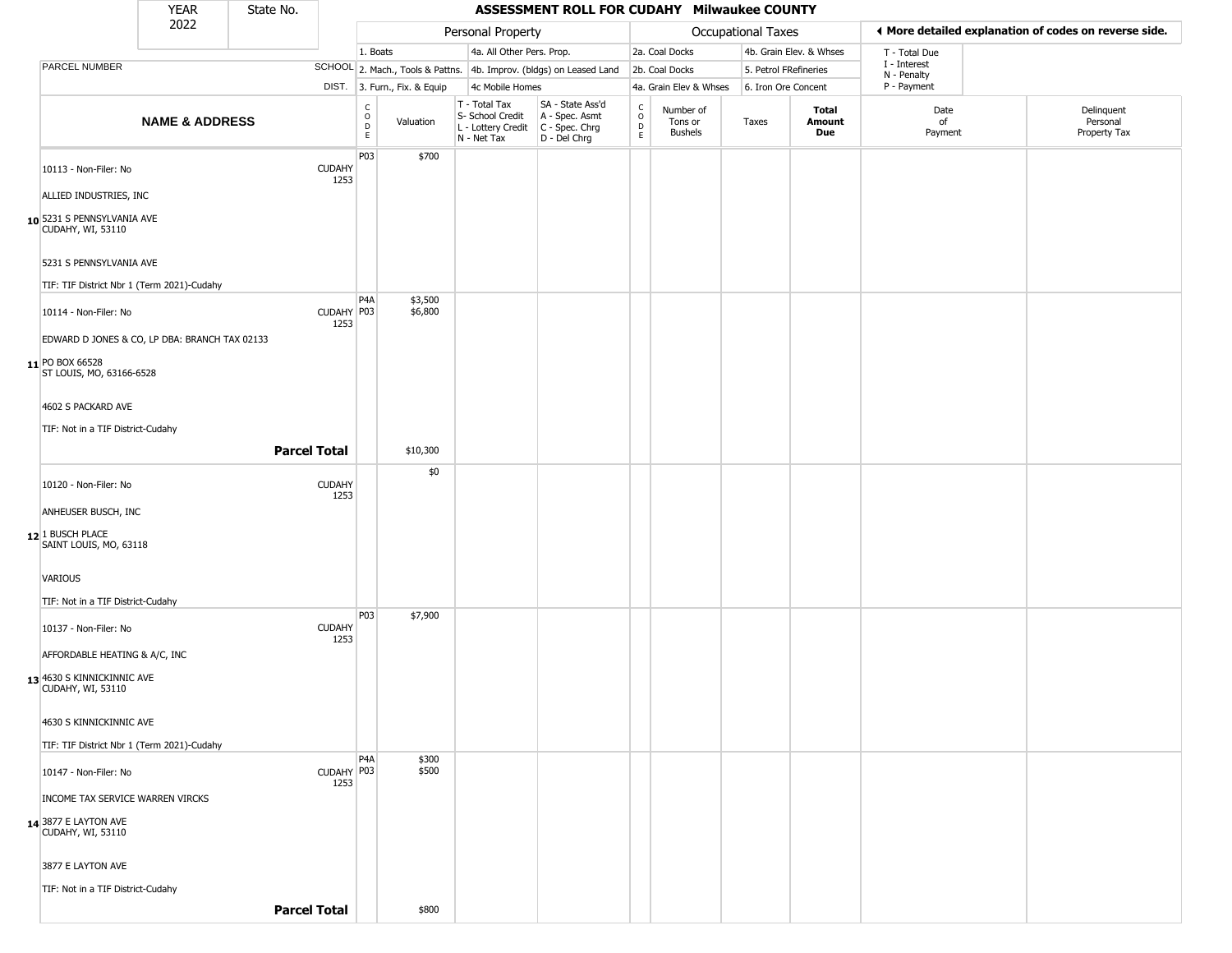|                                                                                              | <b>YEAR</b>               | State No.           |                    |                   |                              |                                                                        | ASSESSMENT ROLL FOR CUDAHY Milwaukee COUNTY                          |                                   |                                        |                       |                         |                            |                                                       |
|----------------------------------------------------------------------------------------------|---------------------------|---------------------|--------------------|-------------------|------------------------------|------------------------------------------------------------------------|----------------------------------------------------------------------|-----------------------------------|----------------------------------------|-----------------------|-------------------------|----------------------------|-------------------------------------------------------|
|                                                                                              | 2022                      |                     |                    |                   |                              | Personal Property                                                      |                                                                      |                                   |                                        | Occupational Taxes    |                         |                            | ♦ More detailed explanation of codes on reverse side. |
|                                                                                              |                           |                     |                    | 1. Boats          |                              | 4a. All Other Pers. Prop.                                              |                                                                      |                                   | 2a. Coal Docks                         |                       | 4b. Grain Elev. & Whses | T - Total Due              |                                                       |
| PARCEL NUMBER                                                                                |                           |                     |                    |                   |                              |                                                                        | SCHOOL 2. Mach., Tools & Pattns. 4b. Improv. (bldgs) on Leased Land  |                                   | 2b. Coal Docks                         | 5. Petrol FRefineries |                         | I - Interest               |                                                       |
|                                                                                              |                           |                     |                    |                   | DIST. 3. Furn., Fix. & Equip | 4c Mobile Homes                                                        |                                                                      |                                   | 4a. Grain Elev & Whses                 | 6. Iron Ore Concent   |                         | N - Penalty<br>P - Payment |                                                       |
|                                                                                              | <b>NAME &amp; ADDRESS</b> |                     |                    | C<br>0<br>D<br>E. | Valuation                    | T - Total Tax<br>S- School Credit<br>L - Lottery Credit<br>N - Net Tax | SA - State Ass'd<br>A - Spec. Asmt<br>C - Spec. Chrg<br>D - Del Chrg | $\mathsf{C}$<br>$\circ$<br>D<br>E | Number of<br>Tons or<br><b>Bushels</b> | Taxes                 | Total<br>Amount<br>Due  | Date<br>of<br>Payment      | Delinquent<br>Personal<br>Property Tax                |
| 10149 - Non-Filer: No                                                                        |                           |                     | CUDAHY P03<br>1253 | P <sub>4</sub> A  | \$100<br>\$98,300            |                                                                        |                                                                      |                                   |                                        |                       |                         |                            |                                                       |
| OPTHAMOLOGY ASSOC, SC THOMAS ALPREN, MD<br>15 6020 S PACKARD AVE<br><b>CUDAHY, WI, 53110</b> |                           |                     |                    |                   |                              |                                                                        |                                                                      |                                   |                                        |                       |                         |                            |                                                       |
| 6020 S PACKARD AVE                                                                           |                           |                     |                    |                   |                              |                                                                        |                                                                      |                                   |                                        |                       |                         |                            |                                                       |
| TIF: Not in a TIF District-Cudahy                                                            |                           | <b>Parcel Total</b> |                    |                   | \$98,400                     |                                                                        |                                                                      |                                   |                                        |                       |                         |                            |                                                       |
| 10239 - Non-Filer: No                                                                        |                           |                     | CUDAHY P03<br>1253 | P4A               | \$5,200<br>\$61,200          |                                                                        |                                                                      |                                   |                                        |                       |                         |                            |                                                       |
| EWALD'S VENUS FORD, LLC BRIAN EWALD                                                          |                           |                     |                    |                   |                              |                                                                        |                                                                      |                                   |                                        |                       |                         |                            |                                                       |
| 16 2700 GOLF RD<br>DELAFIELD, WI, 53018                                                      |                           |                     |                    |                   |                              |                                                                        |                                                                      |                                   |                                        |                       |                         |                            |                                                       |
| 2727 E LAYTON AVE                                                                            |                           |                     |                    |                   |                              |                                                                        |                                                                      |                                   |                                        |                       |                         |                            |                                                       |
| TIF: TID #5 Cudahy                                                                           |                           | <b>Parcel Total</b> |                    |                   | \$66,400                     |                                                                        |                                                                      |                                   |                                        |                       |                         |                            |                                                       |
| 10256 - Non-Filer: No                                                                        |                           |                     | CUDAHY P03<br>1253 | P4A               | \$44,300<br>\$98,800         |                                                                        |                                                                      |                                   |                                        |                       |                         |                            |                                                       |
| JP MORGAN CHASE BANK, NA                                                                     |                           |                     |                    |                   |                              |                                                                        |                                                                      |                                   |                                        |                       |                         |                            |                                                       |
| 17 1111 POLARIS PKWY, OH1-1086<br>COLUMBUS, OH, 43240                                        |                           |                     |                    |                   |                              |                                                                        |                                                                      |                                   |                                        |                       |                         |                            |                                                       |
| 4702 S PACKARD AVE                                                                           |                           |                     |                    |                   |                              |                                                                        |                                                                      |                                   |                                        |                       |                         |                            |                                                       |
| TIF: TIF District Nbr 1 (Term 2021)-Cudahy                                                   |                           | <b>Parcel Total</b> |                    |                   | \$143,100                    |                                                                        |                                                                      |                                   |                                        |                       |                         |                            |                                                       |
| 10274 - Non-Filer: Yes                                                                       |                           |                     | CUDAHY P03         | P4A               | \$6,500<br>\$58,700          |                                                                        |                                                                      |                                   |                                        |                       |                         |                            |                                                       |
| GRANGE/ALLISON APARTMENTS, LLC GLENCO PROPERTIES, INC                                        |                           |                     | 1253               |                   |                              |                                                                        |                                                                      |                                   |                                        |                       |                         |                            |                                                       |
| 18 5470 S TUCKAWAY LN<br>GREENFIELD, WI, 53221                                               |                           |                     |                    |                   |                              |                                                                        |                                                                      |                                   |                                        |                       |                         |                            |                                                       |
| VARIOUS                                                                                      |                           |                     |                    |                   |                              |                                                                        |                                                                      |                                   |                                        |                       |                         |                            |                                                       |
| TIF: Not in a TIF District-Cudahy                                                            |                           | <b>Parcel Total</b> |                    |                   | \$65,200                     |                                                                        |                                                                      |                                   |                                        |                       |                         |                            |                                                       |
|                                                                                              |                           |                     |                    |                   |                              |                                                                        |                                                                      |                                   |                                        |                       |                         |                            |                                                       |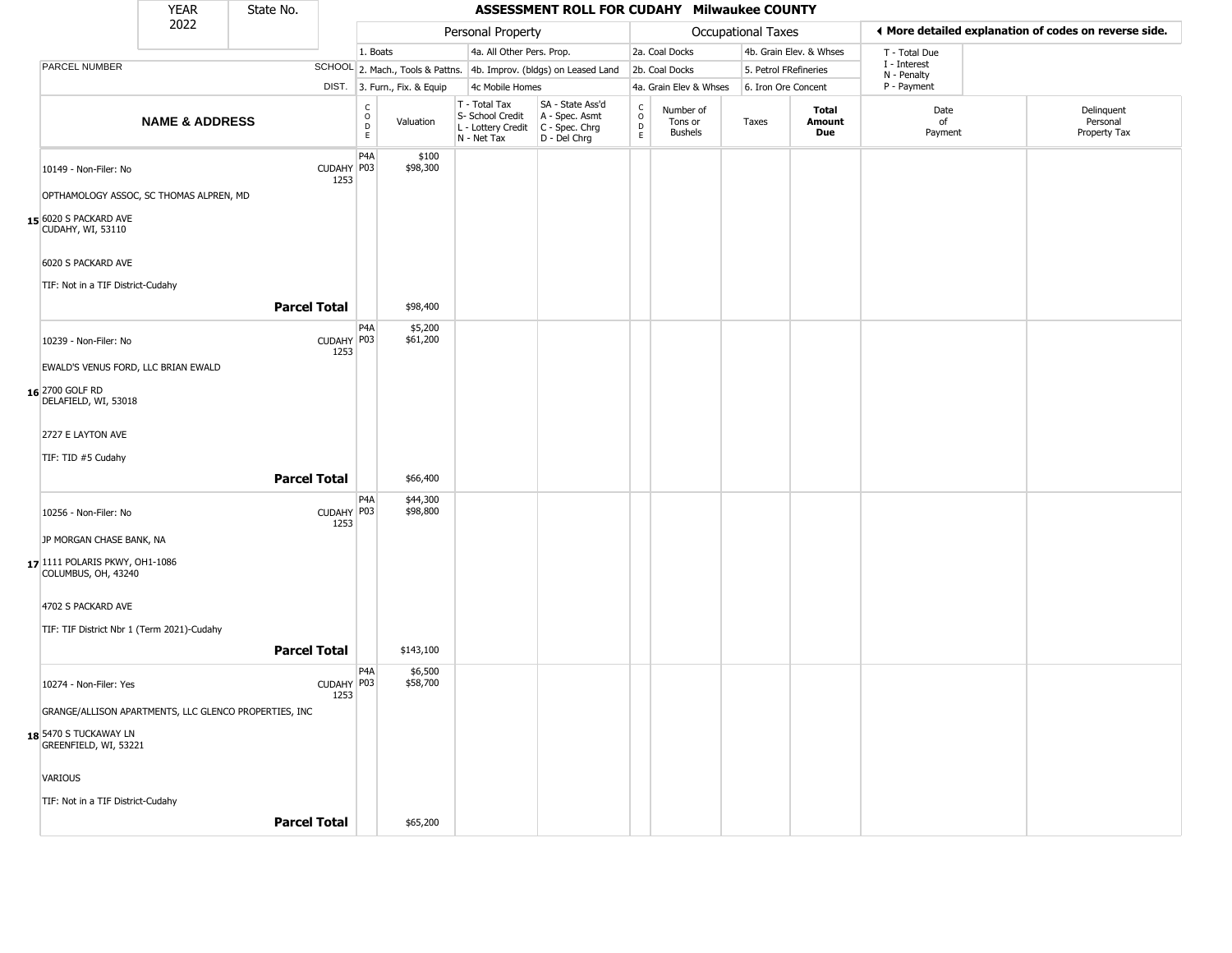|                                             | <b>YEAR</b>                                   | State No.           |                       |                                                 |                              |                                                                                         | ASSESSMENT ROLL FOR CUDAHY Milwaukee COUNTY                         |                                                          |                                 |                       |                         |                             |                                                       |
|---------------------------------------------|-----------------------------------------------|---------------------|-----------------------|-------------------------------------------------|------------------------------|-----------------------------------------------------------------------------------------|---------------------------------------------------------------------|----------------------------------------------------------|---------------------------------|-----------------------|-------------------------|-----------------------------|-------------------------------------------------------|
|                                             | 2022                                          |                     |                       |                                                 |                              | Personal Property                                                                       |                                                                     |                                                          |                                 | Occupational Taxes    |                         |                             | ♦ More detailed explanation of codes on reverse side. |
|                                             |                                               |                     |                       | 1. Boats                                        |                              | 4a. All Other Pers. Prop.                                                               |                                                                     |                                                          | 2a. Coal Docks                  |                       | 4b. Grain Elev. & Whses | T - Total Due               |                                                       |
| PARCEL NUMBER                               |                                               |                     |                       |                                                 |                              |                                                                                         | SCHOOL 2. Mach., Tools & Pattns. 4b. Improv. (bldgs) on Leased Land |                                                          | 2b. Coal Docks                  | 5. Petrol FRefineries |                         | I - Interest<br>N - Penalty |                                                       |
|                                             |                                               |                     |                       |                                                 | DIST. 3. Furn., Fix. & Equip | 4c Mobile Homes                                                                         |                                                                     |                                                          | 4a. Grain Elev & Whses          | 6. Iron Ore Concent   |                         | P - Payment                 |                                                       |
|                                             | <b>NAME &amp; ADDRESS</b>                     |                     |                       | $\begin{array}{c} C \\ O \\ D \\ E \end{array}$ | Valuation                    | T - Total Tax<br>S- School Credit<br>L - Lottery Credit   C - Spec. Chrg<br>N - Net Tax | SA - State Ass'd<br>A - Spec. Asmt<br>D - Del Chrg                  | $\begin{smallmatrix} C \\ O \\ D \end{smallmatrix}$<br>E | Number of<br>Tons or<br>Bushels | Taxes                 | Total<br>Amount<br>Due  | Date<br>of<br>Payment       | Delinquent<br>Personal<br>Property Tax                |
| 10286 - Non-Filer: No                       |                                               |                     | CUDAHY P03<br>1253    | P <sub>4</sub> A                                | \$200<br>\$1,900             |                                                                                         |                                                                     |                                                          |                                 |                       |                         |                             |                                                       |
|                                             | PULMONARY & CRITICAL CARE ASSOCIATES,         |                     |                       |                                                 |                              |                                                                                         |                                                                     |                                                          |                                 |                       |                         |                             |                                                       |
| 19 5900 S LAKE DR<br>CUDAHY, WI, 53110      |                                               |                     |                       |                                                 |                              |                                                                                         |                                                                     |                                                          |                                 |                       |                         |                             |                                                       |
| 5900 S LAKE DR                              |                                               |                     |                       |                                                 |                              |                                                                                         |                                                                     |                                                          |                                 |                       |                         |                             |                                                       |
| TIF: Not in a TIF District-Cudahy           |                                               | <b>Parcel Total</b> |                       |                                                 | \$2,100                      |                                                                                         |                                                                     |                                                          |                                 |                       |                         |                             |                                                       |
| 10329 - Non-Filer: No                       |                                               |                     | CUDAHY P03<br>1253    | P <sub>4</sub> A                                | \$1,000<br>\$123,100         |                                                                                         |                                                                     |                                                          |                                 |                       |                         |                             |                                                       |
| <b>CUDAHY DENTAL, SC</b>                    |                                               |                     |                       |                                                 |                              |                                                                                         |                                                                     |                                                          |                                 |                       |                         |                             |                                                       |
| 20 6217 S PACKARD AVE<br>CUDAHY, WI, 53110  |                                               |                     |                       |                                                 |                              |                                                                                         |                                                                     |                                                          |                                 |                       |                         |                             |                                                       |
| 6217 S PACKARD AVE                          |                                               |                     |                       |                                                 |                              |                                                                                         |                                                                     |                                                          |                                 |                       |                         |                             |                                                       |
| TIF: Not in a TIF District-Cudahy           |                                               |                     |                       |                                                 |                              |                                                                                         |                                                                     |                                                          |                                 |                       |                         |                             |                                                       |
|                                             |                                               | <b>Parcel Total</b> |                       |                                                 | \$124,100                    |                                                                                         |                                                                     |                                                          |                                 |                       |                         |                             |                                                       |
| 10380 - Non-Filer: Yes                      |                                               |                     | CUDAHY P03<br>1253    | P <sub>4</sub> A                                | \$100<br>\$4,000             |                                                                                         |                                                                     |                                                          |                                 |                       |                         |                             |                                                       |
|                                             | TSING TAO CHINESE RESTAURANT, LLC CUONG THONG |                     |                       |                                                 |                              |                                                                                         |                                                                     |                                                          |                                 |                       |                         |                             |                                                       |
| 21 5765 S PACKARD AVE<br>CUDAHY, WI, 53110  |                                               |                     |                       |                                                 |                              |                                                                                         |                                                                     |                                                          |                                 |                       |                         |                             |                                                       |
| 5765 S PACKARD AVE                          |                                               |                     |                       |                                                 |                              |                                                                                         |                                                                     |                                                          |                                 |                       |                         |                             |                                                       |
| TIF: Not in a TIF District-Cudahy           |                                               |                     |                       |                                                 |                              |                                                                                         |                                                                     |                                                          |                                 |                       |                         |                             |                                                       |
|                                             |                                               | <b>Parcel Total</b> |                       |                                                 | \$4,100                      |                                                                                         |                                                                     |                                                          |                                 |                       |                         |                             |                                                       |
| 10384 - Non-Filer: No                       |                                               |                     | <b>CUDAHY</b><br>1253 | P <sub>4</sub> A                                | \$100                        |                                                                                         |                                                                     |                                                          |                                 |                       |                         |                             |                                                       |
|                                             | AUTHENTIC AUTOMOTIVE LLC MELONIE PLIMPTON     |                     |                       |                                                 |                              |                                                                                         |                                                                     |                                                          |                                 |                       |                         |                             |                                                       |
| 22 4969 S PACKARD AVE<br>CUDAHY, WI, 53110  |                                               |                     |                       |                                                 |                              |                                                                                         |                                                                     |                                                          |                                 |                       |                         |                             |                                                       |
| 4969 S PACKARD AVE                          |                                               |                     |                       |                                                 |                              |                                                                                         |                                                                     |                                                          |                                 |                       |                         |                             |                                                       |
| TIF: TIF District Nbr 1 (Term 2021)-Cudahy  |                                               |                     |                       | P <sub>4</sub> A                                | \$200                        |                                                                                         |                                                                     |                                                          |                                 |                       |                         |                             |                                                       |
| 10395 - Non-Filer: Yes                      |                                               |                     | CUDAHY P03<br>1253    |                                                 | \$35,100                     |                                                                                         |                                                                     |                                                          |                                 |                       |                         |                             |                                                       |
| Joe's K Ranch LLC JERALD KOTARAK            |                                               |                     |                       |                                                 |                              |                                                                                         |                                                                     |                                                          |                                 |                       |                         |                             |                                                       |
| 23 4840 S Whitnall Ave<br>Cudahy, WI, 53110 |                                               |                     |                       |                                                 |                              |                                                                                         |                                                                     |                                                          |                                 |                       |                         |                             |                                                       |
| 4840 S Whitnall Ave                         |                                               |                     |                       |                                                 |                              |                                                                                         |                                                                     |                                                          |                                 |                       |                         |                             |                                                       |
| TIF: TID #5 Cudahy                          |                                               |                     |                       |                                                 |                              |                                                                                         |                                                                     |                                                          |                                 |                       |                         |                             |                                                       |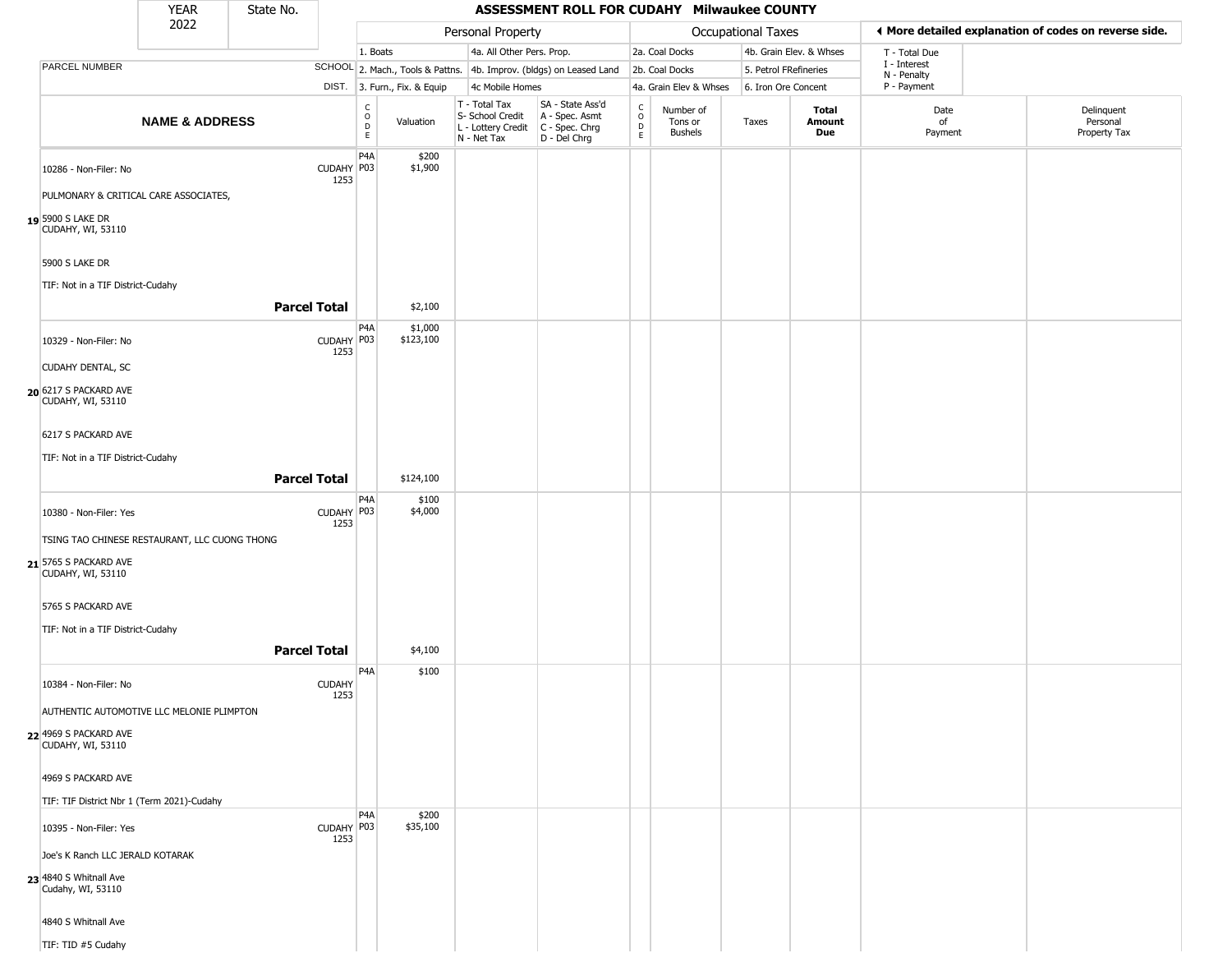|                                              | <b>YEAR</b>               | State No.             |                                                |                              |                                                                                         | ASSESSMENT ROLL FOR CUDAHY Milwaukee COUNTY                         |                         |                                 |                       |                         |                             |                                                        |
|----------------------------------------------|---------------------------|-----------------------|------------------------------------------------|------------------------------|-----------------------------------------------------------------------------------------|---------------------------------------------------------------------|-------------------------|---------------------------------|-----------------------|-------------------------|-----------------------------|--------------------------------------------------------|
|                                              | 2022                      |                       |                                                |                              | Personal Property                                                                       |                                                                     |                         |                                 | Occupational Taxes    |                         |                             | If More detailed explanation of codes on reverse side. |
|                                              |                           |                       | 1. Boats                                       |                              | 4a. All Other Pers. Prop.                                                               |                                                                     |                         | 2a. Coal Docks                  |                       | 4b. Grain Elev. & Whses | T - Total Due               |                                                        |
| PARCEL NUMBER                                |                           |                       |                                                |                              |                                                                                         | SCHOOL 2. Mach., Tools & Pattns. 4b. Improv. (bldgs) on Leased Land |                         | 2b. Coal Docks                  | 5. Petrol FRefineries |                         | I - Interest<br>N - Penalty |                                                        |
|                                              |                           |                       |                                                | DIST. 3. Furn., Fix. & Equip | 4c Mobile Homes                                                                         |                                                                     |                         | 4a. Grain Elev & Whses          | 6. Iron Ore Concent   |                         | P - Payment                 |                                                        |
|                                              | <b>NAME &amp; ADDRESS</b> |                       | $\begin{matrix} 0 \\ 0 \\ D \end{matrix}$<br>E | Valuation                    | T - Total Tax<br>S- School Credit<br>L - Lottery Credit   C - Spec. Chrg<br>N - Net Tax | SA - State Ass'd<br>A - Spec. Asmt<br>D - Del Chrg                  | C<br>$\circ$<br>D<br>E. | Number of<br>Tons or<br>Bushels | Taxes                 | Total<br>Amount<br>Due  | Date<br>of<br>Payment       | Delinquent<br>Personal<br>Property Tax                 |
|                                              |                           | <b>Parcel Total</b>   |                                                | \$35,300                     |                                                                                         |                                                                     |                         |                                 |                       |                         |                             |                                                        |
|                                              |                           |                       | P03                                            | \$600                        |                                                                                         |                                                                     |                         |                                 |                       |                         |                             |                                                        |
| 10415 - Non-Filer: No                        |                           | <b>CUDAHY</b><br>1253 |                                                |                              |                                                                                         |                                                                     |                         |                                 |                       |                         |                             |                                                        |
| DRETZKA DEPARTMENT STORE, CORP JOHN DRETZKA  |                           |                       |                                                |                              |                                                                                         |                                                                     |                         |                                 |                       |                         |                             |                                                        |
| 24 4746 S PACKARD AVE<br>CUDAHY, WI, 53110   |                           |                       |                                                |                              |                                                                                         |                                                                     |                         |                                 |                       |                         |                             |                                                        |
| 4746 S PACKARD AVE                           |                           |                       |                                                |                              |                                                                                         |                                                                     |                         |                                 |                       |                         |                             |                                                        |
| TIF: TIF District Nbr 1 (Term 2021)-Cudahy   |                           |                       |                                                |                              |                                                                                         |                                                                     |                         |                                 |                       |                         |                             |                                                        |
| 10423 - Non-Filer: Yes                       |                           | CUDAHY P03<br>1253    | P <sub>4</sub> A                               | \$1,300<br>\$2,100           |                                                                                         |                                                                     |                         |                                 |                       |                         |                             |                                                        |
| Derse Mark Commerical Photog Mark Derse      |                           |                       |                                                |                              |                                                                                         |                                                                     |                         |                                 |                       |                         |                             |                                                        |
| 25 3838 E Carpenter Ave<br>Cudahy, WI, 53110 |                           |                       |                                                |                              |                                                                                         |                                                                     |                         |                                 |                       |                         |                             |                                                        |
| 3838 E Carpenter Ave                         |                           |                       |                                                |                              |                                                                                         |                                                                     |                         |                                 |                       |                         |                             |                                                        |
| TIF: Not in a TIF District-Cudahy            |                           |                       |                                                |                              |                                                                                         |                                                                     |                         |                                 |                       |                         |                             |                                                        |
|                                              |                           | <b>Parcel Total</b>   |                                                | \$3,400                      |                                                                                         |                                                                     |                         |                                 |                       |                         |                             |                                                        |
|                                              |                           |                       | P <sub>4</sub> A                               | \$9,900                      |                                                                                         |                                                                     |                         |                                 |                       |                         |                             |                                                        |
| 10487 - Non-Filer: No                        |                           | CUDAHY P03<br>1253    |                                                | \$235,200                    |                                                                                         |                                                                     |                         |                                 |                       |                         |                             |                                                        |
| BIRCHWOOD, INC MCDONALD #10487               |                           |                       |                                                |                              |                                                                                         |                                                                     |                         |                                 |                       |                         |                             |                                                        |
| 26 3451 E RAMSEY AVE<br>CUDAHY, WI, 53110    |                           |                       |                                                |                              |                                                                                         |                                                                     |                         |                                 |                       |                         |                             |                                                        |
| 6163 S PACKARD AVE                           |                           |                       |                                                |                              |                                                                                         |                                                                     |                         |                                 |                       |                         |                             |                                                        |
| TIF: Not in a TIF District-Cudahy            |                           |                       |                                                |                              |                                                                                         |                                                                     |                         |                                 |                       |                         |                             |                                                        |
|                                              |                           | <b>Parcel Total</b>   |                                                | \$245,100                    |                                                                                         |                                                                     |                         |                                 |                       |                         |                             |                                                        |
| 10502 - Non-Filer: Yes                       |                           | <b>CUDAHY</b><br>1253 | P03                                            | \$18,200                     |                                                                                         |                                                                     |                         |                                 |                       |                         |                             |                                                        |
| JC'S BLUE COLLAR PUB                         |                           |                       |                                                |                              |                                                                                         |                                                                     |                         |                                 |                       |                         |                             |                                                        |
| 27 5406 S Packard Ave<br>Cudahy, WI, 53110   |                           |                       |                                                |                              |                                                                                         |                                                                     |                         |                                 |                       |                         |                             |                                                        |
| 5406 S Packard Ave                           |                           |                       |                                                |                              |                                                                                         |                                                                     |                         |                                 |                       |                         |                             |                                                        |
| TIF: Not in a TIF District-Cudahy            |                           |                       |                                                |                              |                                                                                         |                                                                     |                         |                                 |                       |                         |                             |                                                        |
| 10508 - Non-Filer: No                        |                           | CUDAHY P03<br>1253    | P <sub>4</sub> A                               | \$1,000<br>\$41,300          |                                                                                         |                                                                     |                         |                                 |                       |                         |                             |                                                        |
| SPEEDWAY, LLC 2018 FKA SUPER AMERICA         |                           |                       |                                                |                              |                                                                                         |                                                                     |                         |                                 |                       |                         |                             |                                                        |
| 28 539 SOUTH MAIN ST<br>FINDLAY, OH, 45840   |                           |                       |                                                |                              |                                                                                         |                                                                     |                         |                                 |                       |                         |                             |                                                        |
| 4944 S PACKARD AVE                           |                           |                       |                                                |                              |                                                                                         |                                                                     |                         |                                 |                       |                         |                             |                                                        |
| TIF: TIF District Nbr 1 (Term 2021)-Cudahy   |                           |                       |                                                |                              |                                                                                         |                                                                     |                         |                                 |                       |                         |                             |                                                        |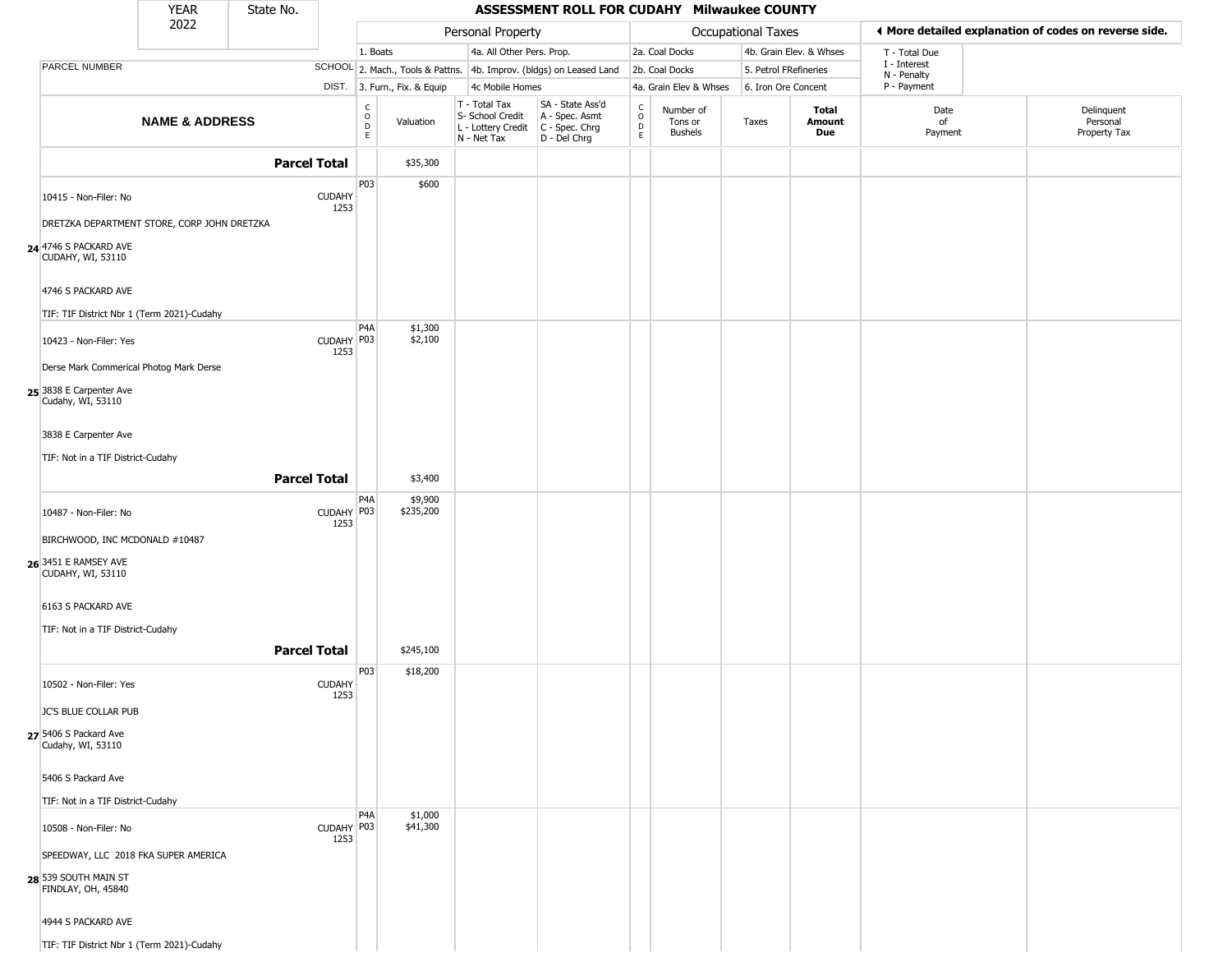|                                                         | <b>YEAR</b>                                | State No.           |                       |                                                          |                              |                                                                        | ASSESSMENT ROLL FOR CUDAHY Milwaukee COUNTY                          |                                                          |                                        |                    |                         |                             |                                                       |
|---------------------------------------------------------|--------------------------------------------|---------------------|-----------------------|----------------------------------------------------------|------------------------------|------------------------------------------------------------------------|----------------------------------------------------------------------|----------------------------------------------------------|----------------------------------------|--------------------|-------------------------|-----------------------------|-------------------------------------------------------|
|                                                         | 2022                                       |                     |                       |                                                          |                              | Personal Property                                                      |                                                                      |                                                          |                                        | Occupational Taxes |                         |                             | ♦ More detailed explanation of codes on reverse side. |
|                                                         |                                            |                     |                       | 1. Boats                                                 |                              | 4a. All Other Pers. Prop.                                              |                                                                      |                                                          | 2a. Coal Docks                         |                    | 4b. Grain Elev. & Whses | T - Total Due               |                                                       |
| PARCEL NUMBER                                           |                                            |                     |                       |                                                          |                              |                                                                        | SCHOOL 2. Mach., Tools & Pattns. 4b. Improv. (bldgs) on Leased Land  |                                                          | 2b. Coal Docks                         |                    | 5. Petrol FRefineries   | I - Interest<br>N - Penalty |                                                       |
|                                                         |                                            |                     |                       |                                                          | DIST. 3. Furn., Fix. & Equip | 4c Mobile Homes                                                        |                                                                      |                                                          | 4a. Grain Elev & Whses                 |                    | 6. Iron Ore Concent     | P - Payment                 |                                                       |
|                                                         | <b>NAME &amp; ADDRESS</b>                  |                     |                       | $\begin{matrix} 0 \\ 0 \\ D \end{matrix}$<br>$\mathsf E$ | Valuation                    | T - Total Tax<br>S- School Credit<br>L - Lottery Credit<br>N - Net Tax | SA - State Ass'd<br>A - Spec. Asmt<br>C - Spec. Chrg<br>D - Del Chrg | $\begin{matrix} 0 \\ 0 \\ D \end{matrix}$<br>$\mathsf E$ | Number of<br>Tons or<br><b>Bushels</b> | Taxes              | Total<br>Amount<br>Due  | Date<br>of<br>Payment       | Delinquent<br>Personal<br>Property Tax                |
|                                                         |                                            | <b>Parcel Total</b> |                       |                                                          | \$42,300                     |                                                                        |                                                                      |                                                          |                                        |                    |                         |                             |                                                       |
| 10522 - Non-Filer: Yes                                  |                                            |                     | <b>CUDAHY</b><br>1253 | P03                                                      | \$17,800                     |                                                                        |                                                                      |                                                          |                                        |                    |                         |                             |                                                       |
| 5009 Lake LLC Katz Leasing Co                           |                                            |                     |                       |                                                          |                              |                                                                        |                                                                      |                                                          |                                        |                    |                         |                             |                                                       |
| 29 614 W Brown Deer Rd #300<br>Bayside, WI, 53217       |                                            |                     |                       |                                                          |                              |                                                                        |                                                                      |                                                          |                                        |                    |                         |                             |                                                       |
| 5009 S Lake Dr<br>TIF: Not in a TIF District-Cudahy     |                                            |                     |                       |                                                          |                              |                                                                        |                                                                      |                                                          |                                        |                    |                         |                             |                                                       |
|                                                         |                                            |                     |                       | P03                                                      | \$6,600                      |                                                                        |                                                                      |                                                          |                                        |                    |                         |                             |                                                       |
| 10523 - Non-Filer: Yes<br>5009 Lake LLC Katz Leasing Co |                                            |                     | <b>CUDAHY</b><br>1253 |                                                          |                              |                                                                        |                                                                      |                                                          |                                        |                    |                         |                             |                                                       |
| 30 614 W Brown Deer Rd #300<br>Bayside, WI, 53217       |                                            |                     |                       |                                                          |                              |                                                                        |                                                                      |                                                          |                                        |                    |                         |                             |                                                       |
| 5017 S Lake Dr                                          |                                            |                     |                       |                                                          |                              |                                                                        |                                                                      |                                                          |                                        |                    |                         |                             |                                                       |
| TIF: Not in a TIF District-Cudahy                       |                                            |                     |                       |                                                          |                              |                                                                        |                                                                      |                                                          |                                        |                    |                         |                             |                                                       |
| 10532 - Non-Filer: Yes                                  |                                            |                     | <b>CUDAHY</b><br>1253 | P <sub>4</sub> A                                         | \$100                        |                                                                        |                                                                      |                                                          |                                        |                    |                         |                             |                                                       |
|                                                         | HERITAGE AUTOMOTIVE, INC JAMES H GESSLER   |                     |                       |                                                          |                              |                                                                        |                                                                      |                                                          |                                        |                    |                         |                             |                                                       |
| 31 3441 E RAMSEY AVE<br>CUDAHY, WI, 53110               |                                            |                     |                       |                                                          |                              |                                                                        |                                                                      |                                                          |                                        |                    |                         |                             |                                                       |
| 3441 E RAMSEY AVE                                       |                                            |                     |                       |                                                          |                              |                                                                        |                                                                      |                                                          |                                        |                    |                         |                             |                                                       |
| TIF: Not in a TIF District-Cudahy                       |                                            |                     |                       |                                                          |                              |                                                                        |                                                                      |                                                          |                                        |                    |                         |                             |                                                       |
| 10549 - Non-Filer: Yes                                  |                                            |                     | CUDAHY mpt<br>1253    | Exe                                                      | \$0                          |                                                                        |                                                                      |                                                          |                                        |                    |                         |                             |                                                       |
| Pioneer Drum & Bugle Corps                              |                                            |                     |                       |                                                          |                              |                                                                        |                                                                      |                                                          |                                        |                    |                         |                             |                                                       |
| 32 4601 W Holt Ave<br>Milwaukee, WI, 53220              |                                            |                     |                       |                                                          |                              |                                                                        |                                                                      |                                                          |                                        |                    |                         |                             |                                                       |
| 2001 E Birchwood Ave                                    |                                            |                     |                       |                                                          |                              |                                                                        |                                                                      |                                                          |                                        |                    |                         |                             |                                                       |
| TIF: Not in a TIF District-Cudahy                       |                                            |                     |                       |                                                          |                              |                                                                        |                                                                      |                                                          |                                        |                    |                         |                             |                                                       |
| 10577 - Non-Filer: Yes                                  |                                            |                     | CUDAHY P03<br>1253    | P <sub>4</sub> A                                         | \$200<br>\$1,300             |                                                                        |                                                                      |                                                          |                                        |                    |                         |                             |                                                       |
| Economy Cash Register                                   |                                            |                     |                       |                                                          |                              |                                                                        |                                                                      |                                                          |                                        |                    |                         |                             |                                                       |
| 33 5231 S Pennsylvania Ave<br>Cudahy, WI, 53110         |                                            |                     |                       |                                                          |                              |                                                                        |                                                                      |                                                          |                                        |                    |                         |                             |                                                       |
| 5231 S Pennsylvania Ave                                 |                                            |                     |                       |                                                          |                              |                                                                        |                                                                      |                                                          |                                        |                    |                         |                             |                                                       |
|                                                         | TIF: TIF District Nbr 1 (Term 2021)-Cudahy |                     |                       |                                                          |                              |                                                                        |                                                                      |                                                          |                                        |                    |                         |                             |                                                       |
|                                                         |                                            | <b>Parcel Total</b> |                       |                                                          | \$1,500                      |                                                                        |                                                                      |                                                          |                                        |                    |                         |                             |                                                       |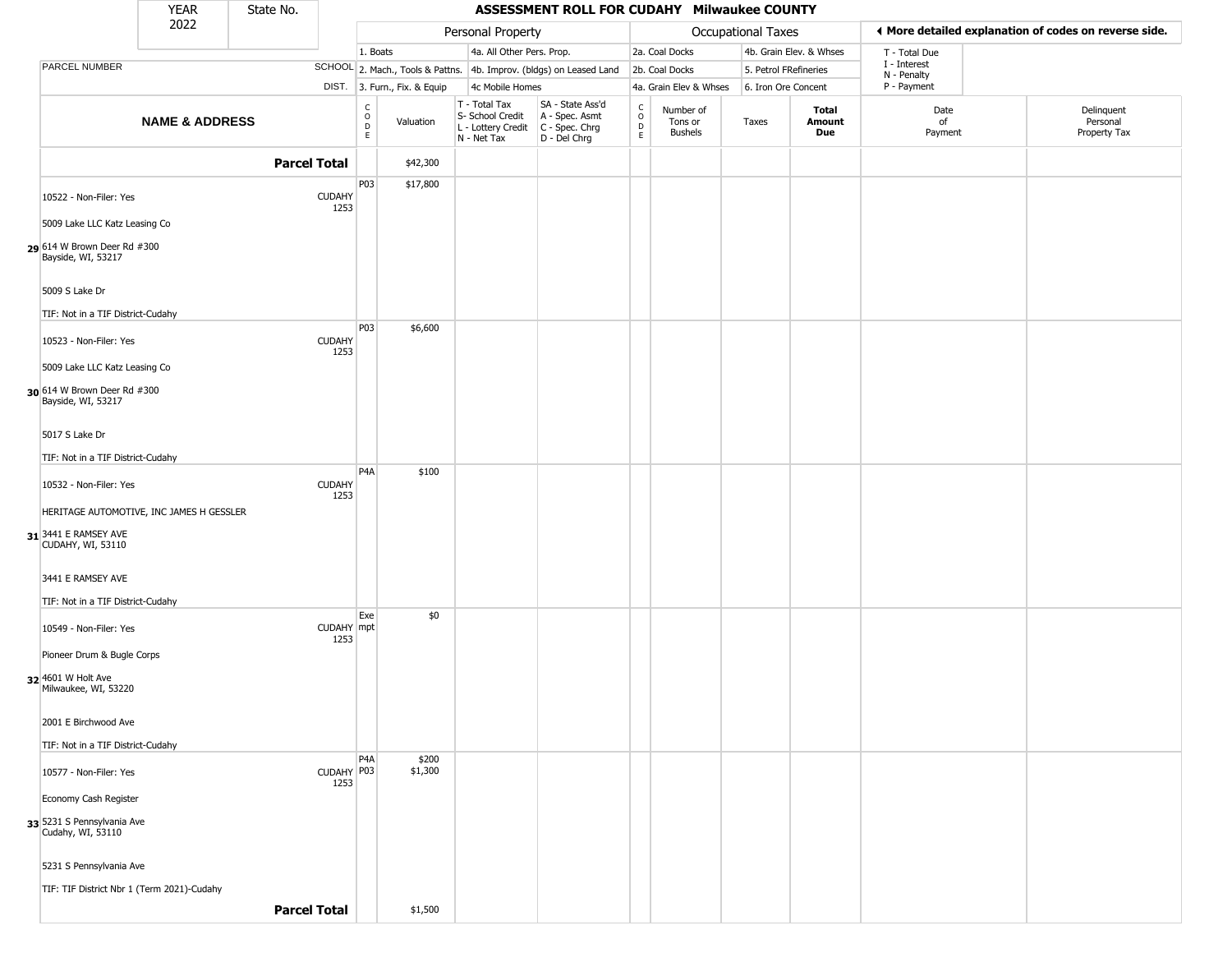|                                                             | <b>YEAR</b>                                               | State No. |                     |                                   |                              |                                                                        | ASSESSMENT ROLL FOR CUDAHY Milwaukee COUNTY                            |                                    |                                        |                    |                         |                             |                                                       |
|-------------------------------------------------------------|-----------------------------------------------------------|-----------|---------------------|-----------------------------------|------------------------------|------------------------------------------------------------------------|------------------------------------------------------------------------|------------------------------------|----------------------------------------|--------------------|-------------------------|-----------------------------|-------------------------------------------------------|
|                                                             | 2022                                                      |           |                     |                                   |                              | Personal Property                                                      |                                                                        |                                    |                                        | Occupational Taxes |                         |                             | ◀ More detailed explanation of codes on reverse side. |
|                                                             |                                                           |           |                     | 1. Boats                          |                              | 4a. All Other Pers. Prop.                                              |                                                                        |                                    | 2a. Coal Docks                         |                    | 4b. Grain Elev. & Whses | T - Total Due               |                                                       |
| PARCEL NUMBER                                               |                                                           |           |                     |                                   |                              |                                                                        | SCHOOL 2. Mach., Tools & Pattns. 4b. Improv. (bldgs) on Leased Land    |                                    | 2b. Coal Docks                         |                    | 5. Petrol FRefineries   | I - Interest<br>N - Penalty |                                                       |
|                                                             |                                                           |           |                     |                                   | DIST. 3. Furn., Fix. & Equip | 4c Mobile Homes                                                        |                                                                        |                                    | 4a. Grain Elev & Whses                 |                    | 6. Iron Ore Concent     | P - Payment                 |                                                       |
|                                                             | <b>NAME &amp; ADDRESS</b>                                 |           |                     | $\frac{c}{0}$<br>$\mathsf D$<br>E | Valuation                    | T - Total Tax<br>S- School Credit<br>L - Lottery Credit<br>N - Net Tax | SA - State Ass'd<br>A - Spec. Asmt<br>$C - Spec. Chrg$<br>D - Del Chrg | $\int_{0}^{c}$<br>$\mathsf D$<br>E | Number of<br>Tons or<br><b>Bushels</b> | Taxes              | Total<br>Amount<br>Due  | Date<br>of<br>Payment       | Delinquent<br>Personal<br>Property Tax                |
| 10578 - Non-Filer: No                                       |                                                           |           | CUDAHY P03<br>1253  | P <sub>4</sub> A                  | \$400<br>\$43,200            |                                                                        |                                                                        |                                    |                                        |                    |                         |                             |                                                       |
|                                                             | HEARTLAND - CUDAHY III, LLC Heartland Properties Inc #506 |           |                     |                                   |                              |                                                                        |                                                                        |                                    |                                        |                    |                         |                             |                                                       |
| 34 2418 Crossroads Dr. Suite 2400<br>Madison, WI, 53718     |                                                           |           |                     |                                   |                              |                                                                        |                                                                        |                                    |                                        |                    |                         |                             |                                                       |
| 3300 E Ramsey Ave                                           |                                                           |           |                     |                                   |                              |                                                                        |                                                                        |                                    |                                        |                    |                         |                             |                                                       |
|                                                             | TIF: TIF District Nbr 1 (Term 2021)-Cudahy                |           |                     |                                   |                              |                                                                        |                                                                        |                                    |                                        |                    |                         |                             |                                                       |
|                                                             |                                                           |           | <b>Parcel Total</b> |                                   | \$43,600                     |                                                                        |                                                                        |                                    |                                        |                    |                         |                             |                                                       |
| 10603 - Non-Filer: No                                       |                                                           |           | CUDAHY P03<br>1253  | P4A                               | \$20,700<br>\$48,100         |                                                                        |                                                                        |                                    |                                        |                    |                         |                             |                                                       |
|                                                             | Wheaton Franciscan Medical Group Inc ASCENSION WISCONSIN  |           |                     |                                   |                              |                                                                        |                                                                        |                                    |                                        |                    |                         |                             |                                                       |
| 35 4040 VINCENNES CIRLE<br>INDIANAPOLIS, IN, 46268          |                                                           |           |                     |                                   |                              |                                                                        |                                                                        |                                    |                                        |                    |                         |                             |                                                       |
| 3501 E Ramsey Ave                                           |                                                           |           |                     |                                   |                              |                                                                        |                                                                        |                                    |                                        |                    |                         |                             |                                                       |
| TIF: Not in a TIF District-Cudahy                           |                                                           |           |                     |                                   |                              |                                                                        |                                                                        |                                    |                                        |                    |                         |                             |                                                       |
|                                                             |                                                           |           | <b>Parcel Total</b> |                                   | \$68,800                     |                                                                        |                                                                        |                                    |                                        |                    |                         |                             |                                                       |
| 10608 - Non-Filer: No                                       |                                                           |           | CUDAHY P03<br>1253  | P4A                               | \$23,000<br>\$44,400         |                                                                        |                                                                        |                                    |                                        |                    |                         |                             |                                                       |
| COPART OF CONNECTICUT, INC                                  |                                                           |           |                     |                                   |                              |                                                                        |                                                                        |                                    |                                        |                    |                         |                             |                                                       |
| 36 14185 DALLAS PARKWAY SUITE 300<br>DALLAS, TX, 75254-1327 |                                                           |           |                     |                                   |                              |                                                                        |                                                                        |                                    |                                        |                    |                         |                             |                                                       |
| 4825 S WHITNALL AVE                                         |                                                           |           |                     |                                   |                              |                                                                        |                                                                        |                                    |                                        |                    |                         |                             |                                                       |
| TIF: TID #5 Cudahy                                          |                                                           |           |                     |                                   |                              |                                                                        |                                                                        |                                    |                                        |                    |                         |                             |                                                       |
|                                                             |                                                           |           | <b>Parcel Total</b> |                                   | \$67,400                     |                                                                        |                                                                        |                                    |                                        |                    |                         |                             |                                                       |
|                                                             |                                                           |           |                     | P4A                               | \$1,000                      |                                                                        |                                                                        |                                    |                                        |                    |                         |                             |                                                       |
| 10631 - Non-Filer: No                                       |                                                           |           | CUDAHY P03<br>1253  |                                   | \$1,700                      |                                                                        |                                                                        |                                    |                                        |                    |                         |                             |                                                       |
|                                                             | LAKESHORE MEDICAL CLINIC, LLC (C501)                      |           |                     |                                   |                              |                                                                        |                                                                        |                                    |                                        |                    |                         |                             |                                                       |
| 37 750 WEST VIRGINIA ST<br>MILWAUKEE, WI, 53234-1880        |                                                           |           |                     |                                   |                              |                                                                        |                                                                        |                                    |                                        |                    |                         |                             |                                                       |
| 5900 S Lake Dr                                              |                                                           |           |                     |                                   |                              |                                                                        |                                                                        |                                    |                                        |                    |                         |                             |                                                       |
| TIF: Not in a TIF District-Cudahy                           |                                                           |           |                     |                                   |                              |                                                                        |                                                                        |                                    |                                        |                    |                         |                             |                                                       |
|                                                             |                                                           |           | <b>Parcel Total</b> |                                   | \$2,700                      |                                                                        |                                                                        |                                    |                                        |                    |                         |                             |                                                       |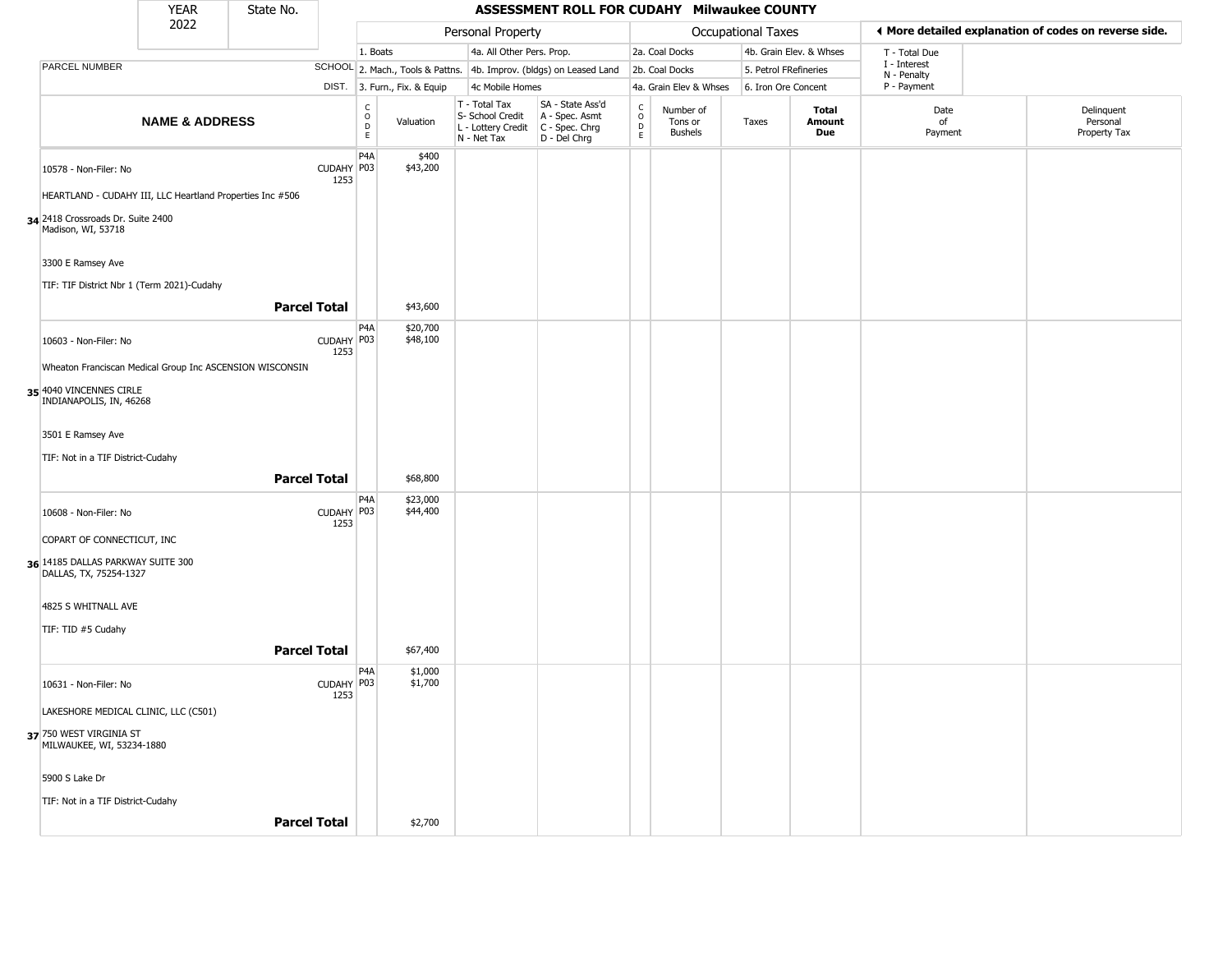|                                            | <b>YEAR</b>               | State No.           |                    |                                                |                              |                                                                                         | ASSESSMENT ROLL FOR CUDAHY Milwaukee COUNTY                         |                                        |                                 |                       |                         |                             |                                                       |  |
|--------------------------------------------|---------------------------|---------------------|--------------------|------------------------------------------------|------------------------------|-----------------------------------------------------------------------------------------|---------------------------------------------------------------------|----------------------------------------|---------------------------------|-----------------------|-------------------------|-----------------------------|-------------------------------------------------------|--|
|                                            | 2022                      |                     |                    |                                                |                              | Personal Property                                                                       |                                                                     |                                        |                                 | Occupational Taxes    |                         |                             | ◀ More detailed explanation of codes on reverse side. |  |
|                                            |                           |                     |                    | 1. Boats                                       |                              | 4a. All Other Pers. Prop.                                                               |                                                                     |                                        | 2a. Coal Docks                  |                       | 4b. Grain Elev. & Whses | T - Total Due               |                                                       |  |
| PARCEL NUMBER                              |                           |                     |                    |                                                |                              |                                                                                         | SCHOOL 2. Mach., Tools & Pattns. 4b. Improv. (bldgs) on Leased Land |                                        | 2b. Coal Docks                  | 5. Petrol FRefineries |                         | I - Interest<br>N - Penalty |                                                       |  |
|                                            |                           |                     |                    |                                                | DIST. 3. Furn., Fix. & Equip | 4c Mobile Homes                                                                         |                                                                     |                                        | 4a. Grain Elev & Whses          | 6. Iron Ore Concent   |                         | P - Payment                 |                                                       |  |
|                                            | <b>NAME &amp; ADDRESS</b> |                     |                    | $\begin{matrix} 0 \\ 0 \\ D \end{matrix}$<br>E | Valuation                    | T - Total Tax<br>S- School Credit<br>L - Lottery Credit   C - Spec. Chrg<br>N - Net Tax | SA - State Ass'd<br>A - Spec. Asmt<br>D - Del Chrg                  | $_{\rm o}^{\rm c}$<br>$\mathsf D$<br>E | Number of<br>Tons or<br>Bushels | Taxes                 | Total<br>Amount<br>Due  | Date<br>of<br>Payment       | Delinquent<br>Personal<br>Property Tax                |  |
| 10637 - Non-Filer: Yes                     |                           |                     | CUDAHY P03<br>1253 | P <sub>4</sub> A                               | \$900<br>\$7,300             |                                                                                         |                                                                     |                                        |                                 |                       |                         |                             |                                                       |  |
| Nail First                                 |                           |                     |                    |                                                |                              |                                                                                         |                                                                     |                                        |                                 |                       |                         |                             |                                                       |  |
| 38 5656 S Packard Ave<br>Cudahy, WI, 53110 |                           |                     |                    |                                                |                              |                                                                                         |                                                                     |                                        |                                 |                       |                         |                             |                                                       |  |
| 5656 S Packard Ave                         |                           |                     |                    |                                                |                              |                                                                                         |                                                                     |                                        |                                 |                       |                         |                             |                                                       |  |
| TIF: Not in a TIF District-Cudahy          |                           |                     |                    |                                                |                              |                                                                                         |                                                                     |                                        |                                 |                       |                         |                             |                                                       |  |
|                                            |                           | <b>Parcel Total</b> |                    |                                                | \$8,200                      |                                                                                         |                                                                     |                                        |                                 |                       |                         |                             |                                                       |  |
| 10649 - Non-Filer: No                      |                           |                     | CUDAHY P4A<br>1253 | P03                                            | \$100<br>\$100               |                                                                                         |                                                                     |                                        |                                 |                       |                         |                             |                                                       |  |
| ZODROW, JOHN A ATTY AT LAW                 |                           |                     |                    |                                                |                              |                                                                                         |                                                                     |                                        |                                 |                       |                         |                             |                                                       |  |
| 39 5925 S ROBERT AVE<br>CUDAHY, WI, 53110  |                           |                     |                    |                                                |                              |                                                                                         |                                                                     |                                        |                                 |                       |                         |                             |                                                       |  |
| 5925 S ROBERT AVE                          |                           |                     |                    |                                                |                              |                                                                                         |                                                                     |                                        |                                 |                       |                         |                             |                                                       |  |
| TIF: Not in a TIF District-Cudahy          |                           | <b>Parcel Total</b> |                    |                                                | \$200                        |                                                                                         |                                                                     |                                        |                                 |                       |                         |                             |                                                       |  |
|                                            |                           |                     |                    | P4A                                            | \$100                        |                                                                                         |                                                                     |                                        |                                 |                       |                         |                             |                                                       |  |
| 10676 - Non-Filer: Yes                     |                           |                     | CUDAHY P03<br>1253 |                                                | \$1,700                      |                                                                                         |                                                                     |                                        |                                 |                       |                         |                             |                                                       |  |
| JJRC HOLDINGS, LLC DBA: FLASHBACKS         |                           |                     |                    |                                                |                              |                                                                                         |                                                                     |                                        |                                 |                       |                         |                             |                                                       |  |
| 40 5244 S PACKARD AVE<br>CUDAHY, WI, 53110 |                           |                     |                    |                                                |                              |                                                                                         |                                                                     |                                        |                                 |                       |                         |                             |                                                       |  |
| 5244 S PACKARD AVE                         |                           |                     |                    |                                                |                              |                                                                                         |                                                                     |                                        |                                 |                       |                         |                             |                                                       |  |
| TIF: Not in a TIF District-Cudahy          |                           |                     |                    |                                                |                              |                                                                                         |                                                                     |                                        |                                 |                       |                         |                             |                                                       |  |
|                                            |                           |                     |                    |                                                |                              |                                                                                         |                                                                     |                                        |                                 |                       |                         |                             |                                                       |  |
|                                            |                           | <b>Parcel Total</b> |                    |                                                | \$1,800                      |                                                                                         |                                                                     |                                        |                                 |                       |                         |                             |                                                       |  |
| 10680 - Non-Filer: No                      |                           |                     | CUDAHY P03<br>1253 | P <sub>4</sub> A                               | \$700<br>\$1,700             |                                                                                         |                                                                     |                                        |                                 |                       |                         |                             |                                                       |  |
| General Merchandis Liquidators Inc         |                           |                     |                    |                                                |                              |                                                                                         |                                                                     |                                        |                                 |                       |                         |                             |                                                       |  |
| 41 2924 RAPIDS DR<br>RACINE, WI, 53404     |                           |                     |                    |                                                |                              |                                                                                         |                                                                     |                                        |                                 |                       |                         |                             |                                                       |  |
| 5049 S PENNSYLVANIA AVE                    |                           |                     |                    |                                                |                              |                                                                                         |                                                                     |                                        |                                 |                       |                         |                             |                                                       |  |
| TIF: TID #5 Cudahy                         |                           |                     |                    |                                                |                              |                                                                                         |                                                                     |                                        |                                 |                       |                         |                             |                                                       |  |
|                                            |                           | <b>Parcel Total</b> |                    |                                                | \$2,400                      |                                                                                         |                                                                     |                                        |                                 |                       |                         |                             |                                                       |  |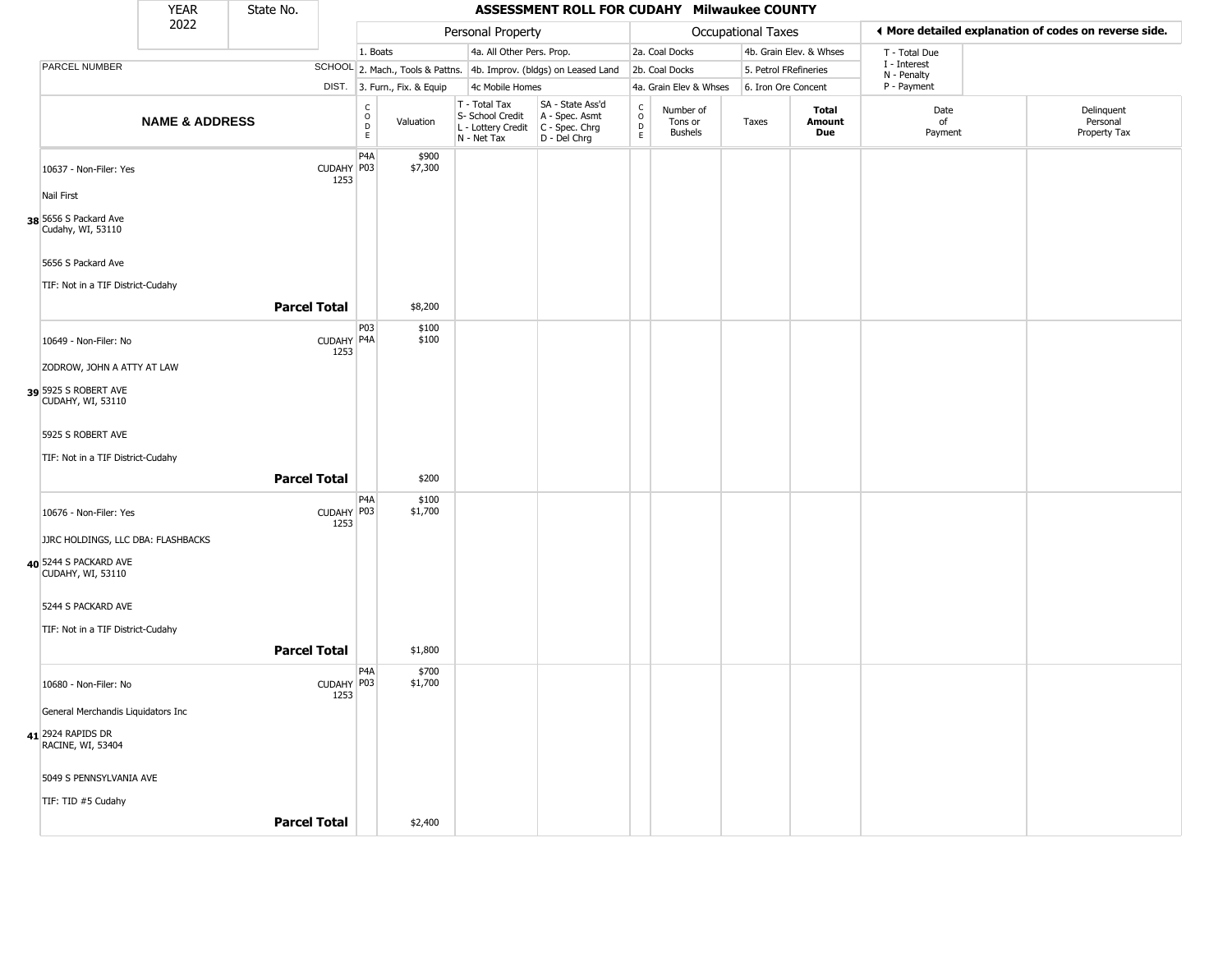|                                                                            | <b>YEAR</b>               | State No.           |                       |                                                          |                              |                                                                                         | ASSESSMENT ROLL FOR CUDAHY Milwaukee COUNTY                         |                         |                                 |                       |                         |                             |                                                       |
|----------------------------------------------------------------------------|---------------------------|---------------------|-----------------------|----------------------------------------------------------|------------------------------|-----------------------------------------------------------------------------------------|---------------------------------------------------------------------|-------------------------|---------------------------------|-----------------------|-------------------------|-----------------------------|-------------------------------------------------------|
|                                                                            | 2022                      |                     |                       |                                                          |                              | Personal Property                                                                       |                                                                     |                         |                                 | Occupational Taxes    |                         |                             | ◀ More detailed explanation of codes on reverse side. |
|                                                                            |                           |                     |                       | 1. Boats                                                 |                              | 4a. All Other Pers. Prop.                                                               |                                                                     |                         | 2a. Coal Docks                  |                       | 4b. Grain Elev. & Whses | T - Total Due               |                                                       |
| PARCEL NUMBER                                                              |                           |                     |                       |                                                          |                              |                                                                                         | SCHOOL 2. Mach., Tools & Pattns. 4b. Improv. (bldgs) on Leased Land |                         | 2b. Coal Docks                  | 5. Petrol FRefineries |                         | I - Interest<br>N - Penalty |                                                       |
|                                                                            |                           |                     |                       |                                                          | DIST. 3. Furn., Fix. & Equip | 4c Mobile Homes                                                                         |                                                                     |                         | 4a. Grain Elev & Whses          | 6. Iron Ore Concent   |                         | P - Payment                 |                                                       |
|                                                                            | <b>NAME &amp; ADDRESS</b> |                     |                       | $\begin{smallmatrix} C \\ O \\ D \end{smallmatrix}$<br>E | Valuation                    | T - Total Tax<br>S- School Credit<br>L - Lottery Credit   C - Spec. Chrg<br>N - Net Tax | SA - State Ass'd<br>A - Spec. Asmt<br>D - Del Chrg                  | C<br>$\circ$<br>D<br>E. | Number of<br>Tons or<br>Bushels | Taxes                 | Total<br>Amount<br>Due  | Date<br>of<br>Payment       | Delinquent<br>Personal<br>Property Tax                |
| 10686 - Non-Filer: Yes                                                     |                           |                     | <b>CUDAHY</b><br>1253 | P03                                                      | \$800                        |                                                                                         |                                                                     |                         |                                 |                       |                         |                             |                                                       |
| AIRPORT STORAGE LLC RICHARD GRAMS                                          |                           |                     |                       |                                                          |                              |                                                                                         |                                                                     |                         |                                 |                       |                         |                             |                                                       |
| 42 980 CANTERBURY CT<br>OAK CREEK, WI, 53154                               |                           |                     |                       |                                                          |                              |                                                                                         |                                                                     |                         |                                 |                       |                         |                             |                                                       |
| 5000 S NICHOLSON AVE                                                       |                           |                     |                       |                                                          |                              |                                                                                         |                                                                     |                         |                                 |                       |                         |                             |                                                       |
| TIF: TIF District Nbr 1 (Term 2021)-Cudahy                                 |                           |                     |                       | P <sub>4</sub> A                                         | \$200                        |                                                                                         |                                                                     |                         |                                 |                       |                         |                             |                                                       |
| 10707 - Non-Filer: No<br>GARD'N ANGEL CHILD CARE JULIA GARD, ADMINISTRATOR |                           |                     | CUDAHY P03<br>1253    |                                                          | \$7,400                      |                                                                                         |                                                                     |                         |                                 |                       |                         |                             |                                                       |
| 43 4925 S PACKARD AVE<br>CUDAHY, WI, 53110                                 |                           |                     |                       |                                                          |                              |                                                                                         |                                                                     |                         |                                 |                       |                         |                             |                                                       |
| 4925 S PACKARD AVE                                                         |                           |                     |                       |                                                          |                              |                                                                                         |                                                                     |                         |                                 |                       |                         |                             |                                                       |
| TIF: Not in a TIF District-Cudahy                                          |                           |                     |                       |                                                          |                              |                                                                                         |                                                                     |                         |                                 |                       |                         |                             |                                                       |
|                                                                            |                           | <b>Parcel Total</b> |                       |                                                          | \$7,600                      |                                                                                         |                                                                     |                         |                                 |                       |                         |                             |                                                       |
| 10713 - Non-Filer: Yes                                                     |                           |                     | CUDAHY P03<br>1253    | P <sub>4</sub> A                                         | \$200<br>\$900               |                                                                                         |                                                                     |                         |                                 |                       |                         |                             |                                                       |
| GERRY'S INN Beverly Sjoblom                                                |                           |                     |                       |                                                          |                              |                                                                                         |                                                                     |                         |                                 |                       |                         |                             |                                                       |
| 44 4767 S Packard Ave<br>Cudahy, WI, 53110                                 |                           |                     |                       |                                                          |                              |                                                                                         |                                                                     |                         |                                 |                       |                         |                             |                                                       |
| 4767 S Packard Ave                                                         |                           |                     |                       |                                                          |                              |                                                                                         |                                                                     |                         |                                 |                       |                         |                             |                                                       |
| TIF: TIF District Nbr 1 (Term 2021)-Cudahy                                 |                           | <b>Parcel Total</b> |                       |                                                          | \$1,100                      |                                                                                         |                                                                     |                         |                                 |                       |                         |                             |                                                       |
| 10716 - Non-Filer: Yes                                                     |                           |                     | CUDAHY P03<br>1253    | P <sub>4</sub> A                                         | \$100<br>\$29,800            |                                                                                         |                                                                     |                         |                                 |                       |                         |                             |                                                       |
| Bill Grady Mobile Service Inc                                              |                           |                     |                       |                                                          |                              |                                                                                         |                                                                     |                         |                                 |                       |                         |                             |                                                       |
| 45 6272 S Packard Ave<br>Cudahy, WI, 53110                                 |                           |                     |                       |                                                          |                              |                                                                                         |                                                                     |                         |                                 |                       |                         |                             |                                                       |
| 6272 S Packard Ave                                                         |                           |                     |                       |                                                          |                              |                                                                                         |                                                                     |                         |                                 |                       |                         |                             |                                                       |
| TIF: Not in a TIF District-Cudahy                                          |                           | <b>Parcel Total</b> |                       |                                                          | \$29,900                     |                                                                                         |                                                                     |                         |                                 |                       |                         |                             |                                                       |
|                                                                            |                           |                     |                       | P03                                                      | \$200                        |                                                                                         |                                                                     |                         |                                 |                       |                         |                             |                                                       |
| 10718 - Non-Filer: Yes                                                     |                           |                     | <b>CUDAHY</b><br>1253 |                                                          |                              |                                                                                         |                                                                     |                         |                                 |                       |                         |                             |                                                       |
| RICH'S AUTO BODY INC PAINT BY ZESKE, LLC                                   |                           |                     |                       |                                                          |                              |                                                                                         |                                                                     |                         |                                 |                       |                         |                             |                                                       |
| 46 5020 S NICHOLSON AVE<br><b>CUDAHY, WI, 53110</b>                        |                           |                     |                       |                                                          |                              |                                                                                         |                                                                     |                         |                                 |                       |                         |                             |                                                       |
| 5020 S NICHOLSON AVE                                                       |                           |                     |                       |                                                          |                              |                                                                                         |                                                                     |                         |                                 |                       |                         |                             |                                                       |
| TIF: TIF District Nbr 1 (Term 2021)-Cudahy                                 |                           |                     |                       |                                                          |                              |                                                                                         |                                                                     |                         |                                 |                       |                         |                             |                                                       |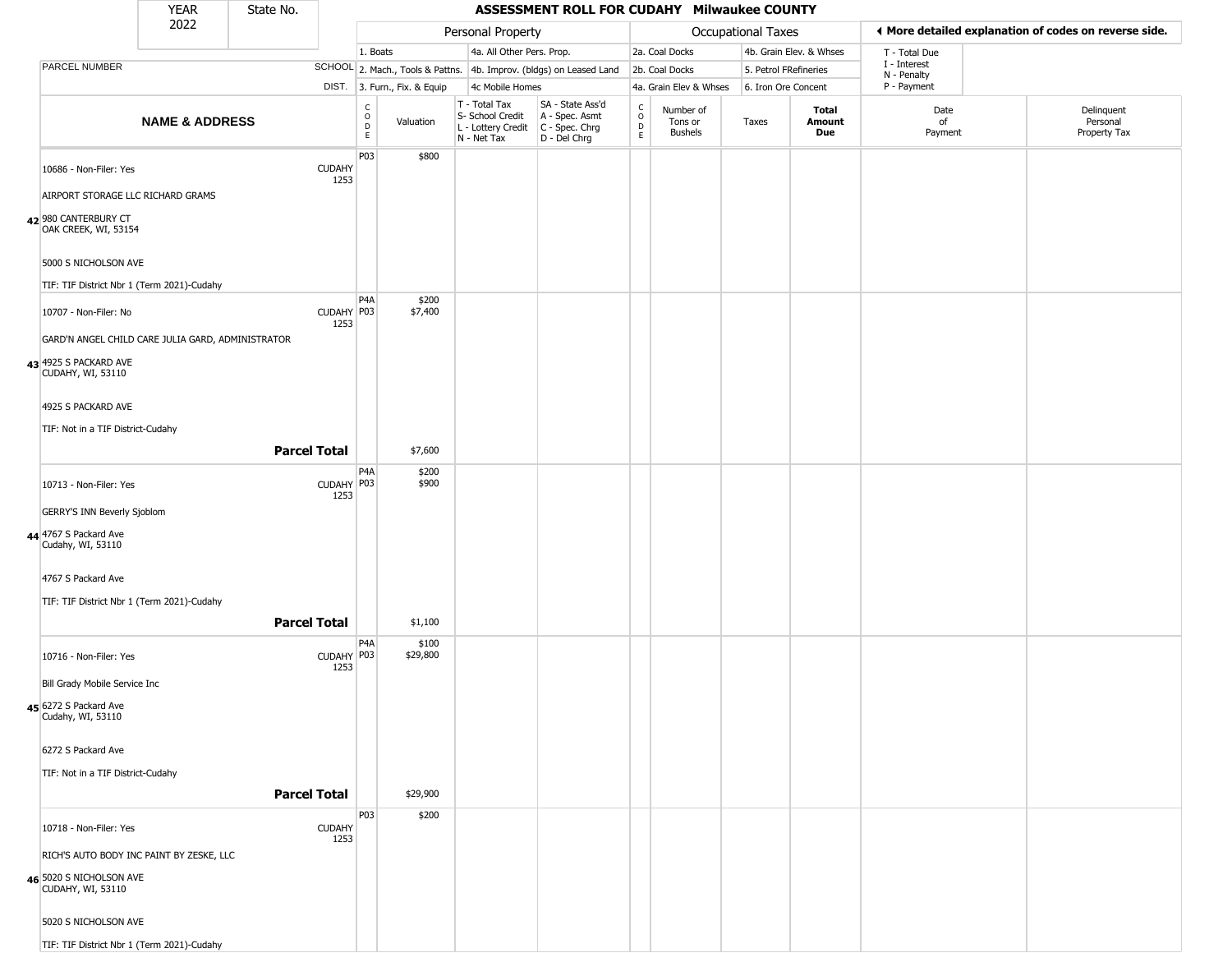|                                                            | <b>YEAR</b>               | State No.           |                    |                                                                    |                              |                                                                                         | ASSESSMENT ROLL FOR CUDAHY Milwaukee COUNTY                         |                                                          |                                        |                       |                         |                             |                                                       |
|------------------------------------------------------------|---------------------------|---------------------|--------------------|--------------------------------------------------------------------|------------------------------|-----------------------------------------------------------------------------------------|---------------------------------------------------------------------|----------------------------------------------------------|----------------------------------------|-----------------------|-------------------------|-----------------------------|-------------------------------------------------------|
|                                                            | 2022                      |                     |                    |                                                                    |                              | Personal Property                                                                       |                                                                     |                                                          |                                        | Occupational Taxes    |                         |                             | ◀ More detailed explanation of codes on reverse side. |
|                                                            |                           |                     |                    | 1. Boats                                                           |                              | 4a. All Other Pers. Prop.                                                               |                                                                     |                                                          | 2a. Coal Docks                         |                       | 4b. Grain Elev. & Whses | T - Total Due               |                                                       |
| PARCEL NUMBER                                              |                           |                     |                    |                                                                    |                              |                                                                                         | SCHOOL 2. Mach., Tools & Pattns. 4b. Improv. (bldgs) on Leased Land |                                                          | 2b. Coal Docks                         | 5. Petrol FRefineries |                         | I - Interest<br>N - Penalty |                                                       |
|                                                            |                           |                     |                    |                                                                    | DIST. 3. Furn., Fix. & Equip | 4c Mobile Homes                                                                         |                                                                     |                                                          | 4a. Grain Elev & Whses                 | 6. Iron Ore Concent   |                         | P - Payment                 |                                                       |
|                                                            | <b>NAME &amp; ADDRESS</b> |                     |                    | $\begin{smallmatrix} C \\ O \\ D \end{smallmatrix}$<br>$\mathsf E$ | Valuation                    | T - Total Tax<br>S- School Credit<br>L - Lottery Credit   C - Spec. Chrg<br>N - Net Tax | SA - State Ass'd<br>A - Spec. Asmt<br>D - Del Chrg                  | $\begin{smallmatrix} C \\ O \\ D \end{smallmatrix}$<br>E | Number of<br>Tons or<br><b>Bushels</b> | Taxes                 | Total<br>Amount<br>Due  | Date<br>of<br>Payment       | Delinquent<br>Personal<br>Property Tax                |
| 10742 - Non-Filer: No                                      |                           |                     | CUDAHY P03         | P <sub>4</sub> A                                                   | \$400<br>\$1,100             |                                                                                         |                                                                     |                                                          |                                        |                       |                         |                             |                                                       |
| KEY MAGICIAN LOCKSMITHS, INC JEFF GRIFFITH & MARILU GARCIA |                           |                     | 1253               |                                                                    |                              |                                                                                         |                                                                     |                                                          |                                        |                       |                         |                             |                                                       |
| 47 4716 S PACKARD AVE<br>CUDAHY, WI, 53110                 |                           |                     |                    |                                                                    |                              |                                                                                         |                                                                     |                                                          |                                        |                       |                         |                             |                                                       |
| 4716 S PACKARD AVE                                         |                           |                     |                    |                                                                    |                              |                                                                                         |                                                                     |                                                          |                                        |                       |                         |                             |                                                       |
| TIF: TIF District Nbr 1 (Term 2021)-Cudahy                 |                           | <b>Parcel Total</b> |                    |                                                                    | \$1,500                      |                                                                                         |                                                                     |                                                          |                                        |                       |                         |                             |                                                       |
| 10747 - Non-Filer: Yes                                     |                           |                     | CUDAHY P03<br>1253 | P4A                                                                | \$300<br>\$1,400             |                                                                                         |                                                                     |                                                          |                                        |                       |                         |                             |                                                       |
| Helmke, William M DBA -WH Cars Billy Meeler POA            |                           |                     |                    |                                                                    |                              |                                                                                         |                                                                     |                                                          |                                        |                       |                         |                             |                                                       |
| 48 5150 S 6TH ST LOT W61<br>MILWAUKEE, WI, 53221           |                           |                     |                    |                                                                    |                              |                                                                                         |                                                                     |                                                          |                                        |                       |                         |                             |                                                       |
| 5751 S Packard Ave                                         |                           |                     |                    |                                                                    |                              |                                                                                         |                                                                     |                                                          |                                        |                       |                         |                             |                                                       |
| TIF: Not in a TIF District-Cudahy                          |                           |                     |                    |                                                                    |                              |                                                                                         |                                                                     |                                                          |                                        |                       |                         |                             |                                                       |
|                                                            |                           | <b>Parcel Total</b> |                    |                                                                    | \$1,700                      |                                                                                         |                                                                     |                                                          |                                        |                       |                         |                             |                                                       |
| 10778 - Non-Filer: No                                      |                           |                     | <b>CUDAHY</b>      | P03                                                                | \$26,100                     |                                                                                         |                                                                     |                                                          |                                        |                       |                         |                             |                                                       |
| BMO HARRIS BANK, NA                                        |                           |                     | 1253               |                                                                    |                              |                                                                                         |                                                                     |                                                          |                                        |                       |                         |                             |                                                       |
| 49 111 W MONROE ST, 5C<br>CHICAGO, IL, 60603               |                           |                     |                    |                                                                    |                              |                                                                                         |                                                                     |                                                          |                                        |                       |                         |                             |                                                       |
| 4665 PACKARD AVE                                           |                           |                     |                    |                                                                    |                              |                                                                                         |                                                                     |                                                          |                                        |                       |                         |                             |                                                       |
| TIF: TIF District Nbr 1 (Term 2021)-Cudahy                 |                           |                     |                    |                                                                    |                              |                                                                                         |                                                                     |                                                          |                                        |                       |                         |                             |                                                       |
| 10779 - Non-Filer: No                                      |                           |                     | CUDAHY P4A<br>1253 | P03                                                                | \$10,200<br>\$13,700         |                                                                                         |                                                                     |                                                          |                                        |                       |                         |                             |                                                       |
| BMO HARRIS BANK, NA                                        |                           |                     |                    |                                                                    |                              |                                                                                         |                                                                     |                                                          |                                        |                       |                         |                             |                                                       |
| $50$ 111 W MONROE ST, 5C<br>CHICAGO, IL, 60603             |                           |                     |                    |                                                                    |                              |                                                                                         |                                                                     |                                                          |                                        |                       |                         |                             |                                                       |
| 4677 S PACKARD AVE                                         |                           |                     |                    |                                                                    |                              |                                                                                         |                                                                     |                                                          |                                        |                       |                         |                             |                                                       |
| TIF: TIF District Nbr 1 (Term 2021)-Cudahy                 |                           |                     |                    |                                                                    |                              |                                                                                         |                                                                     |                                                          |                                        |                       |                         |                             |                                                       |
|                                                            |                           | <b>Parcel Total</b> |                    |                                                                    | \$23,900                     |                                                                                         |                                                                     |                                                          |                                        |                       |                         |                             |                                                       |
| 10803 - Non-Filer: No                                      |                           |                     | CUDAHY P03<br>1253 | P <sub>4</sub> A                                                   | \$500<br>\$56,200            |                                                                                         |                                                                     |                                                          |                                        |                       |                         |                             |                                                       |
| FAMILTY DOLLAR STORES OF WI DBA: FAMILY DOLLAR #23307      |                           |                     |                    |                                                                    |                              |                                                                                         |                                                                     |                                                          |                                        |                       |                         |                             |                                                       |
| 51 PO BOX 460389 - DEPT 120<br>HOUSTON, TX, 77056          |                           |                     |                    |                                                                    |                              |                                                                                         |                                                                     |                                                          |                                        |                       |                         |                             |                                                       |
| 5656 PACKARD AVE                                           |                           |                     |                    |                                                                    |                              |                                                                                         |                                                                     |                                                          |                                        |                       |                         |                             |                                                       |
| TIF: Not in a TIF District-Cudahy                          |                           |                     |                    |                                                                    |                              |                                                                                         |                                                                     |                                                          |                                        |                       |                         |                             |                                                       |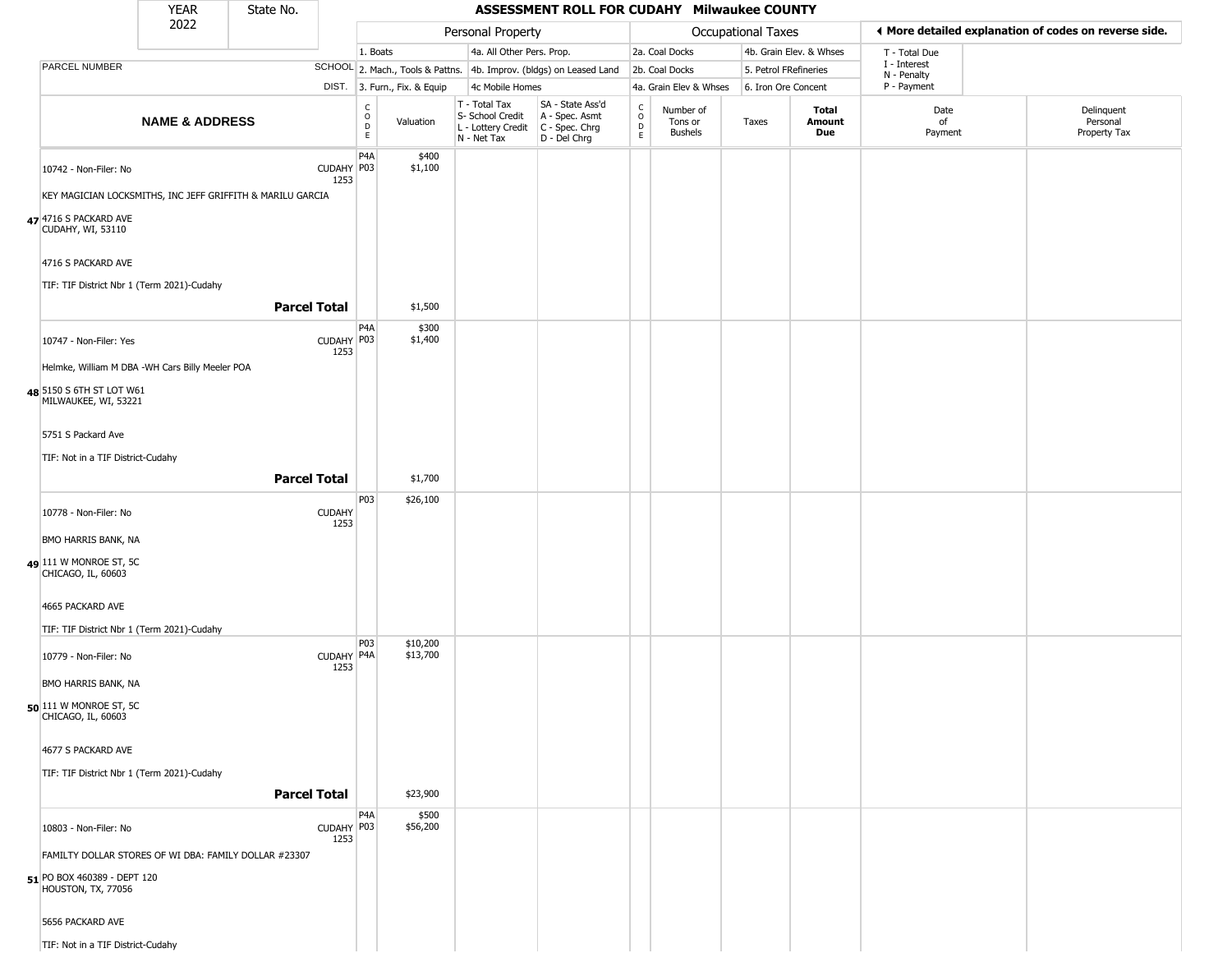|                                                                         | <b>YEAR</b>               | State No.           |                       |                                                          |                              |                                                                                         | ASSESSMENT ROLL FOR CUDAHY Milwaukee COUNTY                         |                                              |                                        |                       |                         |                             |                                                       |
|-------------------------------------------------------------------------|---------------------------|---------------------|-----------------------|----------------------------------------------------------|------------------------------|-----------------------------------------------------------------------------------------|---------------------------------------------------------------------|----------------------------------------------|----------------------------------------|-----------------------|-------------------------|-----------------------------|-------------------------------------------------------|
|                                                                         | 2022                      |                     |                       |                                                          |                              | Personal Property                                                                       |                                                                     |                                              |                                        | Occupational Taxes    |                         |                             | ◀ More detailed explanation of codes on reverse side. |
|                                                                         |                           |                     |                       | 1. Boats                                                 |                              | 4a. All Other Pers. Prop.                                                               |                                                                     |                                              | 2a. Coal Docks                         |                       | 4b. Grain Elev. & Whses | T - Total Due               |                                                       |
| PARCEL NUMBER                                                           |                           |                     |                       |                                                          |                              |                                                                                         | SCHOOL 2. Mach., Tools & Pattns. 4b. Improv. (bldgs) on Leased Land |                                              | 2b. Coal Docks                         | 5. Petrol FRefineries |                         | I - Interest<br>N - Penalty |                                                       |
|                                                                         |                           |                     |                       |                                                          | DIST. 3. Furn., Fix. & Equip | 4c Mobile Homes                                                                         |                                                                     |                                              | 4a. Grain Elev & Whses                 | 6. Iron Ore Concent   |                         | P - Payment                 |                                                       |
|                                                                         | <b>NAME &amp; ADDRESS</b> |                     |                       | $\begin{smallmatrix} C \\ O \\ D \end{smallmatrix}$<br>E | Valuation                    | T - Total Tax<br>S- School Credit<br>L - Lottery Credit   C - Spec. Chrg<br>N - Net Tax | SA - State Ass'd<br>A - Spec. Asmt<br>D - Del Chrg                  | $\begin{array}{c}\nC \\ O \\ D\n\end{array}$ | Number of<br>Tons or<br><b>Bushels</b> | Taxes                 | Total<br>Amount<br>Due  | Date<br>of<br>Payment       | Delinquent<br>Personal<br>Property Tax                |
|                                                                         |                           | <b>Parcel Total</b> |                       |                                                          | \$56,700                     |                                                                                         |                                                                     |                                              |                                        |                       |                         |                             |                                                       |
| 10834 - Non-Filer: Yes                                                  |                           |                     | <b>CUDAHY</b><br>1253 | P03                                                      | \$4,000                      |                                                                                         |                                                                     |                                              |                                        |                       |                         |                             |                                                       |
| Carey Limosine Service CLW Inc, Peter Browne                            |                           |                     |                       |                                                          |                              |                                                                                         |                                                                     |                                              |                                        |                       |                         |                             |                                                       |
| 52 3250 E Layton Ave<br>Cudahy, WI, 53110                               |                           |                     |                       |                                                          |                              |                                                                                         |                                                                     |                                              |                                        |                       |                         |                             |                                                       |
| 3250 E Layton Ave                                                       |                           |                     |                       |                                                          |                              |                                                                                         |                                                                     |                                              |                                        |                       |                         |                             |                                                       |
| TIF: TID #5 Cudahy                                                      |                           |                     |                       |                                                          |                              |                                                                                         |                                                                     |                                              |                                        |                       |                         |                             |                                                       |
| 10889 - Non-Filer: No                                                   |                           |                     | <b>CUDAHY</b><br>1253 | P <sub>4</sub> A                                         | \$1,300                      |                                                                                         |                                                                     |                                              |                                        |                       |                         |                             |                                                       |
| CUDAHY WASHLINE LAUNDRY, LLC ROBERT HOELZL                              |                           |                     |                       |                                                          |                              |                                                                                         |                                                                     |                                              |                                        |                       |                         |                             |                                                       |
| 53 2840 S 123rd Ct<br>Omaha, NE, 68144                                  |                           |                     |                       |                                                          |                              |                                                                                         |                                                                     |                                              |                                        |                       |                         |                             |                                                       |
| 5803 S Packard Ave                                                      |                           |                     |                       |                                                          |                              |                                                                                         |                                                                     |                                              |                                        |                       |                         |                             |                                                       |
| TIF: Not in a TIF District-Cudahy                                       |                           |                     |                       |                                                          |                              |                                                                                         |                                                                     |                                              |                                        |                       |                         |                             |                                                       |
| 10897 - Non-Filer: Yes                                                  |                           |                     | CUDAHY P03<br>1253    | P4A                                                      | \$6,000<br>\$185,400         |                                                                                         |                                                                     |                                              |                                        |                       |                         |                             |                                                       |
| Roadrunner Transportation Services Holdings Inc Iceburg Development LLC |                           |                     |                       |                                                          |                              |                                                                                         |                                                                     |                                              |                                        |                       |                         |                             |                                                       |
| <b>54</b> 1431 OPUS PLACE STE 530<br>DOWNERS GROVE, IL, 60515           |                           |                     |                       |                                                          |                              |                                                                                         |                                                                     |                                              |                                        |                       |                         |                             |                                                       |
| 4900 S Pennsylvania Ave                                                 |                           |                     |                       |                                                          |                              |                                                                                         |                                                                     |                                              |                                        |                       |                         |                             |                                                       |
| TIF: TID #5 Cudahy                                                      |                           |                     |                       |                                                          |                              |                                                                                         |                                                                     |                                              |                                        |                       |                         |                             |                                                       |
|                                                                         |                           | <b>Parcel Total</b> |                       |                                                          | \$191,400                    |                                                                                         |                                                                     |                                              |                                        |                       |                         |                             |                                                       |
|                                                                         |                           |                     |                       | P4A                                                      | \$800                        |                                                                                         |                                                                     |                                              |                                        |                       |                         |                             |                                                       |
| 11009 - Non-Filer: No                                                   |                           |                     | CUDAHY P03<br>1253    |                                                          | \$2,100                      |                                                                                         |                                                                     |                                              |                                        |                       |                         |                             |                                                       |
| JESSUP CARTAGE, LLC                                                     |                           |                     |                       |                                                          |                              |                                                                                         |                                                                     |                                              |                                        |                       |                         |                             |                                                       |
| 55 PO BOX 100130<br>CUDAHY, WI, 53110                                   |                           |                     |                       |                                                          |                              |                                                                                         |                                                                     |                                              |                                        |                       |                         |                             |                                                       |
| 6036 S ACE INDUSTRIAL DR                                                |                           |                     |                       |                                                          |                              |                                                                                         |                                                                     |                                              |                                        |                       |                         |                             |                                                       |
| TIF: Not in a TIF District-Cudahy                                       |                           |                     |                       |                                                          |                              |                                                                                         |                                                                     |                                              |                                        |                       |                         |                             |                                                       |
|                                                                         |                           | <b>Parcel Total</b> |                       |                                                          | \$2,900                      |                                                                                         |                                                                     |                                              |                                        |                       |                         |                             |                                                       |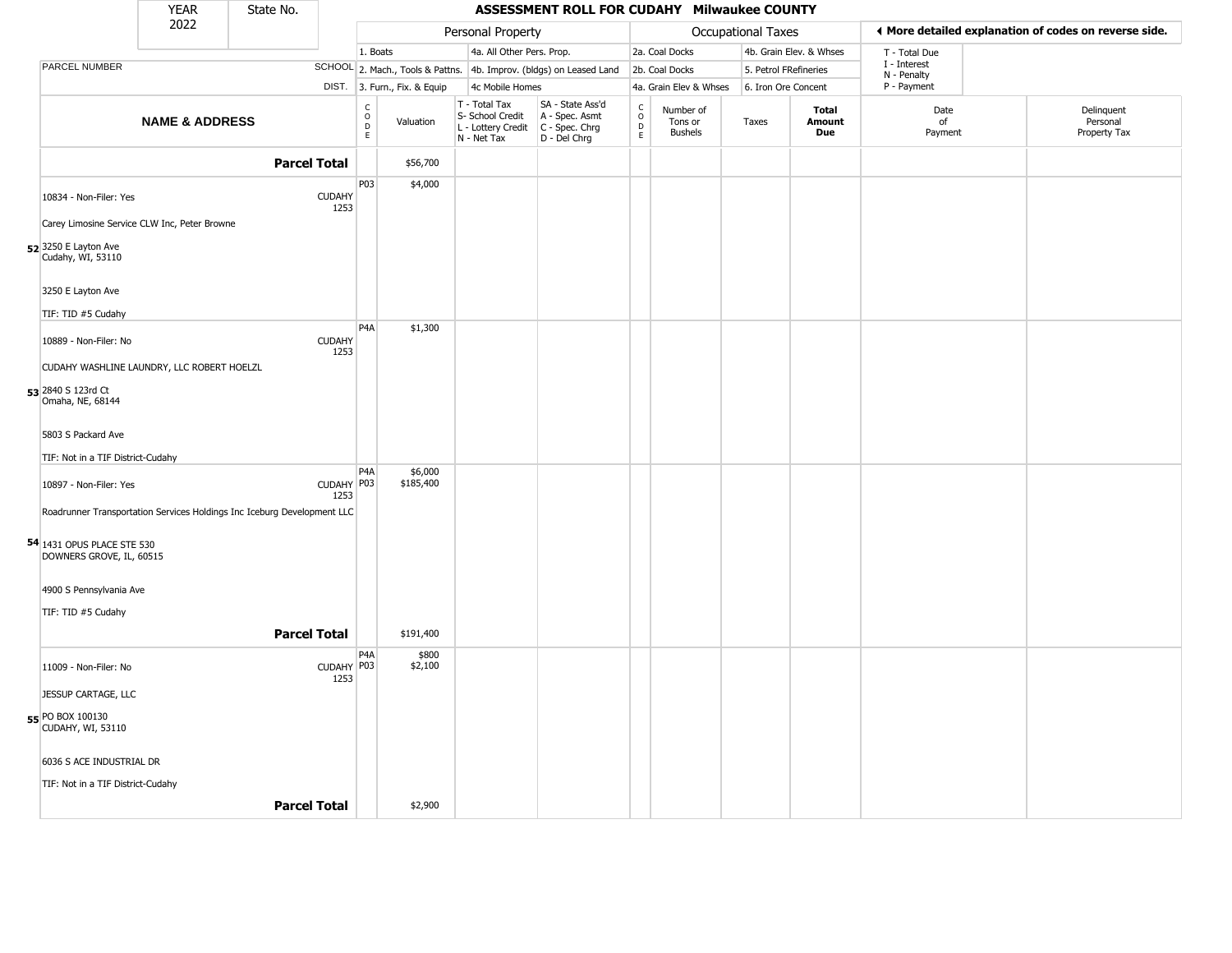|                                            | <b>YEAR</b>                                              | State No.           |                       |                                                 |                              |                                                                        | ASSESSMENT ROLL FOR CUDAHY Milwaukee COUNTY                          |                                   |                                        |                     |                         |                             |                                                       |
|--------------------------------------------|----------------------------------------------------------|---------------------|-----------------------|-------------------------------------------------|------------------------------|------------------------------------------------------------------------|----------------------------------------------------------------------|-----------------------------------|----------------------------------------|---------------------|-------------------------|-----------------------------|-------------------------------------------------------|
|                                            | 2022                                                     |                     |                       |                                                 |                              | Personal Property                                                      |                                                                      |                                   |                                        | Occupational Taxes  |                         |                             | ◀ More detailed explanation of codes on reverse side. |
|                                            |                                                          |                     |                       | 1. Boats                                        |                              | 4a. All Other Pers. Prop.                                              |                                                                      |                                   | 2a. Coal Docks                         |                     | 4b. Grain Elev. & Whses | T - Total Due               |                                                       |
| <b>PARCEL NUMBER</b>                       |                                                          |                     |                       |                                                 |                              |                                                                        | SCHOOL 2. Mach., Tools & Pattns. 4b. Improv. (bldgs) on Leased Land  |                                   | 2b. Coal Docks                         |                     | 5. Petrol FRefineries   | I - Interest<br>N - Penalty |                                                       |
|                                            |                                                          |                     |                       |                                                 | DIST. 3. Furn., Fix. & Equip | 4c Mobile Homes                                                        |                                                                      |                                   | 4a. Grain Elev & Whses                 | 6. Iron Ore Concent |                         | P - Payment                 |                                                       |
|                                            | <b>NAME &amp; ADDRESS</b>                                |                     |                       | $\begin{array}{c} C \\ O \\ D \\ E \end{array}$ | Valuation                    | T - Total Tax<br>S- School Credit<br>L - Lottery Credit<br>N - Net Tax | SA - State Ass'd<br>A - Spec. Asmt<br>C - Spec. Chrg<br>D - Del Chrg | $\mathsf{C}$<br>$\circ$<br>D<br>E | Number of<br>Tons or<br><b>Bushels</b> | Taxes               | Total<br>Amount<br>Due  | Date<br>of<br>Payment       | Delinquent<br>Personal<br>Property Tax                |
| 11010 - Non-Filer: No                      |                                                          |                     | <b>CUDAHY</b><br>1253 | P03                                             | \$600                        |                                                                        |                                                                      |                                   |                                        |                     |                         |                             |                                                       |
|                                            | PACKED TERRACE, LLC KEN SIDELLO                          |                     |                       |                                                 |                              |                                                                        |                                                                      |                                   |                                        |                     |                         |                             |                                                       |
| 56 4864 S 10TH ST<br>MILWAUKEE, WI, 53221  |                                                          |                     |                       |                                                 |                              |                                                                        |                                                                      |                                   |                                        |                     |                         |                             |                                                       |
| 6230 S PACKARD AVE                         |                                                          |                     |                       |                                                 |                              |                                                                        |                                                                      |                                   |                                        |                     |                         |                             |                                                       |
|                                            | TIF: Not in a TIF District-Cudahy                        |                     |                       |                                                 |                              |                                                                        |                                                                      |                                   |                                        |                     |                         |                             |                                                       |
| 11014 - Non-Filer: No                      |                                                          |                     | CUDAHY P03<br>1253    | P <sub>4</sub> A                                | \$200<br>\$109,500           |                                                                        |                                                                      |                                   |                                        |                     |                         |                             |                                                       |
|                                            | FIREFOX ENTERPRISES, LLC D/B/A CUDAHY VETERINARY CLINIC  |                     |                       |                                                 |                              |                                                                        |                                                                      |                                   |                                        |                     |                         |                             |                                                       |
| 57 6242 S PACKARD AVE<br>Cudahy, WI, 53110 |                                                          |                     |                       |                                                 |                              |                                                                        |                                                                      |                                   |                                        |                     |                         |                             |                                                       |
| 6242 S PACKARD AVE                         |                                                          |                     |                       |                                                 |                              |                                                                        |                                                                      |                                   |                                        |                     |                         |                             |                                                       |
|                                            | TIF: Not in a TIF District-Cudahy                        |                     |                       |                                                 |                              |                                                                        |                                                                      |                                   |                                        |                     |                         |                             |                                                       |
|                                            |                                                          | <b>Parcel Total</b> |                       |                                                 | \$109,700                    |                                                                        |                                                                      |                                   |                                        |                     |                         |                             |                                                       |
| 11024 - Non-Filer: Yes                     |                                                          |                     | CUDAHY P03<br>1253    | P <sub>4</sub> A                                | \$200<br>\$300               |                                                                        |                                                                      |                                   |                                        |                     |                         |                             |                                                       |
|                                            | SKYLINE CATERING ERNIE WUNSCH                            |                     |                       |                                                 |                              |                                                                        |                                                                      |                                   |                                        |                     |                         |                             |                                                       |
| 58 PO BOX 511161<br>MILWAUKEE, WI, 53203   |                                                          |                     |                       |                                                 |                              |                                                                        |                                                                      |                                   |                                        |                     |                         |                             |                                                       |
|                                            | 5601 S PENNSYLVANIA AVE, STE 7-8                         |                     |                       |                                                 |                              |                                                                        |                                                                      |                                   |                                        |                     |                         |                             |                                                       |
|                                            | TIF: TIF District Nbr 1 (Term 2021)-Cudahy               |                     |                       |                                                 |                              |                                                                        |                                                                      |                                   |                                        |                     |                         |                             |                                                       |
|                                            |                                                          | <b>Parcel Total</b> |                       |                                                 | \$500                        |                                                                        |                                                                      |                                   |                                        |                     |                         |                             |                                                       |
| 11109 - Non-Filer: No                      |                                                          |                     | CUDAHY P4A<br>1253    | P03                                             | \$10,100<br>\$120,600        |                                                                        |                                                                      |                                   |                                        |                     |                         |                             |                                                       |
| ORTHODONTICS                               | AMERICAN DENTAL PARTNERS OF WISCONSIN, LLC DBA: DEERWOOD |                     |                       |                                                 |                              |                                                                        |                                                                      |                                   |                                        |                     |                         |                             |                                                       |
| Effingham, IL, 62401                       | 59 1200 Network Centre Dr Suite 2                        |                     |                       |                                                 |                              |                                                                        |                                                                      |                                   |                                        |                     |                         |                             |                                                       |
| 3527 E SQUIRE AVE                          |                                                          |                     |                       |                                                 |                              |                                                                        |                                                                      |                                   |                                        |                     |                         |                             |                                                       |
|                                            | TIF: Not in a TIF District-Cudahy                        |                     |                       |                                                 |                              |                                                                        |                                                                      |                                   |                                        |                     |                         |                             |                                                       |
|                                            |                                                          | <b>Parcel Total</b> |                       |                                                 | \$130,700                    |                                                                        |                                                                      |                                   |                                        |                     |                         |                             |                                                       |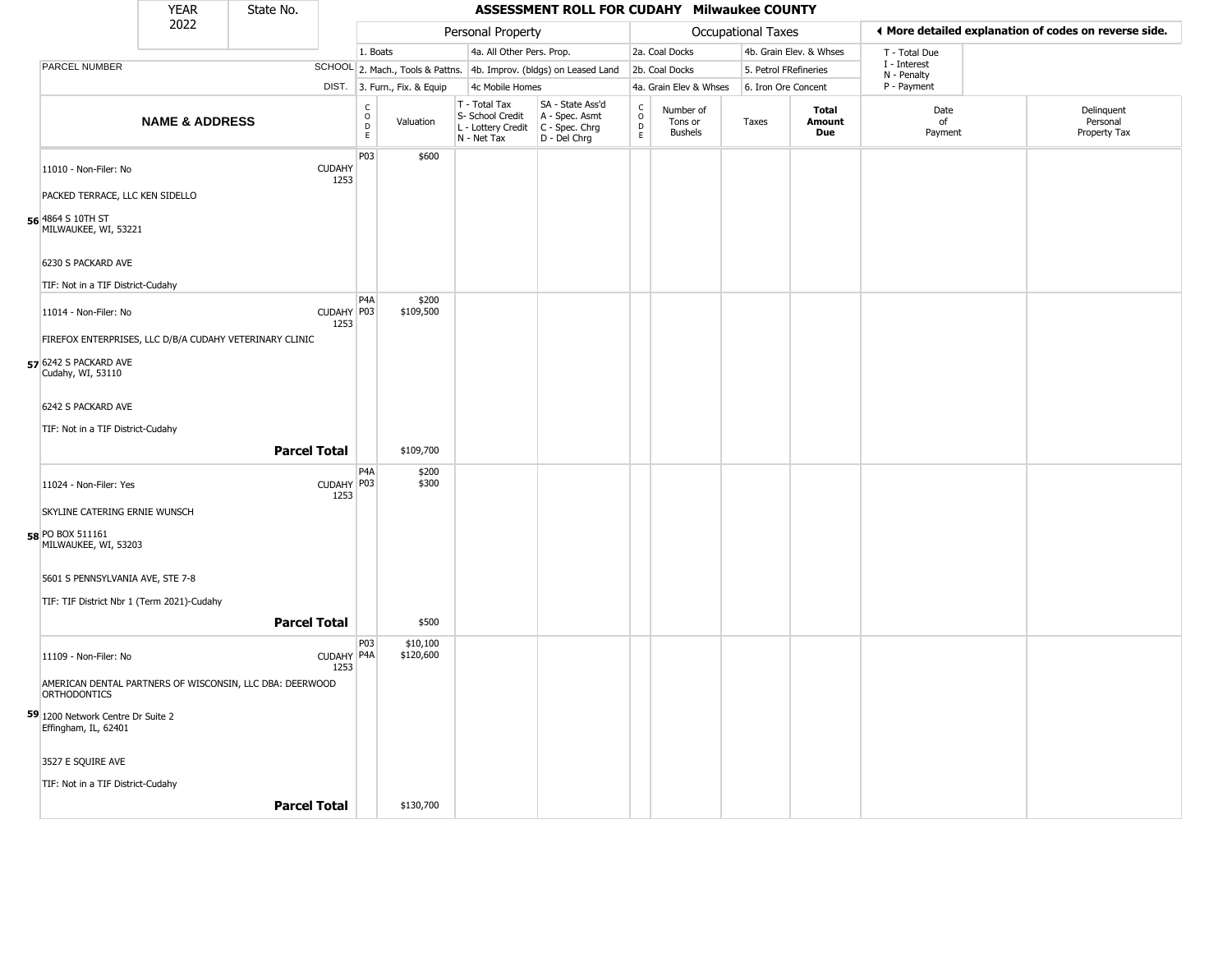|                                                                | YEAR                      | State No.           |                       |                             |                              |                                                                                       | ASSESSMENT ROLL FOR CUDAHY Milwaukee COUNTY                                        |                                   |                                        |                           |                               |                             |                                                       |
|----------------------------------------------------------------|---------------------------|---------------------|-----------------------|-----------------------------|------------------------------|---------------------------------------------------------------------------------------|------------------------------------------------------------------------------------|-----------------------------------|----------------------------------------|---------------------------|-------------------------------|-----------------------------|-------------------------------------------------------|
|                                                                | 2022                      |                     |                       |                             |                              | Personal Property                                                                     |                                                                                    |                                   |                                        | <b>Occupational Taxes</b> |                               |                             | ◀ More detailed explanation of codes on reverse side. |
|                                                                |                           |                     |                       | 1. Boats                    |                              | 4a. All Other Pers. Prop.                                                             |                                                                                    |                                   | 2a. Coal Docks                         |                           | 4b. Grain Elev. & Whses       | T - Total Due               |                                                       |
| PARCEL NUMBER                                                  |                           |                     |                       |                             |                              |                                                                                       | SCHOOL 2. Mach., Tools & Pattns. 4b. Improv. (bldgs) on Leased Land 2b. Coal Docks |                                   |                                        | 5. Petrol FRefineries     |                               | I - Interest<br>N - Penalty |                                                       |
|                                                                |                           |                     |                       |                             | DIST. 3. Furn., Fix. & Equip | 4c Mobile Homes                                                                       |                                                                                    |                                   | 4a. Grain Elev & Whses                 | 6. Iron Ore Concent       |                               | P - Payment                 |                                                       |
|                                                                | <b>NAME &amp; ADDRESS</b> |                     |                       | $\rm _o^C$<br>$\frac{D}{E}$ | Valuation                    | T - Total Tax<br>S- School Credit<br>L - Lottery Credit C - Spec. Chrg<br>N - Net Tax | SA - State Ass'd<br>A - Spec. Asmt<br>D - Del Chrg                                 | $\frac{c}{0}$<br>$\mathsf D$<br>E | Number of<br>Tons or<br><b>Bushels</b> | Taxes                     | <b>Total</b><br>Amount<br>Due | Date<br>of<br>Payment       | Delinquent<br>Personal<br>Property Tax                |
| 11121 - Non-Filer: Yes                                         |                           |                     | CUDAHY P03<br>1253    | P4A                         | \$200<br>\$9,200             |                                                                                       |                                                                                    |                                   |                                        |                           |                               |                             |                                                       |
| KOCH, KENNETH R DC                                             |                           |                     |                       |                             |                              |                                                                                       |                                                                                    |                                   |                                        |                           |                               |                             |                                                       |
| 60 5133 S PENNSYLVANIA AVE, STE 103<br>CUDAHY, WI, 53110       |                           |                     |                       |                             |                              |                                                                                       |                                                                                    |                                   |                                        |                           |                               |                             |                                                       |
| 5133 S PENNSYLVANIA AVE, STE 103                               |                           |                     |                       |                             |                              |                                                                                       |                                                                                    |                                   |                                        |                           |                               |                             |                                                       |
| TIF: TIF District Nbr 1 (Term 2021)-Cudahy                     |                           | <b>Parcel Total</b> |                       |                             | \$9,400                      |                                                                                       |                                                                                    |                                   |                                        |                           |                               |                             |                                                       |
|                                                                |                           |                     |                       | P4A                         | \$200                        |                                                                                       |                                                                                    |                                   |                                        |                           |                               |                             |                                                       |
| 11124 - Non-Filer: Yes<br>CUSTOMS UNLIMITED, INC JEFFREY KRUSE |                           |                     | CUDAHY P03<br>1253    |                             | \$800                        |                                                                                       |                                                                                    |                                   |                                        |                           |                               |                             |                                                       |
| $61$ 3650 E ADAMS AVE<br>CUDAHY, WI, 53110                     |                           |                     |                       |                             |                              |                                                                                       |                                                                                    |                                   |                                        |                           |                               |                             |                                                       |
| 3650 E ADAMS AVE                                               |                           |                     |                       |                             |                              |                                                                                       |                                                                                    |                                   |                                        |                           |                               |                             |                                                       |
| TIF: Not in a TIF District-Cudahy                              |                           |                     |                       |                             |                              |                                                                                       |                                                                                    |                                   |                                        |                           |                               |                             |                                                       |
|                                                                |                           | <b>Parcel Total</b> |                       |                             | \$1,000                      |                                                                                       |                                                                                    |                                   |                                        |                           |                               |                             |                                                       |
| 11138 - Non-Filer: Yes                                         |                           |                     | <b>CUDAHY</b><br>1253 | P03                         | \$600                        |                                                                                       |                                                                                    |                                   |                                        |                           |                               |                             |                                                       |
| HBH PROPERTIES, LLC                                            |                           |                     |                       |                             |                              |                                                                                       |                                                                                    |                                   |                                        |                           |                               |                             |                                                       |
| 62 308 W RAWSON AVE<br>OAK CREEK, WI, 53154                    |                           |                     |                       |                             |                              |                                                                                       |                                                                                    |                                   |                                        |                           |                               |                             |                                                       |
| 5252 S PACKARD AVE                                             |                           |                     |                       |                             |                              |                                                                                       |                                                                                    |                                   |                                        |                           |                               |                             |                                                       |
| TIF: Not in a TIF District-Cudahy                              |                           |                     |                       |                             |                              |                                                                                       |                                                                                    |                                   |                                        |                           |                               |                             |                                                       |
| 11201 - Non-Filer: No                                          |                           |                     | CUDAHY P03<br>1253    | P4A                         | \$3,400<br>\$101,300         |                                                                                       |                                                                                    |                                   |                                        |                           |                               |                             |                                                       |
| TRUSTONE FINANCIAL FEDERAL CREDIT UNION,                       |                           |                     |                       |                             |                              |                                                                                       |                                                                                    |                                   |                                        |                           |                               |                             |                                                       |
| 63 14601 27TH AVE N, STE 104<br>PLYMOUTH, MN, 55447-4834       |                           |                     |                       |                             |                              |                                                                                       |                                                                                    |                                   |                                        |                           |                               |                             |                                                       |
| 5570 S PACKARD AVE                                             |                           |                     |                       |                             |                              |                                                                                       |                                                                                    |                                   |                                        |                           |                               |                             |                                                       |
| TIF: Not in a TIF District-Cudahy                              |                           | <b>Parcel Total</b> |                       |                             | \$104,700                    |                                                                                       |                                                                                    |                                   |                                        |                           |                               |                             |                                                       |
|                                                                |                           |                     |                       | P03                         |                              |                                                                                       |                                                                                    |                                   |                                        |                           |                               |                             |                                                       |
| 11218 - Non-Filer: Yes                                         |                           |                     | CUDAHY P4A<br>1253    |                             | \$200<br>\$4,000             |                                                                                       |                                                                                    |                                   |                                        |                           |                               |                             |                                                       |
| Grady's Bubble Wash                                            |                           |                     |                       |                             |                              |                                                                                       |                                                                                    |                                   |                                        |                           |                               |                             |                                                       |
| 64 6272 S Packard Ave<br>Cudahy, WI, 53110                     |                           |                     |                       |                             |                              |                                                                                       |                                                                                    |                                   |                                        |                           |                               |                             |                                                       |
| 6250 S Packard Ave                                             |                           |                     |                       |                             |                              |                                                                                       |                                                                                    |                                   |                                        |                           |                               |                             |                                                       |
| TIF: Not in a TIF District-Cudahy                              |                           |                     |                       |                             |                              |                                                                                       |                                                                                    |                                   |                                        |                           |                               |                             |                                                       |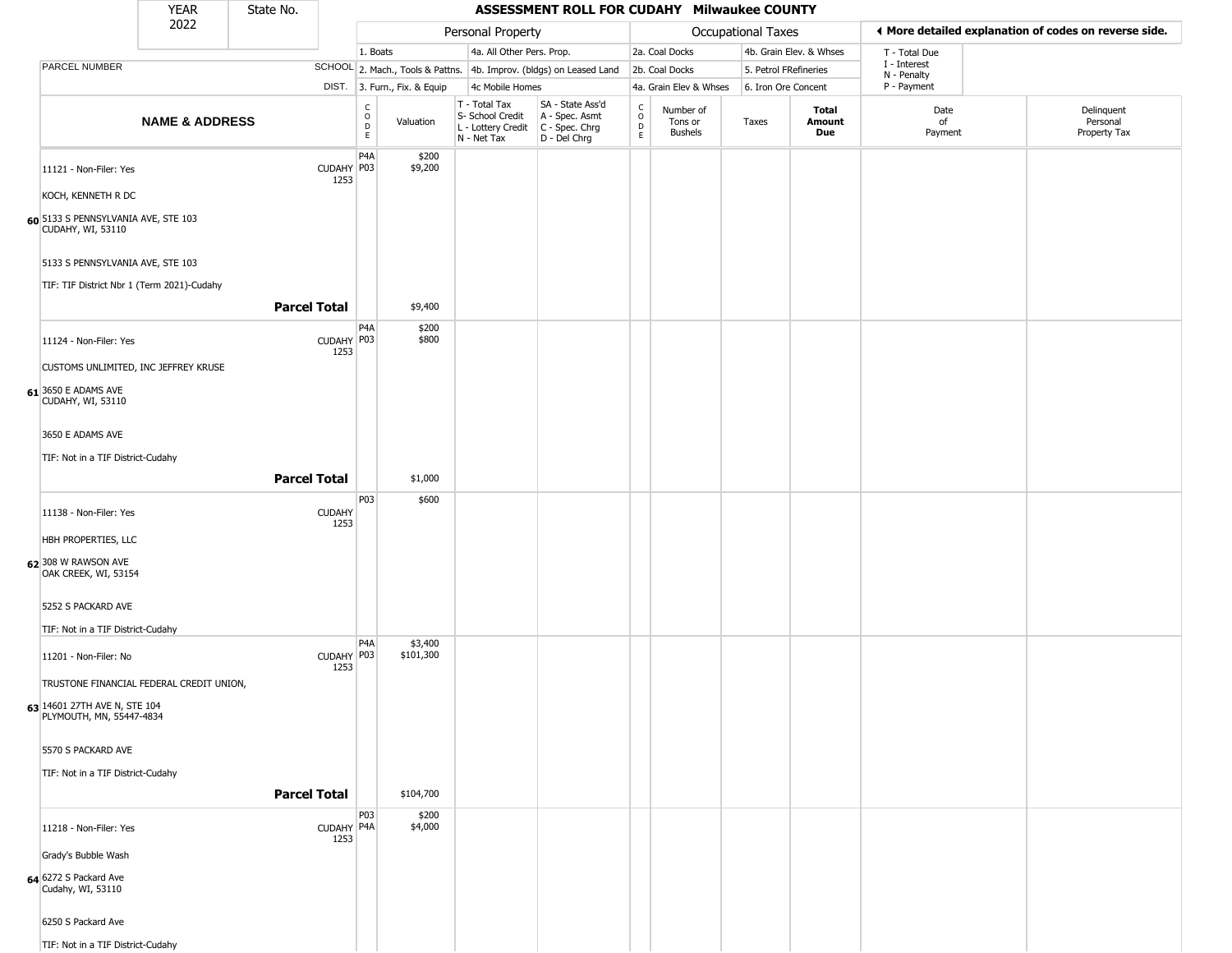|                                               | <b>YEAR</b>               | State No.           |                    |                                                                    |                              |                                                                        | ASSESSMENT ROLL FOR CUDAHY Milwaukee COUNTY                            |                                              |                                        |                    |                         |                             |                                                       |  |
|-----------------------------------------------|---------------------------|---------------------|--------------------|--------------------------------------------------------------------|------------------------------|------------------------------------------------------------------------|------------------------------------------------------------------------|----------------------------------------------|----------------------------------------|--------------------|-------------------------|-----------------------------|-------------------------------------------------------|--|
|                                               | 2022                      |                     |                    |                                                                    |                              | Personal Property                                                      |                                                                        |                                              |                                        | Occupational Taxes |                         |                             | ◀ More detailed explanation of codes on reverse side. |  |
|                                               |                           |                     |                    | 1. Boats                                                           |                              | 4a. All Other Pers. Prop.                                              |                                                                        |                                              | 2a. Coal Docks                         |                    | 4b. Grain Elev. & Whses | T - Total Due               |                                                       |  |
| PARCEL NUMBER                                 |                           |                     |                    |                                                                    |                              |                                                                        | SCHOOL 2. Mach., Tools & Pattns. 4b. Improv. (bldgs) on Leased Land    |                                              | 2b. Coal Docks                         |                    | 5. Petrol FRefineries   | I - Interest<br>N - Penalty |                                                       |  |
|                                               |                           |                     |                    |                                                                    | DIST. 3. Furn., Fix. & Equip | 4c Mobile Homes                                                        |                                                                        |                                              | 4a. Grain Elev & Whses                 |                    | 6. Iron Ore Concent     | P - Payment                 |                                                       |  |
|                                               | <b>NAME &amp; ADDRESS</b> |                     |                    | $\begin{smallmatrix} C \\ O \\ D \end{smallmatrix}$<br>$\mathsf E$ | Valuation                    | T - Total Tax<br>S- School Credit<br>L - Lottery Credit<br>N - Net Tax | SA - State Ass'd<br>A - Spec. Asmt<br>$C - Spec. Chrg$<br>D - Del Chrg | $\begin{array}{c}\nC \\ O \\ D\n\end{array}$ | Number of<br>Tons or<br><b>Bushels</b> | Taxes              | Total<br>Amount<br>Due  | Date<br>of<br>Payment       | Delinquent<br>Personal<br>Property Tax                |  |
|                                               |                           | <b>Parcel Total</b> |                    |                                                                    | \$4,200                      |                                                                        |                                                                        |                                              |                                        |                    |                         |                             |                                                       |  |
| 11220 - Non-Filer: Yes                        |                           |                     | CUDAHY P03<br>1253 | P4A                                                                | \$200<br>\$1,700             |                                                                        |                                                                        |                                              |                                        |                    |                         |                             |                                                       |  |
| Club 300 Bar Look Helen & Greg                |                           |                     |                    |                                                                    |                              |                                                                        |                                                                        |                                              |                                        |                    |                         |                             |                                                       |  |
| 65 3460 E Layton Ave<br>Cudahy, WI, 53110     |                           |                     |                    |                                                                    |                              |                                                                        |                                                                        |                                              |                                        |                    |                         |                             |                                                       |  |
| 3460 E Layton Ave                             |                           |                     |                    |                                                                    |                              |                                                                        |                                                                        |                                              |                                        |                    |                         |                             |                                                       |  |
| TIF: TIF District Nbr 1 (Term 2021)-Cudahy    |                           |                     |                    |                                                                    |                              |                                                                        |                                                                        |                                              |                                        |                    |                         |                             |                                                       |  |
|                                               |                           | <b>Parcel Total</b> |                    |                                                                    | \$1,900                      |                                                                        |                                                                        |                                              |                                        |                    |                         |                             |                                                       |  |
| 11314 - Non-Filer: Yes                        |                           |                     | CUDAHY P03         | P4A                                                                | \$1,000<br>\$105,400         |                                                                        |                                                                        |                                              |                                        |                    |                         |                             |                                                       |  |
| BLIFFERT LUMBER & FUEL, CO                    |                           |                     | 1253               |                                                                    |                              |                                                                        |                                                                        |                                              |                                        |                    |                         |                             |                                                       |  |
| 66 6826 S 13TH STREET                         |                           |                     |                    |                                                                    |                              |                                                                        |                                                                        |                                              |                                        |                    |                         |                             |                                                       |  |
| OAK CREEK, WI, 53154                          |                           |                     |                    |                                                                    |                              |                                                                        |                                                                        |                                              |                                        |                    |                         |                             |                                                       |  |
| 5318 S PACKARD AVE                            |                           |                     |                    |                                                                    |                              |                                                                        |                                                                        |                                              |                                        |                    |                         |                             |                                                       |  |
| TIF: Not in a TIF District-Cudahy             |                           |                     |                    |                                                                    |                              |                                                                        |                                                                        |                                              |                                        |                    |                         |                             |                                                       |  |
|                                               |                           | <b>Parcel Total</b> |                    |                                                                    | \$106,400                    |                                                                        |                                                                        |                                              |                                        |                    |                         |                             |                                                       |  |
|                                               |                           |                     |                    | P4A                                                                | \$4,000                      |                                                                        |                                                                        |                                              |                                        |                    |                         |                             |                                                       |  |
| 11320 - Non-Filer: No                         |                           |                     | CUDAHY P03<br>1253 |                                                                    | \$12,100                     |                                                                        |                                                                        |                                              |                                        |                    |                         |                             |                                                       |  |
| PEOPLE READY, INC                             |                           |                     |                    |                                                                    |                              |                                                                        |                                                                        |                                              |                                        |                    |                         |                             |                                                       |  |
| 67 PO BOX 2910<br>TACOMA, WA, 98401-2910      |                           |                     |                    |                                                                    |                              |                                                                        |                                                                        |                                              |                                        |                    |                         |                             |                                                       |  |
| 4777 S PACKARD AVE                            |                           |                     |                    |                                                                    |                              |                                                                        |                                                                        |                                              |                                        |                    |                         |                             |                                                       |  |
| TIF: TIF District Nbr 1 (Term 2021)-Cudahy    |                           |                     |                    |                                                                    |                              |                                                                        |                                                                        |                                              |                                        |                    |                         |                             |                                                       |  |
|                                               |                           | <b>Parcel Total</b> |                    |                                                                    | \$16,100                     |                                                                        |                                                                        |                                              |                                        |                    |                         |                             |                                                       |  |
|                                               |                           |                     |                    | P4A                                                                | \$1,300                      |                                                                        |                                                                        |                                              |                                        |                    |                         |                             |                                                       |  |
| 11326 - Non-Filer: Yes                        |                           |                     | CUDAHY P03<br>1253 |                                                                    | \$19,400                     |                                                                        |                                                                        |                                              |                                        |                    |                         |                             |                                                       |  |
| JEFF'S FAST FREIGHT                           |                           |                     |                    |                                                                    |                              |                                                                        |                                                                        |                                              |                                        |                    |                         |                             |                                                       |  |
| 68 5235 International Dr<br>CUDAHY, WI, 53110 |                           |                     |                    |                                                                    |                              |                                                                        |                                                                        |                                              |                                        |                    |                         |                             |                                                       |  |
| 5235 International Dr                         |                           |                     |                    |                                                                    |                              |                                                                        |                                                                        |                                              |                                        |                    |                         |                             |                                                       |  |
| TIF: TIF District Nbr 1 (Term 2021)-Cudahy    |                           |                     |                    |                                                                    |                              |                                                                        |                                                                        |                                              |                                        |                    |                         |                             |                                                       |  |
|                                               |                           | <b>Parcel Total</b> |                    |                                                                    | \$20,700                     |                                                                        |                                                                        |                                              |                                        |                    |                         |                             |                                                       |  |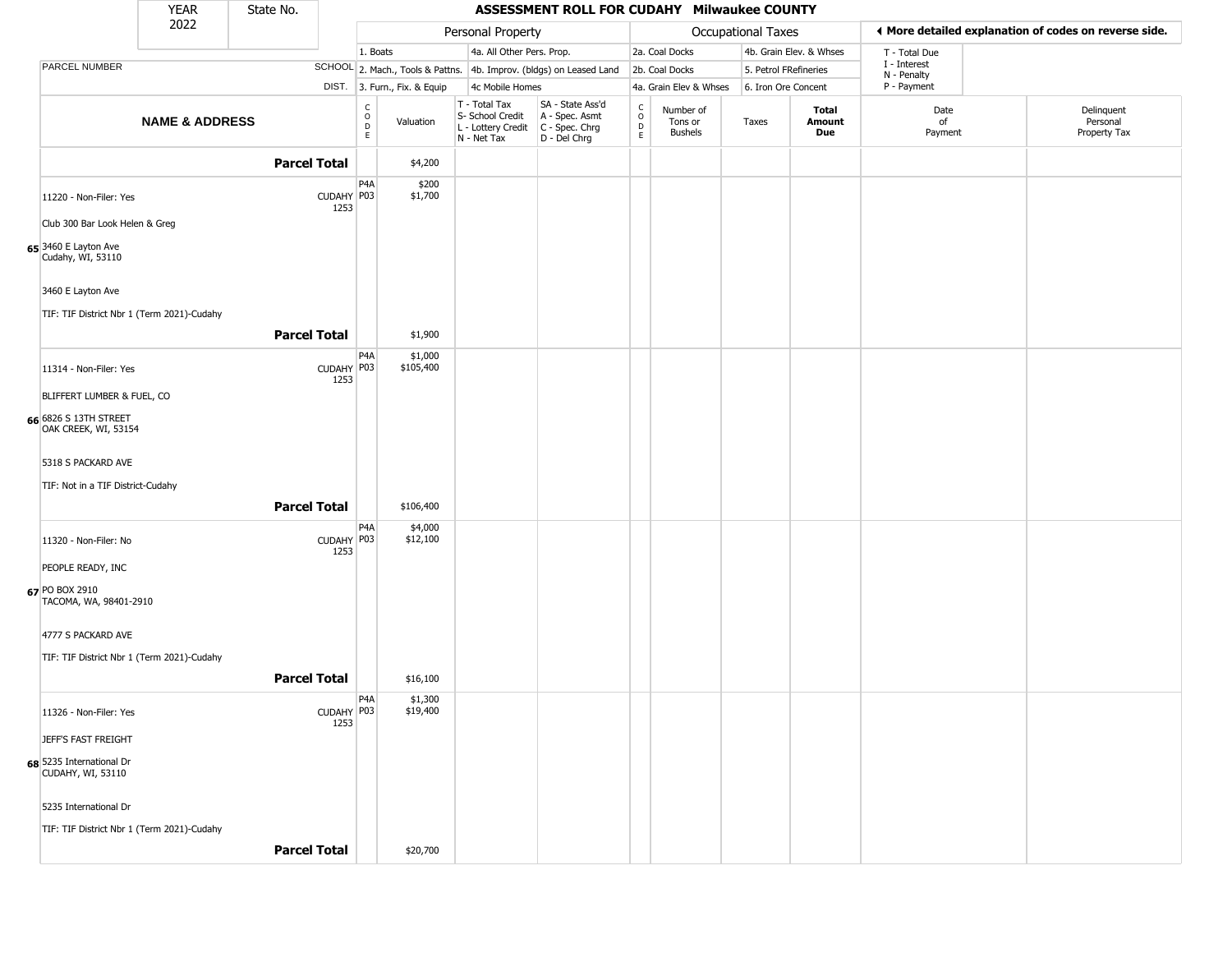|                                                   | <b>YEAR</b>                               | State No.           |                        |                                                          |                                 |                                                                                         | ASSESSMENT ROLL FOR CUDAHY Milwaukee COUNTY                         |                                                          |                                        |                       |                         |                             |                                                       |
|---------------------------------------------------|-------------------------------------------|---------------------|------------------------|----------------------------------------------------------|---------------------------------|-----------------------------------------------------------------------------------------|---------------------------------------------------------------------|----------------------------------------------------------|----------------------------------------|-----------------------|-------------------------|-----------------------------|-------------------------------------------------------|
|                                                   | 2022                                      |                     |                        |                                                          |                                 | Personal Property                                                                       |                                                                     |                                                          |                                        | Occupational Taxes    |                         |                             | ◀ More detailed explanation of codes on reverse side. |
|                                                   |                                           |                     |                        | 1. Boats                                                 |                                 | 4a. All Other Pers. Prop.                                                               |                                                                     |                                                          | 2a. Coal Docks                         |                       | 4b. Grain Elev. & Whses | T - Total Due               |                                                       |
| PARCEL NUMBER                                     |                                           |                     |                        |                                                          |                                 |                                                                                         | SCHOOL 2. Mach., Tools & Pattns. 4b. Improv. (bldgs) on Leased Land |                                                          | 2b. Coal Docks                         | 5. Petrol FRefineries |                         | I - Interest<br>N - Penalty |                                                       |
|                                                   |                                           |                     |                        |                                                          | DIST. 3. Furn., Fix. & Equip    | 4c Mobile Homes                                                                         |                                                                     |                                                          | 4a. Grain Elev & Whses                 | 6. Iron Ore Concent   |                         | P - Payment                 |                                                       |
|                                                   | <b>NAME &amp; ADDRESS</b>                 |                     |                        | $\begin{matrix} 0 \\ 0 \\ D \end{matrix}$<br>$\mathsf E$ | Valuation                       | T - Total Tax<br>S- School Credit<br>L - Lottery Credit   C - Spec. Chrg<br>N - Net Tax | SA - State Ass'd<br>A - Spec. Asmt<br>D - Del Chrg                  | $\begin{smallmatrix} C \\ O \\ D \end{smallmatrix}$<br>E | Number of<br>Tons or<br><b>Bushels</b> | Taxes                 | Total<br>Amount<br>Due  | Date<br>of<br>Payment       | Delinquent<br>Personal<br>Property Tax                |
| 11328 - Non-Filer: No                             |                                           |                     | CUDAHY P4A<br>1253 P4B | P03                                                      | \$1,400<br>\$3,300<br>\$507,000 |                                                                                         |                                                                     |                                                          |                                        |                       |                         |                             |                                                       |
|                                                   | SOUTH SIDE AUTO MART INC L MORIS, INC     |                     |                        |                                                          |                                 |                                                                                         |                                                                     |                                                          |                                        |                       |                         |                             |                                                       |
| 69 5090 S PENNSYLVANIA AVE<br>CUDAHY, WI, 53110   |                                           |                     |                        |                                                          |                                 |                                                                                         |                                                                     |                                                          |                                        |                       |                         |                             |                                                       |
| 5090 S PENNSYLVANIA AVE                           |                                           |                     |                        |                                                          |                                 |                                                                                         |                                                                     |                                                          |                                        |                       |                         |                             |                                                       |
| TIF: TID #5 Cudahy                                |                                           | <b>Parcel Total</b> |                        |                                                          | \$511,700                       |                                                                                         |                                                                     |                                                          |                                        |                       |                         |                             |                                                       |
| 11338 - Non-Filer: No                             |                                           |                     | CUDAHY P03<br>1253     | P <sub>4</sub> A                                         | \$10,500<br>\$41,100            |                                                                                         |                                                                     |                                                          |                                        |                       |                         |                             |                                                       |
|                                                   | IVY LANE CORP DBA: VALVOLINE OIL CHANGE   |                     |                        |                                                          |                                 |                                                                                         |                                                                     |                                                          |                                        |                       |                         |                             |                                                       |
| 70 1001 GRAND AVE<br>WEST DES MOINES, IA, 50265   |                                           |                     |                        |                                                          |                                 |                                                                                         |                                                                     |                                                          |                                        |                       |                         |                             |                                                       |
| 5506 S PACKARD AVE                                |                                           |                     |                        |                                                          |                                 |                                                                                         |                                                                     |                                                          |                                        |                       |                         |                             |                                                       |
| TIF: Not in a TIF District-Cudahy                 |                                           | <b>Parcel Total</b> |                        |                                                          | \$51,600                        |                                                                                         |                                                                     |                                                          |                                        |                       |                         |                             |                                                       |
| 11341 - Non-Filer: No                             |                                           |                     | CUDAHY P03             | P4A                                                      | \$100<br>\$7,900                |                                                                                         |                                                                     |                                                          |                                        |                       |                         |                             |                                                       |
| MEDIVAN INC Peter Geiger                          |                                           |                     | 1253                   |                                                          |                                 |                                                                                         |                                                                     |                                                          |                                        |                       |                         |                             |                                                       |
| 71 4953 S PACKARD AVE<br><b>CUDAHY, WI, 53110</b> |                                           |                     |                        |                                                          |                                 |                                                                                         |                                                                     |                                                          |                                        |                       |                         |                             |                                                       |
| 4953 S PACKARD AVE                                |                                           |                     |                        |                                                          |                                 |                                                                                         |                                                                     |                                                          |                                        |                       |                         |                             |                                                       |
| TIF: TIF District Nbr 1 (Term 2021)-Cudahy        |                                           | <b>Parcel Total</b> |                        |                                                          | \$8,000                         |                                                                                         |                                                                     |                                                          |                                        |                       |                         |                             |                                                       |
|                                                   |                                           |                     |                        | P03                                                      | \$200                           |                                                                                         |                                                                     |                                                          |                                        |                       |                         |                             |                                                       |
| 11402 - Non-Filer: Yes                            |                                           |                     | <b>CUDAHY</b><br>1253  |                                                          |                                 |                                                                                         |                                                                     |                                                          |                                        |                       |                         |                             |                                                       |
| Nelson Electric Nelson John D                     |                                           |                     |                        |                                                          |                                 |                                                                                         |                                                                     |                                                          |                                        |                       |                         |                             |                                                       |
| 72 3876 E Underwood Ave<br>Cudahy, WI, 53110      |                                           |                     |                        |                                                          |                                 |                                                                                         |                                                                     |                                                          |                                        |                       |                         |                             |                                                       |
| 3876 E Underwood Ave                              |                                           |                     |                        |                                                          |                                 |                                                                                         |                                                                     |                                                          |                                        |                       |                         |                             |                                                       |
| TIF: Not in a TIF District-Cudahy                 |                                           |                     |                        |                                                          |                                 |                                                                                         |                                                                     |                                                          |                                        |                       |                         |                             |                                                       |
| 11403 - Non-Filer: No                             |                                           |                     | CUDAHY P03<br>1253     | P <sub>4</sub> A                                         | \$3,000<br>\$19,000             |                                                                                         |                                                                     |                                                          |                                        |                       |                         |                             |                                                       |
| 73 PO BOX 5316                                    | ARAMARK UNIFORM & CAREER APPAREL, LLC 624 |                     |                        |                                                          |                                 |                                                                                         |                                                                     |                                                          |                                        |                       |                         |                             |                                                       |
| OAK BROOK, IL, 60522                              |                                           |                     |                        |                                                          |                                 |                                                                                         |                                                                     |                                                          |                                        |                       |                         |                             |                                                       |
| 5350 PENNSYLVANIA AVE                             |                                           |                     |                        |                                                          |                                 |                                                                                         |                                                                     |                                                          |                                        |                       |                         |                             |                                                       |
| TIF: TIF District Nbr 1 (Term 2021)-Cudahy        |                                           |                     |                        |                                                          |                                 |                                                                                         |                                                                     |                                                          |                                        |                       |                         |                             |                                                       |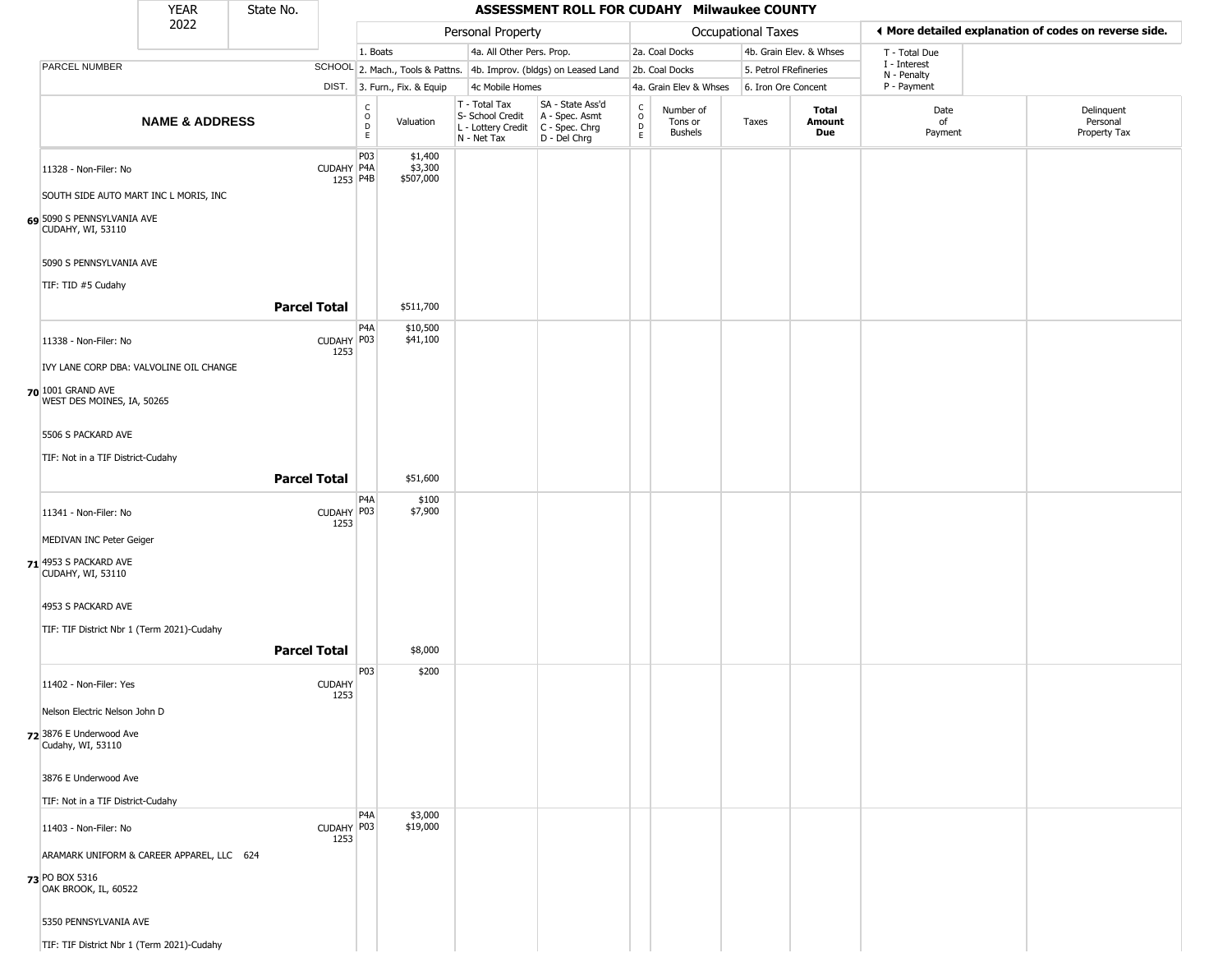|                                                   | <b>YEAR</b>                                | State No.                                                    |                                      |                              |                                                                        | <b>ASSESSMENT ROLL FOR CUDAHY Milwaukee COUNTY</b>                     |                                                  |                                        |                       |                         |                             |                                                       |
|---------------------------------------------------|--------------------------------------------|--------------------------------------------------------------|--------------------------------------|------------------------------|------------------------------------------------------------------------|------------------------------------------------------------------------|--------------------------------------------------|----------------------------------------|-----------------------|-------------------------|-----------------------------|-------------------------------------------------------|
|                                                   | 2022                                       |                                                              |                                      |                              | Personal Property                                                      |                                                                        |                                                  |                                        | Occupational Taxes    |                         |                             | ♦ More detailed explanation of codes on reverse side. |
|                                                   |                                            |                                                              | 1. Boats                             |                              | 4a. All Other Pers. Prop.                                              |                                                                        |                                                  | 2a. Coal Docks                         |                       | 4b. Grain Elev. & Whses | T - Total Due               |                                                       |
| <b>PARCEL NUMBER</b>                              |                                            |                                                              |                                      |                              |                                                                        | SCHOOL 2. Mach., Tools & Pattns. 4b. Improv. (bldgs) on Leased Land    |                                                  | 2b. Coal Docks                         | 5. Petrol FRefineries |                         | I - Interest<br>N - Penalty |                                                       |
|                                                   |                                            |                                                              |                                      | DIST. 3. Furn., Fix. & Equip | 4c Mobile Homes                                                        |                                                                        |                                                  | 4a. Grain Elev & Whses                 | 6. Iron Ore Concent   |                         | P - Payment                 |                                                       |
|                                                   | <b>NAME &amp; ADDRESS</b>                  |                                                              | C<br>$\mathsf O$<br>$\mathsf D$<br>E | Valuation                    | T - Total Tax<br>S- School Credit<br>L - Lottery Credit<br>N - Net Tax | SA - State Ass'd<br>A - Spec. Asmt<br>$C - Spec. Chrg$<br>D - Del Chrg | $_{\rm o}^{\rm c}$<br>$\mathsf D$<br>$\mathsf E$ | Number of<br>Tons or<br><b>Bushels</b> | Taxes                 | Total<br>Amount<br>Due  | Date<br>of<br>Payment       | Delinquent<br>Personal<br>Property Tax                |
|                                                   |                                            | <b>Parcel Total</b>                                          |                                      | \$22,000                     |                                                                        |                                                                        |                                                  |                                        |                       |                         |                             |                                                       |
| 11420 - Non-Filer: No                             |                                            | CUDAHY P4A<br>1253                                           | P03                                  | \$4,300<br>\$9,500           |                                                                        |                                                                        |                                                  |                                        |                       |                         |                             |                                                       |
|                                                   | AIR EXPRESS INTERNATIONAL USA, INC         |                                                              |                                      |                              |                                                                        |                                                                        |                                                  |                                        |                       |                         |                             |                                                       |
| 74 360 WESTAR BLVD<br>WESTERVILLE, OH, 43082-7627 |                                            |                                                              |                                      |                              |                                                                        |                                                                        |                                                  |                                        |                       |                         |                             |                                                       |
| 6120 ACE INDUSTRIAL DR                            |                                            |                                                              |                                      |                              |                                                                        |                                                                        |                                                  |                                        |                       |                         |                             |                                                       |
| TIF: Not in a TIF District-Cudahy                 |                                            |                                                              |                                      |                              |                                                                        |                                                                        |                                                  |                                        |                       |                         |                             |                                                       |
|                                                   |                                            | <b>Parcel Total</b>                                          |                                      | \$13,800                     |                                                                        |                                                                        |                                                  |                                        |                       |                         |                             |                                                       |
| 11434 - Non-Filer: Yes                            |                                            | CUDAHY P4A                                                   | P4B<br>1253 P03                      | \$100<br>\$200<br>\$2,900    |                                                                        |                                                                        |                                                  |                                        |                       |                         |                             |                                                       |
|                                                   | Shoreland Tile LLC Liskowitz, Richard      |                                                              |                                      |                              |                                                                        |                                                                        |                                                  |                                        |                       |                         |                             |                                                       |
| 75 5420 S Hately Ave<br>Cudahy, WI, 53110         |                                            |                                                              |                                      |                              |                                                                        |                                                                        |                                                  |                                        |                       |                         |                             |                                                       |
| 5420 S Hately Ave                                 |                                            |                                                              |                                      |                              |                                                                        |                                                                        |                                                  |                                        |                       |                         |                             |                                                       |
| TIF: Not in a TIF District-Cudahy                 |                                            |                                                              |                                      |                              |                                                                        |                                                                        |                                                  |                                        |                       |                         |                             |                                                       |
|                                                   |                                            | <b>Parcel Total</b>                                          |                                      | \$3,200                      |                                                                        |                                                                        |                                                  |                                        |                       |                         |                             |                                                       |
| 11510 - Non-Filer: No                             |                                            | CUDAHY P03                                                   | P4A                                  | \$300<br>\$25,900            |                                                                        |                                                                        |                                                  |                                        |                       |                         |                             |                                                       |
|                                                   |                                            |                                                              | 1253 P4B                             | \$1,831,400                  |                                                                        |                                                                        |                                                  |                                        |                       |                         |                             |                                                       |
| <b>CUDAHY SELF STORAGE</b>                        |                                            |                                                              |                                      |                              |                                                                        |                                                                        |                                                  |                                        |                       |                         |                             |                                                       |
| 76 2830 DAIRY DR<br>MADISON, WI, 53718            |                                            |                                                              |                                      |                              |                                                                        |                                                                        |                                                  |                                        |                       |                         |                             |                                                       |
| 4958 S WHITNALL AVE                               |                                            |                                                              |                                      |                              |                                                                        |                                                                        |                                                  |                                        |                       |                         |                             |                                                       |
|                                                   | TIF: TIF District Nbr 1 (Term 2021)-Cudahy |                                                              |                                      |                              |                                                                        |                                                                        |                                                  |                                        |                       |                         |                             |                                                       |
|                                                   |                                            | <b>Parcel Total</b>                                          |                                      | \$1,857,600                  |                                                                        |                                                                        |                                                  |                                        |                       |                         |                             |                                                       |
| 11513 - Non-Filer: No                             |                                            | CUDAHY P03<br>1253                                           | P4A                                  | \$5,000<br>\$41,800          |                                                                        |                                                                        |                                                  |                                        |                       |                         |                             |                                                       |
| <b>ESTATES</b>                                    |                                            | TOUCHSTONE SENIOR SERVICES, LLC SYLVAN CROSSING AT CREEKSIDE |                                      |                              |                                                                        |                                                                        |                                                  |                                        |                       |                         |                             |                                                       |
| MADISON, WI, 53711                                | 77 2960 TRIVERTON PIKE DRIVE SUITE 202     |                                                              |                                      |                              |                                                                        |                                                                        |                                                  |                                        |                       |                         |                             |                                                       |
| 6180 S CREEKSIDE DR                               |                                            |                                                              |                                      |                              |                                                                        |                                                                        |                                                  |                                        |                       |                         |                             |                                                       |
|                                                   | TIF: TIF District Nbr 1 (Term 2021)-Cudahy |                                                              |                                      |                              |                                                                        |                                                                        |                                                  |                                        |                       |                         |                             |                                                       |
|                                                   |                                            | <b>Parcel Total</b>                                          |                                      | \$46,800                     |                                                                        |                                                                        |                                                  |                                        |                       |                         |                             |                                                       |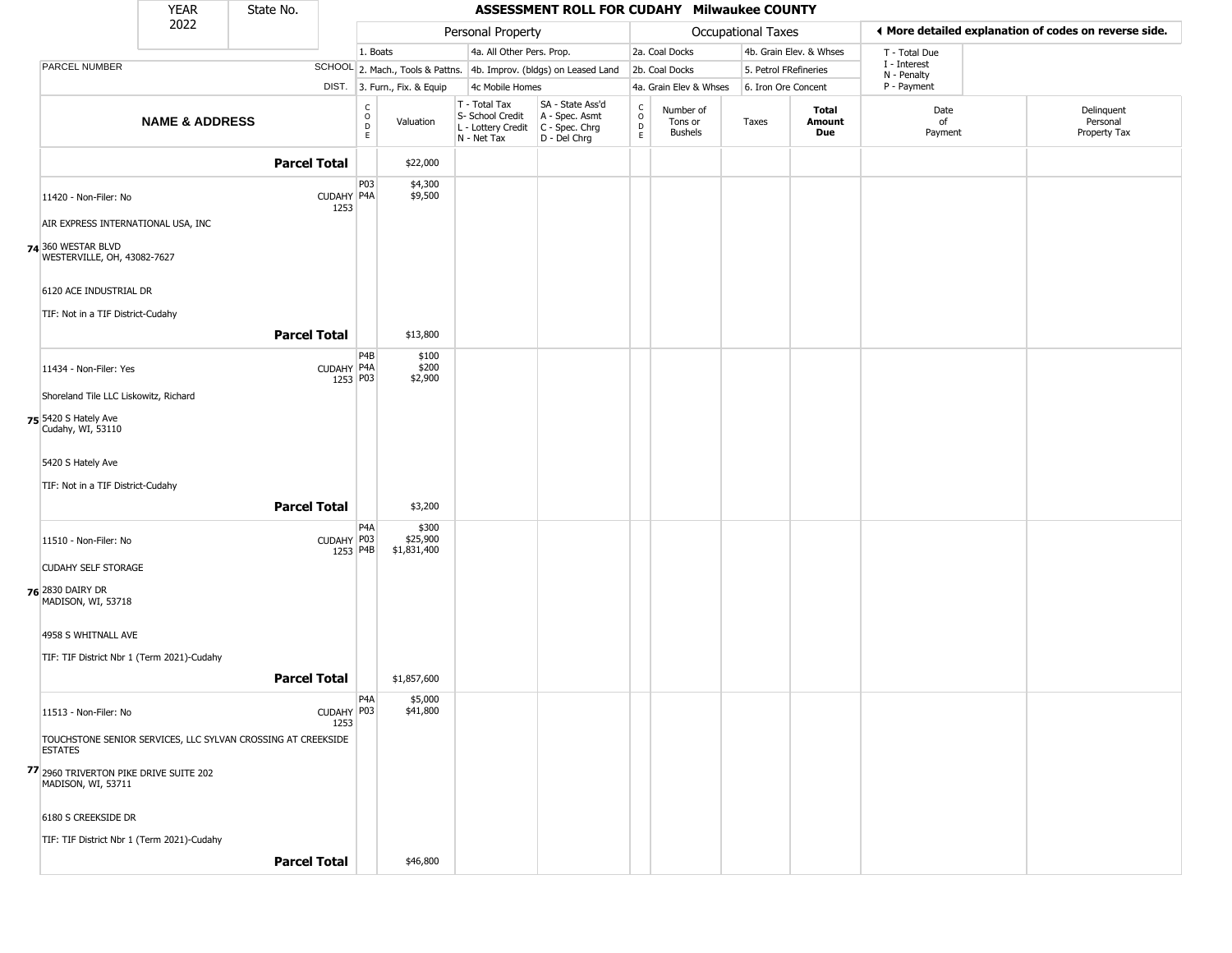|                                             | <b>YEAR</b>               | State No.           |                    |                         |                              |                                                                        | ASSESSMENT ROLL FOR CUDAHY Milwaukee COUNTY                              |                                |                                        |                           |                               |                             |                                                       |
|---------------------------------------------|---------------------------|---------------------|--------------------|-------------------------|------------------------------|------------------------------------------------------------------------|--------------------------------------------------------------------------|--------------------------------|----------------------------------------|---------------------------|-------------------------------|-----------------------------|-------------------------------------------------------|
|                                             | 2022                      |                     |                    |                         |                              | Personal Property                                                      |                                                                          |                                |                                        | <b>Occupational Taxes</b> |                               |                             | ♦ More detailed explanation of codes on reverse side. |
|                                             |                           |                     |                    | 1. Boats                |                              | 4a. All Other Pers. Prop.                                              |                                                                          |                                | 2a. Coal Docks                         |                           | 4b. Grain Elev. & Whses       | T - Total Due               |                                                       |
| PARCEL NUMBER                               |                           |                     |                    |                         |                              |                                                                        | SCHOOL 2. Mach., Tools & Pattns. 4b. Improv. (bldgs) on Leased Land      |                                | 2b. Coal Docks                         |                           | 5. Petrol FRefineries         | I - Interest<br>N - Penalty |                                                       |
|                                             |                           |                     |                    |                         | DIST. 3. Furn., Fix. & Equip | 4c Mobile Homes                                                        |                                                                          |                                | 4a. Grain Elev & Whses                 |                           | 6. Iron Ore Concent           | P - Payment                 |                                                       |
|                                             | <b>NAME &amp; ADDRESS</b> |                     |                    | $\frac{c}{0}$<br>D<br>E | Valuation                    | T - Total Tax<br>S- School Credit<br>L - Lottery Credit<br>N - Net Tax | SA - State Ass'd<br>A - Spec. Asmt<br>$C - Spec. Chrg$<br>$D - Del Chrg$ | $\frac{c}{0}$<br>$\frac{D}{E}$ | Number of<br>Tons or<br><b>Bushels</b> | Taxes                     | <b>Total</b><br>Amount<br>Due | Date<br>of<br>Payment       | Delinquent<br>Personal<br>Property Tax                |
| 11605 - Non-Filer: Yes                      |                           |                     | CUDAHY P03<br>1253 | P4A                     | \$54,200<br>\$69,500         |                                                                        |                                                                          |                                |                                        |                           |                               |                             |                                                       |
| ACE CORPORATE SUPPORT, INC                  |                           |                     |                    |                         |                              |                                                                        |                                                                          |                                |                                        |                           |                               |                             |                                                       |
| 78 1900 E COLLEGE AVE<br>CUDAHY, WI, 53110  |                           |                     |                    |                         |                              |                                                                        |                                                                          |                                |                                        |                           |                               |                             |                                                       |
| 1900 E COLLEGE AVE                          |                           |                     |                    |                         |                              |                                                                        |                                                                          |                                |                                        |                           |                               |                             |                                                       |
| TIF: Not in a TIF District-Cudahy           |                           | <b>Parcel Total</b> |                    |                         | \$123,700                    |                                                                        |                                                                          |                                |                                        |                           |                               |                             |                                                       |
|                                             |                           |                     |                    |                         |                              |                                                                        |                                                                          |                                |                                        |                           |                               |                             |                                                       |
| 11607 - Non-Filer: No                       |                           |                     | CUDAHY P4A<br>1253 | P03                     | \$100<br>\$100               |                                                                        |                                                                          |                                |                                        |                           |                               |                             |                                                       |
| PAVELICH MOTORS GEORGE S PAVELICH           |                           |                     |                    |                         |                              |                                                                        |                                                                          |                                |                                        |                           |                               |                             |                                                       |
| $79$ 2801 E Layton Ave<br>Cudahy, WI, 53110 |                           |                     |                    |                         |                              |                                                                        |                                                                          |                                |                                        |                           |                               |                             |                                                       |
| 2801 E Layton Ave                           |                           |                     |                    |                         |                              |                                                                        |                                                                          |                                |                                        |                           |                               |                             |                                                       |
| TIF: TID #5 Cudahy                          |                           |                     |                    |                         |                              |                                                                        |                                                                          |                                |                                        |                           |                               |                             |                                                       |
|                                             |                           |                     |                    |                         |                              |                                                                        |                                                                          |                                |                                        |                           |                               |                             |                                                       |
|                                             |                           | <b>Parcel Total</b> |                    |                         | \$200                        |                                                                        |                                                                          |                                |                                        |                           |                               |                             |                                                       |
| 11608 - Non-Filer: Yes                      |                           |                     | CUDAHY P03<br>1253 | P4A                     | \$300<br>\$2,800             |                                                                        |                                                                          |                                |                                        |                           |                               |                             |                                                       |
| Ultimate K9 LLC McDonnell, Patrick          |                           |                     |                    |                         |                              |                                                                        |                                                                          |                                |                                        |                           |                               |                             |                                                       |
| 80 6170 S Packard Ave<br>Cudahy, WI, 53110  |                           |                     |                    |                         |                              |                                                                        |                                                                          |                                |                                        |                           |                               |                             |                                                       |
| 6170 S Packard Ave                          |                           |                     |                    |                         |                              |                                                                        |                                                                          |                                |                                        |                           |                               |                             |                                                       |
| TIF: Not in a TIF District-Cudahy           |                           |                     |                    |                         |                              |                                                                        |                                                                          |                                |                                        |                           |                               |                             |                                                       |
|                                             |                           | <b>Parcel Total</b> |                    |                         | \$3,100                      |                                                                        |                                                                          |                                |                                        |                           |                               |                             |                                                       |
|                                             |                           |                     |                    |                         |                              |                                                                        |                                                                          |                                |                                        |                           |                               |                             |                                                       |
| 11610 - Non-Filer: No                       |                           |                     | CUDAHY P03<br>1253 | P4A                     | \$20,800<br>\$54,200         |                                                                        |                                                                          |                                |                                        |                           |                               |                             |                                                       |
| LANDMARK CREDIT UNION                       |                           |                     |                    |                         |                              |                                                                        |                                                                          |                                |                                        |                           |                               |                             |                                                       |
| 81 PO BOX 510870<br>NEW BERLIN, WI, 53151   |                           |                     |                    |                         |                              |                                                                        |                                                                          |                                |                                        |                           |                               |                             |                                                       |
| 4801 S Packard Ave                          |                           |                     |                    |                         |                              |                                                                        |                                                                          |                                |                                        |                           |                               |                             |                                                       |
| TIF: TIF District Nbr 1 (Term 2021)-Cudahy  |                           |                     |                    |                         |                              |                                                                        |                                                                          |                                |                                        |                           |                               |                             |                                                       |
|                                             |                           | <b>Parcel Total</b> |                    |                         | \$75,000                     |                                                                        |                                                                          |                                |                                        |                           |                               |                             |                                                       |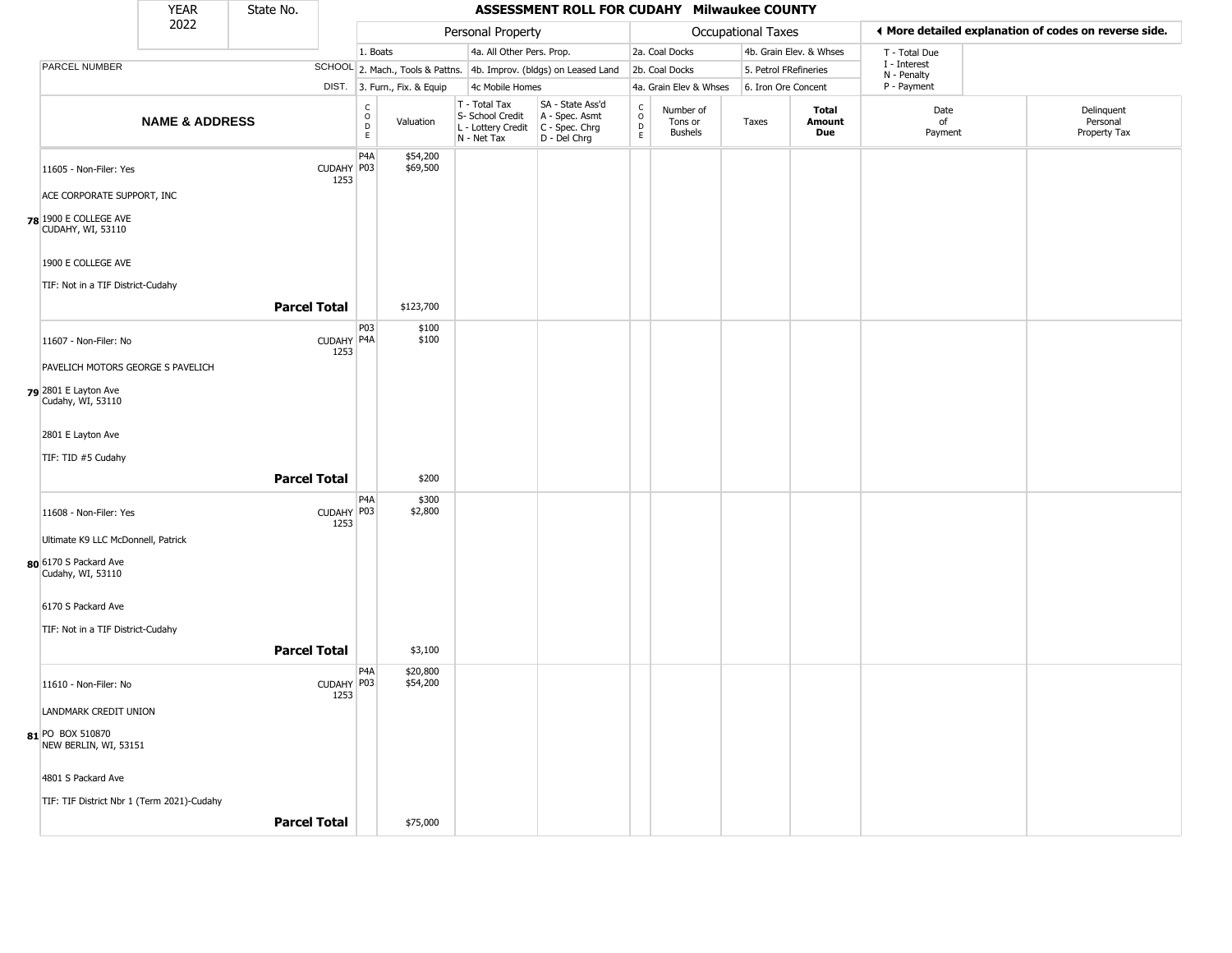|                                                 | <b>YEAR</b>               | State No. |                     |                                   |                              |                                                                                         | ASSESSMENT ROLL FOR CUDAHY Milwaukee COUNTY                         |                                                          |                                        |                    |                         |                            |                                                       |
|-------------------------------------------------|---------------------------|-----------|---------------------|-----------------------------------|------------------------------|-----------------------------------------------------------------------------------------|---------------------------------------------------------------------|----------------------------------------------------------|----------------------------------------|--------------------|-------------------------|----------------------------|-------------------------------------------------------|
|                                                 | 2022                      |           |                     |                                   |                              | Personal Property                                                                       |                                                                     |                                                          |                                        | Occupational Taxes |                         |                            | ◀ More detailed explanation of codes on reverse side. |
|                                                 |                           |           |                     | 1. Boats                          |                              | 4a. All Other Pers. Prop.                                                               |                                                                     |                                                          | 2a. Coal Docks                         |                    | 4b. Grain Elev. & Whses | T - Total Due              |                                                       |
| <b>PARCEL NUMBER</b>                            |                           |           |                     |                                   |                              |                                                                                         | SCHOOL 2. Mach., Tools & Pattns. 4b. Improv. (bldgs) on Leased Land |                                                          | 2b. Coal Docks                         |                    | 5. Petrol FRefineries   | I - Interest               |                                                       |
|                                                 |                           |           |                     |                                   | DIST. 3. Furn., Fix. & Equip | 4c Mobile Homes                                                                         |                                                                     |                                                          | 4a. Grain Elev & Whses                 |                    | 6. Iron Ore Concent     | N - Penalty<br>P - Payment |                                                       |
|                                                 | <b>NAME &amp; ADDRESS</b> |           |                     | $\frac{c}{0}$<br>$\mathsf D$<br>E | Valuation                    | T - Total Tax<br>S- School Credit<br>L - Lottery Credit   C - Spec. Chrg<br>N - Net Tax | SA - State Ass'd<br>A - Spec. Asmt<br>D - Del Chrg                  | $\begin{matrix} 0 \\ 0 \\ D \end{matrix}$<br>$\mathsf E$ | Number of<br>Tons or<br><b>Bushels</b> | Taxes              | Total<br>Amount<br>Due  | Date<br>of<br>Payment      | Delinquent<br>Personal<br>Property Tax                |
| 11618 - Non-Filer: No                           |                           |           | CUDAHY P03<br>1253  | P <sub>4</sub> A                  | \$100<br>\$4,300             |                                                                                         |                                                                     |                                                          |                                        |                    |                         |                            |                                                       |
| PIONEER COMMERCIAL CLEANING INC GREORGE GAIDOSH |                           |           |                     |                                   |                              |                                                                                         |                                                                     |                                                          |                                        |                    |                         |                            |                                                       |
| 82 5002 S PACKARD AVE<br>CUDAHY, WI, 53110      |                           |           |                     |                                   |                              |                                                                                         |                                                                     |                                                          |                                        |                    |                         |                            |                                                       |
| 5002 S PACKARD AVE                              |                           |           |                     |                                   |                              |                                                                                         |                                                                     |                                                          |                                        |                    |                         |                            |                                                       |
| TIF: Not in a TIF District-Cudahy               |                           |           |                     |                                   |                              |                                                                                         |                                                                     |                                                          |                                        |                    |                         |                            |                                                       |
|                                                 |                           |           | <b>Parcel Total</b> |                                   | \$4,400                      |                                                                                         |                                                                     |                                                          |                                        |                    |                         |                            |                                                       |
| 11631 - Non-Filer: No                           |                           |           | CUDAHY P03<br>1253  | P <sub>4</sub> A                  | \$200<br>\$3,100             |                                                                                         |                                                                     |                                                          |                                        |                    |                         |                            |                                                       |
| COUNTRY FLOWERS, LLC D/B/A COUNTRY FLOWER SHOP  |                           |           |                     |                                   |                              |                                                                                         |                                                                     |                                                          |                                        |                    |                         |                            |                                                       |
| 83 3101 E LAYTON AVE<br>CUDAHY, WI, 53110       |                           |           |                     |                                   |                              |                                                                                         |                                                                     |                                                          |                                        |                    |                         |                            |                                                       |
| 3101 E LAYTON AVE                               |                           |           |                     |                                   |                              |                                                                                         |                                                                     |                                                          |                                        |                    |                         |                            |                                                       |
| TIF: TID #5 Cudahy                              |                           |           |                     |                                   |                              |                                                                                         |                                                                     |                                                          |                                        |                    |                         |                            |                                                       |
|                                                 |                           |           | <b>Parcel Total</b> |                                   | \$3,300                      |                                                                                         |                                                                     |                                                          |                                        |                    |                         |                            |                                                       |
| 11632 - Non-Filer: Yes                          |                           |           | CUDAHY P03<br>1253  | P <sub>4</sub> A                  | \$300<br>\$120,900           |                                                                                         |                                                                     |                                                          |                                        |                    |                         |                            |                                                       |
| PAPA LUIGI'S PIZZA, INC SALVATORE PUPORA        |                           |           |                     |                                   |                              |                                                                                         |                                                                     |                                                          |                                        |                    |                         |                            |                                                       |
| 84 3475 E LAYTON AVE<br>CUDAHY, WI, 53110       |                           |           |                     |                                   |                              |                                                                                         |                                                                     |                                                          |                                        |                    |                         |                            |                                                       |
| 3475 E LAYTON AVE                               |                           |           |                     |                                   |                              |                                                                                         |                                                                     |                                                          |                                        |                    |                         |                            |                                                       |
| TIF: TIF District Nbr 1 (Term 2021)-Cudahy      |                           |           |                     |                                   |                              |                                                                                         |                                                                     |                                                          |                                        |                    |                         |                            |                                                       |
|                                                 |                           |           | <b>Parcel Total</b> |                                   | \$121,200                    |                                                                                         |                                                                     |                                                          |                                        |                    |                         |                            |                                                       |
| 11648 - Non-Filer: Yes                          |                           |           | CUDAHY P03<br>1253  | P <sub>4</sub> A                  | \$8,500<br>\$70,600          |                                                                                         |                                                                     |                                                          |                                        |                    |                         |                            |                                                       |
| Sheridan's Lee R Barczak                        |                           |           |                     |                                   |                              |                                                                                         |                                                                     |                                                          |                                        |                    |                         |                            |                                                       |
| 85 5133 S Lake Dr<br>Cudahy, WI, 53110          |                           |           |                     |                                   |                              |                                                                                         |                                                                     |                                                          |                                        |                    |                         |                            |                                                       |
| 5121-33 S Lake Dr                               |                           |           |                     |                                   |                              |                                                                                         |                                                                     |                                                          |                                        |                    |                         |                            |                                                       |
| TIF: Not in a TIF District-Cudahy               |                           |           |                     |                                   |                              |                                                                                         |                                                                     |                                                          |                                        |                    |                         |                            |                                                       |
|                                                 |                           |           | <b>Parcel Total</b> |                                   | \$79,100                     |                                                                                         |                                                                     |                                                          |                                        |                    |                         |                            |                                                       |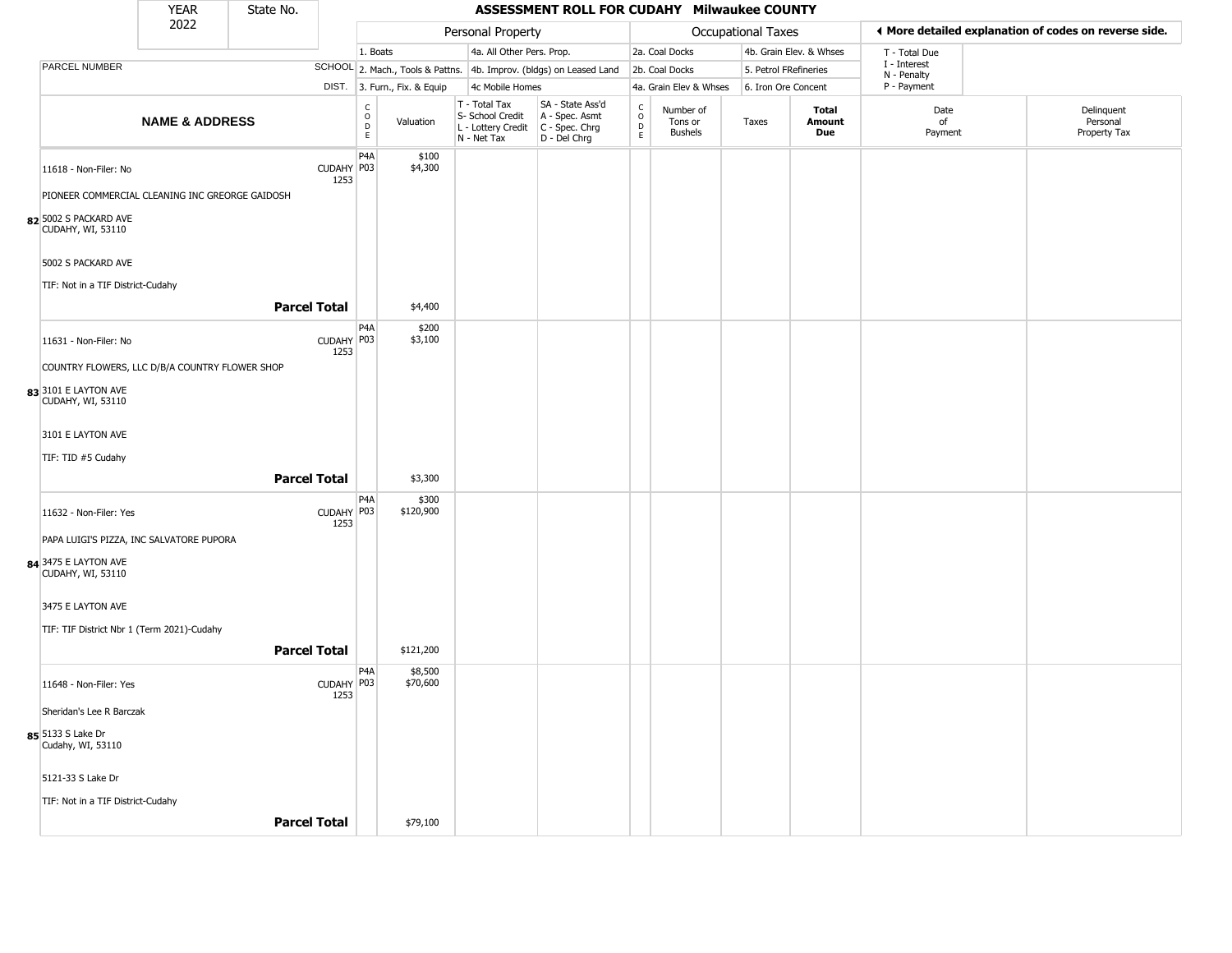|                                                   | YEAR                      | State No.           |                       |                                    |                              |                                                                                       | ASSESSMENT ROLL FOR CUDAHY Milwaukee COUNTY                         |                        |                                        |                       |                         |                             |                                                       |
|---------------------------------------------------|---------------------------|---------------------|-----------------------|------------------------------------|------------------------------|---------------------------------------------------------------------------------------|---------------------------------------------------------------------|------------------------|----------------------------------------|-----------------------|-------------------------|-----------------------------|-------------------------------------------------------|
|                                                   | 2022                      |                     |                       |                                    |                              | Personal Property                                                                     |                                                                     |                        |                                        | Occupational Taxes    |                         |                             | ♦ More detailed explanation of codes on reverse side. |
|                                                   |                           |                     |                       | 1. Boats                           |                              | 4a. All Other Pers. Prop.                                                             |                                                                     |                        | 2a. Coal Docks                         |                       | 4b. Grain Elev. & Whses | T - Total Due               |                                                       |
| PARCEL NUMBER                                     |                           |                     |                       |                                    |                              |                                                                                       | SCHOOL 2. Mach., Tools & Pattns. 4b. Improv. (bldgs) on Leased Land |                        | 2b. Coal Docks                         | 5. Petrol FRefineries |                         | I - Interest<br>N - Penalty |                                                       |
|                                                   |                           |                     |                       |                                    | DIST. 3. Furn., Fix. & Equip | 4c Mobile Homes                                                                       |                                                                     |                        | 4a. Grain Elev & Whses                 | 6. Iron Ore Concent   |                         | P - Payment                 |                                                       |
|                                                   | <b>NAME &amp; ADDRESS</b> |                     |                       | $\frac{C}{O}$<br>$\mathsf D$<br>E. | Valuation                    | T - Total Tax<br>S- School Credit<br>L - Lottery Credit C - Spec. Chrg<br>N - Net Tax | SA - State Ass'd<br>A - Spec. Asmt<br>D - Del Chrg                  | C<br>$\circ$<br>D<br>E | Number of<br>Tons or<br><b>Bushels</b> | Taxes                 | Total<br>Amount<br>Due  | Date<br>of<br>Payment       | Delinquent<br>Personal<br>Property Tax                |
| 11710 - Non-Filer: Yes                            |                           |                     | CUDAHY P4A<br>1253    | P03                                | \$700<br>\$61,600            |                                                                                       |                                                                     |                        |                                        |                       |                         |                             |                                                       |
| Packard Way Cleaners- Wolf Cleaners Toddiz Inc    |                           |                     |                       |                                    |                              |                                                                                       |                                                                     |                        |                                        |                       |                         |                             |                                                       |
| 86 11354 N 7th St<br>Milwaukee, WI, 53205         |                           |                     |                       |                                    |                              |                                                                                       |                                                                     |                        |                                        |                       |                         |                             |                                                       |
| 5601 S Pennsylvania Ave # 5                       |                           |                     |                       |                                    |                              |                                                                                       |                                                                     |                        |                                        |                       |                         |                             |                                                       |
| TIF: Not in a TIF District-Cudahy                 |                           | <b>Parcel Total</b> |                       |                                    | \$62,300                     |                                                                                       |                                                                     |                        |                                        |                       |                         |                             |                                                       |
| 11716 - Non-Filer: Yes                            |                           |                     | <b>CUDAHY</b><br>1253 | P03                                | \$400                        |                                                                                       |                                                                     |                        |                                        |                       |                         |                             |                                                       |
| Steve's Auto Repair Steven Waara                  |                           |                     |                       |                                    |                              |                                                                                       |                                                                     |                        |                                        |                       |                         |                             |                                                       |
| 87 5057 S Whitnall Ave<br>Cudahy, WI, 53110       |                           |                     |                       |                                    |                              |                                                                                       |                                                                     |                        |                                        |                       |                         |                             |                                                       |
| 5057 S Whitnall Ave                               |                           |                     |                       |                                    |                              |                                                                                       |                                                                     |                        |                                        |                       |                         |                             |                                                       |
| TIF: TIF District Nbr 1 (Term 2021)-Cudahy        |                           |                     |                       | P <sub>4</sub> A                   |                              |                                                                                       |                                                                     |                        |                                        |                       |                         |                             |                                                       |
| 11720 - Non-Filer: No                             |                           |                     | CUDAHY P03<br>1253    |                                    | \$4,500<br>\$155,600         |                                                                                       |                                                                     |                        |                                        |                       |                         |                             |                                                       |
| Prime Financial Credit Union                      |                           |                     |                       |                                    |                              |                                                                                       |                                                                     |                        |                                        |                       |                         |                             |                                                       |
| 88 5656 S Packard Ave<br>Cudahy, WI, 53110        |                           |                     |                       |                                    |                              |                                                                                       |                                                                     |                        |                                        |                       |                         |                             |                                                       |
| 5656 S Packard Ave                                |                           |                     |                       |                                    |                              |                                                                                       |                                                                     |                        |                                        |                       |                         |                             |                                                       |
| TIF: Not in a TIF District-Cudahy                 |                           |                     |                       |                                    |                              |                                                                                       |                                                                     |                        |                                        |                       |                         |                             |                                                       |
|                                                   |                           | <b>Parcel Total</b> |                       |                                    | \$160,100                    |                                                                                       |                                                                     |                        |                                        |                       |                         |                             |                                                       |
| 11804 - Non-Filer: Yes                            |                           |                     | CUDAHY P03<br>1253    | P <sub>4</sub> A                   | \$100<br>\$24,500            |                                                                                       |                                                                     |                        |                                        |                       |                         |                             |                                                       |
| Pulaski Inn RAY-MAR CORP                          |                           |                     |                       |                                    |                              |                                                                                       |                                                                     |                        |                                        |                       |                         |                             |                                                       |
| 89 3900 E PULASKI AVE<br><b>CUDAHY, WI, 53110</b> |                           |                     |                       |                                    |                              |                                                                                       |                                                                     |                        |                                        |                       |                         |                             |                                                       |
| 3900 E Pulaski Ave                                |                           |                     |                       |                                    |                              |                                                                                       |                                                                     |                        |                                        |                       |                         |                             |                                                       |
| TIF: Not in a TIF District-Cudahy                 |                           |                     |                       |                                    |                              |                                                                                       |                                                                     |                        |                                        |                       |                         |                             |                                                       |
|                                                   |                           | <b>Parcel Total</b> |                       |                                    | \$24,600                     |                                                                                       |                                                                     |                        |                                        |                       |                         |                             |                                                       |
| 11806 - Non-Filer: Yes                            |                           |                     | <b>CUDAHY</b><br>1253 | P03                                | \$300                        |                                                                                       |                                                                     |                        |                                        |                       |                         |                             |                                                       |
| SAP WOODWORKING STEVE A PUETZ                     |                           |                     |                       |                                    |                              |                                                                                       |                                                                     |                        |                                        |                       |                         |                             |                                                       |
| 90 5007 S WHITNALL AVE<br>CUDAHY, WI, 53110       |                           |                     |                       |                                    |                              |                                                                                       |                                                                     |                        |                                        |                       |                         |                             |                                                       |
| 5007 S WHITNALL AVE                               |                           |                     |                       |                                    |                              |                                                                                       |                                                                     |                        |                                        |                       |                         |                             |                                                       |
| TIF: TIF District Nbr 1 (Term 2021)-Cudahy        |                           |                     |                       |                                    |                              |                                                                                       |                                                                     |                        |                                        |                       |                         |                             |                                                       |

\_\_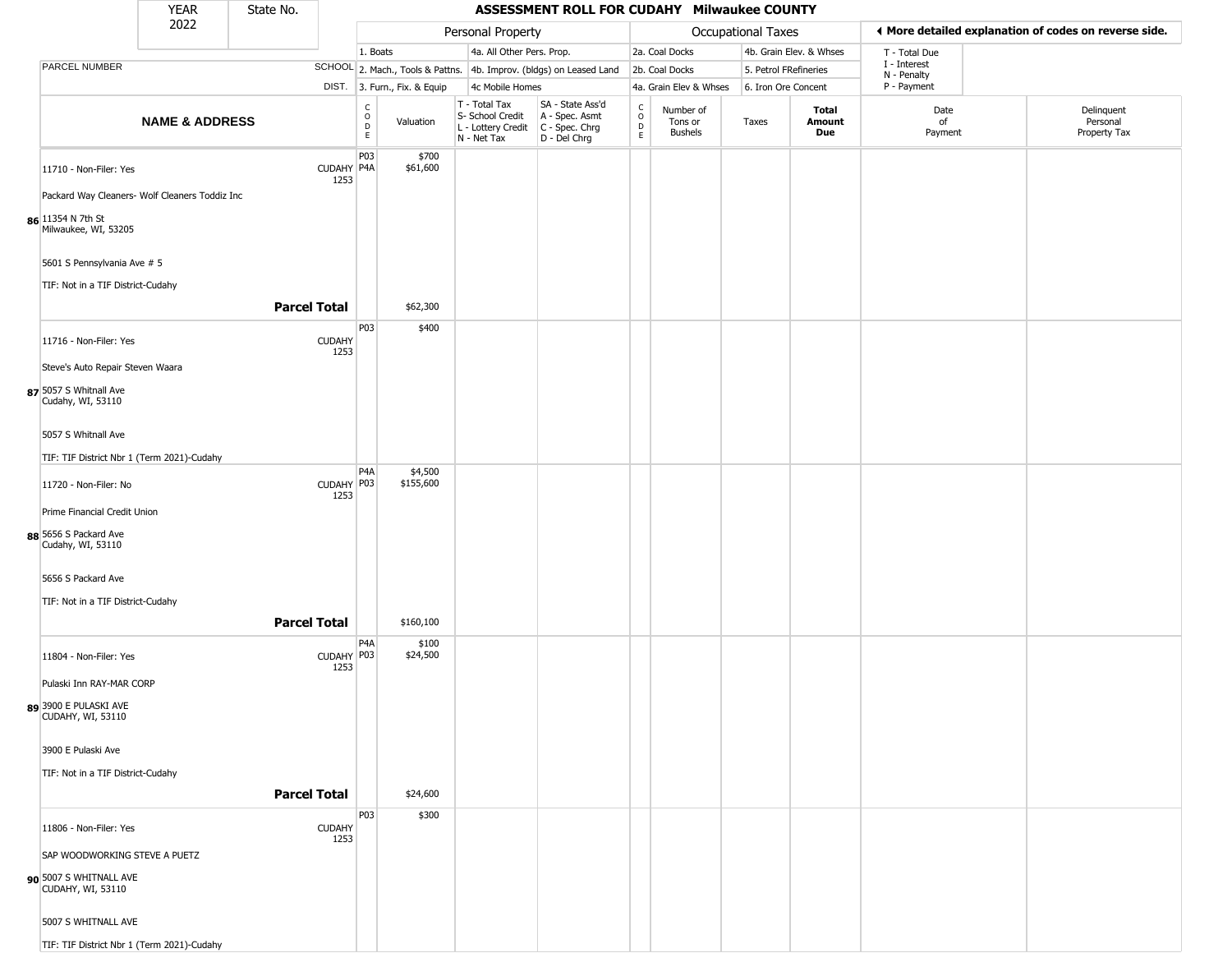|                                                          | <b>YEAR</b>               | State No. |                     |                                                 |                              |                                                                                             | ASSESSMENT ROLL FOR CUDAHY Milwaukee COUNTY                         |                                              |                                        |                           |                         |                        |                            |                                                       |
|----------------------------------------------------------|---------------------------|-----------|---------------------|-------------------------------------------------|------------------------------|---------------------------------------------------------------------------------------------|---------------------------------------------------------------------|----------------------------------------------|----------------------------------------|---------------------------|-------------------------|------------------------|----------------------------|-------------------------------------------------------|
|                                                          | 2022                      |           |                     |                                                 |                              | Personal Property                                                                           |                                                                     |                                              |                                        | <b>Occupational Taxes</b> |                         |                        |                            | ♦ More detailed explanation of codes on reverse side. |
|                                                          |                           |           |                     | 1. Boats                                        |                              | 4a. All Other Pers. Prop.                                                                   |                                                                     |                                              | 2a. Coal Docks                         |                           | 4b. Grain Elev. & Whses |                        | T - Total Due              |                                                       |
| PARCEL NUMBER                                            |                           |           |                     |                                                 |                              |                                                                                             | SCHOOL 2. Mach., Tools & Pattns. 4b. Improv. (bldgs) on Leased Land |                                              | 2b. Coal Docks                         |                           | 5. Petrol FRefineries   |                        | I - Interest               |                                                       |
|                                                          |                           |           |                     |                                                 | DIST. 3. Furn., Fix. & Equip | 4c Mobile Homes                                                                             |                                                                     |                                              | 4a. Grain Elev & Whses                 |                           | 6. Iron Ore Concent     |                        | N - Penalty<br>P - Payment |                                                       |
|                                                          | <b>NAME &amp; ADDRESS</b> |           |                     | $\begin{array}{c} C \\ O \\ D \\ E \end{array}$ | Valuation                    | $T - Total Tax$<br>S- School Credit<br>L - Lottery Credit   C - Spec. Chrg<br>$N - Net Tax$ | SA - State Ass'd<br>A - Spec. Asmt<br>$D - Del Chrg$                | $\begin{array}{c}\nC \\ O \\ D\n\end{array}$ | Number of<br>Tons or<br><b>Bushels</b> | Taxes                     |                         | Total<br>Amount<br>Due | Date<br>of<br>Payment      | Delinquent<br>Personal<br>Property Tax                |
| 11817 - Non-Filer: Yes                                   |                           |           | CUDAHY P03<br>1253  | P <sub>4</sub> A                                | \$200<br>\$1,000             |                                                                                             |                                                                     |                                              |                                        |                           |                         |                        |                            |                                                       |
| R&R SPORTING GOODS, INC THE FISIHNG HOLE                 |                           |           |                     |                                                 |                              |                                                                                             |                                                                     |                                              |                                        |                           |                         |                        |                            |                                                       |
| $91$ <sup>3115</sup> E LAYTON AVE<br>CUDAHY, WI, 53110   |                           |           |                     |                                                 |                              |                                                                                             |                                                                     |                                              |                                        |                           |                         |                        |                            |                                                       |
| 3115 E LAYTON AVE                                        |                           |           |                     |                                                 |                              |                                                                                             |                                                                     |                                              |                                        |                           |                         |                        |                            |                                                       |
| TIF: TID #5 Cudahy                                       |                           |           |                     |                                                 |                              |                                                                                             |                                                                     |                                              |                                        |                           |                         |                        |                            |                                                       |
|                                                          |                           |           | <b>Parcel Total</b> |                                                 | \$1,200                      |                                                                                             |                                                                     |                                              |                                        |                           |                         |                        |                            |                                                       |
| 11818 - Non-Filer: No                                    |                           |           | CUDAHY P03<br>1253  | P <sub>4</sub> A                                | \$163,200<br>\$397,000       |                                                                                             |                                                                     |                                              |                                        |                           |                         |                        |                            |                                                       |
| FEDEX GROUND PACKAGE SYSTEM, INC C/O ALTUS GROUP US, INC |                           |           |                     |                                                 |                              |                                                                                             |                                                                     |                                              |                                        |                           |                         |                        |                            |                                                       |
| 92 PO BOX 71850<br>PHOENIX, AZ, 85050                    |                           |           |                     |                                                 |                              |                                                                                             |                                                                     |                                              |                                        |                           |                         |                        |                            |                                                       |
| 5300 INTERNATIONAL DR                                    |                           |           |                     |                                                 |                              |                                                                                             |                                                                     |                                              |                                        |                           |                         |                        |                            |                                                       |
| TIF: TIF District Nbr 1 (Term 2021)-Cudahy               |                           |           |                     |                                                 |                              |                                                                                             |                                                                     |                                              |                                        |                           |                         |                        |                            |                                                       |
|                                                          |                           |           | <b>Parcel Total</b> |                                                 | \$560,200                    |                                                                                             |                                                                     |                                              |                                        |                           |                         |                        |                            |                                                       |
| 11903 - Non-Filer: No                                    |                           |           | CUDAHY P03<br>1253  | P4A                                             | \$13,600<br>\$18,800         |                                                                                             |                                                                     |                                              |                                        |                           |                         |                        |                            |                                                       |
| PNC BANK, NA 5101407 BRANCH 407                          |                           |           |                     |                                                 |                              |                                                                                             |                                                                     |                                              |                                        |                           |                         |                        |                            |                                                       |
| 93 300 FIFTH AVENUE<br>PITTSBURGH, PA, 15222             |                           |           |                     |                                                 |                              |                                                                                             |                                                                     |                                              |                                        |                           |                         |                        |                            |                                                       |
| 6042 S PACKARD AVE                                       |                           |           |                     |                                                 |                              |                                                                                             |                                                                     |                                              |                                        |                           |                         |                        |                            |                                                       |
| TIF: Not in a TIF District-Cudahy                        |                           |           |                     |                                                 |                              |                                                                                             |                                                                     |                                              |                                        |                           |                         |                        |                            |                                                       |
|                                                          |                           |           | <b>Parcel Total</b> |                                                 | \$32,400                     |                                                                                             |                                                                     |                                              |                                        |                           |                         |                        |                            |                                                       |
| 11904 - Non-Filer: Yes                                   |                           |           | CUDAHY P03          | P <sub>4</sub> A                                | \$400<br>\$3,100             |                                                                                             |                                                                     |                                              |                                        |                           |                         |                        |                            |                                                       |
| Southside Law Office Ademi & O Reilly LLP                |                           |           | 1253                |                                                 |                              |                                                                                             |                                                                     |                                              |                                        |                           |                         |                        |                            |                                                       |
| 94 3620 E Layton Ave<br>Cudahy, WI, 53110                |                           |           |                     |                                                 |                              |                                                                                             |                                                                     |                                              |                                        |                           |                         |                        |                            |                                                       |
|                                                          |                           |           |                     |                                                 |                              |                                                                                             |                                                                     |                                              |                                        |                           |                         |                        |                            |                                                       |
| 3620 E Layton Ave                                        |                           |           |                     |                                                 |                              |                                                                                             |                                                                     |                                              |                                        |                           |                         |                        |                            |                                                       |
| TIF: TIF District Nbr 1 (Term 2021)-Cudahy               |                           |           |                     |                                                 |                              |                                                                                             |                                                                     |                                              |                                        |                           |                         |                        |                            |                                                       |
|                                                          |                           |           | <b>Parcel Total</b> |                                                 | \$3,500                      |                                                                                             |                                                                     |                                              |                                        |                           |                         |                        |                            |                                                       |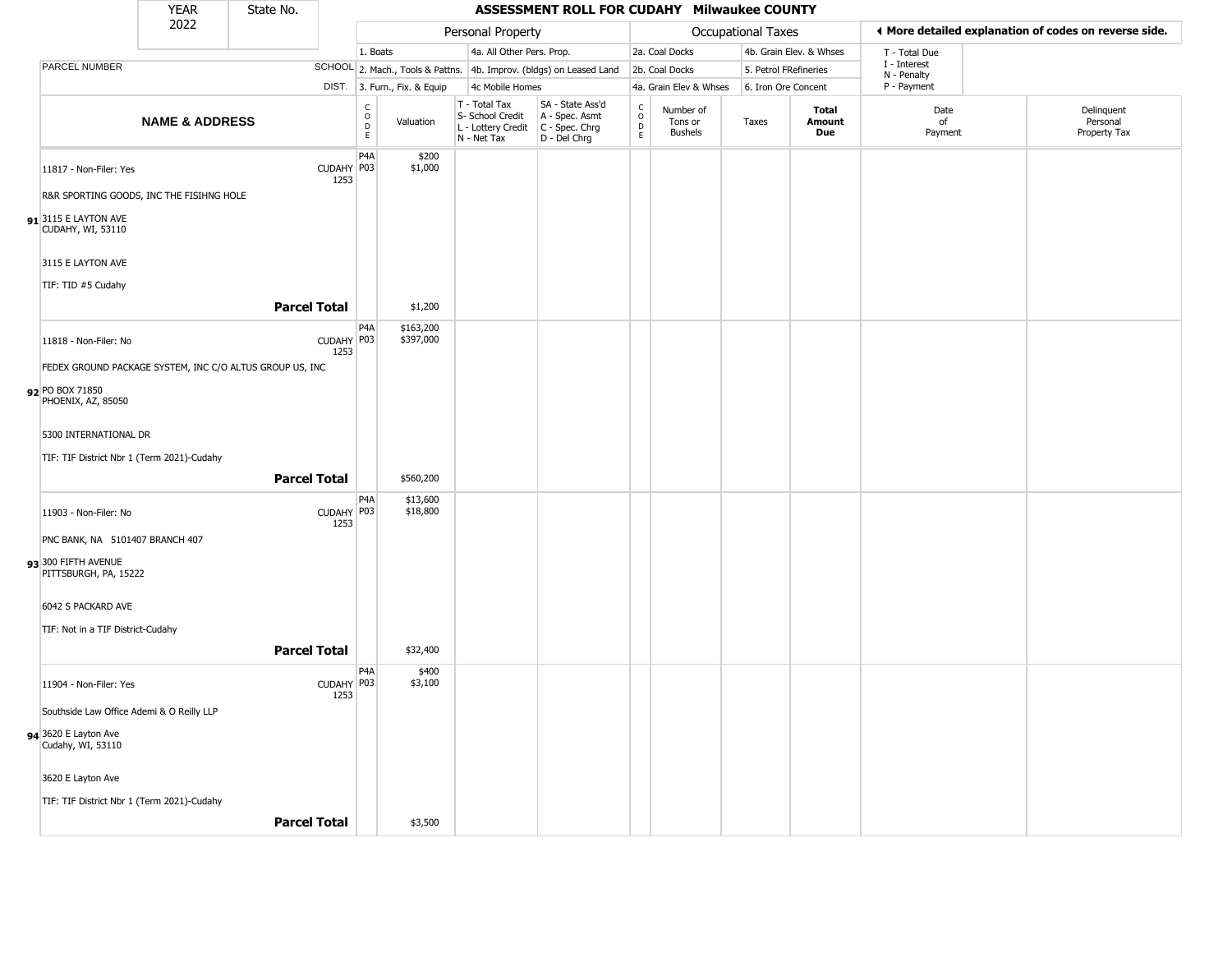|                                                                 | <b>YEAR</b>               | State No.           |                       |                                             |                              |                                                  | ASSESSMENT ROLL FOR CUDAHY Milwaukee COUNTY                                               |                        |                                        |                       |                         |                             |                                                       |
|-----------------------------------------------------------------|---------------------------|---------------------|-----------------------|---------------------------------------------|------------------------------|--------------------------------------------------|-------------------------------------------------------------------------------------------|------------------------|----------------------------------------|-----------------------|-------------------------|-----------------------------|-------------------------------------------------------|
|                                                                 | 2022                      |                     |                       |                                             |                              | Personal Property                                |                                                                                           |                        |                                        | Occupational Taxes    |                         |                             | ♦ More detailed explanation of codes on reverse side. |
|                                                                 |                           |                     |                       | 1. Boats                                    |                              | 4a. All Other Pers. Prop.                        |                                                                                           |                        | 2a. Coal Docks                         |                       | 4b. Grain Elev. & Whses | T - Total Due               |                                                       |
| PARCEL NUMBER                                                   |                           |                     |                       |                                             |                              |                                                  | SCHOOL 2. Mach., Tools & Pattns. 4b. Improv. (bldgs) on Leased Land                       |                        | 2b. Coal Docks                         | 5. Petrol FRefineries |                         | I - Interest<br>N - Penalty |                                                       |
|                                                                 |                           |                     |                       |                                             | DIST. 3. Furn., Fix. & Equip | 4c Mobile Homes                                  |                                                                                           |                        | 4a. Grain Elev & Whses                 | 6. Iron Ore Concent   |                         | P - Payment                 |                                                       |
|                                                                 | <b>NAME &amp; ADDRESS</b> |                     |                       | $\frac{C}{O}$<br>$\mathsf D$<br>$\mathsf E$ | Valuation                    | T - Total Tax<br>S- School Credit<br>N - Net Tax | SA - State Ass'd<br>A - Spec. Asmt<br>L - Lottery Credit   C - Spec. Chrg<br>D - Del Chrg | C<br>$\circ$<br>D<br>E | Number of<br>Tons or<br><b>Bushels</b> | Taxes                 | Total<br>Amount<br>Due  | Date<br>of<br>Payment       | Delinquent<br>Personal<br>Property Tax                |
| 11905 - Non-Filer: Yes                                          |                           |                     | CUDAHY P03            | P <sub>4</sub> A                            | \$800<br>\$1,000             |                                                  |                                                                                           |                        |                                        |                       |                         |                             |                                                       |
| D & D TEAM 7 LLC                                                |                           |                     | 1253                  |                                             |                              |                                                  |                                                                                           |                        |                                        |                       |                         |                             |                                                       |
| 95 4314 W FOREST HOME AVE<br>MILWAUKEE, WI, 53219               |                           |                     |                       |                                             |                              |                                                  |                                                                                           |                        |                                        |                       |                         |                             |                                                       |
| 5779-81 S PACKARD AVE                                           |                           |                     |                       |                                             |                              |                                                  |                                                                                           |                        |                                        |                       |                         |                             |                                                       |
| TIF: Not in a TIF District-Cudahy                               |                           | <b>Parcel Total</b> |                       |                                             | \$1,800                      |                                                  |                                                                                           |                        |                                        |                       |                         |                             |                                                       |
| 11908 - Non-Filer: Yes                                          |                           |                     | <b>CUDAHY</b><br>1253 | P03                                         | \$1,700                      |                                                  |                                                                                           |                        |                                        |                       |                         |                             |                                                       |
| MR PAULS HAIR STYLING PAUL SCHLAK                               |                           |                     |                       |                                             |                              |                                                  |                                                                                           |                        |                                        |                       |                         |                             |                                                       |
| 96 3620 E LAYTON AVE<br>CUDAHY, WI, 53110                       |                           |                     |                       |                                             |                              |                                                  |                                                                                           |                        |                                        |                       |                         |                             |                                                       |
| 3620 E LAYTON AVE                                               |                           |                     |                       |                                             |                              |                                                  |                                                                                           |                        |                                        |                       |                         |                             |                                                       |
| TIF: TIF District Nbr 1 (Term 2021)-Cudahy                      |                           |                     |                       |                                             |                              |                                                  |                                                                                           |                        |                                        |                       |                         |                             |                                                       |
| 11917 - Non-Filer: Yes                                          |                           |                     | <b>CUDAHY</b><br>1253 | P03                                         | \$43,800                     |                                                  |                                                                                           |                        |                                        |                       |                         |                             |                                                       |
| ARBYS AES Midwest LLC                                           |                           |                     |                       |                                             |                              |                                                  |                                                                                           |                        |                                        |                       |                         |                             |                                                       |
| 97 4000 West 106th Street, Suite 125-311<br>Carmel, IN, 46032   |                           |                     |                       |                                             |                              |                                                  |                                                                                           |                        |                                        |                       |                         |                             |                                                       |
| 5965 S PACKARD AVE                                              |                           |                     |                       |                                             |                              |                                                  |                                                                                           |                        |                                        |                       |                         |                             |                                                       |
| TIF: Not in a TIF District-Cudahy                               |                           |                     |                       |                                             |                              |                                                  |                                                                                           |                        |                                        |                       |                         |                             |                                                       |
| 11929 - Non-Filer: Yes                                          |                           |                     | CUDAHY   P4A<br>1253  | P03                                         | \$7,900<br>\$14,600          |                                                  |                                                                                           |                        |                                        |                       |                         |                             |                                                       |
| ACE RELOCATION SERVICES JOINT VENTURE,<br>98 1900 E COLLEGE AVE |                           |                     |                       |                                             |                              |                                                  |                                                                                           |                        |                                        |                       |                         |                             |                                                       |
| CUDAHY, WI, 53110                                               |                           |                     |                       |                                             |                              |                                                  |                                                                                           |                        |                                        |                       |                         |                             |                                                       |
| 1900 E COLLEGE AVE                                              |                           |                     |                       |                                             |                              |                                                  |                                                                                           |                        |                                        |                       |                         |                             |                                                       |
| TIF: Not in a TIF District-Cudahy                               |                           |                     |                       |                                             |                              |                                                  |                                                                                           |                        |                                        |                       |                         |                             |                                                       |
|                                                                 |                           | <b>Parcel Total</b> |                       |                                             | \$22,500                     |                                                  |                                                                                           |                        |                                        |                       |                         |                             |                                                       |
| 11932 - Non-Filer: Yes                                          |                           |                     | CUDAHY P03<br>1253    | P4A                                         | \$1,300<br>\$17,300          |                                                  |                                                                                           |                        |                                        |                       |                         |                             |                                                       |
| Quick Coin Wash c/o Kenneth Sidello                             |                           |                     |                       |                                             |                              |                                                  |                                                                                           |                        |                                        |                       |                         |                             |                                                       |
| 99 4864 S 10th St<br>Milwaukee, WI, 53221                       |                           |                     |                       |                                             |                              |                                                  |                                                                                           |                        |                                        |                       |                         |                             |                                                       |
| 3606 E College Ave                                              |                           |                     |                       |                                             |                              |                                                  |                                                                                           |                        |                                        |                       |                         |                             |                                                       |
| TIF: Not in a TIF District-Cudahy                               |                           |                     |                       |                                             |                              |                                                  |                                                                                           |                        |                                        |                       |                         |                             |                                                       |
|                                                                 |                           | <b>Parcel Total</b> |                       |                                             | \$18,600                     |                                                  |                                                                                           |                        |                                        |                       |                         |                             |                                                       |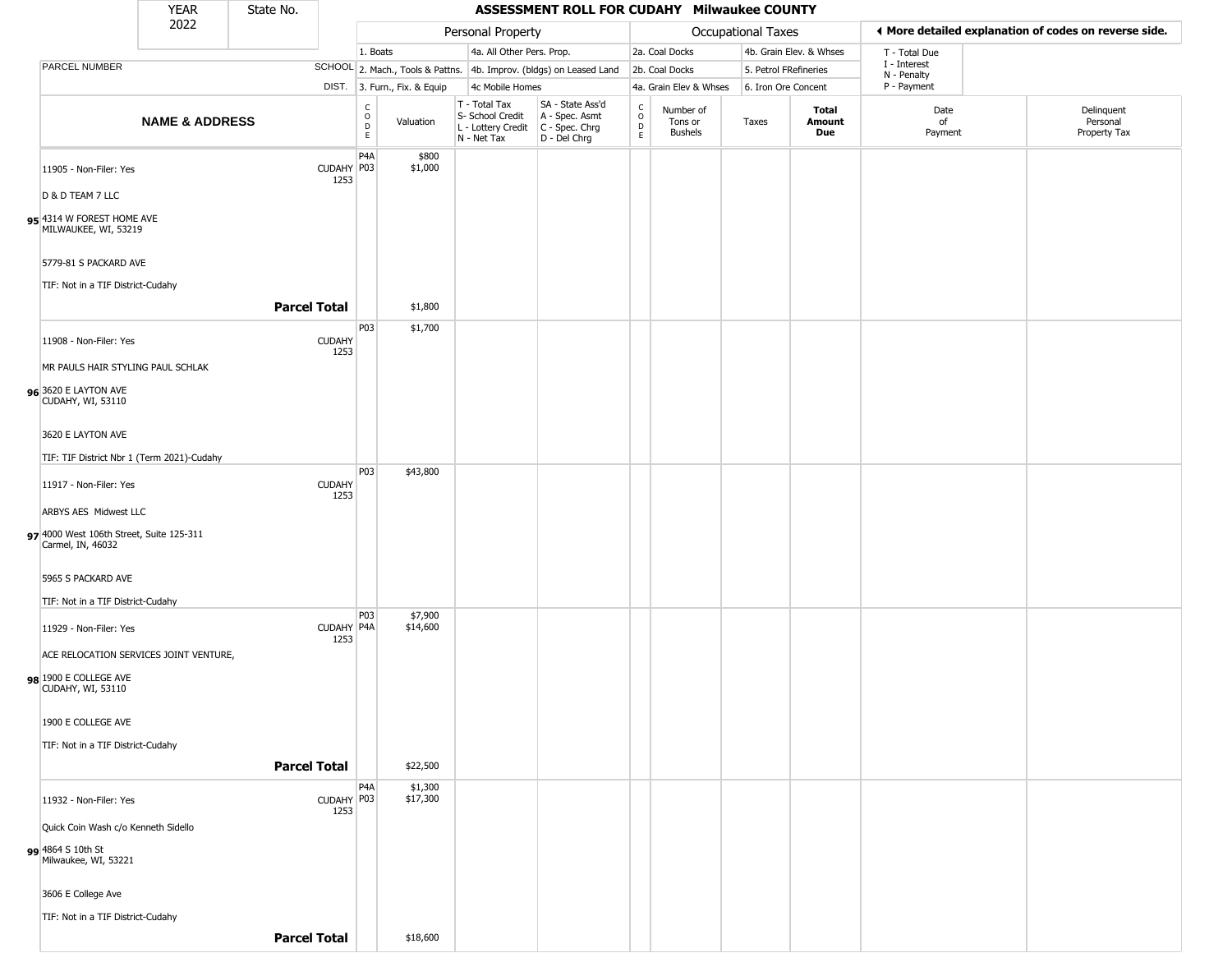|                                                   | <b>YEAR</b>               | State No.                                             |                       |                                       |                              |                                                                        | ASSESSMENT ROLL FOR CUDAHY Milwaukee COUNTY                          |                                                           |                                        |                       |                         |                             |                                                       |
|---------------------------------------------------|---------------------------|-------------------------------------------------------|-----------------------|---------------------------------------|------------------------------|------------------------------------------------------------------------|----------------------------------------------------------------------|-----------------------------------------------------------|----------------------------------------|-----------------------|-------------------------|-----------------------------|-------------------------------------------------------|
|                                                   | 2022                      |                                                       |                       |                                       |                              | Personal Property                                                      |                                                                      |                                                           |                                        | Occupational Taxes    |                         |                             | ◀ More detailed explanation of codes on reverse side. |
|                                                   |                           |                                                       |                       | 1. Boats                              |                              | 4a. All Other Pers. Prop.                                              |                                                                      |                                                           | 2a. Coal Docks                         |                       | 4b. Grain Elev. & Whses | T - Total Due               |                                                       |
| PARCEL NUMBER                                     |                           |                                                       |                       |                                       |                              |                                                                        | SCHOOL 2. Mach., Tools & Pattns. 4b. Improv. (bldgs) on Leased Land  |                                                           | 2b. Coal Docks                         | 5. Petrol FRefineries |                         | I - Interest<br>N - Penalty |                                                       |
|                                                   |                           |                                                       |                       |                                       | DIST. 3. Furn., Fix. & Equip | 4c Mobile Homes                                                        |                                                                      |                                                           | 4a. Grain Elev & Whses                 | 6. Iron Ore Concent   |                         | P - Payment                 |                                                       |
|                                                   | <b>NAME &amp; ADDRESS</b> |                                                       |                       | $\mathsf{C}$<br>$\mathsf O$<br>D<br>E | Valuation                    | T - Total Tax<br>S- School Credit<br>L - Lottery Credit<br>N - Net Tax | SA - State Ass'd<br>A - Spec. Asmt<br>C - Spec. Chrg<br>D - Del Chrg | $_{\rm o}^{\rm c}$<br>$\mathrel{\mathsf{D}}_{\mathsf{E}}$ | Number of<br>Tons or<br><b>Bushels</b> | Taxes                 | Total<br>Amount<br>Due  | Date<br>of<br>Payment       | Delinquent<br>Personal<br>Property Tax                |
| 11937 - Non-Filer: No                             |                           |                                                       | CUDAHY P4A<br>1253    | P03                                   | \$100<br>\$600               |                                                                        |                                                                      |                                                           |                                        |                       |                         |                             |                                                       |
| SONIC, INC JEAN HAHBECK                           |                           |                                                       |                       |                                       |                              |                                                                        |                                                                      |                                                           |                                        |                       |                         |                             |                                                       |
| 100 3383 E LAYTON AVE<br><b>CUDAHY, WI, 53110</b> |                           |                                                       |                       |                                       |                              |                                                                        |                                                                      |                                                           |                                        |                       |                         |                             |                                                       |
| 3383 E LAYTON AVE                                 |                           |                                                       |                       |                                       |                              |                                                                        |                                                                      |                                                           |                                        |                       |                         |                             |                                                       |
| TIF: TID #5 Cudahy                                |                           | <b>Parcel Total</b>                                   |                       |                                       | \$700                        |                                                                        |                                                                      |                                                           |                                        |                       |                         |                             |                                                       |
| 11943 - Non-Filer: No                             |                           |                                                       | <b>CUDAHY</b>         | P03                                   | \$1,000                      |                                                                        |                                                                      |                                                           |                                        |                       |                         |                             |                                                       |
| STAATS LAW OFFICES, LLC RICHARD STAATS            |                           |                                                       | 1253                  |                                       |                              |                                                                        |                                                                      |                                                           |                                        |                       |                         |                             |                                                       |
| 101 PO BOX 100288<br>CUDAHY, WI, 53110            |                           |                                                       |                       |                                       |                              |                                                                        |                                                                      |                                                           |                                        |                       |                         |                             |                                                       |
| 3565 E BARNARD AVE                                |                           |                                                       |                       |                                       |                              |                                                                        |                                                                      |                                                           |                                        |                       |                         |                             |                                                       |
| TIF: Not in a TIF District-Cudahy                 |                           |                                                       |                       |                                       |                              |                                                                        |                                                                      |                                                           |                                        |                       |                         |                             |                                                       |
|                                                   |                           |                                                       |                       | P03                                   | \$700                        |                                                                        |                                                                      |                                                           |                                        |                       |                         |                             |                                                       |
| 11948 - Non-Filer: Yes                            |                           |                                                       | <b>CUDAHY</b><br>1253 |                                       |                              |                                                                        |                                                                      |                                                           |                                        |                       |                         |                             |                                                       |
| <b>GASTHAUS</b>                                   |                           |                                                       |                       |                                       |                              |                                                                        |                                                                      |                                                           |                                        |                       |                         |                             |                                                       |
| 102 3450 E Layton Ave<br>Cudahy, WI, 53110        |                           |                                                       |                       |                                       |                              |                                                                        |                                                                      |                                                           |                                        |                       |                         |                             |                                                       |
| 3450 E Layton Ave                                 |                           |                                                       |                       |                                       |                              |                                                                        |                                                                      |                                                           |                                        |                       |                         |                             |                                                       |
| TIF: Not in a TIF District-Cudahy                 |                           |                                                       |                       |                                       |                              |                                                                        |                                                                      |                                                           |                                        |                       |                         |                             |                                                       |
| 11949 - Non-Filer: No                             |                           |                                                       | CUDAHY P03<br>1253    | P <sub>4</sub> A                      | \$1,200<br>\$17,400          |                                                                        |                                                                      |                                                           |                                        |                       |                         |                             |                                                       |
|                                                   |                           | STEREN MANAGEMENT CO INC ACCT #11949 JEFFERY M STEREN |                       |                                       |                              |                                                                        |                                                                      |                                                           |                                        |                       |                         |                             |                                                       |
| 103 3451 E RAMSEY AVE<br><b>CUDAHY, WI, 53110</b> |                           |                                                       |                       |                                       |                              |                                                                        |                                                                      |                                                           |                                        |                       |                         |                             |                                                       |
| 3451 E RAMSEY AVE                                 |                           |                                                       |                       |                                       |                              |                                                                        |                                                                      |                                                           |                                        |                       |                         |                             |                                                       |
| TIF: Not in a TIF District-Cudahy                 |                           |                                                       |                       |                                       |                              |                                                                        |                                                                      |                                                           |                                        |                       |                         |                             |                                                       |
|                                                   |                           |                                                       | <b>Parcel Total</b>   |                                       | \$18,600                     |                                                                        |                                                                      |                                                           |                                        |                       |                         |                             |                                                       |
| 11964 - Non-Filer: No                             |                           |                                                       | CUDAHY P03<br>1253    | P4A                                   | \$4,700<br>\$21,200          |                                                                        |                                                                      |                                                           |                                        |                       |                         |                             |                                                       |
| THE SHERWIN-WILLIMAS COMPANY DBA: 703030          |                           |                                                       |                       |                                       |                              |                                                                        |                                                                      |                                                           |                                        |                       |                         |                             |                                                       |
| 104 PO BOX 6027<br>CLEVELAND, OH, 44101           |                           |                                                       |                       |                                       |                              |                                                                        |                                                                      |                                                           |                                        |                       |                         |                             |                                                       |
| 5871 S PACKARD AVE                                |                           |                                                       |                       |                                       |                              |                                                                        |                                                                      |                                                           |                                        |                       |                         |                             |                                                       |
| TIF: Not in a TIF District-Cudahy                 |                           |                                                       |                       |                                       |                              |                                                                        |                                                                      |                                                           |                                        |                       |                         |                             |                                                       |
|                                                   |                           |                                                       | <b>Parcel Total</b>   |                                       | \$25,900                     |                                                                        |                                                                      |                                                           |                                        |                       |                         |                             |                                                       |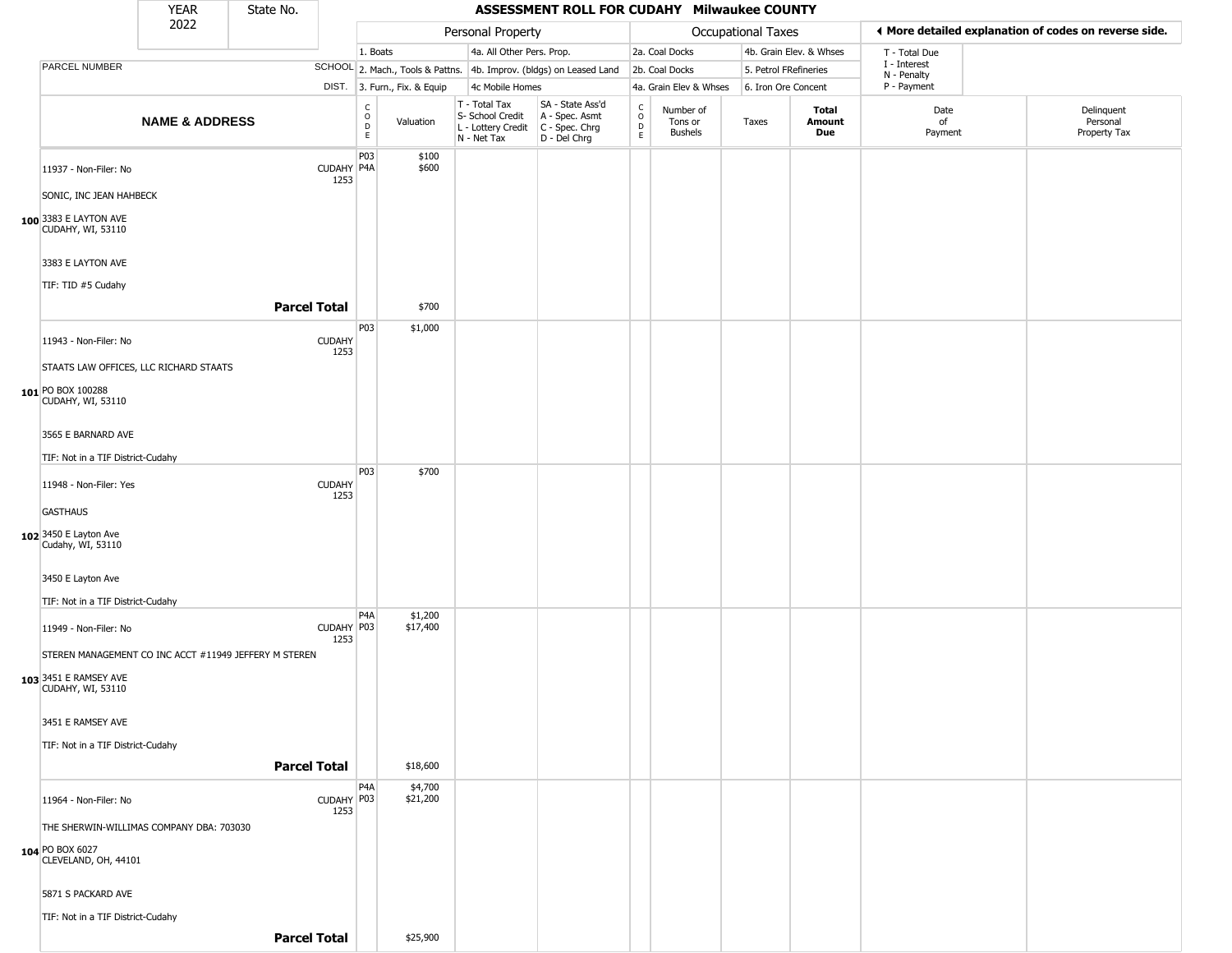|                                                  | <b>YEAR</b>               | State No.           |                    |                                          |                              |                                                                        | ASSESSMENT ROLL FOR CUDAHY Milwaukee COUNTY                          |                                                 |                                        |                       |                               |                             |                                                       |
|--------------------------------------------------|---------------------------|---------------------|--------------------|------------------------------------------|------------------------------|------------------------------------------------------------------------|----------------------------------------------------------------------|-------------------------------------------------|----------------------------------------|-----------------------|-------------------------------|-----------------------------|-------------------------------------------------------|
|                                                  | 2022                      |                     |                    |                                          |                              | Personal Property                                                      |                                                                      |                                                 |                                        | Occupational Taxes    |                               |                             | ♦ More detailed explanation of codes on reverse side. |
|                                                  |                           |                     |                    | 1. Boats                                 |                              | 4a. All Other Pers. Prop.                                              |                                                                      |                                                 | 2a. Coal Docks                         |                       | 4b. Grain Elev. & Whses       | T - Total Due               |                                                       |
| PARCEL NUMBER                                    |                           |                     |                    |                                          |                              |                                                                        | SCHOOL 2. Mach., Tools & Pattns. 4b. Improv. (bldgs) on Leased Land  |                                                 | 2b. Coal Docks                         | 5. Petrol FRefineries |                               | I - Interest<br>N - Penalty |                                                       |
|                                                  |                           |                     |                    |                                          | DIST. 3. Furn., Fix. & Equip | 4c Mobile Homes                                                        |                                                                      |                                                 | 4a. Grain Elev & Whses                 | 6. Iron Ore Concent   |                               | P - Payment                 |                                                       |
|                                                  | <b>NAME &amp; ADDRESS</b> |                     |                    | $\rm _o^C$<br>$\mathsf D$<br>$\mathsf E$ | Valuation                    | T - Total Tax<br>S- School Credit<br>L - Lottery Credit<br>N - Net Tax | SA - State Ass'd<br>A - Spec. Asmt<br>C - Spec. Chrg<br>D - Del Chrg | $\begin{array}{c} C \\ O \\ D \\ E \end{array}$ | Number of<br>Tons or<br><b>Bushels</b> | Taxes                 | Total<br><b>Amount</b><br>Due | Date<br>of<br>Payment       | Delinquent<br>Personal<br>Property Tax                |
| 11972 - Non-Filer: Yes                           |                           |                     | CUDAHY P03<br>1253 | P4A                                      | \$100<br>\$1,400             |                                                                        |                                                                      |                                                 |                                        |                       |                               |                             |                                                       |
| Wm Sackerson Const Co Inc William Sackerson      |                           |                     |                    |                                          |                              |                                                                        |                                                                      |                                                 |                                        |                       |                               |                             |                                                       |
| 105 PO Box 318<br>Cudahy, WI, 53110              |                           |                     |                    |                                          |                              |                                                                        |                                                                      |                                                 |                                        |                       |                               |                             |                                                       |
| 4749 S Whitnall Ave                              |                           |                     |                    |                                          |                              |                                                                        |                                                                      |                                                 |                                        |                       |                               |                             |                                                       |
| TIF: TID #5 Cudahy                               |                           |                     |                    |                                          |                              |                                                                        |                                                                      |                                                 |                                        |                       |                               |                             |                                                       |
|                                                  |                           | <b>Parcel Total</b> |                    |                                          | \$1,500                      |                                                                        |                                                                      |                                                 |                                        |                       |                               |                             |                                                       |
| 11980 - Non-Filer: No                            |                           |                     | CUDAHY P03<br>1253 | P4A                                      | \$12,800<br>\$64,200         |                                                                        |                                                                      |                                                 |                                        |                       |                               |                             |                                                       |
| SPEEDWAY, LLC 4128                               |                           |                     |                    |                                          |                              |                                                                        |                                                                      |                                                 |                                        |                       |                               |                             |                                                       |
| 106 PO BOX 4900<br>SCOTTSDALE, AZ, 85261         |                           |                     |                    |                                          |                              |                                                                        |                                                                      |                                                 |                                        |                       |                               |                             |                                                       |
| 6265 S PENNSYLVANIA AVE                          |                           |                     |                    |                                          |                              |                                                                        |                                                                      |                                                 |                                        |                       |                               |                             |                                                       |
| TIF: Not in a TIF District-Cudahy                |                           |                     |                    |                                          |                              |                                                                        |                                                                      |                                                 |                                        |                       |                               |                             |                                                       |
|                                                  |                           | <b>Parcel Total</b> |                    |                                          | \$77,000                     |                                                                        |                                                                      |                                                 |                                        |                       |                               |                             |                                                       |
| 11983 - Non-Filer: Yes                           |                           |                     | CUDAHY P03<br>1253 | P <sub>4</sub> A                         | \$800<br>\$2,800             |                                                                        |                                                                      |                                                 |                                        |                       |                               |                             |                                                       |
| Stone Oak Landscapes Patrick Devereaux           |                           |                     |                    |                                          |                              |                                                                        |                                                                      |                                                 |                                        |                       |                               |                             |                                                       |
| 107 1930 E Norse Ave<br>Cudahy, WI, 53110        |                           |                     |                    |                                          |                              |                                                                        |                                                                      |                                                 |                                        |                       |                               |                             |                                                       |
| 1930 E Norse Ave                                 |                           |                     |                    |                                          |                              |                                                                        |                                                                      |                                                 |                                        |                       |                               |                             |                                                       |
| TIF: Not in a TIF District-Cudahy                |                           |                     |                    |                                          |                              |                                                                        |                                                                      |                                                 |                                        |                       |                               |                             |                                                       |
|                                                  |                           | <b>Parcel Total</b> |                    |                                          | \$3,600                      |                                                                        |                                                                      |                                                 |                                        |                       |                               |                             |                                                       |
| 11997 - Non-Filer: No                            |                           |                     | CUDAHY P4A<br>1253 | P03                                      | \$8,000<br>\$49,000          |                                                                        |                                                                      |                                                 |                                        |                       |                               |                             |                                                       |
| MILLWOOD, INC                                    |                           |                     |                    |                                          |                              |                                                                        |                                                                      |                                                 |                                        |                       |                               |                             |                                                       |
| 108 3708 INTERNATIONAL BLVD<br>VIENNA, OH, 44473 |                           |                     |                    |                                          |                              |                                                                        |                                                                      |                                                 |                                        |                       |                               |                             |                                                       |
| 5831 S PENNSYLVANIA AVE                          |                           |                     |                    |                                          |                              |                                                                        |                                                                      |                                                 |                                        |                       |                               |                             |                                                       |
| TIF: TIF District Nbr 1 (Term 2021)-Cudahy       |                           |                     |                    |                                          |                              |                                                                        |                                                                      |                                                 |                                        |                       |                               |                             |                                                       |
|                                                  |                           | <b>Parcel Total</b> |                    |                                          | \$57,000                     |                                                                        |                                                                      |                                                 |                                        |                       |                               |                             |                                                       |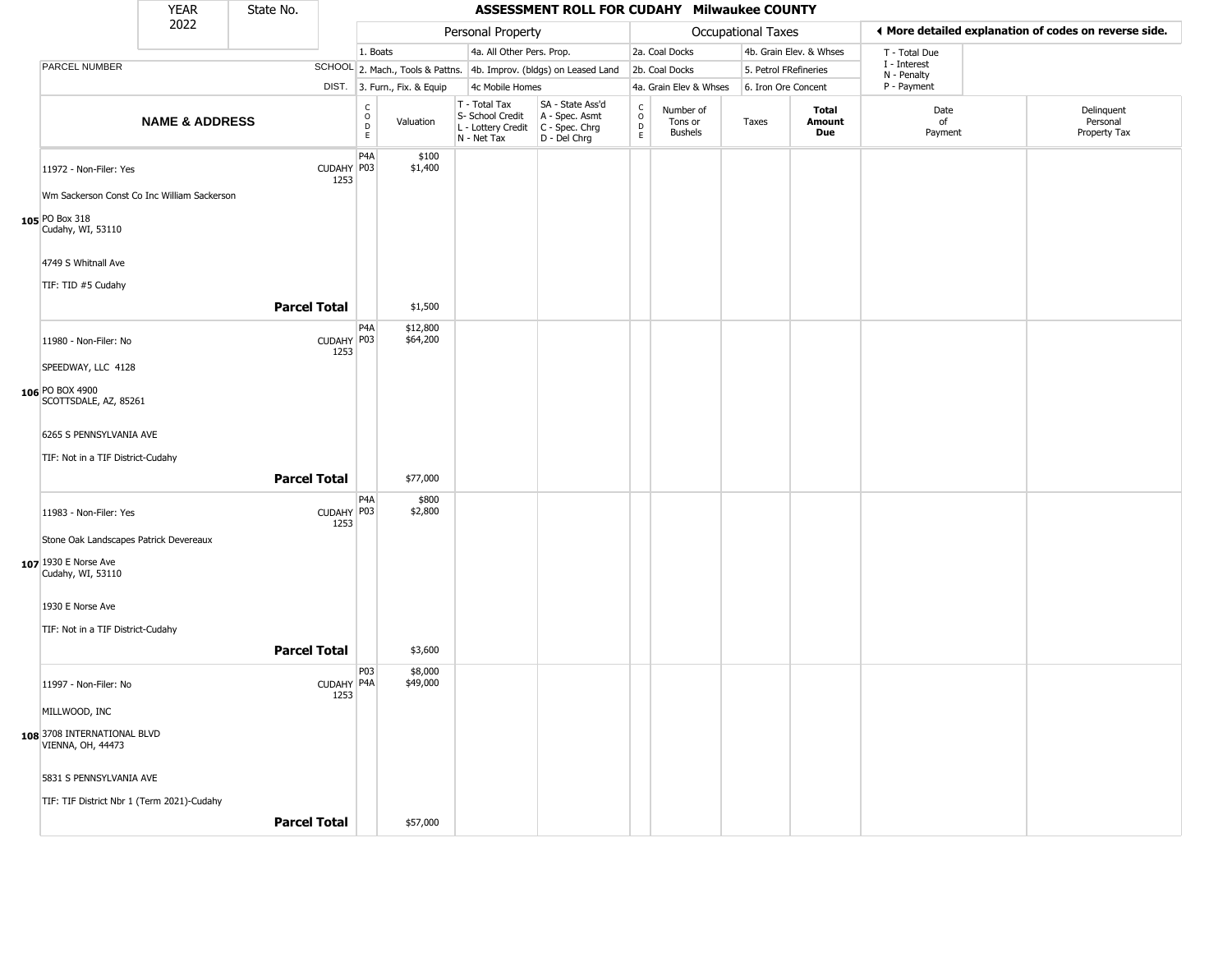|                                                                                             | <b>YEAR</b>               | State No.           |                       |                                                           |                              |                                                                          | ASSESSMENT ROLL FOR CUDAHY Milwaukee COUNTY                          |                                                          |                                 |                       |                         |                             |                                                       |
|---------------------------------------------------------------------------------------------|---------------------------|---------------------|-----------------------|-----------------------------------------------------------|------------------------------|--------------------------------------------------------------------------|----------------------------------------------------------------------|----------------------------------------------------------|---------------------------------|-----------------------|-------------------------|-----------------------------|-------------------------------------------------------|
|                                                                                             | 2022                      |                     |                       |                                                           |                              | Personal Property                                                        |                                                                      |                                                          |                                 | Occupational Taxes    |                         |                             | ◀ More detailed explanation of codes on reverse side. |
|                                                                                             |                           |                     |                       | 1. Boats                                                  |                              | 4a. All Other Pers. Prop.                                                |                                                                      |                                                          | 2a. Coal Docks                  |                       | 4b. Grain Elev. & Whses | T - Total Due               |                                                       |
| PARCEL NUMBER                                                                               |                           |                     |                       |                                                           |                              |                                                                          | SCHOOL 2. Mach., Tools & Pattns. 4b. Improv. (bldgs) on Leased Land  |                                                          | 2b. Coal Docks                  | 5. Petrol FRefineries |                         | I - Interest<br>N - Penalty |                                                       |
|                                                                                             |                           |                     |                       |                                                           | DIST. 3. Furn., Fix. & Equip | 4c Mobile Homes                                                          |                                                                      |                                                          | 4a. Grain Elev & Whses          | 6. Iron Ore Concent   |                         | P - Payment                 |                                                       |
|                                                                                             | <b>NAME &amp; ADDRESS</b> |                     |                       | $\overset{\mathsf{C}}{\underset{\mathsf{D}}{\circ}}$<br>E | Valuation                    | $T - Total Tax$<br>S- School Credit<br>L - Lottery Credit<br>N - Net Tax | SA - State Ass'd<br>A - Spec. Asmt<br>C - Spec. Chrg<br>D - Del Chrg | $\begin{matrix} 0 \\ 0 \\ D \end{matrix}$<br>$\mathsf E$ | Number of<br>Tons or<br>Bushels | Taxes                 | Total<br>Amount<br>Due  | Date<br>of<br>Payment       | Delinquent<br>Personal<br>Property Tax                |
| 12011 - Non-Filer: Yes                                                                      |                           |                     | CUDAHY P03<br>1253    | P <sub>4</sub> A                                          | \$1,800<br>\$14,600          |                                                                          |                                                                      |                                                          |                                 |                       |                         |                             |                                                       |
| Tomasik Associated Optometri Layton Opticians<br>109 3552 E Layton Ave<br>Cudahy, WI, 53110 |                           |                     |                       |                                                           |                              |                                                                          |                                                                      |                                                          |                                 |                       |                         |                             |                                                       |
| 3552 E Layton Ave                                                                           |                           |                     |                       |                                                           |                              |                                                                          |                                                                      |                                                          |                                 |                       |                         |                             |                                                       |
| TIF: TIF District Nbr 1 (Term 2021)-Cudahy                                                  |                           | <b>Parcel Total</b> |                       |                                                           | \$16,400                     |                                                                          |                                                                      |                                                          |                                 |                       |                         |                             |                                                       |
| 12017 - Non-Filer: No                                                                       |                           |                     | <b>CUDAHY</b><br>1253 | P4A                                                       | \$200                        |                                                                          |                                                                      |                                                          |                                 |                       |                         |                             |                                                       |
| ARROW CRETE CONSTRUCTION, LLC DUANE & ANN NESHEK                                            |                           |                     |                       |                                                           |                              |                                                                          |                                                                      |                                                          |                                 |                       |                         |                             |                                                       |
| 110 1500 S SPRINGDALE RD<br>WAUKESHA, WI, 53186                                             |                           |                     |                       |                                                           |                              |                                                                          |                                                                      |                                                          |                                 |                       |                         |                             |                                                       |
| 5483 S Whitnall Ave                                                                         |                           |                     |                       |                                                           |                              |                                                                          |                                                                      |                                                          |                                 |                       |                         |                             |                                                       |
| TIF: Not in a TIF District-Cudahy                                                           |                           |                     |                       | P <sub>4</sub> A                                          | \$200                        |                                                                          |                                                                      |                                                          |                                 |                       |                         |                             |                                                       |
| 12020 - Non-Filer: Yes                                                                      |                           |                     | CUDAHY P03<br>1253    |                                                           | \$500                        |                                                                          |                                                                      |                                                          |                                 |                       |                         |                             |                                                       |
| DAD'S SHOP KEVIN R TSCHOHL                                                                  |                           |                     |                       |                                                           |                              |                                                                          |                                                                      |                                                          |                                 |                       |                         |                             |                                                       |
| 111 3561 E SQUIRE AVE<br>CUDAHY, WI, 53110                                                  |                           |                     |                       |                                                           |                              |                                                                          |                                                                      |                                                          |                                 |                       |                         |                             |                                                       |
| 3561 E SQUIRE AVE                                                                           |                           |                     |                       |                                                           |                              |                                                                          |                                                                      |                                                          |                                 |                       |                         |                             |                                                       |
| TIF: TIF District Nbr 1 (Term 2021)-Cudahy                                                  |                           |                     |                       |                                                           |                              |                                                                          |                                                                      |                                                          |                                 |                       |                         |                             |                                                       |
|                                                                                             |                           | <b>Parcel Total</b> |                       |                                                           | \$700                        |                                                                          |                                                                      |                                                          |                                 |                       |                         |                             |                                                       |
| 12032 - Non-Filer: No                                                                       |                           |                     | CUDAHY P03<br>1253    | P4A                                                       | \$9,600<br>\$10,100          |                                                                          |                                                                      |                                                          |                                 |                       |                         |                             |                                                       |
| Chiropractic Company SC<br>112 5306 N PORT WASHINGTON RD                                    |                           |                     |                       |                                                           |                              |                                                                          |                                                                      |                                                          |                                 |                       |                         |                             |                                                       |
| GLENDALE, WI, 53217                                                                         |                           |                     |                       |                                                           |                              |                                                                          |                                                                      |                                                          |                                 |                       |                         |                             |                                                       |
| 3552 E BARNARD AVE                                                                          |                           |                     |                       |                                                           |                              |                                                                          |                                                                      |                                                          |                                 |                       |                         |                             |                                                       |
| TIF: TIF District Nbr 1 (Term 2021)-Cudahy                                                  |                           |                     |                       |                                                           |                              |                                                                          |                                                                      |                                                          |                                 |                       |                         |                             |                                                       |
|                                                                                             |                           | <b>Parcel Total</b> |                       |                                                           | \$19,700                     |                                                                          |                                                                      |                                                          |                                 |                       |                         |                             |                                                       |
| 12116 - Non-Filer: Yes                                                                      |                           |                     | CUDAHY P03<br>1253    | P4A                                                       | \$200<br>\$3,600             |                                                                          |                                                                      |                                                          |                                 |                       |                         |                             |                                                       |
| Country Club Molly McGartland                                                               |                           |                     |                       |                                                           |                              |                                                                          |                                                                      |                                                          |                                 |                       |                         |                             |                                                       |
| 113 5928 S Packard Ave<br>Cudahy, WI, 53110                                                 |                           |                     |                       |                                                           |                              |                                                                          |                                                                      |                                                          |                                 |                       |                         |                             |                                                       |
| 5928 S Packard Ave                                                                          |                           |                     |                       |                                                           |                              |                                                                          |                                                                      |                                                          |                                 |                       |                         |                             |                                                       |
| TIF: Not in a TIF District-Cudahy                                                           |                           |                     |                       |                                                           |                              |                                                                          |                                                                      |                                                          |                                 |                       |                         |                             |                                                       |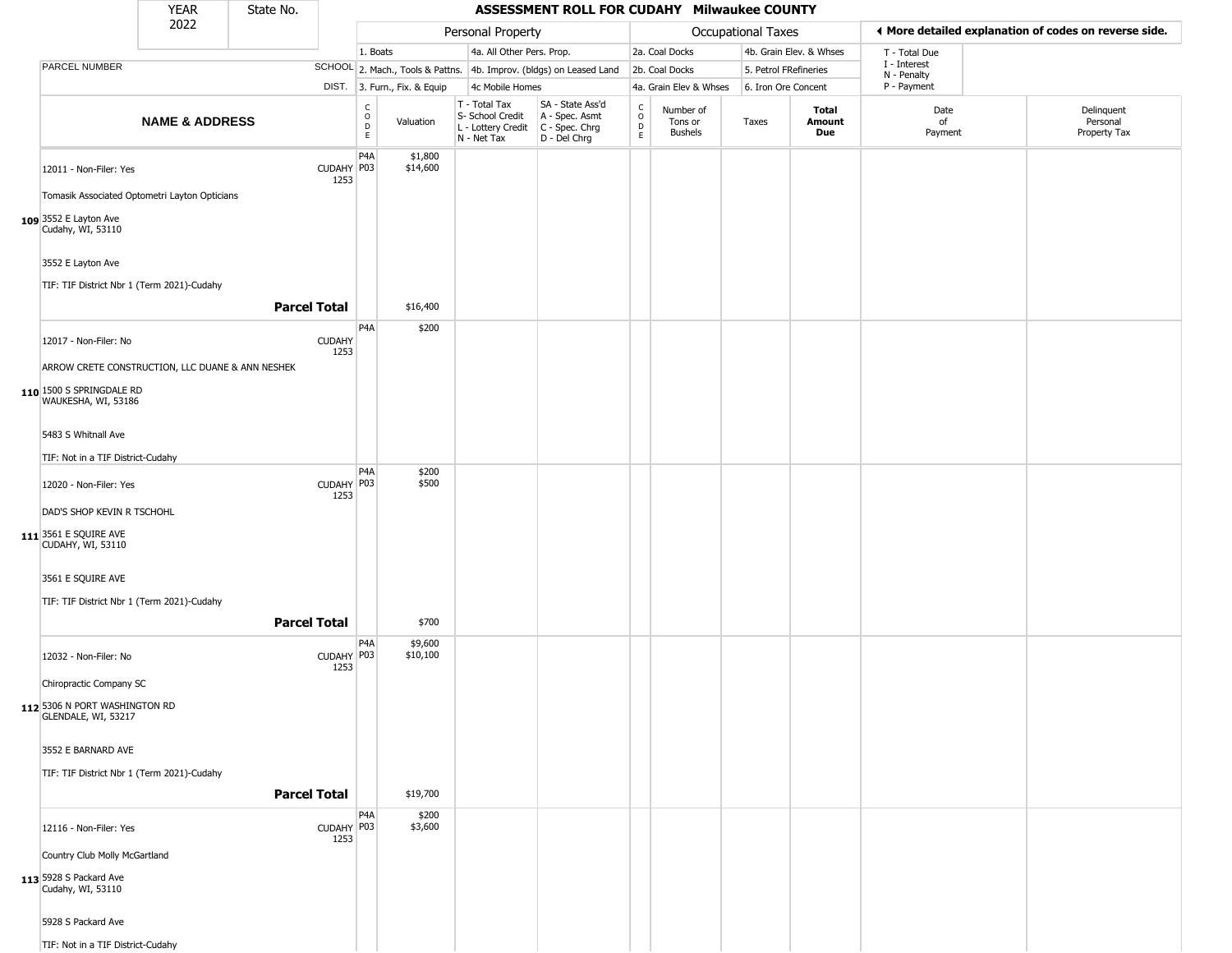|                                                             | <b>YEAR</b>               | State No.           |                       |                                   |                              |                                                                        | ASSESSMENT ROLL FOR CUDAHY Milwaukee COUNTY                          |                                              |                                        |                       |                         |                             |                                                       |
|-------------------------------------------------------------|---------------------------|---------------------|-----------------------|-----------------------------------|------------------------------|------------------------------------------------------------------------|----------------------------------------------------------------------|----------------------------------------------|----------------------------------------|-----------------------|-------------------------|-----------------------------|-------------------------------------------------------|
|                                                             | 2022                      |                     |                       |                                   |                              | Personal Property                                                      |                                                                      |                                              |                                        | Occupational Taxes    |                         |                             | ◀ More detailed explanation of codes on reverse side. |
|                                                             |                           |                     |                       | 1. Boats                          |                              | 4a. All Other Pers. Prop.                                              |                                                                      |                                              | 2a. Coal Docks                         |                       | 4b. Grain Elev. & Whses | T - Total Due               |                                                       |
| PARCEL NUMBER                                               |                           |                     |                       |                                   |                              |                                                                        | SCHOOL 2. Mach., Tools & Pattns. 4b. Improv. (bldgs) on Leased Land  |                                              | 2b. Coal Docks                         | 5. Petrol FRefineries |                         | I - Interest<br>N - Penalty |                                                       |
|                                                             |                           |                     |                       |                                   | DIST. 3. Furn., Fix. & Equip | 4c Mobile Homes                                                        |                                                                      |                                              | 4a. Grain Elev & Whses                 | 6. Iron Ore Concent   |                         | P - Payment                 |                                                       |
|                                                             | <b>NAME &amp; ADDRESS</b> |                     |                       | $\frac{C}{O}$<br>D<br>$\mathsf E$ | Valuation                    | T - Total Tax<br>S- School Credit<br>L - Lottery Credit<br>N - Net Tax | SA - State Ass'd<br>A - Spec. Asmt<br>C - Spec. Chrg<br>D - Del Chrg | $\int_{0}^{c}$<br>$\mathsf D$<br>$\mathsf E$ | Number of<br>Tons or<br><b>Bushels</b> | Taxes                 | Total<br>Amount<br>Due  | Date<br>of<br>Payment       | Delinquent<br>Personal<br>Property Tax                |
|                                                             |                           | <b>Parcel Total</b> |                       |                                   | \$3,800                      |                                                                        |                                                                      |                                              |                                        |                       |                         |                             |                                                       |
| 12131 - Non-Filer: No<br>EARL'S HTG & AIR CONDITIONING, INC |                           |                     | <b>CUDAHY</b><br>1253 | P <sub>03</sub>                   | \$200                        |                                                                        |                                                                      |                                              |                                        |                       |                         |                             |                                                       |
| 114 3555B Layton Ave<br>Cudahy, WI, 53110                   |                           |                     |                       |                                   |                              |                                                                        |                                                                      |                                              |                                        |                       |                         |                             |                                                       |
| 3555B Layton Ave                                            |                           |                     |                       |                                   |                              |                                                                        |                                                                      |                                              |                                        |                       |                         |                             |                                                       |
| TIF: TIF District Nbr 1 (Term 2021)-Cudahy                  |                           |                     |                       | P03                               |                              |                                                                        |                                                                      |                                              |                                        |                       |                         |                             |                                                       |
| 12225 - Non-Filer: Yes                                      |                           |                     | CUDAHY P4A<br>1253    |                                   | \$500<br>\$40,200            |                                                                        |                                                                      |                                              |                                        |                       |                         |                             |                                                       |
| WISCONSIN STONE DESIGN                                      |                           |                     |                       |                                   |                              |                                                                        |                                                                      |                                              |                                        |                       |                         |                             |                                                       |
| 115 2025 E BIRCHWOOD AVE<br>CUDAHY, WI, 53110               |                           |                     |                       |                                   |                              |                                                                        |                                                                      |                                              |                                        |                       |                         |                             |                                                       |
| 2025 E BIRCHWOOD AVE                                        |                           |                     |                       |                                   |                              |                                                                        |                                                                      |                                              |                                        |                       |                         |                             |                                                       |
| TIF: Not in a TIF District-Cudahy                           |                           |                     |                       |                                   |                              |                                                                        |                                                                      |                                              |                                        |                       |                         |                             |                                                       |
|                                                             |                           | <b>Parcel Total</b> |                       |                                   | \$40,700                     |                                                                        |                                                                      |                                              |                                        |                       |                         |                             |                                                       |
| 12226 - Non-Filer: No                                       |                           |                     | CUDAHY P03<br>1253    | P4A                               | \$300<br>\$9,500             |                                                                        |                                                                      |                                              |                                        |                       |                         |                             |                                                       |
| RICKS LAWN & LANDSCAPING, LLC RICK, TIM                     |                           |                     |                       |                                   |                              |                                                                        |                                                                      |                                              |                                        |                       |                         |                             |                                                       |
| 116 3111 E CARPENTER AVE<br>CUDAHY, WI, 53110               |                           |                     |                       |                                   |                              |                                                                        |                                                                      |                                              |                                        |                       |                         |                             |                                                       |
| 3111 E CARPENTER AVE                                        |                           |                     |                       |                                   |                              |                                                                        |                                                                      |                                              |                                        |                       |                         |                             |                                                       |
| TIF: Not in a TIF District-Cudahy                           |                           |                     |                       |                                   |                              |                                                                        |                                                                      |                                              |                                        |                       |                         |                             |                                                       |
|                                                             |                           | <b>Parcel Total</b> |                       |                                   | \$9,800                      |                                                                        |                                                                      |                                              |                                        |                       |                         |                             |                                                       |
| 12304 - Non-Filer: Yes                                      |                           |                     | CUDAHY P4A<br>1253    | P03                               | \$300<br>\$300               |                                                                        |                                                                      |                                              |                                        |                       |                         |                             |                                                       |
| JAH Services Hellmich, Jim A                                |                           |                     |                       |                                   |                              |                                                                        |                                                                      |                                              |                                        |                       |                         |                             |                                                       |
| 117 3803 E Martin Ave<br>Cudahy, WI, 53110                  |                           |                     |                       |                                   |                              |                                                                        |                                                                      |                                              |                                        |                       |                         |                             |                                                       |
| 3803 E Martin Ave                                           |                           |                     |                       |                                   |                              |                                                                        |                                                                      |                                              |                                        |                       |                         |                             |                                                       |
| TIF: Not in a TIF District-Cudahy                           |                           |                     |                       |                                   |                              |                                                                        |                                                                      |                                              |                                        |                       |                         |                             |                                                       |
|                                                             |                           | <b>Parcel Total</b> |                       |                                   | \$600                        |                                                                        |                                                                      |                                              |                                        |                       |                         |                             |                                                       |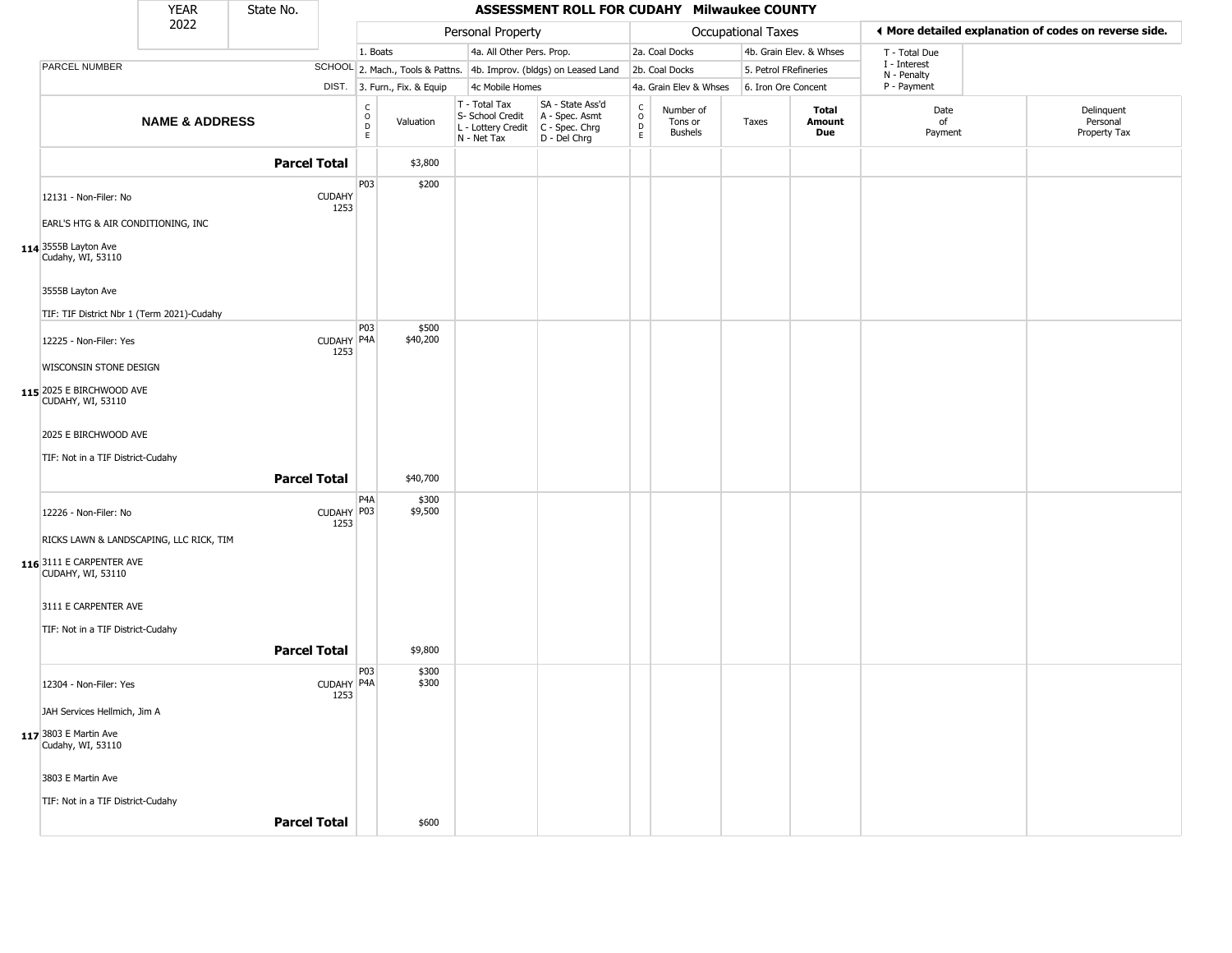|                                                    | <b>YEAR</b>               | State No.           |                       |                              |                              |                                                                                         | ASSESSMENT ROLL FOR CUDAHY Milwaukee COUNTY                         |                                                 |                                 |                       |                         |                             |                                                       |
|----------------------------------------------------|---------------------------|---------------------|-----------------------|------------------------------|------------------------------|-----------------------------------------------------------------------------------------|---------------------------------------------------------------------|-------------------------------------------------|---------------------------------|-----------------------|-------------------------|-----------------------------|-------------------------------------------------------|
|                                                    | 2022                      |                     |                       |                              |                              | Personal Property                                                                       |                                                                     |                                                 |                                 | Occupational Taxes    |                         |                             | ♦ More detailed explanation of codes on reverse side. |
|                                                    |                           |                     |                       | 1. Boats                     |                              | 4a. All Other Pers. Prop.                                                               |                                                                     |                                                 | 2a. Coal Docks                  |                       | 4b. Grain Elev. & Whses | T - Total Due               |                                                       |
| PARCEL NUMBER                                      |                           |                     |                       |                              |                              |                                                                                         | SCHOOL 2. Mach., Tools & Pattns. 4b. Improv. (bldgs) on Leased Land |                                                 | 2b. Coal Docks                  | 5. Petrol FRefineries |                         | I - Interest<br>N - Penalty |                                                       |
|                                                    |                           |                     |                       |                              | DIST. 3. Furn., Fix. & Equip | 4c Mobile Homes                                                                         |                                                                     |                                                 | 4a. Grain Elev & Whses          | 6. Iron Ore Concent   |                         | P - Payment                 |                                                       |
|                                                    | <b>NAME &amp; ADDRESS</b> |                     |                       | $_{\rm o}^{\rm c}$<br>D<br>E | Valuation                    | T - Total Tax<br>S- School Credit<br>L - Lottery Credit   C - Spec. Chrg<br>N - Net Tax | SA - State Ass'd<br>A - Spec. Asmt<br>D - Del Chrg                  | $\begin{array}{c} C \\ O \\ D \\ E \end{array}$ | Number of<br>Tons or<br>Bushels | Taxes                 | Total<br>Amount<br>Due  | Date<br>of<br>Payment       | Delinquent<br>Personal<br>Property Tax                |
| 12306 - Non-Filer: No                              |                           |                     | CUDAHY P03<br>1253    | P <sub>4</sub> A             | \$500<br>\$107,900           |                                                                                         |                                                                     |                                                 |                                 |                       |                         |                             |                                                       |
| WALGREENS CO (001) DBA: WALGREENS CO 09839-S-PPT   |                           |                     |                       |                              |                              |                                                                                         |                                                                     |                                                 |                                 |                       |                         |                             |                                                       |
| 118 300 WIMOT RD MS#3301<br>DEERFIELD, IL, 60015   |                           |                     |                       |                              |                              |                                                                                         |                                                                     |                                                 |                                 |                       |                         |                             |                                                       |
| 6241 S PACKARD AVE                                 |                           |                     |                       |                              |                              |                                                                                         |                                                                     |                                                 |                                 |                       |                         |                             |                                                       |
| TIF: Not in a TIF District-Cudahy                  |                           | <b>Parcel Total</b> |                       |                              | \$108,400                    |                                                                                         |                                                                     |                                                 |                                 |                       |                         |                             |                                                       |
|                                                    |                           |                     |                       | P03                          | \$6,500                      |                                                                                         |                                                                     |                                                 |                                 |                       |                         |                             |                                                       |
| 12313 - Non-Filer: No                              |                           |                     | <b>CUDAHY</b><br>1253 |                              |                              |                                                                                         |                                                                     |                                                 |                                 |                       |                         |                             |                                                       |
| WHITE'S MOBILE HOME ESTATES                        |                           |                     |                       |                              |                              |                                                                                         |                                                                     |                                                 |                                 |                       |                         |                             |                                                       |
| 119 5926 S PACKARD AVE<br>CUDAHY, WI, 53110        |                           |                     |                       |                              |                              |                                                                                         |                                                                     |                                                 |                                 |                       |                         |                             |                                                       |
| 5926 S PACKARD AVE                                 |                           |                     |                       |                              |                              |                                                                                         |                                                                     |                                                 |                                 |                       |                         |                             |                                                       |
| TIF: Not in a TIF District-Cudahy                  |                           |                     |                       |                              |                              |                                                                                         |                                                                     |                                                 |                                 |                       |                         |                             |                                                       |
| 12331 - Non-Filer: Yes                             |                           |                     | CUDAHY P03<br>1253    | P <sub>4</sub> A             | \$2,600<br>\$7,500           |                                                                                         |                                                                     |                                                 |                                 |                       |                         |                             |                                                       |
| Superior Health Linens                             |                           |                     |                       |                              |                              |                                                                                         |                                                                     |                                                 |                                 |                       |                         |                             |                                                       |
| 120 5005 S Packard Ave<br>Cudahy, WI, 53110        |                           |                     |                       |                              |                              |                                                                                         |                                                                     |                                                 |                                 |                       |                         |                             |                                                       |
| 5005 S Packard Ave                                 |                           |                     |                       |                              |                              |                                                                                         |                                                                     |                                                 |                                 |                       |                         |                             |                                                       |
| TIF: Not in a TIF District-Cudahy                  |                           |                     |                       |                              |                              |                                                                                         |                                                                     |                                                 |                                 |                       |                         |                             |                                                       |
|                                                    |                           | <b>Parcel Total</b> |                       |                              | \$10,100                     |                                                                                         |                                                                     |                                                 |                                 |                       |                         |                             |                                                       |
| 12333 - Non-Filer: No                              |                           |                     | CUDAHY P4A<br>1253    | P03                          | \$300<br>\$700               |                                                                                         |                                                                     |                                                 |                                 |                       |                         |                             |                                                       |
| WALKER, TODD DDS                                   |                           |                     |                       |                              |                              |                                                                                         |                                                                     |                                                 |                                 |                       |                         |                             |                                                       |
| 121 4716 S PACKARD AVE<br>CUDAHY, WI, 53110        |                           |                     |                       |                              |                              |                                                                                         |                                                                     |                                                 |                                 |                       |                         |                             |                                                       |
| 4716 S PACKARD AVE                                 |                           |                     |                       |                              |                              |                                                                                         |                                                                     |                                                 |                                 |                       |                         |                             |                                                       |
| TIF: TIF District Nbr 1 (Term 2021)-Cudahy         |                           |                     |                       |                              |                              |                                                                                         |                                                                     |                                                 |                                 |                       |                         |                             |                                                       |
|                                                    |                           | <b>Parcel Total</b> |                       |                              | \$1,000                      |                                                                                         |                                                                     |                                                 |                                 |                       |                         |                             |                                                       |
|                                                    |                           |                     |                       | P03                          | \$800                        |                                                                                         |                                                                     |                                                 |                                 |                       |                         |                             |                                                       |
| 12504 - Non-Filer: Yes                             |                           |                     | <b>CUDAHY</b><br>1253 |                              |                              |                                                                                         |                                                                     |                                                 |                                 |                       |                         |                             |                                                       |
| YUSENS LOGISTICS (AMERICAS) JAMES WOJTZAK          |                           |                     |                       |                              |                              |                                                                                         |                                                                     |                                                 |                                 |                       |                         |                             |                                                       |
| 122 6201C S ACE INDUSTRIAL DR<br>CUDAHY, WI, 53110 |                           |                     |                       |                              |                              |                                                                                         |                                                                     |                                                 |                                 |                       |                         |                             |                                                       |
| 6201C S ACE INDUSTRIAL DR                          |                           |                     |                       |                              |                              |                                                                                         |                                                                     |                                                 |                                 |                       |                         |                             |                                                       |
| TIF: Not in a TIF District-Cudahy                  |                           |                     |                       |                              |                              |                                                                                         |                                                                     |                                                 |                                 |                       |                         |                             |                                                       |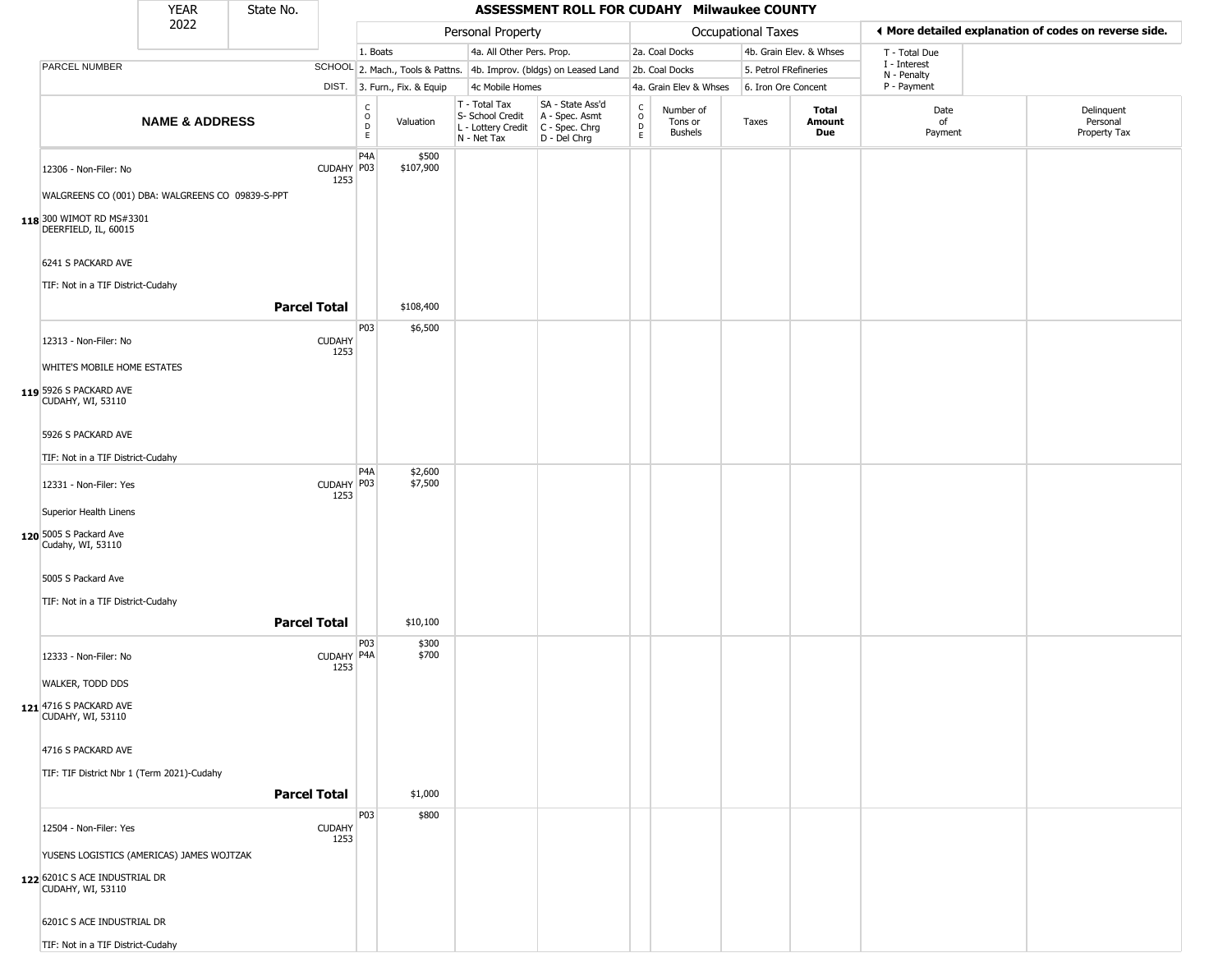|                                                                                                                                                                                                                                          | <b>YEAR</b>               | State No. |                                           |                                        |                               |                                                                        | ASSESSMENT ROLL FOR CUDAHY Milwaukee COUNTY                          |                                         |                                        |                       |                               |                             |                                                       |
|------------------------------------------------------------------------------------------------------------------------------------------------------------------------------------------------------------------------------------------|---------------------------|-----------|-------------------------------------------|----------------------------------------|-------------------------------|------------------------------------------------------------------------|----------------------------------------------------------------------|-----------------------------------------|----------------------------------------|-----------------------|-------------------------------|-----------------------------|-------------------------------------------------------|
|                                                                                                                                                                                                                                          | 2022                      |           |                                           |                                        |                               | Personal Property                                                      |                                                                      |                                         |                                        | Occupational Taxes    |                               |                             | ♦ More detailed explanation of codes on reverse side. |
|                                                                                                                                                                                                                                          |                           |           |                                           | 1. Boats                               |                               | 4a. All Other Pers. Prop.                                              |                                                                      |                                         | 2a. Coal Docks                         |                       | 4b. Grain Elev. & Whses       | T - Total Due               |                                                       |
| PARCEL NUMBER                                                                                                                                                                                                                            |                           |           |                                           |                                        |                               |                                                                        | SCHOOL 2. Mach., Tools & Pattns. 4b. Improv. (bldgs) on Leased Land  |                                         | 2b. Coal Docks                         | 5. Petrol FRefineries |                               | I - Interest<br>N - Penalty |                                                       |
|                                                                                                                                                                                                                                          |                           |           |                                           |                                        | DIST. 3. Furn., Fix. & Equip  | 4c Mobile Homes                                                        |                                                                      |                                         | 4a. Grain Elev & Whses                 | 6. Iron Ore Concent   |                               | P - Payment                 |                                                       |
|                                                                                                                                                                                                                                          | <b>NAME &amp; ADDRESS</b> |           |                                           | $_{\rm o}^{\rm c}$<br>$\mathsf D$<br>E | Valuation                     | T - Total Tax<br>S- School Credit<br>L - Lottery Credit<br>N - Net Tax | SA - State Ass'd<br>A - Spec. Asmt<br>C - Spec. Chrg<br>D - Del Chrg | $_{\rm o}^{\rm c}$<br>$\mathsf{D}$<br>E | Number of<br>Tons or<br><b>Bushels</b> | Taxes                 | <b>Total</b><br>Amount<br>Due | Date<br>of<br>Payment       | Delinquent<br>Personal<br>Property Tax                |
| 12513 - Non-Filer: Yes<br>ACE WORLD WIDE MOVING & STORAGE,<br>123 1900 E COLLEGE AVE<br>CUDAHY, WI, 53237                                                                                                                                |                           |           | CUDAHY P03<br>1253                        | P <sub>4</sub> A                       | \$5,800<br>\$13,300           |                                                                        |                                                                      |                                         |                                        |                       |                               |                             |                                                       |
| 1900 E COLLEGE AVE                                                                                                                                                                                                                       |                           |           |                                           |                                        |                               |                                                                        |                                                                      |                                         |                                        |                       |                               |                             |                                                       |
| TIF: Not in a TIF District-Cudahy                                                                                                                                                                                                        |                           |           | <b>Parcel Total</b>                       |                                        | \$19,100                      |                                                                        |                                                                      |                                         |                                        |                       |                               |                             |                                                       |
| 12528 - Non-Filer: No<br>HOME STEAD INDEPENDENCE, INC Jon Tevz- - Accessability Home Medical<br>$124$ 1995 E Norse Ave<br>Cudahy, WI, 53110<br>1995 E Norse Ave<br>TIF: Not in a TIF District-Cudahy                                     |                           |           | CUDAHY P4A<br>1253<br><b>Parcel Total</b> | P03                                    | \$3,300<br>\$4,100<br>\$7,400 |                                                                        |                                                                      |                                         |                                        |                       |                               |                             |                                                       |
|                                                                                                                                                                                                                                          |                           |           |                                           |                                        |                               |                                                                        |                                                                      |                                         |                                        |                       |                               |                             |                                                       |
| 12601 - Non-Filer: No<br>REGGIE & GERRY'S GERALDINE S ZENIECKI<br>125 1331 W JANAT DR<br>OAK CREEK, WI, 53154<br>4883 S PACKARD AVE<br>TIF: TIF District Nbr 1 (Term 2021)-Cudahy                                                        |                           |           | <b>CUDAHY</b><br>1253                     | P03                                    | \$600                         |                                                                        |                                                                      |                                         |                                        |                       |                               |                             |                                                       |
| 12612 - Non-Filer: Yes<br><b>HIBACHI EXPRESS</b><br>126 4666 S PACKARD AVE<br>CUDAHY, WI, 53110<br>4666 S PACKARD AVE                                                                                                                    |                           |           | <b>CUDAHY</b><br>1253                     | P03                                    | \$1,700                       |                                                                        |                                                                      |                                         |                                        |                       |                               |                             |                                                       |
| TIF: TIF District Nbr 1 (Term 2021)-Cudahy<br>12634 - Non-Filer: Yes<br>INDEPENDENT LIFESTYLES, INC ROSANNE & DAN HOECHERL<br>127 4406 S DEERWOOD DR<br>NEW BERLIN, WI, 53151<br>3750 E HAMMOND AVE<br>TIF: Not in a TIF District-Cudahy |                           |           | <b>CUDAHY</b><br>1253                     | <b>P03</b>                             | \$1,100                       |                                                                        |                                                                      |                                         |                                        |                       |                               |                             |                                                       |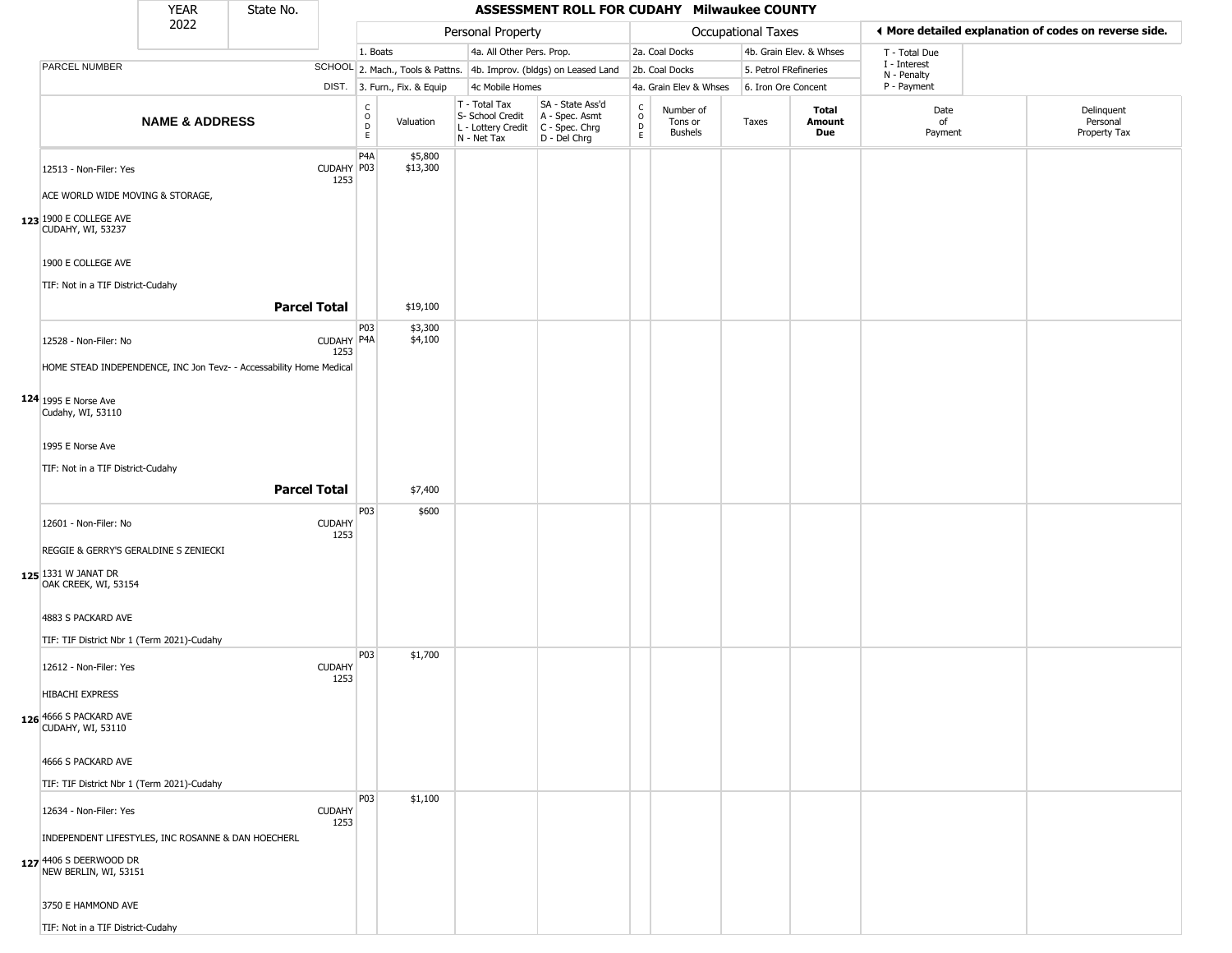|                                                                    | <b>YEAR</b>               | State No.           |                    |                                   |                              |                                                                        | ASSESSMENT ROLL FOR CUDAHY Milwaukee COUNTY                            |                                        |                                        |                       |                         |                             |                                                       |
|--------------------------------------------------------------------|---------------------------|---------------------|--------------------|-----------------------------------|------------------------------|------------------------------------------------------------------------|------------------------------------------------------------------------|----------------------------------------|----------------------------------------|-----------------------|-------------------------|-----------------------------|-------------------------------------------------------|
|                                                                    | 2022                      |                     |                    |                                   |                              | Personal Property                                                      |                                                                        |                                        |                                        | Occupational Taxes    |                         |                             | ◀ More detailed explanation of codes on reverse side. |
|                                                                    |                           |                     |                    | 1. Boats                          |                              | 4a. All Other Pers. Prop.                                              |                                                                        |                                        | 2a. Coal Docks                         |                       | 4b. Grain Elev. & Whses | T - Total Due               |                                                       |
| PARCEL NUMBER                                                      |                           |                     |                    |                                   |                              |                                                                        | SCHOOL 2. Mach., Tools & Pattns. 4b. Improv. (bldgs) on Leased Land    |                                        | 2b. Coal Docks                         | 5. Petrol FRefineries |                         | I - Interest<br>N - Penalty |                                                       |
|                                                                    |                           |                     |                    |                                   | DIST. 3. Furn., Fix. & Equip | 4c Mobile Homes                                                        |                                                                        |                                        | 4a. Grain Elev & Whses                 | 6. Iron Ore Concent   |                         | P - Payment                 |                                                       |
|                                                                    | <b>NAME &amp; ADDRESS</b> |                     |                    | C<br>$\circ$<br>$\mathsf D$<br>E. | Valuation                    | T - Total Tax<br>S- School Credit<br>L - Lottery Credit<br>N - Net Tax | SA - State Ass'd<br>A - Spec. Asmt<br>$C - Spec. Chrg$<br>D - Del Chrg | $_{\rm o}^{\rm c}$<br>D<br>$\mathsf E$ | Number of<br>Tons or<br><b>Bushels</b> | Taxes                 | Total<br>Amount<br>Due  | Date<br>of<br>Payment       | Delinquent<br>Personal<br>Property Tax                |
| 12654 - Non-Filer: Yes                                             |                           |                     | CUDAHY P03<br>1253 | P4A                               | \$100<br>\$900               |                                                                        |                                                                        |                                        |                                        |                       |                         |                             |                                                       |
| <b>VK Concrete</b><br>128 5037 S Nicholson Ave                     |                           |                     |                    |                                   |                              |                                                                        |                                                                        |                                        |                                        |                       |                         |                             |                                                       |
| Cudahy, WI, 53110                                                  |                           |                     |                    |                                   |                              |                                                                        |                                                                        |                                        |                                        |                       |                         |                             |                                                       |
| 5037 S Nicholson Ave<br>TIF: TIF District Nbr 1 (Term 2021)-Cudahy |                           |                     |                    |                                   |                              |                                                                        |                                                                        |                                        |                                        |                       |                         |                             |                                                       |
|                                                                    |                           | <b>Parcel Total</b> |                    |                                   | \$1,000                      |                                                                        |                                                                        |                                        |                                        |                       |                         |                             |                                                       |
| 12667 - Non-Filer: Yes                                             |                           |                     | CUDAHY P03<br>1253 | P4A                               | \$1,200<br>\$4,200           |                                                                        |                                                                        |                                        |                                        |                       |                         |                             |                                                       |
| Brothers Sports Pub Susan Lynn Hampel                              |                           |                     |                    |                                   |                              |                                                                        |                                                                        |                                        |                                        |                       |                         |                             |                                                       |
| 129 5142 S Packard Ave<br>Cudahy, WI, 53110                        |                           |                     |                    |                                   |                              |                                                                        |                                                                        |                                        |                                        |                       |                         |                             |                                                       |
| 5142 S Packard Ave                                                 |                           |                     |                    |                                   |                              |                                                                        |                                                                        |                                        |                                        |                       |                         |                             |                                                       |
| TIF: Not in a TIF District-Cudahy                                  |                           |                     |                    |                                   |                              |                                                                        |                                                                        |                                        |                                        |                       |                         |                             |                                                       |
|                                                                    |                           | <b>Parcel Total</b> |                    |                                   | \$5,400                      |                                                                        |                                                                        |                                        |                                        |                       |                         |                             |                                                       |
| 12679 - Non-Filer: No                                              |                           |                     | CUDAHY P03<br>1253 | P <sub>4</sub> A                  | \$500<br>\$101,200           |                                                                        |                                                                        |                                        |                                        |                       |                         |                             |                                                       |
| WALGREEN CO (001) DBA: WALGREEN CO 09066-S-PPT                     |                           |                     |                    |                                   |                              |                                                                        |                                                                        |                                        |                                        |                       |                         |                             |                                                       |
| 130 300 WILMOT RD MS#3301<br>DEERFIELD, IL, 60015                  |                           |                     |                    |                                   |                              |                                                                        |                                                                        |                                        |                                        |                       |                         |                             |                                                       |
| 3201 E LAYTON AVE                                                  |                           |                     |                    |                                   |                              |                                                                        |                                                                        |                                        |                                        |                       |                         |                             |                                                       |
| TIF: TID #5 Cudahy                                                 |                           |                     |                    |                                   |                              |                                                                        |                                                                        |                                        |                                        |                       |                         |                             |                                                       |
|                                                                    |                           | <b>Parcel Total</b> |                    |                                   | \$101,700                    |                                                                        |                                                                        |                                        |                                        |                       |                         |                             |                                                       |
| 13016 - Non-Filer: No                                              |                           |                     | CUDAHY P03<br>1253 | P <sub>4</sub> A                  | \$500<br>\$11,700            |                                                                        |                                                                        |                                        |                                        |                       |                         |                             |                                                       |
| Church & Chapel Funeral Services Ted Larsen                        |                           |                     |                    |                                   |                              |                                                                        |                                                                        |                                        |                                        |                       |                         |                             |                                                       |
| 131 1875 N Calhoun Rd<br>Brookfield, WI, 53005                     |                           |                     |                    |                                   |                              |                                                                        |                                                                        |                                        |                                        |                       |                         |                             |                                                       |
| 3774 E Underwood Ave                                               |                           |                     |                    |                                   |                              |                                                                        |                                                                        |                                        |                                        |                       |                         |                             |                                                       |
| TIF: Not in a TIF District-Cudahy                                  |                           |                     |                    |                                   |                              |                                                                        |                                                                        |                                        |                                        |                       |                         |                             |                                                       |
|                                                                    |                           | <b>Parcel Total</b> |                    |                                   | \$12,200                     |                                                                        |                                                                        |                                        |                                        |                       |                         |                             |                                                       |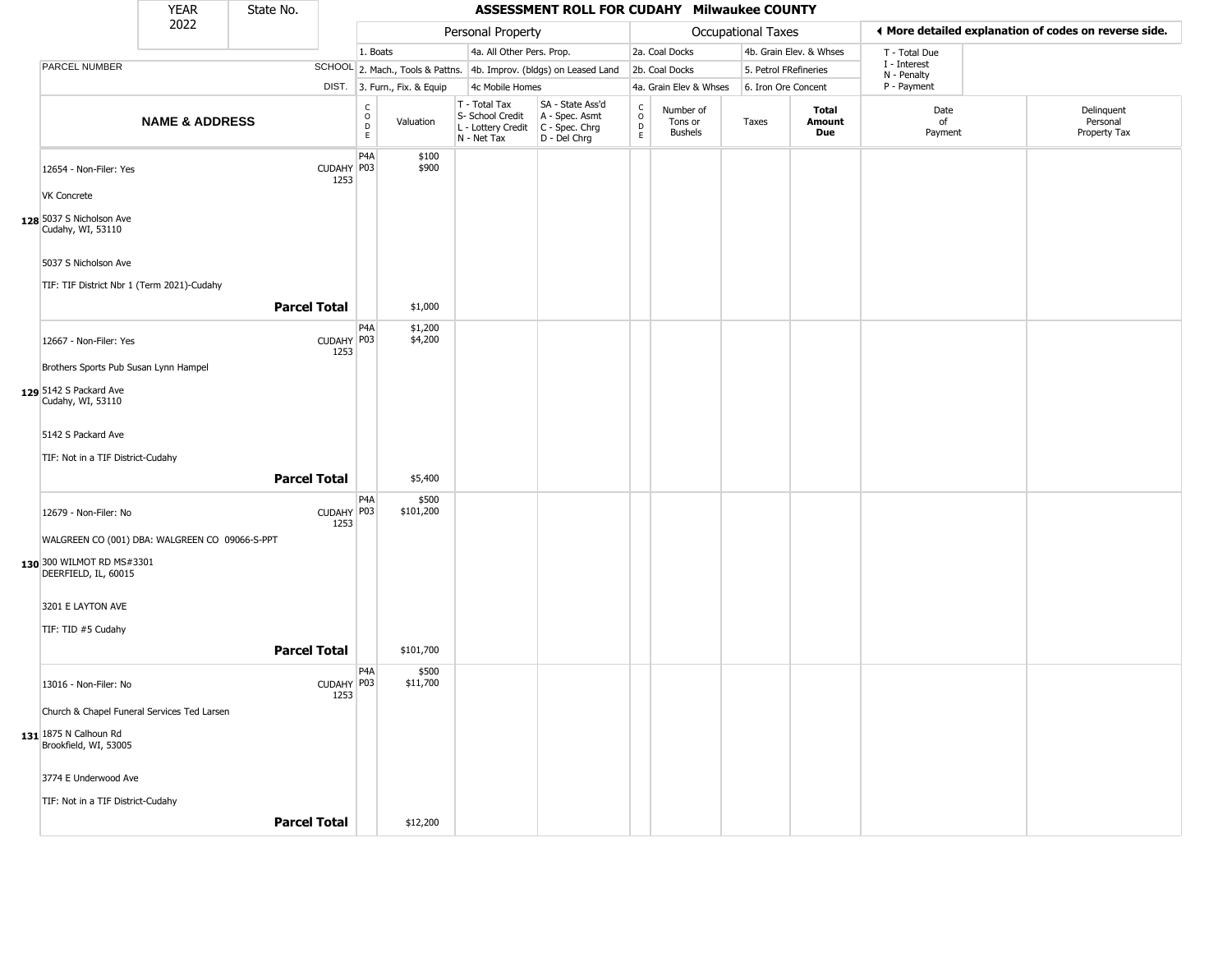|                                                                                              | <b>YEAR</b>               | State No. |                     |                                                |                              |                                                                        | ASSESSMENT ROLL FOR CUDAHY Milwaukee COUNTY                          |                                                            |                                 |                       |                         |                            |                                                       |
|----------------------------------------------------------------------------------------------|---------------------------|-----------|---------------------|------------------------------------------------|------------------------------|------------------------------------------------------------------------|----------------------------------------------------------------------|------------------------------------------------------------|---------------------------------|-----------------------|-------------------------|----------------------------|-------------------------------------------------------|
|                                                                                              | 2022                      |           |                     |                                                |                              | Personal Property                                                      |                                                                      |                                                            |                                 | Occupational Taxes    |                         |                            | ◀ More detailed explanation of codes on reverse side. |
|                                                                                              |                           |           |                     | 1. Boats                                       |                              | 4a. All Other Pers. Prop.                                              |                                                                      |                                                            | 2a. Coal Docks                  |                       | 4b. Grain Elev. & Whses | T - Total Due              |                                                       |
| PARCEL NUMBER                                                                                |                           |           |                     |                                                |                              |                                                                        | SCHOOL 2. Mach., Tools & Pattns. 4b. Improv. (bldgs) on Leased Land  |                                                            | 2b. Coal Docks                  | 5. Petrol FRefineries |                         | I - Interest               |                                                       |
|                                                                                              |                           |           |                     |                                                | DIST. 3. Furn., Fix. & Equip | 4c Mobile Homes                                                        |                                                                      |                                                            | 4a. Grain Elev & Whses          | 6. Iron Ore Concent   |                         | N - Penalty<br>P - Payment |                                                       |
|                                                                                              | <b>NAME &amp; ADDRESS</b> |           |                     | $\begin{matrix} 0 \\ 0 \\ D \end{matrix}$<br>E | Valuation                    | T - Total Tax<br>S- School Credit<br>L - Lottery Credit<br>N - Net Tax | SA - State Ass'd<br>A - Spec. Asmt<br>C - Spec. Chrg<br>D - Del Chrg | $\begin{smallmatrix} C\\ O\\ O\\ D \end{smallmatrix}$<br>E | Number of<br>Tons or<br>Bushels | Taxes                 | Total<br>Amount<br>Due  | Date<br>of<br>Payment      | Delinquent<br>Personal<br>Property Tax                |
| 13017 - Non-Filer: No                                                                        |                           |           | CUDAHY P03<br>1253  | P4A                                            | \$100<br>\$2,200             |                                                                        |                                                                      |                                                            |                                 |                       |                         |                            |                                                       |
| OAKWOOD HOUSE OF WAUKESHA, CORP TIMOTHY L ABAIR<br>132 PO BOX 180471<br>DELAFIELD, WI, 53018 |                           |           |                     |                                                |                              |                                                                        |                                                                      |                                                            |                                 |                       |                         |                            |                                                       |
| 3772 E COLLEGE AVE<br>TIF: Not in a TIF District-Cudahy                                      |                           |           |                     |                                                |                              |                                                                        |                                                                      |                                                            |                                 |                       |                         |                            |                                                       |
|                                                                                              |                           |           | <b>Parcel Total</b> |                                                | \$2,300                      |                                                                        |                                                                      |                                                            |                                 |                       |                         |                            |                                                       |
| 13018 - Non-Filer: Yes                                                                       |                           |           | CUDAHY P03<br>1253  | P4A                                            | \$300<br>\$1,300             |                                                                        |                                                                      |                                                            |                                 |                       |                         |                            |                                                       |
| CHARLIE'S LIQUOR & TOBACCO MART                                                              |                           |           |                     |                                                |                              |                                                                        |                                                                      |                                                            |                                 |                       |                         |                            |                                                       |
| 133 6143 S PACKARD AVE<br>Cudahy, WI, 53110                                                  |                           |           |                     |                                                |                              |                                                                        |                                                                      |                                                            |                                 |                       |                         |                            |                                                       |
| 6143 S PACKARD AVE                                                                           |                           |           |                     |                                                |                              |                                                                        |                                                                      |                                                            |                                 |                       |                         |                            |                                                       |
| TIF: Not in a TIF District-Cudahy                                                            |                           |           | <b>Parcel Total</b> |                                                | \$1,600                      |                                                                        |                                                                      |                                                            |                                 |                       |                         |                            |                                                       |
| 13028 - Non-Filer: Yes                                                                       |                           |           | <b>CUDAHY</b>       | P <sub>0</sub> 3                               | \$21,900                     |                                                                        |                                                                      |                                                            |                                 |                       |                         |                            |                                                       |
| FILI Cafe Filogonio Medina                                                                   |                           |           | 1253                |                                                |                              |                                                                        |                                                                      |                                                            |                                 |                       |                         |                            |                                                       |
| 134 5018 S Packard Ave<br>Cudahy, WI, 53110                                                  |                           |           |                     |                                                |                              |                                                                        |                                                                      |                                                            |                                 |                       |                         |                            |                                                       |
| 5018 S Packard Ave<br>TIF: TIF District Nbr 1 (Term 2021)-Cudahy                             |                           |           |                     |                                                |                              |                                                                        |                                                                      |                                                            |                                 |                       |                         |                            |                                                       |
| 13032 - Non-Filer: Yes                                                                       |                           |           | CUDAHY P03<br>1253  | P4A                                            | \$300<br>\$400               |                                                                        |                                                                      |                                                            |                                 |                       |                         |                            |                                                       |
| Choice Landscaping William Hess                                                              |                           |           |                     |                                                |                              |                                                                        |                                                                      |                                                            |                                 |                       |                         |                            |                                                       |
| 135 5267 S Whitnall Ave<br>Cudahy, WI, 53110                                                 |                           |           |                     |                                                |                              |                                                                        |                                                                      |                                                            |                                 |                       |                         |                            |                                                       |
| 5267 S Whitnall Ave                                                                          |                           |           |                     |                                                |                              |                                                                        |                                                                      |                                                            |                                 |                       |                         |                            |                                                       |
| TIF: Not in a TIF District-Cudahy                                                            |                           |           | <b>Parcel Total</b> |                                                | \$700                        |                                                                        |                                                                      |                                                            |                                 |                       |                         |                            |                                                       |
| 13042 - Non-Filer: No                                                                        |                           |           | CUDAHY P03<br>1253  | P <sub>4</sub> A                               | \$2,800<br>\$14,800          |                                                                        |                                                                      |                                                            |                                 |                       |                         |                            |                                                       |
| AUTOZONE PARTS, INC AUTOZONE STORE #101957                                                   |                           |           |                     |                                                |                              |                                                                        |                                                                      |                                                            |                                 |                       |                         |                            |                                                       |
| 136 11000 RICHMOND AVE, SUITE 350<br>HOUSTON, TX, 77042                                      |                           |           |                     |                                                |                              |                                                                        |                                                                      |                                                            |                                 |                       |                         |                            |                                                       |
| 5656 S PACKARD AVE                                                                           |                           |           |                     |                                                |                              |                                                                        |                                                                      |                                                            |                                 |                       |                         |                            |                                                       |
| TIF: Not in a TIF District-Cudahy                                                            |                           |           |                     |                                                |                              |                                                                        |                                                                      |                                                            |                                 |                       |                         |                            |                                                       |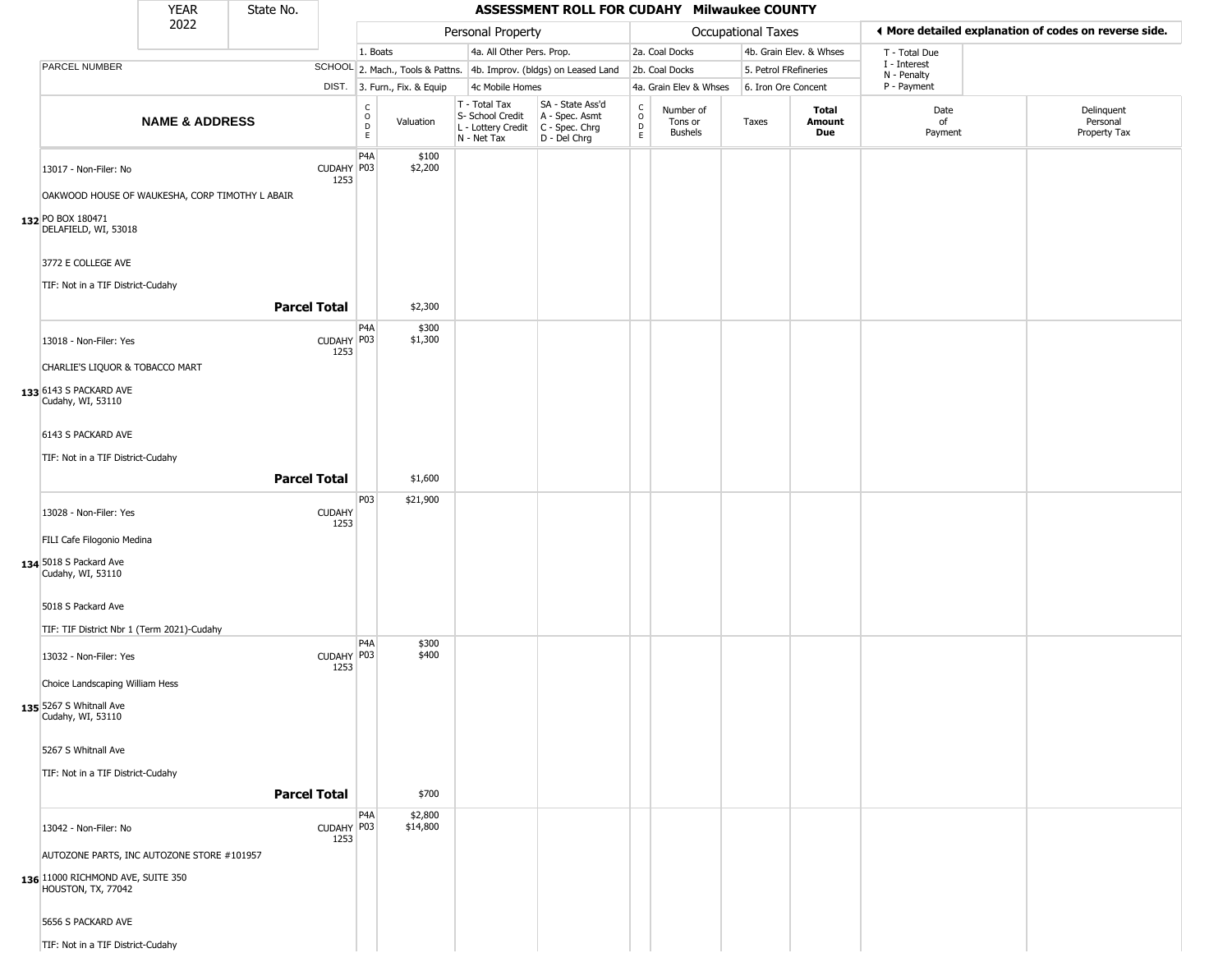|                                                            | <b>YEAR</b>               | State No.           |                       |                         |                              |                                                                        | ASSESSMENT ROLL FOR CUDAHY Milwaukee COUNTY                          |                                            |                                 |                     |                         |                             |                                                       |
|------------------------------------------------------------|---------------------------|---------------------|-----------------------|-------------------------|------------------------------|------------------------------------------------------------------------|----------------------------------------------------------------------|--------------------------------------------|---------------------------------|---------------------|-------------------------|-----------------------------|-------------------------------------------------------|
|                                                            | 2022                      |                     |                       |                         |                              | Personal Property                                                      |                                                                      |                                            |                                 | Occupational Taxes  |                         |                             | ◀ More detailed explanation of codes on reverse side. |
|                                                            |                           |                     |                       | 1. Boats                |                              | 4a. All Other Pers. Prop.                                              |                                                                      |                                            | 2a. Coal Docks                  |                     | 4b. Grain Elev. & Whses | T - Total Due               |                                                       |
| PARCEL NUMBER                                              |                           |                     |                       |                         |                              |                                                                        | SCHOOL 2. Mach., Tools & Pattns. 4b. Improv. (bldgs) on Leased Land  |                                            | 2b. Coal Docks                  |                     | 5. Petrol FRefineries   | I - Interest<br>N - Penalty |                                                       |
|                                                            |                           |                     |                       |                         | DIST. 3. Furn., Fix. & Equip | 4c Mobile Homes                                                        |                                                                      |                                            | 4a. Grain Elev & Whses          | 6. Iron Ore Concent |                         | P - Payment                 |                                                       |
|                                                            | <b>NAME &amp; ADDRESS</b> |                     |                       | С<br>$\circ$<br>D<br>E. | Valuation                    | T - Total Tax<br>S- School Credit<br>L - Lottery Credit<br>N - Net Tax | SA - State Ass'd<br>A - Spec. Asmt<br>C - Spec. Chrg<br>D - Del Chrg | $\begin{array}{c} C \\ 0 \\ E \end{array}$ | Number of<br>Tons or<br>Bushels | Taxes               | Total<br>Amount<br>Due  | Date<br>of<br>Payment       | Delinquent<br>Personal<br>Property Tax                |
|                                                            |                           | <b>Parcel Total</b> |                       |                         | \$17,600                     |                                                                        |                                                                      |                                            |                                 |                     |                         |                             |                                                       |
| 13081 - Non-Filer: Yes                                     |                           |                     | <b>CUDAHY</b><br>1253 | P03                     | \$200                        |                                                                        |                                                                      |                                            |                                 |                     |                         |                             |                                                       |
| RK TOWING, INC RAYMOND MIERZEJEWSKI                        |                           |                     |                       |                         |                              |                                                                        |                                                                      |                                            |                                 |                     |                         |                             |                                                       |
| 137 5179 S WHITNALL AVE<br>Cudahy, WI, 53110               |                           |                     |                       |                         |                              |                                                                        |                                                                      |                                            |                                 |                     |                         |                             |                                                       |
| 5179 S WHITNALL AVE                                        |                           |                     |                       |                         |                              |                                                                        |                                                                      |                                            |                                 |                     |                         |                             |                                                       |
| TIF: Not in a TIF District-Cudahy<br>13093 - Non-Filer: No |                           |                     | <b>CUDAHY</b><br>1253 | P <sub>4</sub> A        | \$200                        |                                                                        |                                                                      |                                            |                                 |                     |                         |                             |                                                       |
| Berry Ceramic Tile & Stonework Inc. Agoli, Berry           |                           |                     |                       |                         |                              |                                                                        |                                                                      |                                            |                                 |                     |                         |                             |                                                       |
| 138 3402 E Mallory Ave<br>Cudahy, WI, 53110                |                           |                     |                       |                         |                              |                                                                        |                                                                      |                                            |                                 |                     |                         |                             |                                                       |
| 3402 E Mallory Ave                                         |                           |                     |                       |                         |                              |                                                                        |                                                                      |                                            |                                 |                     |                         |                             |                                                       |
| TIF: Not in a TIF District-Cudahy                          |                           |                     |                       |                         |                              |                                                                        |                                                                      |                                            |                                 |                     |                         |                             |                                                       |
| 13111 - Non-Filer: No                                      |                           |                     | CUDAHY P03<br>1253    | P <sub>4</sub> A        | \$5,400<br>\$20,100          |                                                                        |                                                                      |                                            |                                 |                     |                         |                             |                                                       |
| WASHINGTON SQUARE APTS C/O METROPOLITAN ASSOCIATES         |                           |                     |                       |                         |                              |                                                                        |                                                                      |                                            |                                 |                     |                         |                             |                                                       |
| 139 1123 N ASTOR ST<br>MILWAUKEE, WI, 53202                |                           |                     |                       |                         |                              |                                                                        |                                                                      |                                            |                                 |                     |                         |                             |                                                       |
| 4816 S PACKARD AVE                                         |                           |                     |                       |                         |                              |                                                                        |                                                                      |                                            |                                 |                     |                         |                             |                                                       |
| TIF: TIF District Nbr 1 (Term 2021)-Cudahy                 |                           |                     |                       |                         |                              |                                                                        |                                                                      |                                            |                                 |                     |                         |                             |                                                       |
|                                                            |                           | <b>Parcel Total</b> |                       |                         | \$25,500                     |                                                                        |                                                                      |                                            |                                 |                     |                         |                             |                                                       |
| 13112 - Non-Filer: No                                      |                           |                     | CUDAHY   P03<br>1253  | P4A                     | \$4,500<br>\$58,600          |                                                                        |                                                                      |                                            |                                 |                     |                         |                             |                                                       |
| Evergreen Square of Cudahy                                 |                           |                     |                       |                         |                              |                                                                        |                                                                      |                                            |                                 |                     |                         |                             |                                                       |
| 140 1123 N Astor St<br>Milwaukee, WI, 53202                |                           |                     |                       |                         |                              |                                                                        |                                                                      |                                            |                                 |                     |                         |                             |                                                       |
| 3717 & 3757 E Ramsey Ave                                   |                           |                     |                       |                         |                              |                                                                        |                                                                      |                                            |                                 |                     |                         |                             |                                                       |
| TIF: Not in a TIF District-Cudahy                          |                           | <b>Parcel Total</b> |                       |                         | \$63,100                     |                                                                        |                                                                      |                                            |                                 |                     |                         |                             |                                                       |
| 13122 - Non-Filer: Yes                                     |                           |                     | CUDAHY P03<br>1253    | P4A                     | \$300<br>\$4,700             |                                                                        |                                                                      |                                            |                                 |                     |                         |                             |                                                       |
| REGINALD ZENIECKI                                          |                           |                     |                       |                         |                              |                                                                        |                                                                      |                                            |                                 |                     |                         |                             |                                                       |
| 141 1331 W JANAT<br>OAK CREEK, WI, 53154                   |                           |                     |                       |                         |                              |                                                                        |                                                                      |                                            |                                 |                     |                         |                             |                                                       |
| 4918 S PACKARD AVE                                         |                           |                     |                       |                         |                              |                                                                        |                                                                      |                                            |                                 |                     |                         |                             |                                                       |
| TIF: TIF District Nbr 1 (Term 2021)-Cudahy                 |                           |                     |                       |                         |                              |                                                                        |                                                                      |                                            |                                 |                     |                         |                             |                                                       |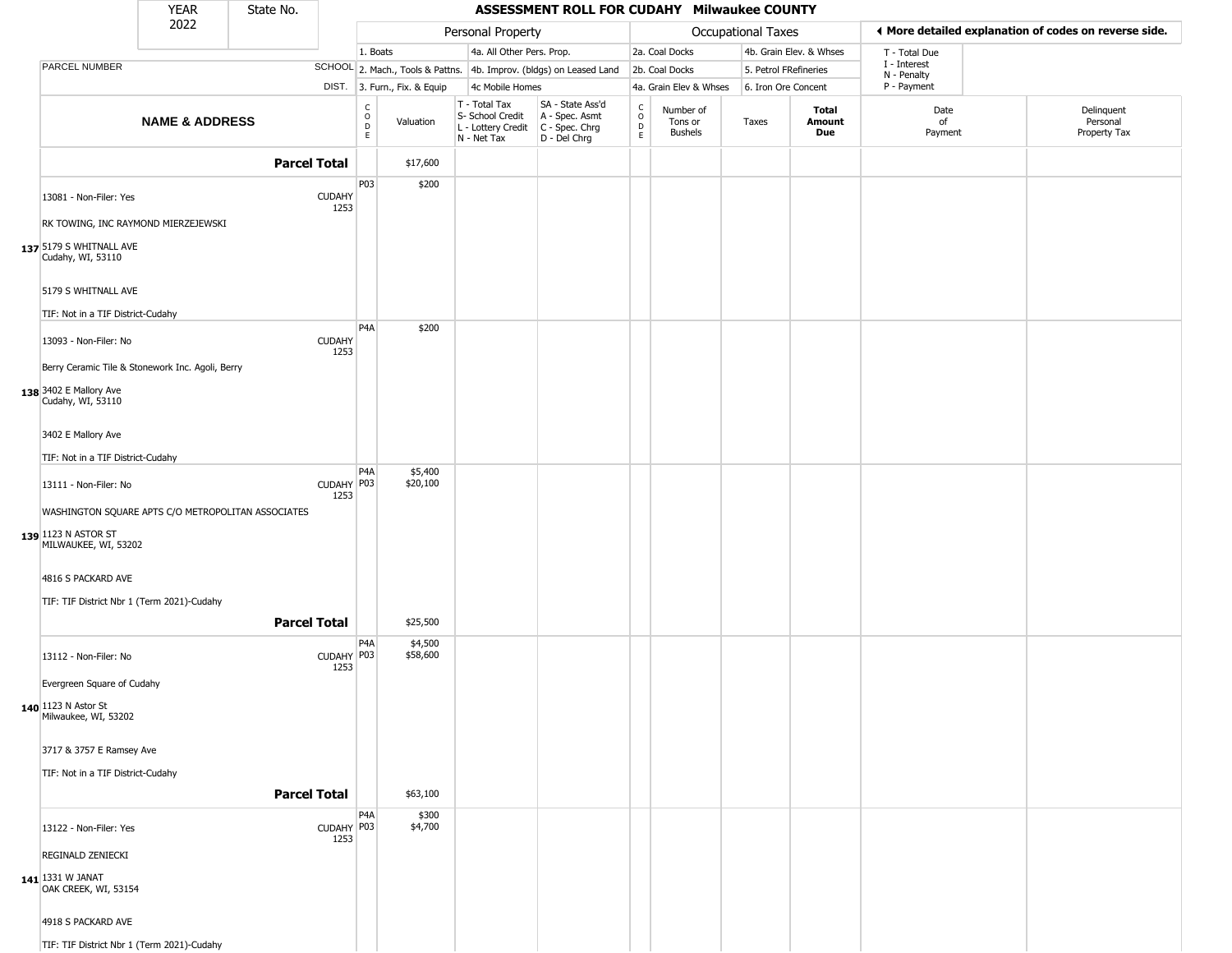|                                                          | <b>YEAR</b>               | State No.           |                       |                                       |                        |                                                                        | ASSESSMENT ROLL FOR CUDAHY Milwaukee COUNTY                          |                                             |                                        |                       |                         |                             |                                                       |
|----------------------------------------------------------|---------------------------|---------------------|-----------------------|---------------------------------------|------------------------|------------------------------------------------------------------------|----------------------------------------------------------------------|---------------------------------------------|----------------------------------------|-----------------------|-------------------------|-----------------------------|-------------------------------------------------------|
|                                                          | 2022                      |                     |                       |                                       |                        | Personal Property                                                      |                                                                      |                                             |                                        | Occupational Taxes    |                         |                             | ◀ More detailed explanation of codes on reverse side. |
|                                                          |                           |                     |                       | 1. Boats                              |                        | 4a. All Other Pers. Prop.                                              |                                                                      |                                             | 2a. Coal Docks                         |                       | 4b. Grain Elev. & Whses | T - Total Due               |                                                       |
| <b>PARCEL NUMBER</b>                                     |                           |                     |                       |                                       |                        |                                                                        | SCHOOL 2. Mach., Tools & Pattns. 4b. Improv. (bldgs) on Leased Land  |                                             | 2b. Coal Docks                         | 5. Petrol FRefineries |                         | I - Interest<br>N - Penalty |                                                       |
|                                                          |                           |                     | DIST.                 |                                       | 3. Furn., Fix. & Equip | 4c Mobile Homes                                                        |                                                                      |                                             | 4a. Grain Elev & Whses                 | 6. Iron Ore Concent   |                         | P - Payment                 |                                                       |
|                                                          | <b>NAME &amp; ADDRESS</b> |                     |                       | c<br>$\mathsf O$<br>$\mathsf D$<br>E. | Valuation              | T - Total Tax<br>S- School Credit<br>L - Lottery Credit<br>N - Net Tax | SA - State Ass'd<br>A - Spec. Asmt<br>C - Spec. Chrg<br>D - Del Chrg | $\frac{c}{0}$<br>$\mathsf D$<br>$\mathsf E$ | Number of<br>Tons or<br><b>Bushels</b> | Taxes                 | Total<br>Amount<br>Due  | Date<br>of<br>Payment       | Delinquent<br>Personal<br>Property Tax                |
|                                                          |                           | <b>Parcel Total</b> |                       |                                       | \$5,000                |                                                                        |                                                                      |                                             |                                        |                       |                         |                             |                                                       |
| 13126 - Non-Filer: Yes                                   |                           |                     | CUDAHY P4A<br>1253    | P03                                   | \$3,700<br>\$4,500     |                                                                        |                                                                      |                                             |                                        |                       |                         |                             |                                                       |
| SOUTH SHORE CYCLERY, INC                                 |                           |                     |                       |                                       |                        |                                                                        |                                                                      |                                             |                                        |                       |                         |                             |                                                       |
| 142 4758 S PACKARD AVE<br><b>CUDAHY, WI, 53110</b>       |                           |                     |                       |                                       |                        |                                                                        |                                                                      |                                             |                                        |                       |                         |                             |                                                       |
| 4758 S PACKARD AVE                                       |                           |                     |                       |                                       |                        |                                                                        |                                                                      |                                             |                                        |                       |                         |                             |                                                       |
| TIF: TIF District Nbr 1 (Term 2021)-Cudahy               |                           |                     |                       |                                       |                        |                                                                        |                                                                      |                                             |                                        |                       |                         |                             |                                                       |
|                                                          |                           | <b>Parcel Total</b> |                       |                                       | \$8,200                |                                                                        |                                                                      |                                             |                                        |                       |                         |                             |                                                       |
| 13139 - Non-Filer: Yes                                   |                           |                     | <b>CUDAHY</b><br>1253 | P <sub>03</sub>                       | \$34,500               |                                                                        |                                                                      |                                             |                                        |                       |                         |                             |                                                       |
| ANDREA'S FAMILY RESTAURANT, DBA TAUL LLC FERKI BERKTESHI |                           |                     |                       |                                       |                        |                                                                        |                                                                      |                                             |                                        |                       |                         |                             |                                                       |
| 143 5921 S PACKARD AVE<br>CUDAHY, WI, 53110              |                           |                     |                       |                                       |                        |                                                                        |                                                                      |                                             |                                        |                       |                         |                             |                                                       |
| 5921 S PACKARD AVE                                       |                           |                     |                       |                                       |                        |                                                                        |                                                                      |                                             |                                        |                       |                         |                             |                                                       |
| TIF: Not in a TIF District-Cudahy                        |                           |                     |                       |                                       |                        |                                                                        |                                                                      |                                             |                                        |                       |                         |                             |                                                       |
| 13900 - Non-Filer: No                                    |                           |                     | CUDAHY P03<br>1253    | P <sub>4</sub> A                      | \$700<br>\$61,600      |                                                                        |                                                                      |                                             |                                        |                       |                         |                             |                                                       |
| WILLIAMSTOWN BAY CUDAHY, LLC HEARTLAND PROPERTIES INC    |                           |                     |                       |                                       |                        |                                                                        |                                                                      |                                             |                                        |                       |                         |                             |                                                       |
| 144 2418 CROSSROADS DR, SUITE 2400<br>MADISON, WI, 53718 |                           |                     |                       |                                       |                        |                                                                        |                                                                      |                                             |                                        |                       |                         |                             |                                                       |
| 3400 E RAMSEY AVE                                        |                           |                     |                       |                                       |                        |                                                                        |                                                                      |                                             |                                        |                       |                         |                             |                                                       |
| TIF: Not in a TIF District-Cudahy                        |                           |                     |                       |                                       |                        |                                                                        |                                                                      |                                             |                                        |                       |                         |                             |                                                       |
|                                                          |                           | <b>Parcel Total</b> |                       |                                       | \$62,300               |                                                                        |                                                                      |                                             |                                        |                       |                         |                             |                                                       |
| 13901 - Non-Filer: No                                    |                           |                     | CUDAHY P03            | P4A                                   | \$600<br>\$55,500      |                                                                        |                                                                      |                                             |                                        |                       |                         |                             |                                                       |
|                                                          |                           |                     | 1253                  |                                       |                        |                                                                        |                                                                      |                                             |                                        |                       |                         |                             |                                                       |
| CUDAHY II ASSOCIATES, LLC                                |                           |                     |                       |                                       |                        |                                                                        |                                                                      |                                             |                                        |                       |                         |                             |                                                       |
| 145 2418 CROSSROADS DR STE 2400<br>MADISON, WI, 53718    |                           |                     |                       |                                       |                        |                                                                        |                                                                      |                                             |                                        |                       |                         |                             |                                                       |
| 3350 E Ramsey Ave                                        |                           |                     |                       |                                       |                        |                                                                        |                                                                      |                                             |                                        |                       |                         |                             |                                                       |
| TIF: Not in a TIF District-Cudahy                        |                           |                     |                       |                                       |                        |                                                                        |                                                                      |                                             |                                        |                       |                         |                             |                                                       |
|                                                          |                           | <b>Parcel Total</b> |                       |                                       | \$56,100               |                                                                        |                                                                      |                                             |                                        |                       |                         |                             |                                                       |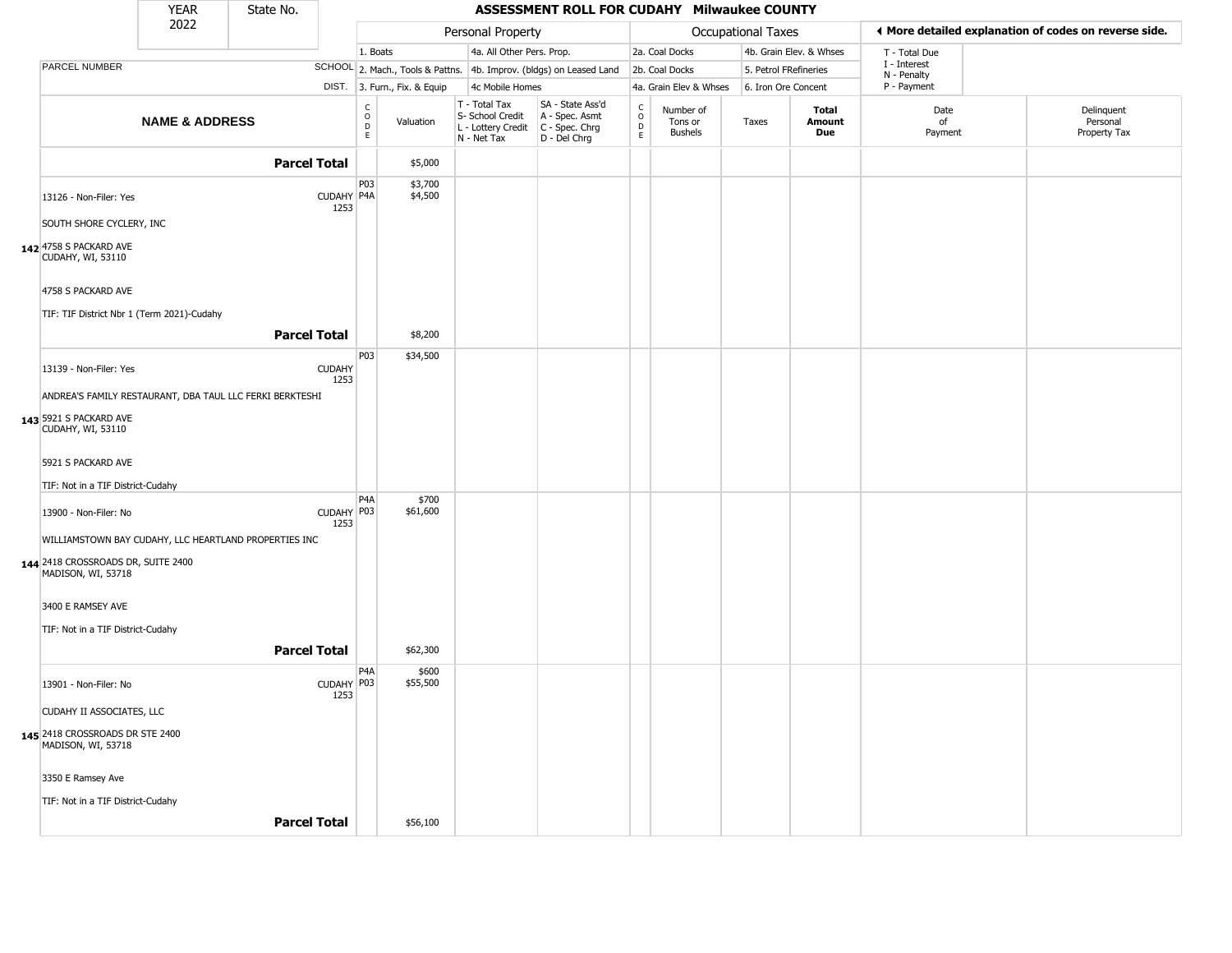|                                                                                  | <b>YEAR</b>               | State No.           |                      |                                             |                              |                                                                        | ASSESSMENT ROLL FOR CUDAHY Milwaukee COUNTY                          |                                            |                                        |                       |                         |                             |                                                       |
|----------------------------------------------------------------------------------|---------------------------|---------------------|----------------------|---------------------------------------------|------------------------------|------------------------------------------------------------------------|----------------------------------------------------------------------|--------------------------------------------|----------------------------------------|-----------------------|-------------------------|-----------------------------|-------------------------------------------------------|
|                                                                                  | 2022                      |                     |                      |                                             |                              | Personal Property                                                      |                                                                      |                                            |                                        | Occupational Taxes    |                         |                             | ◀ More detailed explanation of codes on reverse side. |
|                                                                                  |                           |                     |                      | 1. Boats                                    |                              | 4a. All Other Pers. Prop.                                              |                                                                      |                                            | 2a. Coal Docks                         |                       | 4b. Grain Elev. & Whses | T - Total Due               |                                                       |
| PARCEL NUMBER                                                                    |                           |                     |                      |                                             |                              |                                                                        | SCHOOL 2. Mach., Tools & Pattns. 4b. Improv. (bldgs) on Leased Land  |                                            | 2b. Coal Docks                         | 5. Petrol FRefineries |                         | I - Interest<br>N - Penalty |                                                       |
|                                                                                  |                           |                     |                      |                                             | DIST. 3. Furn., Fix. & Equip | 4c Mobile Homes                                                        |                                                                      |                                            | 4a. Grain Elev & Whses                 | 6. Iron Ore Concent   |                         | P - Payment                 |                                                       |
|                                                                                  | <b>NAME &amp; ADDRESS</b> |                     |                      | $\frac{c}{0}$<br>$\mathsf D$<br>$\mathsf E$ | Valuation                    | T - Total Tax<br>S- School Credit<br>L - Lottery Credit<br>N - Net Tax | SA - State Ass'd<br>A - Spec. Asmt<br>C - Spec. Chrg<br>D - Del Chrg | $\frac{c}{0}$<br>$\mathsf{D}_{\mathsf{E}}$ | Number of<br>Tons or<br><b>Bushels</b> | Taxes                 | Total<br>Amount<br>Due  | Date<br>of<br>Payment       | Delinquent<br>Personal<br>Property Tax                |
| 13950 - Non-Filer: Yes                                                           |                           |                     | CUDAHY   P03<br>1253 | P <sub>4</sub> A                            | \$200<br>\$10,700            |                                                                        |                                                                      |                                            |                                        |                       |                         |                             |                                                       |
| Grange Foods Jaswinder Singh<br>146 910 E EDGEWOOD COURT<br>OAK CREEK, WI, 53154 |                           |                     |                      |                                             |                              |                                                                        |                                                                      |                                            |                                        |                       |                         |                             |                                                       |
| 2916 E Grange Ave                                                                |                           |                     |                      |                                             |                              |                                                                        |                                                                      |                                            |                                        |                       |                         |                             |                                                       |
| TIF: Not in a TIF District-Cudahy                                                |                           | <b>Parcel Total</b> |                      |                                             | \$10,900                     |                                                                        |                                                                      |                                            |                                        |                       |                         |                             |                                                       |
| 13957 - Non-Filer: No                                                            |                           |                     | CUDAHY P03           | P4A                                         | \$8,700<br>\$124,100         |                                                                        |                                                                      |                                            |                                        |                       |                         |                             |                                                       |
| MYEYEDR OPTOMETRY OF WI LLC                                                      |                           |                     | 1253                 |                                             |                              |                                                                        |                                                                      |                                            |                                        |                       |                         |                             |                                                       |
| 147 8614 WESTWOOD CENTER DR, 9TH FL<br><b>VIENNA, VA, 22182</b>                  |                           |                     |                      |                                             |                              |                                                                        |                                                                      |                                            |                                        |                       |                         |                             |                                                       |
| 5102 S PACKARD AVE                                                               |                           |                     |                      |                                             |                              |                                                                        |                                                                      |                                            |                                        |                       |                         |                             |                                                       |
| TIF: Not in a TIF District-Cudahy                                                |                           | <b>Parcel Total</b> |                      |                                             | \$132,800                    |                                                                        |                                                                      |                                            |                                        |                       |                         |                             |                                                       |
| 13969 - Non-Filer: Yes                                                           |                           |                     | CUDAHY P03<br>1253   | P4A                                         | \$100<br>\$16,900            |                                                                        |                                                                      |                                            |                                        |                       |                         |                             |                                                       |
| MOTION PLUS LANES DAN GNADT                                                      |                           |                     |                      |                                             |                              |                                                                        |                                                                      |                                            |                                        |                       |                         |                             |                                                       |
| 148 3620 E CARPENTER AVE<br><b>CUDAHY, WI, 53110</b>                             |                           |                     |                      |                                             |                              |                                                                        |                                                                      |                                            |                                        |                       |                         |                             |                                                       |
| 3620 E CARPENTER AVE                                                             |                           |                     |                      |                                             |                              |                                                                        |                                                                      |                                            |                                        |                       |                         |                             |                                                       |
| TIF: Not in a TIF District-Cudahy                                                |                           | <b>Parcel Total</b> |                      |                                             | \$17,000                     |                                                                        |                                                                      |                                            |                                        |                       |                         |                             |                                                       |
| 13974 - Non-Filer: Yes                                                           |                           |                     | CUDAHY P03<br>1253   | P4A                                         | \$900<br>\$3,600             |                                                                        |                                                                      |                                            |                                        |                       |                         |                             |                                                       |
| Midwest Auto Recycling                                                           |                           |                     |                      |                                             |                              |                                                                        |                                                                      |                                            |                                        |                       |                         |                             |                                                       |
| 149 2100A E College Ave<br>Cudahy, WI, 53110                                     |                           |                     |                      |                                             |                              |                                                                        |                                                                      |                                            |                                        |                       |                         |                             |                                                       |
| 2100A E College Ave<br>TIF: Not in a TIF District-Cudahy                         |                           |                     |                      |                                             |                              |                                                                        |                                                                      |                                            |                                        |                       |                         |                             |                                                       |
|                                                                                  |                           | <b>Parcel Total</b> |                      |                                             | \$4,500                      |                                                                        |                                                                      |                                            |                                        |                       |                         |                             |                                                       |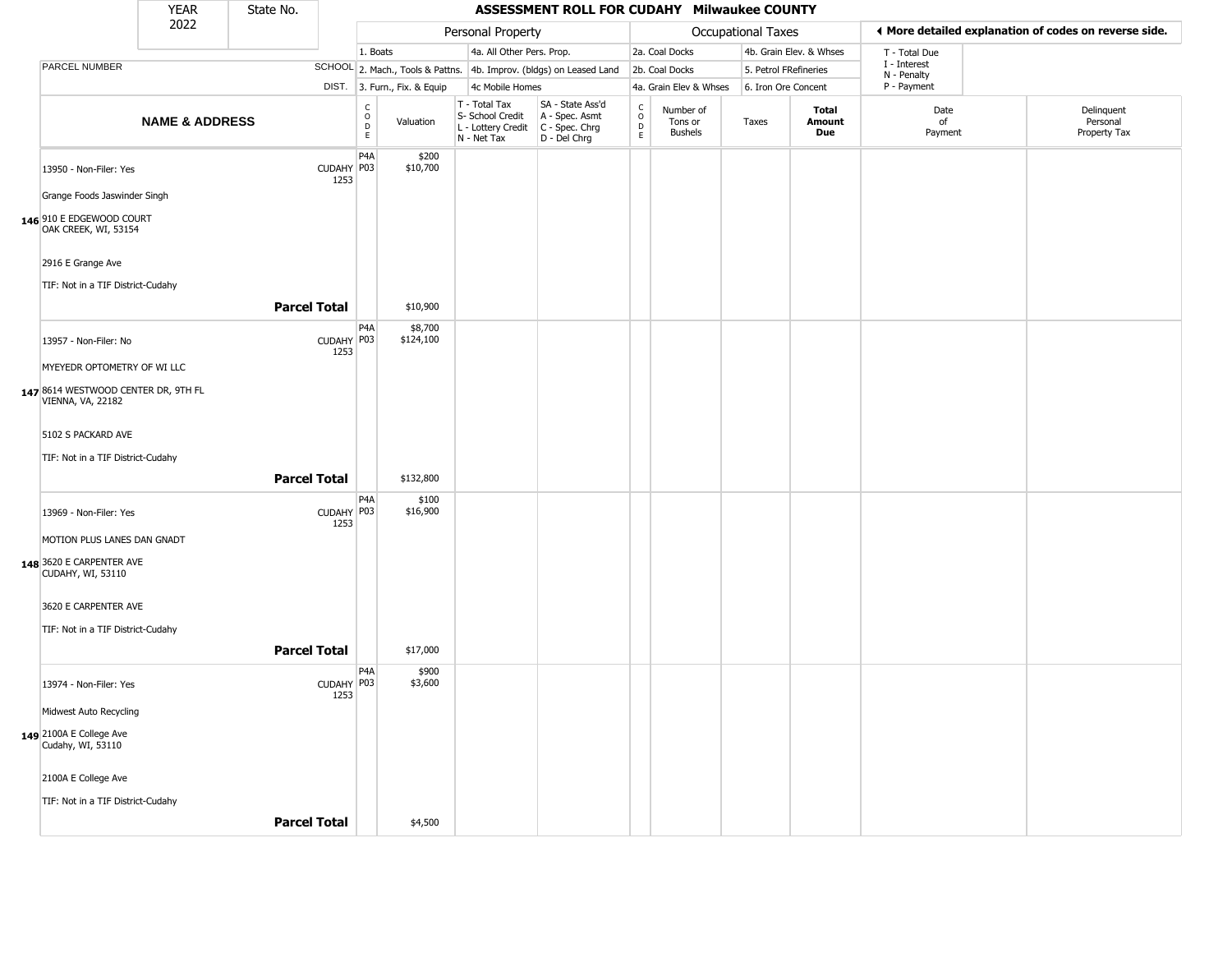|                                                         | YEAR                      | State No.           |                       |                              |                              |                                                                        | ASSESSMENT ROLL FOR CUDAHY Milwaukee COUNTY                          |                             |                                        |                       |                               |                                                       |                                        |
|---------------------------------------------------------|---------------------------|---------------------|-----------------------|------------------------------|------------------------------|------------------------------------------------------------------------|----------------------------------------------------------------------|-----------------------------|----------------------------------------|-----------------------|-------------------------------|-------------------------------------------------------|----------------------------------------|
|                                                         | 2022                      |                     |                       |                              |                              | Personal Property                                                      |                                                                      |                             |                                        | Occupational Taxes    |                               | ♦ More detailed explanation of codes on reverse side. |                                        |
|                                                         |                           |                     |                       | 1. Boats                     |                              | 4a. All Other Pers. Prop.                                              |                                                                      |                             | 2a. Coal Docks                         |                       | 4b. Grain Elev. & Whses       | T - Total Due                                         |                                        |
| <b>PARCEL NUMBER</b>                                    |                           |                     |                       |                              |                              |                                                                        | SCHOOL 2. Mach., Tools & Pattns. 4b. Improv. (bldgs) on Leased Land  |                             | 2b. Coal Docks                         | 5. Petrol FRefineries |                               | I - Interest<br>N - Penalty                           |                                        |
|                                                         |                           |                     |                       |                              | DIST. 3. Furn., Fix. & Equip | 4c Mobile Homes                                                        |                                                                      |                             | 4a. Grain Elev & Whses                 | 6. Iron Ore Concent   |                               | P - Payment                                           |                                        |
|                                                         | <b>NAME &amp; ADDRESS</b> |                     |                       | $_{\rm o}^{\rm c}$<br>D<br>E | Valuation                    | T - Total Tax<br>S- School Credit<br>L - Lottery Credit<br>N - Net Tax | SA - State Ass'd<br>A - Spec. Asmt<br>C - Spec. Chrg<br>D - Del Chrg | $\rm _o^c$<br>$\frac{D}{E}$ | Number of<br>Tons or<br><b>Bushels</b> | Taxes                 | <b>Total</b><br>Amount<br>Due | Date<br>of<br>Payment                                 | Delinquent<br>Personal<br>Property Tax |
| 13976 - Non-Filer: No                                   |                           |                     | CUDAHY P03<br>1253    | P4A                          | \$0<br>\$800                 |                                                                        |                                                                      |                             |                                        |                       |                               |                                                       |                                        |
| B&H SUPPLY, INC MIKE KRUEGER                            |                           |                     |                       |                              |                              |                                                                        |                                                                      |                             |                                        |                       |                               |                                                       |                                        |
| 150 2116 E NORSE AVE<br><b>CUDAHY, WI, 53110</b>        |                           |                     |                       |                              |                              |                                                                        |                                                                      |                             |                                        |                       |                               |                                                       |                                        |
| 2116 E NORSE AVE                                        |                           |                     |                       |                              |                              |                                                                        |                                                                      |                             |                                        |                       |                               |                                                       |                                        |
| TIF: Not in a TIF District-Cudahy                       |                           |                     |                       |                              |                              |                                                                        |                                                                      |                             |                                        |                       |                               |                                                       |                                        |
|                                                         |                           | <b>Parcel Total</b> |                       |                              | \$800                        |                                                                        |                                                                      |                             |                                        |                       |                               |                                                       |                                        |
| 14007 - Non-Filer: Yes                                  |                           |                     | <b>CUDAHY</b><br>1253 | P03                          | \$152,000                    |                                                                        |                                                                      |                             |                                        |                       |                               |                                                       |                                        |
| Subway Babu Patel                                       |                           |                     |                       |                              |                              |                                                                        |                                                                      |                             |                                        |                       |                               |                                                       |                                        |
| 151 5861 S Packard Ave<br>Cudahy, WI, 53110             |                           |                     |                       |                              |                              |                                                                        |                                                                      |                             |                                        |                       |                               |                                                       |                                        |
| 5861 S Packard Ave                                      |                           |                     |                       |                              |                              |                                                                        |                                                                      |                             |                                        |                       |                               |                                                       |                                        |
| TIF: Not in a TIF District-Cudahy                       |                           |                     |                       |                              |                              |                                                                        |                                                                      |                             |                                        |                       |                               |                                                       |                                        |
| 14020 - Non-Filer: No                                   |                           |                     | CUDAHY P03<br>1253    | P4A                          | \$24,900<br>\$58,100         |                                                                        |                                                                      |                             |                                        |                       |                               |                                                       |                                        |
| WISCONSIN CVS PHARMACY, LLC C/O ALTUS GROUP US, INC     |                           |                     |                       |                              |                              |                                                                        |                                                                      |                             |                                        |                       |                               |                                                       |                                        |
| 152 PO BOX 71130<br>PHOENIX, AZ, 85050                  |                           |                     |                       |                              |                              |                                                                        |                                                                      |                             |                                        |                       |                               |                                                       |                                        |
| 5740 S PACKARD AVE                                      |                           |                     |                       |                              |                              |                                                                        |                                                                      |                             |                                        |                       |                               |                                                       |                                        |
| TIF: Not in a TIF District-Cudahy                       |                           |                     |                       |                              |                              |                                                                        |                                                                      |                             |                                        |                       |                               |                                                       |                                        |
|                                                         |                           | <b>Parcel Total</b> |                       |                              | \$83,000                     |                                                                        |                                                                      |                             |                                        |                       |                               |                                                       |                                        |
| 14060 - Non-Filer: No                                   |                           |                     | CUDAHY P03<br>1253    | P <sub>4</sub> A             | \$1,000<br>\$12,700          |                                                                        |                                                                      |                             |                                        |                       |                               |                                                       |                                        |
| <b>KLATT EQUIPMENT</b>                                  |                           |                     |                       |                              |                              |                                                                        |                                                                      |                             |                                        |                       |                               |                                                       |                                        |
| 153 5969 S PENNSYLVANIA AVE<br><b>CUDAHY, WI, 53110</b> |                           |                     |                       |                              |                              |                                                                        |                                                                      |                             |                                        |                       |                               |                                                       |                                        |
| 5969 S PENNSYLVANIA AVE                                 |                           |                     |                       |                              |                              |                                                                        |                                                                      |                             |                                        |                       |                               |                                                       |                                        |
| TIF: Not in a TIF District-Cudahy                       |                           | <b>Parcel Total</b> |                       |                              | \$13,700                     |                                                                        |                                                                      |                             |                                        |                       |                               |                                                       |                                        |
| 14071 - Non-Filer: Yes                                  |                           |                     | CUDAHY P03<br>1253    | P4A                          | \$100<br>\$4,200             |                                                                        |                                                                      |                             |                                        |                       |                               |                                                       |                                        |
| TIME OUT JOSEFINA DOMBROWSKI                            |                           |                     |                       |                              |                              |                                                                        |                                                                      |                             |                                        |                       |                               |                                                       |                                        |
| 154 4871 S PACKARD AVE<br><b>CUDAHY, WI, 53110</b>      |                           |                     |                       |                              |                              |                                                                        |                                                                      |                             |                                        |                       |                               |                                                       |                                        |
| 4871 S PACKARD AVE                                      |                           |                     |                       |                              |                              |                                                                        |                                                                      |                             |                                        |                       |                               |                                                       |                                        |
| TIF: TIF District Nbr 1 (Term 2021)-Cudahy              |                           |                     |                       |                              |                              |                                                                        |                                                                      |                             |                                        |                       |                               |                                                       |                                        |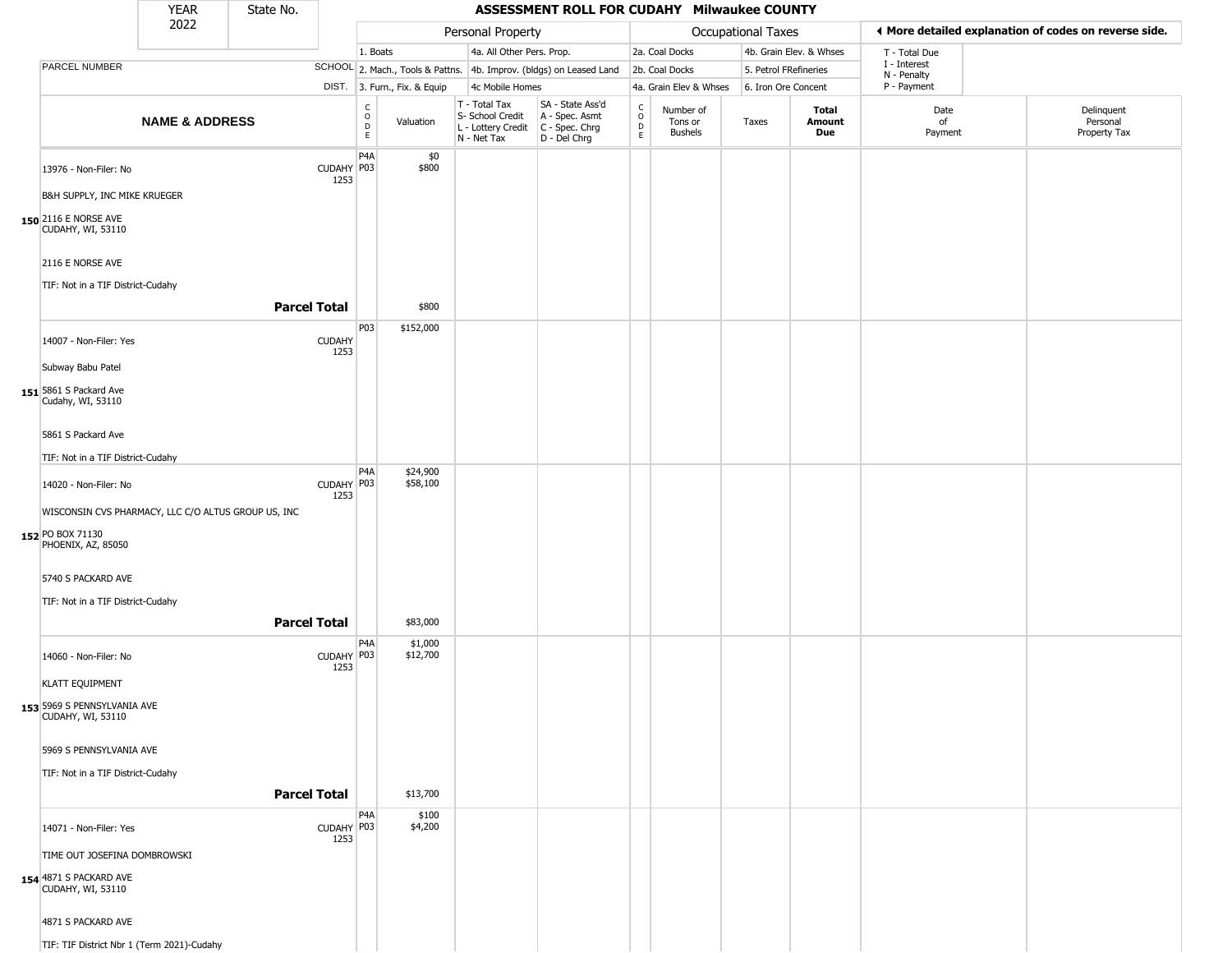|                                                                                   | YEAR                      | State No.           |                       |                              |                              |                                                                                         | ASSESSMENT ROLL FOR CUDAHY Milwaukee COUNTY                         |                                 |                                        |                           |                               |                                                       |                                        |
|-----------------------------------------------------------------------------------|---------------------------|---------------------|-----------------------|------------------------------|------------------------------|-----------------------------------------------------------------------------------------|---------------------------------------------------------------------|---------------------------------|----------------------------------------|---------------------------|-------------------------------|-------------------------------------------------------|----------------------------------------|
|                                                                                   | 2022                      |                     |                       |                              |                              | Personal Property                                                                       |                                                                     |                                 |                                        | <b>Occupational Taxes</b> |                               | ◀ More detailed explanation of codes on reverse side. |                                        |
|                                                                                   |                           |                     |                       | 1. Boats                     |                              | 4a. All Other Pers. Prop.                                                               |                                                                     |                                 | 2a. Coal Docks                         |                           | 4b. Grain Elev. & Whses       | T - Total Due                                         |                                        |
| PARCEL NUMBER                                                                     |                           |                     |                       |                              |                              |                                                                                         | SCHOOL 2. Mach., Tools & Pattns. 4b. Improv. (bldgs) on Leased Land |                                 | 2b. Coal Docks                         | 5. Petrol FRefineries     |                               | I - Interest<br>N - Penalty                           |                                        |
|                                                                                   |                           |                     |                       |                              | DIST. 3. Furn., Fix. & Equip | 4c Mobile Homes                                                                         |                                                                     |                                 | 4a. Grain Elev & Whses                 | 6. Iron Ore Concent       |                               | P - Payment                                           |                                        |
|                                                                                   | <b>NAME &amp; ADDRESS</b> |                     |                       | $_{\rm o}^{\rm c}$<br>D<br>E | Valuation                    | T - Total Tax<br>S- School Credit<br>L - Lottery Credit   C - Spec. Chrg<br>N - Net Tax | SA - State Ass'd<br>A - Spec. Asmt<br>D - Del Chrg                  | $\rm ^c_o$<br>$\mathsf{D}$<br>E | Number of<br>Tons or<br><b>Bushels</b> | Taxes                     | <b>Total</b><br>Amount<br>Due | Date<br>of<br>Payment                                 | Delinquent<br>Personal<br>Property Tax |
|                                                                                   |                           | <b>Parcel Total</b> |                       |                              | \$4,300                      |                                                                                         |                                                                     |                                 |                                        |                           |                               |                                                       |                                        |
| 14078 - Non-Filer: Yes                                                            |                           |                     | CUDAHY P4A<br>1253    | P03                          | \$1,300<br>\$2,000           |                                                                                         |                                                                     |                                 |                                        |                           |                               |                                                       |                                        |
| HOUSE OF MAGICK JOHN REEVES<br>155 4724 S PACKARD AVE<br><b>CUDAHY, WI, 53110</b> |                           |                     |                       |                              |                              |                                                                                         |                                                                     |                                 |                                        |                           |                               |                                                       |                                        |
| 4724 S PACKARD AVE                                                                |                           |                     |                       |                              |                              |                                                                                         |                                                                     |                                 |                                        |                           |                               |                                                       |                                        |
| TIF: TIF District Nbr 1 (Term 2021)-Cudahy                                        |                           |                     |                       |                              |                              |                                                                                         |                                                                     |                                 |                                        |                           |                               |                                                       |                                        |
|                                                                                   |                           | <b>Parcel Total</b> |                       |                              | \$3,300                      |                                                                                         |                                                                     |                                 |                                        |                           |                               |                                                       |                                        |
| 14095 - Non-Filer: No                                                             |                           |                     | <b>CUDAHY</b><br>1253 | P03                          | \$4,600                      |                                                                                         |                                                                     |                                 |                                        |                           |                               |                                                       |                                        |
| CUDAHY CONNECTION CONDOS                                                          |                           |                     |                       |                              |                              |                                                                                         |                                                                     |                                 |                                        |                           |                               |                                                       |                                        |
| 156 8575 W FOREST HOME AVE #160<br>GREENFIELD, WI, 53228                          |                           |                     |                       |                              |                              |                                                                                         |                                                                     |                                 |                                        |                           |                               |                                                       |                                        |
| 6000 & 6020 S BUCKHORN AVE                                                        |                           |                     |                       |                              |                              |                                                                                         |                                                                     |                                 |                                        |                           |                               |                                                       |                                        |
| TIF: TIF District Nbr 01E-Cudahy                                                  |                           |                     |                       |                              |                              |                                                                                         |                                                                     |                                 |                                        |                           |                               |                                                       |                                        |
| 14098 - Non-Filer: No                                                             |                           |                     | <b>CUDAHY</b><br>1253 | P <sub>4</sub> A             | \$100                        |                                                                                         |                                                                     |                                 |                                        |                           |                               |                                                       |                                        |
| RESIDENTIAL FENCE                                                                 |                           |                     |                       |                              |                              |                                                                                         |                                                                     |                                 |                                        |                           |                               |                                                       |                                        |
| 157 3307 E MALLORY AVE<br>CUDAHY, WI, 53110-2218                                  |                           |                     |                       |                              |                              |                                                                                         |                                                                     |                                 |                                        |                           |                               |                                                       |                                        |
| 3307 E MALLORY AVE                                                                |                           |                     |                       |                              |                              |                                                                                         |                                                                     |                                 |                                        |                           |                               |                                                       |                                        |
| TIF: Not in a TIF District-Cudahy                                                 |                           |                     |                       |                              |                              |                                                                                         |                                                                     |                                 |                                        |                           |                               |                                                       |                                        |
| 14114 - Non-Filer: Yes                                                            |                           |                     | CUDAHY P03<br>1253    | P <sub>4</sub> A             | \$3,100<br>\$3,600           |                                                                                         |                                                                     |                                 |                                        |                           |                               |                                                       |                                        |
| RW Roofing Associates Inc                                                         |                           |                     |                       |                              |                              |                                                                                         |                                                                     |                                 |                                        |                           |                               |                                                       |                                        |
| 158 5373 S Whitnall Ave<br>Cudahy, WI, 53110                                      |                           |                     |                       |                              |                              |                                                                                         |                                                                     |                                 |                                        |                           |                               |                                                       |                                        |
| 5373 S Whitnall Ave                                                               |                           |                     |                       |                              |                              |                                                                                         |                                                                     |                                 |                                        |                           |                               |                                                       |                                        |
| TIF: Not in a TIF District-Cudahy                                                 |                           |                     |                       |                              |                              |                                                                                         |                                                                     |                                 |                                        |                           |                               |                                                       |                                        |
|                                                                                   |                           | <b>Parcel Total</b> |                       |                              | \$6,700                      |                                                                                         |                                                                     |                                 |                                        |                           |                               |                                                       |                                        |
| 14121 - Non-Filer: Yes                                                            |                           |                     | <b>CUDAHY</b><br>1253 | P <sub>4</sub> A             | \$400                        |                                                                                         |                                                                     |                                 |                                        |                           |                               |                                                       |                                        |
| B & S LLC DBA B&S LAND & RMC ESTATE                                               |                           |                     |                       |                              |                              |                                                                                         |                                                                     |                                 |                                        |                           |                               |                                                       |                                        |
| 159 609 WALNUT ST<br>SOUTH MILWAUKEE, WI, 53172                                   |                           |                     |                       |                              |                              |                                                                                         |                                                                     |                                 |                                        |                           |                               |                                                       |                                        |
| 2300 E GRANGE AVE                                                                 |                           |                     |                       |                              |                              |                                                                                         |                                                                     |                                 |                                        |                           |                               |                                                       |                                        |
| TIF: TIF District Nbr 1 (Term 2021)-Cudahy                                        |                           |                     |                       |                              |                              |                                                                                         |                                                                     |                                 |                                        |                           |                               |                                                       |                                        |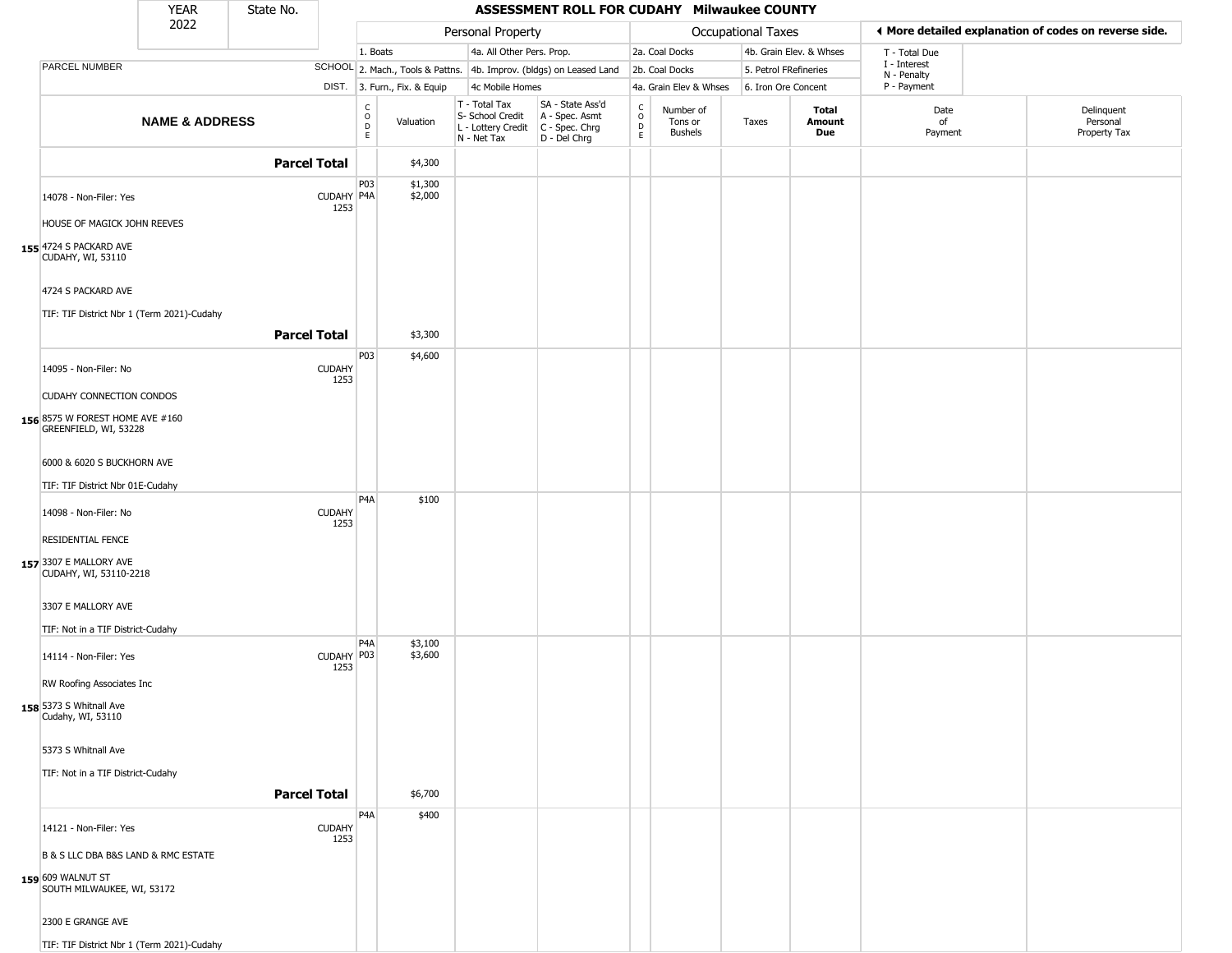|                                                    | <b>YEAR</b>               | State No.           |                       |                                                          |                              |                                                                                       | ASSESSMENT ROLL FOR CUDAHY Milwaukee COUNTY                         |                                    |                                        |                       |                         |                             |                                                       |
|----------------------------------------------------|---------------------------|---------------------|-----------------------|----------------------------------------------------------|------------------------------|---------------------------------------------------------------------------------------|---------------------------------------------------------------------|------------------------------------|----------------------------------------|-----------------------|-------------------------|-----------------------------|-------------------------------------------------------|
|                                                    | 2022                      |                     |                       |                                                          |                              | Personal Property                                                                     |                                                                     |                                    |                                        | Occupational Taxes    |                         |                             | ♦ More detailed explanation of codes on reverse side. |
|                                                    |                           |                     |                       | 1. Boats                                                 |                              | 4a. All Other Pers. Prop.                                                             |                                                                     |                                    | 2a. Coal Docks                         |                       | 4b. Grain Elev. & Whses | T - Total Due               |                                                       |
| PARCEL NUMBER                                      |                           |                     |                       |                                                          |                              |                                                                                       | SCHOOL 2. Mach., Tools & Pattns. 4b. Improv. (bldgs) on Leased Land |                                    | 2b. Coal Docks                         | 5. Petrol FRefineries |                         | I - Interest<br>N - Penalty |                                                       |
|                                                    |                           |                     |                       |                                                          | DIST. 3. Furn., Fix. & Equip | 4c Mobile Homes                                                                       |                                                                     |                                    | 4a. Grain Elev & Whses                 | 6. Iron Ore Concent   |                         | P - Payment                 |                                                       |
|                                                    | <b>NAME &amp; ADDRESS</b> |                     |                       | $\begin{matrix} 0 \\ 0 \\ D \end{matrix}$<br>$\mathsf E$ | Valuation                    | T - Total Tax<br>S- School Credit<br>L - Lottery Credit C - Spec. Chrg<br>N - Net Tax | SA - State Ass'd<br>A - Spec. Asmt<br>D - Del Chrg                  | $\int_{0}^{c}$<br>$\mathsf D$<br>E | Number of<br>Tons or<br><b>Bushels</b> | Taxes                 | Total<br>Amount<br>Due  | Date<br>of<br>Payment       | Delinquent<br>Personal<br>Property Tax                |
| 14191 - Non-Filer: No                              |                           |                     | <b>CUDAHY</b><br>1253 | P <sub>4</sub> A                                         | \$300                        |                                                                                       |                                                                     |                                    |                                        |                       |                         |                             |                                                       |
| A2CL SERVICES, LLC (C552)                          |                           |                     |                       |                                                          |                              |                                                                                       |                                                                     |                                    |                                        |                       |                         |                             |                                                       |
| 160 PO BOX 341880<br>MILWAUKEE, WI, 53234-1880     |                           |                     |                       |                                                          |                              |                                                                                       |                                                                     |                                    |                                        |                       |                         |                             |                                                       |
| 5900 S LAKE DR                                     |                           |                     |                       |                                                          |                              |                                                                                       |                                                                     |                                    |                                        |                       |                         |                             |                                                       |
| TIF: Not in a TIF District-Cudahy                  |                           |                     |                       |                                                          |                              |                                                                                       |                                                                     |                                    |                                        |                       |                         |                             |                                                       |
| 14196 - Non-Filer: No                              |                           |                     | CUDAHY P03<br>1253    | P4A                                                      | \$200<br>\$1,800             |                                                                                       |                                                                     |                                    |                                        |                       |                         |                             |                                                       |
| LISA'S HAIR D'ZYNS INC LISA BANACH                 |                           |                     |                       |                                                          |                              |                                                                                       |                                                                     |                                    |                                        |                       |                         |                             |                                                       |
| 161 3600 E COLLEGE AVE<br>CUDAHY, WI, 53110        |                           |                     |                       |                                                          |                              |                                                                                       |                                                                     |                                    |                                        |                       |                         |                             |                                                       |
| 3600 E COLLEGE AVE                                 |                           |                     |                       |                                                          |                              |                                                                                       |                                                                     |                                    |                                        |                       |                         |                             |                                                       |
| TIF: Not in a TIF District-Cudahy                  |                           |                     |                       |                                                          |                              |                                                                                       |                                                                     |                                    |                                        |                       |                         |                             |                                                       |
|                                                    |                           | <b>Parcel Total</b> |                       |                                                          | \$2,000                      |                                                                                       |                                                                     |                                    |                                        |                       |                         |                             |                                                       |
|                                                    |                           |                     |                       | P4A                                                      | \$100                        |                                                                                       |                                                                     |                                    |                                        |                       |                         |                             |                                                       |
| 14198 - Non-Filer: No                              |                           |                     | CUDAHY P03<br>1253    |                                                          | \$5,700                      |                                                                                       |                                                                     |                                    |                                        |                       |                         |                             |                                                       |
| POWER MAXX, LLC JEFF'S AUTOMOTIVE                  |                           |                     |                       |                                                          |                              |                                                                                       |                                                                     |                                    |                                        |                       |                         |                             |                                                       |
| 162 5261 S NICHOLSON AVE<br>CUDAHY, WI, 53110      |                           |                     |                       |                                                          |                              |                                                                                       |                                                                     |                                    |                                        |                       |                         |                             |                                                       |
| 5261 S NICHOLSON AVE                               |                           |                     |                       |                                                          |                              |                                                                                       |                                                                     |                                    |                                        |                       |                         |                             |                                                       |
| TIF: TIF District Nbr 1 (Term 2021)-Cudahy         |                           |                     |                       |                                                          |                              |                                                                                       |                                                                     |                                    |                                        |                       |                         |                             |                                                       |
|                                                    |                           | <b>Parcel Total</b> |                       |                                                          | \$5,800                      |                                                                                       |                                                                     |                                    |                                        |                       |                         |                             |                                                       |
| 14199 - Non-Filer: No                              |                           |                     | <b>CUDAHY</b>         | P03                                                      | \$6,500                      |                                                                                       |                                                                     |                                    |                                        |                       |                         |                             |                                                       |
| LIGHT PALACE PUB & GRILL JOHN SCHULTZ              |                           |                     | 1253                  |                                                          |                              |                                                                                       |                                                                     |                                    |                                        |                       |                         |                             |                                                       |
|                                                    |                           |                     |                       |                                                          |                              |                                                                                       |                                                                     |                                    |                                        |                       |                         |                             |                                                       |
| <b>163</b> 5880 S PACKARD AVE<br>CUDAHY, WI, 53110 |                           |                     |                       |                                                          |                              |                                                                                       |                                                                     |                                    |                                        |                       |                         |                             |                                                       |
| 5880 S PACKARD AVE                                 |                           |                     |                       |                                                          |                              |                                                                                       |                                                                     |                                    |                                        |                       |                         |                             |                                                       |
| TIF: Not in a TIF District-Cudahy                  |                           |                     |                       |                                                          |                              |                                                                                       |                                                                     |                                    |                                        |                       |                         |                             |                                                       |
| 14200 - Non-Filer: Yes                             |                           |                     | CUDAHY P03<br>1253    | P4A                                                      | \$200<br>\$23,200            |                                                                                       |                                                                     |                                    |                                        |                       |                         |                             |                                                       |
| <b>ANYTIME FITNESS</b>                             |                           |                     |                       |                                                          |                              |                                                                                       |                                                                     |                                    |                                        |                       |                         |                             |                                                       |
| 164 5879 S PACKARD AVE<br><b>CUDAHY, WI, 53110</b> |                           |                     |                       |                                                          |                              |                                                                                       |                                                                     |                                    |                                        |                       |                         |                             |                                                       |
| 5879 S PACKARD AVE                                 |                           |                     |                       |                                                          |                              |                                                                                       |                                                                     |                                    |                                        |                       |                         |                             |                                                       |
| TIF: Not in a TIF District-Cudahy                  |                           |                     |                       |                                                          |                              |                                                                                       |                                                                     |                                    |                                        |                       |                         |                             |                                                       |
|                                                    |                           | <b>Parcel Total</b> |                       |                                                          | \$23,400                     |                                                                                       |                                                                     |                                    |                                        |                       |                         |                             |                                                       |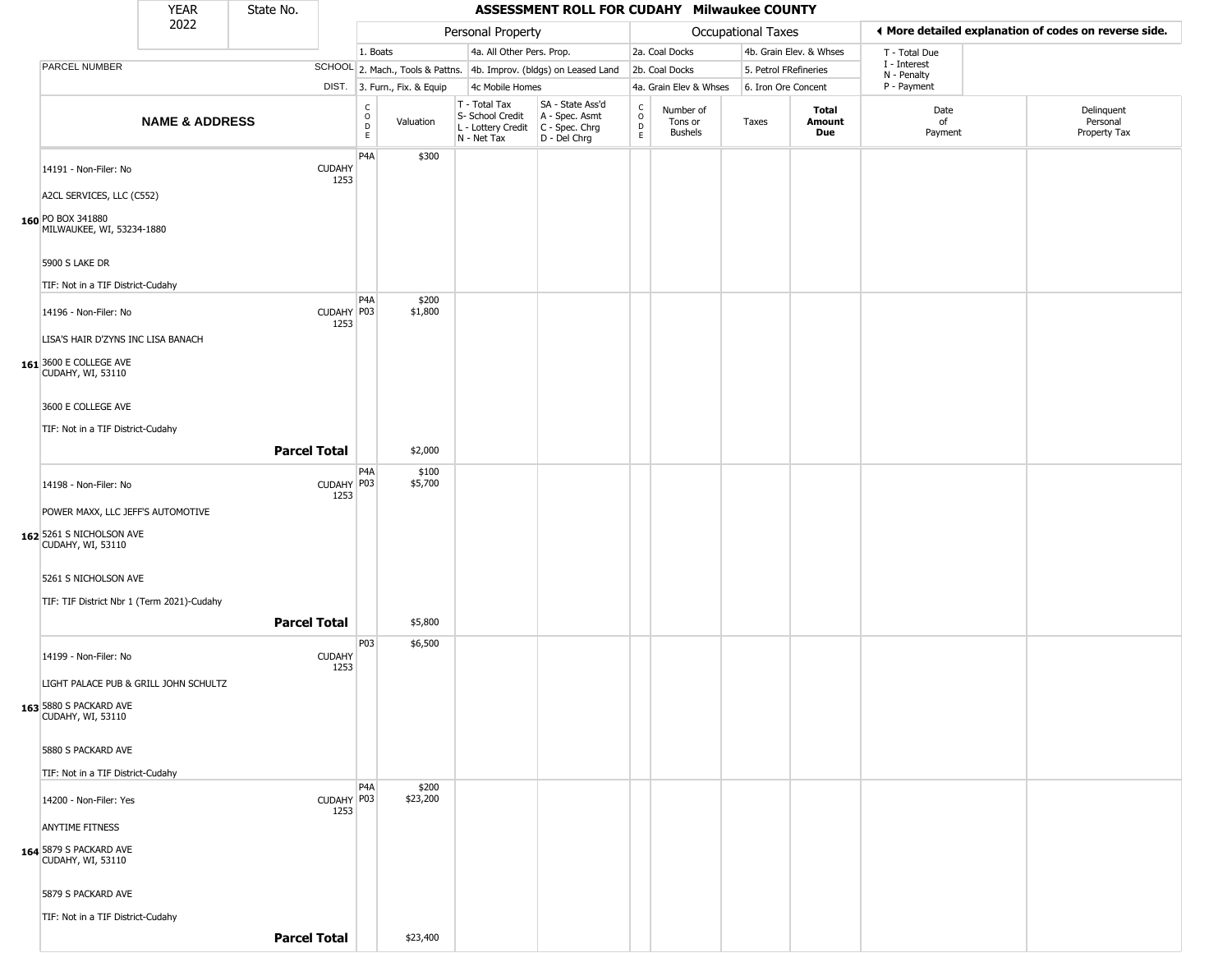|                                                    | <b>YEAR</b>               | State No.           |                        |                                                          |                              |                                                                        | ASSESSMENT ROLL FOR CUDAHY Milwaukee COUNTY                            |                                            |                                        |                       |                               |                             |                                                       |
|----------------------------------------------------|---------------------------|---------------------|------------------------|----------------------------------------------------------|------------------------------|------------------------------------------------------------------------|------------------------------------------------------------------------|--------------------------------------------|----------------------------------------|-----------------------|-------------------------------|-----------------------------|-------------------------------------------------------|
|                                                    | 2022                      |                     |                        |                                                          |                              | Personal Property                                                      |                                                                        |                                            |                                        | Occupational Taxes    |                               |                             | ◀ More detailed explanation of codes on reverse side. |
|                                                    |                           |                     |                        | 1. Boats                                                 |                              | 4a. All Other Pers. Prop.                                              |                                                                        |                                            | 2a. Coal Docks                         |                       | 4b. Grain Elev. & Whses       | T - Total Due               |                                                       |
| PARCEL NUMBER                                      |                           |                     |                        |                                                          |                              |                                                                        | SCHOOL 2. Mach., Tools & Pattns. 4b. Improv. (bldgs) on Leased Land    |                                            | 2b. Coal Docks                         | 5. Petrol FRefineries |                               | I - Interest<br>N - Penalty |                                                       |
|                                                    |                           |                     |                        |                                                          | DIST. 3. Furn., Fix. & Equip | 4c Mobile Homes                                                        |                                                                        |                                            | 4a. Grain Elev & Whses                 | 6. Iron Ore Concent   |                               | P - Payment                 |                                                       |
|                                                    | <b>NAME &amp; ADDRESS</b> |                     |                        | $\begin{smallmatrix} C \\ O \\ D \end{smallmatrix}$<br>E | Valuation                    | T - Total Tax<br>S- School Credit<br>L - Lottery Credit<br>N - Net Tax | SA - State Ass'd<br>A - Spec. Asmt<br>$C - Spec. Chrg$<br>D - Del Chrg | $\frac{c}{0}$<br>$\mathsf{D}_{\mathsf{E}}$ | Number of<br>Tons or<br><b>Bushels</b> | Taxes                 | Total<br>Amount<br><b>Due</b> | Date<br>of<br>Payment       | Delinquent<br>Personal<br>Property Tax                |
| 14202 - Non-Filer: Yes                             |                           |                     | CUDAHY P03<br>1253 P01 | P <sub>4</sub> A                                         | \$300<br>\$2,100<br>\$8,500  |                                                                        |                                                                        |                                            |                                        |                       |                               |                             |                                                       |
| S & P EQUIPMENT SALVATORE PUPORA                   |                           |                     |                        |                                                          |                              |                                                                        |                                                                        |                                            |                                        |                       |                               |                             |                                                       |
| 165 8908 S PARKSIDE DR<br>OAK CREEK, WI, 53154     |                           |                     |                        |                                                          |                              |                                                                        |                                                                        |                                            |                                        |                       |                               |                             |                                                       |
| 5025 S PACKARD AVE                                 |                           |                     |                        |                                                          |                              |                                                                        |                                                                        |                                            |                                        |                       |                               |                             |                                                       |
| TIF: Not in a TIF District-Cudahy                  |                           |                     |                        |                                                          |                              |                                                                        |                                                                        |                                            |                                        |                       |                               |                             |                                                       |
|                                                    |                           | <b>Parcel Total</b> |                        |                                                          | \$10,900                     |                                                                        |                                                                        |                                            |                                        |                       |                               |                             |                                                       |
| 14212 - Non-Filer: Yes                             |                           |                     | CUDAHY P03<br>1253     | P <sub>4</sub> A                                         | \$1,400<br>\$8,900           |                                                                        |                                                                        |                                            |                                        |                       |                               |                             |                                                       |
| TECH TRANS LEN BATCHA                              |                           |                     |                        |                                                          |                              |                                                                        |                                                                        |                                            |                                        |                       |                               |                             |                                                       |
| 166 1701 W NW HWY, STE 100<br>GRAPEVINE, TX, 76051 |                           |                     |                        |                                                          |                              |                                                                        |                                                                        |                                            |                                        |                       |                               |                             |                                                       |
| 5235C S INTERNATIONAL DR                           |                           |                     |                        |                                                          |                              |                                                                        |                                                                        |                                            |                                        |                       |                               |                             |                                                       |
| TIF: TIF District Nbr 1 (Term 2021)-Cudahy         |                           | <b>Parcel Total</b> |                        |                                                          | \$10,300                     |                                                                        |                                                                        |                                            |                                        |                       |                               |                             |                                                       |
|                                                    |                           |                     |                        | P <sub>4</sub> A                                         |                              |                                                                        |                                                                        |                                            |                                        |                       |                               |                             |                                                       |
| 14223 - Non-Filer: No                              |                           |                     | CUDAHY P03<br>1253     |                                                          | \$4,000<br>\$44,100          |                                                                        |                                                                        |                                            |                                        |                       |                               |                             |                                                       |
| <b>NORTH SHORE BANK</b>                            |                           |                     |                        |                                                          |                              |                                                                        |                                                                        |                                            |                                        |                       |                               |                             |                                                       |
| 167 15700 W BLUEMOUND RD<br>BROOKFIELD, WI, 53005  |                           |                     |                        |                                                          |                              |                                                                        |                                                                        |                                            |                                        |                       |                               |                             |                                                       |
| 3233 E LAYTON AVE                                  |                           |                     |                        |                                                          |                              |                                                                        |                                                                        |                                            |                                        |                       |                               |                             |                                                       |
| TIF: TID #5 Cudahy                                 |                           |                     |                        |                                                          |                              |                                                                        |                                                                        |                                            |                                        |                       |                               |                             |                                                       |
|                                                    |                           | <b>Parcel Total</b> |                        |                                                          | \$48,100                     |                                                                        |                                                                        |                                            |                                        |                       |                               |                             |                                                       |
| 14225 - Non-Filer: No                              |                           |                     | CUDAHY P03<br>1253     | P <sub>4</sub> A                                         | \$17,100<br>\$133,700        |                                                                        |                                                                        |                                            |                                        |                       |                               |                             |                                                       |
| MATTRESS FIRM, INC DBA: PERFECT MATTRESS           |                           |                     |                        |                                                          |                              |                                                                        |                                                                        |                                            |                                        |                       |                               |                             |                                                       |
| <b>168</b> 10201 S MAIN ST<br>HOUSTON, TX, 77025   |                           |                     |                        |                                                          |                              |                                                                        |                                                                        |                                            |                                        |                       |                               |                             |                                                       |
| 1900 ACE WORLDWIDE LANE                            |                           |                     |                        |                                                          |                              |                                                                        |                                                                        |                                            |                                        |                       |                               |                             |                                                       |
| TIF: Not in a TIF District-Cudahy                  |                           |                     |                        |                                                          |                              |                                                                        |                                                                        |                                            |                                        |                       |                               |                             |                                                       |
|                                                    |                           | <b>Parcel Total</b> |                        |                                                          | \$150,800                    |                                                                        |                                                                        |                                            |                                        |                       |                               |                             |                                                       |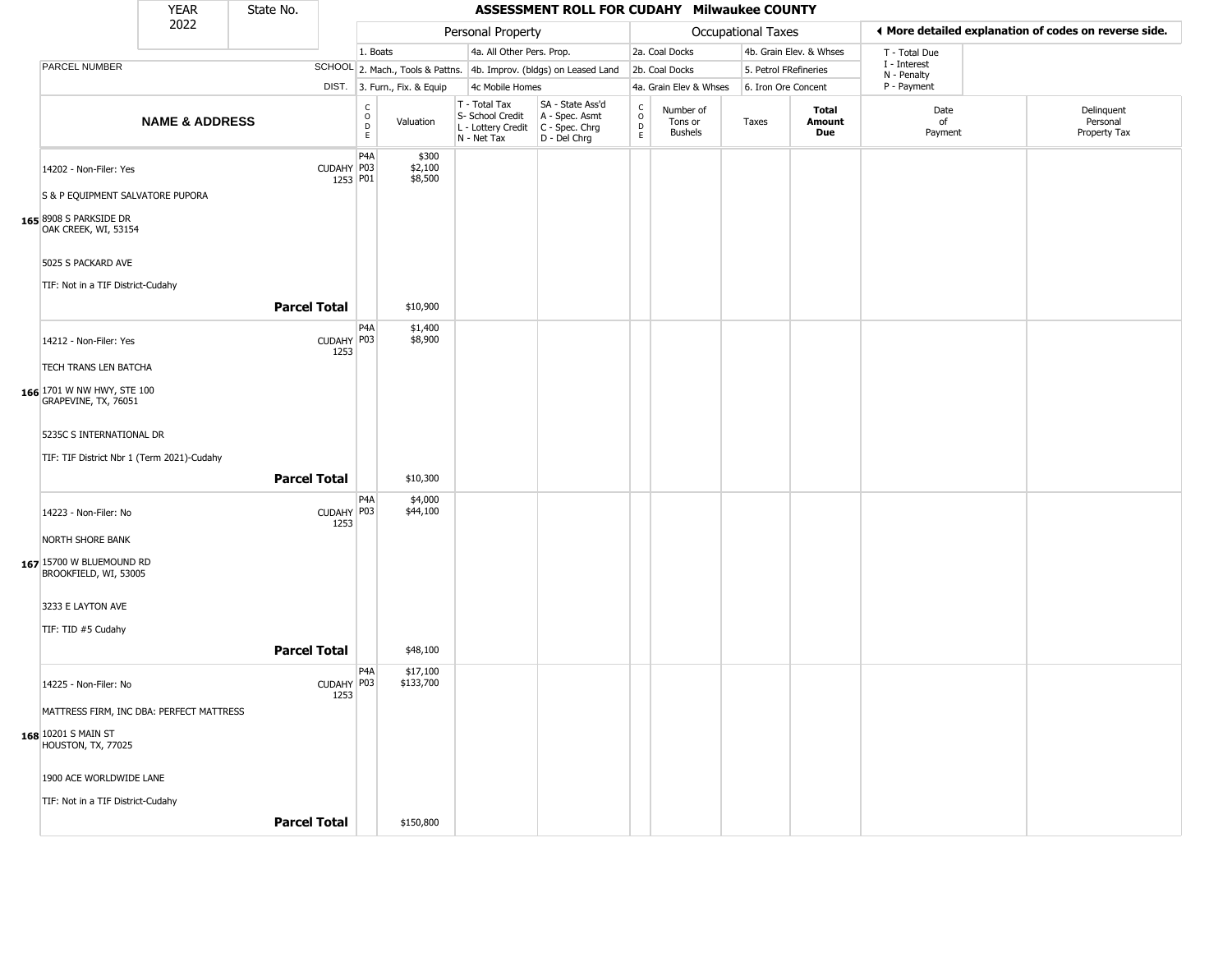|                                                                                   | YEAR                      | State No.           |                       |                                                          |                              |                                                  | ASSESSMENT ROLL FOR CUDAHY Milwaukee COUNTY                                             |                                                |                                        |                       |                               |                             |                                                       |
|-----------------------------------------------------------------------------------|---------------------------|---------------------|-----------------------|----------------------------------------------------------|------------------------------|--------------------------------------------------|-----------------------------------------------------------------------------------------|------------------------------------------------|----------------------------------------|-----------------------|-------------------------------|-----------------------------|-------------------------------------------------------|
|                                                                                   | 2022                      |                     |                       |                                                          |                              | Personal Property                                |                                                                                         |                                                |                                        | Occupational Taxes    |                               |                             | ◀ More detailed explanation of codes on reverse side. |
|                                                                                   |                           |                     |                       | 1. Boats                                                 |                              | 4a. All Other Pers. Prop.                        |                                                                                         |                                                | 2a. Coal Docks                         |                       | 4b. Grain Elev. & Whses       | T - Total Due               |                                                       |
| PARCEL NUMBER                                                                     |                           |                     |                       |                                                          |                              |                                                  | SCHOOL 2. Mach., Tools & Pattns. 4b. Improv. (bldgs) on Leased Land                     |                                                | 2b. Coal Docks                         | 5. Petrol FRefineries |                               | I - Interest<br>N - Penalty |                                                       |
|                                                                                   |                           |                     |                       |                                                          | DIST. 3. Furn., Fix. & Equip | 4c Mobile Homes                                  |                                                                                         |                                                | 4a. Grain Elev & Whses                 | 6. Iron Ore Concent   |                               | P - Payment                 |                                                       |
|                                                                                   | <b>NAME &amp; ADDRESS</b> |                     |                       | $\begin{matrix} C \\ O \\ D \end{matrix}$<br>$\mathsf E$ | Valuation                    | T - Total Tax<br>S- School Credit<br>N - Net Tax | SA - State Ass'd<br>A - Spec. Asmt<br>L - Lottery Credit C - Spec. Chrg<br>D - Del Chrg | $\begin{matrix} 0 \\ 0 \\ D \end{matrix}$<br>E | Number of<br>Tons or<br><b>Bushels</b> | Taxes                 | <b>Total</b><br>Amount<br>Due | Date<br>of<br>Payment       | Delinquent<br>Personal<br>Property Tax                |
| 14227 - Non-Filer: Yes                                                            |                           |                     | CUDAHY P4A<br>1253    | P03                                                      | \$500<br>\$1,100             |                                                  |                                                                                         |                                                |                                        |                       |                               |                             |                                                       |
| GATEWAY MOTOR SALES, LLC<br>169 3210 E Layton Ave<br>Cudahy, WI, 53110            |                           |                     |                       |                                                          |                              |                                                  |                                                                                         |                                                |                                        |                       |                               |                             |                                                       |
| 3210 E Layton Ave<br>TIF: TID #5 Cudahy                                           |                           |                     |                       |                                                          |                              |                                                  |                                                                                         |                                                |                                        |                       |                               |                             |                                                       |
|                                                                                   |                           | <b>Parcel Total</b> |                       |                                                          | \$1,600                      |                                                  |                                                                                         |                                                |                                        |                       |                               |                             |                                                       |
| 14228 - Non-Filer: No                                                             |                           |                     | <b>CUDAHY</b><br>1253 | P03                                                      | \$85,800                     |                                                  |                                                                                         |                                                |                                        |                       |                               |                             |                                                       |
| <b>BULK PETRO GSD ENTERPRISES</b><br>170 9653 N GRANVILLE RD<br>MEQUON, WI, 53097 |                           |                     |                       |                                                          |                              |                                                  |                                                                                         |                                                |                                        |                       |                               |                             |                                                       |
| 2400 E COLLEGE AVE                                                                |                           |                     |                       |                                                          |                              |                                                  |                                                                                         |                                                |                                        |                       |                               |                             |                                                       |
| TIF: Not in a TIF District-Cudahy                                                 |                           |                     |                       |                                                          |                              |                                                  |                                                                                         |                                                |                                        |                       |                               |                             |                                                       |
| 14235 - Non-Filer: Yes                                                            |                           |                     | CUDAHY P03<br>1253    | P4A                                                      | \$300<br>\$700               |                                                  |                                                                                         |                                                |                                        |                       |                               |                             |                                                       |
| Showcase Dance Studio<br>$171$ 3383 E Layton Ave<br>Cudahy, WI, 53110             |                           |                     |                       |                                                          |                              |                                                  |                                                                                         |                                                |                                        |                       |                               |                             |                                                       |
| 3383 S Layton Ave<br>TIF: TID #5 Cudahy                                           |                           |                     |                       |                                                          |                              |                                                  |                                                                                         |                                                |                                        |                       |                               |                             |                                                       |
|                                                                                   |                           | <b>Parcel Total</b> |                       |                                                          | \$1,000                      |                                                  |                                                                                         |                                                |                                        |                       |                               |                             |                                                       |
| 14241 - Non-Filer: Yes                                                            |                           |                     | <b>CUDAHY</b><br>1253 | P03                                                      | \$7,300                      |                                                  |                                                                                         |                                                |                                        |                       |                               |                             |                                                       |
| Disc Go Round Kevin Sinjakovic<br>172 4770 S Packard Ave                          |                           |                     |                       |                                                          |                              |                                                  |                                                                                         |                                                |                                        |                       |                               |                             |                                                       |
| Cudahy, WI, 53110<br>4770 S Packard Ave                                           |                           |                     |                       |                                                          |                              |                                                  |                                                                                         |                                                |                                        |                       |                               |                             |                                                       |
| TIF: TIF District Nbr 1 (Term 2021)-Cudahy                                        |                           |                     |                       |                                                          |                              |                                                  |                                                                                         |                                                |                                        |                       |                               |                             |                                                       |
| 14247 - Non-Filer: Yes                                                            |                           |                     | CUDAHY P03<br>1253    | P <sub>4</sub> A                                         | \$200<br>\$2,100             |                                                  |                                                                                         |                                                |                                        |                       |                               |                             |                                                       |
| <b>BP</b> Station<br>173 5606 S Packard Ave<br>Cudahy, WI, 53110                  |                           |                     |                       |                                                          |                              |                                                  |                                                                                         |                                                |                                        |                       |                               |                             |                                                       |
| 5606 S Packard Ave<br>TIF: Not in a TIF District-Cudahy                           |                           |                     |                       |                                                          |                              |                                                  |                                                                                         |                                                |                                        |                       |                               |                             |                                                       |
|                                                                                   |                           | <b>Parcel Total</b> |                       |                                                          | \$2,300                      |                                                  |                                                                                         |                                                |                                        |                       |                               |                             |                                                       |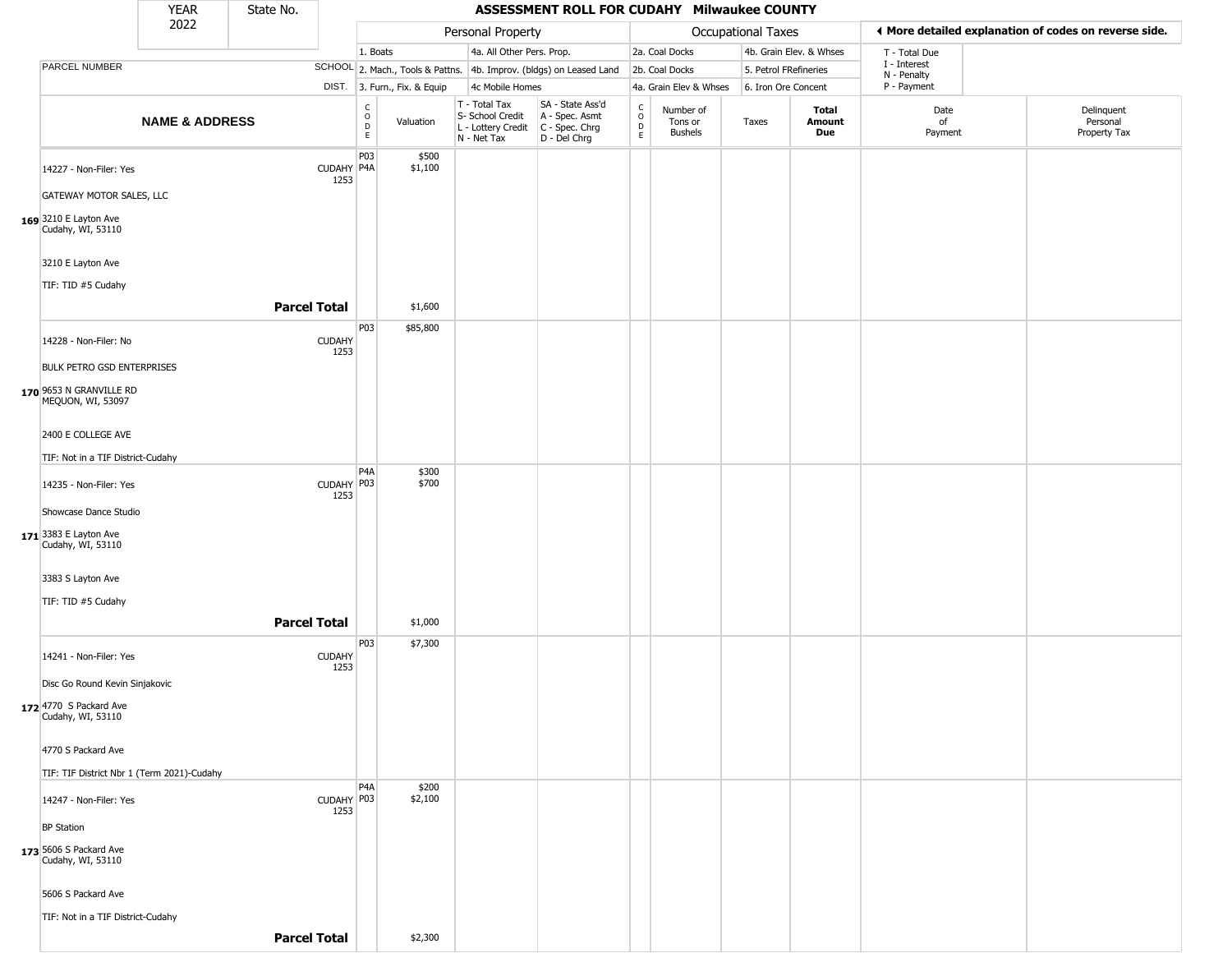|                                                                                                                     | <b>YEAR</b>                                | State No.           |                       |                                           |                              |                                                                        | ASSESSMENT ROLL FOR CUDAHY Milwaukee COUNTY                            |                                                 |                                        |                       |                         |                                                       |                                        |
|---------------------------------------------------------------------------------------------------------------------|--------------------------------------------|---------------------|-----------------------|-------------------------------------------|------------------------------|------------------------------------------------------------------------|------------------------------------------------------------------------|-------------------------------------------------|----------------------------------------|-----------------------|-------------------------|-------------------------------------------------------|----------------------------------------|
|                                                                                                                     | 2022                                       |                     |                       |                                           |                              | Personal Property                                                      |                                                                        |                                                 |                                        | Occupational Taxes    |                         | ◀ More detailed explanation of codes on reverse side. |                                        |
|                                                                                                                     |                                            |                     |                       | 1. Boats                                  |                              | 4a. All Other Pers. Prop.                                              |                                                                        |                                                 | 2a. Coal Docks                         |                       | 4b. Grain Elev. & Whses | T - Total Due                                         |                                        |
| PARCEL NUMBER                                                                                                       |                                            |                     |                       |                                           |                              |                                                                        | SCHOOL 2. Mach., Tools & Pattns. 4b. Improv. (bldgs) on Leased Land    |                                                 | 2b. Coal Docks                         | 5. Petrol FRefineries |                         | I - Interest                                          |                                        |
|                                                                                                                     |                                            |                     |                       |                                           | DIST. 3. Furn., Fix. & Equip | 4c Mobile Homes                                                        |                                                                        |                                                 | 4a. Grain Elev & Whses                 | 6. Iron Ore Concent   |                         | N - Penalty<br>P - Payment                            |                                        |
|                                                                                                                     | <b>NAME &amp; ADDRESS</b>                  |                     |                       | $_{\rm o}^{\rm c}$<br>$\overline{D}$<br>E | Valuation                    | T - Total Tax<br>S- School Credit<br>L - Lottery Credit<br>N - Net Tax | SA - State Ass'd<br>A - Spec. Asmt<br>$C - Spec. Chrg$<br>D - Del Chrg | $\begin{array}{c} C \\ O \\ D \\ E \end{array}$ | Number of<br>Tons or<br><b>Bushels</b> | Taxes                 | Total<br>Amount<br>Due  | Date<br>of<br>Payment                                 | Delinquent<br>Personal<br>Property Tax |
| 14251 - Non-Filer: No<br>CASTILLO'S RESTAURANT, INC KARI DURR<br>174 5656 S PACKARD AVE<br><b>CUDAHY, WI, 53110</b> |                                            |                     | CUDAHY P03<br>1253    | P4A                                       | \$3,000<br>\$3,100           |                                                                        |                                                                        |                                                 |                                        |                       |                         |                                                       |                                        |
| 5656 S PACKARD AVE<br>TIF: Not in a TIF District-Cudahy                                                             |                                            | <b>Parcel Total</b> |                       |                                           | \$6,100                      |                                                                        |                                                                        |                                                 |                                        |                       |                         |                                                       |                                        |
| 14253 - Non-Filer: Yes<br>MIRROR MIRROR SALON, LLC DEAN DONNER JR<br>175 4749 S PACKARD AVE<br>CUDAHY, WI, 53110    |                                            |                     | CUDAHY P4A<br>1253    | P <sub>0</sub> 3                          | \$200<br>\$200               |                                                                        |                                                                        |                                                 |                                        |                       |                         |                                                       |                                        |
| 4749 S PACKARD AVE<br>TIF: TIF District Nbr 1 (Term 2021)-Cudahy                                                    |                                            | <b>Parcel Total</b> |                       |                                           | \$400                        |                                                                        |                                                                        |                                                 |                                        |                       |                         |                                                       |                                        |
| 14272 - Non-Filer: Yes<br>Autotrans Aliaksandr Bieliak<br>176 6248 S Creekside Dr #15<br>Cudahy, WI, 53110          |                                            |                     | CUDAHY P03<br>1253    | P4A                                       | \$100<br>\$800               |                                                                        |                                                                        |                                                 |                                        |                       |                         |                                                       |                                        |
| 6248 S Creekside Dr #15<br>TIF: Not in a TIF District-Cudahy                                                        |                                            | <b>Parcel Total</b> |                       |                                           | \$900                        |                                                                        |                                                                        |                                                 |                                        |                       |                         |                                                       |                                        |
| 14277 - Non-Filer: No                                                                                               | CUDAHY PC, LLC HAYTHAM ABUSAMHADONA        |                     | <b>CUDAHY</b><br>1253 | P03                                       | \$400                        |                                                                        |                                                                        |                                                 |                                        |                       |                         |                                                       |                                        |
| 177 4846 S PACKARD AVE<br><b>CUDAHY, WI, 53110</b>                                                                  |                                            |                     |                       |                                           |                              |                                                                        |                                                                        |                                                 |                                        |                       |                         |                                                       |                                        |
| 4846 S PACKARD AVE                                                                                                  |                                            |                     |                       |                                           |                              |                                                                        |                                                                        |                                                 |                                        |                       |                         |                                                       |                                        |
| 14282 - Non-Filer: Yes                                                                                              | TIF: TIF District Nbr 1 (Term 2021)-Cudahy |                     | CUDAHY P03<br>1253    | P <sub>4</sub> A                          | \$400<br>\$3,200             |                                                                        |                                                                        |                                                 |                                        |                       |                         |                                                       |                                        |
| MIDWEST MOTOR EXPRESS<br>178 5559 S PENNSYLVANIA AVE<br><b>CUDAHY, WI, 53110</b>                                    |                                            |                     |                       |                                           |                              |                                                                        |                                                                        |                                                 |                                        |                       |                         |                                                       |                                        |
| 5559 S PENNSYLVANIA AVE<br>TIF: TIF District Nbr 1 (Term 2021)-Cudahy                                               |                                            |                     |                       |                                           |                              |                                                                        |                                                                        |                                                 |                                        |                       |                         |                                                       |                                        |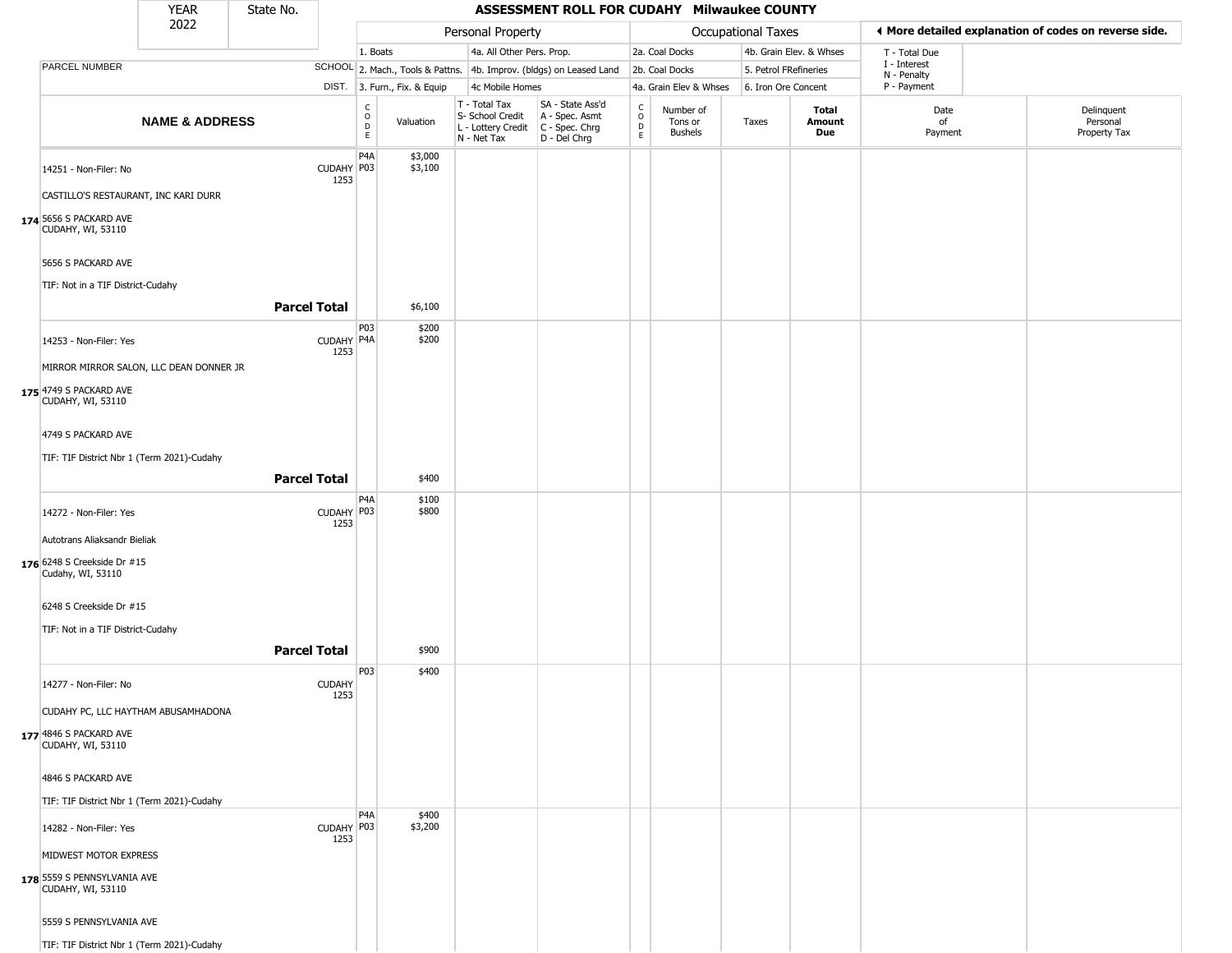|                                                            | <b>YEAR</b>               | State No.           |                       |                                                 |                              |                                                                        | ASSESSMENT ROLL FOR CUDAHY Milwaukee COUNTY                            |                              |                                 |                       |                         |                             |                                                       |
|------------------------------------------------------------|---------------------------|---------------------|-----------------------|-------------------------------------------------|------------------------------|------------------------------------------------------------------------|------------------------------------------------------------------------|------------------------------|---------------------------------|-----------------------|-------------------------|-----------------------------|-------------------------------------------------------|
|                                                            | 2022                      |                     |                       |                                                 |                              | Personal Property                                                      |                                                                        |                              |                                 | Occupational Taxes    |                         |                             | ♦ More detailed explanation of codes on reverse side. |
|                                                            |                           |                     |                       | 1. Boats                                        |                              | 4a. All Other Pers. Prop.                                              |                                                                        |                              | 2a. Coal Docks                  |                       | 4b. Grain Elev. & Whses | T - Total Due               |                                                       |
| PARCEL NUMBER                                              |                           |                     |                       |                                                 |                              |                                                                        | SCHOOL 2. Mach., Tools & Pattns. 4b. Improv. (bldgs) on Leased Land    |                              | 2b. Coal Docks                  | 5. Petrol FRefineries |                         | I - Interest<br>N - Penalty |                                                       |
|                                                            |                           |                     |                       |                                                 | DIST. 3. Furn., Fix. & Equip | 4c Mobile Homes                                                        |                                                                        |                              | 4a. Grain Elev & Whses          | 6. Iron Ore Concent   |                         | P - Payment                 |                                                       |
|                                                            | <b>NAME &amp; ADDRESS</b> |                     |                       | $\begin{array}{c} C \\ O \\ D \\ E \end{array}$ | Valuation                    | T - Total Tax<br>S- School Credit<br>L - Lottery Credit<br>N - Net Tax | SA - State Ass'd<br>A - Spec. Asmt<br>$C - Spec. Chrg$<br>D - Del Chrg | $\delta$<br>$\mathsf D$<br>E | Number of<br>Tons or<br>Bushels | Taxes                 | Total<br>Amount<br>Due  | Date<br>of<br>Payment       | Delinquent<br>Personal<br>Property Tax                |
|                                                            |                           | <b>Parcel Total</b> |                       |                                                 | \$3,600                      |                                                                        |                                                                        |                              |                                 |                       |                         |                             |                                                       |
| 14299 - Non-Filer: Yes                                     |                           |                     | CUDAHY P4A<br>1253    | P03                                             | \$3,300<br>\$38,700          |                                                                        |                                                                        |                              |                                 |                       |                         |                             |                                                       |
| Advanced Distribution Services Inc Ceneterpoint Properties |                           |                     |                       |                                                 |                              |                                                                        |                                                                        |                              |                                 |                       |                         |                             |                                                       |
| 179 PO BOX 482<br>HOLLAND, OH, 43528                       |                           |                     |                       |                                                 |                              |                                                                        |                                                                        |                              |                                 |                       |                         |                             |                                                       |
| 1901 Ace Worldwide Lane                                    |                           |                     |                       |                                                 |                              |                                                                        |                                                                        |                              |                                 |                       |                         |                             |                                                       |
| TIF: Not in a TIF District-Cudahy                          |                           |                     |                       |                                                 |                              |                                                                        |                                                                        |                              |                                 |                       |                         |                             |                                                       |
|                                                            |                           | <b>Parcel Total</b> |                       |                                                 | \$42,000                     |                                                                        |                                                                        |                              |                                 |                       |                         |                             |                                                       |
| 14307 - Non-Filer: Yes                                     |                           |                     | CUDAHY P03<br>1253    | P <sub>4</sub> A                                | \$6,600<br>\$35,600          |                                                                        |                                                                        |                              |                                 |                       |                         |                             |                                                       |
| Orson's Milo Basina                                        |                           |                     |                       |                                                 |                              |                                                                        |                                                                        |                              |                                 |                       |                         |                             |                                                       |
| $180$ 651 60th<br>Caledonia, WI, 53108                     |                           |                     |                       |                                                 |                              |                                                                        |                                                                        |                              |                                 |                       |                         |                             |                                                       |
| 3558 E Barnard Ave                                         |                           |                     |                       |                                                 |                              |                                                                        |                                                                        |                              |                                 |                       |                         |                             |                                                       |
| TIF: TIF District Nbr 1 (Term 2021)-Cudahy                 |                           |                     |                       |                                                 |                              |                                                                        |                                                                        |                              |                                 |                       |                         |                             |                                                       |
|                                                            |                           | <b>Parcel Total</b> |                       |                                                 | \$42,200                     |                                                                        |                                                                        |                              |                                 |                       |                         |                             |                                                       |
| 14311 - Non-Filer: Yes                                     |                           |                     | CUDAHY P03<br>1253    | P <sub>4</sub> A                                | \$1,200<br>\$5,000           |                                                                        |                                                                        |                              |                                 |                       |                         |                             |                                                       |
| JEN'S SWEET TREATS JENNIFER CLARK                          |                           |                     |                       |                                                 |                              |                                                                        |                                                                        |                              |                                 |                       |                         |                             |                                                       |
| 181 4745 S PACKARD AVE<br><b>CUDAHY, WI, 53110</b>         |                           |                     |                       |                                                 |                              |                                                                        |                                                                        |                              |                                 |                       |                         |                             |                                                       |
| 4745 S PACKARD AVE                                         |                           |                     |                       |                                                 |                              |                                                                        |                                                                        |                              |                                 |                       |                         |                             |                                                       |
| TIF: TIF District Nbr 1 (Term 2021)-Cudahy                 |                           |                     |                       |                                                 |                              |                                                                        |                                                                        |                              |                                 |                       |                         |                             |                                                       |
|                                                            |                           | <b>Parcel Total</b> |                       |                                                 | \$6,200                      |                                                                        |                                                                        |                              |                                 |                       |                         |                             |                                                       |
| 14312 - Non-Filer: No                                      |                           |                     | <b>CUDAHY</b><br>1253 | P03                                             | \$4,100                      |                                                                        |                                                                        |                              |                                 |                       |                         |                             |                                                       |
| SUNRISE CITGO BANO, INC                                    |                           |                     |                       |                                                 |                              |                                                                        |                                                                        |                              |                                 |                       |                         |                             |                                                       |
| 182 4570 S KINNICKINNIC AVE<br>CUDAHY, WI, 53110           |                           |                     |                       |                                                 |                              |                                                                        |                                                                        |                              |                                 |                       |                         |                             |                                                       |
| 4570 S KINNICKINNIC AVE                                    |                           |                     |                       |                                                 |                              |                                                                        |                                                                        |                              |                                 |                       |                         |                             |                                                       |
| TIF: TIF District Nbr 1 (Term 2021)-Cudahy                 |                           |                     |                       |                                                 |                              |                                                                        |                                                                        |                              |                                 |                       |                         |                             |                                                       |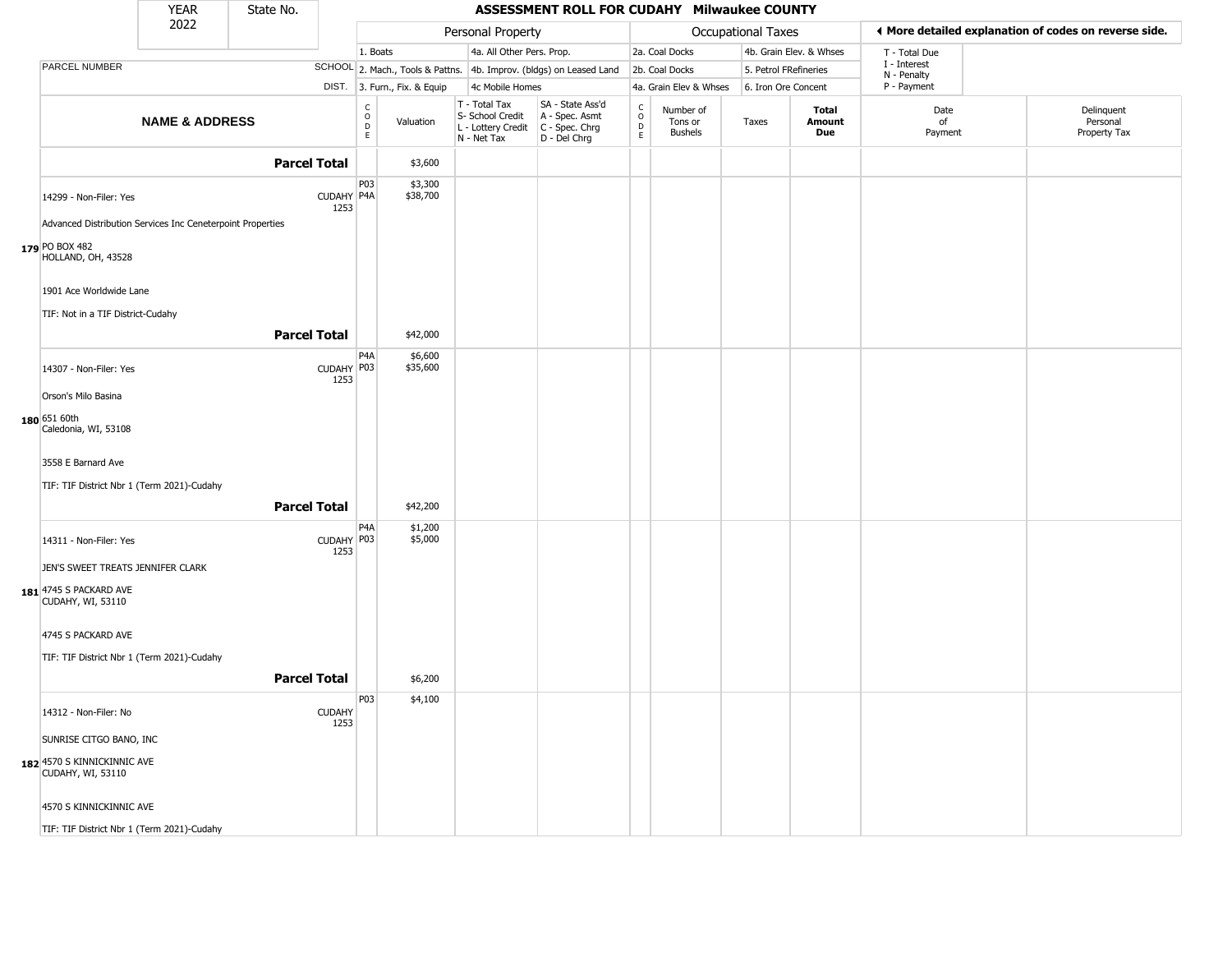|                                                                                                    | <b>YEAR</b>               | State No.           |                       |                                   |                              |                                                                        | ASSESSMENT ROLL FOR CUDAHY Milwaukee COUNTY                          |                                      |                                 |                       |                         |                             |                                                       |
|----------------------------------------------------------------------------------------------------|---------------------------|---------------------|-----------------------|-----------------------------------|------------------------------|------------------------------------------------------------------------|----------------------------------------------------------------------|--------------------------------------|---------------------------------|-----------------------|-------------------------|-----------------------------|-------------------------------------------------------|
|                                                                                                    | 2022                      |                     |                       |                                   |                              | Personal Property                                                      |                                                                      |                                      |                                 | Occupational Taxes    |                         |                             | ◀ More detailed explanation of codes on reverse side. |
|                                                                                                    |                           |                     |                       | 1. Boats                          |                              | 4a. All Other Pers. Prop.                                              |                                                                      |                                      | 2a. Coal Docks                  |                       | 4b. Grain Elev. & Whses | T - Total Due               |                                                       |
| PARCEL NUMBER                                                                                      |                           |                     |                       |                                   |                              |                                                                        | SCHOOL 2. Mach., Tools & Pattns. 4b. Improv. (bldgs) on Leased Land  |                                      | 2b. Coal Docks                  | 5. Petrol FRefineries |                         | I - Interest<br>N - Penalty |                                                       |
|                                                                                                    |                           |                     |                       |                                   | DIST. 3. Furn., Fix. & Equip | 4c Mobile Homes                                                        |                                                                      |                                      | 4a. Grain Elev & Whses          | 6. Iron Ore Concent   |                         | P - Payment                 |                                                       |
|                                                                                                    | <b>NAME &amp; ADDRESS</b> |                     |                       | C<br>$\circ$<br>$\mathsf D$<br>E. | Valuation                    | T - Total Tax<br>S- School Credit<br>L - Lottery Credit<br>N - Net Tax | SA - State Ass'd<br>A - Spec. Asmt<br>C - Spec. Chrg<br>D - Del Chrg | $\int_{0}^{c}$<br>$_{\rm E}^{\rm D}$ | Number of<br>Tons or<br>Bushels | Taxes                 | Total<br>Amount<br>Due  | Date<br>of<br>Payment       | Delinquent<br>Personal<br>Property Tax                |
| 14324 - Non-Filer: Yes<br>Sam's Auto Sales LLC Bassam S Salim                                      |                           |                     | <b>CUDAHY</b><br>1253 | P03                               | \$2,200                      |                                                                        |                                                                      |                                      |                                 |                       |                         |                             |                                                       |
| 183 5800 S Packard Ave<br>Cudahy, WI, 53110                                                        |                           |                     |                       |                                   |                              |                                                                        |                                                                      |                                      |                                 |                       |                         |                             |                                                       |
| 5800 S Packard Ave<br>TIF: Not in a TIF District-Cudahy                                            |                           |                     |                       |                                   |                              |                                                                        |                                                                      |                                      |                                 |                       |                         |                             |                                                       |
| 14325 - Non-Filer: Yes                                                                             |                           |                     | CUDAHY P03<br>1253    | P <sub>4</sub> A                  | \$4,300<br>\$15,400          |                                                                        |                                                                      |                                      |                                 |                       |                         |                             |                                                       |
| Design & Sold LLC Dave Szymanski<br>184 6204 S Packard Ave<br>Cudahy, WI, 53110                    |                           |                     |                       |                                   |                              |                                                                        |                                                                      |                                      |                                 |                       |                         |                             |                                                       |
| 6204 S Packard Ave                                                                                 |                           |                     |                       |                                   |                              |                                                                        |                                                                      |                                      |                                 |                       |                         |                             |                                                       |
| TIF: Not in a TIF District-Cudahy                                                                  |                           | <b>Parcel Total</b> |                       |                                   | \$19,700                     |                                                                        |                                                                      |                                      |                                 |                       |                         |                             |                                                       |
| 14329 - Non-Filer: No                                                                              |                           |                     | <b>CUDAHY</b><br>1253 | P03                               | \$1,500                      |                                                                        |                                                                      |                                      |                                 |                       |                         |                             |                                                       |
| LEDA'S REFLECTION HAIR SALON ENKELEDA NANO<br>185 6088 S PACKARD AVE<br><b>CUDAHY, WI, 53110</b>   |                           |                     |                       |                                   |                              |                                                                        |                                                                      |                                      |                                 |                       |                         |                             |                                                       |
| 6088 S PACKARD AVE<br>TIF: Not in a TIF District-Cudahy                                            |                           |                     |                       |                                   |                              |                                                                        |                                                                      |                                      |                                 |                       |                         |                             |                                                       |
| 14331 - Non-Filer: Yes<br>Smokin Deals Sunny Patel                                                 |                           |                     | CUDAHY P03<br>1253    | P <sub>4</sub> A                  | \$300<br>\$2,800             |                                                                        |                                                                      |                                      |                                 |                       |                         |                             |                                                       |
| 186 8216 S 77TH ST<br>FRANKLIN, WI, 53132                                                          |                           |                     |                       |                                   |                              |                                                                        |                                                                      |                                      |                                 |                       |                         |                             |                                                       |
| 5656 S Packard Ave<br>TIF: Not in a TIF District-Cudahy                                            |                           |                     |                       |                                   |                              |                                                                        |                                                                      |                                      |                                 |                       |                         |                             |                                                       |
|                                                                                                    |                           | <b>Parcel Total</b> |                       |                                   | \$3,100                      |                                                                        |                                                                      |                                      |                                 |                       |                         |                             |                                                       |
| 14332 - Non-Filer: No<br>LA-LA'S PLACE ALICIA GUERRA<br>187 3470 E LAYTON AVE<br>CUDAHY, WI, 53110 |                           |                     | <b>CUDAHY</b><br>1253 | P <sub>0</sub> 3                  | \$6,500                      |                                                                        |                                                                      |                                      |                                 |                       |                         |                             |                                                       |
| 3470 E LAYTON AVE<br>TIF: Not in a TIF District-Cudahy                                             |                           |                     |                       |                                   |                              |                                                                        |                                                                      |                                      |                                 |                       |                         |                             |                                                       |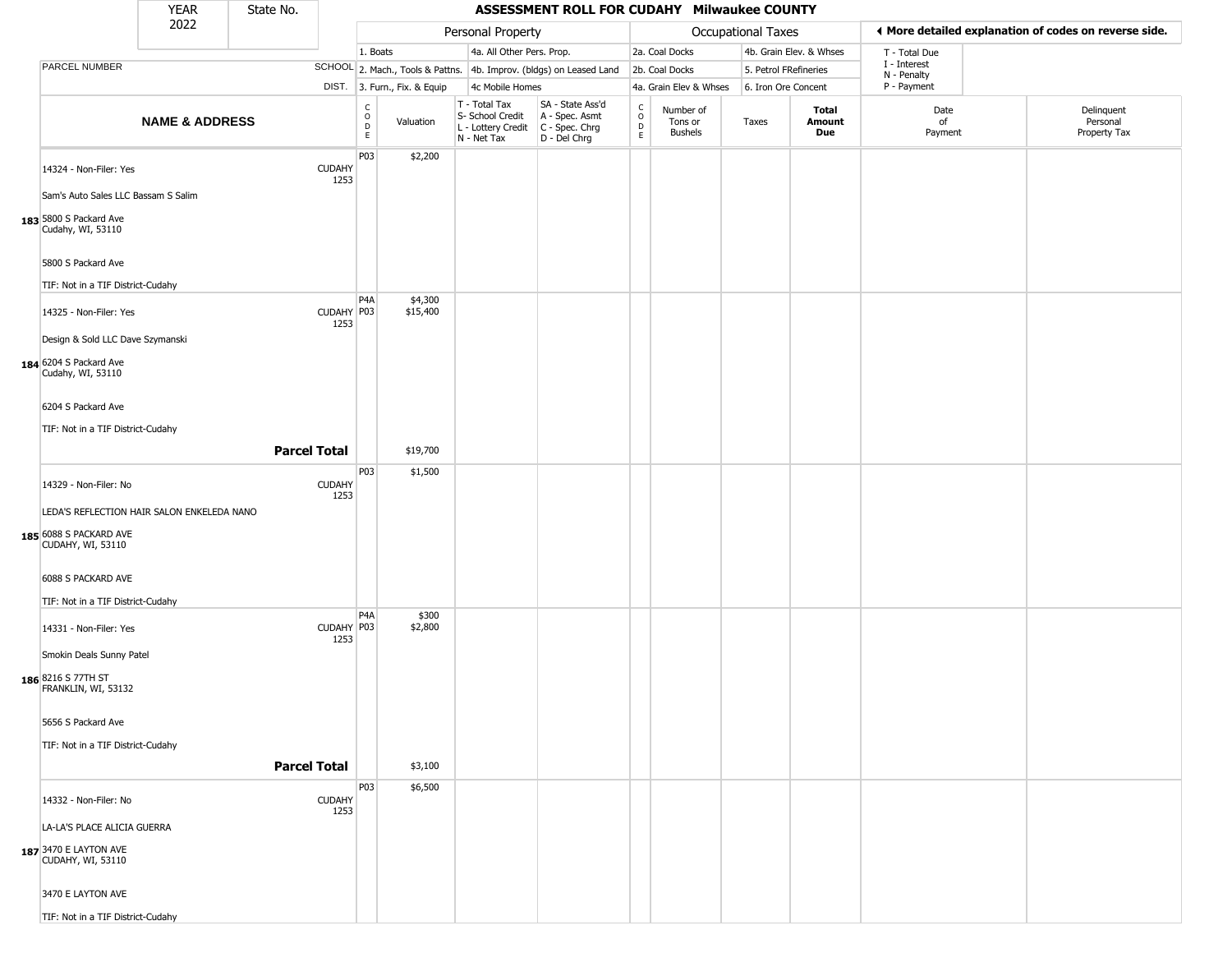|                                                                           | <b>YEAR</b>               | State No. |                       |                                            |                              |                                                                        | ASSESSMENT ROLL FOR CUDAHY Milwaukee COUNTY                          |                                             |                                        |                       |                               |                             |                                                       |
|---------------------------------------------------------------------------|---------------------------|-----------|-----------------------|--------------------------------------------|------------------------------|------------------------------------------------------------------------|----------------------------------------------------------------------|---------------------------------------------|----------------------------------------|-----------------------|-------------------------------|-----------------------------|-------------------------------------------------------|
|                                                                           | 2022                      |           |                       |                                            |                              | Personal Property                                                      |                                                                      |                                             |                                        | Occupational Taxes    |                               |                             | ♦ More detailed explanation of codes on reverse side. |
|                                                                           |                           |           |                       | 1. Boats                                   |                              | 4a. All Other Pers. Prop.                                              |                                                                      |                                             | 2a. Coal Docks                         |                       | 4b. Grain Elev. & Whses       | T - Total Due               |                                                       |
| PARCEL NUMBER                                                             |                           |           |                       |                                            |                              |                                                                        | SCHOOL 2. Mach., Tools & Pattns. 4b. Improv. (bldgs) on Leased Land  |                                             | 2b. Coal Docks                         | 5. Petrol FRefineries |                               | I - Interest<br>N - Penalty |                                                       |
|                                                                           |                           |           |                       |                                            | DIST. 3. Furn., Fix. & Equip | 4c Mobile Homes                                                        |                                                                      |                                             | 4a. Grain Elev & Whses                 | 6. Iron Ore Concent   |                               | P - Payment                 |                                                       |
|                                                                           | <b>NAME &amp; ADDRESS</b> |           |                       | C<br>$\circ$<br>$\mathsf D$<br>$\mathsf E$ | Valuation                    | T - Total Tax<br>S- School Credit<br>L - Lottery Credit<br>N - Net Tax | SA - State Ass'd<br>A - Spec. Asmt<br>C - Spec. Chrg<br>D - Del Chrg | $\frac{c}{0}$<br>$\mathsf D$<br>$\mathsf E$ | Number of<br>Tons or<br><b>Bushels</b> | Taxes                 | Total<br>Amount<br><b>Due</b> | Date<br>of<br>Payment       | Delinquent<br>Personal<br>Property Tax                |
| 14336 - Non-Filer: Yes                                                    |                           |           | <b>CUDAHY</b><br>1253 | P03                                        | \$3,500                      |                                                                        |                                                                      |                                             |                                        |                       |                               |                             |                                                       |
| JC'S PARKSIDE PUB & GRILL<br>188 4671 S Lake Dr<br>Cudahy, WI, 53110      |                           |           |                       |                                            |                              |                                                                        |                                                                      |                                             |                                        |                       |                               |                             |                                                       |
| 4671 S Lake Dr                                                            |                           |           |                       |                                            |                              |                                                                        |                                                                      |                                             |                                        |                       |                               |                             |                                                       |
| TIF: Not in a TIF District-Cudahy                                         |                           |           |                       |                                            |                              |                                                                        |                                                                      |                                             |                                        |                       |                               |                             |                                                       |
| 14337 - Non-Filer: Yes                                                    |                           |           | <b>CUDAHY</b><br>1253 | P03                                        | \$3,500                      |                                                                        |                                                                      |                                             |                                        |                       |                               |                             |                                                       |
| Fred's Auto- Fine Auto Sales MOATIZ ABDULJALIL                            |                           |           |                       |                                            |                              |                                                                        |                                                                      |                                             |                                        |                       |                               |                             |                                                       |
| 189 5117 S Packard Ave<br>Cudahy, WI, 53110                               |                           |           |                       |                                            |                              |                                                                        |                                                                      |                                             |                                        |                       |                               |                             |                                                       |
| 5117 S Packard Ave                                                        |                           |           |                       |                                            |                              |                                                                        |                                                                      |                                             |                                        |                       |                               |                             |                                                       |
| TIF: Not in a TIF District-Cudahy                                         |                           |           |                       |                                            |                              |                                                                        |                                                                      |                                             |                                        |                       |                               |                             |                                                       |
| 14339 - Non-Filer: Yes                                                    |                           |           | <b>CUDAHY</b><br>1253 | P03                                        | \$1,400                      |                                                                        |                                                                      |                                             |                                        |                       |                               |                             |                                                       |
| Resilent Intrastructure LLC<br>190 3866 E Squire Ave<br>Cudahy, WI, 53110 |                           |           |                       |                                            |                              |                                                                        |                                                                      |                                             |                                        |                       |                               |                             |                                                       |
| 3866 E Squire Ave                                                         |                           |           |                       |                                            |                              |                                                                        |                                                                      |                                             |                                        |                       |                               |                             |                                                       |
| TIF: Not in a TIF District-Cudahy                                         |                           |           |                       | P <sub>0</sub> 3                           | \$6,200                      |                                                                        |                                                                      |                                             |                                        |                       |                               |                             |                                                       |
| 14342 - Non-Filer: Yes                                                    |                           |           | <b>CUDAHY</b><br>1253 |                                            |                              |                                                                        |                                                                      |                                             |                                        |                       |                               |                             |                                                       |
| The Salty Dog Lisa Hipp                                                   |                           |           |                       |                                            |                              |                                                                        |                                                                      |                                             |                                        |                       |                               |                             |                                                       |
| 191 3479 E Plankinton Ave<br>Cudahy, WI, 53110                            |                           |           |                       |                                            |                              |                                                                        |                                                                      |                                             |                                        |                       |                               |                             |                                                       |
| 3479 E Plankinton Ave                                                     |                           |           |                       |                                            |                              |                                                                        |                                                                      |                                             |                                        |                       |                               |                             |                                                       |
| TIF: TIF District Nbr 1 (Term 2021)-Cudahy                                |                           |           |                       |                                            |                              |                                                                        |                                                                      |                                             |                                        |                       |                               |                             |                                                       |
| 14343 - Non-Filer: No                                                     |                           |           | CUDAHY P03<br>1253    | P <sub>4</sub> A                           | \$500<br>\$5,700             |                                                                        |                                                                      |                                             |                                        |                       |                               |                             |                                                       |
| Emo Trans, Inc.                                                           |                           |           |                       |                                            |                              |                                                                        |                                                                      |                                             |                                        |                       |                               |                             |                                                       |
| 192 5235 International Dr Ste A<br>Cudahy, WI, 53110                      |                           |           |                       |                                            |                              |                                                                        |                                                                      |                                             |                                        |                       |                               |                             |                                                       |
| 5235 International Dr Ste A                                               |                           |           |                       |                                            |                              |                                                                        |                                                                      |                                             |                                        |                       |                               |                             |                                                       |
| TIF: TIF District Nbr 1 (Term 2021)-Cudahy                                |                           |           |                       |                                            |                              |                                                                        |                                                                      |                                             |                                        |                       |                               |                             |                                                       |
|                                                                           |                           |           | <b>Parcel Total</b>   |                                            | \$6,200                      |                                                                        |                                                                      |                                             |                                        |                       |                               |                             |                                                       |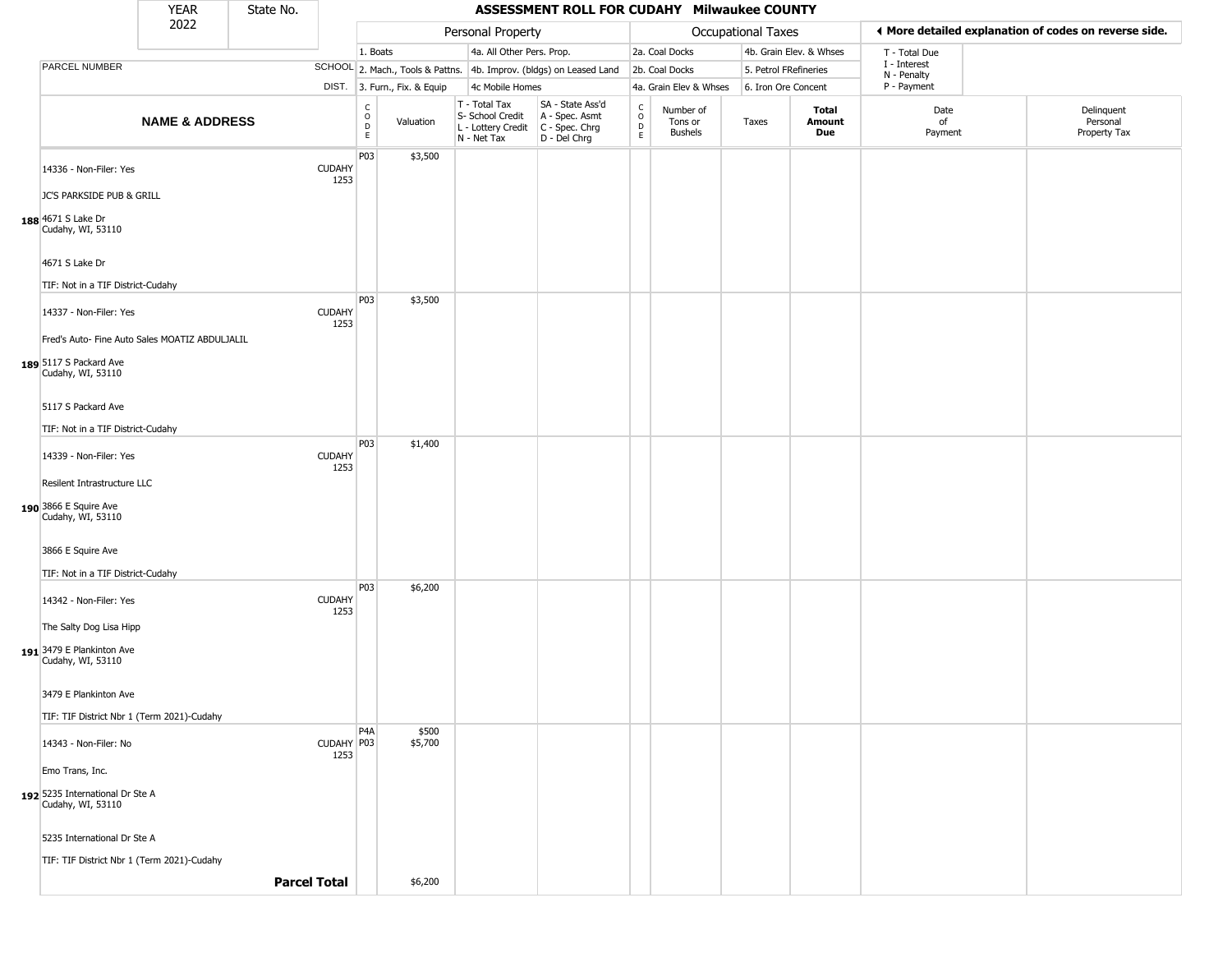|                                                                                                                            | <b>YEAR</b>               | State No. |                       |                                   |                              |                                                                        | ASSESSMENT ROLL FOR CUDAHY Milwaukee COUNTY                          |                                             |                                        |                       |                         |                             |                                                       |
|----------------------------------------------------------------------------------------------------------------------------|---------------------------|-----------|-----------------------|-----------------------------------|------------------------------|------------------------------------------------------------------------|----------------------------------------------------------------------|---------------------------------------------|----------------------------------------|-----------------------|-------------------------|-----------------------------|-------------------------------------------------------|
|                                                                                                                            | 2022                      |           |                       |                                   |                              | Personal Property                                                      |                                                                      |                                             |                                        | Occupational Taxes    |                         |                             | ◀ More detailed explanation of codes on reverse side. |
|                                                                                                                            |                           |           |                       | 1. Boats                          |                              | 4a. All Other Pers. Prop.                                              |                                                                      |                                             | 2a. Coal Docks                         |                       | 4b. Grain Elev. & Whses | T - Total Due               |                                                       |
| PARCEL NUMBER                                                                                                              |                           |           |                       |                                   |                              |                                                                        | SCHOOL 2. Mach., Tools & Pattns. 4b. Improv. (bldgs) on Leased Land  |                                             | 2b. Coal Docks                         | 5. Petrol FRefineries |                         | I - Interest<br>N - Penalty |                                                       |
|                                                                                                                            |                           |           |                       |                                   | DIST. 3. Furn., Fix. & Equip | 4c Mobile Homes                                                        |                                                                      |                                             | 4a. Grain Elev & Whses                 | 6. Iron Ore Concent   |                         | P - Payment                 |                                                       |
|                                                                                                                            | <b>NAME &amp; ADDRESS</b> |           |                       | C<br>$\circ$<br>$\mathsf{D}$<br>E | Valuation                    | T - Total Tax<br>S- School Credit<br>L - Lottery Credit<br>N - Net Tax | SA - State Ass'd<br>A - Spec. Asmt<br>C - Spec. Chrg<br>D - Del Chrg | $\frac{c}{0}$<br>$\mathsf D$<br>$\mathsf E$ | Number of<br>Tons or<br><b>Bushels</b> | Taxes                 | Total<br>Amount<br>Due  | Date<br>of<br>Payment       | Delinquent<br>Personal<br>Property Tax                |
| 14344 - Non-Filer: Yes<br>102 CBD VAPE SMOKE                                                                               |                           |           | <b>CUDAHY</b><br>1253 | P03                               | \$1,300                      |                                                                        |                                                                      |                                             |                                        |                       |                         |                             |                                                       |
| 193 2433 E Layton Ave<br>Cudahy, WI, 53110                                                                                 |                           |           |                       |                                   |                              |                                                                        |                                                                      |                                             |                                        |                       |                         |                             |                                                       |
| 2433 E Layton Ave<br>TIF: TID #5 Cudahy                                                                                    |                           |           |                       |                                   |                              |                                                                        |                                                                      |                                             |                                        |                       |                         |                             |                                                       |
| 14349 - Non-Filer: No                                                                                                      |                           |           | CUDAHY P03<br>1253    | P <sub>4</sub> A                  | \$60,300<br>\$92,300         |                                                                        |                                                                      |                                             |                                        |                       |                         |                             |                                                       |
| EMERGENCY MEDICAL PRODUCTS, INC<br>194 5000 TUTTLE CROSSING BLVD<br>DUBLIN, OH, 43016                                      |                           |           |                       |                                   |                              |                                                                        |                                                                      |                                             |                                        |                       |                         |                             |                                                       |
| 5235 INTERNATIONAL DR, SUITE B                                                                                             |                           |           |                       |                                   |                              |                                                                        |                                                                      |                                             |                                        |                       |                         |                             |                                                       |
| TIF: TIF District Nbr 1 (Term 2021)-Cudahy                                                                                 |                           |           | <b>Parcel Total</b>   |                                   | \$152,600                    |                                                                        |                                                                      |                                             |                                        |                       |                         |                             |                                                       |
| 14352 - Non-Filer: No                                                                                                      |                           |           | CUDAHY P4A<br>1253    | P <sub>03</sub>                   | \$700<br>\$11,200            |                                                                        |                                                                      |                                             |                                        |                       |                         |                             |                                                       |
| MONRO MUFFLER BRAKE, INC #1087 C/O BADEN TAX MANAGEMENT<br>195 6920 POINTE INVERNESS WAY, STE 301<br>FORT WAYNE, IN, 46804 |                           |           |                       |                                   |                              |                                                                        |                                                                      |                                             |                                        |                       |                         |                             |                                                       |
| 6084 S PACKARD AVE<br>TIF: Not in a TIF District-Cudahy                                                                    |                           |           |                       |                                   |                              |                                                                        |                                                                      |                                             |                                        |                       |                         |                             |                                                       |
|                                                                                                                            |                           |           | <b>Parcel Total</b>   |                                   | \$11,900                     |                                                                        |                                                                      |                                             |                                        |                       |                         |                             |                                                       |
| 14356 - Non-Filer: No                                                                                                      |                           |           | <b>CUDAHY</b><br>1253 | P <sub>0</sub> 3                  | \$10,600                     |                                                                        |                                                                      |                                             |                                        |                       |                         |                             |                                                       |
| IRON MOUNTAIN INFORMATION MANAGEMENT, LLC<br>196 One Federal St Attn: Tax Dept<br>Boston, MA, 02110                        |                           |           |                       |                                   |                              |                                                                        |                                                                      |                                             |                                        |                       |                         |                             |                                                       |
| 5255 S INTERNATIONAL DR<br>TIF: TIF District Nbr 1 (Term 2021)-Cudahy                                                      |                           |           |                       |                                   |                              |                                                                        |                                                                      |                                             |                                        |                       |                         |                             |                                                       |
| 14360 - Non-Filer: Yes                                                                                                     |                           |           | <b>CUDAHY</b><br>1253 | P03                               | \$800                        |                                                                        |                                                                      |                                             |                                        |                       |                         |                             |                                                       |
| Midas KGN Investments LLC - Abrar Autos LLC<br>197 5550 S Packard Ave<br>Cudahy, WI, 53110                                 |                           |           |                       |                                   |                              |                                                                        |                                                                      |                                             |                                        |                       |                         |                             |                                                       |
| 5550 S Packard Ave<br>TIF: Not in a TIF District-Cudahy                                                                    |                           |           |                       |                                   |                              |                                                                        |                                                                      |                                             |                                        |                       |                         |                             |                                                       |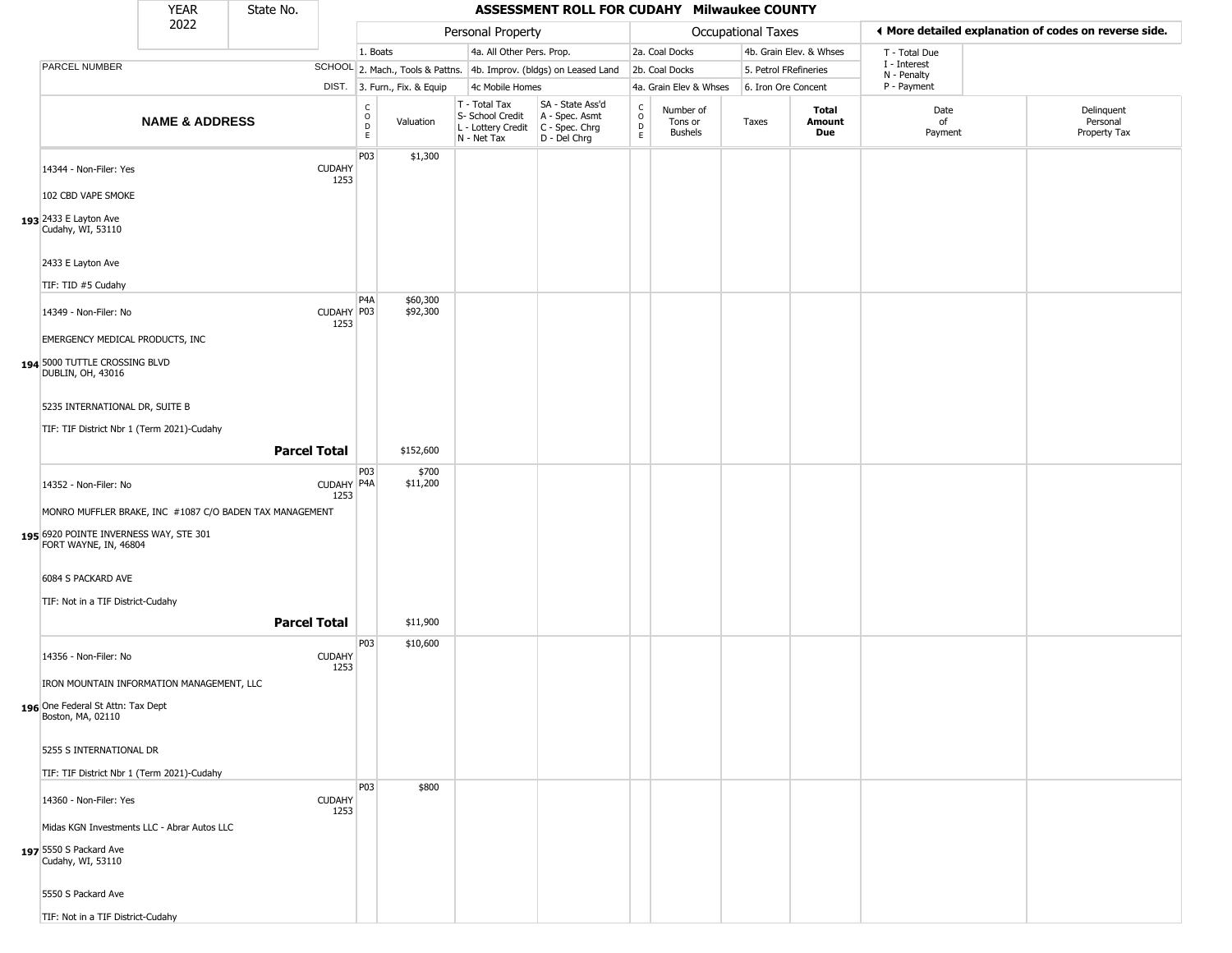|                                                                                   | YEAR                      | State No. |                       |                                   |                              |                                                                        | ASSESSMENT ROLL FOR CUDAHY Milwaukee COUNTY                          |                  |                                        |                       |                         |                             |                                                       |
|-----------------------------------------------------------------------------------|---------------------------|-----------|-----------------------|-----------------------------------|------------------------------|------------------------------------------------------------------------|----------------------------------------------------------------------|------------------|----------------------------------------|-----------------------|-------------------------|-----------------------------|-------------------------------------------------------|
|                                                                                   | 2022                      |           |                       |                                   |                              | Personal Property                                                      |                                                                      |                  |                                        | Occupational Taxes    |                         |                             | ♦ More detailed explanation of codes on reverse side. |
|                                                                                   |                           |           |                       | 1. Boats                          |                              | 4a. All Other Pers. Prop.                                              |                                                                      |                  | 2a. Coal Docks                         |                       | 4b. Grain Elev. & Whses | T - Total Due               |                                                       |
| PARCEL NUMBER                                                                     |                           |           |                       |                                   |                              |                                                                        | SCHOOL 2. Mach., Tools & Pattns. 4b. Improv. (bldgs) on Leased Land  |                  | 2b. Coal Docks                         | 5. Petrol FRefineries |                         | I - Interest<br>N - Penalty |                                                       |
|                                                                                   |                           |           |                       |                                   | DIST. 3. Furn., Fix. & Equip | 4c Mobile Homes                                                        |                                                                      |                  | 4a. Grain Elev & Whses                 | 6. Iron Ore Concent   |                         | P - Payment                 |                                                       |
|                                                                                   | <b>NAME &amp; ADDRESS</b> |           |                       | c<br>$\circ$<br>$\mathsf{D}$<br>E | Valuation                    | T - Total Tax<br>S- School Credit<br>L - Lottery Credit<br>N - Net Tax | SA - State Ass'd<br>A - Spec. Asmt<br>C - Spec. Chrg<br>D - Del Chrg | C<br>D<br>E<br>E | Number of<br>Tons or<br><b>Bushels</b> | Taxes                 | Total<br>Amount<br>Due  | Date<br>of<br>Payment       | Delinquent<br>Personal<br>Property Tax                |
| 14362 - Non-Filer: Yes                                                            |                           |           | <b>CUDAHY</b><br>1253 | P03                               | \$1,400                      |                                                                        |                                                                      |                  |                                        |                       |                         |                             |                                                       |
| Unique Automobile Ricky Kallenz/Tim Rode                                          |                           |           |                       |                                   |                              |                                                                        |                                                                      |                  |                                        |                       |                         |                             |                                                       |
| 198 3621 E Mallory Ave<br>Cudahy, WI, 53110                                       |                           |           |                       |                                   |                              |                                                                        |                                                                      |                  |                                        |                       |                         |                             |                                                       |
| 3621 E Mallory Ave                                                                |                           |           |                       |                                   |                              |                                                                        |                                                                      |                  |                                        |                       |                         |                             |                                                       |
| TIF: Not in a TIF District-Cudahy                                                 |                           |           |                       | P <sub>4</sub> A                  | \$200                        |                                                                        |                                                                      |                  |                                        |                       |                         |                             |                                                       |
| 14368 - Non-Filer: Yes                                                            |                           |           | CUDAHY P03<br>1253    |                                   | \$4,400                      |                                                                        |                                                                      |                  |                                        |                       |                         |                             |                                                       |
| Acelero Learning Cudahy Ramel Hill<br>199 5885 S Packard Ave<br>Cudahy, WI, 53110 |                           |           |                       |                                   |                              |                                                                        |                                                                      |                  |                                        |                       |                         |                             |                                                       |
| 5885 S Packard Ave                                                                |                           |           |                       |                                   |                              |                                                                        |                                                                      |                  |                                        |                       |                         |                             |                                                       |
| TIF: Not in a TIF District-Cudahy                                                 |                           |           |                       |                                   |                              |                                                                        |                                                                      |                  |                                        |                       |                         |                             |                                                       |
|                                                                                   |                           |           | <b>Parcel Total</b>   |                                   | \$4,600                      |                                                                        |                                                                      |                  |                                        |                       |                         |                             |                                                       |
| 14370 - Non-Filer: Yes                                                            |                           |           | <b>CUDAHY</b>         | P03                               | \$300                        |                                                                        |                                                                      |                  |                                        |                       |                         |                             |                                                       |
|                                                                                   |                           |           | 1253                  |                                   |                              |                                                                        |                                                                      |                  |                                        |                       |                         |                             |                                                       |
| DISTINKTIONS TATTOO STUDIO- KELLY ALBRECHT                                        |                           |           |                       |                                   |                              |                                                                        |                                                                      |                  |                                        |                       |                         |                             |                                                       |
| 200 5656 S PACKARD AVE #12<br>CUDAHY, WI, 53110                                   |                           |           |                       |                                   |                              |                                                                        |                                                                      |                  |                                        |                       |                         |                             |                                                       |
| 5656 S PACKARD AVE #12                                                            |                           |           |                       |                                   |                              |                                                                        |                                                                      |                  |                                        |                       |                         |                             |                                                       |
| TIF: Not in a TIF District-Cudahy                                                 |                           |           |                       |                                   |                              |                                                                        |                                                                      |                  |                                        |                       |                         |                             |                                                       |
| 14373 - Non-Filer: No                                                             |                           |           | CUDAHY P03<br>1253    | P <sub>4</sub> A                  | \$100<br>\$1,300             |                                                                        |                                                                      |                  |                                        |                       |                         |                             |                                                       |
| EMERGENCY RESTORATION SPECIALISTS, INC                                            |                           |           |                       |                                   |                              |                                                                        |                                                                      |                  |                                        |                       |                         |                             |                                                       |
| 201 5615 S PENNSYLVANIA AVE<br>CUDAHY, WI, 53110                                  |                           |           |                       |                                   |                              |                                                                        |                                                                      |                  |                                        |                       |                         |                             |                                                       |
| 5615 S PENNSYLVANIA AVE                                                           |                           |           |                       |                                   |                              |                                                                        |                                                                      |                  |                                        |                       |                         |                             |                                                       |
| TIF: TIF District Nbr 1 (Term 2021)-Cudahy                                        |                           |           |                       |                                   |                              |                                                                        |                                                                      |                  |                                        |                       |                         |                             |                                                       |
|                                                                                   |                           |           | <b>Parcel Total</b>   |                                   | \$1,400                      |                                                                        |                                                                      |                  |                                        |                       |                         |                             |                                                       |
|                                                                                   |                           |           |                       | P4A                               | \$2,600                      |                                                                        |                                                                      |                  |                                        |                       |                         |                             |                                                       |
| 14380 - Non-Filer: Yes                                                            |                           |           | CUDAHY P03<br>1253    |                                   | \$7,100                      |                                                                        |                                                                      |                  |                                        |                       |                         |                             |                                                       |
| TRI-ANIM HEATH SERVICES, INC                                                      |                           |           |                       |                                   |                              |                                                                        |                                                                      |                  |                                        |                       |                         |                             |                                                       |
| 202 5000 TUTTLE CROSSING BLVD<br>DUBLIN, OH, 43016                                |                           |           |                       |                                   |                              |                                                                        |                                                                      |                  |                                        |                       |                         |                             |                                                       |
| 5235 INTERNATIONAL DR, SUITE D                                                    |                           |           |                       |                                   |                              |                                                                        |                                                                      |                  |                                        |                       |                         |                             |                                                       |
| TIF: TIF District Nbr 1 (Term 2021)-Cudahy                                        |                           |           |                       |                                   |                              |                                                                        |                                                                      |                  |                                        |                       |                         |                             |                                                       |
|                                                                                   |                           |           | <b>Parcel Total</b>   |                                   | \$9,700                      |                                                                        |                                                                      |                  |                                        |                       |                         |                             |                                                       |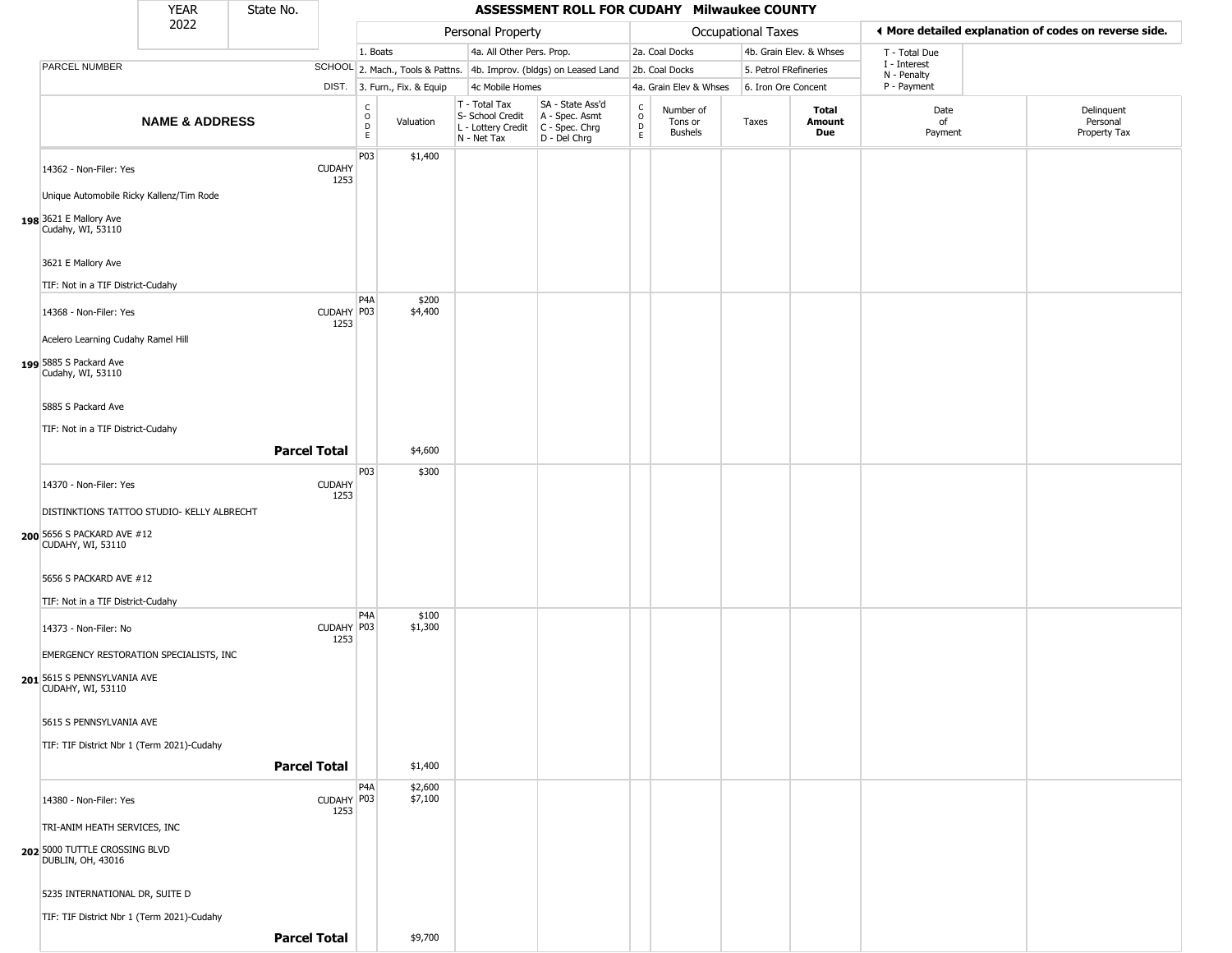|                                                                                                                          | <b>YEAR</b>               | State No.           |                       |                              |                              |                                                                        | ASSESSMENT ROLL FOR CUDAHY Milwaukee COUNTY                            |                                                 |                                        |                       |                         |                            |                                                       |
|--------------------------------------------------------------------------------------------------------------------------|---------------------------|---------------------|-----------------------|------------------------------|------------------------------|------------------------------------------------------------------------|------------------------------------------------------------------------|-------------------------------------------------|----------------------------------------|-----------------------|-------------------------|----------------------------|-------------------------------------------------------|
|                                                                                                                          | 2022                      |                     |                       |                              |                              | Personal Property                                                      |                                                                        |                                                 |                                        | Occupational Taxes    |                         |                            | ◀ More detailed explanation of codes on reverse side. |
|                                                                                                                          |                           |                     |                       | 1. Boats                     |                              | 4a. All Other Pers. Prop.                                              |                                                                        |                                                 | 2a. Coal Docks                         |                       | 4b. Grain Elev. & Whses | T - Total Due              |                                                       |
| PARCEL NUMBER                                                                                                            |                           |                     |                       |                              |                              |                                                                        | SCHOOL 2. Mach., Tools & Pattns. 4b. Improv. (bldgs) on Leased Land    |                                                 | 2b. Coal Docks                         | 5. Petrol FRefineries |                         | I - Interest               |                                                       |
|                                                                                                                          |                           |                     |                       |                              | DIST. 3. Furn., Fix. & Equip | 4c Mobile Homes                                                        |                                                                        |                                                 | 4a. Grain Elev & Whses                 | 6. Iron Ore Concent   |                         | N - Penalty<br>P - Payment |                                                       |
|                                                                                                                          | <b>NAME &amp; ADDRESS</b> |                     |                       | $_{\rm o}^{\rm c}$<br>D<br>E | Valuation                    | T - Total Tax<br>S- School Credit<br>L - Lottery Credit<br>N - Net Tax | SA - State Ass'd<br>A - Spec. Asmt<br>$C - Spec. Chrg$<br>D - Del Chrg | $\begin{array}{c} C \\ O \\ D \\ E \end{array}$ | Number of<br>Tons or<br><b>Bushels</b> | Taxes                 | Total<br>Amount<br>Due  | Date<br>of<br>Payment      | Delinquent<br>Personal<br>Property Tax                |
| 14381 - Non-Filer: No<br>CALIBER HOLDINGS CORP CALIBER COLLISION CENTERS #3344<br>203 PO BOX 800729<br>DALLAS, TX, 75380 |                           |                     | CUDAHY P4A<br>1253    | P03                          | \$15,800<br>\$19,300         |                                                                        |                                                                        |                                                 |                                        |                       |                         |                            |                                                       |
| 5975 S PACKARD AVE<br>TIF: Not in a TIF District-Cudahy                                                                  |                           |                     |                       |                              |                              |                                                                        |                                                                        |                                                 |                                        |                       |                         |                            |                                                       |
|                                                                                                                          |                           | <b>Parcel Total</b> |                       |                              | \$35,100                     |                                                                        |                                                                        |                                                 |                                        |                       |                         |                            |                                                       |
| 14386 - Non-Filer: Yes                                                                                                   |                           |                     | <b>CUDAHY</b><br>1253 | P03                          | \$2,900                      |                                                                        |                                                                        |                                                 |                                        |                       |                         |                            |                                                       |
| <b>TRADER NICKS</b>                                                                                                      |                           |                     |                       |                              |                              |                                                                        |                                                                        |                                                 |                                        |                       |                         |                            |                                                       |
| 204 5483 S Lake Dr<br>Cudahy, WI, 53110                                                                                  |                           |                     |                       |                              |                              |                                                                        |                                                                        |                                                 |                                        |                       |                         |                            |                                                       |
| 5483 S Lake Dr                                                                                                           |                           |                     |                       |                              |                              |                                                                        |                                                                        |                                                 |                                        |                       |                         |                            |                                                       |
| TIF: Not in a TIF District-Cudahy                                                                                        |                           |                     |                       |                              |                              |                                                                        |                                                                        |                                                 |                                        |                       |                         |                            |                                                       |
|                                                                                                                          |                           |                     |                       | P <sub>4</sub> A             | \$700                        |                                                                        |                                                                        |                                                 |                                        |                       |                         |                            |                                                       |
| 14666 - Non-Filer: Yes<br>MARK'S CUDAHY SERVICE CENTER RTEMIS-ONE, LLC                                                   |                           |                     | CUDAHY P03<br>1253    |                              | \$2,100                      |                                                                        |                                                                        |                                                 |                                        |                       |                         |                            |                                                       |
| 205 2828 E COLLEGE AVE<br>Cudahy, WI, 53110                                                                              |                           |                     |                       |                              |                              |                                                                        |                                                                        |                                                 |                                        |                       |                         |                            |                                                       |
| 5848 S PENNSYLVANIA AVE                                                                                                  |                           |                     |                       |                              |                              |                                                                        |                                                                        |                                                 |                                        |                       |                         |                            |                                                       |
| TIF: Not in a TIF District-Cudahy                                                                                        |                           |                     |                       |                              |                              |                                                                        |                                                                        |                                                 |                                        |                       |                         |                            |                                                       |
|                                                                                                                          |                           | <b>Parcel Total</b> |                       |                              | \$2,800                      |                                                                        |                                                                        |                                                 |                                        |                       |                         |                            |                                                       |
| 14669 - Non-Filer: No                                                                                                    |                           |                     | CUDAHY P03<br>1253    | P4A                          | \$100<br>\$5,900             |                                                                        |                                                                        |                                                 |                                        |                       |                         |                            |                                                       |
| <b>CUDAHY SUPERMARKET</b>                                                                                                |                           |                     |                       |                              |                              |                                                                        |                                                                        |                                                 |                                        |                       |                         |                            |                                                       |
| 206 4766 S PACKARD AVE<br>Cudahy, WI, 53110                                                                              |                           |                     |                       |                              |                              |                                                                        |                                                                        |                                                 |                                        |                       |                         |                            |                                                       |
| 4766 S PACKARD AVE                                                                                                       |                           |                     |                       |                              |                              |                                                                        |                                                                        |                                                 |                                        |                       |                         |                            |                                                       |
| TIF: TIF District Nbr 1 (Term 2021)-Cudahy                                                                               |                           |                     |                       |                              |                              |                                                                        |                                                                        |                                                 |                                        |                       |                         |                            |                                                       |
|                                                                                                                          |                           | <b>Parcel Total</b> |                       |                              | \$6,000                      |                                                                        |                                                                        |                                                 |                                        |                       |                         |                            |                                                       |
| 14701 - Non-Filer: Yes                                                                                                   |                           |                     | <b>CUDAHY</b><br>1253 | P03                          | \$14,500                     |                                                                        |                                                                        |                                                 |                                        |                       |                         |                            |                                                       |
| ALEID AUTO SALES, LLC                                                                                                    |                           |                     |                       |                              |                              |                                                                        |                                                                        |                                                 |                                        |                       |                         |                            |                                                       |
| 207 5204 S PACKARD AVE<br>Cudahy, WI, 53110                                                                              |                           |                     |                       |                              |                              |                                                                        |                                                                        |                                                 |                                        |                       |                         |                            |                                                       |
| 5204 S PACKARD AVE                                                                                                       |                           |                     |                       |                              |                              |                                                                        |                                                                        |                                                 |                                        |                       |                         |                            |                                                       |
| TIF: Not in a TIF District-Cudahy                                                                                        |                           |                     |                       |                              |                              |                                                                        |                                                                        |                                                 |                                        |                       |                         |                            |                                                       |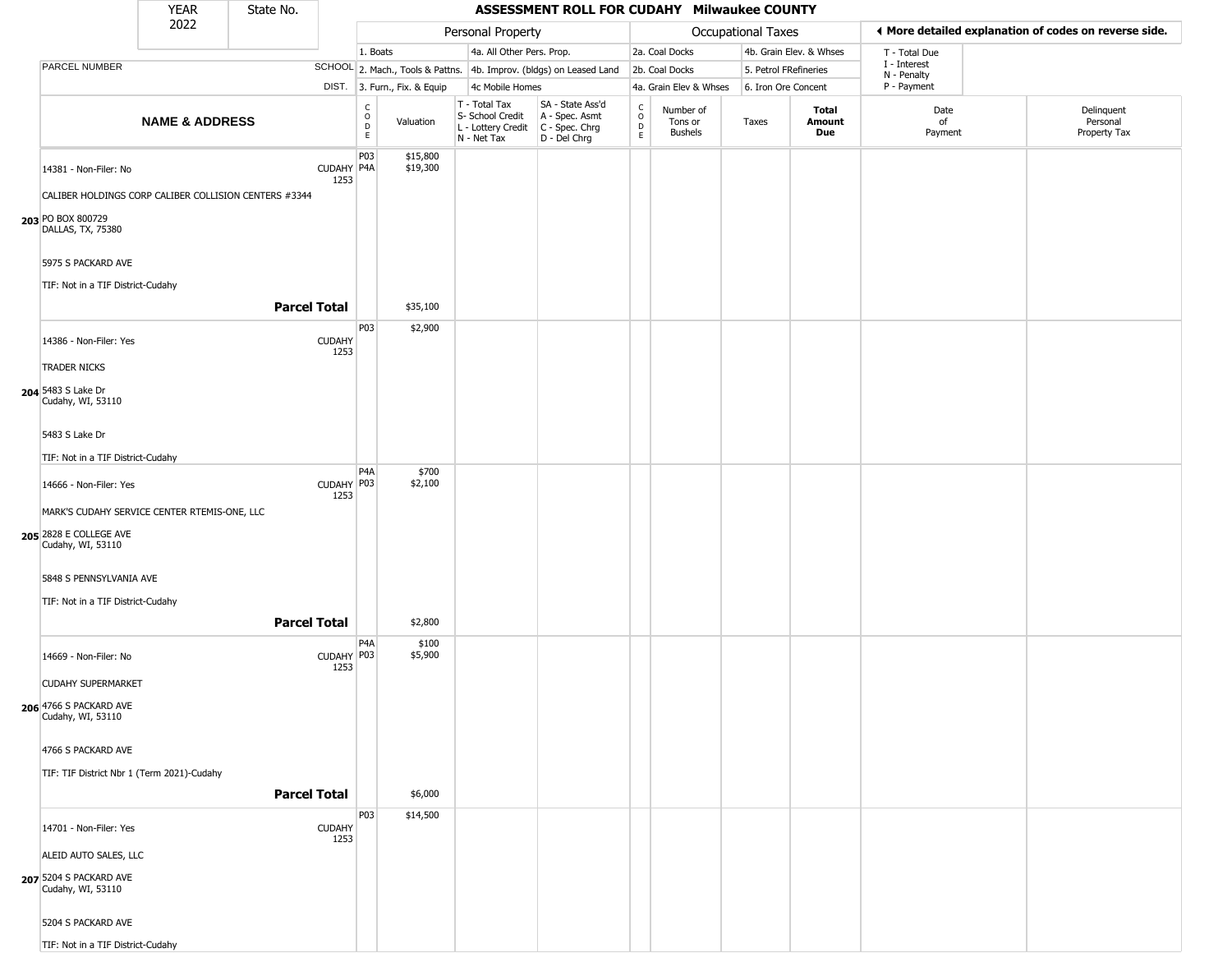|                                                                                                                           | <b>YEAR</b>               | State No.           |                       |                                        |                              |                                                                        | ASSESSMENT ROLL FOR CUDAHY Milwaukee COUNTY                          |                                                 |                                        |                       |                               |                             |                                                       |
|---------------------------------------------------------------------------------------------------------------------------|---------------------------|---------------------|-----------------------|----------------------------------------|------------------------------|------------------------------------------------------------------------|----------------------------------------------------------------------|-------------------------------------------------|----------------------------------------|-----------------------|-------------------------------|-----------------------------|-------------------------------------------------------|
|                                                                                                                           | 2022                      |                     |                       |                                        |                              | Personal Property                                                      |                                                                      |                                                 |                                        | Occupational Taxes    |                               |                             | ◀ More detailed explanation of codes on reverse side. |
|                                                                                                                           |                           |                     |                       | 1. Boats                               |                              | 4a. All Other Pers. Prop.                                              |                                                                      |                                                 | 2a. Coal Docks                         |                       | 4b. Grain Elev. & Whses       | T - Total Due               |                                                       |
| PARCEL NUMBER                                                                                                             |                           |                     |                       |                                        |                              |                                                                        | SCHOOL 2. Mach., Tools & Pattns. 4b. Improv. (bldgs) on Leased Land  |                                                 | 2b. Coal Docks                         | 5. Petrol FRefineries |                               | I - Interest<br>N - Penalty |                                                       |
|                                                                                                                           |                           |                     |                       |                                        | DIST. 3. Furn., Fix. & Equip | 4c Mobile Homes                                                        |                                                                      |                                                 | 4a. Grain Elev & Whses                 | 6. Iron Ore Concent   |                               | P - Payment                 |                                                       |
|                                                                                                                           | <b>NAME &amp; ADDRESS</b> |                     |                       | c<br>$_{\rm D}^{\rm O}$<br>$\mathsf E$ | Valuation                    | T - Total Tax<br>S- School Credit<br>L - Lottery Credit<br>N - Net Tax | SA - State Ass'd<br>A - Spec. Asmt<br>C - Spec. Chrg<br>D - Del Chrg | $\begin{array}{c} C \\ O \\ D \\ E \end{array}$ | Number of<br>Tons or<br><b>Bushels</b> | Taxes                 | Total<br><b>Amount</b><br>Due | Date<br>of<br>Payment       | Delinquent<br>Personal<br>Property Tax                |
| 14702 - Non-Filer: Yes<br>ALQADI ENTERPRISES, LLC FKA BOOST MOBILE                                                        |                           |                     | <b>CUDAHY</b><br>1253 | P <sub>03</sub>                        | \$800                        |                                                                        |                                                                      |                                                 |                                        |                       |                               |                             |                                                       |
| 208 5866 S PACKARD AVE<br>Cudahy, WI, 53110<br>5866 S PACKARD AVE<br>TIF: Not in a TIF District-Cudahy                    |                           |                     |                       |                                        |                              |                                                                        |                                                                      |                                                 |                                        |                       |                               |                             |                                                       |
|                                                                                                                           |                           |                     |                       | P03                                    | \$1,300                      |                                                                        |                                                                      |                                                 |                                        |                       |                               |                             |                                                       |
| 14708 - Non-Filer: No<br>NAIL DESIGN<br>209 3864 E BARNARD AVE                                                            |                           |                     | <b>CUDAHY</b><br>1253 |                                        |                              |                                                                        |                                                                      |                                                 |                                        |                       |                               |                             |                                                       |
| CUDAHY, WI, 53110<br>3864 E BARNARD AVE<br>TIF: Not in a TIF District-Cudahy                                              |                           |                     |                       |                                        |                              |                                                                        |                                                                      |                                                 |                                        |                       |                               |                             |                                                       |
| 14709 - Non-Filer: Yes<br><b>FELDCO</b>                                                                                   |                           |                     | CUDAHY P4A<br>1253    | P03                                    | \$6,300<br>\$9,400           |                                                                        |                                                                      |                                                 |                                        |                       |                               |                             |                                                       |
| 210 5801 S PENNSYLVANIA AVE<br>Cudahy, WI, 53110<br>5801 S PENNSYLVANIA AVE<br>TIF: TIF District Nbr 1 (Term 2021)-Cudahy |                           |                     |                       |                                        |                              |                                                                        |                                                                      |                                                 |                                        |                       |                               |                             |                                                       |
|                                                                                                                           |                           | <b>Parcel Total</b> |                       |                                        | \$15,700                     |                                                                        |                                                                      |                                                 |                                        |                       |                               |                             |                                                       |
| 14710 - Non-Filer: Yes<br>STARS AUTO SALES NASER BERISHA<br>211 5048 S PACKARD AVE<br>Cudahy, WI, 53110                   |                           |                     | CUDAHY P03<br>1253    | P <sub>4</sub> A                       | \$700<br>\$1,100             |                                                                        |                                                                      |                                                 |                                        |                       |                               |                             |                                                       |
| 5048 S PACKARD AVE<br>TIF: Not in a TIF District-Cudahy                                                                   |                           | <b>Parcel Total</b> |                       |                                        | \$1,800                      |                                                                        |                                                                      |                                                 |                                        |                       |                               |                             |                                                       |
| 14711 - Non-Filer: Yes                                                                                                    |                           |                     | <b>CUDAHY</b><br>1253 | P <sub>03</sub>                        | \$13,300                     |                                                                        |                                                                      |                                                 |                                        |                       |                               |                             |                                                       |
| <b>LAYTON STOP-MOBIL</b><br>212 2415 E LAYTON AVE<br>Cudahy, WI, 53110                                                    |                           |                     |                       |                                        |                              |                                                                        |                                                                      |                                                 |                                        |                       |                               |                             |                                                       |
| 2415 E LAYTON AVE                                                                                                         |                           |                     |                       |                                        |                              |                                                                        |                                                                      |                                                 |                                        |                       |                               |                             |                                                       |
| TIF: TID #5 Cudahy                                                                                                        |                           |                     |                       |                                        |                              |                                                                        |                                                                      |                                                 |                                        |                       |                               |                             |                                                       |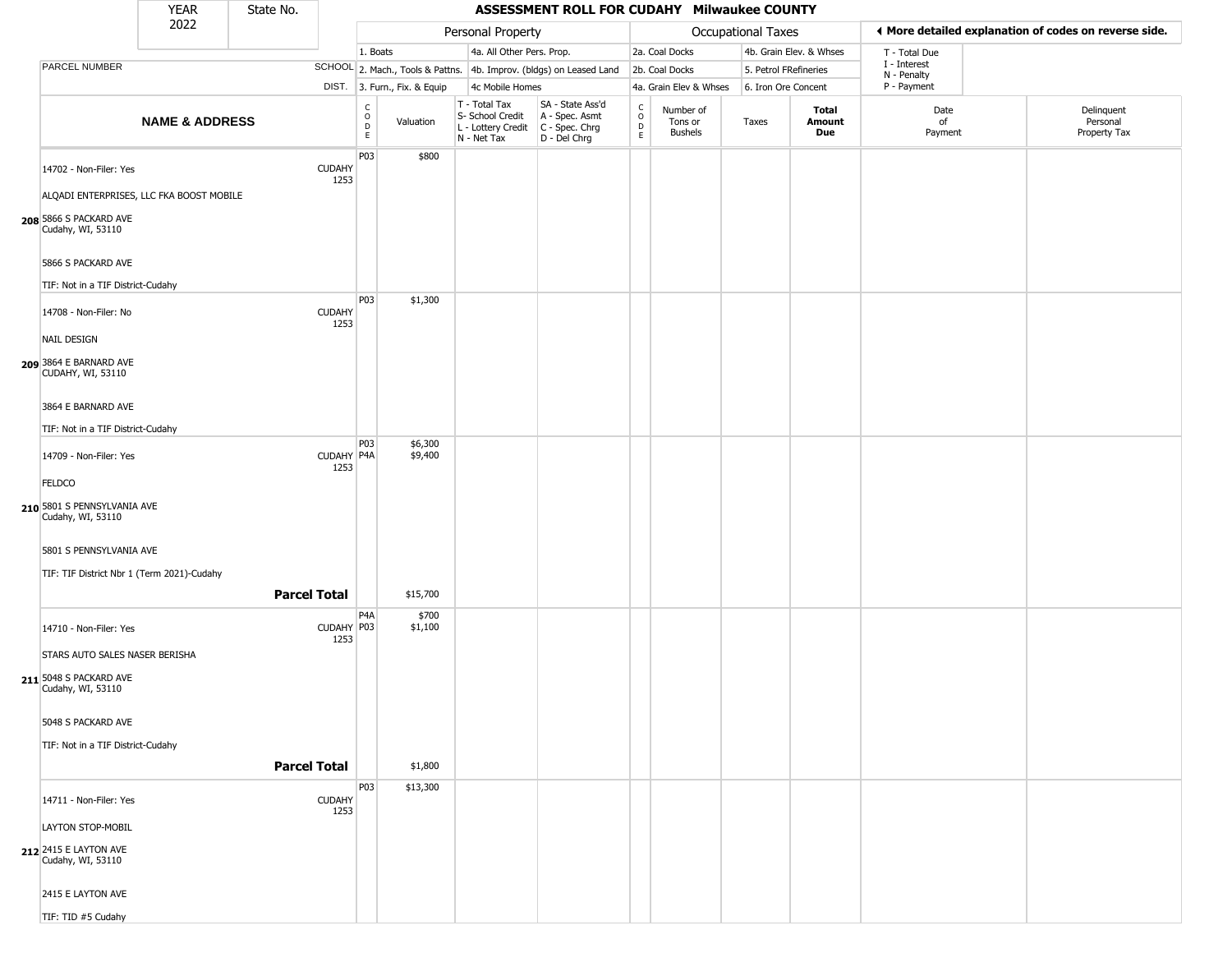|                                                                          | <b>YEAR</b>               | State No.           |                       |                                                          |                              |                                                                        | ASSESSMENT ROLL FOR CUDAHY Milwaukee COUNTY                          |                                                   |                                        |                       |                         |                             |                                                       |
|--------------------------------------------------------------------------|---------------------------|---------------------|-----------------------|----------------------------------------------------------|------------------------------|------------------------------------------------------------------------|----------------------------------------------------------------------|---------------------------------------------------|----------------------------------------|-----------------------|-------------------------|-----------------------------|-------------------------------------------------------|
|                                                                          | 2022                      |                     |                       |                                                          |                              | Personal Property                                                      |                                                                      |                                                   |                                        | Occupational Taxes    |                         |                             | ◀ More detailed explanation of codes on reverse side. |
|                                                                          |                           |                     |                       | 1. Boats                                                 |                              | 4a. All Other Pers. Prop.                                              |                                                                      |                                                   | 2a. Coal Docks                         |                       | 4b. Grain Elev. & Whses | T - Total Due               |                                                       |
| PARCEL NUMBER                                                            |                           |                     |                       |                                                          |                              |                                                                        | SCHOOL 2. Mach., Tools & Pattns. 4b. Improv. (bldgs) on Leased Land  |                                                   | 2b. Coal Docks                         | 5. Petrol FRefineries |                         | I - Interest<br>N - Penalty |                                                       |
|                                                                          |                           |                     |                       |                                                          | DIST. 3. Furn., Fix. & Equip | 4c Mobile Homes                                                        |                                                                      |                                                   | 4a. Grain Elev & Whses                 | 6. Iron Ore Concent   |                         | P - Payment                 |                                                       |
|                                                                          | <b>NAME &amp; ADDRESS</b> |                     |                       | $\begin{smallmatrix} C \\ O \\ D \end{smallmatrix}$<br>E | Valuation                    | T - Total Tax<br>S- School Credit<br>L - Lottery Credit<br>N - Net Tax | SA - State Ass'd<br>A - Spec. Asmt<br>C - Spec. Chrg<br>D - Del Chrg | $\begin{array}{c}\nC \\ O \\ D \\ E\n\end{array}$ | Number of<br>Tons or<br><b>Bushels</b> | Taxes                 | Total<br>Amount<br>Due  | Date<br>of<br>Payment       | Delinquent<br>Personal<br>Property Tax                |
| 14712 - Non-Filer: No<br>KONE ELEVATOR KONE, INC                         |                           |                     | CUDAHY P03<br>1253    | P <sub>4</sub> A                                         | \$44,800<br>\$58,400         |                                                                        |                                                                      |                                                   |                                        |                       |                         |                             |                                                       |
| 213 ONE KONE COURT<br>MOLINE, IL, 61265<br>5801 S PENNSYLVANIA AVE, #300 |                           |                     |                       |                                                          |                              |                                                                        |                                                                      |                                                   |                                        |                       |                         |                             |                                                       |
| TIF: TIF District Nbr 1 (Term 2021)-Cudahy                               |                           | <b>Parcel Total</b> |                       |                                                          | \$103,200                    |                                                                        |                                                                      |                                                   |                                        |                       |                         |                             |                                                       |
| 14713 - Non-Filer: Yes<br>SWIFT KICK PUB                                 |                           |                     | <b>CUDAHY</b><br>1253 | P <sub>03</sub>                                          | \$19,400                     |                                                                        |                                                                      |                                                   |                                        |                       |                         |                             |                                                       |
| 214 3778 E PULASKI AVE<br>Cudahy, WI, 53110                              |                           |                     |                       |                                                          |                              |                                                                        |                                                                      |                                                   |                                        |                       |                         |                             |                                                       |
| 3778 E PULASKI AVE<br>TIF: Not in a TIF District-Cudahy                  |                           |                     |                       |                                                          |                              |                                                                        |                                                                      |                                                   |                                        |                       |                         |                             |                                                       |
| 14714 - Non-Filer: Yes                                                   |                           |                     | <b>CUDAHY</b><br>1253 | P03                                                      | \$19,400                     |                                                                        |                                                                      |                                                   |                                        |                       |                         |                             |                                                       |
| <b>EAST SIDE OVENS</b><br>215 5430 S PACKARD AVE<br>Cudahy, WI, 53110    |                           |                     |                       |                                                          |                              |                                                                        |                                                                      |                                                   |                                        |                       |                         |                             |                                                       |
| 5430 S PACKARD AVE<br>TIF: Not in a TIF District-Cudahy                  |                           |                     |                       |                                                          |                              |                                                                        |                                                                      |                                                   |                                        |                       |                         |                             |                                                       |
| 14715 - Non-Filer: No<br>CUDAHY'S PANCAKE HOUSE, LLC                     |                           |                     | <b>CUDAHY</b><br>1253 | P <sub>0</sub> 3                                         | \$6,800                      |                                                                        |                                                                      |                                                   |                                        |                       |                         |                             |                                                       |
| 216 4753 S PACKARD AVE<br>Cudahy, WI, 53110                              |                           |                     |                       |                                                          |                              |                                                                        |                                                                      |                                                   |                                        |                       |                         |                             |                                                       |
| 4753 S PACKARD AVE<br>TIF: TIF District Nbr 1 (Term 2021)-Cudahy         |                           |                     |                       |                                                          |                              |                                                                        |                                                                      |                                                   |                                        |                       |                         |                             |                                                       |
| 14716 - Non-Filer: Yes<br>TINY'S BAR                                     |                           |                     | CUDAHY P03<br>1253    | P <sub>4</sub> A                                         | \$1,100<br>\$5,300           |                                                                        |                                                                      |                                                   |                                        |                       |                         |                             |                                                       |
| 217 5832 S PACKARD AVE<br>Cudahy, WI, 53110                              |                           |                     |                       |                                                          |                              |                                                                        |                                                                      |                                                   |                                        |                       |                         |                             |                                                       |
| 5832 S PACKARD AVE<br>TIF: Not in a TIF District-Cudahy                  |                           | <b>Parcel Total</b> |                       |                                                          | \$6,400                      |                                                                        |                                                                      |                                                   |                                        |                       |                         |                             |                                                       |
|                                                                          |                           |                     |                       |                                                          |                              |                                                                        |                                                                      |                                                   |                                        |                       |                         |                             |                                                       |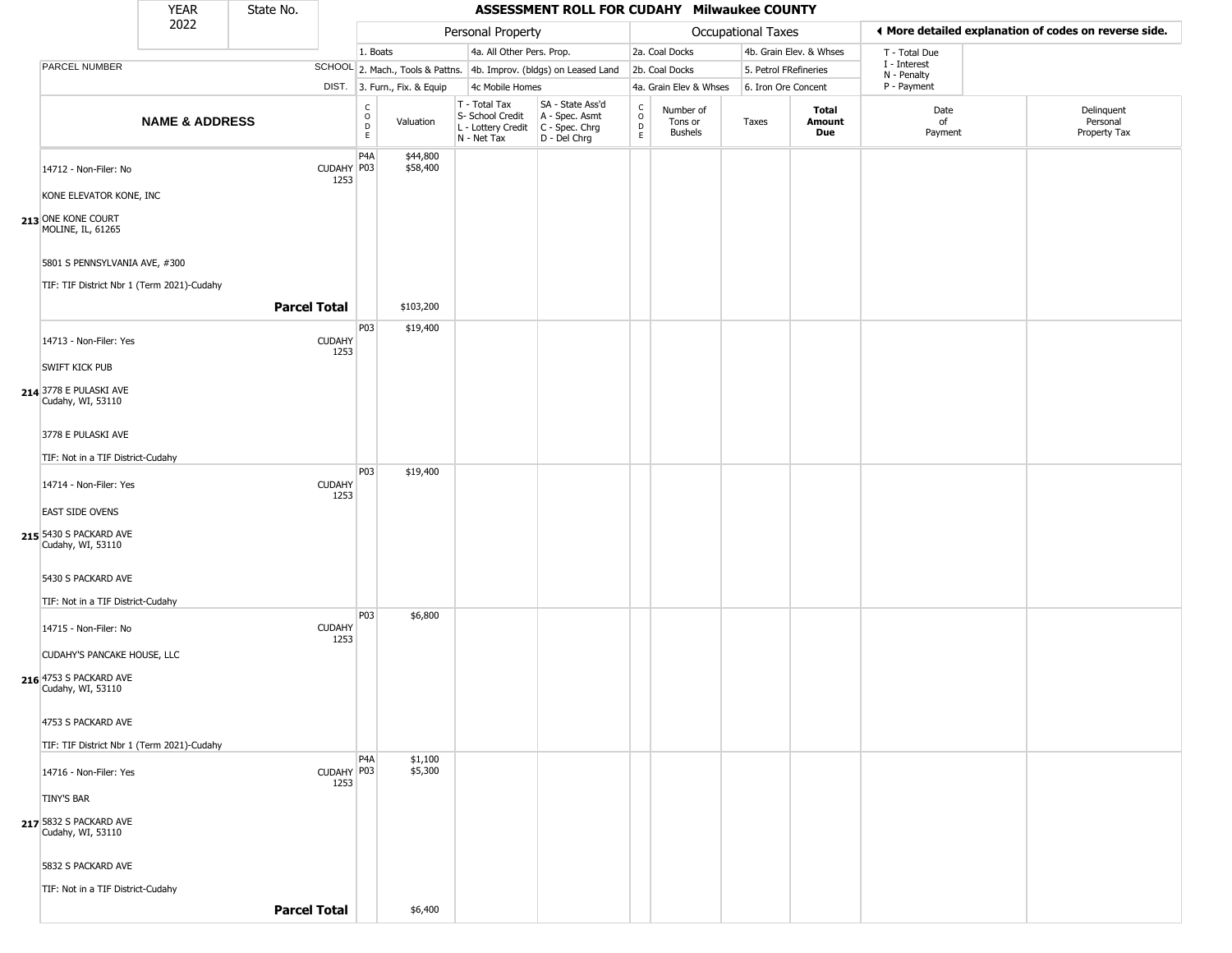|                                                                                               | <b>YEAR</b>               | State No.           |                       |                  |                              |                                                                        | ASSESSMENT ROLL FOR CUDAHY Milwaukee COUNTY                          |                                                 |                                        |                       |                         |                             |                                                       |
|-----------------------------------------------------------------------------------------------|---------------------------|---------------------|-----------------------|------------------|------------------------------|------------------------------------------------------------------------|----------------------------------------------------------------------|-------------------------------------------------|----------------------------------------|-----------------------|-------------------------|-----------------------------|-------------------------------------------------------|
|                                                                                               | 2022                      |                     |                       |                  |                              | Personal Property                                                      |                                                                      |                                                 |                                        | Occupational Taxes    |                         |                             | ◀ More detailed explanation of codes on reverse side. |
|                                                                                               |                           |                     |                       | 1. Boats         |                              | 4a. All Other Pers. Prop.                                              |                                                                      |                                                 | 2a. Coal Docks                         |                       | 4b. Grain Elev. & Whses | T - Total Due               |                                                       |
| PARCEL NUMBER                                                                                 |                           |                     |                       |                  |                              |                                                                        | SCHOOL 2. Mach., Tools & Pattns. 4b. Improv. (bldgs) on Leased Land  |                                                 | 2b. Coal Docks                         | 5. Petrol FRefineries |                         | I - Interest<br>N - Penalty |                                                       |
|                                                                                               |                           |                     |                       |                  | DIST. 3. Furn., Fix. & Equip | 4c Mobile Homes                                                        |                                                                      |                                                 | 4a. Grain Elev & Whses                 | 6. Iron Ore Concent   |                         | P - Payment                 |                                                       |
|                                                                                               | <b>NAME &amp; ADDRESS</b> |                     |                       | C<br>D<br>D<br>E | Valuation                    | T - Total Tax<br>S- School Credit<br>L - Lottery Credit<br>N - Net Tax | SA - State Ass'd<br>A - Spec. Asmt<br>C - Spec. Chrg<br>D - Del Chrg | $\begin{array}{c} C \\ O \\ D \\ E \end{array}$ | Number of<br>Tons or<br><b>Bushels</b> | Taxes                 | Total<br>Amount<br>Due  | Date<br>of<br>Payment       | Delinquent<br>Personal<br>Property Tax                |
| 14717 - Non-Filer: Yes<br>TWISTED PLANTS PLANTIVORE                                           |                           |                     | <b>CUDAHY</b><br>1253 | P03              | \$19,400                     |                                                                        |                                                                      |                                                 |                                        |                       |                         |                             |                                                       |
| 218 4905 S PACKARD AVE<br>Cudahy, WI, 53110                                                   |                           |                     |                       |                  |                              |                                                                        |                                                                      |                                                 |                                        |                       |                         |                             |                                                       |
| 4905 S PACKARD AVE<br>TIF: TIF District Nbr 1 (Term 2021)-Cudahy                              |                           |                     |                       |                  |                              |                                                                        |                                                                      |                                                 |                                        |                       |                         |                             |                                                       |
| 14718 - Non-Filer: Yes                                                                        |                           |                     | CUDAHY P4A<br>1253    | P03              | \$100<br>\$200               |                                                                        |                                                                      |                                                 |                                        |                       |                         |                             |                                                       |
| RECLAMATION, LLC DBA CITY LOUNGE<br>219 3457 E. Layton Ave<br>Cudahy, WI, 53110               |                           |                     |                       |                  |                              |                                                                        |                                                                      |                                                 |                                        |                       |                         |                             |                                                       |
| 3457 E LAYTON AVE<br>TIF: TIF District Nbr 1 (Term 2021)-Cudahy                               |                           |                     |                       |                  |                              |                                                                        |                                                                      |                                                 |                                        |                       |                         |                             |                                                       |
|                                                                                               |                           | <b>Parcel Total</b> |                       |                  | \$300                        |                                                                        |                                                                      |                                                 |                                        |                       |                         |                             |                                                       |
| 14719 - Non-Filer: Yes                                                                        |                           |                     | <b>CUDAHY</b><br>1253 | P03              | \$13,300                     |                                                                        |                                                                      |                                                 |                                        |                       |                         |                             |                                                       |
| DAVID HABANEK<br>220 3402 E GRANGE AVE<br>Cudahy, WI, 53110                                   |                           |                     |                       |                  |                              |                                                                        |                                                                      |                                                 |                                        |                       |                         |                             |                                                       |
| 5244 S PACKARD AVE-LEASE TO FLASHBACK BAR<br>TIF: Not in a TIF District-Cudahy                |                           |                     |                       | P03              | \$2,200                      |                                                                        |                                                                      |                                                 |                                        |                       |                         |                             |                                                       |
| 14721 - Non-Filer: No<br>MENASHA PACKAGING CO, LLC                                            |                           |                     | CUDAHY P4A<br>1253    |                  | \$10,800                     |                                                                        |                                                                      |                                                 |                                        |                       |                         |                             |                                                       |
| 221 1645 BERGSTROM RD<br>NEENAH, WI, 54956                                                    |                           |                     |                       |                  |                              |                                                                        |                                                                      |                                                 |                                        |                       |                         |                             |                                                       |
| 6185 S ACE INDUSTRIAL DR<br>TIF: Not in a TIF District-Cudahy                                 |                           | <b>Parcel Total</b> |                       |                  |                              |                                                                        |                                                                      |                                                 |                                        |                       |                         |                             |                                                       |
|                                                                                               |                           |                     |                       | P03              | \$13,000<br>\$13,300         |                                                                        |                                                                      |                                                 |                                        |                       |                         |                             |                                                       |
| 14722 - Non-Filer: Yes<br>JEFFREY A FISCHER, DPM<br>222 4614 PACKARD AVE<br>Cudahy, WI, 53110 |                           |                     | <b>CUDAHY</b><br>1253 |                  |                              |                                                                        |                                                                      |                                                 |                                        |                       |                         |                             |                                                       |
| 4614 PACKARD AVE<br>TIF: Not in a TIF District-Cudahy                                         |                           |                     |                       |                  |                              |                                                                        |                                                                      |                                                 |                                        |                       |                         |                             |                                                       |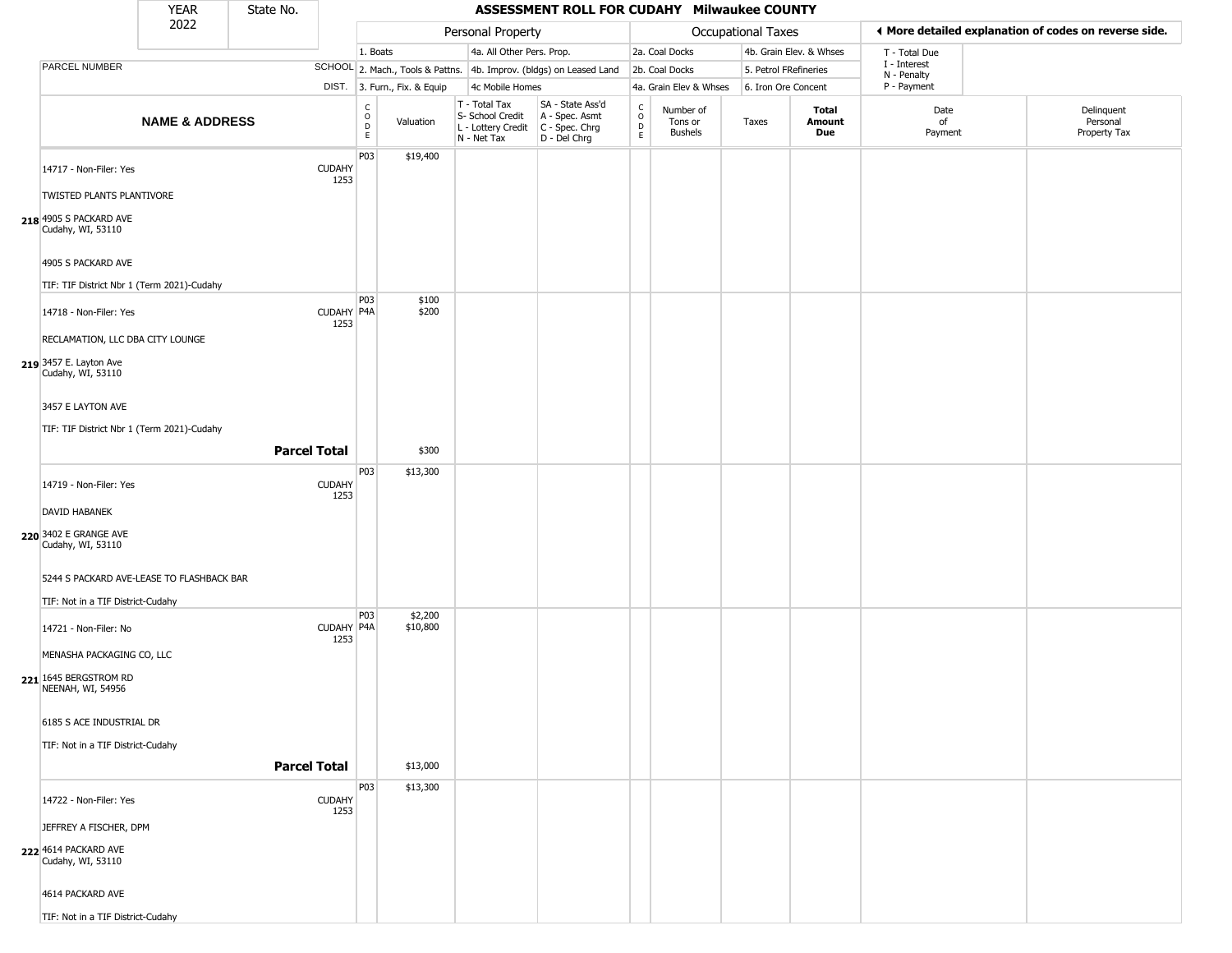|                                                                                    | <b>YEAR</b>               | State No.           |                    |                                             |                              |                                                                        | ASSESSMENT ROLL FOR CUDAHY Milwaukee COUNTY                          |                        |                                        |                       |                         |                             |                                                       |
|------------------------------------------------------------------------------------|---------------------------|---------------------|--------------------|---------------------------------------------|------------------------------|------------------------------------------------------------------------|----------------------------------------------------------------------|------------------------|----------------------------------------|-----------------------|-------------------------|-----------------------------|-------------------------------------------------------|
|                                                                                    | 2022                      |                     |                    |                                             |                              | Personal Property                                                      |                                                                      |                        |                                        | Occupational Taxes    |                         |                             | ♦ More detailed explanation of codes on reverse side. |
|                                                                                    |                           |                     |                    | 1. Boats                                    |                              | 4a. All Other Pers. Prop.                                              |                                                                      |                        | 2a. Coal Docks                         |                       | 4b. Grain Elev. & Whses | T - Total Due               |                                                       |
| PARCEL NUMBER                                                                      |                           |                     |                    |                                             |                              |                                                                        | SCHOOL 2. Mach., Tools & Pattns. 4b. Improv. (bldgs) on Leased Land  |                        | 2b. Coal Docks                         | 5. Petrol FRefineries |                         | I - Interest<br>N - Penalty |                                                       |
|                                                                                    |                           |                     |                    |                                             | DIST. 3. Furn., Fix. & Equip | 4c Mobile Homes                                                        |                                                                      |                        | 4a. Grain Elev & Whses                 | 6. Iron Ore Concent   |                         | P - Payment                 |                                                       |
|                                                                                    | <b>NAME &amp; ADDRESS</b> |                     |                    | $\mathsf{C}$<br>$\circ$<br>$\mathsf D$<br>E | Valuation                    | T - Total Tax<br>S- School Credit<br>L - Lottery Credit<br>N - Net Tax | SA - State Ass'd<br>A - Spec. Asmt<br>C - Spec. Chrg<br>D - Del Chrg | C<br>$\circ$<br>D<br>E | Number of<br>Tons or<br><b>Bushels</b> | Taxes                 | Total<br>Amount<br>Due  | Date<br>of<br>Payment       | Delinquent<br>Personal<br>Property Tax                |
| 14724 - Non-Filer: No                                                              |                           |                     | CUDAHY P03<br>1253 | P <sub>4</sub> A                            | \$300<br>\$26,800            |                                                                        |                                                                      |                        |                                        |                       |                         |                             |                                                       |
| CORA HEALTH SERVICES INC FNA ADVANTAGE PHYSICAL THERAPY AND<br><b>SPORTS REHAB</b> |                           |                     |                    |                                             |                              |                                                                        |                                                                      |                        |                                        |                       |                         |                             |                                                       |
| <b>223</b> 1110 SHAWNEE RD<br>LIMA, OH, 45805                                      |                           |                     |                    |                                             |                              |                                                                        |                                                                      |                        |                                        |                       |                         |                             |                                                       |
| 3503 E LAYTON AVE, STE 100                                                         |                           |                     |                    |                                             |                              |                                                                        |                                                                      |                        |                                        |                       |                         |                             |                                                       |
| TIF: TIF District Nbr 1 (Term 2021)-Cudahy                                         |                           |                     |                    |                                             |                              |                                                                        |                                                                      |                        |                                        |                       |                         |                             |                                                       |
|                                                                                    |                           | <b>Parcel Total</b> |                    |                                             | \$27,100                     |                                                                        |                                                                      |                        |                                        |                       |                         |                             |                                                       |
| 14725 - Non-Filer: Yes                                                             |                           |                     | CUDAHY P03<br>1253 | P4A                                         | \$200<br>\$1,900             |                                                                        |                                                                      |                        |                                        |                       |                         |                             |                                                       |
| CREATIVE PLAYGROUND, LLC                                                           |                           |                     |                    |                                             |                              |                                                                        |                                                                      |                        |                                        |                       |                         |                             |                                                       |
| 224 3954 S LIPTON AVE<br>ST FRANCIS, WI, 53235                                     |                           |                     |                    |                                             |                              |                                                                        |                                                                      |                        |                                        |                       |                         |                             |                                                       |
| 5601 S PENNSYLVANIA AVE, STE 2                                                     |                           |                     |                    |                                             |                              |                                                                        |                                                                      |                        |                                        |                       |                         |                             |                                                       |
| TIF: TIF District Nbr 1 (Term 2021)-Cudahy                                         |                           |                     |                    |                                             |                              |                                                                        |                                                                      |                        |                                        |                       |                         |                             |                                                       |
|                                                                                    |                           | <b>Parcel Total</b> |                    |                                             | \$2,100                      |                                                                        |                                                                      |                        |                                        |                       |                         |                             |                                                       |
| 14726 - Non-Filer: No                                                              |                           |                     | CUDAHY P03<br>1253 | P4A                                         | \$5,800<br>\$9,500           |                                                                        |                                                                      |                        |                                        |                       |                         |                             |                                                       |
| HAYAT PHARMACY 12, LLC                                                             |                           |                     |                    |                                             |                              |                                                                        |                                                                      |                        |                                        |                       |                         |                             |                                                       |
| 225 5911 S PACKARD AVE<br><b>CUDAHY, WI, 53110</b>                                 |                           |                     |                    |                                             |                              |                                                                        |                                                                      |                        |                                        |                       |                         |                             |                                                       |
| 5911 S PACKARD AVE                                                                 |                           |                     |                    |                                             |                              |                                                                        |                                                                      |                        |                                        |                       |                         |                             |                                                       |
| TIF: Not in a TIF District-Cudahy                                                  |                           |                     |                    |                                             |                              |                                                                        |                                                                      |                        |                                        |                       |                         |                             |                                                       |
|                                                                                    |                           | <b>Parcel Total</b> |                    |                                             | \$15,300                     |                                                                        |                                                                      |                        |                                        |                       |                         |                             |                                                       |
|                                                                                    |                           |                     |                    | P <sub>4</sub> A                            | \$300                        |                                                                        |                                                                      |                        |                                        |                       |                         |                             |                                                       |
| 14727 - Non-Filer: No                                                              |                           |                     | CUDAHY P03<br>1253 |                                             | \$16,900                     |                                                                        |                                                                      |                        |                                        |                       |                         |                             |                                                       |
| <b>REGINALD ZENIECKI</b>                                                           |                           |                     |                    |                                             |                              |                                                                        |                                                                      |                        |                                        |                       |                         |                             |                                                       |
| 226 1331 W JANAT DR<br>OAK CREEK, WI, 53154                                        |                           |                     |                    |                                             |                              |                                                                        |                                                                      |                        |                                        |                       |                         |                             |                                                       |
| 4916 S PACKARD AVE                                                                 |                           |                     |                    |                                             |                              |                                                                        |                                                                      |                        |                                        |                       |                         |                             |                                                       |
| TIF: TIF District Nbr 1 (Term 2021)-Cudahy                                         |                           |                     |                    |                                             |                              |                                                                        |                                                                      |                        |                                        |                       |                         |                             |                                                       |
|                                                                                    |                           | <b>Parcel Total</b> |                    |                                             | \$17,200                     |                                                                        |                                                                      |                        |                                        |                       |                         |                             |                                                       |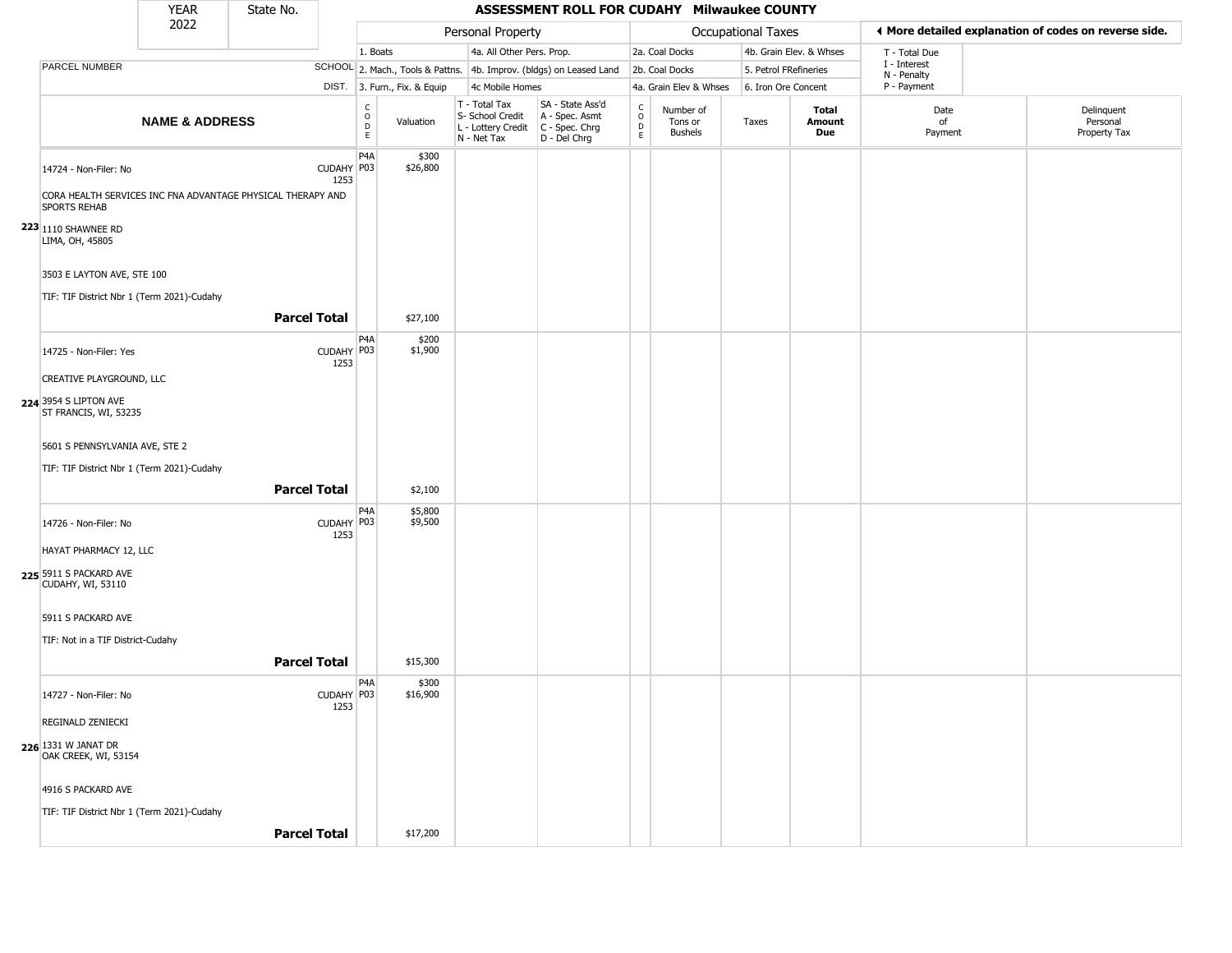|                                                         | <b>YEAR</b>               | State No.                                                |                       |                         |                              |                                                                                         | ASSESSMENT ROLL FOR CUDAHY Milwaukee COUNTY                         |                                                   |                                 |                       |                         |                             |                                                       |
|---------------------------------------------------------|---------------------------|----------------------------------------------------------|-----------------------|-------------------------|------------------------------|-----------------------------------------------------------------------------------------|---------------------------------------------------------------------|---------------------------------------------------|---------------------------------|-----------------------|-------------------------|-----------------------------|-------------------------------------------------------|
|                                                         | 2022                      |                                                          |                       |                         |                              | Personal Property                                                                       |                                                                     |                                                   |                                 | Occupational Taxes    |                         |                             | ♦ More detailed explanation of codes on reverse side. |
|                                                         |                           |                                                          |                       | 1. Boats                |                              | 4a. All Other Pers. Prop.                                                               |                                                                     |                                                   | 2a. Coal Docks                  |                       | 4b. Grain Elev. & Whses | T - Total Due               |                                                       |
| PARCEL NUMBER                                           |                           |                                                          |                       |                         |                              |                                                                                         | SCHOOL 2. Mach., Tools & Pattns. 4b. Improv. (bldgs) on Leased Land |                                                   | 2b. Coal Docks                  | 5. Petrol FRefineries |                         | I - Interest<br>N - Penalty |                                                       |
|                                                         |                           |                                                          |                       |                         | DIST. 3. Furn., Fix. & Equip | 4c Mobile Homes                                                                         |                                                                     |                                                   | 4a. Grain Elev & Whses          | 6. Iron Ore Concent   |                         | P - Payment                 |                                                       |
|                                                         | <b>NAME &amp; ADDRESS</b> |                                                          |                       | С<br>$\circ$<br>D<br>E. | Valuation                    | T - Total Tax<br>S- School Credit<br>L - Lottery Credit   C - Spec. Chrg<br>N - Net Tax | SA - State Ass'd<br>A - Spec. Asmt<br>D - Del Chrg                  | $\begin{array}{c}\nC \\ O \\ D \\ E\n\end{array}$ | Number of<br>Tons or<br>Bushels | Taxes                 | Total<br>Amount<br>Due  | Date<br>of<br>Payment       | Delinquent<br>Personal<br>Property Tax                |
| 14728 - Non-Filer: No                                   |                           |                                                          | CUDAHY P03<br>1253    | P <sub>4</sub> A        | \$12,900<br>\$77,100         |                                                                                         |                                                                     |                                                   |                                 |                       |                         |                             |                                                       |
| DOLLAR TREE STORES, INC                                 |                           |                                                          |                       |                         |                              |                                                                                         |                                                                     |                                                   |                                 |                       |                         |                             |                                                       |
| 227 PO BOX 460389 - DEPT 120<br>HOUSTON, TX, 77056      |                           |                                                          |                       |                         |                              |                                                                                         |                                                                     |                                                   |                                 |                       |                         |                             |                                                       |
| 5656 S PACKARD AVE<br>TIF: Not in a TIF District-Cudahy |                           |                                                          |                       |                         |                              |                                                                                         |                                                                     |                                                   |                                 |                       |                         |                             |                                                       |
|                                                         |                           | <b>Parcel Total</b>                                      |                       |                         | \$90,000                     |                                                                                         |                                                                     |                                                   |                                 |                       |                         |                             |                                                       |
| 14730 - Non-Filer: Yes                                  |                           |                                                          | <b>CUDAHY</b><br>1253 | P03                     | \$8,500                      |                                                                                         |                                                                     |                                                   |                                 |                       |                         |                             |                                                       |
| WITHIN REACH BAR & GRILL                                |                           |                                                          |                       |                         |                              |                                                                                         |                                                                     |                                                   |                                 |                       |                         |                             |                                                       |
| 228 3701 E SQUIRE AVE<br>Cudahy, WI, 53110              |                           |                                                          |                       |                         |                              |                                                                                         |                                                                     |                                                   |                                 |                       |                         |                             |                                                       |
| 3701 E SQUIRE AVE                                       |                           |                                                          |                       |                         |                              |                                                                                         |                                                                     |                                                   |                                 |                       |                         |                             |                                                       |
| TIF: Not in a TIF District-Cudahy                       |                           |                                                          |                       |                         |                              |                                                                                         |                                                                     |                                                   |                                 |                       |                         |                             |                                                       |
| 14731 - Non-Filer: Yes                                  |                           |                                                          | CUDAHY P03            | P <sub>4</sub> A        | \$700<br>\$3,600             |                                                                                         |                                                                     |                                                   |                                 |                       |                         |                             |                                                       |
| FIND YOUR LIGHT ART SCHOOL AND GALLERY, LLC             |                           |                                                          | 1253                  |                         |                              |                                                                                         |                                                                     |                                                   |                                 |                       |                         |                             |                                                       |
| 229 3701 E LAYTON AVE                                   |                           |                                                          |                       |                         |                              |                                                                                         |                                                                     |                                                   |                                 |                       |                         |                             |                                                       |
| Cudahy, WI, 53110                                       |                           |                                                          |                       |                         |                              |                                                                                         |                                                                     |                                                   |                                 |                       |                         |                             |                                                       |
| 3701 E LAYTON AVE                                       |                           |                                                          |                       |                         |                              |                                                                                         |                                                                     |                                                   |                                 |                       |                         |                             |                                                       |
| TIF: Not in a TIF District-Cudahy                       |                           |                                                          |                       |                         |                              |                                                                                         |                                                                     |                                                   |                                 |                       |                         |                             |                                                       |
|                                                         |                           | <b>Parcel Total</b>                                      |                       |                         | \$4,300                      |                                                                                         |                                                                     |                                                   |                                 |                       |                         |                             |                                                       |
| 14732 - Non-Filer: Yes                                  |                           |                                                          | <b>CUDAHY</b><br>1253 | P03                     | \$1,100                      |                                                                                         |                                                                     |                                                   |                                 |                       |                         |                             |                                                       |
| R & L AUTO BODY & REPAIR                                |                           |                                                          |                       |                         |                              |                                                                                         |                                                                     |                                                   |                                 |                       |                         |                             |                                                       |
| 230 5083 S WHITNALL AVE<br>CUDAHY, WI, 53110            |                           |                                                          |                       |                         |                              |                                                                                         |                                                                     |                                                   |                                 |                       |                         |                             |                                                       |
| 5083 S WHITNALL AVE                                     |                           |                                                          |                       |                         |                              |                                                                                         |                                                                     |                                                   |                                 |                       |                         |                             |                                                       |
| TIF: TIF District Nbr 1 (Term 2021)-Cudahy              |                           |                                                          |                       |                         |                              |                                                                                         |                                                                     |                                                   |                                 |                       |                         |                             |                                                       |
| 14733 - Non-Filer: Yes                                  |                           |                                                          | CUDAHY P03            | P <sub>4</sub> A        | \$2,200<br>\$5,500           |                                                                                         |                                                                     |                                                   |                                 |                       |                         |                             |                                                       |
|                                                         |                           | ALLEN FAMILY MEDICINE INDEPENDENT PHYSCIANS OF WISCONSIN | 1253                  |                         |                              |                                                                                         |                                                                     |                                                   |                                 |                       |                         |                             |                                                       |
| 231 4580 S NICHOLSON AVE                                |                           |                                                          |                       |                         |                              |                                                                                         |                                                                     |                                                   |                                 |                       |                         |                             |                                                       |
| CUDAHY, WI, 53110                                       |                           |                                                          |                       |                         |                              |                                                                                         |                                                                     |                                                   |                                 |                       |                         |                             |                                                       |
| 4580 S NICHOLSON AVE                                    |                           |                                                          |                       |                         |                              |                                                                                         |                                                                     |                                                   |                                 |                       |                         |                             |                                                       |
| TIF: TID #5 Cudahy                                      |                           |                                                          |                       |                         |                              |                                                                                         |                                                                     |                                                   |                                 |                       |                         |                             |                                                       |
|                                                         |                           | <b>Parcel Total</b>                                      |                       |                         | \$7,700                      |                                                                                         |                                                                     |                                                   |                                 |                       |                         |                             |                                                       |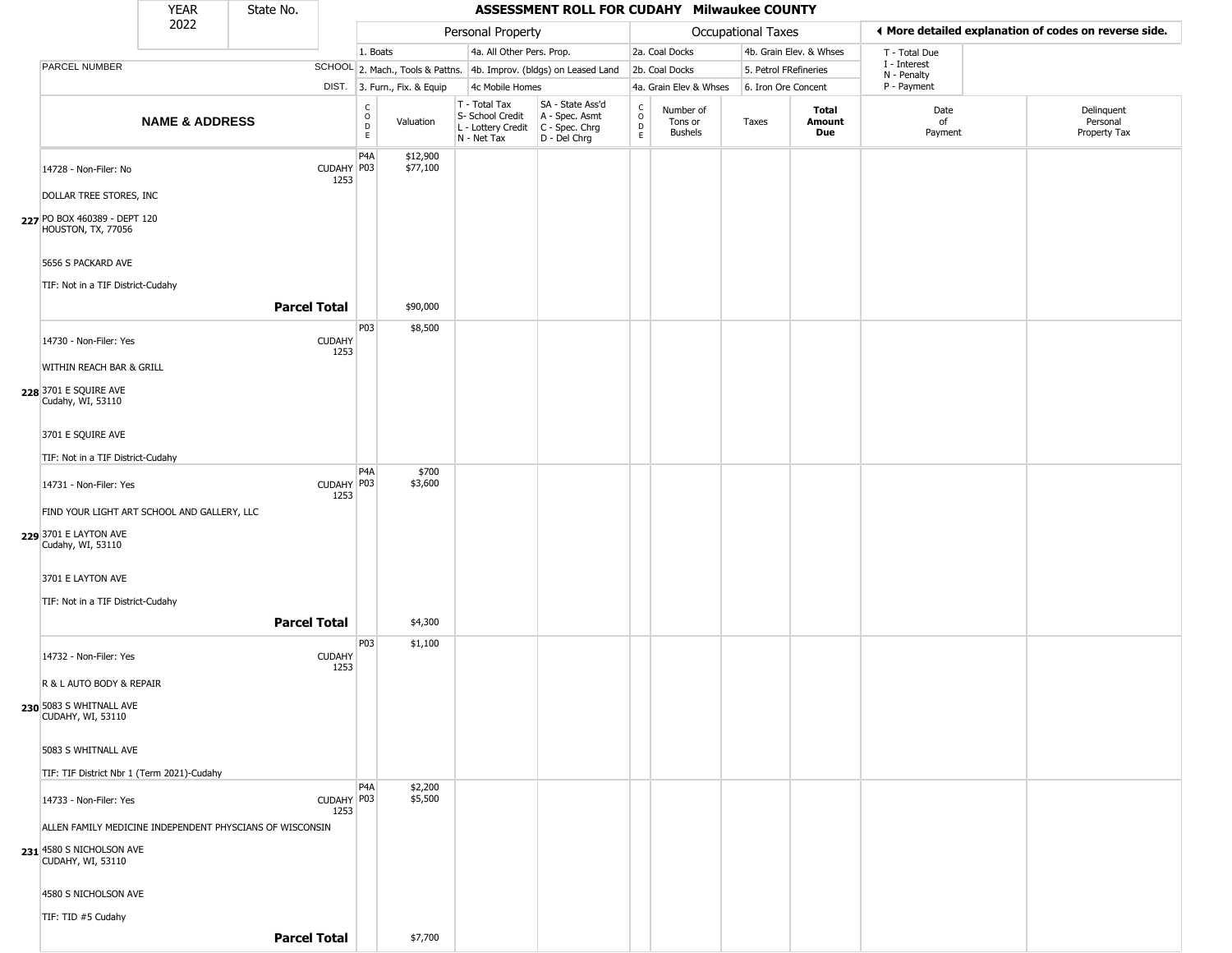|                                                                                      | <b>YEAR</b>               | State No. |                       |                                   |                              |                                                                        | ASSESSMENT ROLL FOR CUDAHY Milwaukee COUNTY                          |                                             |                                        |                       |                         |                             |                                                       |
|--------------------------------------------------------------------------------------|---------------------------|-----------|-----------------------|-----------------------------------|------------------------------|------------------------------------------------------------------------|----------------------------------------------------------------------|---------------------------------------------|----------------------------------------|-----------------------|-------------------------|-----------------------------|-------------------------------------------------------|
|                                                                                      | 2022                      |           |                       |                                   |                              | Personal Property                                                      |                                                                      |                                             |                                        | Occupational Taxes    |                         |                             | ◀ More detailed explanation of codes on reverse side. |
|                                                                                      |                           |           |                       | 1. Boats                          |                              | 4a. All Other Pers. Prop.                                              |                                                                      |                                             | 2a. Coal Docks                         |                       | 4b. Grain Elev. & Whses | T - Total Due               |                                                       |
| PARCEL NUMBER                                                                        |                           |           |                       |                                   |                              |                                                                        | SCHOOL 2. Mach., Tools & Pattns. 4b. Improv. (bldgs) on Leased Land  |                                             | 2b. Coal Docks                         | 5. Petrol FRefineries |                         | I - Interest<br>N - Penalty |                                                       |
|                                                                                      |                           |           |                       |                                   | DIST. 3. Furn., Fix. & Equip | 4c Mobile Homes                                                        |                                                                      |                                             | 4a. Grain Elev & Whses                 | 6. Iron Ore Concent   |                         | P - Payment                 |                                                       |
|                                                                                      | <b>NAME &amp; ADDRESS</b> |           |                       | $\frac{c}{0}$<br>$\mathsf D$<br>E | Valuation                    | T - Total Tax<br>S- School Credit<br>L - Lottery Credit<br>N - Net Tax | SA - State Ass'd<br>A - Spec. Asmt<br>C - Spec. Chrg<br>D - Del Chrg | $\frac{c}{0}$<br>$\mathsf D$<br>$\mathsf E$ | Number of<br>Tons or<br><b>Bushels</b> | Taxes                 | Total<br>Amount<br>Due  | Date<br>of<br>Payment       | Delinquent<br>Personal<br>Property Tax                |
| 14734 - Non-Filer: Yes<br><b>BOOST MOBILE</b>                                        |                           |           | <b>CUDAHY</b><br>1253 | P <sub>03</sub>                   | \$4,400                      |                                                                        |                                                                      |                                             |                                        |                       |                         |                             |                                                       |
| 232 2433 E LAYTON AVE<br>CUDAHY, WI, 53110                                           |                           |           |                       |                                   |                              |                                                                        |                                                                      |                                             |                                        |                       |                         |                             |                                                       |
| 2433 E LAYTON AVE<br>TIF: TID #5 Cudahy                                              |                           |           |                       |                                   |                              |                                                                        |                                                                      |                                             |                                        |                       |                         |                             |                                                       |
| 14735 - Non-Filer: Yes<br><b>LMTLESS AUTO SPA</b>                                    |                           |           | <b>CUDAHY</b><br>1253 | P03                               | \$5,500                      |                                                                        |                                                                      |                                             |                                        |                       |                         |                             |                                                       |
| 233 2433C E LAYOTN AVE<br>CUDAHY, WI, 53110                                          |                           |           |                       |                                   |                              |                                                                        |                                                                      |                                             |                                        |                       |                         |                             |                                                       |
| 2433C E LAYOTN AVE<br>TIF: TIF District Nbr 1 (Term 2021)-Cudahy                     |                           |           |                       |                                   |                              |                                                                        |                                                                      |                                             |                                        |                       |                         |                             |                                                       |
| 14736 - Non-Filer: Yes                                                               |                           |           | <b>CUDAHY</b><br>1253 | P03                               | \$3,300                      |                                                                        |                                                                      |                                             |                                        |                       |                         |                             |                                                       |
| GAGNON SCAFFOLDING SERVICES<br>234 2100 E NORSE AVE<br><b>CUDAHY, WI, 53110</b>      |                           |           |                       |                                   |                              |                                                                        |                                                                      |                                             |                                        |                       |                         |                             |                                                       |
| 2100 E NORSE AVE<br>TIF: Not in a TIF District-Cudahy                                |                           |           |                       |                                   |                              |                                                                        |                                                                      |                                             |                                        |                       |                         |                             |                                                       |
| 14737 - Non-Filer: No                                                                |                           |           | <b>CUDAHY</b><br>1253 | P <sub>03</sub>                   | \$14,600                     |                                                                        |                                                                      |                                             |                                        |                       |                         |                             |                                                       |
| LOCUST ATUO BODY SHOP, LLC<br>235 4814 S WHITNALL AVE<br>CUDAHY, WI, 53110           |                           |           |                       |                                   |                              |                                                                        |                                                                      |                                             |                                        |                       |                         |                             |                                                       |
| 4814 S WHITNALL AVE                                                                  |                           |           |                       |                                   |                              |                                                                        |                                                                      |                                             |                                        |                       |                         |                             |                                                       |
| TIF: TID #5 Cudahy                                                                   |                           |           |                       | P <sub>0</sub> 3                  | \$12,600                     |                                                                        |                                                                      |                                             |                                        |                       |                         |                             |                                                       |
| 14738 - Non-Filer: No                                                                |                           |           | <b>CUDAHY</b><br>1253 |                                   |                              |                                                                        |                                                                      |                                             |                                        |                       |                         |                             |                                                       |
| KEAN INDUSTRIES DBA WAYLAND<br>236 N30 W22383 GREEN RD UNIT H<br>WAUKESHA, WI, 53186 |                           |           |                       |                                   |                              |                                                                        |                                                                      |                                             |                                        |                       |                         |                             |                                                       |
| 5915 S PENNSYLVANIA AVE                                                              |                           |           |                       |                                   |                              |                                                                        |                                                                      |                                             |                                        |                       |                         |                             |                                                       |
| TIF: Not in a TIF District-Cudahy                                                    |                           |           |                       |                                   |                              |                                                                        |                                                                      |                                             |                                        |                       |                         |                             |                                                       |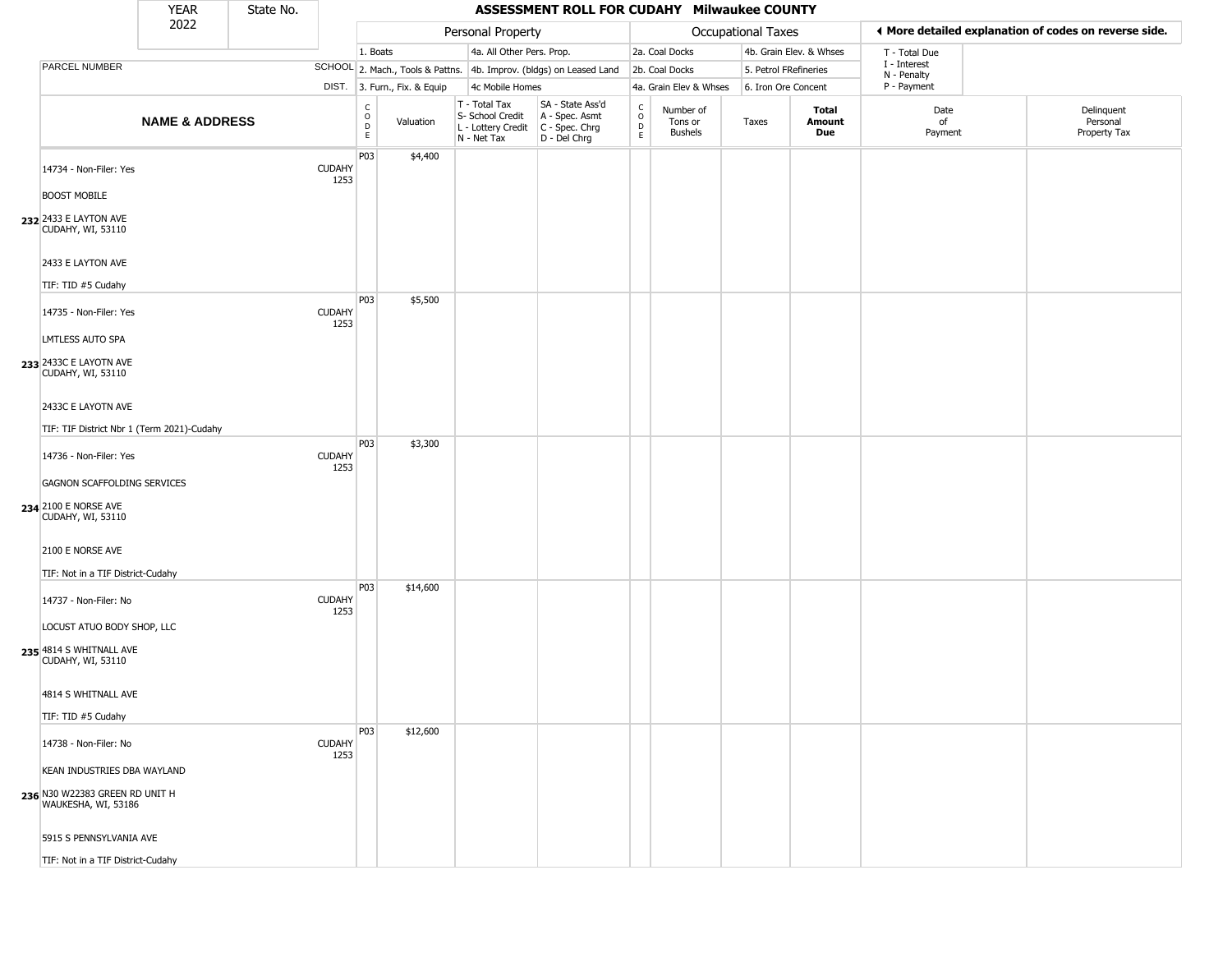|                                                                                                                     | <b>YEAR</b>               | State No. |                       |                        |                              |                                                                        | ASSESSMENT ROLL FOR CUDAHY Milwaukee COUNTY                          |                                  |                                        |                       |                         |                            |                                                       |
|---------------------------------------------------------------------------------------------------------------------|---------------------------|-----------|-----------------------|------------------------|------------------------------|------------------------------------------------------------------------|----------------------------------------------------------------------|----------------------------------|----------------------------------------|-----------------------|-------------------------|----------------------------|-------------------------------------------------------|
|                                                                                                                     | 2022                      |           |                       |                        |                              | Personal Property                                                      |                                                                      |                                  |                                        | Occupational Taxes    |                         |                            | ♦ More detailed explanation of codes on reverse side. |
|                                                                                                                     |                           |           |                       | 1. Boats               |                              | 4a. All Other Pers. Prop.                                              |                                                                      |                                  | 2a. Coal Docks                         |                       | 4b. Grain Elev. & Whses | T - Total Due              |                                                       |
| PARCEL NUMBER                                                                                                       |                           |           |                       |                        |                              |                                                                        | SCHOOL 2. Mach., Tools & Pattns. 4b. Improv. (bldgs) on Leased Land  |                                  | 2b. Coal Docks                         | 5. Petrol FRefineries |                         | I - Interest               |                                                       |
|                                                                                                                     |                           |           |                       |                        | DIST. 3. Furn., Fix. & Equip | 4c Mobile Homes                                                        |                                                                      |                                  | 4a. Grain Elev & Whses                 | 6. Iron Ore Concent   |                         | N - Penalty<br>P - Payment |                                                       |
|                                                                                                                     | <b>NAME &amp; ADDRESS</b> |           |                       | C<br>$\circ$<br>D<br>E | Valuation                    | T - Total Tax<br>S- School Credit<br>L - Lottery Credit<br>N - Net Tax | SA - State Ass'd<br>A - Spec. Asmt<br>C - Spec. Chrg<br>D - Del Chrg | C<br>$\circ$<br>$\mathsf D$<br>E | Number of<br>Tons or<br><b>Bushels</b> | Taxes                 | Total<br>Amount<br>Due  | Date<br>of<br>Payment      | Delinquent<br>Personal<br>Property Tax                |
| 14739 - Non-Filer: No<br>CWP WEST CORP<br>237 PO BOX 4900, DEPT 420                                                 |                           |           | CUDAHY P4A<br>1253    | P03                    | \$3,000<br>\$21,400          |                                                                        |                                                                      |                                  |                                        |                       |                         |                            |                                                       |
| SCOTTSDALE, AZ, 85261<br>5506 S PACKARD AVE<br>TIF: Not in a TIF District-Cudahy                                    |                           |           | <b>Parcel Total</b>   |                        | \$24,400                     |                                                                        |                                                                      |                                  |                                        |                       |                         |                            |                                                       |
|                                                                                                                     |                           |           |                       | P03                    | \$700                        |                                                                        |                                                                      |                                  |                                        |                       |                         |                            |                                                       |
| 14740 - Non-Filer: No<br>FSJ Sopotsko Inc DBA Packard Automotive                                                    |                           |           | CUDAHY P4A<br>1253    |                        | \$32,700                     |                                                                        |                                                                      |                                  |                                        |                       |                         |                            |                                                       |
| 238 5780 S Packard Ave<br>Cudahy, WI, 53110                                                                         |                           |           |                       |                        |                              |                                                                        |                                                                      |                                  |                                        |                       |                         |                            |                                                       |
| 5780 S Packard Ave<br>TIF: Not in a TIF District-Cudahy                                                             |                           |           |                       |                        |                              |                                                                        |                                                                      |                                  |                                        |                       |                         |                            |                                                       |
|                                                                                                                     |                           |           | <b>Parcel Total</b>   |                        | \$33,400                     |                                                                        |                                                                      |                                  |                                        |                       |                         |                            |                                                       |
|                                                                                                                     |                           |           |                       | P4A                    | \$100                        |                                                                        |                                                                      |                                  |                                        |                       |                         |                            |                                                       |
| 14741 - Non-Filer: No<br>Koncki Family Foods LLC DBA Mama's Boy Salsa<br>239 5401 Oxford Dr<br>Greendale, WI, 53219 |                           |           | CUDAHY P03<br>1253    |                        | \$11,200                     |                                                                        |                                                                      |                                  |                                        |                       |                         |                            |                                                       |
| 5820 S Packard Ave                                                                                                  |                           |           |                       |                        |                              |                                                                        |                                                                      |                                  |                                        |                       |                         |                            |                                                       |
| TIF: Not in a TIF District-Cudahy                                                                                   |                           |           |                       |                        |                              |                                                                        |                                                                      |                                  |                                        |                       |                         |                            |                                                       |
|                                                                                                                     |                           |           | <b>Parcel Total</b>   |                        |                              |                                                                        |                                                                      |                                  |                                        |                       |                         |                            |                                                       |
|                                                                                                                     |                           |           |                       |                        | \$11,300                     |                                                                        |                                                                      |                                  |                                        |                       |                         |                            |                                                       |
| 14742 - Non-Filer: No                                                                                               |                           |           | <b>CUDAHY</b><br>1253 | P03                    | \$6,900                      |                                                                        |                                                                      |                                  |                                        |                       |                         |                            |                                                       |
| Sears Authorized Hometown Stores LLC Store # 07009 TAX DEPT BC-<br>151A                                             |                           |           |                       |                        |                              |                                                                        |                                                                      |                                  |                                        |                       |                         |                            |                                                       |
| 240 3333 Beverly Rd<br>Hoffman Estates, IL, 60179                                                                   |                           |           |                       |                        |                              |                                                                        |                                                                      |                                  |                                        |                       |                         |                            |                                                       |
| 6077 S Packard Ave                                                                                                  |                           |           |                       |                        |                              |                                                                        |                                                                      |                                  |                                        |                       |                         |                            |                                                       |
| TIF: Not in a TIF District-Cudahy                                                                                   |                           |           |                       |                        |                              |                                                                        |                                                                      |                                  |                                        |                       |                         |                            |                                                       |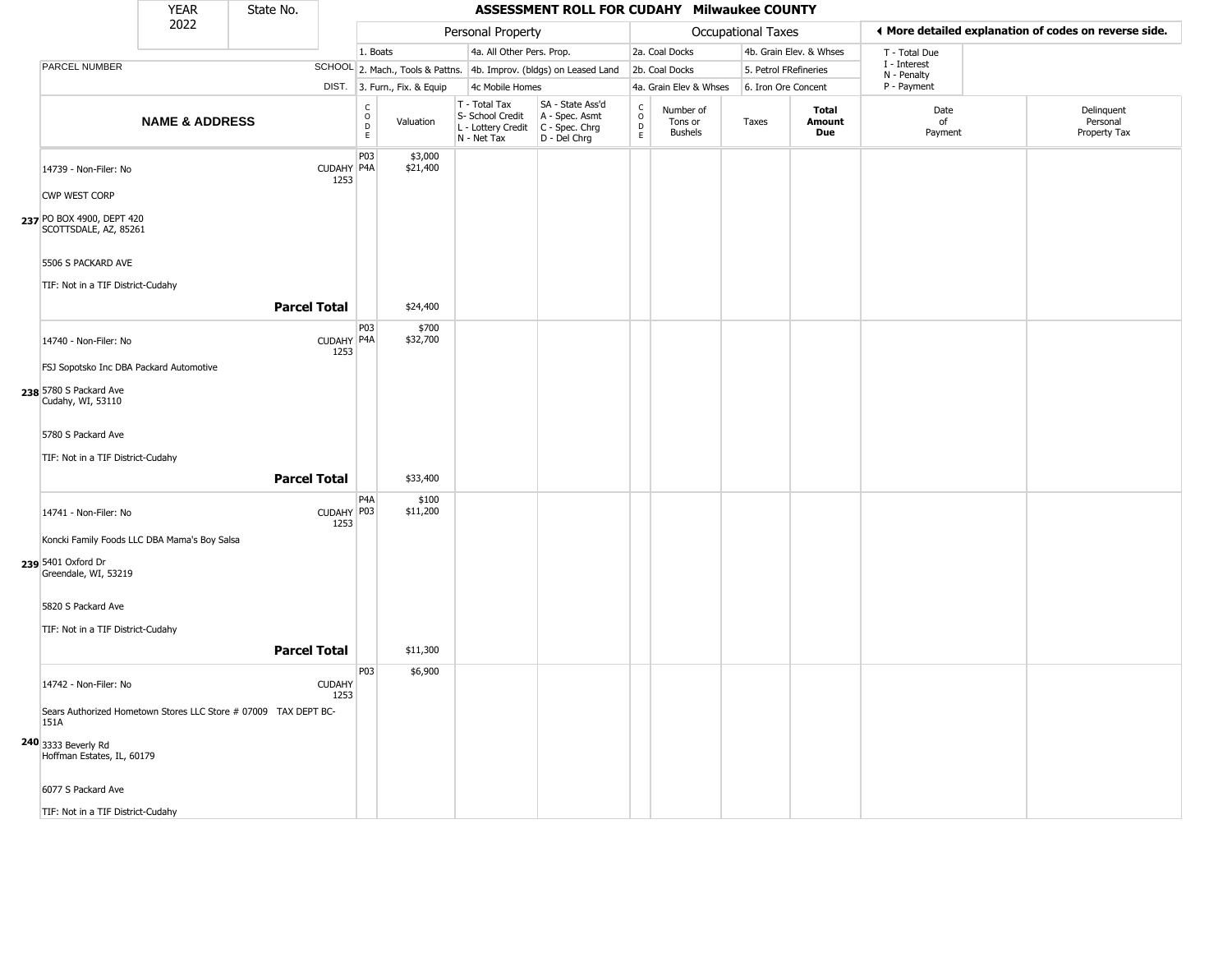|                                                           | <b>YEAR</b>               | State No.           |                    |                                            |                              |                                                                        | ASSESSMENT ROLL FOR CUDAHY Milwaukee COUNTY                          |                                               |                                 |                       |                         |                             |                                                       |
|-----------------------------------------------------------|---------------------------|---------------------|--------------------|--------------------------------------------|------------------------------|------------------------------------------------------------------------|----------------------------------------------------------------------|-----------------------------------------------|---------------------------------|-----------------------|-------------------------|-----------------------------|-------------------------------------------------------|
|                                                           | 2022                      |                     |                    |                                            |                              | Personal Property                                                      |                                                                      |                                               |                                 | Occupational Taxes    |                         |                             | ♦ More detailed explanation of codes on reverse side. |
|                                                           |                           |                     |                    | 1. Boats                                   |                              | 4a. All Other Pers. Prop.                                              |                                                                      |                                               | 2a. Coal Docks                  |                       | 4b. Grain Elev. & Whses | T - Total Due               |                                                       |
| PARCEL NUMBER                                             |                           |                     |                    |                                            |                              |                                                                        | SCHOOL 2. Mach., Tools & Pattns. 4b. Improv. (bldgs) on Leased Land  |                                               | 2b. Coal Docks                  | 5. Petrol FRefineries |                         | I - Interest<br>N - Penalty |                                                       |
|                                                           |                           |                     |                    |                                            | DIST. 3. Furn., Fix. & Equip | 4c Mobile Homes                                                        |                                                                      |                                               | 4a. Grain Elev & Whses          | 6. Iron Ore Concent   |                         | P - Payment                 |                                                       |
|                                                           | <b>NAME &amp; ADDRESS</b> |                     |                    | $\begin{array}{c} C \\ O \\ E \end{array}$ | Valuation                    | T - Total Tax<br>S- School Credit<br>L - Lottery Credit<br>N - Net Tax | SA - State Ass'd<br>A - Spec. Asmt<br>C - Spec. Chrg<br>D - Del Chrg | $\rm _o^C$<br>$\frac{\mathsf{D}}{\mathsf{E}}$ | Number of<br>Tons or<br>Bushels | Taxes                 | Total<br>Amount<br>Due  | Date<br>of<br>Payment       | Delinquent<br>Personal<br>Property Tax                |
| 14743 - Non-Filer: No                                     |                           |                     | CUDAHY P03<br>1253 | P <sub>4</sub> A                           | \$100<br>\$5,200             |                                                                        |                                                                      |                                               |                                 |                       |                         |                             |                                                       |
| Ultimate Screen Print & Embroidery                        |                           |                     |                    |                                            |                              |                                                                        |                                                                      |                                               |                                 |                       |                         |                             |                                                       |
| 241 5601 S Pennsylvania Ave, Suite 4<br>Cudahy, WI, 53110 |                           |                     |                    |                                            |                              |                                                                        |                                                                      |                                               |                                 |                       |                         |                             |                                                       |
| 5601 S Pennsylvania Ave, Suite 4                          |                           |                     |                    |                                            |                              |                                                                        |                                                                      |                                               |                                 |                       |                         |                             |                                                       |
| TIF: TIF District Nbr 1 (Term 2021)-Cudahy                |                           |                     |                    |                                            |                              |                                                                        |                                                                      |                                               |                                 |                       |                         |                             |                                                       |
|                                                           |                           | <b>Parcel Total</b> |                    |                                            | \$5,300                      |                                                                        |                                                                      |                                               |                                 |                       |                         |                             |                                                       |
| 14744 - Non-Filer: Yes                                    |                           |                     | CUDAHY P03<br>1253 | P <sub>4</sub> A                           | \$5,000<br>\$10,000          |                                                                        |                                                                      |                                               |                                 |                       |                         |                             |                                                       |
| Pizza Petes                                               |                           |                     |                    |                                            |                              |                                                                        |                                                                      |                                               |                                 |                       |                         |                             |                                                       |
| 242 2914 E Grange Ave<br>Cudahy, WI, 53110                |                           |                     |                    |                                            |                              |                                                                        |                                                                      |                                               |                                 |                       |                         |                             |                                                       |
| 2914 E Grange Ave                                         |                           |                     |                    |                                            |                              |                                                                        |                                                                      |                                               |                                 |                       |                         |                             |                                                       |
| TIF: Not in a TIF District-Cudahy                         |                           |                     |                    |                                            |                              |                                                                        |                                                                      |                                               |                                 |                       |                         |                             |                                                       |
|                                                           |                           | <b>Parcel Total</b> |                    |                                            | \$15,000                     |                                                                        |                                                                      |                                               |                                 |                       |                         |                             |                                                       |
| 14745 - Non-Filer: Yes                                    |                           |                     | CUDAHY P03<br>1253 | P <sub>4</sub> A                           | \$1,000<br>\$6,000           |                                                                        |                                                                      |                                               |                                 |                       |                         |                             |                                                       |
| Fancy Paws                                                |                           |                     |                    |                                            |                              |                                                                        |                                                                      |                                               |                                 |                       |                         |                             |                                                       |
| 243 3524 E Layton Ave<br>Cudahy, WI, 53110                |                           |                     |                    |                                            |                              |                                                                        |                                                                      |                                               |                                 |                       |                         |                             |                                                       |
| 3524 E Layton Ave                                         |                           |                     |                    |                                            |                              |                                                                        |                                                                      |                                               |                                 |                       |                         |                             |                                                       |
| TIF: Not in a TIF District-Cudahy                         |                           |                     |                    |                                            |                              |                                                                        |                                                                      |                                               |                                 |                       |                         |                             |                                                       |
|                                                           |                           | <b>Parcel Total</b> |                    |                                            | \$7,000                      |                                                                        |                                                                      |                                               |                                 |                       |                         |                             |                                                       |
| 14746 - Non-Filer: Yes                                    |                           |                     | CUDAHY P03<br>1253 | P <sub>4</sub> A                           | \$5,000<br>\$55,000          |                                                                        |                                                                      |                                               |                                 |                       |                         |                             |                                                       |
| <b>Brickyard Pub</b>                                      |                           |                     |                    |                                            |                              |                                                                        |                                                                      |                                               |                                 |                       |                         |                             |                                                       |
| <b>244</b> 3455 E Layton Ave<br>Cudahy, WI, 53110         |                           |                     |                    |                                            |                              |                                                                        |                                                                      |                                               |                                 |                       |                         |                             |                                                       |
| 3455 E Layton Ave                                         |                           |                     |                    |                                            |                              |                                                                        |                                                                      |                                               |                                 |                       |                         |                             |                                                       |
| TIF: Not in a TIF District-Cudahy                         |                           |                     |                    |                                            |                              |                                                                        |                                                                      |                                               |                                 |                       |                         |                             |                                                       |
|                                                           |                           | <b>Parcel Total</b> |                    |                                            | \$60,000                     |                                                                        |                                                                      |                                               |                                 |                       |                         |                             |                                                       |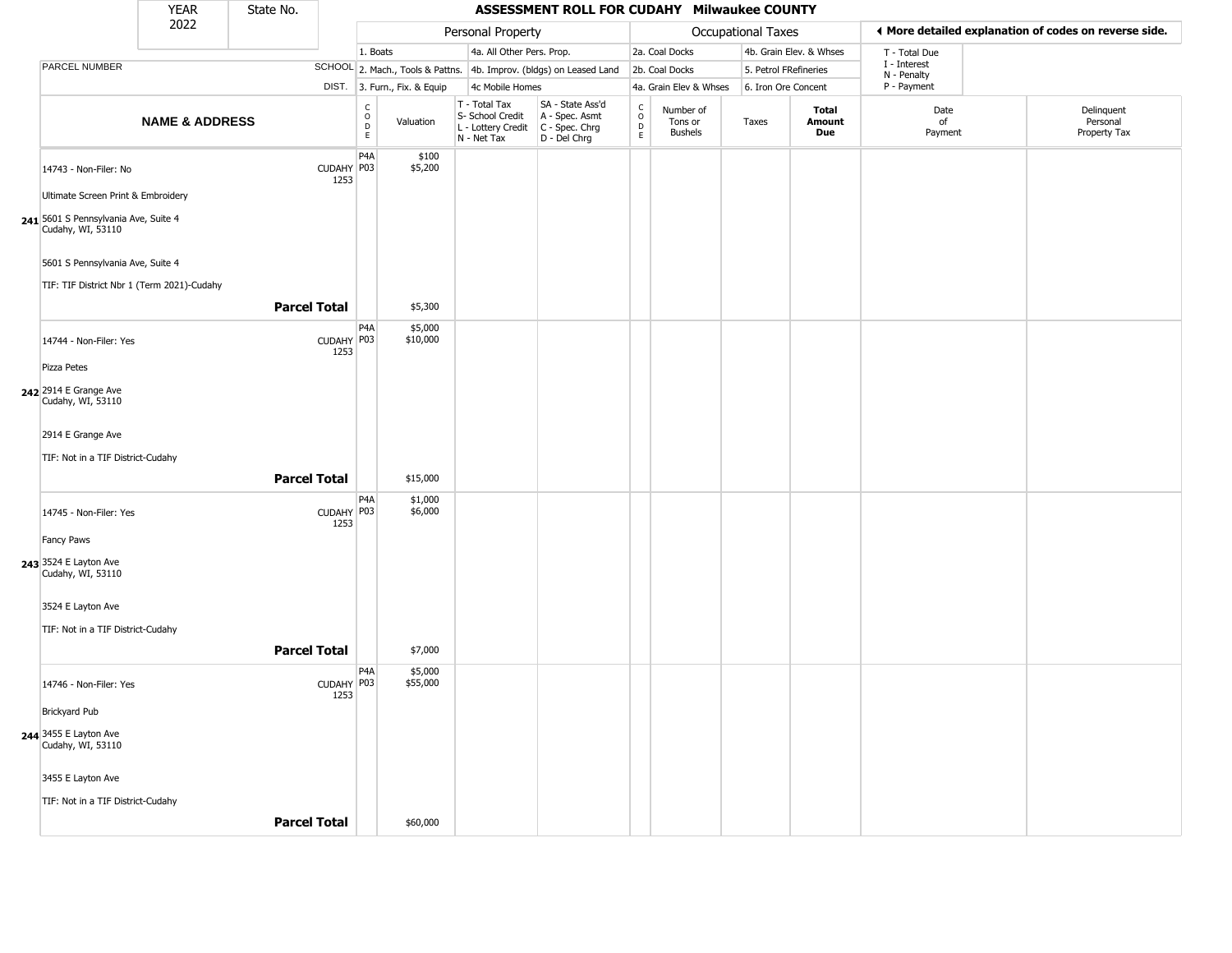|                                                                                                 | <b>YEAR</b>               | State No.           |                       |                                                          |                              |                                                                        | ASSESSMENT ROLL FOR CUDAHY Milwaukee COUNTY                          |                  |                                 |                       |                         |                             |                                                       |
|-------------------------------------------------------------------------------------------------|---------------------------|---------------------|-----------------------|----------------------------------------------------------|------------------------------|------------------------------------------------------------------------|----------------------------------------------------------------------|------------------|---------------------------------|-----------------------|-------------------------|-----------------------------|-------------------------------------------------------|
|                                                                                                 | 2022                      |                     |                       |                                                          |                              | Personal Property                                                      |                                                                      |                  |                                 | Occupational Taxes    |                         |                             | ◀ More detailed explanation of codes on reverse side. |
|                                                                                                 |                           |                     |                       | 1. Boats                                                 |                              | 4a. All Other Pers. Prop.                                              |                                                                      |                  | 2a. Coal Docks                  |                       | 4b. Grain Elev. & Whses | T - Total Due               |                                                       |
| PARCEL NUMBER                                                                                   |                           |                     |                       |                                                          |                              |                                                                        | SCHOOL 2. Mach., Tools & Pattns. 4b. Improv. (bldgs) on Leased Land  |                  | 2b. Coal Docks                  | 5. Petrol FRefineries |                         | I - Interest<br>N - Penalty |                                                       |
|                                                                                                 |                           |                     |                       |                                                          | DIST. 3. Furn., Fix. & Equip | 4c Mobile Homes                                                        |                                                                      |                  | 4a. Grain Elev & Whses          | 6. Iron Ore Concent   |                         | P - Payment                 |                                                       |
|                                                                                                 | <b>NAME &amp; ADDRESS</b> |                     |                       | $\begin{matrix} C \\ O \\ D \end{matrix}$<br>$\mathsf E$ | Valuation                    | T - Total Tax<br>S- School Credit<br>L - Lottery Credit<br>N - Net Tax | SA - State Ass'd<br>A - Spec. Asmt<br>C - Spec. Chrg<br>D - Del Chrg | C<br>D<br>D<br>E | Number of<br>Tons or<br>Bushels | Taxes                 | Total<br>Amount<br>Due  | Date<br>of<br>Payment       | Delinquent<br>Personal<br>Property Tax                |
| 50114 - Non-Filer: No                                                                           |                           |                     | <b>CUDAHY</b><br>1253 | P03                                                      | \$18,800                     |                                                                        |                                                                      |                  |                                 |                       |                         |                             |                                                       |
| ADT LLC                                                                                         |                           |                     |                       |                                                          |                              |                                                                        |                                                                      |                  |                                 |                       |                         |                             |                                                       |
| 245 PO BOX 54767<br>LEXINGTON, KY, 40555                                                        |                           |                     |                       |                                                          |                              |                                                                        |                                                                      |                  |                                 |                       |                         |                             |                                                       |
| VARIOUS                                                                                         |                           |                     |                       |                                                          |                              |                                                                        |                                                                      |                  |                                 |                       |                         |                             |                                                       |
| TIF: Not in a TIF District-Cudahy                                                               |                           |                     |                       |                                                          |                              |                                                                        |                                                                      |                  |                                 |                       |                         |                             |                                                       |
| 50126 - Non-Filer: No<br><b>RICOH USA, INC</b>                                                  |                           |                     | <b>CUDAHY</b><br>1253 | P03                                                      | \$1,600                      |                                                                        |                                                                      |                  |                                 |                       |                         |                             |                                                       |
| 246 PO BOX 3850<br>MANCHESTER, NH, 03105                                                        |                           |                     |                       |                                                          |                              |                                                                        |                                                                      |                  |                                 |                       |                         |                             |                                                       |
| 6120 S ACE INDUSTRIAL DR                                                                        |                           |                     |                       |                                                          |                              |                                                                        |                                                                      |                  |                                 |                       |                         |                             |                                                       |
| TIF: Not in a TIF District-Cudahy                                                               |                           |                     |                       | P <sub>4</sub> A                                         | \$200                        |                                                                        |                                                                      |                  |                                 |                       |                         |                             |                                                       |
| 50146 - Non-Filer: Yes                                                                          |                           |                     | CUDAHY P03<br>1253    |                                                          | \$12,600                     |                                                                        |                                                                      |                  |                                 |                       |                         |                             |                                                       |
| REGGIE'S AMUSEMENTS, LLC REGINALD ZENIECKI<br>247 1331 W JANAT DR<br>OAK CREEK, WI, 53154       |                           |                     |                       |                                                          |                              |                                                                        |                                                                      |                  |                                 |                       |                         |                             |                                                       |
| <b>VARIOUS</b>                                                                                  |                           |                     |                       |                                                          |                              |                                                                        |                                                                      |                  |                                 |                       |                         |                             |                                                       |
| TIF: TIF District Nbr 1 (Term 2021)-Cudahy                                                      |                           |                     |                       |                                                          |                              |                                                                        |                                                                      |                  |                                 |                       |                         |                             |                                                       |
|                                                                                                 |                           | <b>Parcel Total</b> |                       |                                                          | \$12,800                     |                                                                        |                                                                      |                  |                                 |                       |                         |                             |                                                       |
| 50193 - Non-Filer: No                                                                           |                           |                     | <b>CUDAHY</b><br>1253 | P <sub>4</sub> A                                         | \$86,400                     |                                                                        |                                                                      |                  |                                 |                       |                         |                             |                                                       |
| WASTE MANAGEMENT OF WISCONSIN, INC C/O MARVIN F POER AND<br><b>COMPANY</b><br>248 PO BOX 802206 |                           |                     |                       |                                                          |                              |                                                                        |                                                                      |                  |                                 |                       |                         |                             |                                                       |
| DALLAS, TX, 75380-2206                                                                          |                           |                     |                       |                                                          |                              |                                                                        |                                                                      |                  |                                 |                       |                         |                             |                                                       |
| VARIOUS                                                                                         |                           |                     |                       |                                                          |                              |                                                                        |                                                                      |                  |                                 |                       |                         |                             |                                                       |
| TIF: Not in a TIF District-Cudahy                                                               |                           |                     |                       |                                                          |                              |                                                                        |                                                                      |                  |                                 |                       |                         |                             |                                                       |
| 50208 - Non-Filer: No                                                                           |                           |                     | <b>CUDAHY</b><br>1253 | P03                                                      | \$2,000                      |                                                                        |                                                                      |                  |                                 |                       |                         |                             |                                                       |
| JOHNSON CONTROLS SECURTY SOLUTIONS, LLC<br>249 PO BOX 5006<br>BOCA RATON, FL, 33431-0806        |                           |                     |                       |                                                          |                              |                                                                        |                                                                      |                  |                                 |                       |                         |                             |                                                       |
| <b>VARIOUS</b>                                                                                  |                           |                     |                       |                                                          |                              |                                                                        |                                                                      |                  |                                 |                       |                         |                             |                                                       |
| TIF: Not in a TIF District-Cudahy                                                               |                           |                     |                       |                                                          |                              |                                                                        |                                                                      |                  |                                 |                       |                         |                             |                                                       |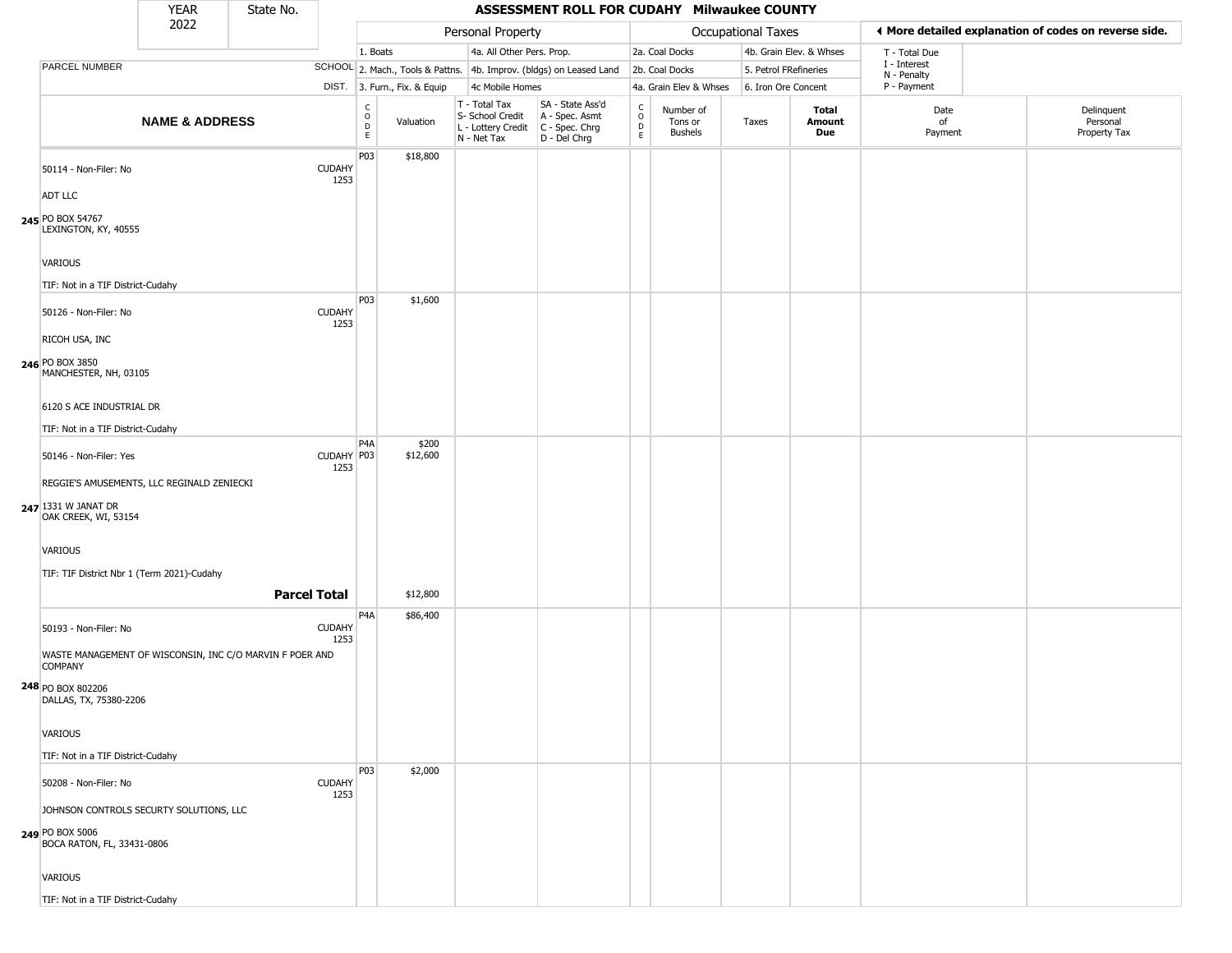|                                                                                                  | <b>YEAR</b>               | State No. |                       |                                                          |                              |                                                                        | ASSESSMENT ROLL FOR CUDAHY Milwaukee COUNTY                          |                                              |                                        |                       |                         |                             |                                                       |
|--------------------------------------------------------------------------------------------------|---------------------------|-----------|-----------------------|----------------------------------------------------------|------------------------------|------------------------------------------------------------------------|----------------------------------------------------------------------|----------------------------------------------|----------------------------------------|-----------------------|-------------------------|-----------------------------|-------------------------------------------------------|
|                                                                                                  | 2022                      |           |                       |                                                          |                              | Personal Property                                                      |                                                                      |                                              |                                        | Occupational Taxes    |                         |                             | ♦ More detailed explanation of codes on reverse side. |
|                                                                                                  |                           |           |                       | 1. Boats                                                 |                              | 4a. All Other Pers. Prop.                                              |                                                                      |                                              | 2a. Coal Docks                         |                       | 4b. Grain Elev. & Whses | T - Total Due               |                                                       |
| PARCEL NUMBER                                                                                    |                           |           |                       |                                                          |                              |                                                                        | SCHOOL 2. Mach., Tools & Pattns. 4b. Improv. (bldgs) on Leased Land  |                                              | 2b. Coal Docks                         | 5. Petrol FRefineries |                         | I - Interest<br>N - Penalty |                                                       |
|                                                                                                  |                           |           |                       |                                                          | DIST. 3. Furn., Fix. & Equip | 4c Mobile Homes                                                        |                                                                      |                                              | 4a. Grain Elev & Whses                 | 6. Iron Ore Concent   |                         | P - Payment                 |                                                       |
|                                                                                                  | <b>NAME &amp; ADDRESS</b> |           |                       | $\begin{matrix} 0 \\ 0 \\ 0 \end{matrix}$<br>$\mathsf E$ | Valuation                    | T - Total Tax<br>S- School Credit<br>L - Lottery Credit<br>N - Net Tax | SA - State Ass'd<br>A - Spec. Asmt<br>C - Spec. Chrg<br>D - Del Chrg | $\int_{0}^{c}$<br>$\mathsf D$<br>$\mathsf E$ | Number of<br>Tons or<br><b>Bushels</b> | Taxes                 | Total<br>Amount<br>Due  | Date<br>of<br>Payment       | Delinquent<br>Personal<br>Property Tax                |
| 50212 - Non-Filer: No<br>SMUCKERS FOODSERVICE, INC                                               |                           |           | <b>CUDAHY</b><br>1253 | P03                                                      | \$8,700                      |                                                                        |                                                                      |                                              |                                        |                       |                         |                             |                                                       |
| 250 PO BOX 3576<br>CHICAGO, IL, 60654                                                            |                           |           |                       |                                                          |                              |                                                                        |                                                                      |                                              |                                        |                       |                         |                             |                                                       |
| 5900 S LAKE DR<br>TIF: Not in a TIF District-Cudahy                                              |                           |           |                       |                                                          |                              |                                                                        |                                                                      |                                              |                                        |                       |                         |                             |                                                       |
| 50220 - Non-Filer: No<br>LEAF CAPITAL FUNDING, LLC                                               |                           |           | <b>CUDAHY</b><br>1253 | P03                                                      | \$2,200                      |                                                                        |                                                                      |                                              |                                        |                       |                         |                             |                                                       |
| 251 2005 MARKET ST, FL 14<br>PHILADELPHIA, PA, 19103-7042<br>3775 EAST CUDAHY AVE                |                           |           |                       |                                                          |                              |                                                                        |                                                                      |                                              |                                        |                       |                         |                             |                                                       |
| TIF: Not in a TIF District-Cudahy                                                                |                           |           |                       |                                                          |                              |                                                                        |                                                                      |                                              |                                        |                       |                         |                             |                                                       |
| 50221 - Non-Filer: No                                                                            |                           |           | <b>CUDAHY</b><br>1253 | P03                                                      | \$300                        |                                                                        |                                                                      |                                              |                                        |                       |                         |                             |                                                       |
| LYTX, INC<br>252 PO BOX 80615<br>INDIANAPOLIS, IN, 46280                                         |                           |           |                       |                                                          |                              |                                                                        |                                                                      |                                              |                                        |                       |                         |                             |                                                       |
| VARIOUS<br>TIF: TIF District Nbr 1 (Term 2021)-Cudahy                                            |                           |           |                       |                                                          |                              |                                                                        |                                                                      |                                              |                                        |                       |                         |                             |                                                       |
| 50226 - Non-Filer: No                                                                            |                           |           | <b>CUDAHY</b><br>1253 | P03                                                      | \$5,200                      |                                                                        |                                                                      |                                              |                                        |                       |                         |                             |                                                       |
| QUADIENT LEASING USA INC FKA MAILFINANCE, INC<br>253 478 WHEELERS FARMS RD<br>MILFORD, CT, 06461 |                           |           |                       |                                                          |                              |                                                                        |                                                                      |                                              |                                        |                       |                         |                             |                                                       |
| VARIOUS                                                                                          |                           |           |                       |                                                          |                              |                                                                        |                                                                      |                                              |                                        |                       |                         |                             |                                                       |
| TIF: Not in a TIF District-Cudahy                                                                |                           |           |                       | P03                                                      | \$25,800                     |                                                                        |                                                                      |                                              |                                        |                       |                         |                             |                                                       |
| 50229 - Non-Filer: No                                                                            |                           |           | <b>CUDAHY</b><br>1253 |                                                          |                              |                                                                        |                                                                      |                                              |                                        |                       |                         |                             |                                                       |
| GreatAmerica Financial Services Corp<br>254 625 1ST ST SE, STE 800<br>CEDAR RAPIDS, IA, 52401    |                           |           |                       |                                                          |                              |                                                                        |                                                                      |                                              |                                        |                       |                         |                             |                                                       |
| VARIOUS                                                                                          |                           |           |                       |                                                          |                              |                                                                        |                                                                      |                                              |                                        |                       |                         |                             |                                                       |
| TIF: Not in a TIF District-Cudahy                                                                |                           |           |                       |                                                          |                              |                                                                        |                                                                      |                                              |                                        |                       |                         |                             |                                                       |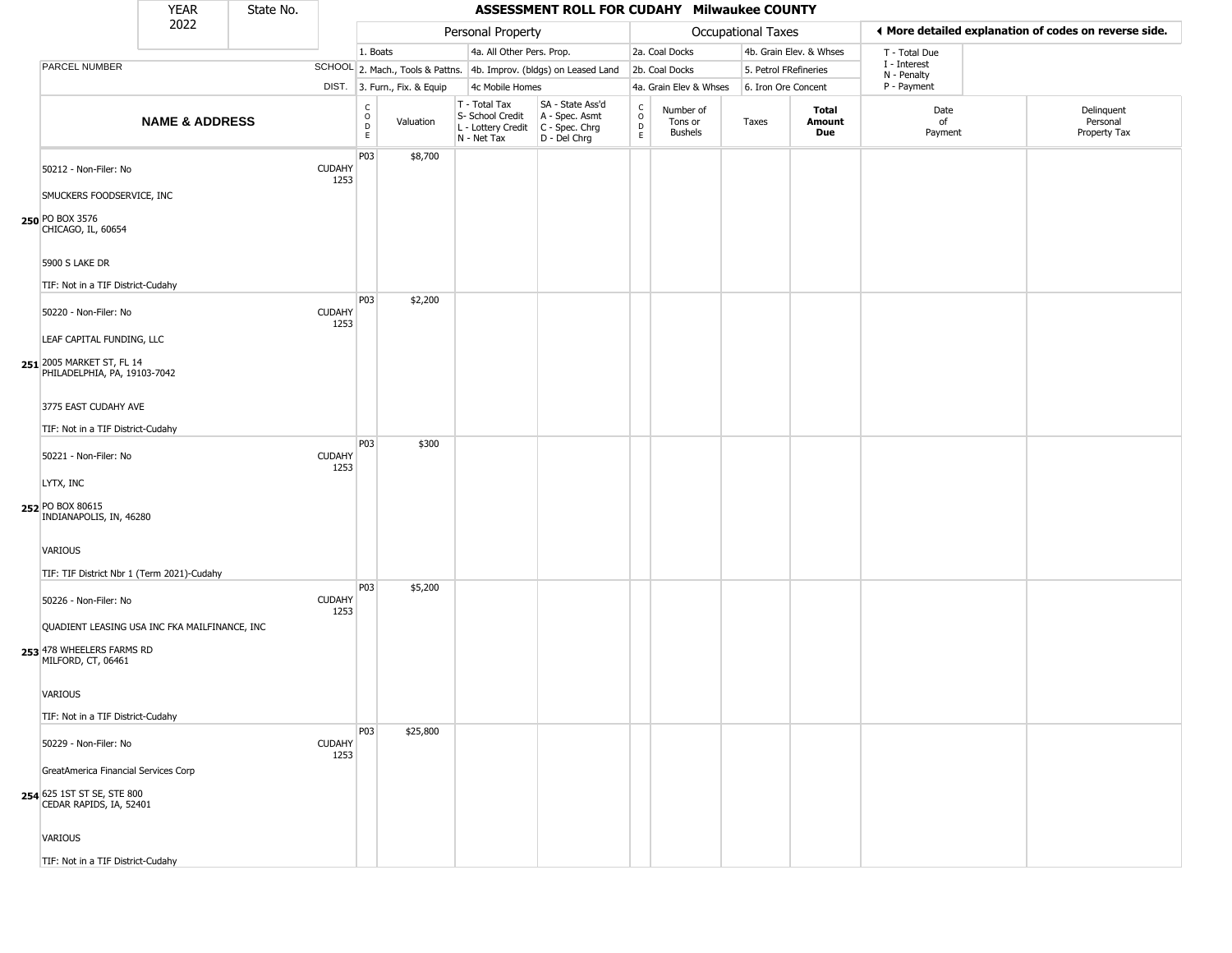|                                                                                                        | <b>YEAR</b>               | State No. |                       |                                                 |                              |                                                                        | ASSESSMENT ROLL FOR CUDAHY Milwaukee COUNTY                          |                                                   |                                        |                       |                         |                             |                                                       |
|--------------------------------------------------------------------------------------------------------|---------------------------|-----------|-----------------------|-------------------------------------------------|------------------------------|------------------------------------------------------------------------|----------------------------------------------------------------------|---------------------------------------------------|----------------------------------------|-----------------------|-------------------------|-----------------------------|-------------------------------------------------------|
|                                                                                                        | 2022                      |           |                       |                                                 |                              | Personal Property                                                      |                                                                      |                                                   |                                        | Occupational Taxes    |                         |                             | ♦ More detailed explanation of codes on reverse side. |
|                                                                                                        |                           |           |                       | 1. Boats                                        |                              | 4a. All Other Pers. Prop.                                              |                                                                      |                                                   | 2a. Coal Docks                         |                       | 4b. Grain Elev. & Whses | T - Total Due               |                                                       |
| PARCEL NUMBER                                                                                          |                           |           |                       |                                                 |                              |                                                                        | SCHOOL 2. Mach., Tools & Pattns. 4b. Improv. (bldgs) on Leased Land  |                                                   | 2b. Coal Docks                         | 5. Petrol FRefineries |                         | I - Interest<br>N - Penalty |                                                       |
|                                                                                                        |                           |           |                       |                                                 | DIST. 3. Furn., Fix. & Equip | 4c Mobile Homes                                                        |                                                                      |                                                   | 4a. Grain Elev & Whses                 | 6. Iron Ore Concent   |                         | P - Payment                 |                                                       |
|                                                                                                        | <b>NAME &amp; ADDRESS</b> |           |                       | $\begin{array}{c} C \\ O \\ D \\ E \end{array}$ | Valuation                    | T - Total Tax<br>S- School Credit<br>L - Lottery Credit<br>N - Net Tax | SA - State Ass'd<br>A - Spec. Asmt<br>C - Spec. Chrg<br>D - Del Chrg | $\begin{array}{c}\nC \\ O \\ D \\ E\n\end{array}$ | Number of<br>Tons or<br><b>Bushels</b> | Taxes                 | Total<br>Amount<br>Due  | Date<br>of<br>Payment       | Delinquent<br>Personal<br>Property Tax                |
| 50230 - Non-Filer: No                                                                                  |                           |           | <b>CUDAHY</b><br>1253 | P03                                             | \$4,300                      |                                                                        |                                                                      |                                                   |                                        |                       |                         |                             |                                                       |
| GreatAmerica Financial Services Corp<br>255 625 1ST ST SE, STE 800<br>CEDAR RAPIDS, IA, 52401          |                           |           |                       |                                                 |                              |                                                                        |                                                                      |                                                   |                                        |                       |                         |                             |                                                       |
| 5831 S PENNSYLAVANIA AVE<br>TIF: TIF District Nbr 1 (Term 2021)-Cudahy                                 |                           |           |                       | P03                                             | \$42,100                     |                                                                        |                                                                      |                                                   |                                        |                       |                         |                             |                                                       |
| 50231 - Non-Filer: No<br>WELLS FARGO FINANCIAL LEASING, INC                                            |                           |           | <b>CUDAHY</b><br>1253 |                                                 |                              |                                                                        |                                                                      |                                                   |                                        |                       |                         |                             |                                                       |
| 256 PO BOX 36200<br>BILLINGS, MT, 59107                                                                |                           |           |                       |                                                 |                              |                                                                        |                                                                      |                                                   |                                        |                       |                         |                             |                                                       |
| VARIOUS                                                                                                |                           |           |                       |                                                 |                              |                                                                        |                                                                      |                                                   |                                        |                       |                         |                             |                                                       |
| TIF: Not in a TIF District-Cudahy                                                                      |                           |           |                       |                                                 |                              |                                                                        |                                                                      |                                                   |                                        |                       |                         |                             |                                                       |
| 50238 - Non-Filer: No                                                                                  |                           |           | <b>CUDAHY</b><br>1253 | P <sub>4</sub> A                                | \$2,300                      |                                                                        |                                                                      |                                                   |                                        |                       |                         |                             |                                                       |
| CLEAR CHANNEL OUTDOOR, LLC<br>257 4830 NORTH LOOP 1604 W Suite #111<br>SAN ANTONIO, TX, 78249          |                           |           |                       |                                                 |                              |                                                                        |                                                                      |                                                   |                                        |                       |                         |                             |                                                       |
| VARIOUS<br>TIF: Not in a TIF District-Cudahy                                                           |                           |           |                       |                                                 |                              |                                                                        |                                                                      |                                                   |                                        |                       |                         |                             |                                                       |
| 50313 - Non-Filer: Yes                                                                                 |                           |           | <b>CUDAHY</b><br>1253 | P <sub>4</sub> A                                | \$14,100                     |                                                                        |                                                                      |                                                   |                                        |                       |                         |                             |                                                       |
| <b>WASH</b><br>258 2200 WEST 195TH ST<br>TORRENCE, CA, 90501                                           |                           |           |                       |                                                 |                              |                                                                        |                                                                      |                                                   |                                        |                       |                         |                             |                                                       |
| VARIOUS<br>TIF: Not in a TIF District-Cudahy                                                           |                           |           |                       |                                                 |                              |                                                                        |                                                                      |                                                   |                                        |                       |                         |                             |                                                       |
| 50725 - Non-Filer: No                                                                                  |                           |           | <b>CUDAHY</b><br>1253 | P <sub>0</sub> 3                                | \$4,600                      |                                                                        |                                                                      |                                                   |                                        |                       |                         |                             |                                                       |
| BAXTER HEALTHCARE CORPORATION C/O RYAN, LLC<br>259 PO BOX 4900- DEPT 313<br>SCOTTSDALE, AZ, 85261-4900 |                           |           |                       |                                                 |                              |                                                                        |                                                                      |                                                   |                                        |                       |                         |                             |                                                       |
| VARIOUS                                                                                                |                           |           |                       |                                                 |                              |                                                                        |                                                                      |                                                   |                                        |                       |                         |                             |                                                       |
| TIF: Not in a TIF District-Cudahy                                                                      |                           |           |                       |                                                 |                              |                                                                        |                                                                      |                                                   |                                        |                       |                         |                             |                                                       |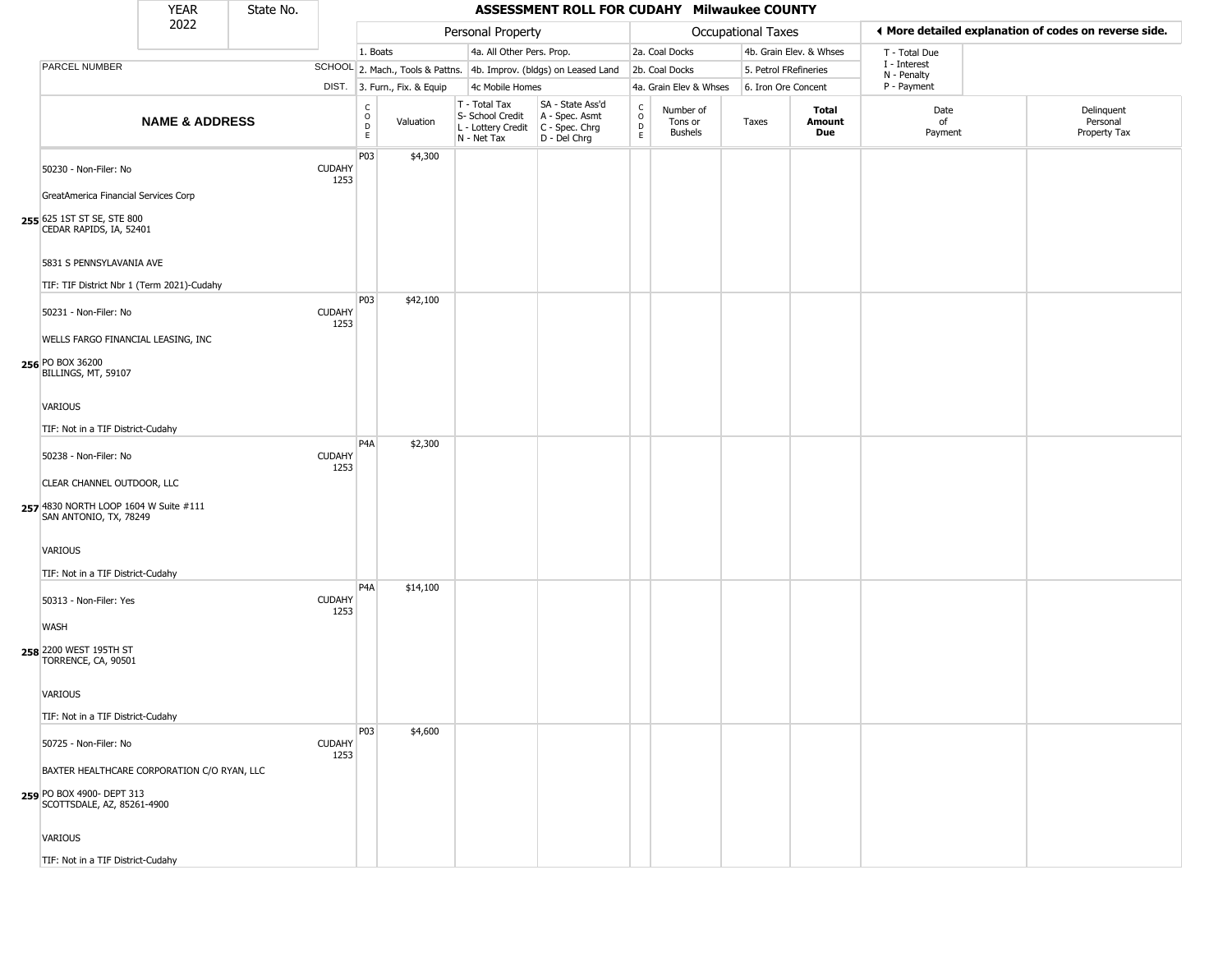|                                                                                                       | <b>YEAR</b>               | State No. |                       |                                                                    |                              |                                                                        | ASSESSMENT ROLL FOR CUDAHY Milwaukee COUNTY                            |                                          |                                 |                           |                               |                             |                                                       |
|-------------------------------------------------------------------------------------------------------|---------------------------|-----------|-----------------------|--------------------------------------------------------------------|------------------------------|------------------------------------------------------------------------|------------------------------------------------------------------------|------------------------------------------|---------------------------------|---------------------------|-------------------------------|-----------------------------|-------------------------------------------------------|
|                                                                                                       | 2022                      |           |                       |                                                                    |                              | Personal Property                                                      |                                                                        |                                          |                                 | <b>Occupational Taxes</b> |                               |                             | ♦ More detailed explanation of codes on reverse side. |
|                                                                                                       |                           |           |                       | 1. Boats                                                           |                              | 4a. All Other Pers. Prop.                                              |                                                                        |                                          | 2a. Coal Docks                  |                           | 4b. Grain Elev. & Whses       | T - Total Due               |                                                       |
| PARCEL NUMBER                                                                                         |                           |           |                       |                                                                    |                              |                                                                        | SCHOOL 2. Mach., Tools & Pattns. 4b. Improv. (bldgs) on Leased Land    |                                          | 2b. Coal Docks                  | 5. Petrol FRefineries     |                               | I - Interest<br>N - Penalty |                                                       |
|                                                                                                       |                           |           |                       |                                                                    | DIST. 3. Furn., Fix. & Equip | 4c Mobile Homes                                                        |                                                                        |                                          | 4a. Grain Elev & Whses          | 6. Iron Ore Concent       |                               | P - Payment                 |                                                       |
|                                                                                                       | <b>NAME &amp; ADDRESS</b> |           |                       | $\begin{smallmatrix} C \\ O \\ D \end{smallmatrix}$<br>$\mathsf E$ | Valuation                    | T - Total Tax<br>S- School Credit<br>L - Lottery Credit<br>N - Net Tax | SA - State Ass'd<br>A - Spec. Asmt<br>$C - Spec. Chrg$<br>D - Del Chrg | $\rm _o^C$<br>$\mathsf D$<br>$\mathsf E$ | Number of<br>Tons or<br>Bushels | Taxes                     | <b>Total</b><br>Amount<br>Due | Date<br>of<br>Payment       | Delinquent<br>Personal<br>Property Tax                |
| 50831 - Non-Filer: No                                                                                 |                           |           | <b>CUDAHY</b><br>1253 | P03                                                                | \$8,400                      |                                                                        |                                                                        |                                          |                                 |                           |                               |                             |                                                       |
| HALLMARK MARKETING COMPANY, LLC<br>260 PO BOX 419479 - TAX 407<br>KANSAS CITY, MO, 64141-6479         |                           |           |                       |                                                                    |                              |                                                                        |                                                                        |                                          |                                 |                           |                               |                             |                                                       |
| <b>VARIOUS</b><br>TIF: Not in a TIF District-Cudahy                                                   |                           |           |                       |                                                                    |                              |                                                                        |                                                                        |                                          |                                 |                           |                               |                             |                                                       |
| 50926 - Non-Filer: No                                                                                 |                           |           | <b>CUDAHY</b><br>1253 | P03                                                                | \$6,700                      |                                                                        |                                                                        |                                          |                                 |                           |                               |                             |                                                       |
| GORDON FLESCH COMPANY INC / GFC LEASING<br>261 2675 RESEARCH PARK DR<br>MADISON, WI, 53711            |                           |           |                       |                                                                    |                              |                                                                        |                                                                        |                                          |                                 |                           |                               |                             |                                                       |
| <b>VARIOUS</b><br>TIF: Not in a TIF District-Cudahy                                                   |                           |           |                       |                                                                    |                              |                                                                        |                                                                        |                                          |                                 |                           |                               |                             |                                                       |
| 50981 - Non-Filer: No                                                                                 |                           |           | <b>CUDAHY</b><br>1253 | P03                                                                | \$27,500                     |                                                                        |                                                                        |                                          |                                 |                           |                               |                             |                                                       |
| WELLS FARGO VENDOR FINANCIAL SERV, LLC PROP TAX COMPLIANCE<br>262 PO BOX 36200<br>BILLINGS, MT, 59107 |                           |           |                       |                                                                    |                              |                                                                        |                                                                        |                                          |                                 |                           |                               |                             |                                                       |
| VARIOUS<br>TIF: Not in a TIF District-Cudahy                                                          |                           |           |                       |                                                                    |                              |                                                                        |                                                                        |                                          |                                 |                           |                               |                             |                                                       |
| 51011 - Non-Filer: No                                                                                 |                           |           | <b>CUDAHY</b><br>1253 | P03                                                                | \$4,200                      |                                                                        |                                                                        |                                          |                                 |                           |                               |                             |                                                       |
| DISH NETWORK, LLC<br>263 PO BOX 6623<br>ENGLEWOOD, CO, 80155                                          |                           |           |                       |                                                                    |                              |                                                                        |                                                                        |                                          |                                 |                           |                               |                             |                                                       |
| VARIOUS                                                                                               |                           |           |                       |                                                                    |                              |                                                                        |                                                                        |                                          |                                 |                           |                               |                             |                                                       |
| TIF: Not in a TIF District-Cudahy                                                                     |                           |           |                       | P03                                                                | \$20,000                     |                                                                        |                                                                        |                                          |                                 |                           |                               |                             |                                                       |
| 51012 - Non-Filer: No                                                                                 |                           |           | <b>CUDAHY</b><br>1253 |                                                                    |                              |                                                                        |                                                                        |                                          |                                 |                           |                               |                             |                                                       |
| DIRECTV LLC C/O KROLL LLC<br>264 PO BOX 2789<br>ADDISON, TX, 75001                                    |                           |           |                       |                                                                    |                              |                                                                        |                                                                        |                                          |                                 |                           |                               |                             |                                                       |
| Various                                                                                               |                           |           |                       |                                                                    |                              |                                                                        |                                                                        |                                          |                                 |                           |                               |                             |                                                       |
| TIF: Not in a TIF District-Cudahy                                                                     |                           |           |                       |                                                                    |                              |                                                                        |                                                                        |                                          |                                 |                           |                               |                             |                                                       |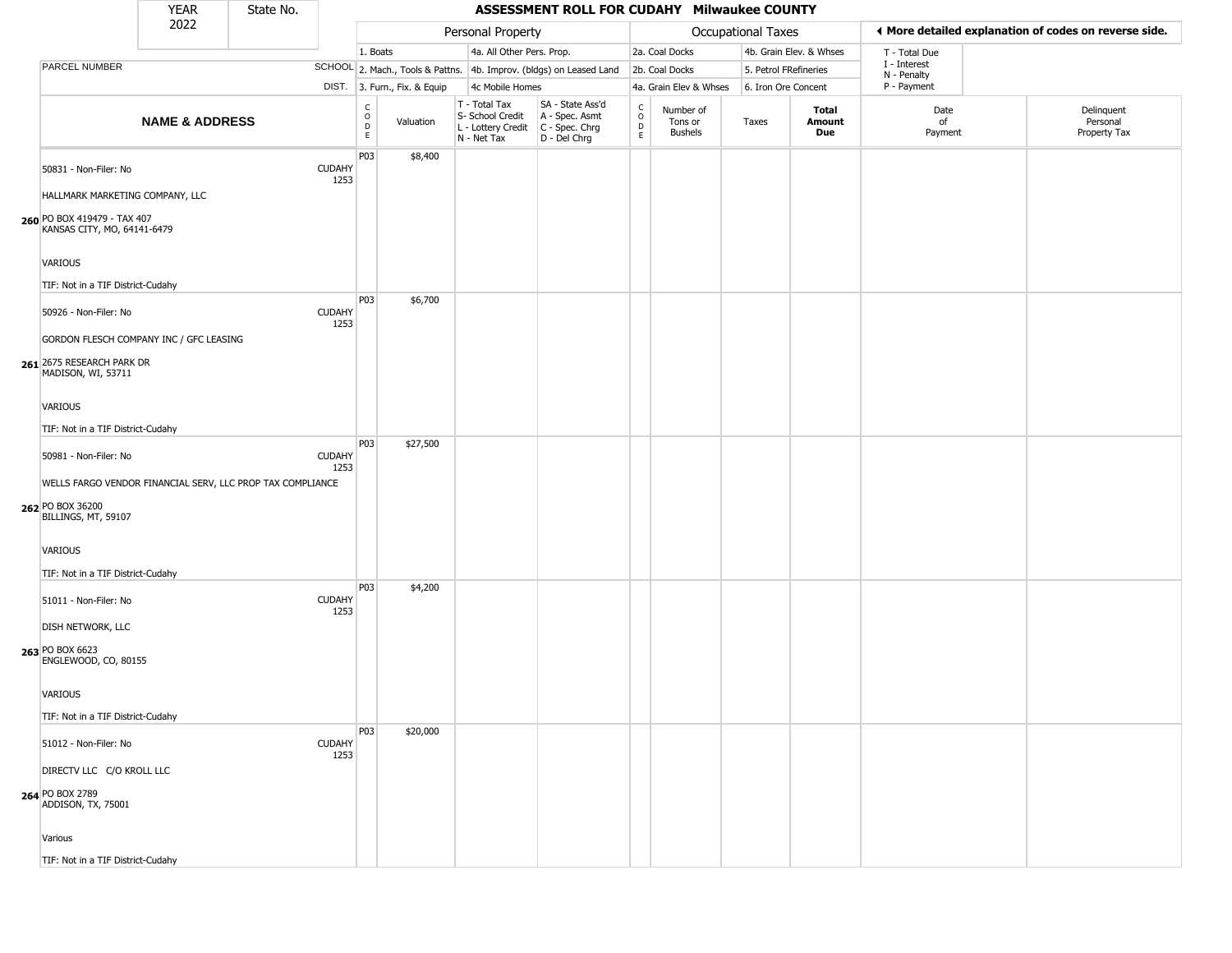|                                                                                               | <b>YEAR</b>               | State No. |                       |                                                 |                              |                                                                        | ASSESSMENT ROLL FOR CUDAHY Milwaukee COUNTY                            |                                                              |                                        |                       |                         |                             |                                                       |  |
|-----------------------------------------------------------------------------------------------|---------------------------|-----------|-----------------------|-------------------------------------------------|------------------------------|------------------------------------------------------------------------|------------------------------------------------------------------------|--------------------------------------------------------------|----------------------------------------|-----------------------|-------------------------|-----------------------------|-------------------------------------------------------|--|
|                                                                                               | 2022                      |           |                       |                                                 |                              | Personal Property                                                      |                                                                        |                                                              |                                        | Occupational Taxes    |                         |                             | ♦ More detailed explanation of codes on reverse side. |  |
|                                                                                               |                           |           |                       | 1. Boats                                        |                              | 4a. All Other Pers. Prop.                                              |                                                                        |                                                              | 2a. Coal Docks                         |                       | 4b. Grain Elev. & Whses | T - Total Due               |                                                       |  |
| PARCEL NUMBER                                                                                 |                           |           |                       |                                                 |                              |                                                                        | SCHOOL 2. Mach., Tools & Pattns. 4b. Improv. (bldgs) on Leased Land    |                                                              | 2b. Coal Docks                         | 5. Petrol FRefineries |                         | I - Interest<br>N - Penalty |                                                       |  |
|                                                                                               |                           |           |                       |                                                 | DIST. 3. Furn., Fix. & Equip | 4c Mobile Homes                                                        |                                                                        |                                                              | 4a. Grain Elev & Whses                 | 6. Iron Ore Concent   |                         | P - Payment                 |                                                       |  |
|                                                                                               | <b>NAME &amp; ADDRESS</b> |           |                       | $\begin{array}{c} C \\ O \\ D \\ E \end{array}$ | Valuation                    | T - Total Tax<br>S- School Credit<br>L - Lottery Credit<br>N - Net Tax | SA - State Ass'd<br>A - Spec. Asmt<br>$C - Spec. Chrg$<br>D - Del Chrg | $\mathsf{C}$<br>$\begin{array}{c}\n0 \\ D \\ E\n\end{array}$ | Number of<br>Tons or<br><b>Bushels</b> | Taxes                 | Total<br>Amount<br>Due  | Date<br>of<br>Payment       | Delinquent<br>Personal<br>Property Tax                |  |
| 51016 - Non-Filer: No<br>Muzak LLC C/O RYAN TAX COMPLIANCE SERVICES                           |                           |           | <b>CUDAHY</b><br>1253 | P03                                             | \$200                        |                                                                        |                                                                        |                                                              |                                        |                       |                         |                             |                                                       |  |
| 265 PO BOX 460049 - DEPT 616<br>HOUSTON, TX, 77056                                            |                           |           |                       |                                                 |                              |                                                                        |                                                                        |                                                              |                                        |                       |                         |                             |                                                       |  |
| Various<br>TIF: Not in a TIF District-Cudahy                                                  |                           |           |                       |                                                 |                              |                                                                        |                                                                        |                                                              |                                        |                       |                         |                             |                                                       |  |
| 51111 - Non-Filer: No                                                                         |                           |           | <b>CUDAHY</b><br>1253 | P <sub>4</sub> A                                | \$3,022,900                  |                                                                        |                                                                        |                                                              |                                        |                       |                         |                             |                                                       |  |
| CHEP USA C/O MARVIN F POER AND COMPANY<br>266 5897 WINDWARD PARKWAY<br>ALPHARETTA, GA, 30005  |                           |           |                       |                                                 |                              |                                                                        |                                                                        |                                                              |                                        |                       |                         |                             |                                                       |  |
| VARIOUS                                                                                       |                           |           |                       |                                                 |                              |                                                                        |                                                                        |                                                              |                                        |                       |                         |                             |                                                       |  |
|                                                                                               |                           |           |                       |                                                 |                              |                                                                        |                                                                        |                                                              |                                        |                       |                         |                             |                                                       |  |
| TIF: TIF District Nbr 1 (Term 2021)-Cudahy                                                    |                           |           |                       | P <sub>0</sub> 3                                | \$8,700                      |                                                                        |                                                                        |                                                              |                                        |                       |                         |                             |                                                       |  |
| 51113 - Non-Filer: No                                                                         |                           |           | <b>CUDAHY</b><br>1253 |                                                 |                              |                                                                        |                                                                        |                                                              |                                        |                       |                         |                             |                                                       |  |
| FIRST-CITIZENS BANK & TRUST COMPANY<br>267 PO BOX 460709<br>HOUSTON, TX, 77056                |                           |           |                       |                                                 |                              |                                                                        |                                                                        |                                                              |                                        |                       |                         |                             |                                                       |  |
| VARIOUS                                                                                       |                           |           |                       |                                                 |                              |                                                                        |                                                                        |                                                              |                                        |                       |                         |                             |                                                       |  |
| TIF: Not in a TIF District-Cudahy<br>51114 - Non-Filer: No                                    |                           |           | <b>CUDAHY</b>         | P <sub>0</sub> 3                                | \$8,200                      |                                                                        |                                                                        |                                                              |                                        |                       |                         |                             |                                                       |  |
|                                                                                               |                           |           | 1253                  |                                                 |                              |                                                                        |                                                                        |                                                              |                                        |                       |                         |                             |                                                       |  |
| CIT BANK, NA C/O RYAN TAX COMPLIANCE SERVICES, LLC<br>268 PO BOX 460709<br>HOUSTON, TX, 77056 |                           |           |                       |                                                 |                              |                                                                        |                                                                        |                                                              |                                        |                       |                         |                             |                                                       |  |
| 5235 S INTERNATIONAL DR, STE C                                                                |                           |           |                       |                                                 |                              |                                                                        |                                                                        |                                                              |                                        |                       |                         |                             |                                                       |  |
| TIF: TIF District Nbr 1 (Term 2021)-Cudahy                                                    |                           |           |                       |                                                 |                              |                                                                        |                                                                        |                                                              |                                        |                       |                         |                             |                                                       |  |
| 51132 - Non-Filer: Yes                                                                        |                           |           | <b>CUDAHY</b><br>1253 | P03                                             | \$700                        |                                                                        |                                                                        |                                                              |                                        |                       |                         |                             |                                                       |  |
| ARCTIC GLACIER USA, INC                                                                       |                           |           |                       |                                                 |                              |                                                                        |                                                                        |                                                              |                                        |                       |                         |                             |                                                       |  |
| 269 1654 MARTHALER LN<br>WEST ST PAUL, MN, 55118                                              |                           |           |                       |                                                 |                              |                                                                        |                                                                        |                                                              |                                        |                       |                         |                             |                                                       |  |
| VARIOUS                                                                                       |                           |           |                       |                                                 |                              |                                                                        |                                                                        |                                                              |                                        |                       |                         |                             |                                                       |  |
| TIF: Not in a TIF District-Cudahy                                                             |                           |           |                       |                                                 |                              |                                                                        |                                                                        |                                                              |                                        |                       |                         |                             |                                                       |  |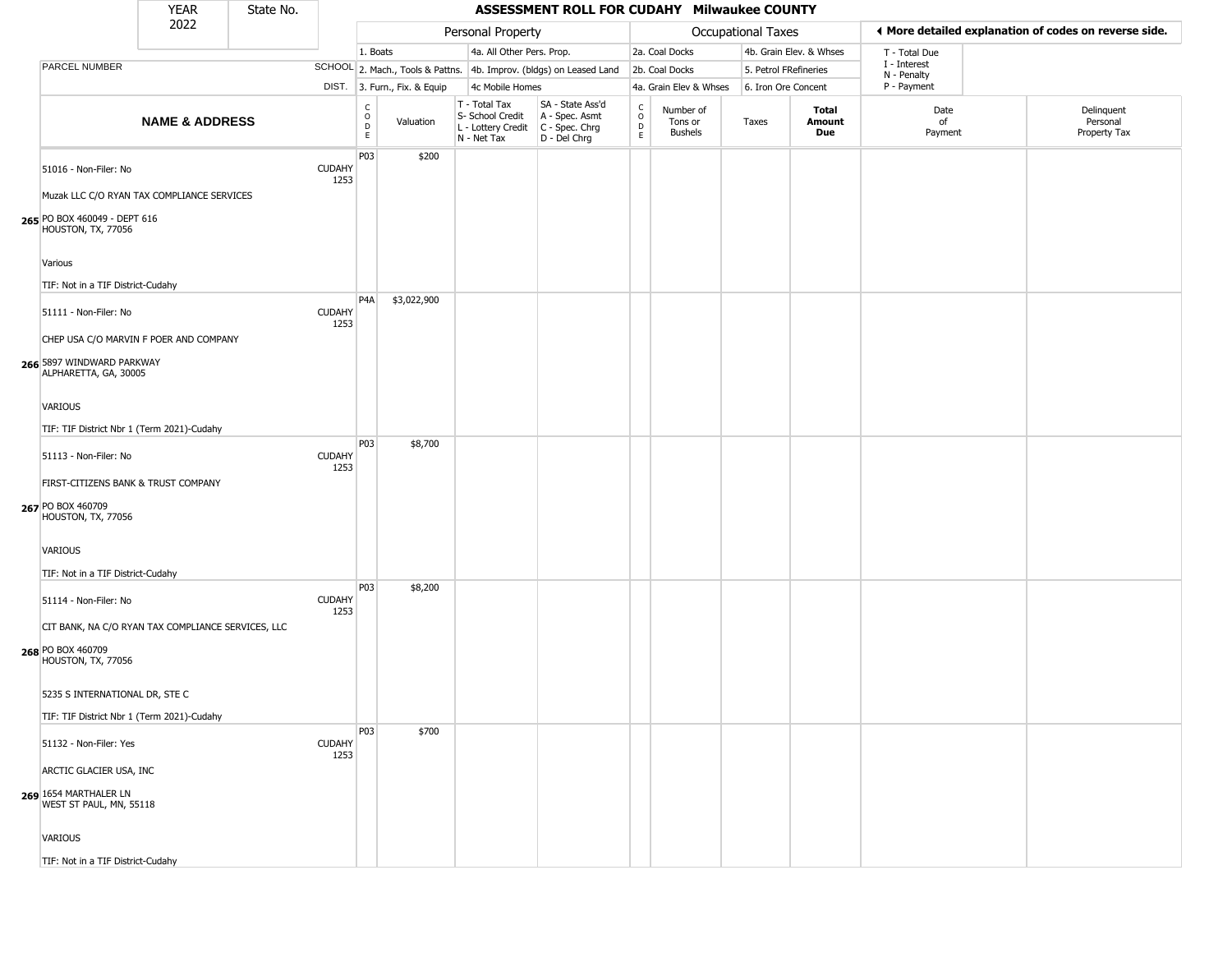|                                                                                                                     | <b>YEAR</b>               | State No. |                       |                         |                              |                                                                        | ASSESSMENT ROLL FOR CUDAHY Milwaukee COUNTY                            |                                   |                                        |                       |                         |                             |                                                       |
|---------------------------------------------------------------------------------------------------------------------|---------------------------|-----------|-----------------------|-------------------------|------------------------------|------------------------------------------------------------------------|------------------------------------------------------------------------|-----------------------------------|----------------------------------------|-----------------------|-------------------------|-----------------------------|-------------------------------------------------------|
|                                                                                                                     | 2022                      |           |                       |                         |                              | Personal Property                                                      |                                                                        |                                   |                                        | Occupational Taxes    |                         |                             | ♦ More detailed explanation of codes on reverse side. |
|                                                                                                                     |                           |           |                       | 1. Boats                |                              | 4a. All Other Pers. Prop.                                              |                                                                        |                                   | 2a. Coal Docks                         |                       | 4b. Grain Elev. & Whses | T - Total Due               |                                                       |
| PARCEL NUMBER                                                                                                       |                           |           |                       |                         |                              |                                                                        | SCHOOL 2. Mach., Tools & Pattns. 4b. Improv. (bldgs) on Leased Land    |                                   | 2b. Coal Docks                         | 5. Petrol FRefineries |                         | I - Interest<br>N - Penalty |                                                       |
|                                                                                                                     |                           |           |                       |                         | DIST. 3. Furn., Fix. & Equip | 4c Mobile Homes                                                        |                                                                        |                                   | 4a. Grain Elev & Whses                 | 6. Iron Ore Concent   |                         | P - Payment                 |                                                       |
|                                                                                                                     | <b>NAME &amp; ADDRESS</b> |           |                       | C<br>$\circ$<br>D<br>E. | Valuation                    | T - Total Tax<br>S- School Credit<br>L - Lottery Credit<br>N - Net Tax | SA - State Ass'd<br>A - Spec. Asmt<br>$C - Spec. Chrg$<br>D - Del Chrg | $\mathsf{C}$<br>$\circ$<br>D<br>E | Number of<br>Tons or<br><b>Bushels</b> | Taxes                 | Total<br>Amount<br>Due  | Date<br>of<br>Payment       | Delinquent<br>Personal<br>Property Tax                |
| 51210 - Non-Filer: No<br>GREAT LAKES COCA-COLA DISTRIBUTION, LLC C/O PROPERTY TAX DEPT                              |                           |           | <b>CUDAHY</b><br>1253 | P03                     | \$7,800                      |                                                                        |                                                                        |                                   |                                        |                       |                         |                             |                                                       |
| 270 6250 N RIVER RD, STE 9000<br>ROSEMONT, IL, 60018                                                                |                           |           |                       |                         |                              |                                                                        |                                                                        |                                   |                                        |                       |                         |                             |                                                       |
| <b>VARIOUS</b><br>TIF: TIF District Nbr 1 (Term 2021)-Cudahy                                                        |                           |           |                       |                         |                              |                                                                        |                                                                        |                                   |                                        |                       |                         |                             |                                                       |
| 51218 - Non-Filer: No<br>AMERIGAS PROPANE LP<br>271 PO BOX 798<br>VALLEY FORGE, PA, 19482                           |                           |           | <b>CUDAHY</b><br>1253 | P <sub>4</sub> A        | \$1,000                      |                                                                        |                                                                        |                                   |                                        |                       |                         |                             |                                                       |
| VARIOUS<br>TIF: Not in a TIF District-Cudahy                                                                        |                           |           |                       | P03                     | \$1,100                      |                                                                        |                                                                        |                                   |                                        |                       |                         |                             |                                                       |
| 51219 - Non-Filer: No<br>DE LAGE LANDEN FINANCIAL SERVICES, INC<br>272 1111 OLD EAGLE SCHOOL RD<br>WAYNE, PA, 19087 |                           |           | <b>CUDAHY</b><br>1253 |                         |                              |                                                                        |                                                                        |                                   |                                        |                       |                         |                             |                                                       |
| 5050 S Lake Dr<br>TIF: Not in a TIF District-Cudahy                                                                 |                           |           |                       |                         |                              |                                                                        |                                                                        |                                   |                                        |                       |                         |                             |                                                       |
| 51220 - Non-Filer: No<br>DE LAGE LANDEN FINANCIAL SERVICES, INC<br>273 1111 OLD EAGLE SCHOOL RD                     |                           |           | <b>CUDAHY</b><br>1253 | P03                     | \$46,000                     |                                                                        |                                                                        |                                   |                                        |                       |                         |                             |                                                       |
| WAYNE, PA, 19087<br><b>VARIOUS</b><br>TIF: TIF District Nbr 1 (Term 2021)-Cudahy                                    |                           |           |                       |                         |                              |                                                                        |                                                                        |                                   |                                        |                       |                         |                             |                                                       |
| 51235 - Non-Filer: No<br>NATIONAL ENTERTAINMENT NETWORK, LLC DBA: SUGARLOAF<br><b>CREATIONS</b>                     |                           |           | <b>CUDAHY</b><br>1253 | P03                     | \$100                        |                                                                        |                                                                        |                                   |                                        |                       |                         |                             |                                                       |
| <b>274</b> 246 S Taylor Ave #200<br>LOUISVILLE, CO, 80027                                                           |                           |           |                       |                         |                              |                                                                        |                                                                        |                                   |                                        |                       |                         |                             |                                                       |
| 5656 S PACKARD AVE<br>TIF: Not in a TIF District-Cudahy                                                             |                           |           |                       |                         |                              |                                                                        |                                                                        |                                   |                                        |                       |                         |                             |                                                       |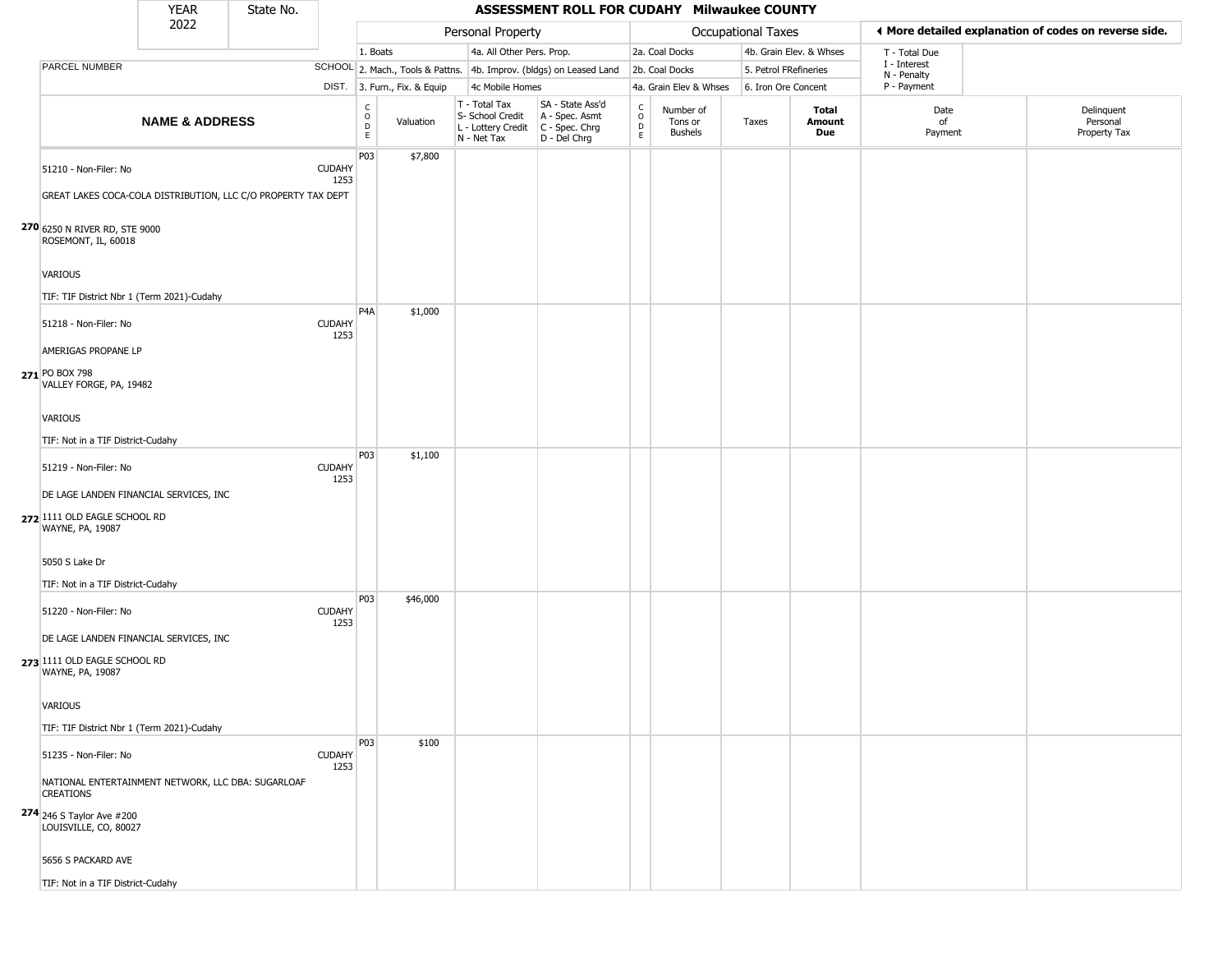|                                                                                                    | <b>YEAR</b>               | State No. |                       |                                                          |                              |                                                                        | ASSESSMENT ROLL FOR CUDAHY Milwaukee COUNTY                          |                                                          |                                 |                       |                         |                             |                                                       |
|----------------------------------------------------------------------------------------------------|---------------------------|-----------|-----------------------|----------------------------------------------------------|------------------------------|------------------------------------------------------------------------|----------------------------------------------------------------------|----------------------------------------------------------|---------------------------------|-----------------------|-------------------------|-----------------------------|-------------------------------------------------------|
|                                                                                                    | 2022                      |           |                       |                                                          |                              | Personal Property                                                      |                                                                      |                                                          |                                 | Occupational Taxes    |                         |                             | ◀ More detailed explanation of codes on reverse side. |
|                                                                                                    |                           |           |                       | 1. Boats                                                 |                              | 4a. All Other Pers. Prop.                                              |                                                                      |                                                          | 2a. Coal Docks                  |                       | 4b. Grain Elev. & Whses | T - Total Due               |                                                       |
| PARCEL NUMBER                                                                                      |                           |           |                       |                                                          |                              |                                                                        | SCHOOL 2. Mach., Tools & Pattns. 4b. Improv. (bldgs) on Leased Land  |                                                          | 2b. Coal Docks                  | 5. Petrol FRefineries |                         | I - Interest<br>N - Penalty |                                                       |
|                                                                                                    |                           |           |                       |                                                          | DIST. 3. Furn., Fix. & Equip | 4c Mobile Homes                                                        |                                                                      |                                                          | 4a. Grain Elev & Whses          | 6. Iron Ore Concent   |                         | P - Payment                 |                                                       |
|                                                                                                    | <b>NAME &amp; ADDRESS</b> |           |                       | $\begin{matrix} C \\ O \\ D \end{matrix}$<br>$\mathsf E$ | Valuation                    | T - Total Tax<br>S- School Credit<br>L - Lottery Credit<br>N - Net Tax | SA - State Ass'd<br>A - Spec. Asmt<br>C - Spec. Chrg<br>D - Del Chrg | $\begin{matrix} 0 \\ 0 \\ 0 \end{matrix}$<br>$\mathsf E$ | Number of<br>Tons or<br>Bushels | Taxes                 | Total<br>Amount<br>Due  | Date<br>of<br>Payment       | Delinquent<br>Personal<br>Property Tax                |
| 51326 - Non-Filer: No<br>STANLEY CONVERGENT SECURITY SOLUTIONS C/O MILLENNIUM TAX<br>SVCS, LLC     |                           |           | <b>CUDAHY</b><br>1253 | P03                                                      | \$600                        |                                                                        |                                                                      |                                                          |                                 |                       |                         |                             |                                                       |
| $275$ P O BOX 1029<br>DUBLIN, PA, 18917-1029                                                       |                           |           |                       |                                                          |                              |                                                                        |                                                                      |                                                          |                                 |                       |                         |                             |                                                       |
| VARIOUS<br>TIF: Not in a TIF District-Cudahy                                                       |                           |           |                       | P <sub>4</sub> A                                         | \$100                        |                                                                        |                                                                      |                                                          |                                 |                       |                         |                             |                                                       |
| 51330 - Non-Filer: Yes<br>Anthony Piparo                                                           |                           |           | <b>CUDAHY</b><br>1253 |                                                          |                              |                                                                        |                                                                      |                                                          |                                 |                       |                         |                             |                                                       |
| 276 5860 S Quailty Ave<br>Cudahy, WI, 53110                                                        |                           |           |                       |                                                          |                              |                                                                        |                                                                      |                                                          |                                 |                       |                         |                             |                                                       |
| 5142 S Packard Av<br>TIF: Not in a TIF District-Cudahy                                             |                           |           |                       | P <sub>4</sub> A                                         | \$100                        |                                                                        |                                                                      |                                                          |                                 |                       |                         |                             |                                                       |
| 51331 - Non-Filer: Yes<br>Anthony Piparo                                                           |                           |           | <b>CUDAHY</b><br>1253 |                                                          |                              |                                                                        |                                                                      |                                                          |                                 |                       |                         |                             |                                                       |
| 277 5860 S Quailty Ave<br>Cudahy, WI, 53110                                                        |                           |           |                       |                                                          |                              |                                                                        |                                                                      |                                                          |                                 |                       |                         |                             |                                                       |
| 5132 S Packard Ave<br>TIF: Not in a TIF District-Cudahy                                            |                           |           |                       | P03                                                      | \$1,600                      |                                                                        |                                                                      |                                                          |                                 |                       |                         |                             |                                                       |
| 51359 - Non-Filer: No<br>SPOK, INC ERNST & YOUNG, LLP<br>278 PO BOX 330489<br>NASHVILLE, TX, 37203 |                           |           | <b>CUDAHY</b><br>1253 |                                                          |                              |                                                                        |                                                                      |                                                          |                                 |                       |                         |                             |                                                       |
| VARIOUS<br>TIF: Not in a TIF District-Cudahy                                                       |                           |           |                       |                                                          |                              |                                                                        |                                                                      |                                                          |                                 |                       |                         |                             |                                                       |
| 51375 - Non-Filer: No<br>COMPASS 2K12 SERVICES, LLC (CG75)                                         |                           |           | <b>CUDAHY</b><br>1253 | P03                                                      | \$4,900                      |                                                                        |                                                                      |                                                          |                                 |                       |                         |                             |                                                       |
| 279 PO BOX 30188<br>CHARLOTTE, NC, 28230                                                           |                           |           |                       |                                                          |                              |                                                                        |                                                                      |                                                          |                                 |                       |                         |                             |                                                       |
| 4950 LAKE DR                                                                                       |                           |           |                       |                                                          |                              |                                                                        |                                                                      |                                                          |                                 |                       |                         |                             |                                                       |
| TIF: Not in a TIF District-Cudahy                                                                  |                           |           |                       |                                                          |                              |                                                                        |                                                                      |                                                          |                                 |                       |                         |                             |                                                       |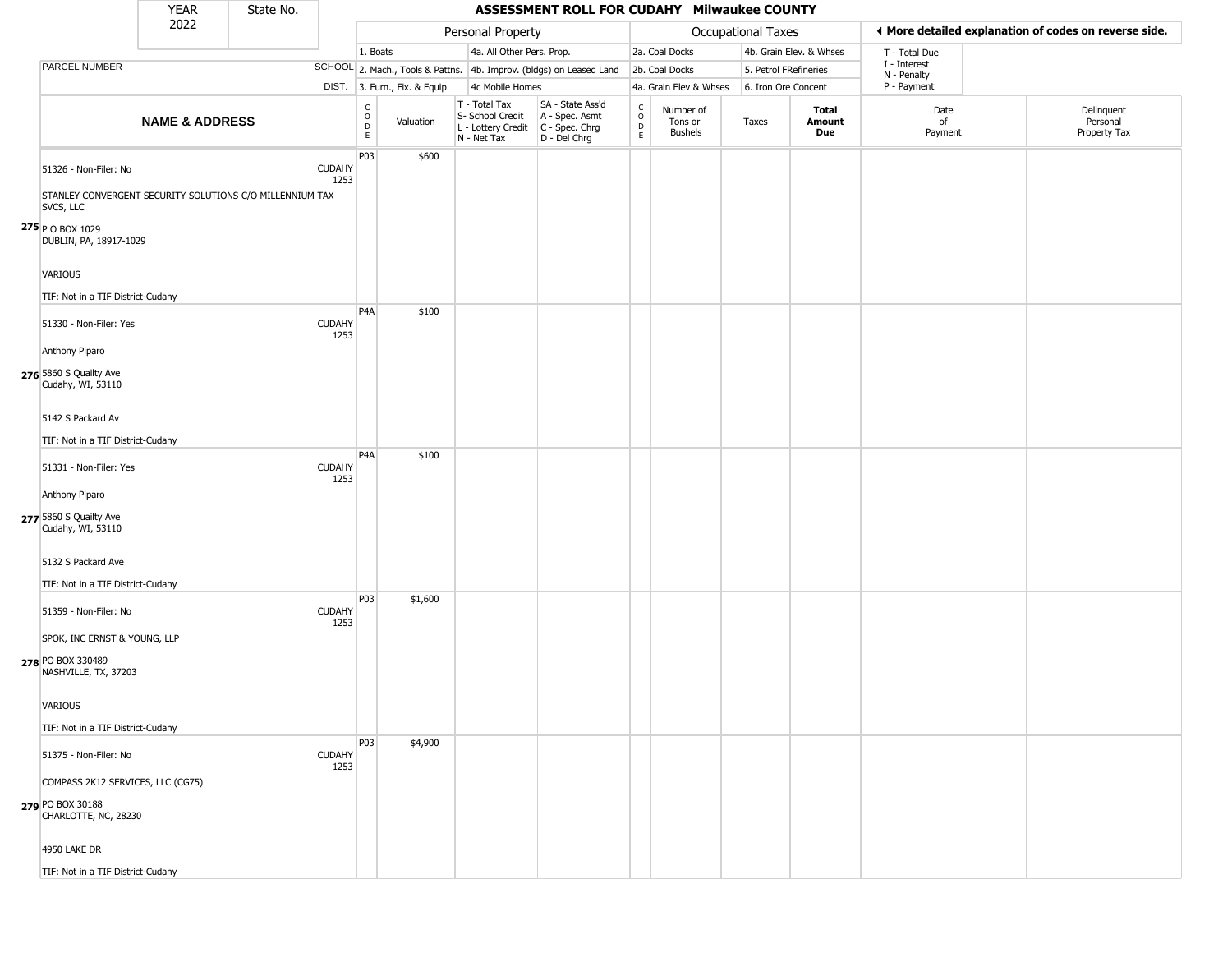|                                                                                  | <b>YEAR</b>                                                 | State No. |                       |                      |                              |                                                                        | ASSESSMENT ROLL FOR CUDAHY Milwaukee COUNTY                            |                            |                                        |                       |                         |                             |                                                       |
|----------------------------------------------------------------------------------|-------------------------------------------------------------|-----------|-----------------------|----------------------|------------------------------|------------------------------------------------------------------------|------------------------------------------------------------------------|----------------------------|----------------------------------------|-----------------------|-------------------------|-----------------------------|-------------------------------------------------------|
|                                                                                  | 2022                                                        |           |                       |                      |                              | Personal Property                                                      |                                                                        |                            |                                        | Occupational Taxes    |                         |                             | ◀ More detailed explanation of codes on reverse side. |
|                                                                                  |                                                             |           |                       | 1. Boats             |                              | 4a. All Other Pers. Prop.                                              |                                                                        |                            | 2a. Coal Docks                         |                       | 4b. Grain Elev. & Whses | T - Total Due               |                                                       |
| PARCEL NUMBER                                                                    |                                                             |           |                       |                      |                              |                                                                        | SCHOOL 2. Mach., Tools & Pattns. 4b. Improv. (bldgs) on Leased Land    |                            | 2b. Coal Docks                         | 5. Petrol FRefineries |                         | I - Interest<br>N - Penalty |                                                       |
|                                                                                  |                                                             |           |                       |                      | DIST. 3. Furn., Fix. & Equip | 4c Mobile Homes                                                        |                                                                        |                            | 4a. Grain Elev & Whses                 | 6. Iron Ore Concent   |                         | P - Payment                 |                                                       |
|                                                                                  | <b>NAME &amp; ADDRESS</b>                                   |           |                       | $\rm _o^c$<br>D<br>E | Valuation                    | T - Total Tax<br>S- School Credit<br>L - Lottery Credit<br>N - Net Tax | SA - State Ass'd<br>A - Spec. Asmt<br>C - Spec. Chrg<br>$D - Del Chrg$ | $\rm ^c_{\rm o}$<br>D<br>E | Number of<br>Tons or<br><b>Bushels</b> | Taxes                 | Total<br>Amount<br>Due  | Date<br>of<br>Payment       | Delinquent<br>Personal<br>Property Tax                |
| 51620 - Non-Filer: No<br>Center                                                  | PITNEY BOWES GLOBAL FINANCIAL SVCS, LLC Westshore Corporate |           | <b>CUDAHY</b><br>1253 | P03                  | \$11,600                     |                                                                        |                                                                        |                            |                                        |                       |                         |                             |                                                       |
| 280 600 N Westshore Blvd Suite 810<br>TAMPA, FL, 33609                           |                                                             |           |                       |                      |                              |                                                                        |                                                                        |                            |                                        |                       |                         |                             |                                                       |
| <b>VARIOUS</b>                                                                   | TIF: TIF District Nbr 1 (Term 2021)-Cudahy                  |           |                       |                      |                              |                                                                        |                                                                        |                            |                                        |                       |                         |                             |                                                       |
| 51623 - Non-Filer: No                                                            | PITNEY BOWES, INC Westshore Corporate Center                |           | <b>CUDAHY</b><br>1253 | <b>P03</b>           | \$100                        |                                                                        |                                                                        |                            |                                        |                       |                         |                             |                                                       |
| 281 600 N Westshore Blvd Suite 810<br>TAMPA, FL, 33609                           |                                                             |           |                       |                      |                              |                                                                        |                                                                        |                            |                                        |                       |                         |                             |                                                       |
| VARIOUS<br>TIF: Not in a TIF District-Cudahy                                     |                                                             |           |                       |                      |                              |                                                                        |                                                                        |                            |                                        |                       |                         |                             |                                                       |
| 51802 - Non-Filer: No<br>282 4221 W Boy Scout Blvd Suite 400<br>TAMPA, FL, 33607 | DS SERVICES OF AMERICA, INC DBA PRIMO WATER NORTH AMERICA   |           | <b>CUDAHY</b><br>1253 | P <sub>4</sub> A     | \$4,000                      |                                                                        |                                                                        |                            |                                        |                       |                         |                             |                                                       |
| Various<br>TIF: Not in a TIF District-Cudahy                                     |                                                             |           |                       |                      |                              |                                                                        |                                                                        |                            |                                        |                       |                         |                             |                                                       |
| 51993 - Non-Filer: No<br>283 PO BOX 802206<br>DALLAS, TX, 75380                  | MASIMO AMERICAS, INC C/O MARVIN F POER & CO                 |           | <b>CUDAHY</b><br>1253 | <b>P03</b>           | \$2,900                      |                                                                        |                                                                        |                            |                                        |                       |                         |                             |                                                       |
| 5900 LAKE DR<br>TIF: Not in a TIF District-Cudahy                                |                                                             |           |                       |                      |                              |                                                                        |                                                                        |                            |                                        |                       |                         |                             |                                                       |
| 51998 - Non-Filer: No                                                            | TIAA, FSB FNA TIAA COMMERCIAL FINANCE, INC                  |           | <b>CUDAHY</b><br>1253 | P03                  | \$5,500                      |                                                                        |                                                                        |                            |                                        |                       |                         |                             |                                                       |
| 284 630 N CENTRAL EXPRESSWAY, STE A<br>PLANO, TX, 75074                          |                                                             |           |                       |                      |                              |                                                                        |                                                                        |                            |                                        |                       |                         |                             |                                                       |
| VARIOUS                                                                          |                                                             |           |                       |                      |                              |                                                                        |                                                                        |                            |                                        |                       |                         |                             |                                                       |
|                                                                                  | TIF: TIF District Nbr 1 (Term 2021)-Cudahy                  |           |                       |                      |                              |                                                                        |                                                                        |                            |                                        |                       |                         |                             |                                                       |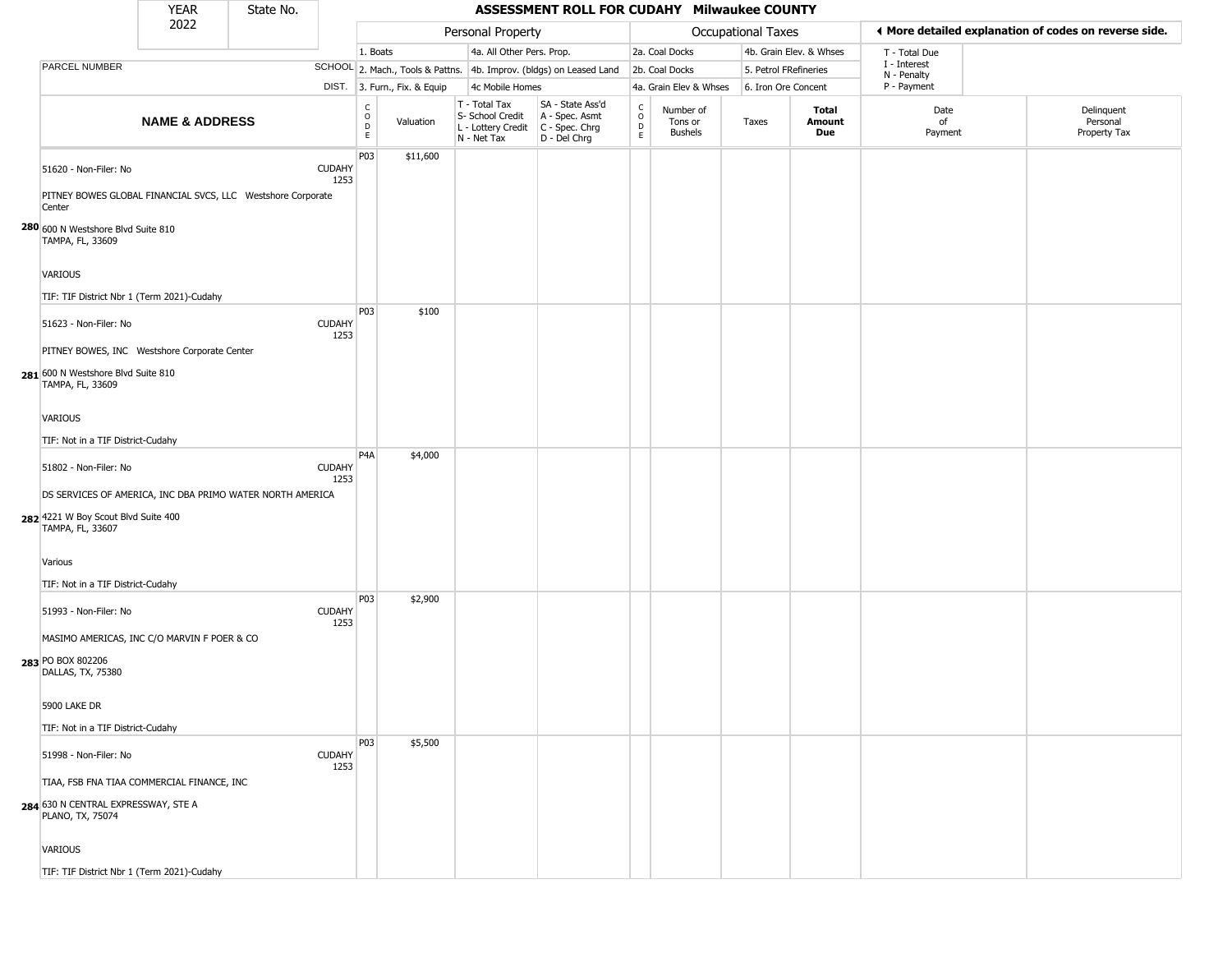|                                                                                                   | <b>YEAR</b>               | State No. |                       |                                                                    |                              |                                                                        | ASSESSMENT ROLL FOR CUDAHY Milwaukee COUNTY                            |                                             |                                        |                           |                         |                             |                                                       |
|---------------------------------------------------------------------------------------------------|---------------------------|-----------|-----------------------|--------------------------------------------------------------------|------------------------------|------------------------------------------------------------------------|------------------------------------------------------------------------|---------------------------------------------|----------------------------------------|---------------------------|-------------------------|-----------------------------|-------------------------------------------------------|
|                                                                                                   | 2022                      |           |                       |                                                                    |                              | Personal Property                                                      |                                                                        |                                             |                                        | <b>Occupational Taxes</b> |                         |                             | ◀ More detailed explanation of codes on reverse side. |
|                                                                                                   |                           |           |                       | 1. Boats                                                           |                              | 4a. All Other Pers. Prop.                                              |                                                                        |                                             | 2a. Coal Docks                         |                           | 4b. Grain Elev. & Whses | T - Total Due               |                                                       |
| PARCEL NUMBER                                                                                     |                           |           |                       |                                                                    |                              |                                                                        | SCHOOL 2. Mach., Tools & Pattns. 4b. Improv. (bldgs) on Leased Land    |                                             | 2b. Coal Docks                         | 5. Petrol FRefineries     |                         | I - Interest<br>N - Penalty |                                                       |
|                                                                                                   |                           |           |                       |                                                                    | DIST. 3. Furn., Fix. & Equip | 4c Mobile Homes                                                        |                                                                        |                                             | 4a. Grain Elev & Whses                 | 6. Iron Ore Concent       |                         | P - Payment                 |                                                       |
|                                                                                                   | <b>NAME &amp; ADDRESS</b> |           |                       | $\begin{smallmatrix} C \\ O \\ D \end{smallmatrix}$<br>$\mathsf E$ | Valuation                    | T - Total Tax<br>S- School Credit<br>L - Lottery Credit<br>N - Net Tax | SA - State Ass'd<br>A - Spec. Asmt<br>$C - Spec. Chrg$<br>D - Del Chrg | $\frac{c}{0}$<br>$\mathsf D$<br>$\mathsf E$ | Number of<br>Tons or<br><b>Bushels</b> | Taxes                     | Total<br>Amount<br>Due  | Date<br>of<br>Payment       | Delinquent<br>Personal<br>Property Tax                |
| 52010 - Non-Filer: No<br>THE AMERICAN BOTTLING COMPANY                                            |                           |           | <b>CUDAHY</b><br>1253 | P03                                                                | \$800                        |                                                                        |                                                                        |                                             |                                        |                           |                         |                             |                                                       |
| 285 PO BOX 1925<br>FRISCO, TX, 75034                                                              |                           |           |                       |                                                                    |                              |                                                                        |                                                                        |                                             |                                        |                           |                         |                             |                                                       |
| <b>VARIOUS</b><br>TIF: Not in a TIF District-Cudahy                                               |                           |           |                       |                                                                    |                              |                                                                        |                                                                        |                                             |                                        |                           |                         |                             |                                                       |
| 52015 - Non-Filer: No                                                                             |                           |           | <b>CUDAHY</b><br>1253 | P03                                                                | \$15,100                     |                                                                        |                                                                        |                                             |                                        |                           |                         |                             |                                                       |
| CANON SOLUTIONS, INC TAX DEPT<br>286 300 COMMERCE SQUARE BLVD<br>BURLINGTON, NJ, 08016            |                           |           |                       |                                                                    |                              |                                                                        |                                                                        |                                             |                                        |                           |                         |                             |                                                       |
| 5300 INTERNATIONAL DR<br>TIF: TIF District Nbr 1 (Term 2021)-Cudahy                               |                           |           |                       |                                                                    |                              |                                                                        |                                                                        |                                             |                                        |                           |                         |                             |                                                       |
| 52021 - Non-Filer: No                                                                             |                           |           | CUDAHY mpt<br>1253    | Exe                                                                | \$0                          |                                                                        |                                                                        |                                             |                                        |                           |                         |                             |                                                       |
| CIT FINANCE, LLC C/O RYAN, LLC PROPERTY TAX COMPLIANCE<br>287 PO BOX 460709<br>HOUSTON, TX, 77056 |                           |           |                       |                                                                    |                              |                                                                        |                                                                        |                                             |                                        |                           |                         |                             |                                                       |
| <b>HOSPITAL</b><br>TIF: Not in a TIF District-Cudahy                                              |                           |           |                       |                                                                    |                              |                                                                        |                                                                        |                                             |                                        |                           |                         |                             |                                                       |
| 52022 - Non-Filer: No                                                                             |                           |           | <b>CUDAHY</b><br>1253 | P <sub>0</sub> 3                                                   | \$700                        |                                                                        |                                                                        |                                             |                                        |                           |                         |                             |                                                       |
| QUADIENT INC FKA NEOPOST USA INC<br>288 478 WHEELERS FARMS RD<br>MILFORD, CT, 06461               |                           |           |                       |                                                                    |                              |                                                                        |                                                                        |                                             |                                        |                           |                         |                             |                                                       |
| VARIOUS                                                                                           |                           |           |                       |                                                                    |                              |                                                                        |                                                                        |                                             |                                        |                           |                         |                             |                                                       |
| TIF: Not in a TIF District-Cudahy                                                                 |                           |           |                       | P <sub>0</sub> 3                                                   | \$300                        |                                                                        |                                                                        |                                             |                                        |                           |                         |                             |                                                       |
| 52024 - Non-Filer: No<br><b>FARMERS BROS CO</b>                                                   |                           |           | <b>CUDAHY</b><br>1253 |                                                                    |                              |                                                                        |                                                                        |                                             |                                        |                           |                         |                             |                                                       |
| 289 1912 FARMERS BROTHERS DR<br>NORTH LAKE, TX, 76262                                             |                           |           |                       |                                                                    |                              |                                                                        |                                                                        |                                             |                                        |                           |                         |                             |                                                       |
| 5050 S Lake Dr                                                                                    |                           |           |                       |                                                                    |                              |                                                                        |                                                                        |                                             |                                        |                           |                         |                             |                                                       |
| TIF: Not in a TIF District-Cudahy                                                                 |                           |           |                       |                                                                    |                              |                                                                        |                                                                        |                                             |                                        |                           |                         |                             |                                                       |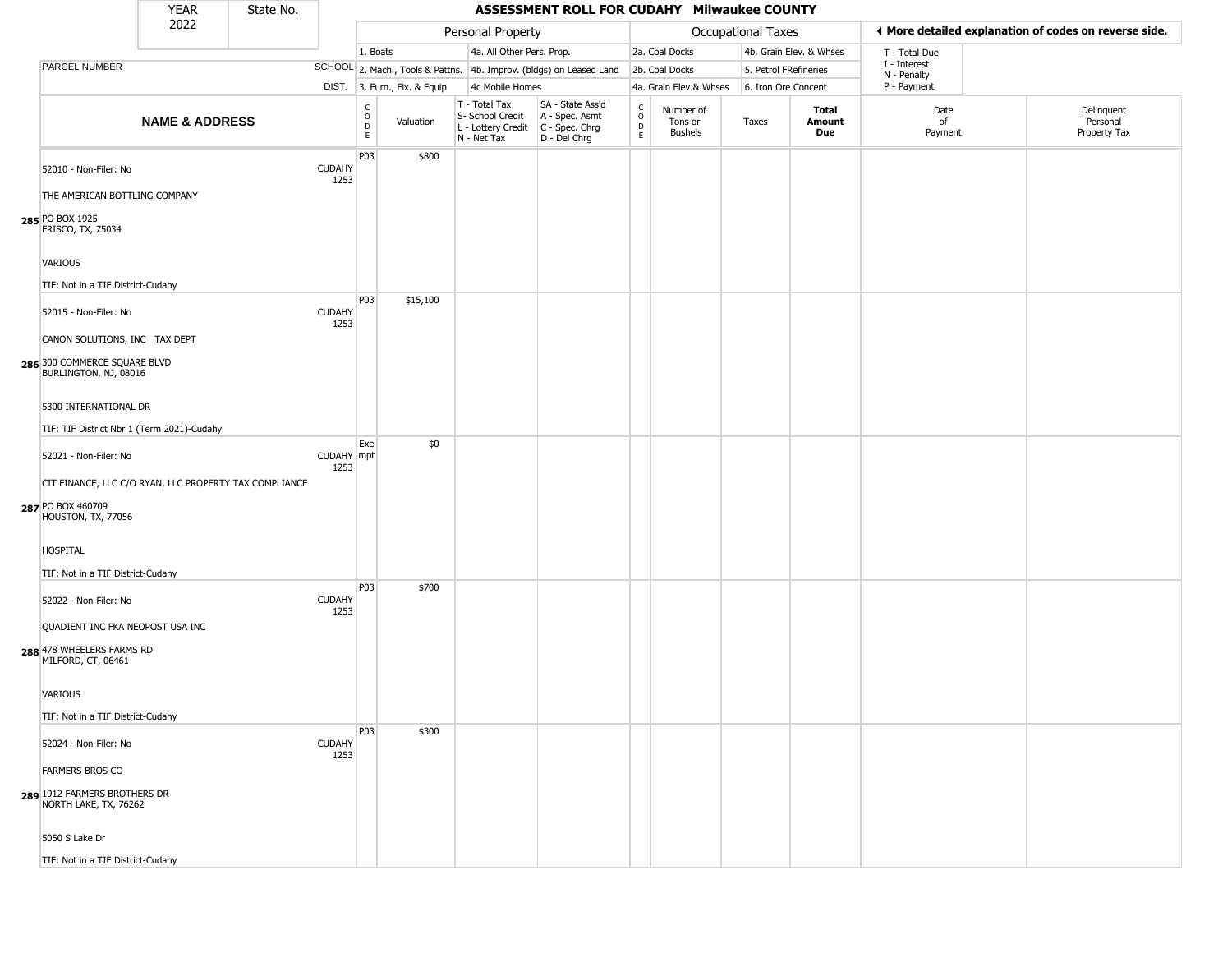|                                                                | <b>YEAR</b>               | State No.           |                       |                                |                              |                                                                        | ASSESSMENT ROLL FOR CUDAHY Milwaukee COUNTY                          |                                |                                        |                       |                         |                             |                                                       |
|----------------------------------------------------------------|---------------------------|---------------------|-----------------------|--------------------------------|------------------------------|------------------------------------------------------------------------|----------------------------------------------------------------------|--------------------------------|----------------------------------------|-----------------------|-------------------------|-----------------------------|-------------------------------------------------------|
|                                                                | 2022                      |                     |                       |                                |                              | Personal Property                                                      |                                                                      |                                |                                        | Occupational Taxes    |                         |                             | ♦ More detailed explanation of codes on reverse side. |
|                                                                |                           |                     |                       | 1. Boats                       |                              | 4a. All Other Pers. Prop.                                              |                                                                      |                                | 2a. Coal Docks                         |                       | 4b. Grain Elev. & Whses | T - Total Due               |                                                       |
| PARCEL NUMBER                                                  |                           |                     |                       |                                |                              |                                                                        | SCHOOL 2. Mach., Tools & Pattns. 4b. Improv. (bldgs) on Leased Land  |                                | 2b. Coal Docks                         | 5. Petrol FRefineries |                         | I - Interest<br>N - Penalty |                                                       |
|                                                                |                           |                     |                       |                                | DIST. 3. Furn., Fix. & Equip | 4c Mobile Homes                                                        |                                                                      |                                | 4a. Grain Elev & Whses                 | 6. Iron Ore Concent   |                         | P - Payment                 |                                                       |
|                                                                | <b>NAME &amp; ADDRESS</b> |                     |                       | $\rm _o^C$<br>$\mathsf D$<br>E | Valuation                    | T - Total Tax<br>S- School Credit<br>L - Lottery Credit<br>N - Net Tax | SA - State Ass'd<br>A - Spec. Asmt<br>C - Spec. Chrg<br>D - Del Chrg | $\rm _o^C$<br>$\mathsf D$<br>E | Number of<br>Tons or<br><b>Bushels</b> | Taxes                 | Total<br>Amount<br>Due  | Date<br>of<br>Payment       | Delinquent<br>Personal<br>Property Tax                |
| 52026 - Non-Filer: No                                          |                           |                     | <b>CUDAHY</b><br>1253 | P03                            | \$12,300                     |                                                                        |                                                                      |                                |                                        |                       |                         |                             |                                                       |
| <b>GRAYHAWK LEASING, LLC</b>                                   |                           |                     |                       |                                |                              |                                                                        |                                                                      |                                |                                        |                       |                         |                             |                                                       |
| 290 1412 MAIN STREET<br>DALLAS, TX, 75202                      |                           |                     |                       |                                |                              |                                                                        |                                                                      |                                |                                        |                       |                         |                             |                                                       |
| VARIOUS                                                        |                           |                     |                       |                                |                              |                                                                        |                                                                      |                                |                                        |                       |                         |                             |                                                       |
| TIF: Not in a TIF District-Cudahy                              |                           |                     |                       |                                |                              |                                                                        |                                                                      |                                |                                        |                       |                         |                             |                                                       |
| 54990 - Non-Filer: No                                          |                           |                     | <b>CUDAHY</b><br>1253 | P03                            | \$3,600                      |                                                                        |                                                                      |                                |                                        |                       |                         |                             |                                                       |
| <b>XEROX CORPORATION</b>                                       |                           |                     |                       |                                |                              |                                                                        |                                                                      |                                |                                        |                       |                         |                             |                                                       |
| 291 PO BOX 9601<br>WEBSTER, NY, 14580                          |                           |                     |                       |                                |                              |                                                                        |                                                                      |                                |                                        |                       |                         |                             |                                                       |
| 5201 INTERNATIONAL DR                                          |                           |                     |                       |                                |                              |                                                                        |                                                                      |                                |                                        |                       |                         |                             |                                                       |
| TIF: TIF District Nbr 1 (Term 2021)-Cudahy                     |                           |                     |                       |                                |                              |                                                                        |                                                                      |                                |                                        |                       |                         |                             |                                                       |
| 54993 - Non-Filer: No                                          |                           |                     | <b>CUDAHY</b><br>1253 | P03                            | \$2,700                      |                                                                        |                                                                      |                                |                                        |                       |                         |                             |                                                       |
| SHARP LEASING USA CORP                                         |                           |                     |                       |                                |                              |                                                                        |                                                                      |                                |                                        |                       |                         |                             |                                                       |
| 292 PO BOX 4900, DEPT 240<br>SCOTTSDALE, AZ, 85261             |                           |                     |                       |                                |                              |                                                                        |                                                                      |                                |                                        |                       |                         |                             |                                                       |
| 3658 E PLANKINTON AVE                                          |                           |                     |                       |                                |                              |                                                                        |                                                                      |                                |                                        |                       |                         |                             |                                                       |
| TIF: Not in a TIF District-Cudahy                              |                           |                     |                       |                                |                              |                                                                        |                                                                      |                                |                                        |                       |                         |                             |                                                       |
| 55006 - Non-Filer: No                                          |                           |                     | <b>CUDAHY</b><br>1253 | P <sub>4</sub> A               | \$200                        |                                                                        |                                                                      |                                |                                        |                       |                         |                             |                                                       |
| AURORA PHARMACY, INC #1012                                     |                           |                     |                       |                                |                              |                                                                        |                                                                      |                                |                                        |                       |                         |                             |                                                       |
| 293 PO BOX 341880<br>MILWAUKEE, WI, 53234                      |                           |                     |                       |                                |                              |                                                                        |                                                                      |                                |                                        |                       |                         |                             |                                                       |
| 5900 S LAKE DR                                                 |                           |                     |                       |                                |                              |                                                                        |                                                                      |                                |                                        |                       |                         |                             |                                                       |
| TIF: Not in a TIF District-Cudahy                              |                           |                     |                       |                                |                              |                                                                        |                                                                      |                                |                                        |                       |                         |                             |                                                       |
| 55007 - Non-Filer: No                                          |                           |                     | CUDAHY P4A<br>1253    | P03                            | \$20,800<br>\$50,100         |                                                                        |                                                                      |                                |                                        |                       |                         |                             |                                                       |
| WIRELESS VISION, LLC - T-MOBILE                                |                           |                     |                       |                                |                              |                                                                        |                                                                      |                                |                                        |                       |                         |                             |                                                       |
| 294 40700 WOODWARD AVE, STE 250<br>BLOOMFIELD HILLS, MI, 48304 |                           |                     |                       |                                |                              |                                                                        |                                                                      |                                |                                        |                       |                         |                             |                                                       |
| 5869 S PACKARD AVE                                             |                           |                     |                       |                                |                              |                                                                        |                                                                      |                                |                                        |                       |                         |                             |                                                       |
| TIF: Not in a TIF District-Cudahy                              |                           |                     |                       |                                |                              |                                                                        |                                                                      |                                |                                        |                       |                         |                             |                                                       |
|                                                                |                           | <b>Parcel Total</b> |                       |                                | \$70,900                     |                                                                        |                                                                      |                                |                                        |                       |                         |                             |                                                       |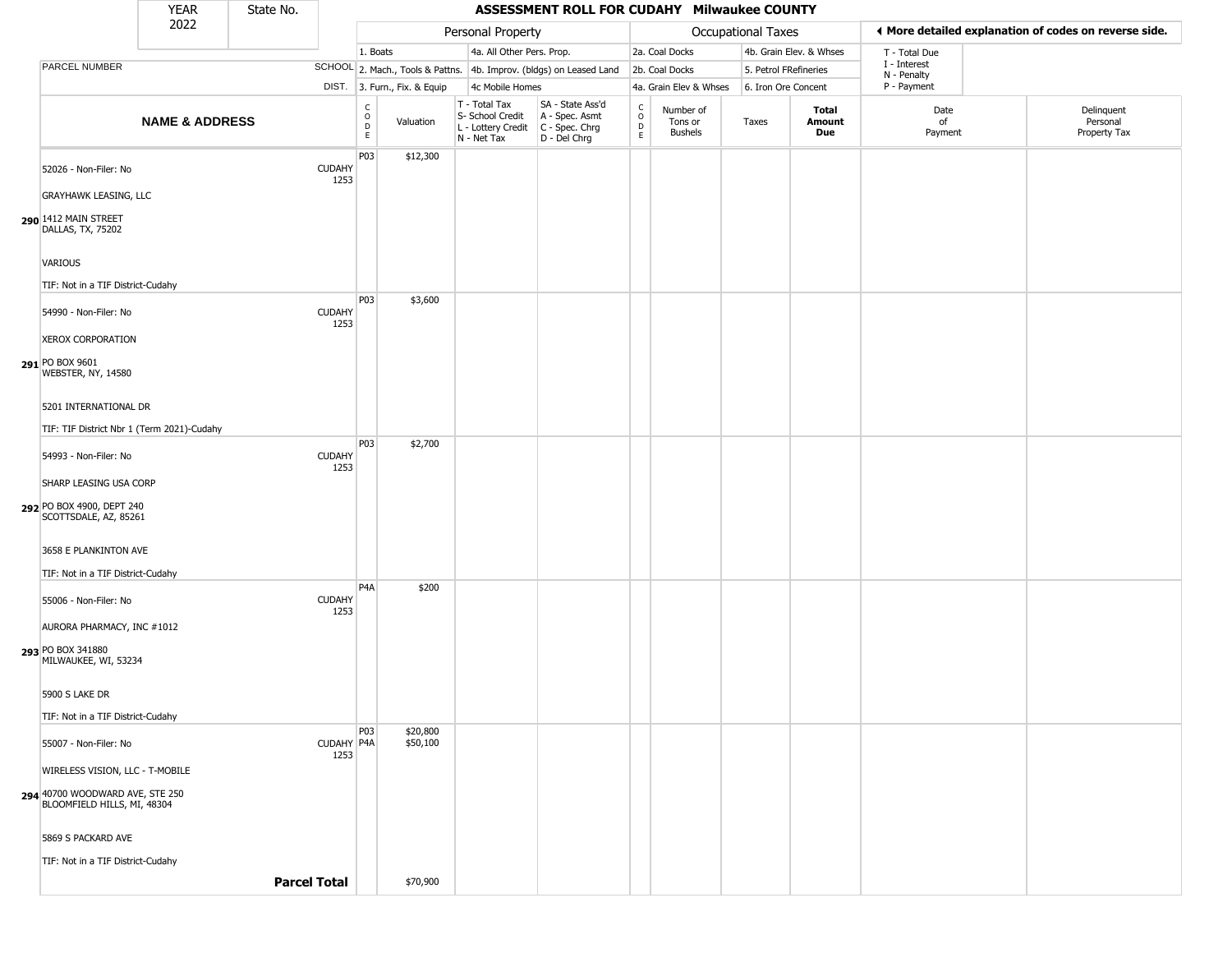|                                                                                                                                                                                                     | <b>YEAR</b>               | State No.           |                       |                        |                              |                                                                        | ASSESSMENT ROLL FOR CUDAHY Milwaukee COUNTY                          |                        |                                 |                       |                         |                             |                                                       |
|-----------------------------------------------------------------------------------------------------------------------------------------------------------------------------------------------------|---------------------------|---------------------|-----------------------|------------------------|------------------------------|------------------------------------------------------------------------|----------------------------------------------------------------------|------------------------|---------------------------------|-----------------------|-------------------------|-----------------------------|-------------------------------------------------------|
|                                                                                                                                                                                                     | 2022                      |                     |                       |                        |                              | Personal Property                                                      |                                                                      |                        |                                 | Occupational Taxes    |                         |                             | ♦ More detailed explanation of codes on reverse side. |
|                                                                                                                                                                                                     |                           |                     |                       | 1. Boats               |                              | 4a. All Other Pers. Prop.                                              |                                                                      |                        | 2a. Coal Docks                  |                       | 4b. Grain Elev. & Whses | T - Total Due               |                                                       |
| PARCEL NUMBER                                                                                                                                                                                       |                           |                     |                       |                        |                              |                                                                        | SCHOOL 2. Mach., Tools & Pattns. 4b. Improv. (bldgs) on Leased Land  |                        | 2b. Coal Docks                  | 5. Petrol FRefineries |                         | I - Interest<br>N - Penalty |                                                       |
|                                                                                                                                                                                                     |                           |                     |                       |                        | DIST. 3. Furn., Fix. & Equip | 4c Mobile Homes                                                        |                                                                      |                        | 4a. Grain Elev & Whses          | 6. Iron Ore Concent   |                         | P - Payment                 |                                                       |
|                                                                                                                                                                                                     | <b>NAME &amp; ADDRESS</b> |                     |                       | C<br>$\circ$<br>D<br>E | Valuation                    | T - Total Tax<br>S- School Credit<br>L - Lottery Credit<br>N - Net Tax | SA - State Ass'd<br>A - Spec. Asmt<br>C - Spec. Chrg<br>D - Del Chrg | C<br>$\circ$<br>D<br>E | Number of<br>Tons or<br>Bushels | Taxes                 | Total<br>Amount<br>Due  | Date<br>of<br>Payment       | Delinquent<br>Personal<br>Property Tax                |
| 55009 - Non-Filer: No<br>LORI'S GIFTS, LLC #321<br>295 660 N CENTRAL EXPY STE 240                                                                                                                   |                           |                     | <b>CUDAHY</b><br>1253 | P03                    | \$1,000                      |                                                                        |                                                                      |                        |                                 |                       |                         |                             |                                                       |
| [;AMP, TX, 75074<br>5900 S LAKE DR<br>TIF: Not in a TIF District-Cudahy                                                                                                                             |                           |                     |                       |                        |                              |                                                                        |                                                                      |                        |                                 |                       |                         |                             |                                                       |
| 55014 - Non-Filer: No<br><b>ENTERPRISE RENT A CAR</b>                                                                                                                                               |                           |                     | CUDAHY P03<br>1253    | P4A                    | \$100<br>\$10,800            |                                                                        |                                                                      |                        |                                 |                       |                         |                             |                                                       |
| 296 S17W22850 LINCOLN AVE<br>WAUKESHA, WI, 53187                                                                                                                                                    |                           |                     |                       |                        |                              |                                                                        |                                                                      |                        |                                 |                       |                         |                             |                                                       |
| 2727 E LAYTON AVE<br>TIF: TID #5 Cudahy                                                                                                                                                             |                           | <b>Parcel Total</b> |                       |                        | \$10,900                     |                                                                        |                                                                      |                        |                                 |                       |                         |                             |                                                       |
|                                                                                                                                                                                                     |                           |                     |                       | P03                    | \$7,700                      |                                                                        |                                                                      |                        |                                 |                       |                         |                             |                                                       |
| 55015 - Non-Filer: No<br>PNC EQUIPMENT FINANCE, LLC<br>297 995 DALTON AVE<br>CINCINNATI, OH, 45203<br>6042 S PACKARD AVE                                                                            |                           |                     | <b>CUDAHY</b><br>1253 |                        |                              |                                                                        |                                                                      |                        |                                 |                       |                         |                             |                                                       |
| TIF: Not in a TIF District-Cudahy                                                                                                                                                                   |                           |                     |                       |                        |                              |                                                                        |                                                                      |                        |                                 |                       |                         |                             |                                                       |
| 55016 - Non-Filer: No<br>OVERHEAD DOOR COMPANY OF SOUTHWEST WISCONSIN ATTN: DAVID<br><b>JACKSON</b><br>298 1901 E 119TH ST<br>OLATHE, KS, 66061                                                     |                           |                     | CUDAHY P03<br>1253    | P4A                    | \$9,900<br>\$56,700          |                                                                        |                                                                      |                        |                                 |                       |                         |                             |                                                       |
| 6215 S ACE INDUSTRIAL DR<br>TIF: Not in a TIF District-Cudahy                                                                                                                                       |                           |                     |                       |                        |                              |                                                                        |                                                                      |                        |                                 |                       |                         |                             |                                                       |
|                                                                                                                                                                                                     |                           |                     | <b>Parcel Total</b>   |                        | \$66,600                     |                                                                        |                                                                      |                        |                                 |                       |                         |                             |                                                       |
| 55017 - Non-Filer: No<br>CONTEXT MEDIA, LLC DBA OUTCOME HEALTH TAX DEPT<br>5901 E GALBRAITH RD STE R1000<br>CINCINNATI, OH, 45236<br>5900 S LAKE DR, 2ND FLOOR<br>TIF: Not in a TIF District-Cudahy |                           |                     | <b>CUDAHY</b><br>1253 | P03                    | \$200                        |                                                                        |                                                                      |                        |                                 |                       |                         |                             |                                                       |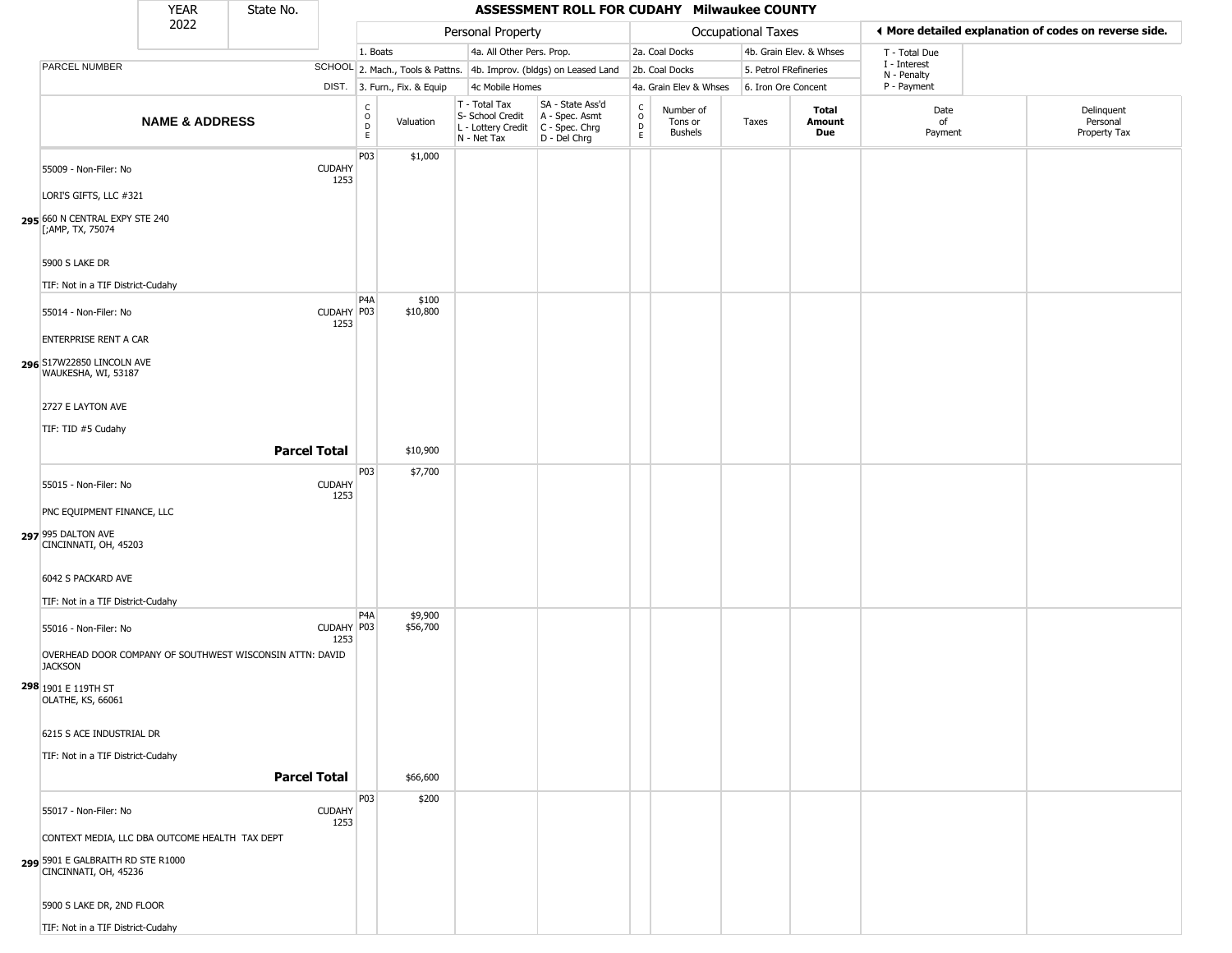|                                                                  | <b>YEAR</b>               | State No.           |                       |                         |                              |                                                                        | ASSESSMENT ROLL FOR CUDAHY Milwaukee COUNTY                          |                        |                                 |                       |                         |                             |                                                       |
|------------------------------------------------------------------|---------------------------|---------------------|-----------------------|-------------------------|------------------------------|------------------------------------------------------------------------|----------------------------------------------------------------------|------------------------|---------------------------------|-----------------------|-------------------------|-----------------------------|-------------------------------------------------------|
|                                                                  | 2022                      |                     |                       |                         |                              | Personal Property                                                      |                                                                      |                        |                                 | Occupational Taxes    |                         |                             | ♦ More detailed explanation of codes on reverse side. |
|                                                                  |                           |                     |                       | 1. Boats                |                              | 4a. All Other Pers. Prop.                                              |                                                                      |                        | 2a. Coal Docks                  |                       | 4b. Grain Elev. & Whses | T - Total Due               |                                                       |
| PARCEL NUMBER                                                    |                           |                     |                       |                         |                              |                                                                        | SCHOOL 2. Mach., Tools & Pattns. 4b. Improv. (bldgs) on Leased Land  |                        | 2b. Coal Docks                  | 5. Petrol FRefineries |                         | I - Interest<br>N - Penalty |                                                       |
|                                                                  |                           |                     |                       |                         | DIST. 3. Furn., Fix. & Equip | 4c Mobile Homes                                                        |                                                                      |                        | 4a. Grain Elev & Whses          | 6. Iron Ore Concent   |                         | P - Payment                 |                                                       |
|                                                                  | <b>NAME &amp; ADDRESS</b> |                     |                       | C<br>$\circ$<br>D<br>E. | Valuation                    | T - Total Tax<br>S- School Credit<br>L - Lottery Credit<br>N - Net Tax | SA - State Ass'd<br>A - Spec. Asmt<br>C - Spec. Chrg<br>D - Del Chrg | C<br>$\circ$<br>D<br>E | Number of<br>Tons or<br>Bushels | Taxes                 | Total<br>Amount<br>Due  | Date<br>of<br>Payment       | Delinquent<br>Personal<br>Property Tax                |
| 55018 - Non-Filer: Yes                                           |                           |                     | CUDAHY P03<br>1253    | P <sub>4</sub> A        | \$100<br>\$300               |                                                                        |                                                                      |                        |                                 |                       |                         |                             |                                                       |
| NISSEN & ASSOCIATES                                              |                           |                     |                       |                         |                              |                                                                        |                                                                      |                        |                                 |                       |                         |                             |                                                       |
| 300 801 BARSTOW ST<br>WAUKESHA, WI, 53186                        |                           |                     |                       |                         |                              |                                                                        |                                                                      |                        |                                 |                       |                         |                             |                                                       |
| 3383 E LAYTON AVE                                                |                           |                     |                       |                         |                              |                                                                        |                                                                      |                        |                                 |                       |                         |                             |                                                       |
| TIF: TID #5 Cudahy                                               |                           |                     |                       |                         |                              |                                                                        |                                                                      |                        |                                 |                       |                         |                             |                                                       |
|                                                                  |                           | <b>Parcel Total</b> |                       |                         | \$400                        |                                                                        |                                                                      |                        |                                 |                       |                         |                             |                                                       |
| 55019 - Non-Filer: No                                            |                           |                     | <b>CUDAHY</b>         | P03                     | \$6,800                      |                                                                        |                                                                      |                        |                                 |                       |                         |                             |                                                       |
| WABASHA LEASING, LLC                                             |                           |                     | 1253                  |                         |                              |                                                                        |                                                                      |                        |                                 |                       |                         |                             |                                                       |
| 301 PO BOX 80615<br>INDIANAPOLIS, IN, 46280                      |                           |                     |                       |                         |                              |                                                                        |                                                                      |                        |                                 |                       |                         |                             |                                                       |
| VARIOUS                                                          |                           |                     |                       |                         |                              |                                                                        |                                                                      |                        |                                 |                       |                         |                             |                                                       |
| TIF: Not in a TIF District-Cudahy                                |                           |                     |                       |                         |                              |                                                                        |                                                                      |                        |                                 |                       |                         |                             |                                                       |
| 55020 - Non-Filer: No                                            |                           |                     | <b>CUDAHY</b><br>1253 | P03                     | \$1,400                      |                                                                        |                                                                      |                        |                                 |                       |                         |                             |                                                       |
| <b>TEMPOE</b>                                                    |                           |                     |                       |                         |                              |                                                                        |                                                                      |                        |                                 |                       |                         |                             |                                                       |
| 302 PO BOX 80615<br>INDIANAPOLIS, IN, 46280                      |                           |                     |                       |                         |                              |                                                                        |                                                                      |                        |                                 |                       |                         |                             |                                                       |
| 6045 S PACKARD AVE                                               |                           |                     |                       |                         |                              |                                                                        |                                                                      |                        |                                 |                       |                         |                             |                                                       |
| TIF: Not in a TIF District-Cudahy                                |                           |                     |                       |                         |                              |                                                                        |                                                                      |                        |                                 |                       |                         |                             |                                                       |
| 55021 - Non-Filer: No                                            |                           |                     | <b>CUDAHY</b><br>1253 | P <sub>0</sub> 3        | \$10,100                     |                                                                        |                                                                      |                        |                                 |                       |                         |                             |                                                       |
| US BANK NATIONAL ASSOCIATION                                     |                           |                     |                       |                         |                              |                                                                        |                                                                      |                        |                                 |                       |                         |                             |                                                       |
| 303 1310 MADRID ST, STE 100<br>MARSHALL, MN, 56258               |                           |                     |                       |                         |                              |                                                                        |                                                                      |                        |                                 |                       |                         |                             |                                                       |
| VARIOUS                                                          |                           |                     |                       |                         |                              |                                                                        |                                                                      |                        |                                 |                       |                         |                             |                                                       |
| TIF: TIF District Nbr 1 (Term 2021)-Cudahy                       |                           |                     |                       |                         |                              |                                                                        |                                                                      |                        |                                 |                       |                         |                             |                                                       |
|                                                                  |                           |                     |                       | P03                     | \$4,100                      |                                                                        |                                                                      |                        |                                 |                       |                         |                             |                                                       |
| 55022 - Non-Filer: No                                            |                           |                     | <b>CUDAHY</b><br>1253 |                         |                              |                                                                        |                                                                      |                        |                                 |                       |                         |                             |                                                       |
| HUNTINGTON TECHNOLOGY FINANCE                                    |                           |                     |                       |                         |                              |                                                                        |                                                                      |                        |                                 |                       |                         |                             |                                                       |
| 304 2285 FRANKLIN RD, PO BOX 2017<br>BLOOMFIELD HILLS, MI, 48302 |                           |                     |                       |                         |                              |                                                                        |                                                                      |                        |                                 |                       |                         |                             |                                                       |
| 6163 S PACKARD AVE                                               |                           |                     |                       |                         |                              |                                                                        |                                                                      |                        |                                 |                       |                         |                             |                                                       |
| TIF: Not in a TIF District-Cudahy                                |                           |                     |                       |                         |                              |                                                                        |                                                                      |                        |                                 |                       |                         |                             |                                                       |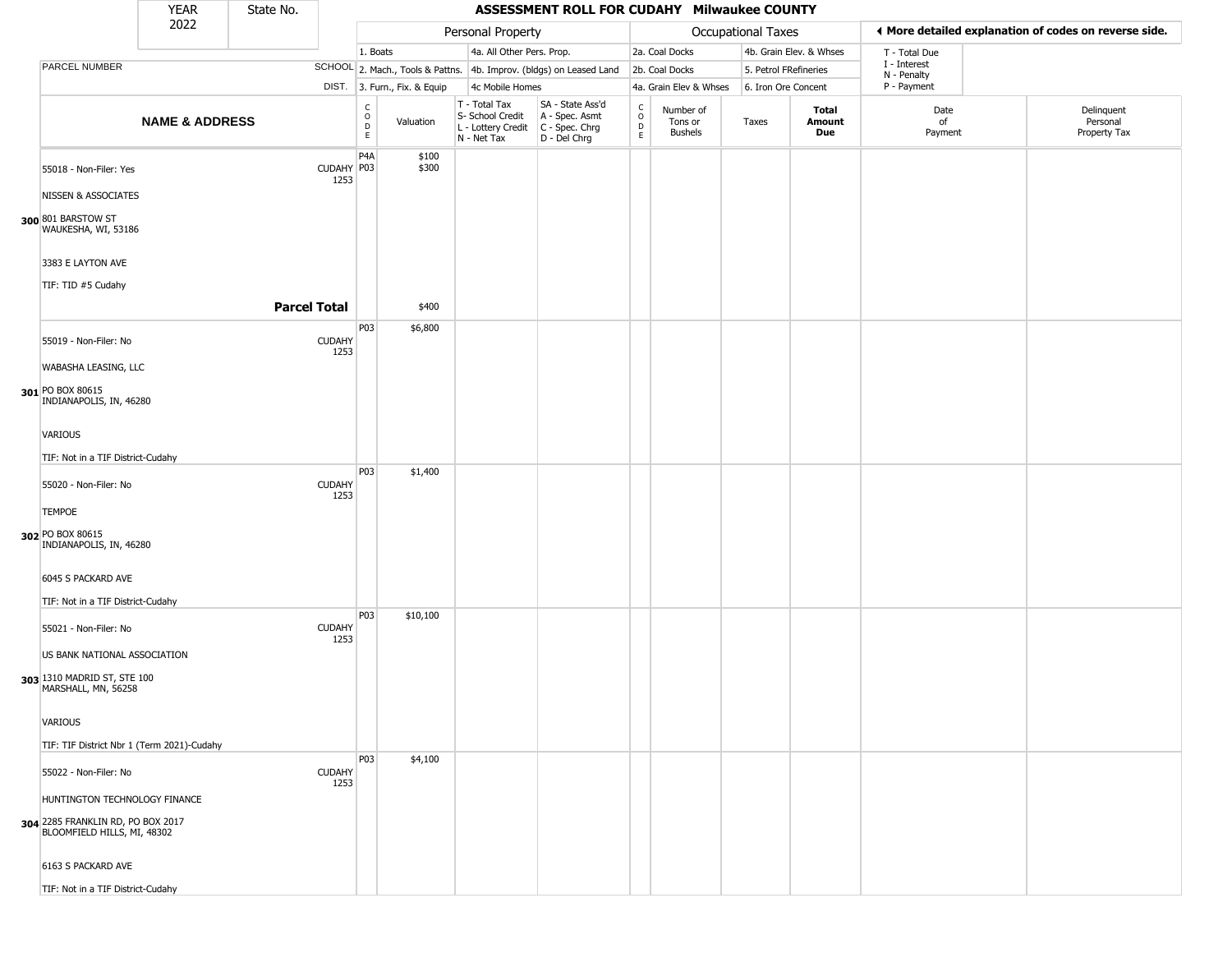|                                                                                                | <b>YEAR</b>               | State No. |                                                                    |                              |                                                                        | ASSESSMENT ROLL FOR CUDAHY Milwaukee COUNTY                          |                                      |                                 |                       |                         |                             |                                                       |
|------------------------------------------------------------------------------------------------|---------------------------|-----------|--------------------------------------------------------------------|------------------------------|------------------------------------------------------------------------|----------------------------------------------------------------------|--------------------------------------|---------------------------------|-----------------------|-------------------------|-----------------------------|-------------------------------------------------------|
|                                                                                                | 2022                      |           |                                                                    |                              | Personal Property                                                      |                                                                      |                                      |                                 | Occupational Taxes    |                         |                             | ♦ More detailed explanation of codes on reverse side. |
|                                                                                                |                           |           |                                                                    | 1. Boats                     | 4a. All Other Pers. Prop.                                              |                                                                      |                                      | 2a. Coal Docks                  |                       | 4b. Grain Elev. & Whses | T - Total Due               |                                                       |
| PARCEL NUMBER                                                                                  |                           |           |                                                                    |                              |                                                                        | SCHOOL 2. Mach., Tools & Pattns. 4b. Improv. (bldgs) on Leased Land  |                                      | 2b. Coal Docks                  | 5. Petrol FRefineries |                         | I - Interest<br>N - Penalty |                                                       |
|                                                                                                |                           |           |                                                                    | DIST. 3. Furn., Fix. & Equip | 4c Mobile Homes                                                        |                                                                      |                                      | 4a. Grain Elev & Whses          | 6. Iron Ore Concent   |                         | P - Payment                 |                                                       |
|                                                                                                | <b>NAME &amp; ADDRESS</b> |           | $\begin{smallmatrix} C \\ 0 \\ D \end{smallmatrix}$<br>$\mathsf E$ | Valuation                    | T - Total Tax<br>S- School Credit<br>L - Lottery Credit<br>N - Net Tax | SA - State Ass'd<br>A - Spec. Asmt<br>C - Spec. Chrg<br>D - Del Chrg | $\frac{c}{0}$<br>$\overline{D}$<br>E | Number of<br>Tons or<br>Bushels | Taxes                 | Total<br>Amount<br>Due  | Date<br>of<br>Payment       | Delinquent<br>Personal<br>Property Tax                |
| 55023 - Non-Filer: No<br>MANUFACTURER SERVICES GROUP/WELLS FARGO PROP TAX<br><b>COMPLIANCE</b> |                           |           | P03<br><b>CUDAHY</b><br>1253                                       | \$3,200                      |                                                                        |                                                                      |                                      |                                 |                       |                         |                             |                                                       |
| 305 PO BOX 36200<br>BILLINGS, MT, 59107                                                        |                           |           |                                                                    |                              |                                                                        |                                                                      |                                      |                                 |                       |                         |                             |                                                       |
| 6242 S PACKARD AVE<br>TIF: Not in a TIF District-Cudahy                                        |                           |           |                                                                    |                              |                                                                        |                                                                      |                                      |                                 |                       |                         |                             |                                                       |
| 55024 - Non-Filer: Yes<br>PINNACLE PROPANE EXPRESS, LLC                                        |                           |           | P <sub>4</sub> A<br><b>CUDAHY</b><br>1253                          | \$700                        |                                                                        |                                                                      |                                      |                                 |                       |                         |                             |                                                       |
| 306 600 E LAS COLINAS BLVD, STE 2000<br>IRVING, TX, 75039                                      |                           |           |                                                                    |                              |                                                                        |                                                                      |                                      |                                 |                       |                         |                             |                                                       |
| 6272 S PACKARD AVE<br>TIF: Not in a TIF District-Cudahy                                        |                           |           |                                                                    |                              |                                                                        |                                                                      |                                      |                                 |                       |                         |                             |                                                       |
| 55025 - Non-Filer: No<br>BANC OF AMERICA LEASING AND CAPITAL, LLC                              |                           |           | P03<br><b>CUDAHY</b><br>1253                                       | \$2,200                      |                                                                        |                                                                      |                                      |                                 |                       |                         |                             |                                                       |
| 307 PO BOX 105578<br>ATLANTA, GA, 30348                                                        |                           |           |                                                                    |                              |                                                                        |                                                                      |                                      |                                 |                       |                         |                             |                                                       |
| 4677 S PACKARD AVE<br>TIF: TIF District Nbr 1 (Term 2021)-Cudahy                               |                           |           |                                                                    |                              |                                                                        |                                                                      |                                      |                                 |                       |                         |                             |                                                       |
| 55026 - Non-Filer: No<br>TRILOGY LEASING CO, LLC                                               |                           |           | P <sub>4</sub> A<br><b>CUDAHY</b><br>1253                          | \$891,200                    |                                                                        |                                                                      |                                      |                                 |                       |                         |                             |                                                       |
| 308 PO BOX 1223<br>NORTHBROOK, IL, 60065                                                       |                           |           |                                                                    |                              |                                                                        |                                                                      |                                      |                                 |                       |                         |                             |                                                       |
| 5481 S PACKARD AVE<br>TIF: Not in a TIF District-Cudahy                                        |                           |           |                                                                    |                              |                                                                        |                                                                      |                                      |                                 |                       |                         |                             |                                                       |
| 55027 - Non-Filer: Yes<br>DREYER'S GRAND ICE CREAM C/O RYAN, LLC                               |                           |           | P03<br><b>CUDAHY</b><br>1253                                       | \$900                        |                                                                        |                                                                      |                                      |                                 |                       |                         |                             |                                                       |
| 309 PO BOX 4900 DEPT 660<br>SCOTTSDALE, AZ, 85261-4900                                         |                           |           |                                                                    |                              |                                                                        |                                                                      |                                      |                                 |                       |                         |                             |                                                       |
| <b>VARIOUS</b>                                                                                 |                           |           |                                                                    |                              |                                                                        |                                                                      |                                      |                                 |                       |                         |                             |                                                       |
| TIF: Not in a TIF District-Cudahy                                                              |                           |           |                                                                    |                              |                                                                        |                                                                      |                                      |                                 |                       |                         |                             |                                                       |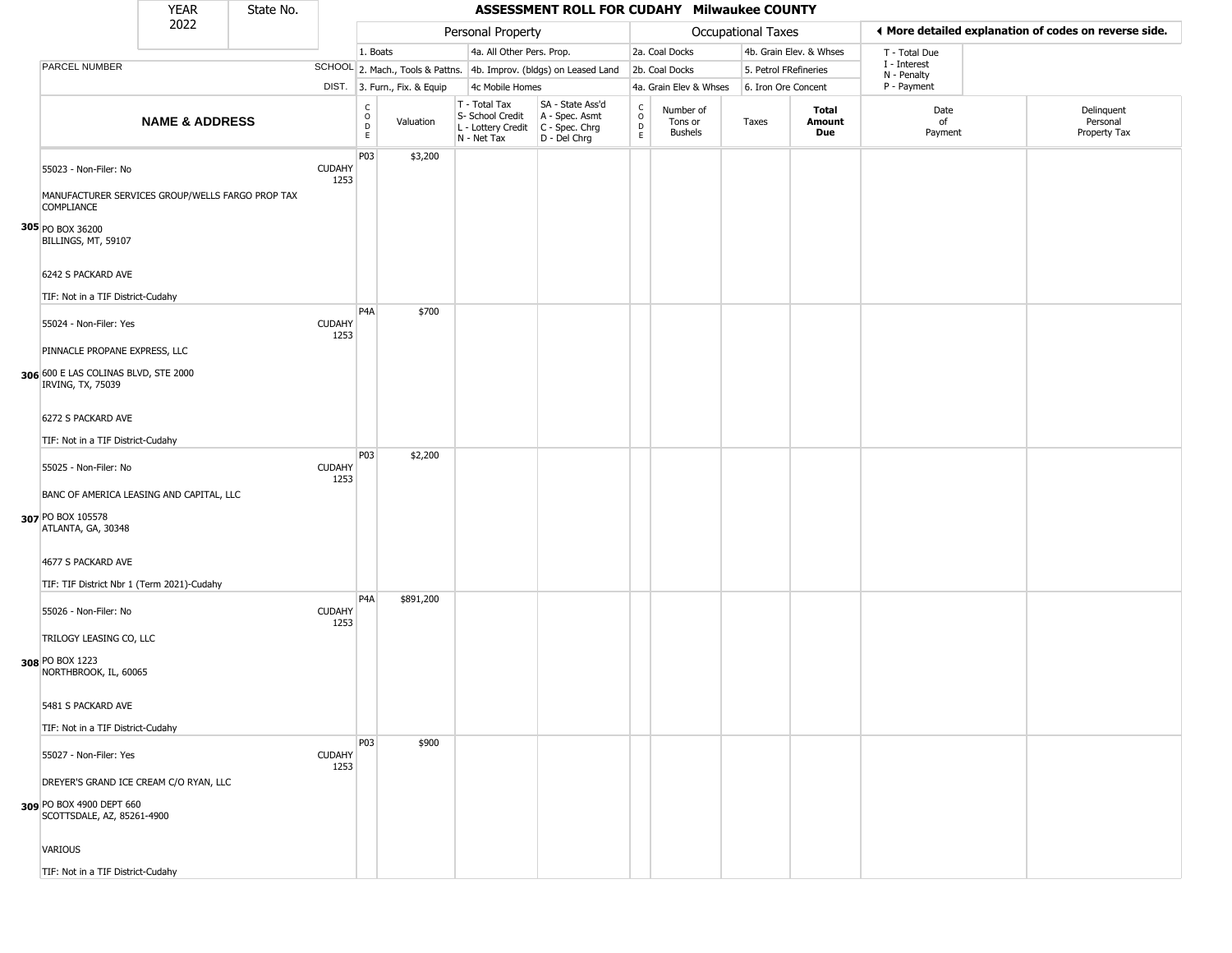|                                                                                                  | <b>YEAR</b>               | State No. |                       |                                             |                              |                                                                        | ASSESSMENT ROLL FOR CUDAHY Milwaukee COUNTY                          |                                      |                                        |                       |                         |                             |                                                       |
|--------------------------------------------------------------------------------------------------|---------------------------|-----------|-----------------------|---------------------------------------------|------------------------------|------------------------------------------------------------------------|----------------------------------------------------------------------|--------------------------------------|----------------------------------------|-----------------------|-------------------------|-----------------------------|-------------------------------------------------------|
|                                                                                                  | 2022                      |           |                       |                                             |                              | Personal Property                                                      |                                                                      |                                      |                                        | Occupational Taxes    |                         |                             | ◀ More detailed explanation of codes on reverse side. |
|                                                                                                  |                           |           |                       | 1. Boats                                    |                              | 4a. All Other Pers. Prop.                                              |                                                                      |                                      | 2a. Coal Docks                         |                       | 4b. Grain Elev. & Whses | T - Total Due               |                                                       |
| PARCEL NUMBER                                                                                    |                           |           |                       |                                             |                              |                                                                        | SCHOOL 2. Mach., Tools & Pattns. 4b. Improv. (bldgs) on Leased Land  |                                      | 2b. Coal Docks                         | 5. Petrol FRefineries |                         | I - Interest<br>N - Penalty |                                                       |
|                                                                                                  |                           |           |                       |                                             | DIST. 3. Furn., Fix. & Equip | 4c Mobile Homes                                                        |                                                                      |                                      | 4a. Grain Elev & Whses                 | 6. Iron Ore Concent   |                         | P - Payment                 |                                                       |
|                                                                                                  | <b>NAME &amp; ADDRESS</b> |           |                       | $\frac{c}{0}$<br>$\mathsf D$<br>$\mathsf E$ | Valuation                    | T - Total Tax<br>S- School Credit<br>L - Lottery Credit<br>N - Net Tax | SA - State Ass'd<br>A - Spec. Asmt<br>C - Spec. Chrg<br>D - Del Chrg | $\int_{0}^{c}$<br>$_{\rm E}^{\rm D}$ | Number of<br>Tons or<br><b>Bushels</b> | Taxes                 | Total<br>Amount<br>Due  | Date<br>of<br>Payment       | Delinquent<br>Personal<br>Property Tax                |
| 55028 - Non-Filer: No<br>AMAZON.COM SERVICES, LLC                                                |                           |           | <b>CUDAHY</b><br>1253 | P03                                         | \$11,500                     |                                                                        |                                                                      |                                      |                                        |                       |                         |                             |                                                       |
| 310 PO BOX 743068<br>DALLAS, TX, 75374                                                           |                           |           |                       |                                             |                              |                                                                        |                                                                      |                                      |                                        |                       |                         |                             |                                                       |
| 6260 S LAKE DR<br>TIF: Not in a TIF District-Cudahy                                              |                           |           |                       | P4A                                         | \$2,500                      |                                                                        |                                                                      |                                      |                                        |                       |                         |                             |                                                       |
| 55029 - Non-Filer: No<br>CEVA FREIGHT, LLC<br>311 PO BOX 671287<br>DALLAS, TX, 75367             |                           |           | <b>CUDAHY</b><br>1253 |                                             |                              |                                                                        |                                                                      |                                      |                                        |                       |                         |                             |                                                       |
| 5171 S PENNSYLVANIA AVE<br>TIF: TIF District Nbr 1 (Term 2021)-Cudahy                            |                           |           |                       |                                             |                              |                                                                        |                                                                      |                                      |                                        |                       |                         |                             |                                                       |
| 55031 - Non-Filer: No<br>JAMES LEASING, LLC<br>312 3375 INTERTECH DRIVE<br>BROOKFIELD, WI, 53045 |                           |           | <b>CUDAHY</b><br>1253 | P <sub>0</sub> 3                            | \$37,500                     |                                                                        |                                                                      |                                      |                                        |                       |                         |                             |                                                       |
| VARIOUS<br>TIF: Not in a TIF District-Cudahy                                                     |                           |           |                       |                                             |                              |                                                                        |                                                                      |                                      |                                        |                       |                         |                             |                                                       |
| 55032 - Non-Filer: No<br>ADT COMMERCIAL LLC                                                      |                           |           | <b>CUDAHY</b><br>1253 | P <sub>0</sub> 3                            | \$400                        |                                                                        |                                                                      |                                      |                                        |                       |                         |                             |                                                       |
| 313 PO BOX 54767<br>LEXINGTON, KY, 40555                                                         |                           |           |                       |                                             |                              |                                                                        |                                                                      |                                      |                                        |                       |                         |                             |                                                       |
| VARIOUS<br>TIF: Not in a TIF District-Cudahy                                                     |                           |           |                       |                                             |                              |                                                                        |                                                                      |                                      |                                        |                       |                         |                             |                                                       |
| 55033 - Non-Filer: No                                                                            |                           |           | <b>CUDAHY</b><br>1253 | P03                                         | \$200                        |                                                                        |                                                                      |                                      |                                        |                       |                         |                             |                                                       |
| AUTO-CHLOR SYSTEM OF MID SOUTH LLC<br>314 450 FERGUSON DR<br>MOUNTAIN VIEW, CA, 94043            |                           |           |                       |                                             |                              |                                                                        |                                                                      |                                      |                                        |                       |                         |                             |                                                       |
| 5765 S PACKARD AVE                                                                               |                           |           |                       |                                             |                              |                                                                        |                                                                      |                                      |                                        |                       |                         |                             |                                                       |
| TIF: Not in a TIF District-Cudahy                                                                |                           |           |                       |                                             |                              |                                                                        |                                                                      |                                      |                                        |                       |                         |                             |                                                       |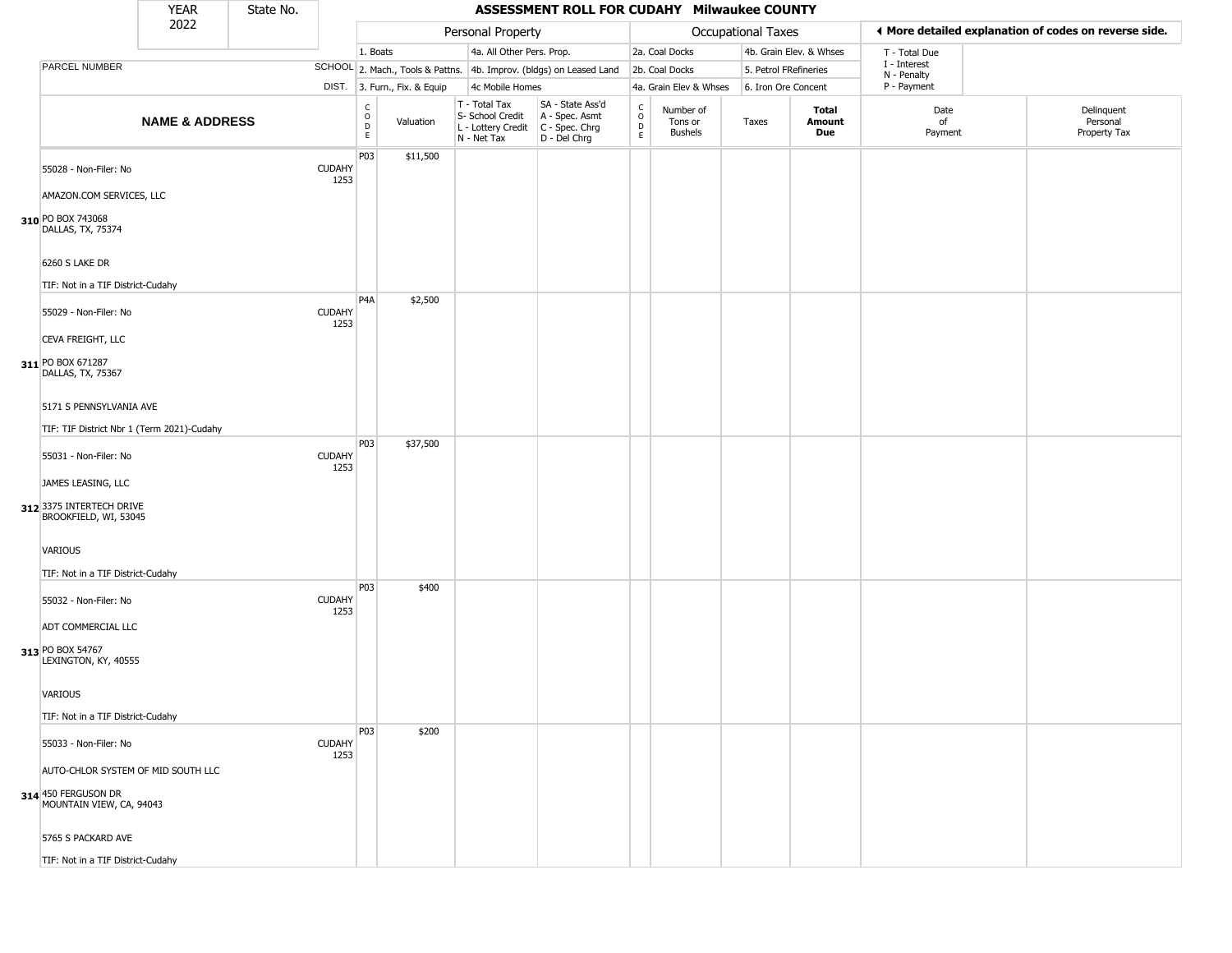|                                                                                        | <b>YEAR</b>               | State No. |                       |                                                          |                              |                                                                        | ASSESSMENT ROLL FOR CUDAHY Milwaukee COUNTY                            |                                            |                                        |                       |                         |                             |                                                       |
|----------------------------------------------------------------------------------------|---------------------------|-----------|-----------------------|----------------------------------------------------------|------------------------------|------------------------------------------------------------------------|------------------------------------------------------------------------|--------------------------------------------|----------------------------------------|-----------------------|-------------------------|-----------------------------|-------------------------------------------------------|
|                                                                                        | 2022                      |           |                       |                                                          |                              | Personal Property                                                      |                                                                        |                                            |                                        | Occupational Taxes    |                         |                             | ◀ More detailed explanation of codes on reverse side. |
|                                                                                        |                           |           |                       | 1. Boats                                                 |                              | 4a. All Other Pers. Prop.                                              |                                                                        |                                            | 2a. Coal Docks                         |                       | 4b. Grain Elev. & Whses | T - Total Due               |                                                       |
| PARCEL NUMBER                                                                          |                           |           |                       |                                                          |                              |                                                                        | SCHOOL 2. Mach., Tools & Pattns. 4b. Improv. (bldgs) on Leased Land    |                                            | 2b. Coal Docks                         | 5. Petrol FRefineries |                         | I - Interest<br>N - Penalty |                                                       |
|                                                                                        |                           |           |                       |                                                          | DIST. 3. Furn., Fix. & Equip | 4c Mobile Homes                                                        |                                                                        |                                            | 4a. Grain Elev & Whses                 | 6. Iron Ore Concent   |                         | P - Payment                 |                                                       |
|                                                                                        | <b>NAME &amp; ADDRESS</b> |           |                       | $\begin{matrix} 0 \\ 0 \\ 0 \end{matrix}$<br>$\mathsf E$ | Valuation                    | T - Total Tax<br>S- School Credit<br>L - Lottery Credit<br>N - Net Tax | SA - State Ass'd<br>A - Spec. Asmt<br>$C - Spec. Chrg$<br>D - Del Chrg | $\frac{c}{0}$<br>$\mathsf{D}_{\mathsf{E}}$ | Number of<br>Tons or<br><b>Bushels</b> | Taxes                 | Total<br>Amount<br>Due  | Date<br>of<br>Payment       | Delinquent<br>Personal<br>Property Tax                |
| 55034 - Non-Filer: No<br>Toyota Industries Commercial Finance Inc                      |                           |           | <b>CUDAHY</b><br>1253 | P <sub>4</sub> A                                         | \$24,600                     |                                                                        |                                                                        |                                            |                                        |                       |                         |                             |                                                       |
| 315 PO BOX 80615<br>Indianapolis, IN, 46280                                            |                           |           |                       |                                                          |                              |                                                                        |                                                                        |                                            |                                        |                       |                         |                             |                                                       |
| 6120 S ACE INDUSTRIAL DR<br>TIF: Not in a TIF District-Cudahy                          |                           |           |                       |                                                          |                              |                                                                        |                                                                        |                                            |                                        |                       |                         |                             |                                                       |
| 55035 - Non-Filer: No<br>NuCO2 Supply LLC Tax Department                               |                           |           | <b>CUDAHY</b><br>1253 | P4A                                                      | \$4,000                      |                                                                        |                                                                        |                                            |                                        |                       |                         |                             |                                                       |
| 316 10 Riverview Dr<br>Danbury, CT, 6810                                               |                           |           |                       |                                                          |                              |                                                                        |                                                                        |                                            |                                        |                       |                         |                             |                                                       |
| <b>VARIOUS</b>                                                                         |                           |           |                       |                                                          |                              |                                                                        |                                                                        |                                            |                                        |                       |                         |                             |                                                       |
| TIF: Not in a TIF District-Cudahy                                                      |                           |           |                       |                                                          |                              |                                                                        |                                                                        |                                            |                                        |                       |                         |                             |                                                       |
| 55036 - Non-Filer: No                                                                  |                           |           | <b>CUDAHY</b><br>1253 | P03                                                      | \$6,400                      |                                                                        |                                                                        |                                            |                                        |                       |                         |                             |                                                       |
| LEAF CAPITAL FUNDING, LLC<br>317 2005 MARKET ST, FL 14<br>PHILADELPHIA, PA, 19103-7009 |                           |           |                       |                                                          |                              |                                                                        |                                                                        |                                            |                                        |                       |                         |                             |                                                       |
| 5090 S Pennsylvania Ave<br>TIF: TID #5 Cudahy                                          |                           |           |                       |                                                          |                              |                                                                        |                                                                        |                                            |                                        |                       |                         |                             |                                                       |
| 55037 - Non-Filer: No                                                                  |                           |           | <b>CUDAHY</b><br>1253 | P03                                                      | \$6,800                      |                                                                        |                                                                        |                                            |                                        |                       |                         |                             |                                                       |
| Grayhawk Leasing, LLC<br>318 1412 Main St, Suite 1500<br>DALLAS, TX, 75202             |                           |           |                       |                                                          |                              |                                                                        |                                                                        |                                            |                                        |                       |                         |                             |                                                       |
| VARIOUS                                                                                |                           |           |                       |                                                          |                              |                                                                        |                                                                        |                                            |                                        |                       |                         |                             |                                                       |
| TIF: TIF District Nbr 1 (Term 2021)-Cudahy                                             |                           |           |                       | P03                                                      | \$6,000                      |                                                                        |                                                                        |                                            |                                        |                       |                         |                             |                                                       |
| 55038 - Non-Filer: No                                                                  |                           |           | <b>CUDAHY</b><br>1253 |                                                          |                              |                                                                        |                                                                        |                                            |                                        |                       |                         |                             |                                                       |
| Aramark Refreshment Services LLC<br>319 PO BOX 5316                                    |                           |           |                       |                                                          |                              |                                                                        |                                                                        |                                            |                                        |                       |                         |                             |                                                       |
| Oak Brook, IL, 60522                                                                   |                           |           |                       |                                                          |                              |                                                                        |                                                                        |                                            |                                        |                       |                         |                             |                                                       |
| Various                                                                                |                           |           |                       |                                                          |                              |                                                                        |                                                                        |                                            |                                        |                       |                         |                             |                                                       |
| TIF: Not in a TIF District-Cudahy                                                      |                           |           |                       |                                                          |                              |                                                                        |                                                                        |                                            |                                        |                       |                         |                             |                                                       |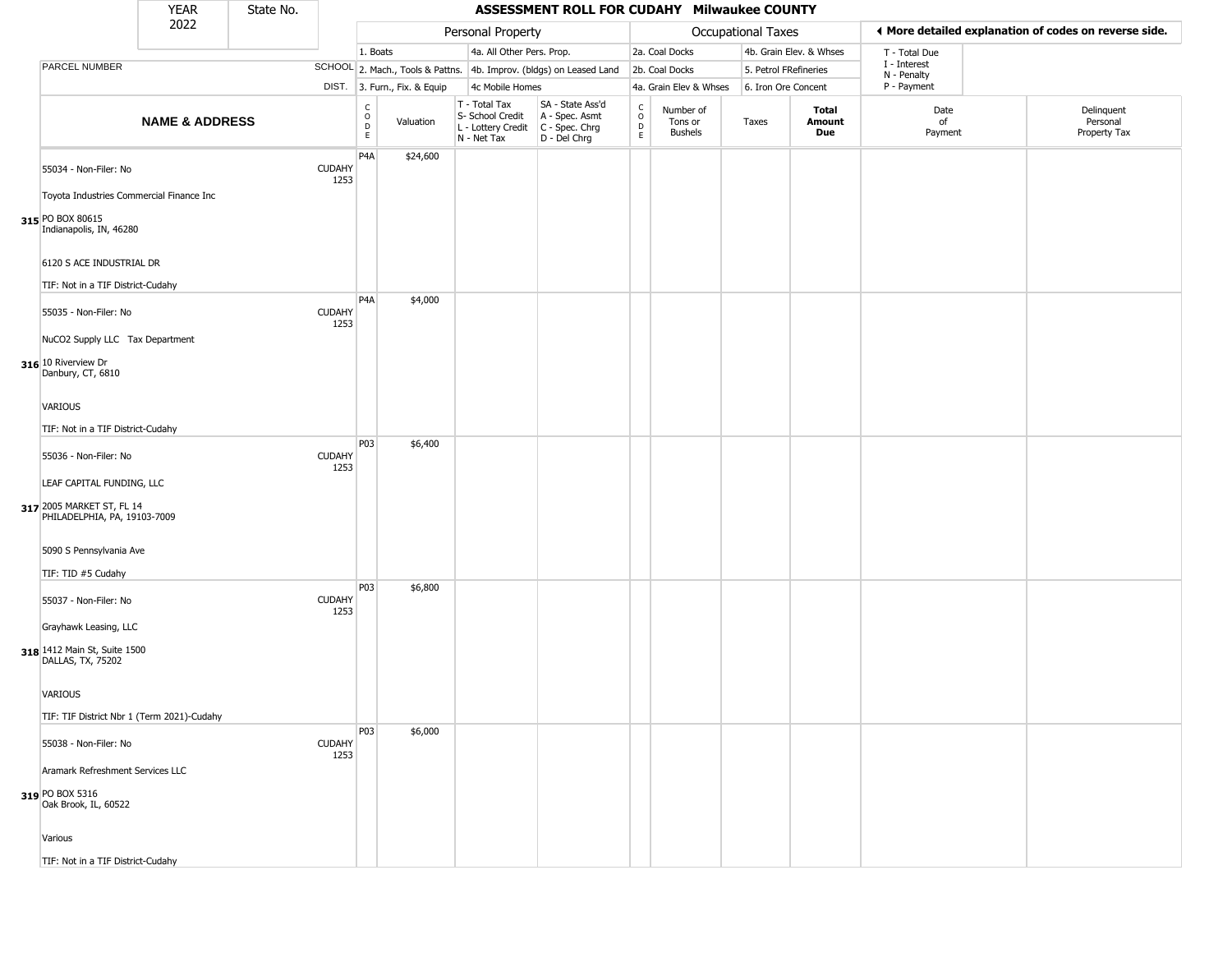|                                                                                        |                           |                       |                                                                    |                              |                                                                        | ASSESSMENT ROLL FOR CUDAHY Milwaukee COUNTY                            |                                            |                                        |                       |                         |                             |                                                       |
|----------------------------------------------------------------------------------------|---------------------------|-----------------------|--------------------------------------------------------------------|------------------------------|------------------------------------------------------------------------|------------------------------------------------------------------------|--------------------------------------------|----------------------------------------|-----------------------|-------------------------|-----------------------------|-------------------------------------------------------|
|                                                                                        | 2022                      |                       |                                                                    |                              | Personal Property                                                      |                                                                        |                                            |                                        | Occupational Taxes    |                         |                             | ◀ More detailed explanation of codes on reverse side. |
|                                                                                        |                           |                       | 1. Boats                                                           |                              | 4a. All Other Pers. Prop.                                              |                                                                        |                                            | 2a. Coal Docks                         |                       | 4b. Grain Elev. & Whses | T - Total Due               |                                                       |
| PARCEL NUMBER                                                                          |                           |                       |                                                                    |                              |                                                                        | SCHOOL 2. Mach., Tools & Pattns. 4b. Improv. (bldgs) on Leased Land    |                                            | 2b. Coal Docks                         | 5. Petrol FRefineries |                         | I - Interest<br>N - Penalty |                                                       |
|                                                                                        |                           |                       |                                                                    | DIST. 3. Furn., Fix. & Equip | 4c Mobile Homes                                                        |                                                                        |                                            | 4a. Grain Elev & Whses                 | 6. Iron Ore Concent   |                         | P - Payment                 |                                                       |
|                                                                                        | <b>NAME &amp; ADDRESS</b> |                       | $\begin{smallmatrix} C \\ O \\ D \end{smallmatrix}$<br>$\mathsf E$ | Valuation                    | T - Total Tax<br>S- School Credit<br>L - Lottery Credit<br>N - Net Tax | SA - State Ass'd<br>A - Spec. Asmt<br>$C - Spec. Chrg$<br>D - Del Chrg | $\frac{c}{0}$<br>$\mathsf{D}_{\mathsf{E}}$ | Number of<br>Tons or<br><b>Bushels</b> | Taxes                 | Total<br>Amount<br>Due  | Date<br>of<br>Payment       | Delinquent<br>Personal<br>Property Tax                |
| 55039 - Non-Filer: No                                                                  |                           | <b>CUDAHY</b><br>1253 | P03                                                                | \$16,500                     |                                                                        |                                                                        |                                            |                                        |                       |                         |                             |                                                       |
| Aramark Refreshment Services LLC<br>320 PO BOX 5316<br>Oak Brook, IL, 60522            |                           |                       |                                                                    |                              |                                                                        |                                                                        |                                            |                                        |                       |                         |                             |                                                       |
| Various<br>TIF: TIF District Nbr 1 (Term 2021)-Cudahy                                  |                           |                       |                                                                    |                              |                                                                        |                                                                        |                                            |                                        |                       |                         |                             |                                                       |
| 55040 - Non-Filer: No                                                                  |                           | <b>CUDAHY</b><br>1253 | P4A                                                                | \$29,200                     |                                                                        |                                                                        |                                            |                                        |                       |                         |                             |                                                       |
| Eagle Disposal<br>321 21107 Omega Circle<br>Fransville, WI, 53126                      |                           |                       |                                                                    |                              |                                                                        |                                                                        |                                            |                                        |                       |                         |                             |                                                       |
| Various<br>TIF: Not in a TIF District-Cudahy                                           |                           |                       |                                                                    |                              |                                                                        |                                                                        |                                            |                                        |                       |                         |                             |                                                       |
| 55041 - Non-Filer: No                                                                  |                           | <b>CUDAHY</b><br>1253 | P03                                                                | \$1,900                      |                                                                        |                                                                        |                                            |                                        |                       |                         |                             |                                                       |
| Quench USA, Inc<br>322 PO BOX 5166<br>Oak Brook, IL, 60522-5166                        |                           |                       |                                                                    |                              |                                                                        |                                                                        |                                            |                                        |                       |                         |                             |                                                       |
| Various<br>TIF: Not in a TIF District-Cudahy                                           |                           |                       |                                                                    |                              |                                                                        |                                                                        |                                            |                                        |                       |                         |                             |                                                       |
| 55042 - Non-Filer: No                                                                  |                           | <b>CUDAHY</b><br>1253 | P03                                                                | \$2,500                      |                                                                        |                                                                        |                                            |                                        |                       |                         |                             |                                                       |
| Xerox Financial Services LLC Property Tax Dept<br>323 PO BOX 909<br>Webster, NY, 14580 |                           |                       |                                                                    |                              |                                                                        |                                                                        |                                            |                                        |                       |                         |                             |                                                       |
| 5915 S Pennsylvania Ave                                                                |                           |                       |                                                                    |                              |                                                                        |                                                                        |                                            |                                        |                       |                         |                             |                                                       |
| TIF: Not in a TIF District-Cudahy                                                      |                           |                       | P03                                                                | \$1,900                      |                                                                        |                                                                        |                                            |                                        |                       |                         |                             |                                                       |
| 55043 - Non-Filer: No<br>Data Sales Co Inc                                             |                           | <b>CUDAHY</b><br>1253 |                                                                    |                              |                                                                        |                                                                        |                                            |                                        |                       |                         |                             |                                                       |
| 324 3450 W Burnsville PKWY<br>Burnsville, MN, 55337                                    |                           |                       |                                                                    |                              |                                                                        |                                                                        |                                            |                                        |                       |                         |                             |                                                       |
| Various<br>TIF: Not in a TIF District-Cudahy                                           |                           |                       |                                                                    |                              |                                                                        |                                                                        |                                            |                                        |                       |                         |                             |                                                       |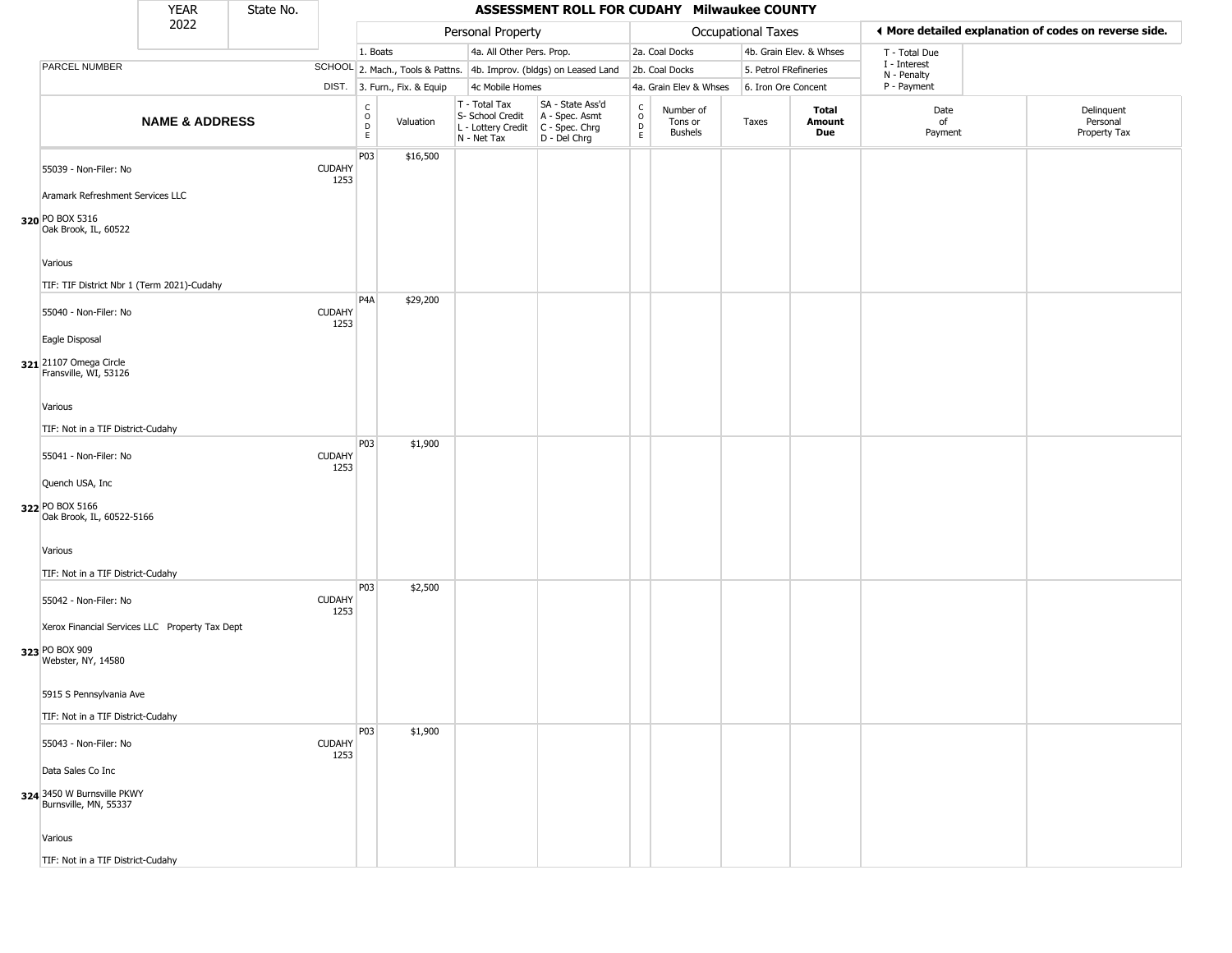|                                                                                                                     | <b>YEAR</b>               | State No. |                       |                                             |                              |                                                                        | <b>ASSESSMENT ROLL FOR CUDAHY Milwaukee COUNTY</b>                   |                                              |                                 |                       |                         |                             |                                                       |
|---------------------------------------------------------------------------------------------------------------------|---------------------------|-----------|-----------------------|---------------------------------------------|------------------------------|------------------------------------------------------------------------|----------------------------------------------------------------------|----------------------------------------------|---------------------------------|-----------------------|-------------------------|-----------------------------|-------------------------------------------------------|
|                                                                                                                     | 2022                      |           |                       |                                             |                              | Personal Property                                                      |                                                                      |                                              |                                 | Occupational Taxes    |                         |                             | ◀ More detailed explanation of codes on reverse side. |
|                                                                                                                     |                           |           |                       | 1. Boats                                    |                              | 4a. All Other Pers. Prop.                                              |                                                                      |                                              | 2a. Coal Docks                  |                       | 4b. Grain Elev. & Whses | T - Total Due               |                                                       |
| PARCEL NUMBER                                                                                                       |                           |           |                       |                                             |                              |                                                                        | SCHOOL 2. Mach., Tools & Pattns. 4b. Improv. (bldgs) on Leased Land  |                                              | 2b. Coal Docks                  | 5. Petrol FRefineries |                         | I - Interest<br>N - Penalty |                                                       |
|                                                                                                                     |                           |           |                       |                                             | DIST. 3. Furn., Fix. & Equip | 4c Mobile Homes                                                        |                                                                      |                                              | 4a. Grain Elev & Whses          | 6. Iron Ore Concent   |                         | P - Payment                 |                                                       |
|                                                                                                                     | <b>NAME &amp; ADDRESS</b> |           |                       | $\frac{c}{0}$<br>$\mathsf D$<br>$\mathsf E$ | Valuation                    | T - Total Tax<br>S- School Credit<br>L - Lottery Credit<br>N - Net Tax | SA - State Ass'd<br>A - Spec. Asmt<br>C - Spec. Chrg<br>D - Del Chrg | $\int_{0}^{c}$<br>$\mathsf D$<br>$\mathsf E$ | Number of<br>Tons or<br>Bushels | Taxes                 | Total<br>Amount<br>Due  | Date<br>of<br>Payment       | Delinquent<br>Personal<br>Property Tax                |
| 55044 - Non-Filer: No                                                                                               |                           |           | <b>CUDAHY</b><br>1253 | P03                                         | \$16,700                     |                                                                        |                                                                      |                                              |                                 |                       |                         |                             |                                                       |
| US Bank National Association<br>325 1310 Madrid St STE 100<br>Marshall, MN, 56258                                   |                           |           |                       |                                             |                              |                                                                        |                                                                      |                                              |                                 |                       |                         |                             |                                                       |
| 4900 S Pennsylvania Ave<br>TIF: TID #5 Cudahy                                                                       |                           |           |                       |                                             |                              |                                                                        |                                                                      |                                              |                                 |                       |                         |                             |                                                       |
| 60009 - Non-Filer: No                                                                                               |                           |           | CUDAHY mpt<br>1253    | Exe                                         | \$0                          |                                                                        |                                                                      |                                              |                                 |                       |                         |                             |                                                       |
| St John's Child Day Care & Dvl Exempt Karen Erikson<br>326 4850 S Lake Dr<br>Cudahy, WI, 53110                      |                           |           |                       |                                             |                              |                                                                        |                                                                      |                                              |                                 |                       |                         |                             |                                                       |
| 4850 S Lake Dr<br>TIF: Not in a TIF District-Cudahy                                                                 |                           |           |                       |                                             |                              |                                                                        |                                                                      |                                              |                                 |                       |                         |                             |                                                       |
| 60011 - Non-Filer: No                                                                                               |                           |           | CUDAHY mpt<br>1253    | Exe                                         | \$0                          |                                                                        |                                                                      |                                              |                                 |                       |                         |                             |                                                       |
| Lutheran Social Services Wi Exempt Community Based Housing<br>327 647 W Virginia St Ste 300<br>Milwaukee, WI, 53204 |                           |           |                       |                                             |                              |                                                                        |                                                                      |                                              |                                 |                       |                         |                             |                                                       |
| 3747 E Underwood Ave<br>TIF: Not in a TIF District-Cudahy                                                           |                           |           |                       |                                             |                              |                                                                        |                                                                      |                                              |                                 |                       |                         |                             |                                                       |
| 60013 - Non-Filer: No                                                                                               |                           |           | CUDAHY mpt<br>1253    | Exe                                         | \$0                          |                                                                        |                                                                      |                                              |                                 |                       |                         |                             |                                                       |
| Goodwill Industries Of WI Inc Exempt<br>328 5865 S Lake Dr<br>Cudahy, WI, 53110                                     |                           |           |                       |                                             |                              |                                                                        |                                                                      |                                              |                                 |                       |                         |                             |                                                       |
| 5865 S Lake Dr                                                                                                      |                           |           |                       |                                             |                              |                                                                        |                                                                      |                                              |                                 |                       |                         |                             |                                                       |
| TIF: Not in a TIF District-Cudahy                                                                                   |                           |           |                       | Exe                                         | \$0                          |                                                                        |                                                                      |                                              |                                 |                       |                         |                             |                                                       |
| 60018 - Non-Filer: No<br>Cudahy VFW Post 2895 Exempt                                                                |                           |           | CUDAHY mpt<br>1253    |                                             |                              |                                                                        |                                                                      |                                              |                                 |                       |                         |                             |                                                       |
| 329 4840 S Whitnall Ave<br>Cudahy, WI, 53110                                                                        |                           |           |                       |                                             |                              |                                                                        |                                                                      |                                              |                                 |                       |                         |                             |                                                       |
| 4840 S Whitnall Ave                                                                                                 |                           |           |                       |                                             |                              |                                                                        |                                                                      |                                              |                                 |                       |                         |                             |                                                       |
| TIF: Not in a TIF District-Cudahy                                                                                   |                           |           |                       |                                             |                              |                                                                        |                                                                      |                                              |                                 |                       |                         |                             |                                                       |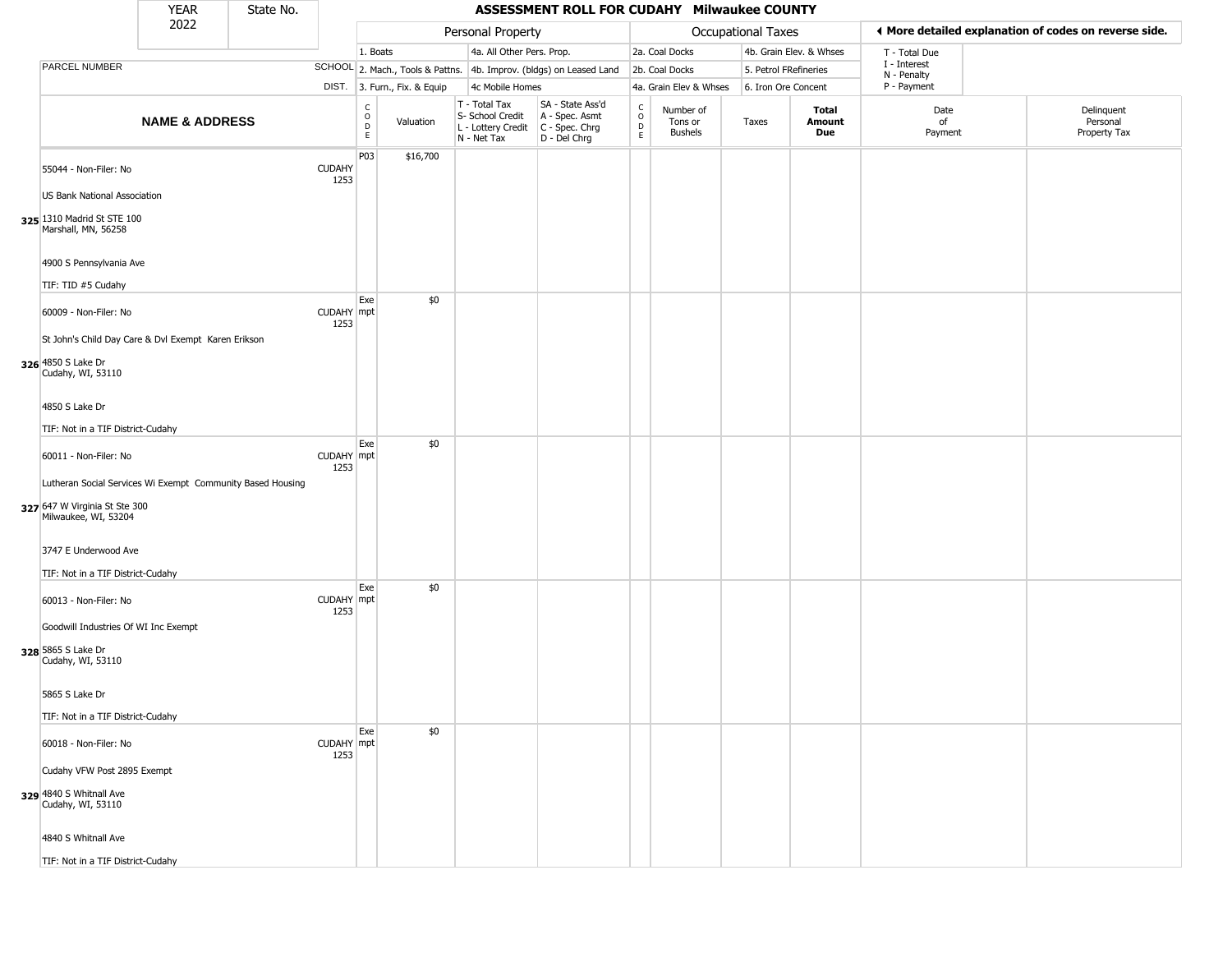|                                                                                              | <b>YEAR</b>               | State No. |                    |                                            |                              |                                                                        | ASSESSMENT ROLL FOR CUDAHY Milwaukee COUNTY                          |                                             |                                        |                       |                         |                             |                                                       |
|----------------------------------------------------------------------------------------------|---------------------------|-----------|--------------------|--------------------------------------------|------------------------------|------------------------------------------------------------------------|----------------------------------------------------------------------|---------------------------------------------|----------------------------------------|-----------------------|-------------------------|-----------------------------|-------------------------------------------------------|
|                                                                                              | 2022                      |           |                    |                                            |                              | Personal Property                                                      |                                                                      |                                             |                                        | Occupational Taxes    |                         |                             | ♦ More detailed explanation of codes on reverse side. |
|                                                                                              |                           |           |                    | 1. Boats                                   |                              | 4a. All Other Pers. Prop.                                              |                                                                      |                                             | 2a. Coal Docks                         |                       | 4b. Grain Elev. & Whses | T - Total Due               |                                                       |
| PARCEL NUMBER                                                                                |                           |           |                    |                                            |                              |                                                                        | SCHOOL 2. Mach., Tools & Pattns. 4b. Improv. (bldgs) on Leased Land  |                                             | 2b. Coal Docks                         | 5. Petrol FRefineries |                         | I - Interest<br>N - Penalty |                                                       |
|                                                                                              |                           |           |                    |                                            | DIST. 3. Furn., Fix. & Equip | 4c Mobile Homes                                                        |                                                                      |                                             | 4a. Grain Elev & Whses                 | 6. Iron Ore Concent   |                         | P - Payment                 |                                                       |
|                                                                                              | <b>NAME &amp; ADDRESS</b> |           |                    | C<br>$\circ$<br>$\mathsf D$<br>$\mathsf E$ | Valuation                    | T - Total Tax<br>S- School Credit<br>L - Lottery Credit<br>N - Net Tax | SA - State Ass'd<br>A - Spec. Asmt<br>C - Spec. Chrg<br>D - Del Chrg | $\frac{c}{0}$<br>$\mathsf D$<br>$\mathsf E$ | Number of<br>Tons or<br><b>Bushels</b> | Taxes                 | Total<br>Amount<br>Due  | Date<br>of<br>Payment       | Delinquent<br>Personal<br>Property Tax                |
| 60019 - Non-Filer: No<br>Union Pacific Railroad Company Exempt Property Tax Department       |                           |           | CUDAHY mpt<br>1253 | Exe                                        | \$0                          |                                                                        |                                                                      |                                             |                                        |                       |                         |                             |                                                       |
| 330 1700 Farnam St 10h Floor So<br>Omaha, NE, 68102                                          |                           |           |                    |                                            |                              |                                                                        |                                                                      |                                             |                                        |                       |                         |                             |                                                       |
| 4671 S Kinnickinnic Ave<br>TIF: TIF District Nbr 1 (Term 2021)-Cudahy                        |                           |           |                    |                                            |                              |                                                                        |                                                                      |                                             |                                        |                       |                         |                             |                                                       |
| 60021 - Non-Filer: No                                                                        |                           |           | CUDAHY mpt<br>1253 | Exe                                        | \$0                          |                                                                        |                                                                      |                                             |                                        |                       |                         |                             |                                                       |
| United Steelworkers Of America Local 29<br>331 3620 E Layton Ave Ste 21<br>Cudahy, WI, 53110 |                           |           |                    |                                            |                              |                                                                        |                                                                      |                                             |                                        |                       |                         |                             |                                                       |
| 3620 E Layton Ave #21<br>TIF: Not in a TIF District-Cudahy                                   |                           |           |                    |                                            |                              |                                                                        |                                                                      |                                             |                                        |                       |                         |                             |                                                       |
| 60022 - Non-Filer: No                                                                        |                           |           | CUDAHY mpt<br>1253 | Exe                                        | \$0                          |                                                                        |                                                                      |                                             |                                        |                       |                         |                             |                                                       |
| Cudahy Transfer Site Exempt<br>332 5631 S Pennsylvania Ave<br>Cudahy, WI, 53110              |                           |           |                    |                                            |                              |                                                                        |                                                                      |                                             |                                        |                       |                         |                             |                                                       |
| 5631 S Pennsylvania Ave<br>TIF: TIF District Nbr 1 (Term 2021)-Cudahy                        |                           |           |                    |                                            |                              |                                                                        |                                                                      |                                             |                                        |                       |                         |                             |                                                       |
| 60026 - Non-Filer: No                                                                        |                           |           | CUDAHY mpt<br>1253 | Exe                                        | \$0                          |                                                                        |                                                                      |                                             |                                        |                       |                         |                             |                                                       |
| Clare Lakes Exempt<br>333 5051 S Lake Dr<br>Cudahy, WI, 53110                                |                           |           |                    |                                            |                              |                                                                        |                                                                      |                                             |                                        |                       |                         |                             |                                                       |
| 5051 S Lake Dr                                                                               |                           |           |                    |                                            |                              |                                                                        |                                                                      |                                             |                                        |                       |                         |                             |                                                       |
| TIF: Not in a TIF District-Cudahy                                                            |                           |           |                    | Exe                                        | \$0                          |                                                                        |                                                                      |                                             |                                        |                       |                         |                             |                                                       |
| 60028 - Non-Filer: No<br>Machinst Union                                                      |                           |           | CUDAHY mpt<br>1253 |                                            |                              |                                                                        |                                                                      |                                             |                                        |                       |                         |                             |                                                       |
| 334 3663 E Grange Ave<br>Cudahy, WI, 53110                                                   |                           |           |                    |                                            |                              |                                                                        |                                                                      |                                             |                                        |                       |                         |                             |                                                       |
| 3663 E Grange Ave                                                                            |                           |           |                    |                                            |                              |                                                                        |                                                                      |                                             |                                        |                       |                         |                             |                                                       |
| TIF: Not in a TIF District-Cudahy                                                            |                           |           |                    |                                            |                              |                                                                        |                                                                      |                                             |                                        |                       |                         |                             |                                                       |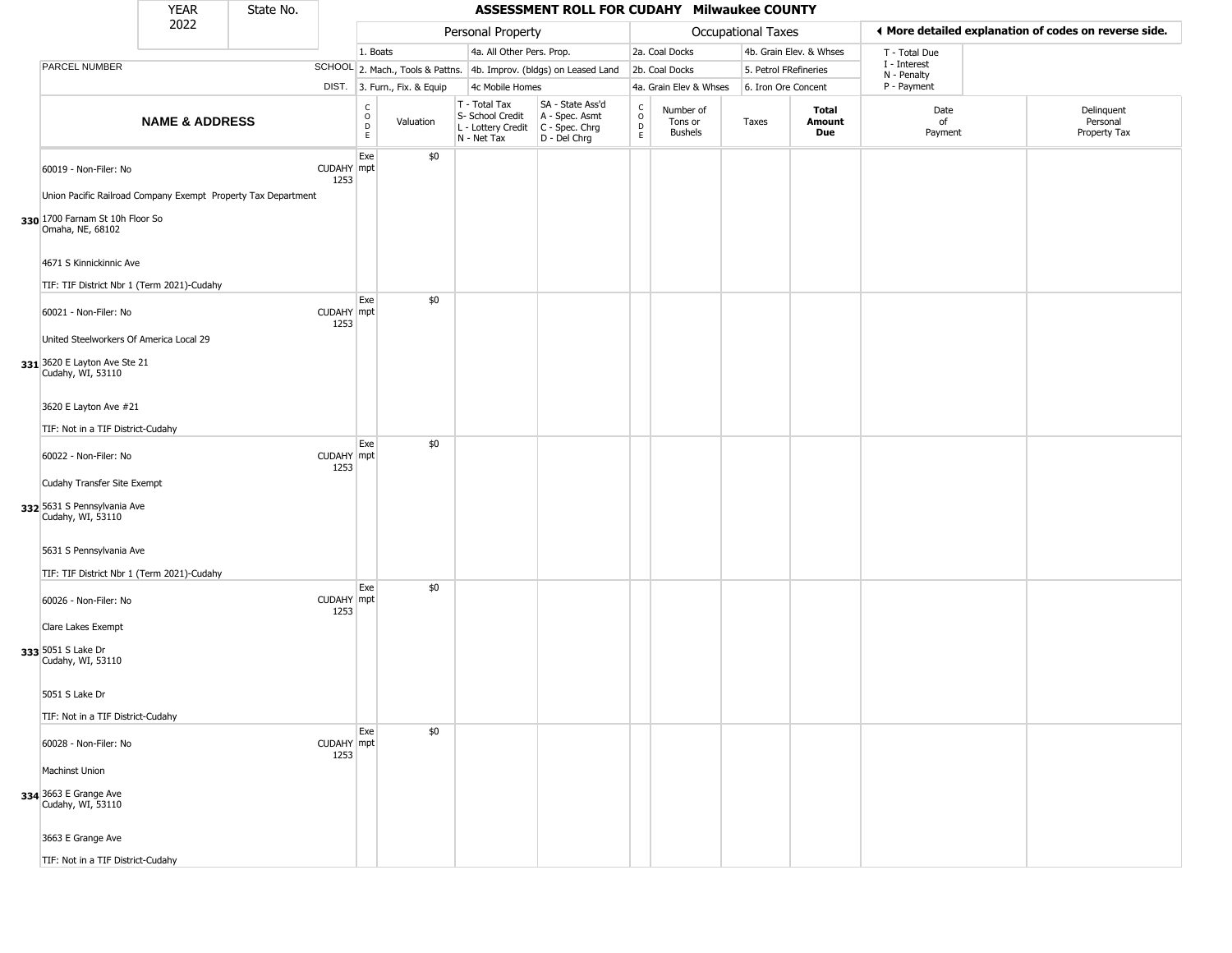|                                                                                                                      | <b>YEAR</b>               | State No. |                    |                                            |                              |                                                                        | ASSESSMENT ROLL FOR CUDAHY Milwaukee COUNTY                          |                                             |                                        |                       |                         |                             |                                                       |
|----------------------------------------------------------------------------------------------------------------------|---------------------------|-----------|--------------------|--------------------------------------------|------------------------------|------------------------------------------------------------------------|----------------------------------------------------------------------|---------------------------------------------|----------------------------------------|-----------------------|-------------------------|-----------------------------|-------------------------------------------------------|
|                                                                                                                      | 2022                      |           |                    |                                            |                              | Personal Property                                                      |                                                                      |                                             |                                        | Occupational Taxes    |                         |                             | ◀ More detailed explanation of codes on reverse side. |
|                                                                                                                      |                           |           |                    | 1. Boats                                   |                              | 4a. All Other Pers. Prop.                                              |                                                                      |                                             | 2a. Coal Docks                         |                       | 4b. Grain Elev. & Whses | T - Total Due               |                                                       |
| PARCEL NUMBER                                                                                                        |                           |           |                    |                                            |                              |                                                                        | SCHOOL 2. Mach., Tools & Pattns. 4b. Improv. (bldgs) on Leased Land  |                                             | 2b. Coal Docks                         | 5. Petrol FRefineries |                         | I - Interest<br>N - Penalty |                                                       |
|                                                                                                                      |                           |           |                    |                                            | DIST. 3. Furn., Fix. & Equip | 4c Mobile Homes                                                        |                                                                      |                                             | 4a. Grain Elev & Whses                 | 6. Iron Ore Concent   |                         | P - Payment                 |                                                       |
|                                                                                                                      | <b>NAME &amp; ADDRESS</b> |           |                    | c<br>$\circ$<br>$\mathsf D$<br>$\mathsf E$ | Valuation                    | T - Total Tax<br>S- School Credit<br>L - Lottery Credit<br>N - Net Tax | SA - State Ass'd<br>A - Spec. Asmt<br>C - Spec. Chrg<br>D - Del Chrg | $\int_{0}^{c}$<br>$\mathsf{D}_{\mathsf{E}}$ | Number of<br>Tons or<br><b>Bushels</b> | Taxes                 | Total<br>Amount<br>Due  | Date<br>of<br>Payment       | Delinquent<br>Personal<br>Property Tax                |
| 60031 - Non-Filer: No<br>Camp Heartland Willenson Neil                                                               |                           |           | CUDAHY mpt<br>1253 | Exe                                        | \$0                          |                                                                        |                                                                      |                                             |                                        |                       |                         |                             |                                                       |
| 335 3326 E Layton Ave<br>Cudahy, WI, 53110                                                                           |                           |           |                    |                                            |                              |                                                                        |                                                                      |                                             |                                        |                       |                         |                             |                                                       |
| 3326 E Layton Ave<br>TIF: TIF District Nbr 1 (Term 2021)-Cudahy                                                      |                           |           |                    |                                            |                              |                                                                        |                                                                      |                                             |                                        |                       |                         |                             |                                                       |
| 60032 - Non-Filer: No<br>Serenity Club                                                                               |                           |           | CUDAHY mpt<br>1253 | Exe                                        | \$0                          |                                                                        |                                                                      |                                             |                                        |                       |                         |                             |                                                       |
| 336 3677 E Pulaski Ave<br>Cudahy, WI, 53110                                                                          |                           |           |                    |                                            |                              |                                                                        |                                                                      |                                             |                                        |                       |                         |                             |                                                       |
| 3677 E Pulaski Ave<br>TIF: Not in a TIF District-Cudahy                                                              |                           |           |                    |                                            |                              |                                                                        |                                                                      |                                             |                                        |                       |                         |                             |                                                       |
| 60037 - Non-Filer: No                                                                                                |                           |           | CUDAHY mpt<br>1253 | Exe                                        | \$0                          |                                                                        |                                                                      |                                             |                                        |                       |                         |                             |                                                       |
| Curative Care Network Inc. Exempt Rehabilatation Center Exempt<br>337 1000 North 92nd Street<br>Wauwatosa, WI, 53226 |                           |           |                    |                                            |                              |                                                                        |                                                                      |                                             |                                        |                       |                         |                             |                                                       |
| 5071 S Lake Dr<br>TIF: Not in a TIF District-Cudahy                                                                  |                           |           |                    |                                            |                              |                                                                        |                                                                      |                                             |                                        |                       |                         |                             |                                                       |
| 60038 - Non-Filer: No                                                                                                |                           |           | CUDAHY mpt<br>1253 | Exe                                        | \$0                          |                                                                        |                                                                      |                                             |                                        |                       |                         |                             |                                                       |
| Kelly Senior Center Exempt Milwaukee County Parks<br>338 6100 S Lake Dr<br>Cudahy, WI, 53110                         |                           |           |                    |                                            |                              |                                                                        |                                                                      |                                             |                                        |                       |                         |                             |                                                       |
| 6100 S Lake Dr<br>TIF: Not in a TIF District-Cudahy                                                                  |                           |           |                    |                                            |                              |                                                                        |                                                                      |                                             |                                        |                       |                         |                             |                                                       |
| 60039 - Non-Filer: No                                                                                                |                           |           | CUDAHY mpt<br>1253 | Exe                                        | \$0                          |                                                                        |                                                                      |                                             |                                        |                       |                         |                             |                                                       |
| Lakeside Commons<br>339 3569 E Barnard Ave<br>Cudahy, WI, 53110                                                      |                           |           |                    |                                            |                              |                                                                        |                                                                      |                                             |                                        |                       |                         |                             |                                                       |
| 3569 E Barnard Ave                                                                                                   |                           |           |                    |                                            |                              |                                                                        |                                                                      |                                             |                                        |                       |                         |                             |                                                       |
| TIF: TIF District Nbr 1 (Term 2021)-Cudahy                                                                           |                           |           |                    |                                            |                              |                                                                        |                                                                      |                                             |                                        |                       |                         |                             |                                                       |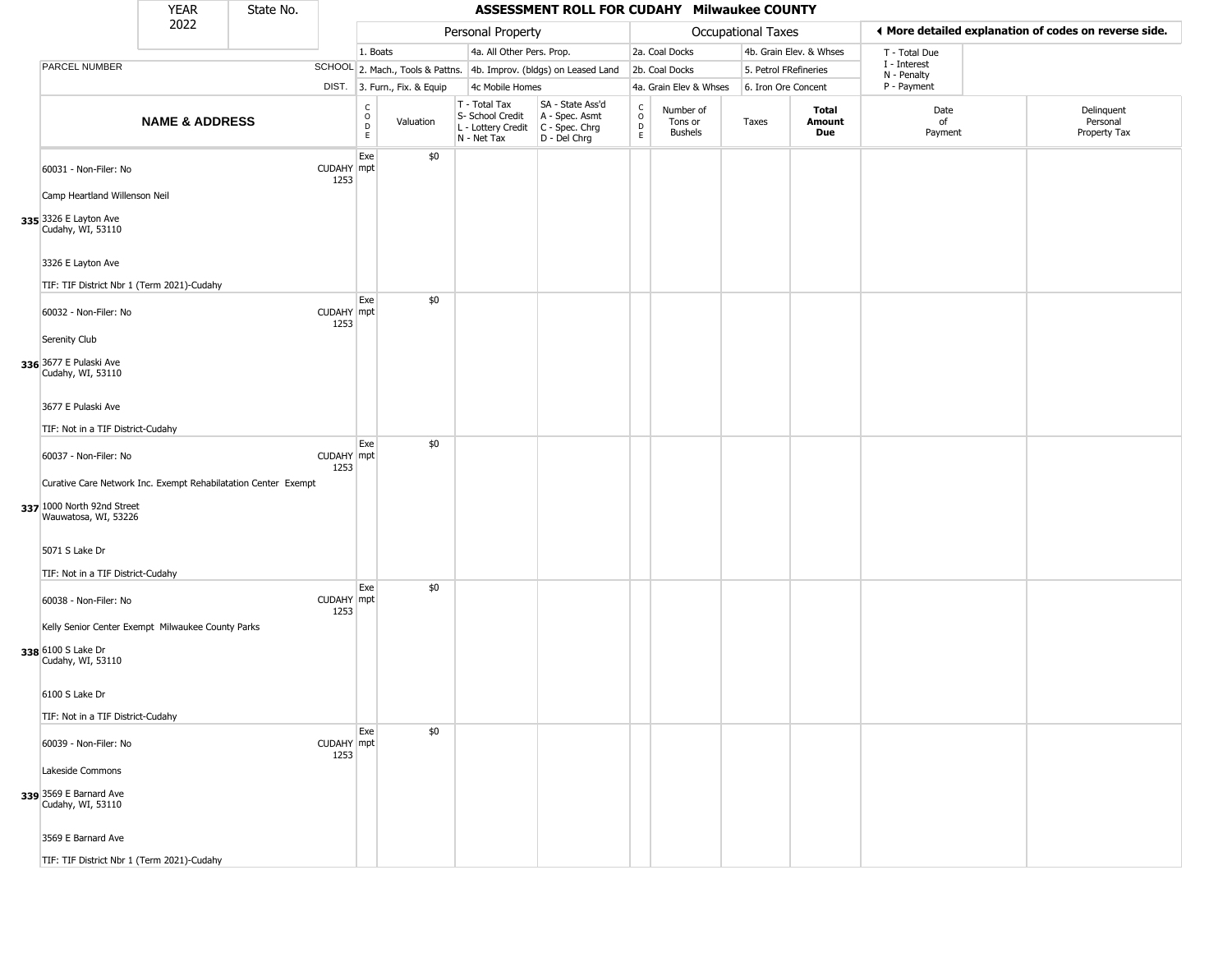|                                                                                                              | <b>YEAR</b>               | State No. |                    |                                        |                              |                                                                        | ASSESSMENT ROLL FOR CUDAHY Milwaukee COUNTY                          |                  |                                 |                       |                         |                             |                                                       |
|--------------------------------------------------------------------------------------------------------------|---------------------------|-----------|--------------------|----------------------------------------|------------------------------|------------------------------------------------------------------------|----------------------------------------------------------------------|------------------|---------------------------------|-----------------------|-------------------------|-----------------------------|-------------------------------------------------------|
|                                                                                                              | 2022                      |           |                    |                                        |                              | Personal Property                                                      |                                                                      |                  |                                 | Occupational Taxes    |                         |                             | ◀ More detailed explanation of codes on reverse side. |
|                                                                                                              |                           |           |                    | 1. Boats                               |                              | 4a. All Other Pers. Prop.                                              |                                                                      |                  | 2a. Coal Docks                  |                       | 4b. Grain Elev. & Whses | T - Total Due               |                                                       |
| PARCEL NUMBER                                                                                                |                           |           |                    |                                        |                              |                                                                        | SCHOOL 2. Mach., Tools & Pattns. 4b. Improv. (bldgs) on Leased Land  |                  | 2b. Coal Docks                  | 5. Petrol FRefineries |                         | I - Interest<br>N - Penalty |                                                       |
|                                                                                                              |                           |           |                    |                                        | DIST. 3. Furn., Fix. & Equip | 4c Mobile Homes                                                        |                                                                      |                  | 4a. Grain Elev & Whses          | 6. Iron Ore Concent   |                         | P - Payment                 |                                                       |
|                                                                                                              | <b>NAME &amp; ADDRESS</b> |           |                    | C<br>$_{\rm D}^{\rm O}$<br>$\mathsf E$ | Valuation                    | T - Total Tax<br>S- School Credit<br>L - Lottery Credit<br>N - Net Tax | SA - State Ass'd<br>A - Spec. Asmt<br>C - Spec. Chrg<br>D - Del Chrg | C<br>D<br>D<br>E | Number of<br>Tons or<br>Bushels | Taxes                 | Total<br>Amount<br>Due  | Date<br>of<br>Payment       | Delinquent<br>Personal<br>Property Tax                |
| 60040 - Non-Filer: No                                                                                        |                           |           | CUDAHY mpt<br>1253 | Exe                                    | \$0                          |                                                                        |                                                                      |                  |                                 |                       |                         |                             |                                                       |
| Holy Family School<br>340 3776 E Hammond Ave<br>Cudahy, WI, 53110                                            |                           |           |                    |                                        |                              |                                                                        |                                                                      |                  |                                 |                       |                         |                             |                                                       |
| 3776 E Hammond Ave<br>TIF: Not in a TIF District-Cudahy                                                      |                           |           |                    |                                        |                              |                                                                        |                                                                      |                  |                                 |                       |                         |                             |                                                       |
| 60041 - Non-Filer: No                                                                                        |                           |           | CUDAHY mpt<br>1253 | Exe                                    | \$0                          |                                                                        |                                                                      |                  |                                 |                       |                         |                             |                                                       |
| H.O.L.I.E. of Cudahy, Inc. c/o VonBriesen, Purtell, Roper<br>341 411 E Wisconsin Ave<br>Milwaukee, WI, 53202 |                           |           |                    |                                        |                              |                                                                        |                                                                      |                  |                                 |                       |                         |                             |                                                       |
| 5555 S Kirkwood Ave<br>TIF: Not in a TIF District-Cudahy                                                     |                           |           |                    |                                        |                              |                                                                        |                                                                      |                  |                                 |                       |                         |                             |                                                       |
| 60043 - Non-Filer: No                                                                                        |                           |           | CUDAHY mpt<br>1253 | Exe                                    | \$0                          |                                                                        |                                                                      |                  |                                 |                       |                         |                             |                                                       |
| Cudahy Historical Society<br>342 4647 S Kinnickinnic Ave<br>Cudahy, WI, 53110                                |                           |           |                    |                                        |                              |                                                                        |                                                                      |                  |                                 |                       |                         |                             |                                                       |
| 4647 S Kinnickinnic Ave<br>TIF: TIF District Nbr 1 (Term 2021)-Cudahy                                        |                           |           |                    |                                        |                              |                                                                        |                                                                      |                  |                                 |                       |                         |                             |                                                       |
| 60049 - Non-Filer: No                                                                                        |                           |           | CUDAHY mpt<br>1253 | Exe                                    | \$0                          |                                                                        |                                                                      |                  |                                 |                       |                         |                             |                                                       |
| School Dist of Cudahy - Maint<br>343 5615 S O'brien Ave<br>Cudahy, WI, 53110                                 |                           |           |                    |                                        |                              |                                                                        |                                                                      |                  |                                 |                       |                         |                             |                                                       |
| 5615 S O'brien Ave                                                                                           |                           |           |                    |                                        |                              |                                                                        |                                                                      |                  |                                 |                       |                         |                             |                                                       |
| TIF: Not in a TIF District-Cudahy                                                                            |                           |           |                    | Exe                                    | \$0                          |                                                                        |                                                                      |                  |                                 |                       |                         |                             |                                                       |
| 60050 - Non-Filer: No                                                                                        |                           |           | CUDAHY mpt<br>1253 |                                        |                              |                                                                        |                                                                      |                  |                                 |                       |                         |                             |                                                       |
| Head Start SDC<br>344 3658 E Plankinton Ave<br>Cudahy, WI, 53110                                             |                           |           |                    |                                        |                              |                                                                        |                                                                      |                  |                                 |                       |                         |                             |                                                       |
| 3658 E Plankinton Ave                                                                                        |                           |           |                    |                                        |                              |                                                                        |                                                                      |                  |                                 |                       |                         |                             |                                                       |
| TIF: Not in a TIF District-Cudahy                                                                            |                           |           |                    |                                        |                              |                                                                        |                                                                      |                  |                                 |                       |                         |                             |                                                       |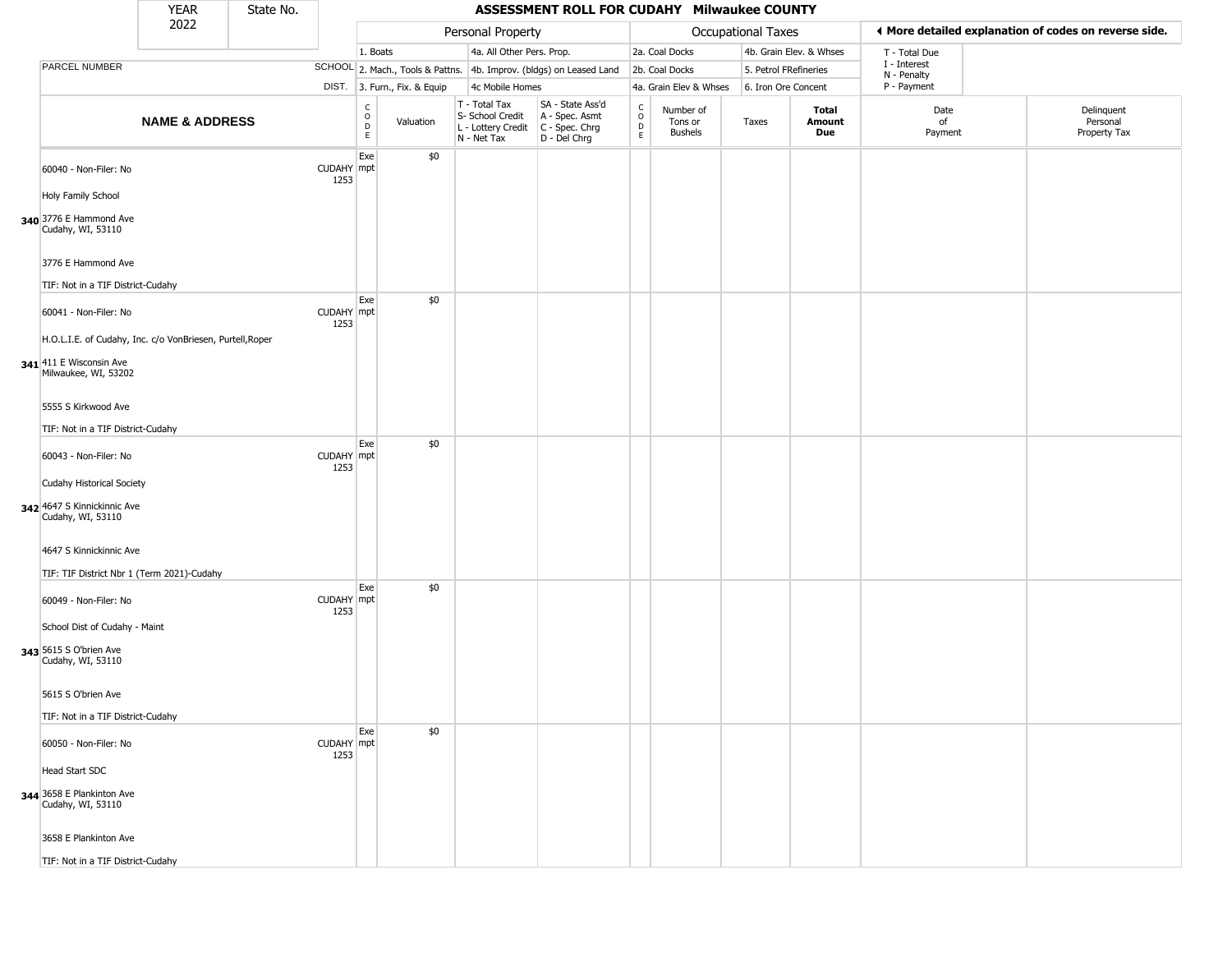|                                                                            | <b>YEAR</b>               | State No. |                    |                                 |                              |                                                                        | ASSESSMENT ROLL FOR CUDAHY Milwaukee COUNTY                          |                                |                                        |                       |                         |                             |                                                       |
|----------------------------------------------------------------------------|---------------------------|-----------|--------------------|---------------------------------|------------------------------|------------------------------------------------------------------------|----------------------------------------------------------------------|--------------------------------|----------------------------------------|-----------------------|-------------------------|-----------------------------|-------------------------------------------------------|
|                                                                            | 2022                      |           |                    |                                 |                              | Personal Property                                                      |                                                                      |                                |                                        | Occupational Taxes    |                         |                             | ◀ More detailed explanation of codes on reverse side. |
|                                                                            |                           |           |                    | 1. Boats                        |                              | 4a. All Other Pers. Prop.                                              |                                                                      |                                | 2a. Coal Docks                         |                       | 4b. Grain Elev. & Whses | T - Total Due               |                                                       |
| PARCEL NUMBER                                                              |                           |           |                    |                                 |                              |                                                                        | SCHOOL 2. Mach., Tools & Pattns. 4b. Improv. (bldgs) on Leased Land  |                                | 2b. Coal Docks                         | 5. Petrol FRefineries |                         | I - Interest<br>N - Penalty |                                                       |
|                                                                            |                           |           |                    |                                 | DIST. 3. Furn., Fix. & Equip | 4c Mobile Homes                                                        |                                                                      |                                | 4a. Grain Elev & Whses                 | 6. Iron Ore Concent   |                         | P - Payment                 |                                                       |
|                                                                            | <b>NAME &amp; ADDRESS</b> |           |                    | $\rm _o^C$<br>$\mathsf{D}$<br>E | Valuation                    | T - Total Tax<br>S- School Credit<br>L - Lottery Credit<br>N - Net Tax | SA - State Ass'd<br>A - Spec. Asmt<br>C - Spec. Chrg<br>D - Del Chrg | $\rm _o^C$<br>D<br>$\mathsf E$ | Number of<br>Tons or<br><b>Bushels</b> | Taxes                 | Total<br>Amount<br>Due  | Date<br>of<br>Payment       | Delinquent<br>Personal<br>Property Tax                |
| 60051 - Non-Filer: No                                                      |                           |           | CUDAHY mpt<br>1253 | Exe                             | \$0                          |                                                                        |                                                                      |                                |                                        |                       |                         |                             |                                                       |
| Cudahy Lions<br>345 PO Box 31<br>Cudahy, WI, 53110                         |                           |           |                    |                                 |                              |                                                                        |                                                                      |                                |                                        |                       |                         |                             |                                                       |
| Various<br>TIF: Not in a TIF District-Cudahy                               |                           |           |                    |                                 |                              |                                                                        |                                                                      |                                |                                        |                       |                         |                             |                                                       |
| 60052 - Non-Filer: No<br>Cudahy Tavern & Restaurant Association            |                           |           | CUDAHY mpt<br>1253 | Exe                             | \$0                          |                                                                        |                                                                      |                                |                                        |                       |                         |                             |                                                       |
| 346 3509 E Plankinton Ave<br>Cudahy, WI, 53110                             |                           |           |                    |                                 |                              |                                                                        |                                                                      |                                |                                        |                       |                         |                             |                                                       |
| 3509 E Plankinton Ave<br>TIF: Not in a TIF District-Cudahy                 |                           |           |                    |                                 |                              |                                                                        |                                                                      |                                |                                        |                       |                         |                             |                                                       |
| 60053 - Non-Filer: No                                                      |                           |           | CUDAHY mpt<br>1253 | Exe                             | \$0                          |                                                                        |                                                                      |                                |                                        |                       |                         |                             |                                                       |
| Cudahy Chamber of Commerce<br>347 3569 E Barnard Ave<br>Cudahy, WI, 53110  |                           |           |                    |                                 |                              |                                                                        |                                                                      |                                |                                        |                       |                         |                             |                                                       |
| 3569 E Barnard Ave<br>TIF: TIF District Nbr 1 (Term 2021)-Cudahy           |                           |           |                    |                                 |                              |                                                                        |                                                                      |                                |                                        |                       |                         |                             |                                                       |
| 60054 - Non-Filer: No                                                      |                           |           | CUDAHY mpt<br>1253 | Exe                             | \$0                          |                                                                        |                                                                      |                                |                                        |                       |                         |                             |                                                       |
| Changing Lives Worship Center<br>348 4960 S Swift Ave<br>Cudahy, WI, 53110 |                           |           |                    |                                 |                              |                                                                        |                                                                      |                                |                                        |                       |                         |                             |                                                       |
| 4960 S Swift Ave<br>TIF: Not in a TIF District-Cudahy                      |                           |           |                    |                                 |                              |                                                                        |                                                                      |                                |                                        |                       |                         |                             |                                                       |
| 60055 - Non-Filer: No                                                      |                           |           | CUDAHY mpt<br>1253 | Exe                             | \$0                          |                                                                        |                                                                      |                                |                                        |                       |                         |                             |                                                       |
| Wisconsin Slovak Historical Society                                        |                           |           |                    |                                 |                              |                                                                        |                                                                      |                                |                                        |                       |                         |                             |                                                       |
| 349 3702 E Layton Ave<br>Cudahy, WI, 53110                                 |                           |           |                    |                                 |                              |                                                                        |                                                                      |                                |                                        |                       |                         |                             |                                                       |
| 3702 E Layton Ave                                                          |                           |           |                    |                                 |                              |                                                                        |                                                                      |                                |                                        |                       |                         |                             |                                                       |
| TIF: Not in a TIF District-Cudahy                                          |                           |           |                    |                                 |                              |                                                                        |                                                                      |                                |                                        |                       |                         |                             |                                                       |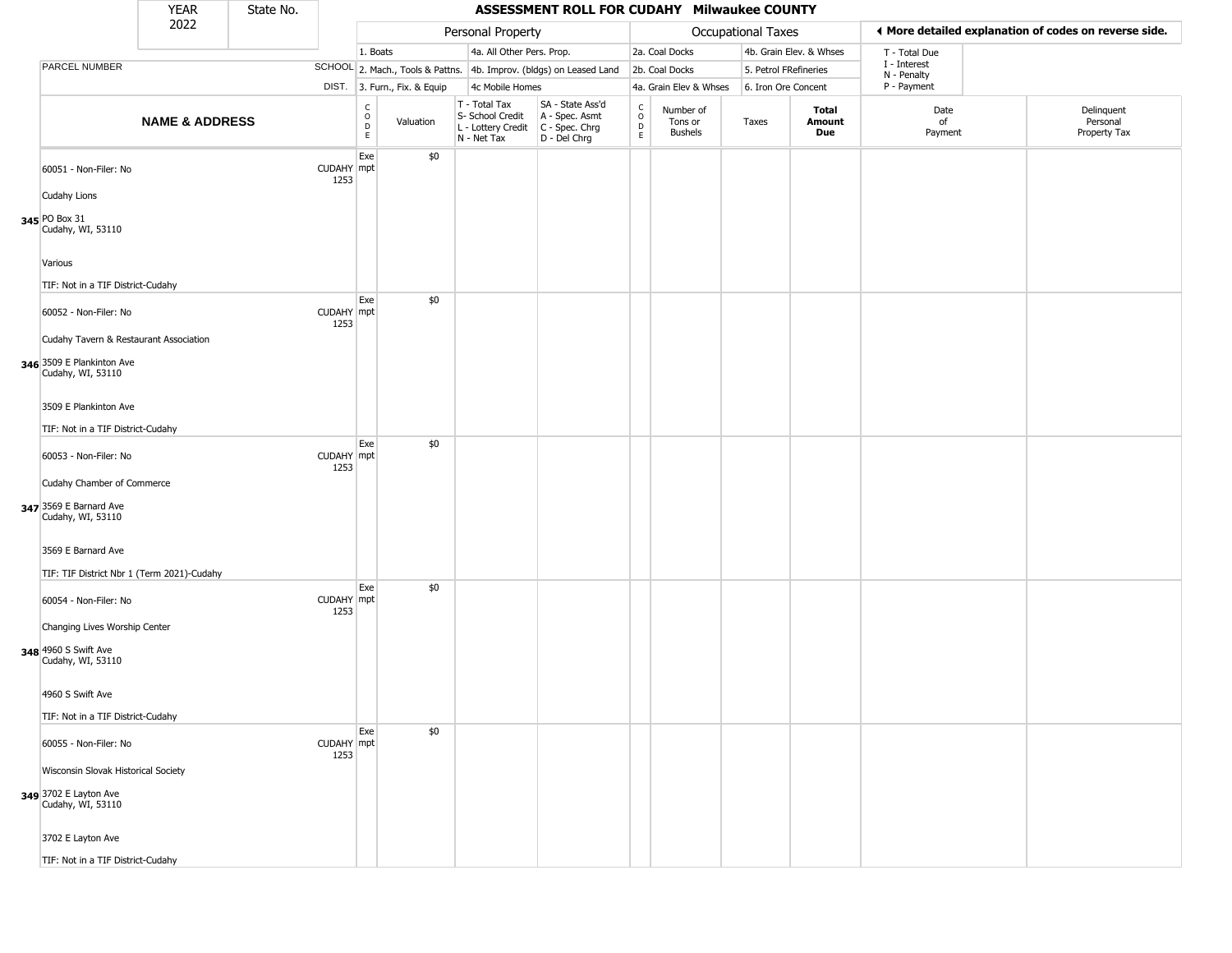|                                                                                                                 | <b>YEAR</b>               | State No. |                    |                                             |                              |                                                                        | <b>ASSESSMENT ROLL FOR CUDAHY Milwaukee COUNTY</b>                   |                                              |                                 |                       |                         |                             |                                                       |
|-----------------------------------------------------------------------------------------------------------------|---------------------------|-----------|--------------------|---------------------------------------------|------------------------------|------------------------------------------------------------------------|----------------------------------------------------------------------|----------------------------------------------|---------------------------------|-----------------------|-------------------------|-----------------------------|-------------------------------------------------------|
|                                                                                                                 | 2022                      |           |                    |                                             |                              | Personal Property                                                      |                                                                      |                                              |                                 | Occupational Taxes    |                         |                             | ◀ More detailed explanation of codes on reverse side. |
|                                                                                                                 |                           |           |                    | 1. Boats                                    |                              | 4a. All Other Pers. Prop.                                              |                                                                      |                                              | 2a. Coal Docks                  |                       | 4b. Grain Elev. & Whses | T - Total Due               |                                                       |
| PARCEL NUMBER                                                                                                   |                           |           |                    |                                             |                              |                                                                        | SCHOOL 2. Mach., Tools & Pattns. 4b. Improv. (bldgs) on Leased Land  |                                              | 2b. Coal Docks                  | 5. Petrol FRefineries |                         | I - Interest<br>N - Penalty |                                                       |
|                                                                                                                 |                           |           |                    |                                             | DIST. 3. Furn., Fix. & Equip | 4c Mobile Homes                                                        |                                                                      |                                              | 4a. Grain Elev & Whses          | 6. Iron Ore Concent   |                         | P - Payment                 |                                                       |
|                                                                                                                 | <b>NAME &amp; ADDRESS</b> |           |                    | $\frac{c}{0}$<br>$\mathsf D$<br>$\mathsf E$ | Valuation                    | T - Total Tax<br>S- School Credit<br>L - Lottery Credit<br>N - Net Tax | SA - State Ass'd<br>A - Spec. Asmt<br>C - Spec. Chrg<br>D - Del Chrg | $\int_{0}^{c}$<br>$\mathsf D$<br>$\mathsf E$ | Number of<br>Tons or<br>Bushels | Taxes                 | Total<br>Amount<br>Due  | Date<br>of<br>Payment       | Delinquent<br>Personal<br>Property Tax                |
| 60056 - Non-Filer: No                                                                                           |                           |           | CUDAHY mpt<br>1253 | Exe                                         | \$0                          |                                                                        |                                                                      |                                              |                                 |                       |                         |                             |                                                       |
| Nativity of the Lord Education Ctr<br>350 3658 E Plankinton Ave<br>Cudahy, WI, 53110                            |                           |           |                    |                                             |                              |                                                                        |                                                                      |                                              |                                 |                       |                         |                             |                                                       |
| 3658 E Plankinton Ave<br>TIF: Not in a TIF District-Cudahy                                                      |                           |           |                    |                                             |                              |                                                                        |                                                                      |                                              |                                 |                       |                         |                             |                                                       |
| 60057 - Non-Filer: No                                                                                           |                           |           | CUDAHY mpt<br>1253 | Exe                                         | \$0                          |                                                                        |                                                                      |                                              |                                 |                       |                         |                             |                                                       |
| MIIw N Southeastern Model Railroad Club<br>351 4749 S Packard Ave<br>Cudahy, WI, 53110                          |                           |           |                    |                                             |                              |                                                                        |                                                                      |                                              |                                 |                       |                         |                             |                                                       |
| 4749 S Packard Ave<br>TIF: TIF District Nbr 1 (Term 2021)-Cudahy                                                |                           |           |                    |                                             |                              |                                                                        |                                                                      |                                              |                                 |                       |                         |                             |                                                       |
| 60058 - Non-Filer: No                                                                                           |                           |           | CUDAHY mpt<br>1253 | Exe                                         | \$0                          |                                                                        |                                                                      |                                              |                                 |                       |                         |                             |                                                       |
| Cudahy Sports Boosters Woodzicka, Jerome<br>352 5782 S Delaware Ave<br>Cudahy, WI, 53110                        |                           |           |                    |                                             |                              |                                                                        |                                                                      |                                              |                                 |                       |                         |                             |                                                       |
| 5782 S Delaware Ave<br>TIF: Not in a TIF District-Cudahy                                                        |                           |           |                    |                                             |                              |                                                                        |                                                                      |                                              |                                 |                       |                         |                             |                                                       |
| 60059 - Non-Filer: No                                                                                           |                           |           | CUDAHY mpt<br>1253 | Exe                                         | \$0                          |                                                                        |                                                                      |                                              |                                 |                       |                         |                             |                                                       |
| Connects Learning Center C/O Oak CreekSchool District<br>353 7630 S 10th<br>Oak Creek, WI, 53154                |                           |           |                    |                                             |                              |                                                                        |                                                                      |                                              |                                 |                       |                         |                             |                                                       |
| 6201 S Barland Ave<br>TIF: Not in a TIF District-Cudahy                                                         |                           |           |                    |                                             |                              |                                                                        |                                                                      |                                              |                                 |                       |                         |                             |                                                       |
| 60106 - Non-Filer: No                                                                                           |                           |           | CUDAHY mpt<br>1253 | Exe                                         | \$0                          |                                                                        |                                                                      |                                              |                                 |                       |                         |                             |                                                       |
| YMCA-Young Mens Christian Assn Exempt Michael Lubbe<br>354 161 W Wisconsin Ave Ste 4000<br>Milwaukee, WI, 53203 |                           |           |                    |                                             |                              |                                                                        |                                                                      |                                              |                                 |                       |                         |                             |                                                       |
| 3244 E College Ave                                                                                              |                           |           |                    |                                             |                              |                                                                        |                                                                      |                                              |                                 |                       |                         |                             |                                                       |
| TIF: Not in a TIF District-Cudahy                                                                               |                           |           |                    |                                             |                              |                                                                        |                                                                      |                                              |                                 |                       |                         |                             |                                                       |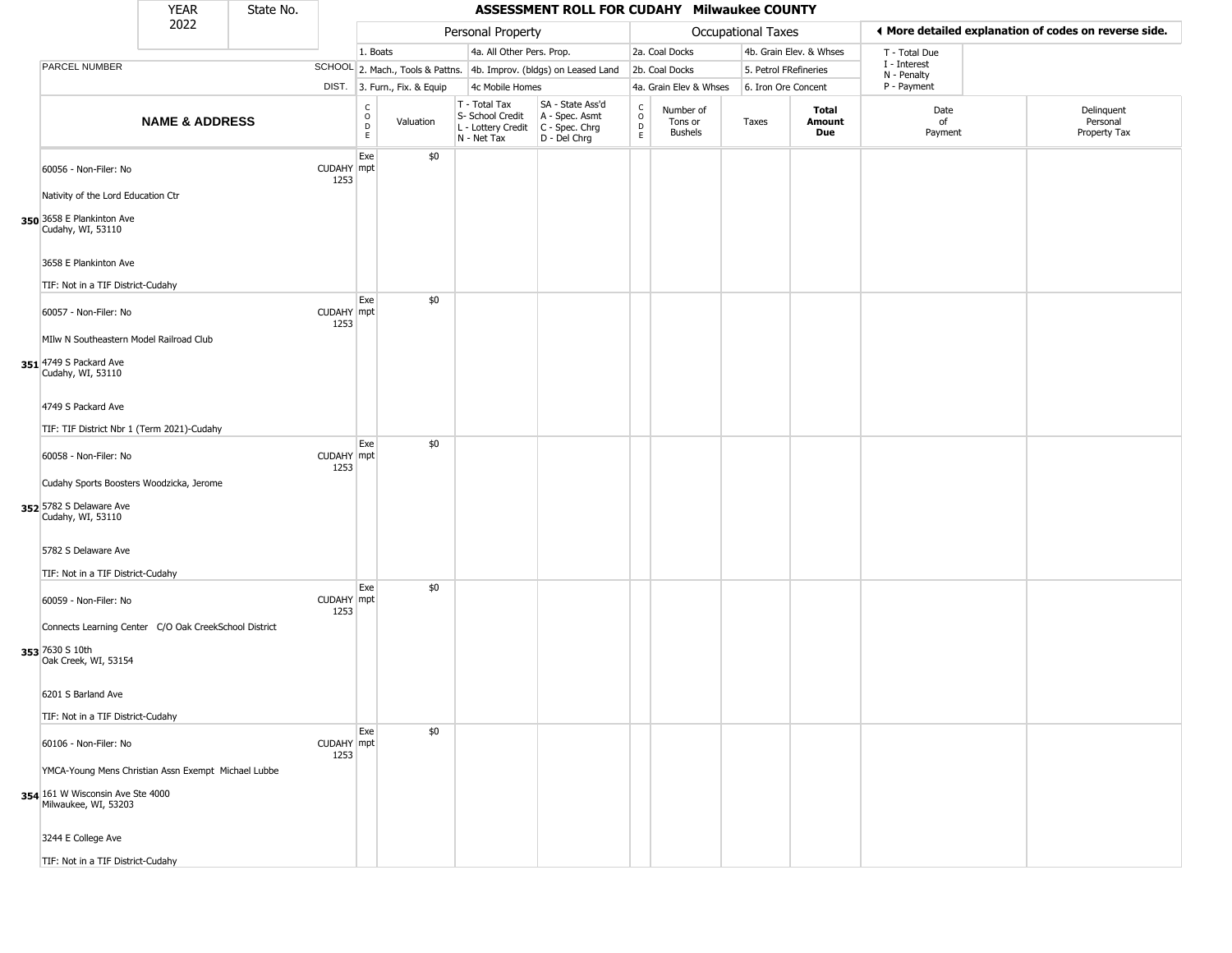|                                                                                                                | <b>YEAR</b>               | State No. |                    |                                                             |                                                                        |                 | ASSESSMENT ROLL FOR CUDAHY Milwaukee COUNTY                            |                                   |                                 |                       |                         |                             |                                                       |
|----------------------------------------------------------------------------------------------------------------|---------------------------|-----------|--------------------|-------------------------------------------------------------|------------------------------------------------------------------------|-----------------|------------------------------------------------------------------------|-----------------------------------|---------------------------------|-----------------------|-------------------------|-----------------------------|-------------------------------------------------------|
|                                                                                                                | 2022                      |           |                    |                                                             | Personal Property                                                      |                 |                                                                        |                                   |                                 | Occupational Taxes    |                         |                             | ◀ More detailed explanation of codes on reverse side. |
|                                                                                                                |                           |           |                    | 1. Boats                                                    |                                                                        |                 | 4a. All Other Pers. Prop.                                              |                                   | 2a. Coal Docks                  |                       | 4b. Grain Elev. & Whses | T - Total Due               |                                                       |
| PARCEL NUMBER                                                                                                  |                           |           |                    |                                                             |                                                                        |                 | SCHOOL 2. Mach., Tools & Pattns. 4b. Improv. (bldgs) on Leased Land    |                                   | 2b. Coal Docks                  | 5. Petrol FRefineries |                         | I - Interest<br>N - Penalty |                                                       |
|                                                                                                                |                           |           |                    | DIST. 3. Furn., Fix. & Equip                                |                                                                        | 4c Mobile Homes |                                                                        |                                   | 4a. Grain Elev & Whses          | 6. Iron Ore Concent   |                         | P - Payment                 |                                                       |
|                                                                                                                | <b>NAME &amp; ADDRESS</b> |           |                    | $\begin{matrix} 0 \\ 0 \\ D \end{matrix}$<br>Valuation<br>E | T - Total Tax<br>S- School Credit<br>L - Lottery Credit<br>N - Net Tax |                 | SA - State Ass'd<br>A - Spec. Asmt<br>$C - Spec. Chrg$<br>D - Del Chrg | $\frac{C}{O}$<br>$\mathsf D$<br>E | Number of<br>Tons or<br>Bushels | Taxes                 | Total<br>Amount<br>Due  | Date<br>of<br>Payment       | Delinquent<br>Personal<br>Property Tax                |
| 60147 - Non-Filer: No                                                                                          |                           |           | CUDAHY mpt<br>1253 | Exe<br>\$0                                                  |                                                                        |                 |                                                                        |                                   |                                 |                       |                         |                             |                                                       |
| Open Door Fellowship<br>355 3702 E Barnard Ave<br>Cudahy, WI, 53110                                            |                           |           |                    |                                                             |                                                                        |                 |                                                                        |                                   |                                 |                       |                         |                             |                                                       |
| 3702 E Barnard Ave<br>TIF: Not in a TIF District-Cudahy                                                        |                           |           |                    |                                                             |                                                                        |                 |                                                                        |                                   |                                 |                       |                         |                             |                                                       |
| 60555 - Non-Filer: No                                                                                          |                           |           | CUDAHY mpt<br>1253 | \$0<br>Exe                                                  |                                                                        |                 |                                                                        |                                   |                                 |                       |                         |                             |                                                       |
| St Lukes South Shore Aurora Health Care Dennis Butler Accounting<br>356 5901 S Lake Drive<br>Cudahy, WI, 53110 |                           |           |                    |                                                             |                                                                        |                 |                                                                        |                                   |                                 |                       |                         |                             |                                                       |
| 5900-01 S Lake Dr<br>TIF: Not in a TIF District-Cudahy                                                         |                           |           |                    |                                                             |                                                                        |                 |                                                                        |                                   |                                 |                       |                         |                             |                                                       |
| 60891 - Non-Filer: No                                                                                          |                           |           | CUDAHY mpt<br>1253 | \$0<br>Exe                                                  |                                                                        |                 |                                                                        |                                   |                                 |                       |                         |                             |                                                       |
| Packard Ave Community Clinic<br>357 5854 S Packard Ave<br>Cudahy, WI, 53110                                    |                           |           |                    |                                                             |                                                                        |                 |                                                                        |                                   |                                 |                       |                         |                             |                                                       |
| 5854 S Packard Ave<br>TIF: Not in a TIF District-Cudahy                                                        |                           |           |                    |                                                             |                                                                        |                 |                                                                        |                                   |                                 |                       |                         |                             |                                                       |
| 61260 - Non-Filer: No                                                                                          |                           |           | CUDAHY mpt<br>1253 | \$0<br>Exe                                                  |                                                                        |                 |                                                                        |                                   |                                 |                       |                         |                             |                                                       |
| Visiting Nurses Association<br>358 5900 S Lake Dr<br>Cudahy, WI, 53110                                         |                           |           |                    |                                                             |                                                                        |                 |                                                                        |                                   |                                 |                       |                         |                             |                                                       |
| 5900 S Lake Dr                                                                                                 |                           |           |                    |                                                             |                                                                        |                 |                                                                        |                                   |                                 |                       |                         |                             |                                                       |
| TIF: Not in a TIF District-Cudahy                                                                              |                           |           |                    | \$0<br>Exe                                                  |                                                                        |                 |                                                                        |                                   |                                 |                       |                         |                             |                                                       |
| 61426 - Non-Filer: No                                                                                          |                           |           | CUDAHY mpt<br>1253 |                                                             |                                                                        |                 |                                                                        |                                   |                                 |                       |                         |                             |                                                       |
| Digestive Hlth Services of St Luke<br>359 5900 S Lake Drive<br>Cudahy, WI, 53110                               |                           |           |                    |                                                             |                                                                        |                 |                                                                        |                                   |                                 |                       |                         |                             |                                                       |
| 5900 S Lake Dr                                                                                                 |                           |           |                    |                                                             |                                                                        |                 |                                                                        |                                   |                                 |                       |                         |                             |                                                       |
| TIF: Not in a TIF District-Cudahy                                                                              |                           |           |                    |                                                             |                                                                        |                 |                                                                        |                                   |                                 |                       |                         |                             |                                                       |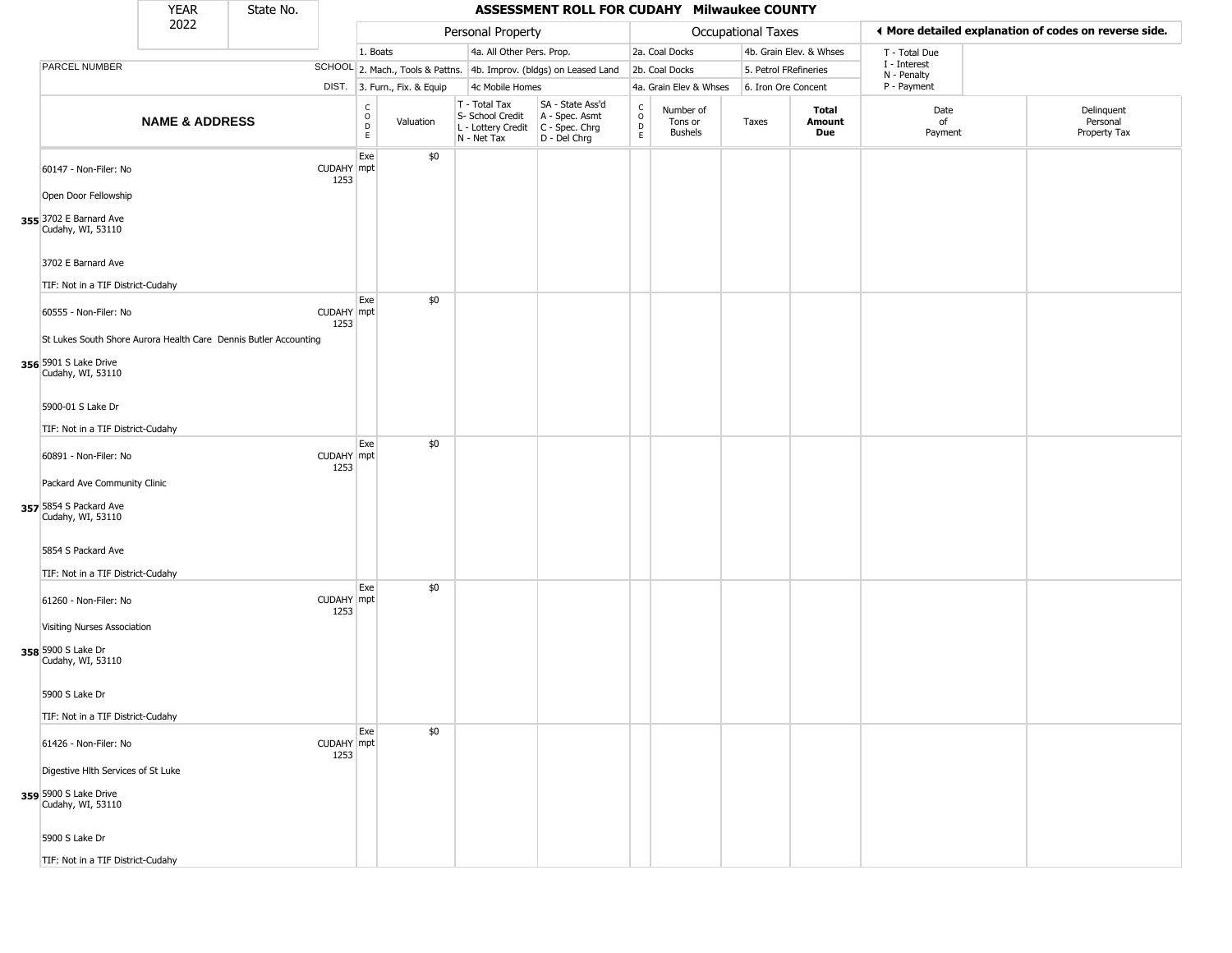|                                                                                       | <b>YEAR</b>               | State No. |                    |                                 |                              |                                                                        | ASSESSMENT ROLL FOR CUDAHY Milwaukee COUNTY                          |                                             |                                        |                       |                         |                             |                                                       |
|---------------------------------------------------------------------------------------|---------------------------|-----------|--------------------|---------------------------------|------------------------------|------------------------------------------------------------------------|----------------------------------------------------------------------|---------------------------------------------|----------------------------------------|-----------------------|-------------------------|-----------------------------|-------------------------------------------------------|
|                                                                                       | 2022                      |           |                    |                                 |                              | Personal Property                                                      |                                                                      |                                             |                                        | Occupational Taxes    |                         |                             | ◀ More detailed explanation of codes on reverse side. |
|                                                                                       |                           |           |                    | 1. Boats                        |                              | 4a. All Other Pers. Prop.                                              |                                                                      |                                             | 2a. Coal Docks                         |                       | 4b. Grain Elev. & Whses | T - Total Due               |                                                       |
| <b>PARCEL NUMBER</b>                                                                  |                           |           |                    |                                 |                              |                                                                        | SCHOOL 2. Mach., Tools & Pattns. 4b. Improv. (bldgs) on Leased Land  |                                             | 2b. Coal Docks                         | 5. Petrol FRefineries |                         | I - Interest<br>N - Penalty |                                                       |
|                                                                                       |                           |           |                    |                                 | DIST. 3. Furn., Fix. & Equip | 4c Mobile Homes                                                        |                                                                      |                                             | 4a. Grain Elev & Whses                 | 6. Iron Ore Concent   |                         | P - Payment                 |                                                       |
|                                                                                       | <b>NAME &amp; ADDRESS</b> |           |                    | $\rm _o^C$<br>$\mathsf D$<br>E. | Valuation                    | T - Total Tax<br>S- School Credit<br>L - Lottery Credit<br>N - Net Tax | SA - State Ass'd<br>A - Spec. Asmt<br>C - Spec. Chrg<br>D - Del Chrg | $\frac{c}{0}$<br>$\mathsf D$<br>$\mathsf E$ | Number of<br>Tons or<br><b>Bushels</b> | Taxes                 | Total<br>Amount<br>Due  | Date<br>of<br>Payment       | Delinquent<br>Personal<br>Property Tax                |
| 62004 - Non-Filer: No                                                                 |                           |           | CUDAHY mpt<br>1253 | Exe                             | \$0                          |                                                                        |                                                                      |                                             |                                        |                       |                         |                             |                                                       |
| Cudahy United Methodist Church Exempt<br>360 5865 S Lake Dr<br>Cudahy, WI, 53110      |                           |           |                    |                                 |                              |                                                                        |                                                                      |                                             |                                        |                       |                         |                             |                                                       |
| 5865 S Lake Dr<br>TIF: Not in a TIF District-Cudahy                                   |                           |           |                    |                                 |                              |                                                                        |                                                                      |                                             |                                        |                       |                         |                             |                                                       |
| 62005 - Non-Filer: No                                                                 |                           |           | CUDAHY mpt<br>1253 | Exe                             | \$0                          |                                                                        |                                                                      |                                             |                                        |                       |                         |                             |                                                       |
| St Mark's Ev Lutheran Church Exempt<br>361 3515 E Van Norman Ave<br>Cudahy, WI, 53110 |                           |           |                    |                                 |                              |                                                                        |                                                                      |                                             |                                        |                       |                         |                             |                                                       |
| 3515 E Van Norman Ave<br>TIF: Not in a TIF District-Cudahy                            |                           |           |                    |                                 |                              |                                                                        |                                                                      |                                             |                                        |                       |                         |                             |                                                       |
| 62006 - Non-Filer: No                                                                 |                           |           | CUDAHY mpt<br>1253 | Exe                             | \$0                          |                                                                        |                                                                      |                                             |                                        |                       |                         |                             |                                                       |
| St Paul's Ev Lutheran Church Exempt<br>362 3775 E Cudahy Ave<br>Cudahy, WI, 53110     |                           |           |                    |                                 |                              |                                                                        |                                                                      |                                             |                                        |                       |                         |                             |                                                       |
| 3775 E Cudahy Ave<br>TIF: Not in a TIF District-Cudahy                                |                           |           |                    |                                 |                              |                                                                        |                                                                      |                                             |                                        |                       |                         |                             |                                                       |
| 62007 - Non-Filer: No                                                                 |                           |           | CUDAHY mpt<br>1253 | Exe                             | \$0                          |                                                                        |                                                                      |                                             |                                        |                       |                         |                             |                                                       |
| St Nikolas Serbian Orthodox Exempt<br>363 3802 E Squire Ave<br>Cudahy, WI, 53110      |                           |           |                    |                                 |                              |                                                                        |                                                                      |                                             |                                        |                       |                         |                             |                                                       |
| 3802 E Squire Ave                                                                     |                           |           |                    |                                 |                              |                                                                        |                                                                      |                                             |                                        |                       |                         |                             |                                                       |
| TIF: Not in a TIF District-Cudahy                                                     |                           |           |                    | Exe                             | \$0                          |                                                                        |                                                                      |                                             |                                        |                       |                         |                             |                                                       |
| 62008 - Non-Filer: No<br>St John's Ev Lutheran Church Exempt                          |                           |           | CUDAHY mpt<br>1253 |                                 |                              |                                                                        |                                                                      |                                             |                                        |                       |                         |                             |                                                       |
| 364 4850 S Lake Dr<br>Cudahy, WI, 53110                                               |                           |           |                    |                                 |                              |                                                                        |                                                                      |                                             |                                        |                       |                         |                             |                                                       |
| 4850 S Lake Dr                                                                        |                           |           |                    |                                 |                              |                                                                        |                                                                      |                                             |                                        |                       |                         |                             |                                                       |
| TIF: Not in a TIF District-Cudahy                                                     |                           |           |                    |                                 |                              |                                                                        |                                                                      |                                             |                                        |                       |                         |                             |                                                       |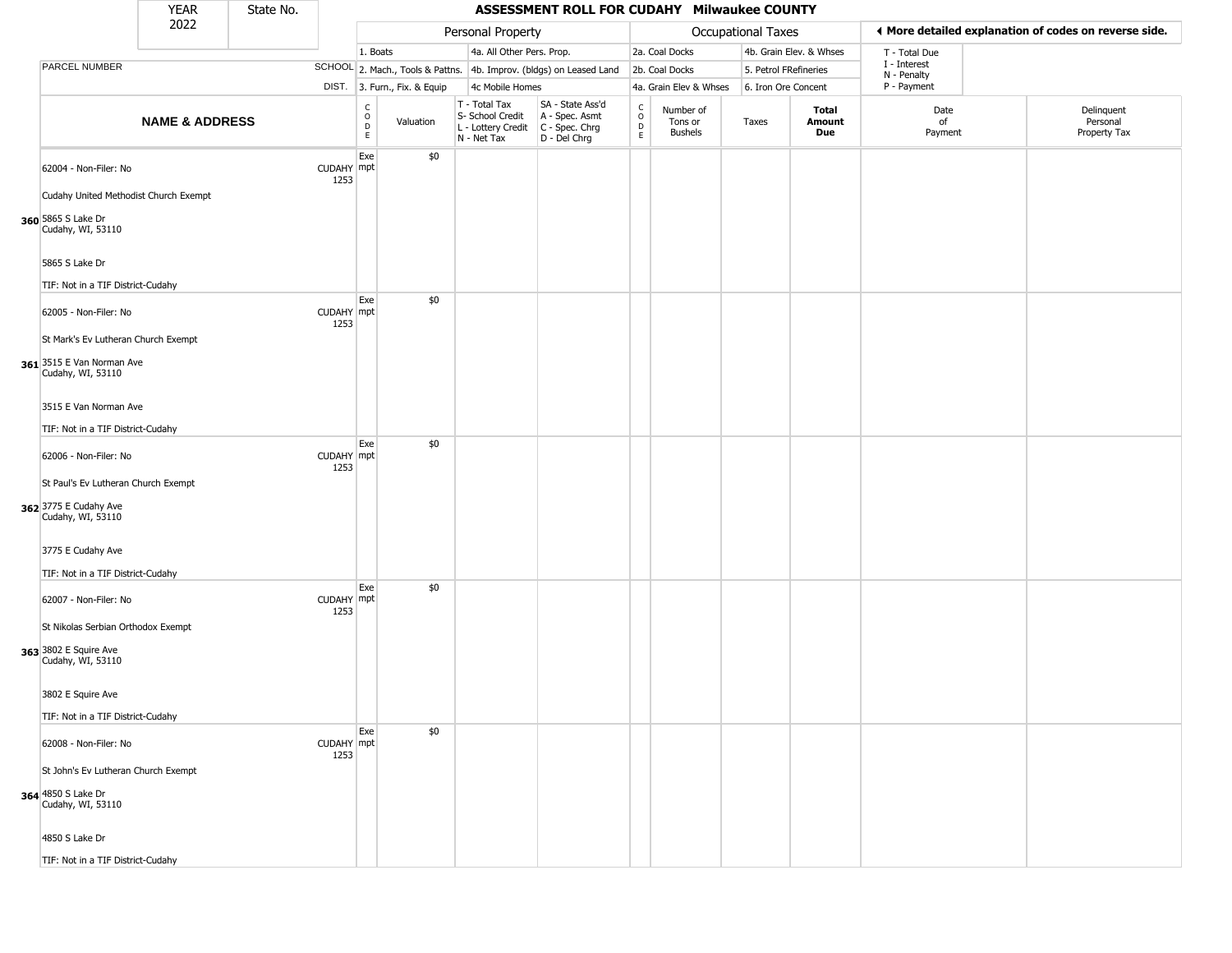|                                                                                        | <b>YEAR</b>               | State No. |                      |                                 |                              |                                                                        | ASSESSMENT ROLL FOR CUDAHY Milwaukee COUNTY                          |                                             |                                        |                       |                         |                             |                                                       |
|----------------------------------------------------------------------------------------|---------------------------|-----------|----------------------|---------------------------------|------------------------------|------------------------------------------------------------------------|----------------------------------------------------------------------|---------------------------------------------|----------------------------------------|-----------------------|-------------------------|-----------------------------|-------------------------------------------------------|
|                                                                                        | 2022                      |           |                      |                                 |                              | Personal Property                                                      |                                                                      |                                             |                                        | Occupational Taxes    |                         |                             | ◀ More detailed explanation of codes on reverse side. |
|                                                                                        |                           |           |                      | 1. Boats                        |                              | 4a. All Other Pers. Prop.                                              |                                                                      |                                             | 2a. Coal Docks                         |                       | 4b. Grain Elev. & Whses | T - Total Due               |                                                       |
| PARCEL NUMBER                                                                          |                           |           |                      |                                 |                              |                                                                        | SCHOOL 2. Mach., Tools & Pattns. 4b. Improv. (bldgs) on Leased Land  |                                             | 2b. Coal Docks                         | 5. Petrol FRefineries |                         | I - Interest<br>N - Penalty |                                                       |
|                                                                                        |                           |           |                      |                                 | DIST. 3. Furn., Fix. & Equip | 4c Mobile Homes                                                        |                                                                      |                                             | 4a. Grain Elev & Whses                 | 6. Iron Ore Concent   |                         | P - Payment                 |                                                       |
|                                                                                        | <b>NAME &amp; ADDRESS</b> |           |                      | $\rm _o^C$<br>$\mathsf D$<br>E. | Valuation                    | T - Total Tax<br>S- School Credit<br>L - Lottery Credit<br>N - Net Tax | SA - State Ass'd<br>A - Spec. Asmt<br>C - Spec. Chrg<br>D - Del Chrg | $\frac{c}{0}$<br>$\mathsf D$<br>$\mathsf E$ | Number of<br>Tons or<br><b>Bushels</b> | Taxes                 | Total<br>Amount<br>Due  | Date<br>of<br>Payment       | Delinquent<br>Personal<br>Property Tax                |
| 62009 - Non-Filer: No                                                                  |                           |           | CUDAHY mpt<br>1253   | Exe                             | \$0                          |                                                                        |                                                                      |                                             |                                        |                       |                         |                             |                                                       |
| Nativity of the Lord Congregation Exempt<br>365 3675 E Cudahy Ave<br>Cudahy, WI, 53110 |                           |           |                      |                                 |                              |                                                                        |                                                                      |                                             |                                        |                       |                         |                             |                                                       |
| 3675 E Cudahy Ave<br>TIF: Not in a TIF District-Cudahy                                 |                           |           |                      |                                 |                              |                                                                        |                                                                      |                                             |                                        |                       |                         |                             |                                                       |
| 90075 - Non-Filer: No                                                                  |                           |           | CUDAHY e<br>1253 Ass | Stat                            | \$0                          |                                                                        |                                                                      |                                             |                                        |                       |                         |                             |                                                       |
| Astro Tool & Die Co Inc<br>366 5201 S Whitnall Ave<br>Cudahy, WI, 53110                |                           |           |                      | ess<br>ed                       |                              |                                                                        |                                                                      |                                             |                                        |                       |                         |                             |                                                       |
| 5201 S Whitnall Ave<br>TIF: Not in a TIF District-Cudahy                               |                           |           |                      |                                 |                              |                                                                        |                                                                      |                                             |                                        |                       |                         |                             |                                                       |
| 90080 - Non-Filer: No                                                                  |                           |           | CUDAHY e<br>1253 Ass | Stat                            | \$0                          |                                                                        |                                                                      |                                             |                                        |                       |                         |                             |                                                       |
| CR Industries Clarence Weisflog<br>367 N23 W28852 Louis Ave<br>Pewaukee, WI, 53072     |                           |           |                      | ess<br>ed                       |                              |                                                                        |                                                                      |                                             |                                        |                       |                         |                             |                                                       |
| 5757 S Pennsylvania Ave<br>TIF: TIF District Nbr 1 (Term 2021)-Cudahy                  |                           |           |                      |                                 |                              |                                                                        |                                                                      |                                             |                                        |                       |                         |                             |                                                       |
| 90092 - Non-Filer: No                                                                  |                           |           | CUDAHY e<br>1253 Ass | <b>Stat</b>                     | \$0                          |                                                                        |                                                                      |                                             |                                        |                       |                         |                             |                                                       |
| Finn Pattern Co<br>368 PO Box 100260<br>Cudahy, WI, 53110                              |                           |           |                      | ess<br>ed                       |                              |                                                                        |                                                                      |                                             |                                        |                       |                         |                             |                                                       |
| 2128 E Norse Ave<br>TIF: Not in a TIF District-Cudahy                                  |                           |           |                      |                                 |                              |                                                                        |                                                                      |                                             |                                        |                       |                         |                             |                                                       |
| 90095 - Non-Filer: No                                                                  |                           |           | CUDAHY e<br>1253 Ass | Stat                            | \$0                          |                                                                        |                                                                      |                                             |                                        |                       |                         |                             |                                                       |
| Herdeman Corp Henry Herdeman                                                           |                           |           |                      | ess<br>ed                       |                              |                                                                        |                                                                      |                                             |                                        |                       |                         |                             |                                                       |
| 369 5429 S Buckhorn Ave<br>Cudahy, WI, 53110                                           |                           |           |                      |                                 |                              |                                                                        |                                                                      |                                             |                                        |                       |                         |                             |                                                       |
| 5429 S Buckhorn Ave                                                                    |                           |           |                      |                                 |                              |                                                                        |                                                                      |                                             |                                        |                       |                         |                             |                                                       |
| TIF: Not in a TIF District-Cudahy                                                      |                           |           |                      |                                 |                              |                                                                        |                                                                      |                                             |                                        |                       |                         |                             |                                                       |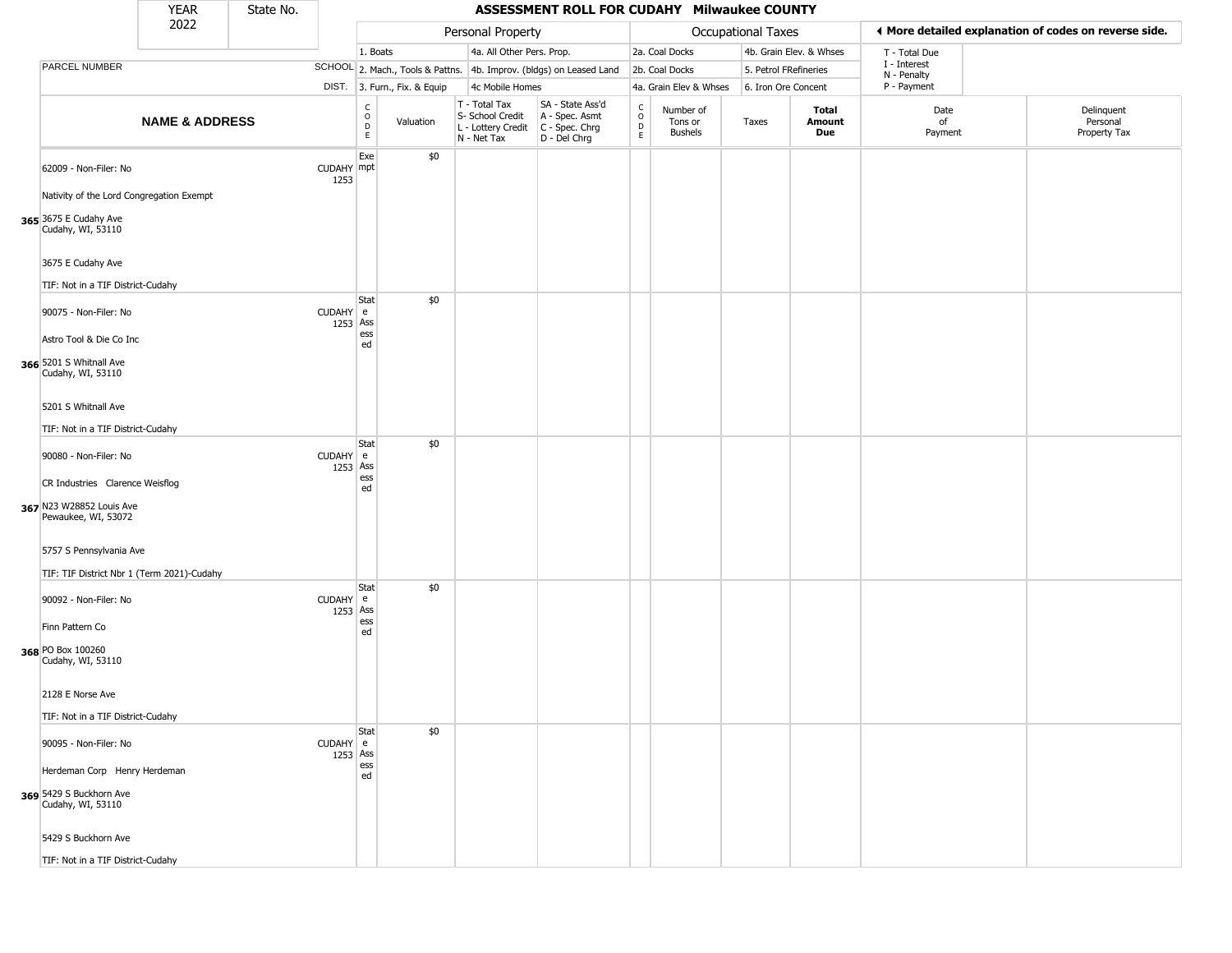|                                                                                                           | <b>YEAR</b>               | State No. |                      |                                            |                              |                                                                        | ASSESSMENT ROLL FOR CUDAHY Milwaukee COUNTY                          |                                             |                                        |                       |                         |                             |                                                       |
|-----------------------------------------------------------------------------------------------------------|---------------------------|-----------|----------------------|--------------------------------------------|------------------------------|------------------------------------------------------------------------|----------------------------------------------------------------------|---------------------------------------------|----------------------------------------|-----------------------|-------------------------|-----------------------------|-------------------------------------------------------|
|                                                                                                           | 2022                      |           |                      |                                            |                              | Personal Property                                                      |                                                                      |                                             |                                        | Occupational Taxes    |                         |                             | ♦ More detailed explanation of codes on reverse side. |
|                                                                                                           |                           |           |                      | 1. Boats                                   |                              | 4a. All Other Pers. Prop.                                              |                                                                      |                                             | 2a. Coal Docks                         |                       | 4b. Grain Elev. & Whses | T - Total Due               |                                                       |
| PARCEL NUMBER                                                                                             |                           |           |                      |                                            |                              |                                                                        | SCHOOL 2. Mach., Tools & Pattns. 4b. Improv. (bldgs) on Leased Land  |                                             | 2b. Coal Docks                         | 5. Petrol FRefineries |                         | I - Interest<br>N - Penalty |                                                       |
|                                                                                                           |                           |           |                      |                                            | DIST. 3. Furn., Fix. & Equip | 4c Mobile Homes                                                        |                                                                      |                                             | 4a. Grain Elev & Whses                 | 6. Iron Ore Concent   |                         | P - Payment                 |                                                       |
|                                                                                                           | <b>NAME &amp; ADDRESS</b> |           |                      | c<br>$\circ$<br>$\mathsf D$<br>$\mathsf E$ | Valuation                    | T - Total Tax<br>S- School Credit<br>L - Lottery Credit<br>N - Net Tax | SA - State Ass'd<br>A - Spec. Asmt<br>C - Spec. Chrg<br>D - Del Chrg | $\int_{0}^{c}$<br>$\mathsf{D}_{\mathsf{E}}$ | Number of<br>Tons or<br><b>Bushels</b> | Taxes                 | Total<br>Amount<br>Due  | Date<br>of<br>Payment       | Delinquent<br>Personal<br>Property Tax                |
| 90097 - Non-Filer: No<br>Joy-Mark Inc                                                                     |                           |           | CUDAHY e<br>1253 Ass | Stat<br>ess<br>ed                          | \$0                          |                                                                        |                                                                      |                                             |                                        |                       |                         |                             |                                                       |
| 370 2121 E Norse Ave<br>Cudahy, WI, 53110<br>2121 E Norse Ave                                             |                           |           |                      |                                            |                              |                                                                        |                                                                      |                                             |                                        |                       |                         |                             |                                                       |
| TIF: Not in a TIF District-Cudahy                                                                         |                           |           |                      |                                            |                              |                                                                        |                                                                      |                                             |                                        |                       |                         |                             |                                                       |
| 90098 - Non-Filer: No<br>ATI Ladish LLC CHRIS: P056407<br>371 1000 Six PPG Place<br>Pittsburgh, PA, 15222 |                           |           | CUDAHY e<br>1253 Ass | Stat<br>ess<br>ed                          | \$0                          |                                                                        |                                                                      |                                             |                                        |                       |                         |                             |                                                       |
| 5481 S Packard Ave<br>TIF: Not in a TIF District-Cudahy                                                   |                           |           |                      | Stat                                       | \$0                          |                                                                        |                                                                      |                                             |                                        |                       |                         |                             |                                                       |
| 90099 - Non-Filer: No<br>Lippmann-Milw LLC<br>372 3271 E Van Norman Ave<br>Cudahy, WI, 53110              |                           |           | CUDAHY e<br>1253 Ass | ess<br>ed                                  |                              |                                                                        |                                                                      |                                             |                                        |                       |                         |                             |                                                       |
| 3271 E Van Norman Ave<br>TIF: Not in a TIF District-Cudahy                                                |                           |           |                      |                                            |                              |                                                                        |                                                                      |                                             |                                        |                       |                         |                             |                                                       |
| 90101 - Non-Filer: No                                                                                     |                           |           | CUDAHY e<br>1253 Ass | Stat<br>ess                                | \$0                          |                                                                        |                                                                      |                                             |                                        |                       |                         |                             |                                                       |
| METSO MCCLOSKEY USA<br>373 5656 S Pennsylvania Ave<br>Cudahy, WI, 53110                                   |                           |           |                      | ed                                         |                              |                                                                        |                                                                      |                                             |                                        |                       |                         |                             |                                                       |
| 5656 S Pennsylvania Ave<br>TIF: Not in a TIF District-Cudahy                                              |                           |           |                      |                                            |                              |                                                                        |                                                                      |                                             |                                        |                       |                         |                             |                                                       |
| 90140 - Non-Filer: No                                                                                     |                           |           | CUDAHY e<br>1253 Ass | Stat                                       | \$0                          |                                                                        |                                                                      |                                             |                                        |                       |                         |                             |                                                       |
| Porkie Company Of Wisc Inc<br>374 PO Box 100346<br>Cudahy, WI, 53110                                      |                           |           |                      | ess<br>ed                                  |                              |                                                                        |                                                                      |                                             |                                        |                       |                         |                             |                                                       |
| 3113 E Layton Ave                                                                                         |                           |           |                      |                                            |                              |                                                                        |                                                                      |                                             |                                        |                       |                         |                             |                                                       |
| TIF: TID #5 Cudahy                                                                                        |                           |           |                      |                                            |                              |                                                                        |                                                                      |                                             |                                        |                       |                         |                             |                                                       |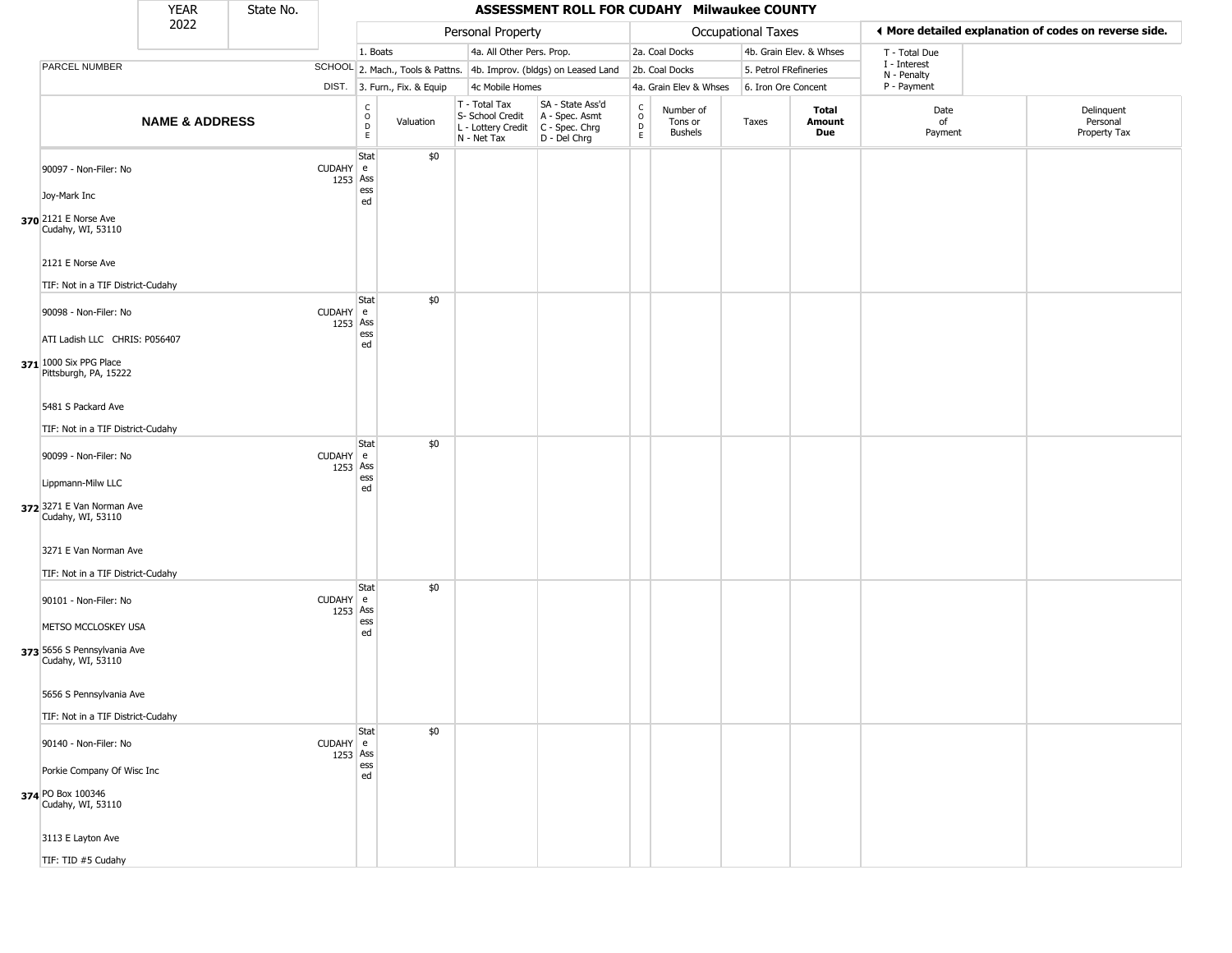|                                                                                                                                                                               | <b>YEAR</b>               | State No. |                      |                                       |                              |                                                                        | ASSESSMENT ROLL FOR CUDAHY Milwaukee COUNTY                          |                                             |                                        |                       |                         |                             |                                                       |
|-------------------------------------------------------------------------------------------------------------------------------------------------------------------------------|---------------------------|-----------|----------------------|---------------------------------------|------------------------------|------------------------------------------------------------------------|----------------------------------------------------------------------|---------------------------------------------|----------------------------------------|-----------------------|-------------------------|-----------------------------|-------------------------------------------------------|
|                                                                                                                                                                               | 2022                      |           |                      |                                       |                              | Personal Property                                                      |                                                                      |                                             |                                        | Occupational Taxes    |                         |                             | ◀ More detailed explanation of codes on reverse side. |
|                                                                                                                                                                               |                           |           |                      | 1. Boats                              |                              | 4a. All Other Pers. Prop.                                              |                                                                      |                                             | 2a. Coal Docks                         |                       | 4b. Grain Elev. & Whses | T - Total Due               |                                                       |
| <b>PARCEL NUMBER</b>                                                                                                                                                          |                           |           |                      |                                       |                              |                                                                        | SCHOOL 2. Mach., Tools & Pattns. 4b. Improv. (bldgs) on Leased Land  |                                             | 2b. Coal Docks                         | 5. Petrol FRefineries |                         | I - Interest<br>N - Penalty |                                                       |
|                                                                                                                                                                               |                           |           |                      |                                       | DIST. 3. Furn., Fix. & Equip | 4c Mobile Homes                                                        |                                                                      |                                             | 4a. Grain Elev & Whses                 | 6. Iron Ore Concent   |                         | P - Payment                 |                                                       |
|                                                                                                                                                                               | <b>NAME &amp; ADDRESS</b> |           |                      | c<br>$\mathsf O$<br>$\mathsf D$<br>E. | Valuation                    | T - Total Tax<br>S- School Credit<br>L - Lottery Credit<br>N - Net Tax | SA - State Ass'd<br>A - Spec. Asmt<br>C - Spec. Chrg<br>D - Del Chrg | $\frac{c}{0}$<br>$\mathsf D$<br>$\mathsf E$ | Number of<br>Tons or<br><b>Bushels</b> | Taxes                 | Total<br>Amount<br>Due  | Date<br>of<br>Payment       | Delinquent<br>Personal<br>Property Tax                |
| 90141 - Non-Filer: No<br>Progressive Tool & Die Co DA Lubbert Bldg<br>375 3383 E Layton Ave<br>Cudahy, WI, 53110                                                              |                           |           | CUDAHY e<br>1253 Ass | Stat<br>ess<br>ed                     | \$0                          |                                                                        |                                                                      |                                             |                                        |                       |                         |                             |                                                       |
| 3383 E Layton Ave<br>TIF: TID #5 Cudahy                                                                                                                                       |                           |           |                      |                                       |                              |                                                                        |                                                                      |                                             |                                        |                       |                         |                             |                                                       |
| 90145 - Non-Filer: No<br>MULTI TOOL INC<br>376 2218 E NORSE AVE<br>Cudahy, WI, 53110<br>2218 E NORSE AVE                                                                      |                           |           | CUDAHY e<br>1253 Ass | Stat<br>ess<br>ed                     | \$0                          |                                                                        |                                                                      |                                             |                                        |                       |                         |                             |                                                       |
| TIF: Not in a TIF District-Cudahy<br>90156 - Non-Filer: No<br>Tiprint Inc Tom Zielinski Or Paul Breitzka<br>377 4730 S Packard Ave<br>Cudahy, WI, 53110<br>4730 S Packard Ave |                           |           | CUDAHY e<br>1253 Ass | Stat<br>ess<br>ed                     | \$0                          |                                                                        |                                                                      |                                             |                                        |                       |                         |                             |                                                       |
| TIF: Not in a TIF District-Cudahy<br>90158 - Non-Filer: No<br>United Welding & Mfg Gerald Grant<br>378 PO Box 100225<br>Cudahy, WI, 53110<br>3665 E ADAMS AVE                 |                           |           | CUDAHY e<br>1253 Ass | Stat<br>ess<br>ed                     | \$0                          |                                                                        |                                                                      |                                             |                                        |                       |                         |                             |                                                       |
| TIF: Not in a TIF District-Cudahy                                                                                                                                             |                           |           |                      |                                       |                              |                                                                        |                                                                      |                                             |                                        |                       |                         |                             |                                                       |
| 90159 - Non-Filer: No<br>VERSA TECHNOLOGIES, LLC Milwaukee Cylinder Div<br>379 5877 S PENNSYLVANIA AVE<br>CUDAHY, WI, 53110<br>5877 S Pennsylvania Ave                        |                           |           | CUDAHY e<br>1253 Ass | Stat<br>ess<br>ed                     | \$0                          |                                                                        |                                                                      |                                             |                                        |                       |                         |                             |                                                       |
| TIF: Not in a TIF District-Cudahy                                                                                                                                             |                           |           |                      |                                       |                              |                                                                        |                                                                      |                                             |                                        |                       |                         |                             |                                                       |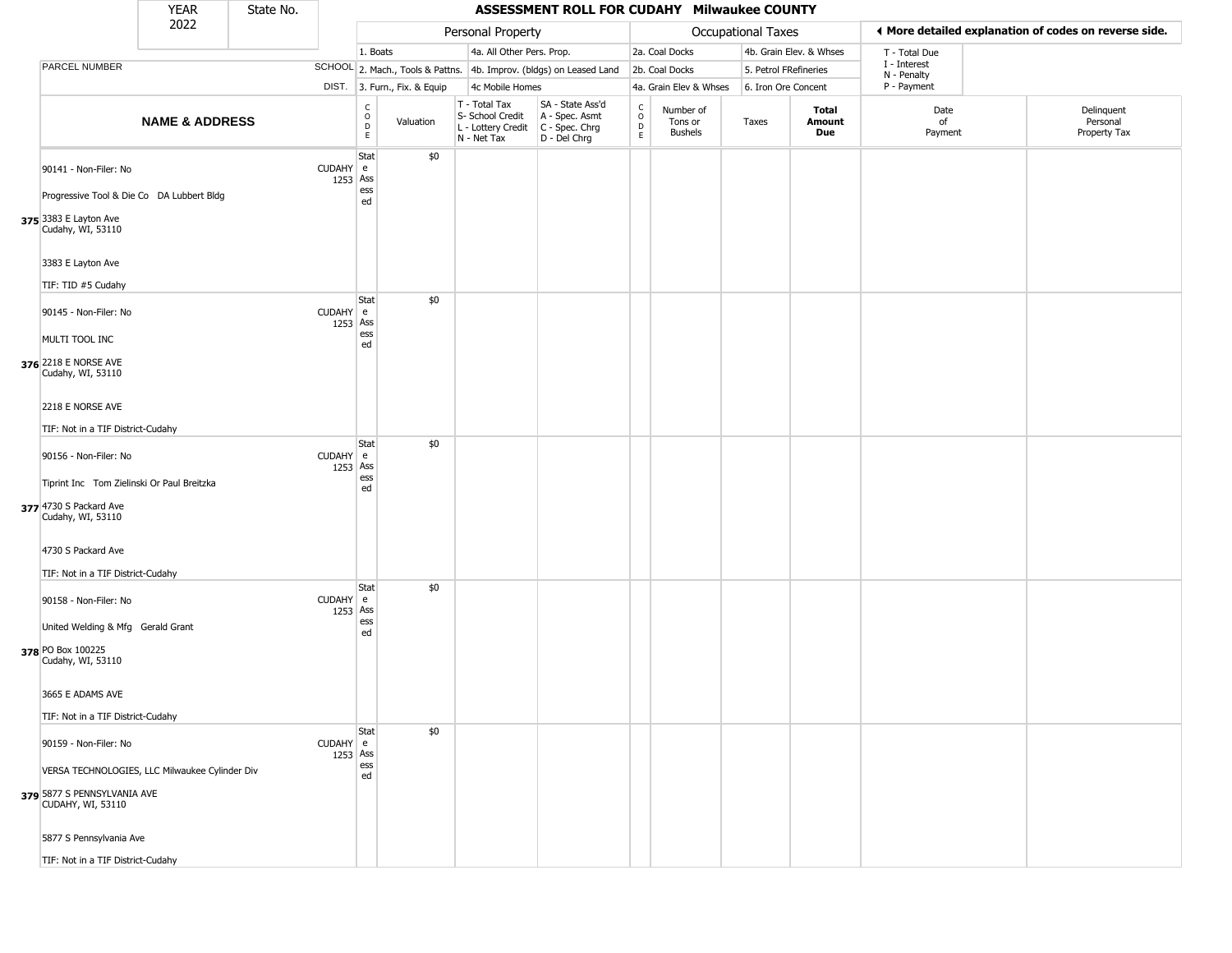|                                                                                      | <b>YEAR</b>               | State No. |                      |                                            |                              |                                                                        | ASSESSMENT ROLL FOR CUDAHY Milwaukee COUNTY                          |                                             |                                        |                       |                         |                             |                                                       |
|--------------------------------------------------------------------------------------|---------------------------|-----------|----------------------|--------------------------------------------|------------------------------|------------------------------------------------------------------------|----------------------------------------------------------------------|---------------------------------------------|----------------------------------------|-----------------------|-------------------------|-----------------------------|-------------------------------------------------------|
|                                                                                      | 2022                      |           |                      |                                            |                              | Personal Property                                                      |                                                                      |                                             |                                        | Occupational Taxes    |                         |                             | ♦ More detailed explanation of codes on reverse side. |
|                                                                                      |                           |           |                      | 1. Boats                                   |                              | 4a. All Other Pers. Prop.                                              |                                                                      |                                             | 2a. Coal Docks                         |                       | 4b. Grain Elev. & Whses | T - Total Due               |                                                       |
| PARCEL NUMBER                                                                        |                           |           |                      |                                            |                              |                                                                        | SCHOOL 2. Mach., Tools & Pattns. 4b. Improv. (bldgs) on Leased Land  |                                             | 2b. Coal Docks                         | 5. Petrol FRefineries |                         | I - Interest<br>N - Penalty |                                                       |
|                                                                                      |                           |           |                      |                                            | DIST. 3. Furn., Fix. & Equip | 4c Mobile Homes                                                        |                                                                      |                                             | 4a. Grain Elev & Whses                 | 6. Iron Ore Concent   |                         | P - Payment                 |                                                       |
|                                                                                      | <b>NAME &amp; ADDRESS</b> |           |                      | c<br>$\circ$<br>$\mathsf D$<br>$\mathsf E$ | Valuation                    | T - Total Tax<br>S- School Credit<br>L - Lottery Credit<br>N - Net Tax | SA - State Ass'd<br>A - Spec. Asmt<br>C - Spec. Chrg<br>D - Del Chrg | $\int_{0}^{c}$<br>$\mathsf{D}_{\mathsf{E}}$ | Number of<br>Tons or<br><b>Bushels</b> | Taxes                 | Total<br>Amount<br>Due  | Date<br>of<br>Payment       | Delinquent<br>Personal<br>Property Tax                |
| 90370 - Non-Filer: No<br>Masik Tool & Die Corp                                       |                           |           | CUDAHY e<br>1253 Ass | Stat<br>ess<br>ed                          | \$0                          |                                                                        |                                                                      |                                             |                                        |                       |                         |                             |                                                       |
| 380 4820 S Whitnall Ave<br>Cudahy, WI, 53110                                         |                           |           |                      |                                            |                              |                                                                        |                                                                      |                                             |                                        |                       |                         |                             |                                                       |
| 4820 S Whitnall Ave<br>TIF: TID #5 Cudahy                                            |                           |           |                      | Stat                                       | \$0                          |                                                                        |                                                                      |                                             |                                        |                       |                         |                             |                                                       |
| 90373 - Non-Filer: No<br>Vilter Manufacturing Co VMC Manufacturing LLC               |                           |           | CUDAHY e<br>1253 Ass | ess                                        |                              |                                                                        |                                                                      |                                             |                                        |                       |                         |                             |                                                       |
| 381 PO Box 8904<br>Cudahy, WI, 53110                                                 |                           |           |                      | ed                                         |                              |                                                                        |                                                                      |                                             |                                        |                       |                         |                             |                                                       |
| 5555 S Packard Ave<br>TIF: Not in a TIF District-Cudahy                              |                           |           |                      |                                            |                              |                                                                        |                                                                      |                                             |                                        |                       |                         |                             |                                                       |
| 90378 - Non-Filer: No                                                                |                           |           | CUDAHY e<br>1253 Ass | Stat                                       | \$0                          |                                                                        |                                                                      |                                             |                                        |                       |                         |                             |                                                       |
| SMITHFIELD PACKAGED MEATS CORP<br>382 One Sweet Applewood Ln<br>Cudahy, WI, 53110    |                           |           |                      | ess<br>ed                                  |                              |                                                                        |                                                                      |                                             |                                        |                       |                         |                             |                                                       |
| 4801 S KINGAN AVE<br>TIF: TIF District Nbr 1 (Term 2021)-Cudahy                      |                           |           |                      |                                            |                              |                                                                        |                                                                      |                                             |                                        |                       |                         |                             |                                                       |
| 90398 - Non-Filer: No                                                                |                           |           | CUDAHY e<br>1253 Ass | Stat                                       | \$0                          |                                                                        |                                                                      |                                             |                                        |                       |                         |                             |                                                       |
| Alpha Recycling Inc Anthony Palivoda<br>383 5510 S Whitnall Ave<br>Cudahy, WI, 53110 |                           |           |                      | ess<br>ed                                  |                              |                                                                        |                                                                      |                                             |                                        |                       |                         |                             |                                                       |
| 5510 S Whitnall Ave<br>TIF: Not in a TIF District-Cudahy                             |                           |           |                      |                                            |                              |                                                                        |                                                                      |                                             |                                        |                       |                         |                             |                                                       |
|                                                                                      |                           |           |                      | Stat                                       | \$0                          |                                                                        |                                                                      |                                             |                                        |                       |                         |                             |                                                       |
| 90399 - Non-Filer: No<br>NPS OF WI, LLC NT Capital Partners LP                       |                           |           | CUDAHY e<br>1253 Ass | ess                                        |                              |                                                                        |                                                                      |                                             |                                        |                       |                         |                             |                                                       |
| <b>384</b> 3326 E Layton Ave<br>Cudahy, WI, 53110                                    |                           |           |                      | ed                                         |                              |                                                                        |                                                                      |                                             |                                        |                       |                         |                             |                                                       |
| 3326 E Layton Ave                                                                    |                           |           |                      |                                            |                              |                                                                        |                                                                      |                                             |                                        |                       |                         |                             |                                                       |
| TIF: TID #5 Cudahy                                                                   |                           |           |                      |                                            |                              |                                                                        |                                                                      |                                             |                                        |                       |                         |                             |                                                       |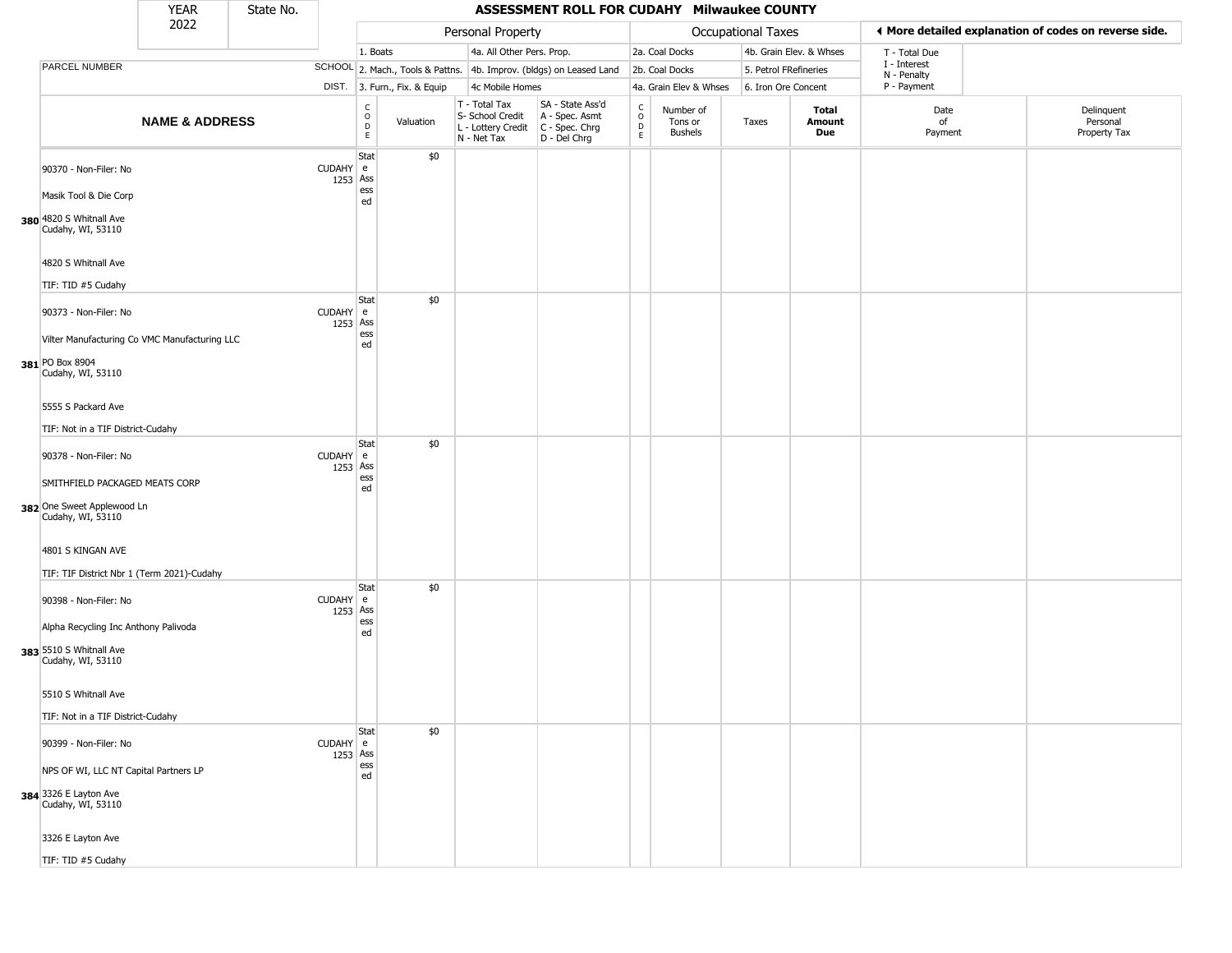|                                                                       | <b>YEAR</b>               | State No. |                      |                       |                              |                                                                        | ASSESSMENT ROLL FOR CUDAHY Milwaukee COUNTY                          |                                             |                                        |                       |                         |                             |                                                       |
|-----------------------------------------------------------------------|---------------------------|-----------|----------------------|-----------------------|------------------------------|------------------------------------------------------------------------|----------------------------------------------------------------------|---------------------------------------------|----------------------------------------|-----------------------|-------------------------|-----------------------------|-------------------------------------------------------|
|                                                                       | 2022                      |           |                      |                       |                              | Personal Property                                                      |                                                                      |                                             |                                        | Occupational Taxes    |                         |                             | ◀ More detailed explanation of codes on reverse side. |
|                                                                       |                           |           |                      | 1. Boats              |                              | 4a. All Other Pers. Prop.                                              |                                                                      |                                             | 2a. Coal Docks                         |                       | 4b. Grain Elev. & Whses | T - Total Due               |                                                       |
| PARCEL NUMBER                                                         |                           |           |                      |                       |                              |                                                                        | SCHOOL 2. Mach., Tools & Pattns. 4b. Improv. (bldgs) on Leased Land  |                                             | 2b. Coal Docks                         | 5. Petrol FRefineries |                         | I - Interest<br>N - Penalty |                                                       |
|                                                                       |                           |           |                      |                       | DIST. 3. Furn., Fix. & Equip | 4c Mobile Homes                                                        |                                                                      |                                             | 4a. Grain Elev & Whses                 | 6. Iron Ore Concent   |                         | P - Payment                 |                                                       |
|                                                                       | <b>NAME &amp; ADDRESS</b> |           |                      | $\rm _o^C$<br>D<br>E. | Valuation                    | T - Total Tax<br>S- School Credit<br>L - Lottery Credit<br>N - Net Tax | SA - State Ass'd<br>A - Spec. Asmt<br>C - Spec. Chrg<br>D - Del Chrg | $\frac{C}{O}$<br>$\mathsf D$<br>$\mathsf E$ | Number of<br>Tons or<br><b>Bushels</b> | Taxes                 | Total<br>Amount<br>Due  | Date<br>of<br>Payment       | Delinquent<br>Personal<br>Property Tax                |
| 90400 - Non-Filer: No<br>KIMBERLY-CLARK GLOBAL SALES, LLC             |                           |           | CUDAHY e<br>1253 Ass | Stat<br>ess<br>ed     | \$0                          |                                                                        |                                                                      |                                             |                                        |                       |                         |                             |                                                       |
| 385 520 W SUMMIT HILL DR<br>KNOXVILLE, TN, 37902<br>3326 E LAYTON AVE |                           |           |                      |                       |                              |                                                                        |                                                                      |                                             |                                        |                       |                         |                             |                                                       |
| TIF: Not in a TIF District-Cudahy                                     |                           |           |                      |                       |                              |                                                                        |                                                                      |                                             |                                        |                       |                         |                             |                                                       |
| 90401 - Non-Filer: No                                                 |                           |           | CUDAHY e<br>1253 Ass | Stat                  | \$0                          |                                                                        |                                                                      |                                             |                                        |                       |                         |                             |                                                       |
| GTP JOYMARK, LLC<br>386 5935 S PENNSYLVANIA AVE                       |                           |           |                      | ess<br>ed             |                              |                                                                        |                                                                      |                                             |                                        |                       |                         |                             |                                                       |
| Cudahy, WI, 53110                                                     |                           |           |                      |                       |                              |                                                                        |                                                                      |                                             |                                        |                       |                         |                             |                                                       |
| 5935 S PENNSYLVANIA AVE<br>TIF: Not in a TIF District-Cudahy          |                           |           |                      |                       |                              |                                                                        |                                                                      |                                             |                                        |                       |                         |                             |                                                       |
| 90406 - Non-Filer: No                                                 |                           |           | CUDAHY e<br>1253 Ass | Stat                  | \$0                          |                                                                        |                                                                      |                                             |                                        |                       |                         |                             |                                                       |
| Wetzel Bros Inc                                                       |                           |           |                      | ess<br>ed             |                              |                                                                        |                                                                      |                                             |                                        |                       |                         |                             |                                                       |
| 387 300 LANG BOULEVARD<br>GRAND ISLAND, NY, 14072                     |                           |           |                      |                       |                              |                                                                        |                                                                      |                                             |                                        |                       |                         |                             |                                                       |
| 2401 E Edgerton Ave<br>TIF: TIF District Nbr 1 (Term 2021)-Cudahy     |                           |           |                      |                       |                              |                                                                        |                                                                      |                                             |                                        |                       |                         |                             |                                                       |
| 90410 - Non-Filer: No                                                 |                           |           | CUDAHY e<br>1253 Ass | Stat                  | \$0                          |                                                                        |                                                                      |                                             |                                        |                       |                         |                             |                                                       |
| Huron Fabrication & Machine Corp                                      |                           |           |                      | ess<br>ed             |                              |                                                                        |                                                                      |                                             |                                        |                       |                         |                             |                                                       |
| 388 5350 S KIRKWOOD AVE<br>Cudahy, WI, 53110                          |                           |           |                      |                       |                              |                                                                        |                                                                      |                                             |                                        |                       |                         |                             |                                                       |
| 5350 S KIRKWOOD AVE                                                   |                           |           |                      |                       |                              |                                                                        |                                                                      |                                             |                                        |                       |                         |                             |                                                       |
| TIF: Not in a TIF District-Cudahy                                     |                           |           |                      | Stat                  | \$0                          |                                                                        |                                                                      |                                             |                                        |                       |                         |                             |                                                       |
| 90411 - Non-Filer: No                                                 |                           |           | CUDAHY e<br>1253 Ass | ess                   |                              |                                                                        |                                                                      |                                             |                                        |                       |                         |                             |                                                       |
| Kopess Manufacturing<br>389 4949 S Whitnall Ave                       |                           |           |                      | ed                    |                              |                                                                        |                                                                      |                                             |                                        |                       |                         |                             |                                                       |
| Cudahy, WI, 53110<br>4949 S Whitnall Ave                              |                           |           |                      |                       |                              |                                                                        |                                                                      |                                             |                                        |                       |                         |                             |                                                       |
| TIF: TIF District Nbr 1 (Term 2021)-Cudahy                            |                           |           |                      |                       |                              |                                                                        |                                                                      |                                             |                                        |                       |                         |                             |                                                       |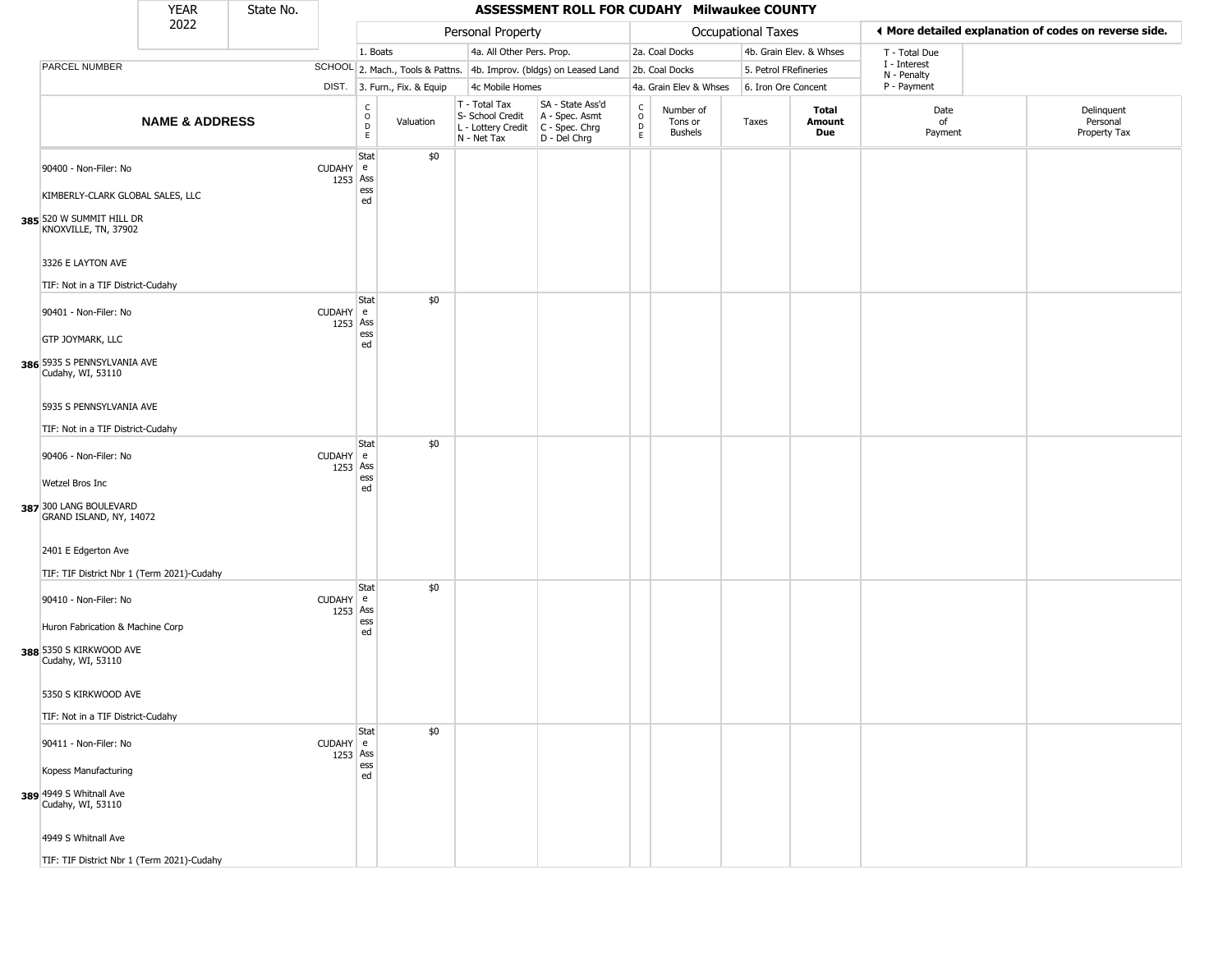|                                                                                                                                                                       | <b>YEAR</b>               | State No. |                        |                              |           |                                                                        | ASSESSMENT ROLL FOR CUDAHY Milwaukee COUNTY                          |                                             |                                 |                       |                         |                             |                                                       |
|-----------------------------------------------------------------------------------------------------------------------------------------------------------------------|---------------------------|-----------|------------------------|------------------------------|-----------|------------------------------------------------------------------------|----------------------------------------------------------------------|---------------------------------------------|---------------------------------|-----------------------|-------------------------|-----------------------------|-------------------------------------------------------|
|                                                                                                                                                                       | 2022                      |           |                        |                              |           | Personal Property                                                      |                                                                      |                                             |                                 | Occupational Taxes    |                         |                             | ◀ More detailed explanation of codes on reverse side. |
|                                                                                                                                                                       |                           |           |                        | 1. Boats                     |           | 4a. All Other Pers. Prop.                                              |                                                                      |                                             | 2a. Coal Docks                  |                       | 4b. Grain Elev. & Whses | T - Total Due               |                                                       |
| PARCEL NUMBER                                                                                                                                                         |                           |           |                        |                              |           |                                                                        | SCHOOL 2. Mach., Tools & Pattns. 4b. Improv. (bldgs) on Leased Land  |                                             | 2b. Coal Docks                  | 5. Petrol FRefineries |                         | I - Interest<br>N - Penalty |                                                       |
|                                                                                                                                                                       |                           |           |                        | DIST. 3. Furn., Fix. & Equip |           | 4c Mobile Homes                                                        |                                                                      |                                             | 4a. Grain Elev & Whses          | 6. Iron Ore Concent   |                         | P - Payment                 |                                                       |
|                                                                                                                                                                       | <b>NAME &amp; ADDRESS</b> |           |                        | $\rm _o^C$<br>D<br>E         | Valuation | T - Total Tax<br>S- School Credit<br>L - Lottery Credit<br>N - Net Tax | SA - State Ass'd<br>A - Spec. Asmt<br>C - Spec. Chrg<br>D - Del Chrg | $\frac{C}{O}$<br>$\mathsf D$<br>$\mathsf E$ | Number of<br>Tons or<br>Bushels | Taxes                 | Total<br>Amount<br>Due  | Date<br>of<br>Payment       | Delinquent<br>Personal<br>Property Tax                |
| 90412 - Non-Filer: No<br>WM Berg REXNORD INDUSTRIES LLC<br>390 5138 S International Dr<br>Cudahy, WI, 53110                                                           |                           |           | CUDAHY e<br>1253 Ass   | Stat<br>ess<br>ed            | \$0       |                                                                        |                                                                      |                                             |                                 |                       |                         |                             |                                                       |
| 5138 S International Dr<br>TIF: TIF District Nbr 1 (Term 2021)-Cudahy                                                                                                 |                           |           |                        |                              |           |                                                                        |                                                                      |                                             |                                 |                       |                         |                             |                                                       |
| 90413 - Non-Filer: No<br>Turbine Blade Polishing<br>391 6101 S Pennsylvania Ave<br>Cudahy, WI, 53110<br>6106 S PENNSYLVANIA AVE                                       |                           |           | CUDAHY e<br>1253 Ass   | Stat<br>ess<br>ed            | \$0       |                                                                        |                                                                      |                                             |                                 |                       |                         |                             |                                                       |
| TIF: Not in a TIF District-Cudahy<br>90417 - Non-Filer: No<br>Story Book Forge & Metal Works LLC<br>392 3635 E Mallory Ave<br>Cudahy, WI, 53110<br>3635 E Mallory Ave |                           |           | CUDAHY e<br>1253 Ass   | Stat<br>ess<br>ed            | \$0       |                                                                        |                                                                      |                                             |                                 |                       |                         |                             |                                                       |
| TIF: Not in a TIF District-Cudahy<br>90423 - Non-Filer: No<br>Fliteway Technologies Inc<br>393 2129 E Birchwood Ave<br>Cudahy, WI, 53110<br>2129 E Birchwood Ave      |                           |           | CUDAHY e<br>1253 Ass   | Stat<br>ess<br>ed            | \$0       |                                                                        |                                                                      |                                             |                                 |                       |                         |                             |                                                       |
| TIF: TIF District Nbr 1 (Term 2021)-Cudahy                                                                                                                            |                           |           |                        |                              |           |                                                                        |                                                                      |                                             |                                 |                       |                         |                             |                                                       |
| 90425 - Non-Filer: No<br>Fabricated Metal Products Co Inc<br>394 3240 E Van Norman Ave<br>Cudahy, WI, 53110<br>3240 E Van Norman Ave                                  |                           |           | $CUDAHY$ e<br>1253 Ass | Stat<br>ess<br>ed            | \$0       |                                                                        |                                                                      |                                             |                                 |                       |                         |                             |                                                       |
| TIF: Not in a TIF District-Cudahy                                                                                                                                     |                           |           |                        |                              |           |                                                                        |                                                                      |                                             |                                 |                       |                         |                             |                                                       |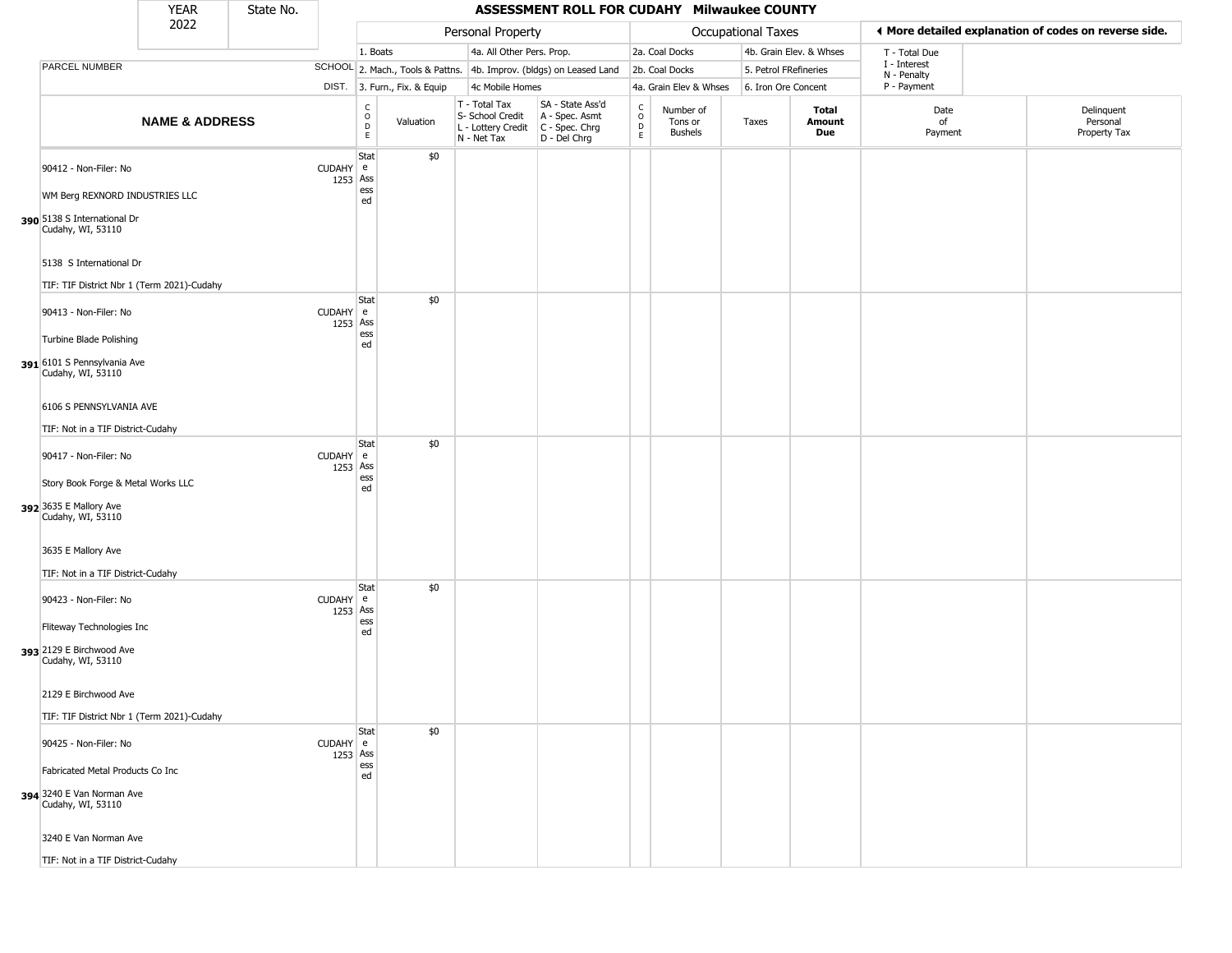|                                                                                             | <b>YEAR</b>               | State No. |                      |                                            |                              |                                                                        | ASSESSMENT ROLL FOR CUDAHY Milwaukee COUNTY                          |                                    |                                        |                       |                         |                             |                                                       |
|---------------------------------------------------------------------------------------------|---------------------------|-----------|----------------------|--------------------------------------------|------------------------------|------------------------------------------------------------------------|----------------------------------------------------------------------|------------------------------------|----------------------------------------|-----------------------|-------------------------|-----------------------------|-------------------------------------------------------|
|                                                                                             | 2022                      |           |                      |                                            |                              | Personal Property                                                      |                                                                      |                                    |                                        | Occupational Taxes    |                         |                             | ◀ More detailed explanation of codes on reverse side. |
|                                                                                             |                           |           |                      | 1. Boats                                   |                              | 4a. All Other Pers. Prop.                                              |                                                                      |                                    | 2a. Coal Docks                         |                       | 4b. Grain Elev. & Whses | T - Total Due               |                                                       |
| PARCEL NUMBER                                                                               |                           |           |                      |                                            |                              |                                                                        | SCHOOL 2. Mach., Tools & Pattns. 4b. Improv. (bldgs) on Leased Land  |                                    | 2b. Coal Docks                         | 5. Petrol FRefineries |                         | I - Interest<br>N - Penalty |                                                       |
|                                                                                             |                           |           |                      |                                            | DIST. 3. Furn., Fix. & Equip | 4c Mobile Homes                                                        |                                                                      |                                    | 4a. Grain Elev & Whses                 | 6. Iron Ore Concent   |                         | P - Payment                 |                                                       |
|                                                                                             | <b>NAME &amp; ADDRESS</b> |           |                      | c<br>$\circ$<br>$\mathsf D$<br>$\mathsf E$ | Valuation                    | T - Total Tax<br>S- School Credit<br>L - Lottery Credit<br>N - Net Tax | SA - State Ass'd<br>A - Spec. Asmt<br>C - Spec. Chrg<br>D - Del Chrg | $\int_{0}^{c}$<br>$\mathsf D$<br>E | Number of<br>Tons or<br><b>Bushels</b> | Taxes                 | Total<br>Amount<br>Due  | Date<br>of<br>Payment       | Delinquent<br>Personal<br>Property Tax                |
| 90433 - Non-Filer: No<br><b>LBL Enterprises LLC</b>                                         |                           |           | CUDAHY e<br>1253 Ass | Stat<br>ess<br>ed                          | \$0                          |                                                                        |                                                                      |                                    |                                        |                       |                         |                             |                                                       |
| 395 3665 E Mallory Ave<br>Cudahy, WI, 53110                                                 |                           |           |                      |                                            |                              |                                                                        |                                                                      |                                    |                                        |                       |                         |                             |                                                       |
| 3665 E Mallory Ave<br>TIF: Not in a TIF District-Cudahy                                     |                           |           |                      | Stat                                       | \$0                          |                                                                        |                                                                      |                                    |                                        |                       |                         |                             |                                                       |
| 90434 - Non-Filer: No<br>Rexnord Industries LLC Wm Berg Inc                                 |                           |           | CUDAHY e<br>1253 Ass | ess<br>ed                                  |                              |                                                                        |                                                                      |                                    |                                        |                       |                         |                             |                                                       |
| 396 5138 S International Dr<br>Cudahy, WI, 53110                                            |                           |           |                      |                                            |                              |                                                                        |                                                                      |                                    |                                        |                       |                         |                             |                                                       |
| 5138 S International Dr<br>TIF: TIF District Nbr 1 (Term 2021)-Cudahy                       |                           |           |                      |                                            |                              |                                                                        |                                                                      |                                    |                                        |                       |                         |                             |                                                       |
| 90457 - Non-Filer: No                                                                       |                           |           | CUDAHY e<br>1253 Ass | Stat<br>ess                                | \$0                          |                                                                        |                                                                      |                                    |                                        |                       |                         |                             |                                                       |
| Angelic Bakehouse Inc<br>397 3275 E Layton Ave<br>Cudahy, WI, 53110                         |                           |           |                      | ed                                         |                              |                                                                        |                                                                      |                                    |                                        |                       |                         |                             |                                                       |
| 3275 E Layton Ave<br>TIF: TID #5 Cudahy                                                     |                           |           |                      |                                            |                              |                                                                        |                                                                      |                                    |                                        |                       |                         |                             |                                                       |
| 90458 - Non-Filer: No                                                                       |                           |           | CUDAHY e<br>1253 Ass | Stat                                       | \$0                          |                                                                        |                                                                      |                                    |                                        |                       |                         |                             |                                                       |
| O Brien Steel Service Co Cudobe Properties LLC<br>398 1700 NE Adams St<br>Peoria, IL, 61603 |                           |           |                      | ess<br>ed                                  |                              |                                                                        |                                                                      |                                    |                                        |                       |                         |                             |                                                       |
| 6001 S Pennsylvania Ave<br>TIF: Not in a TIF District-Cudahy                                |                           |           |                      |                                            |                              |                                                                        |                                                                      |                                    |                                        |                       |                         |                             |                                                       |
| 90498 - Non-Filer: No                                                                       |                           |           | CUDAHY e<br>1253 Ass | Stat                                       | \$0                          |                                                                        |                                                                      |                                    |                                        |                       |                         |                             |                                                       |
| Milwaukee Composites Inc<br>399 6055 S Pennsylvania Ave<br>Cudahy, WI, 53110                |                           |           |                      | ess<br>ed                                  |                              |                                                                        |                                                                      |                                    |                                        |                       |                         |                             |                                                       |
| 6055 S Pennsylvania Ave<br>TIF: Not in a TIF District-Cudahy                                |                           |           |                      |                                            |                              |                                                                        |                                                                      |                                    |                                        |                       |                         |                             |                                                       |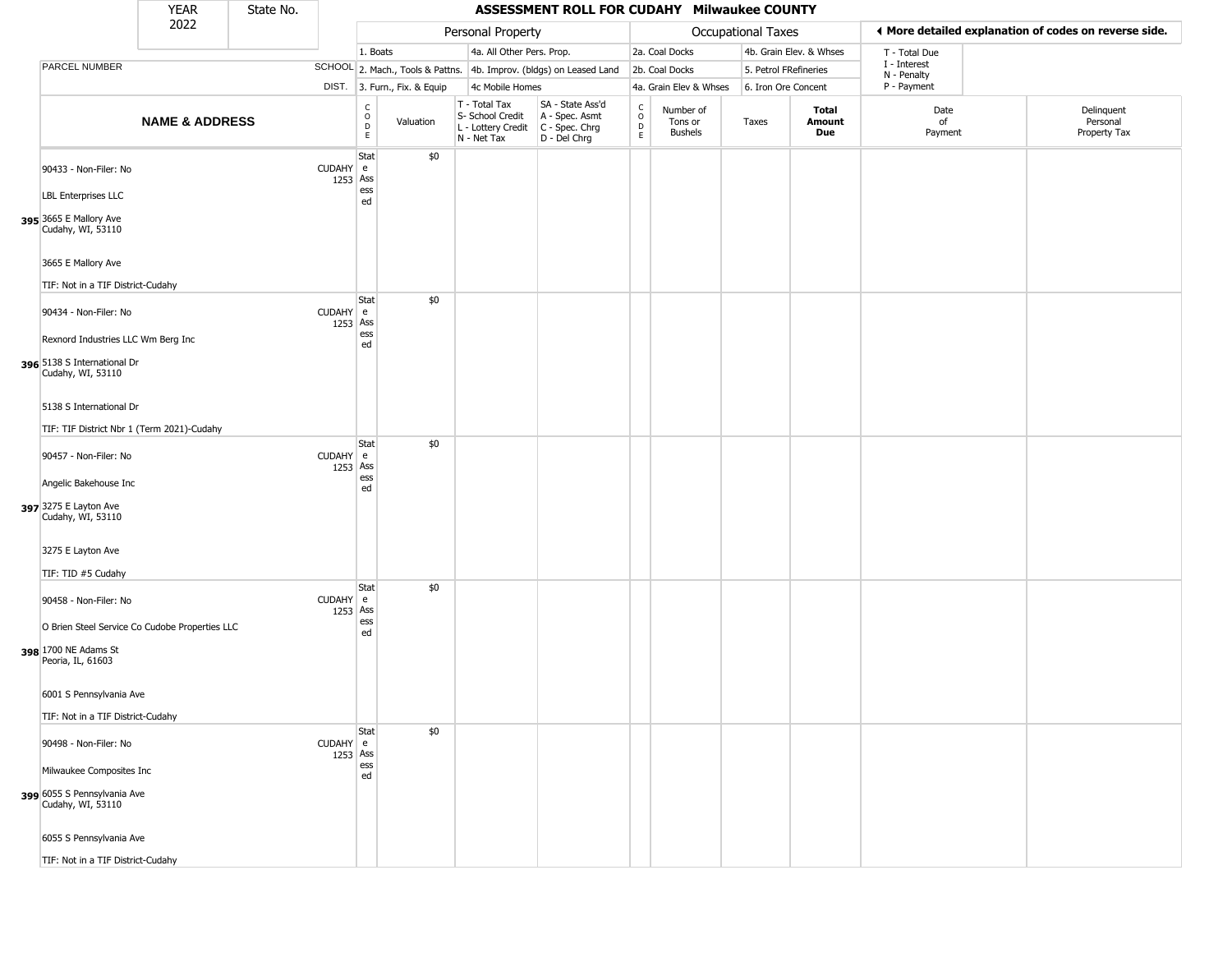|                                                                   | <b>YEAR</b>               | State No.           |                       |                                                          | ASSESSMENT ROLL FOR CUDAHY Milwaukee COUNTY |                                                                                         |                                                                     |                                   |                                 |                       |                                                       |                             |  |                                        |
|-------------------------------------------------------------------|---------------------------|---------------------|-----------------------|----------------------------------------------------------|---------------------------------------------|-----------------------------------------------------------------------------------------|---------------------------------------------------------------------|-----------------------------------|---------------------------------|-----------------------|-------------------------------------------------------|-----------------------------|--|----------------------------------------|
| 2022                                                              |                           |                     |                       |                                                          | Personal Property                           |                                                                                         |                                                                     | <b>Occupational Taxes</b>         |                                 |                       | ◀ More detailed explanation of codes on reverse side. |                             |  |                                        |
|                                                                   |                           |                     |                       | 1. Boats                                                 |                                             | 4a. All Other Pers. Prop.                                                               |                                                                     |                                   | 2a. Coal Docks                  |                       | 4b. Grain Elev. & Whses                               | T - Total Due               |  |                                        |
| PARCEL NUMBER                                                     |                           |                     |                       |                                                          |                                             |                                                                                         | SCHOOL 2. Mach., Tools & Pattns. 4b. Improv. (bldgs) on Leased Land |                                   | 2b. Coal Docks                  | 5. Petrol FRefineries |                                                       | I - Interest<br>N - Penalty |  |                                        |
|                                                                   |                           |                     |                       | DIST. 3. Furn., Fix. & Equip                             | 4c Mobile Homes                             |                                                                                         |                                                                     | 4a. Grain Elev & Whses            | 6. Iron Ore Concent             |                       | P - Payment                                           |                             |  |                                        |
|                                                                   | <b>NAME &amp; ADDRESS</b> |                     |                       | $\begin{matrix} 0 \\ 0 \\ D \end{matrix}$<br>$\mathsf E$ | Valuation                                   | T - Total Tax<br>S- School Credit<br>L - Lottery Credit   C - Spec. Chrg<br>N - Net Tax | SA - State Ass'd<br>A - Spec. Asmt<br>D - Del Chrg                  | $\frac{c}{0}$<br>$\mathsf D$<br>E | Number of<br>Tons or<br>Bushels | Taxes                 | Total<br>Amount<br>Due                                | Date<br>of<br>Payment       |  | Delinquent<br>Personal<br>Property Tax |
| 90499 - Non-Filer: No<br>REXNORD INDUSTRIES, LLC STEARNS DIVISION |                           |                     | CUDAHY e              | Stat<br>1253 Ass<br>ess<br>ed                            | \$0                                         |                                                                                         |                                                                     |                                   |                                 |                       |                                                       |                             |  |                                        |
| 400 5150 INTERNATIONAL DR<br>Cudahy, WI, 53110                    |                           |                     |                       |                                                          |                                             |                                                                                         |                                                                     |                                   |                                 |                       |                                                       |                             |  |                                        |
| 5150 INTERNATIONAL DR                                             |                           |                     |                       |                                                          |                                             |                                                                                         |                                                                     |                                   |                                 |                       |                                                       |                             |  |                                        |
| TIF: Not in a TIF District-Cudahy                                 |                           |                     |                       |                                                          |                                             |                                                                                         |                                                                     |                                   |                                 |                       |                                                       |                             |  |                                        |
| 90500 - Non-Filer: No<br><b>CUSTOM PRINT &amp; STITCH</b>         |                           |                     | CUDAHY e<br>1253 Ass  | Stat<br>ess                                              | \$0                                         |                                                                                         |                                                                     |                                   |                                 |                       |                                                       |                             |  |                                        |
|                                                                   |                           |                     |                       | ed                                                       |                                             |                                                                                         |                                                                     |                                   |                                 |                       |                                                       |                             |  |                                        |
| 401 2025 E NORSE AVE<br>Cudahy, WI, 53110                         |                           |                     |                       |                                                          |                                             |                                                                                         |                                                                     |                                   |                                 |                       |                                                       |                             |  |                                        |
| 2025 E NORSE AVE                                                  |                           |                     |                       |                                                          |                                             |                                                                                         |                                                                     |                                   |                                 |                       |                                                       |                             |  |                                        |
| TIF: Not in a TIF District-Cudahy                                 |                           |                     |                       | Stat                                                     | \$0                                         |                                                                                         |                                                                     |                                   |                                 |                       |                                                       |                             |  |                                        |
| 90501 - Non-Filer: No<br>SPIN WERKES, LLC                         |                           |                     | CUDAHY e              | 1253 Ass<br>ess                                          |                                             |                                                                                         |                                                                     |                                   |                                 |                       |                                                       |                             |  |                                        |
|                                                                   |                           |                     |                       | ed                                                       |                                             |                                                                                         |                                                                     |                                   |                                 |                       |                                                       |                             |  |                                        |
| 402 5707 S PENNSYLVANIA AVE<br>Cudahy, WI, 53110                  |                           |                     |                       |                                                          |                                             |                                                                                         |                                                                     |                                   |                                 |                       |                                                       |                             |  |                                        |
| 5707 S PENNSYLVANIA AVE                                           |                           |                     |                       |                                                          |                                             |                                                                                         |                                                                     |                                   |                                 |                       |                                                       |                             |  |                                        |
| TIF: Not in a TIF District-Cudahy                                 |                           |                     |                       | <b>P03</b>                                               |                                             |                                                                                         |                                                                     |                                   |                                 |                       |                                                       |                             |  |                                        |
| 90503 - Non-Filer: No                                             |                           |                     | <b>CUDAHY</b><br>1253 |                                                          | \$1,600                                     |                                                                                         |                                                                     |                                   |                                 |                       |                                                       |                             |  |                                        |
| PETROMART LLC                                                     |                           |                     |                       |                                                          |                                             |                                                                                         |                                                                     |                                   |                                 |                       |                                                       |                             |  |                                        |
| 403 6275 S PACKARD AVE<br>Cudahy, WI, 53110                       |                           |                     |                       |                                                          |                                             |                                                                                         |                                                                     |                                   |                                 |                       |                                                       |                             |  |                                        |
| 6275 S PACKARD AVE                                                |                           |                     |                       |                                                          |                                             |                                                                                         |                                                                     |                                   |                                 |                       |                                                       |                             |  |                                        |
| TIF: Not in a TIF District-Cudahy                                 |                           |                     |                       |                                                          |                                             |                                                                                         |                                                                     |                                   |                                 |                       |                                                       |                             |  |                                        |
| 90505 - Non-Filer: Yes                                            |                           |                     | CUDAHY P03<br>1253    | P <sub>4</sub> A                                         | \$1,700<br>\$34,100                         |                                                                                         |                                                                     |                                   |                                 |                       |                                                       |                             |  |                                        |
| LAKESIDE PUB & GRILL                                              |                           |                     |                       |                                                          |                                             |                                                                                         |                                                                     |                                   |                                 |                       |                                                       |                             |  |                                        |
| 404 3800 E LAYTON AVE<br>Cudahy, WI, 53110                        |                           |                     |                       |                                                          |                                             |                                                                                         |                                                                     |                                   |                                 |                       |                                                       |                             |  |                                        |
| 3800 E LAYTON AVE                                                 |                           |                     |                       |                                                          |                                             |                                                                                         |                                                                     |                                   |                                 |                       |                                                       |                             |  |                                        |
| TIF: Not in a TIF District-Cudahy                                 |                           |                     |                       |                                                          |                                             |                                                                                         |                                                                     |                                   |                                 |                       |                                                       |                             |  |                                        |
|                                                                   |                           | <b>Parcel Total</b> |                       |                                                          | \$35,800                                    |                                                                                         |                                                                     |                                   |                                 |                       |                                                       |                             |  |                                        |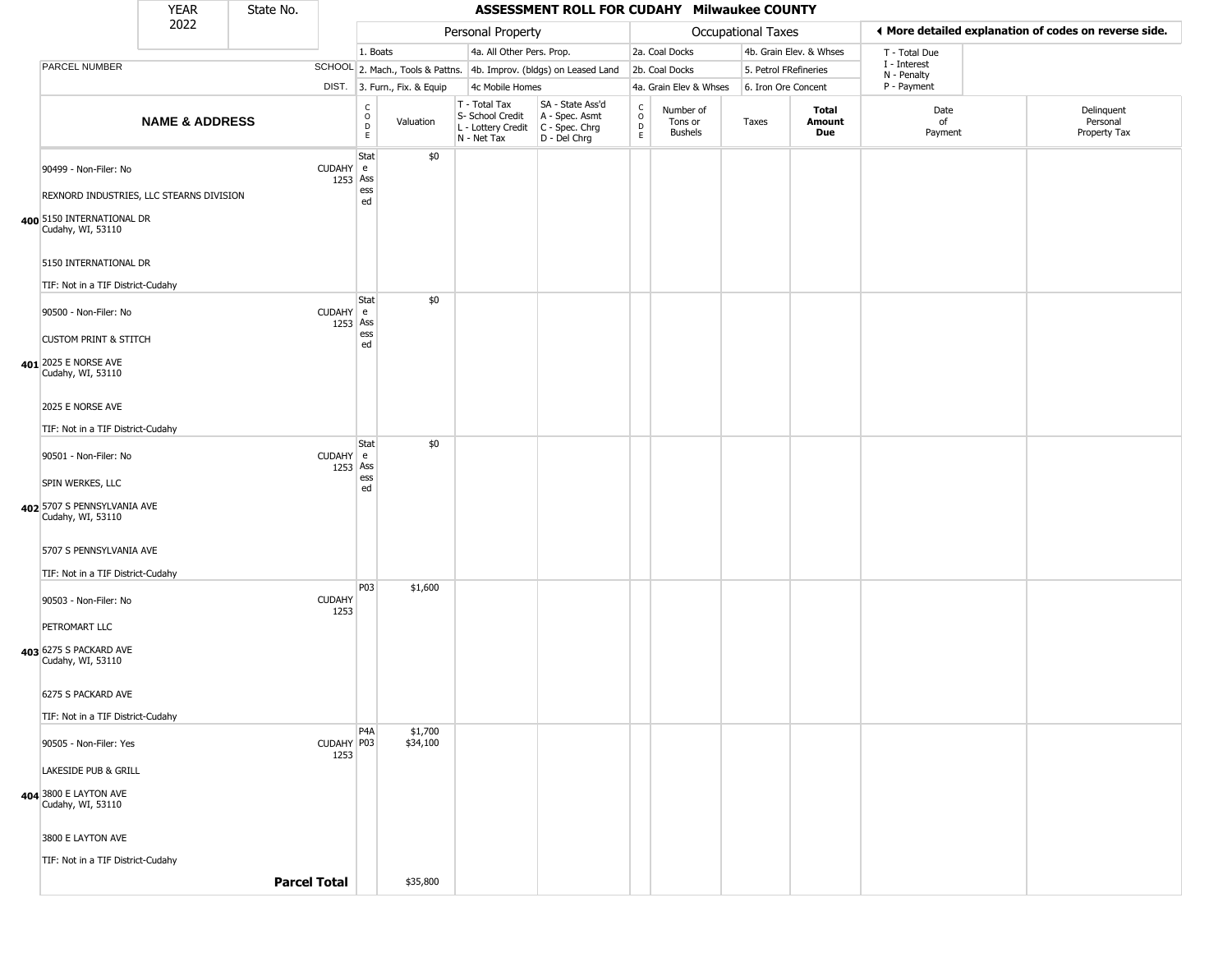|                                                  | <b>YEAR</b>               | State No.           |                    | ASSESSMENT ROLL FOR CUDAHY Milwaukee COUNTY     |                              |                                                                                         |                                                                     |                                |                                        |       |                                                       |                             |  |                                        |
|--------------------------------------------------|---------------------------|---------------------|--------------------|-------------------------------------------------|------------------------------|-----------------------------------------------------------------------------------------|---------------------------------------------------------------------|--------------------------------|----------------------------------------|-------|-------------------------------------------------------|-----------------------------|--|----------------------------------------|
|                                                  | 2022                      |                     |                    | Personal Property                               |                              |                                                                                         |                                                                     |                                | Occupational Taxes                     |       | ◀ More detailed explanation of codes on reverse side. |                             |  |                                        |
|                                                  |                           |                     |                    | 1. Boats                                        |                              | 4a. All Other Pers. Prop.                                                               |                                                                     |                                | 2a. Coal Docks                         |       | 4b. Grain Elev. & Whses                               | T - Total Due               |  |                                        |
| PARCEL NUMBER                                    |                           |                     |                    |                                                 |                              |                                                                                         | SCHOOL 2. Mach., Tools & Pattns. 4b. Improv. (bldgs) on Leased Land |                                | 2b. Coal Docks                         |       | 5. Petrol FRefineries                                 | I - Interest<br>N - Penalty |  |                                        |
|                                                  |                           |                     |                    |                                                 | DIST. 3. Furn., Fix. & Equip | 4c Mobile Homes                                                                         |                                                                     |                                | 4a. Grain Elev & Whses                 |       | 6. Iron Ore Concent                                   | P - Payment                 |  |                                        |
|                                                  | <b>NAME &amp; ADDRESS</b> |                     |                    | $\begin{array}{c} C \\ O \\ D \\ E \end{array}$ | Valuation                    | T - Total Tax<br>S- School Credit<br>L - Lottery Credit   C - Spec. Chrg<br>N - Net Tax | SA - State Ass'd<br>A - Spec. Asmt<br>D - Del Chrg                  | $\frac{c}{0}$<br>$\frac{D}{E}$ | Number of<br>Tons or<br><b>Bushels</b> | Taxes | Total<br>Amount<br>Due                                | Date<br>of<br>Payment       |  | Delinquent<br>Personal<br>Property Tax |
| 90506 - Non-Filer: Yes                           |                           |                     | CUDAHY P03<br>1253 | P <sub>4</sub> A                                | \$2,200<br>\$24,200          |                                                                                         |                                                                     |                                |                                        |       |                                                       |                             |  |                                        |
| JOKER'S PUB                                      |                           |                     |                    |                                                 |                              |                                                                                         |                                                                     |                                |                                        |       |                                                       |                             |  |                                        |
| 05 5132 S PACKARD AVE<br>Cudahy, WI, 53110       |                           |                     |                    |                                                 |                              |                                                                                         |                                                                     |                                |                                        |       |                                                       |                             |  |                                        |
| 5132 S PACKARD AVE                               |                           |                     |                    |                                                 |                              |                                                                                         |                                                                     |                                |                                        |       |                                                       |                             |  |                                        |
| TIF: Not in a TIF District-Cudahy                |                           |                     |                    |                                                 |                              |                                                                                         |                                                                     |                                |                                        |       |                                                       |                             |  |                                        |
|                                                  |                           | <b>Parcel Total</b> |                    |                                                 | \$26,400                     |                                                                                         |                                                                     |                                |                                        |       |                                                       |                             |  |                                        |
| 90507 - Non-Filer: Yes                           |                           |                     | CUDAHY P03<br>1253 | P4A                                             | \$8,800<br>\$48,400          |                                                                                         |                                                                     |                                |                                        |       |                                                       |                             |  |                                        |
| MEXIC 103                                        |                           |                     |                    |                                                 |                              |                                                                                         |                                                                     |                                |                                        |       |                                                       |                             |  |                                        |
| 06 3506 E LAYTON AVE<br>Cudahy, WI, 53110        |                           |                     |                    |                                                 |                              |                                                                                         |                                                                     |                                |                                        |       |                                                       |                             |  |                                        |
| 3506 E LAYTON AVE                                |                           |                     |                    |                                                 |                              |                                                                                         |                                                                     |                                |                                        |       |                                                       |                             |  |                                        |
| TIF: TIF District Nbr 1 (Term 2021)-Cudahy       |                           | <b>Parcel Total</b> |                    |                                                 | \$57,200                     |                                                                                         |                                                                     |                                |                                        |       |                                                       |                             |  |                                        |
|                                                  |                           |                     |                    | P4A                                             | \$2,200                      |                                                                                         |                                                                     |                                |                                        |       |                                                       |                             |  |                                        |
| 90508 - Non-Filer: Yes                           |                           |                     | CUDAHY P03<br>1253 |                                                 | \$23,100                     |                                                                                         |                                                                     |                                |                                        |       |                                                       |                             |  |                                        |
| SOTTILE'S PUB                                    |                           |                     |                    |                                                 |                              |                                                                                         |                                                                     |                                |                                        |       |                                                       |                             |  |                                        |
| 07 3776 E LAYTON AVE<br>Cudahy, WI, 53110        |                           |                     |                    |                                                 |                              |                                                                                         |                                                                     |                                |                                        |       |                                                       |                             |  |                                        |
| 3776 E LAYTON AVE                                |                           |                     |                    |                                                 |                              |                                                                                         |                                                                     |                                |                                        |       |                                                       |                             |  |                                        |
| TIF: Not in a TIF District-Cudahy                |                           |                     |                    |                                                 |                              |                                                                                         |                                                                     |                                |                                        |       |                                                       |                             |  |                                        |
|                                                  |                           | <b>Parcel Total</b> |                    |                                                 | \$25,300                     |                                                                                         |                                                                     |                                |                                        |       |                                                       |                             |  |                                        |
|                                                  |                           |                     |                    | P <sub>4</sub> A                                | \$2,200                      |                                                                                         |                                                                     |                                |                                        |       |                                                       |                             |  |                                        |
| 90509 - Non-Filer: Yes                           |                           |                     | CUDAHY P03<br>1253 |                                                 | \$18,200                     |                                                                                         |                                                                     |                                |                                        |       |                                                       |                             |  |                                        |
| RPJ'S                                            |                           |                     |                    |                                                 |                              |                                                                                         |                                                                     |                                |                                        |       |                                                       |                             |  |                                        |
| <b>08</b> 3557 E SQUIRE AVE<br>Cudahy, WI, 53110 |                           |                     |                    |                                                 |                              |                                                                                         |                                                                     |                                |                                        |       |                                                       |                             |  |                                        |
| 3557 E SQUIRE AVE                                |                           |                     |                    |                                                 |                              |                                                                                         |                                                                     |                                |                                        |       |                                                       |                             |  |                                        |
| TIF: TIF District Nbr 1 (Term 2021)-Cudahy       |                           |                     |                    |                                                 |                              |                                                                                         |                                                                     |                                |                                        |       |                                                       |                             |  |                                        |
|                                                  |                           | <b>Parcel Total</b> |                    |                                                 | \$20,400                     |                                                                                         |                                                                     |                                |                                        |       |                                                       |                             |  |                                        |

**405**

**406**

**407**

**408**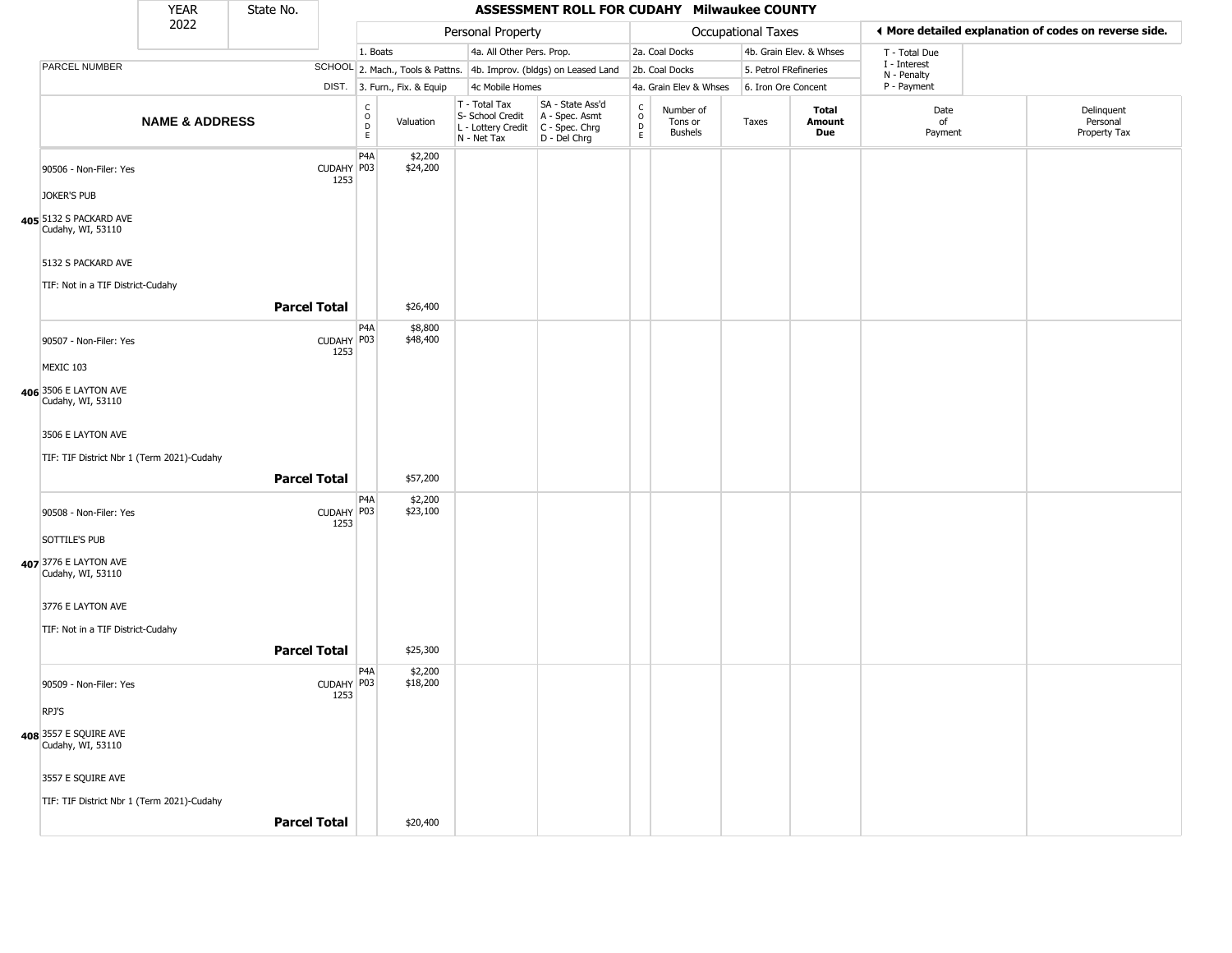|                                                                 | <b>YEAR</b>               | State No.     |                       |                        |                                  |                                                                        | ASSESSMENT ROLL FOR CUDAHY Milwaukee COUNTY                            |                                        |                                        |                       |                               |                             |                                                       |
|-----------------------------------------------------------------|---------------------------|---------------|-----------------------|------------------------|----------------------------------|------------------------------------------------------------------------|------------------------------------------------------------------------|----------------------------------------|----------------------------------------|-----------------------|-------------------------------|-----------------------------|-------------------------------------------------------|
|                                                                 | 2022                      |               |                       |                        |                                  | Personal Property                                                      |                                                                        |                                        |                                        | Occupational Taxes    |                               |                             | ♦ More detailed explanation of codes on reverse side. |
|                                                                 |                           |               |                       | 1. Boats               |                                  | 4a. All Other Pers. Prop.                                              |                                                                        |                                        | 2a. Coal Docks                         |                       | 4b. Grain Elev. & Whses       | T - Total Due               |                                                       |
| <b>PARCEL NUMBER</b>                                            |                           |               |                       |                        | SCHOOL 2. Mach., Tools & Pattns. |                                                                        | 4b. Improv. (bldgs) on Leased Land                                     |                                        | 2b. Coal Docks                         | 5. Petrol FRefineries |                               | I - Interest<br>N - Penalty |                                                       |
|                                                                 |                           |               |                       |                        | DIST. 3. Furn., Fix. & Equip     | 4c Mobile Homes                                                        |                                                                        |                                        | 4a. Grain Elev & Whses                 | 6. Iron Ore Concent   |                               | P - Payment                 |                                                       |
|                                                                 | <b>NAME &amp; ADDRESS</b> |               |                       | C<br>$\circ$<br>D<br>E | Valuation                        | T - Total Tax<br>S- School Credit<br>L - Lottery Credit<br>N - Net Tax | SA - State Ass'd<br>A - Spec. Asmt<br>$C - Spec. Chrg$<br>D - Del Chrq | $\mathsf{C}$<br>$\mathsf{O}$<br>D<br>E | Number of<br>Tons or<br><b>Bushels</b> | Taxes                 | <b>Total</b><br>Amount<br>Due | Date<br>of<br>Payment       | Delinquent<br>Personal<br>Property Tax                |
| 90510 - Non-Filer: Yes<br><b>CHARLESTON CAFE</b>                |                           |               | CUDAHY P03<br>1253    | P <sub>4</sub> A       | \$3,300<br>\$28,100              |                                                                        |                                                                        |                                        |                                        |                       |                               |                             |                                                       |
| 409 3465 E LAYTON AVE<br>Cudahy, WI, 53110                      |                           |               |                       |                        |                                  |                                                                        |                                                                        |                                        |                                        |                       |                               |                             |                                                       |
| 3465 E LAYTON AVE<br>TIF: TIF District Nbr 1 (Term 2021)-Cudahy |                           |               |                       |                        |                                  |                                                                        |                                                                        |                                        |                                        |                       |                               |                             |                                                       |
|                                                                 |                           |               | <b>Parcel Total</b>   |                        | \$31,400                         |                                                                        |                                                                        |                                        |                                        |                       |                               |                             |                                                       |
| 90511 - Non-Filer: No<br>SAMANO'S INC DBA CHILINN               |                           |               | <b>CUDAHY</b><br>1253 | <b>P03</b>             | \$7,000                          |                                                                        |                                                                        |                                        |                                        |                       |                               |                             |                                                       |
| 410 5152 S PACKARD AVE<br>Cudahy, WI, 53110                     |                           |               |                       |                        |                                  |                                                                        |                                                                        |                                        |                                        |                       |                               |                             |                                                       |
| 5152 S PACKARD AVE<br>TIF: Not in a TIF District-Cudahy         |                           |               |                       |                        |                                  |                                                                        |                                                                        |                                        |                                        |                       |                               |                             |                                                       |
| NO. OF PARCELS 410                                              |                           | <b>TOTALS</b> | ▶                     |                        | 13,946,200.00                    |                                                                        |                                                                        |                                        |                                        |                       |                               |                             |                                                       |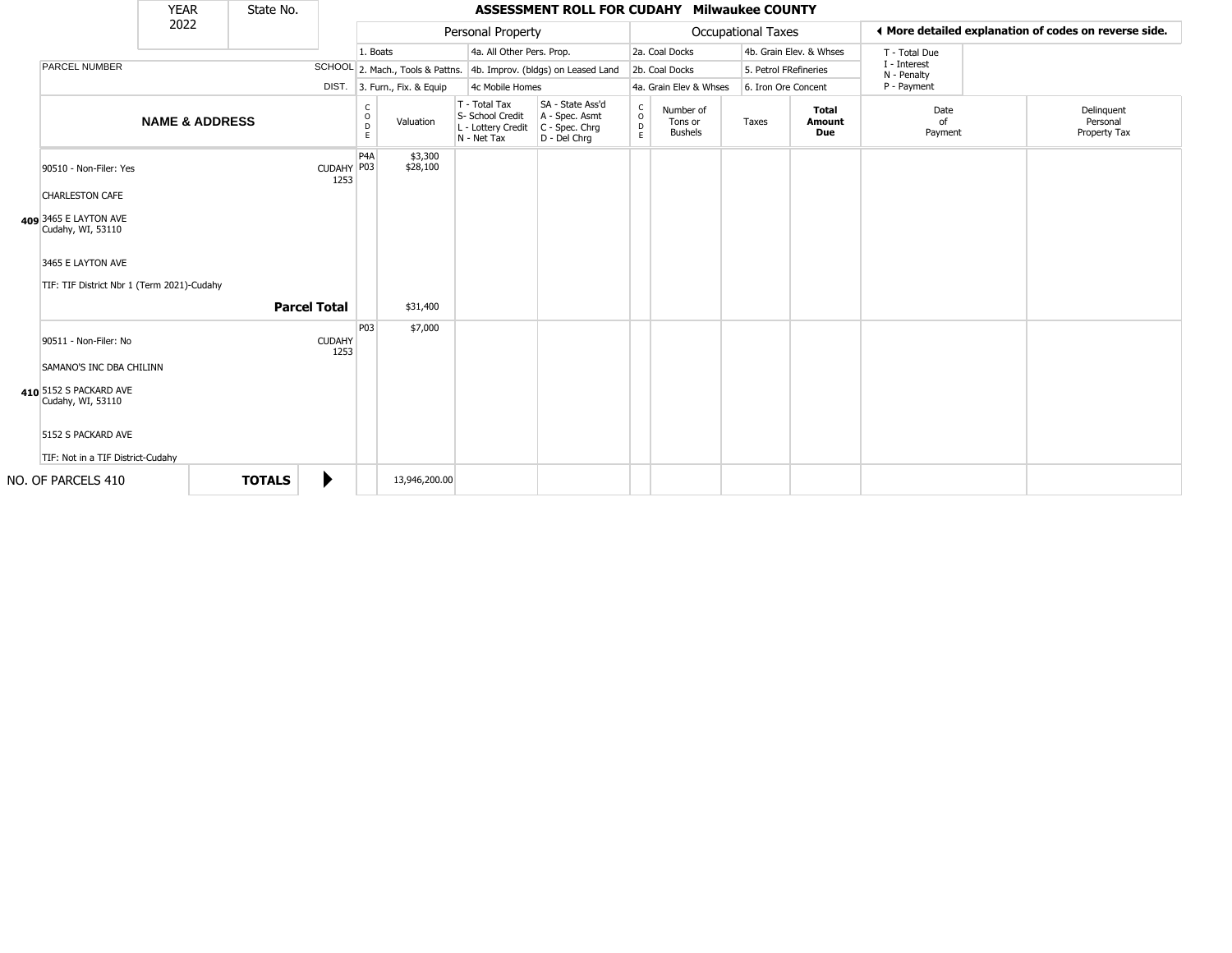| Class                 | <b>Total PP Records   Total Valuation</b> |             |
|-----------------------|-------------------------------------------|-------------|
| <b>Exempt</b>         | 42                                        | \$0         |
| <b>No Value</b>       | 2                                         | \$0         |
| <b>P01</b>            | 1                                         | \$8,500     |
| P <sub>0</sub> 3      | 305                                       | \$6,018,800 |
| P <sub>4</sub> A      | 199                                       | \$5,580,400 |
| P <sub>4</sub> B      | 3                                         | \$2,338,500 |
| <b>State Assessed</b> | 37                                        | \$0         |
| Total:                | 410                                       | \$13946200  |

## **Municipality Totals by Class Municipality Totals - By County and Class**

| County    | <b>Class</b>          | <b>Total PP Records   Total Valuation</b> |              |
|-----------|-----------------------|-------------------------------------------|--------------|
| Milwaukee | <b>Exempt</b>         | 42                                        | \$0          |
|           | No Value              | 2                                         | \$0          |
|           | <b>P01</b>            | 1                                         | \$8,500      |
|           | P <sub>0</sub> 3      | 305                                       | \$6,018,800  |
|           | P4A                   | 199                                       | \$5,580,400  |
|           | P4B                   | 3                                         | \$2,338,500  |
|           | <b>State Assessed</b> | 37                                        | \$0          |
|           | Total:                | 410                                       | \$13,946,200 |
| Total:    |                       | 410                                       | \$13,946,200 |

## **Municipality Totals - By County, TIF, Class**

| County           | <b>TIF District</b> | <b>Class</b>          | <b>Total PP Records   Total Valuation</b> |              |
|------------------|---------------------|-----------------------|-------------------------------------------|--------------|
| <b>Milwaukee</b> |                     | Exempt                | 42                                        | \$0          |
|                  |                     | <b>No Value</b>       | 2                                         | \$0          |
|                  |                     | <b>P01</b>            | 1                                         | \$8,500      |
|                  |                     | P <sub>03</sub>       | 305                                       | \$6,018,800  |
|                  |                     | P <sub>4</sub> A      | 199                                       | \$5,580,400  |
|                  |                     | P <sub>4</sub> B      | 3                                         | \$2,338,500  |
|                  |                     | <b>State Assessed</b> | 37                                        | \$0          |
|                  |                     | Total:                | 410                                       | \$13,946,200 |
|                  | Total:              |                       | 410                                       | \$13,946,200 |
| Total:           |                     |                       | 410                                       | \$13,946,200 |

## **Municipality Totals - By County, School District, Class**

| County           | <b>School District1</b> | <b>Class</b>     | <b>Total PP Records   Total Valuation</b> |             |
|------------------|-------------------------|------------------|-------------------------------------------|-------------|
| <b>Milwaukee</b> | <b>CUDAHY</b>           | <b>Exempt</b>    | 42                                        | \$0         |
|                  |                         | <b>No Value</b>  | 2                                         | \$0         |
|                  |                         | <b>P01</b>       | 1                                         | \$8,500     |
|                  |                         | <b>P03</b>       | 305                                       | \$6,018,800 |
|                  |                         | P <sub>4</sub> A | 199                                       | \$5,580,400 |
|                  |                         | P <sub>4</sub> B | 3                                         | \$2,338,500 |